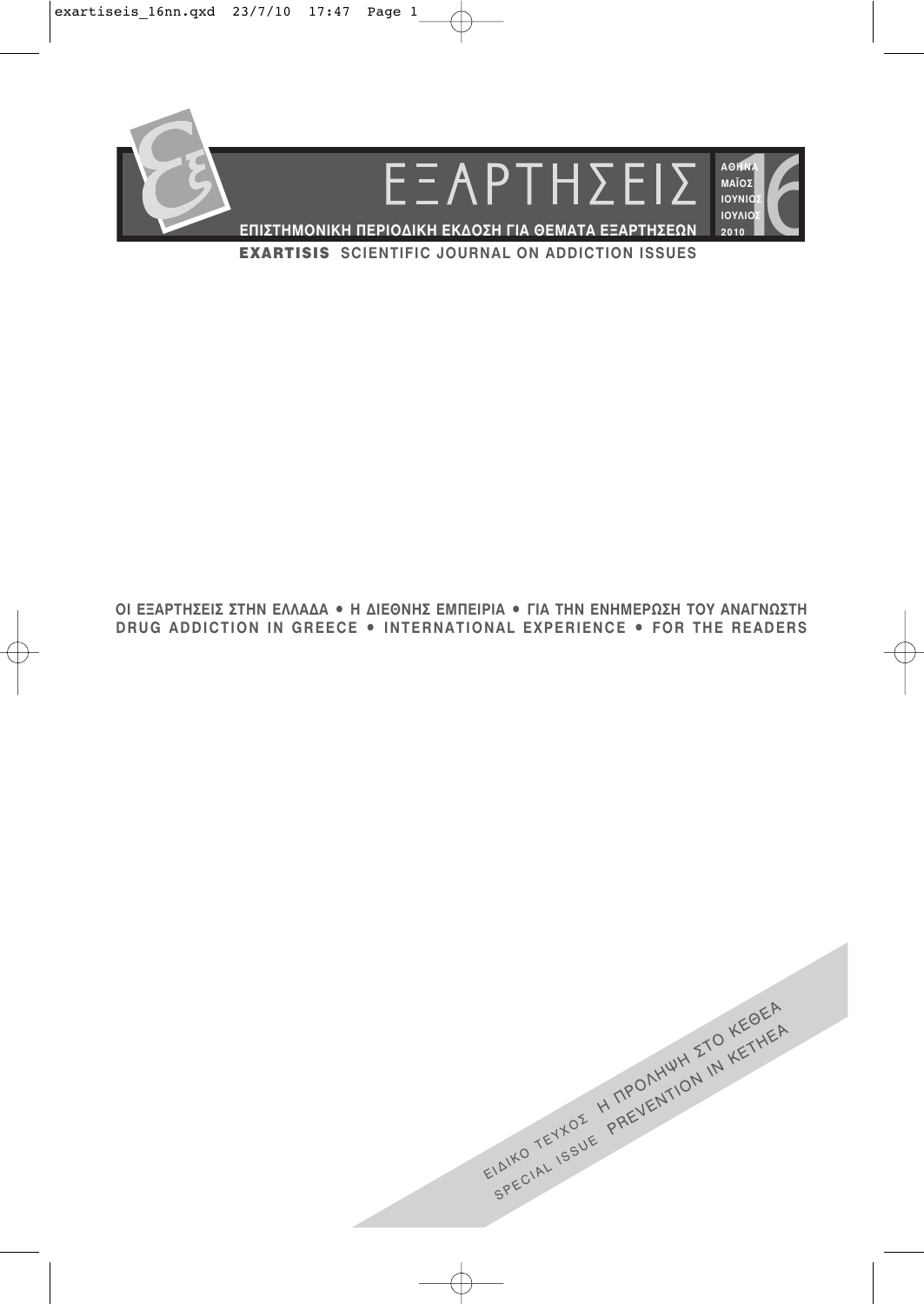

**XARTISIS** NTIFIC JOURNAL ON ADDICTION ISSUES

#### *Ιδιοκτησία*

Κέντρο Θεραπείας Εξαρτημένων Ατόμων (∫∂£∂∞) Σορβόλου 24, 116 36 ΑΘΗΝΑ τηλ.: 210 9241993-6, φαξ: 210 9241986 ηλεκτρονική διεύθυνση: exartisis@kethea.gr ιστοσελίδα: www.exartiseis.gr

#### *<i>Eκδότης-Διευθυντής*

Γεράσιμος ΝΟΤΑΡΑΣ

 $A$ ναπληρώτρια Διευθύντρια Έκδοσης Άννα ΤΣΙΜΠΟΥΚΛΗ

#### Συντακτική Ομάδα

Ελένη ΑΡΓΥΡΙΑΔΟΥ, Ρέμος ΑΡΜΑΟΣ, Μίρκα ΓΟΝΤΙΚΑ, Κωνσταντίνα ΥΦΑΝΤΗ, Γεωργία ΧΡΙΣΤΟΦΙΛΗ

 $\Sigma$ ύμβουλος Έκδοσης Griffith EDWARDS, Εκδότης του Addiction

## $Διεθνής Συμβουλευτική Επιτροπή$

David DEITCH, καθηγητής Κλινικής Ψυχιατρικής στο Πανεπιστήμιο Καλιφόρνια Σαν Ντιέγκο Δημήτρης ΙΑΤΡΙΔΗΣ, καθηγητής Έρευνας και Κοινωνικής Πολιτικής στο Boston College Edward KAUFMAN, καθηγητής Κλινικής Ψυχιατρικής στο Πανεπιστήμιο Καλιφόρνια, Irvine και εκδότης ÙÔ˘ *∞merican Journal of Drug and Alcohol Abuse*

#### *<i><del>Ēπιστημονική Επιτροπή Έκδοσης</del>*

Δημοσθένης ΑΓΡΑΦΙΩΤΗΣ, Κωνσταντίνος ΓΑΖΓΑΛΙΔΗΣ, Παναγιώτης ΓΕΩΡΓΑΚΑΣ, Δήμητρα ΓΚΕΦΟΥ-ΜΑΔΙΑΝΟΥ, Ανδρέας ΔΗΜΗΤΡΙΟΥ, Αθανάσιος ΔΟΥΖΕΝΗΣ, Γιώργος ΚΑΛΑΡΡΥΤΗΣ, Χάρις ΚΑΤΑΚΗ, Νέστωρ ΚΟΥΡΑΚΗΣ, Άννα ΚΟΚΚΕΒΗ, Χρήστος ΚΟΚΚΟΡΗΣ, Βασίλης ΚΟΥΤΡΑΣ, †Ευάγγελος ΚΡΟΥΣΤΑΛΑΚΗΣ, Αχιλλέας ΚΡΥΣΤΑΛΛΗΣ, Ιωάννα ΚΥΡΙΤΣΗ, Χρήστος ΛΑΣΚΑΡΑΤΟΣ, Ιωάννης ΛΙΑΠΠΑΣ, Βασίλειος ΜΑΡΚΗΣ, Μάριος ΜΑΡΣΕΛΟΣ, Κατερίνα ΜΑΤΣΑ, Βενετσάνος ΜΑΥΡΕΑΣ, Γιώργος ΜΠΑΡΔΑΝΗΣ, Αλίκη ΜΟΣΤΡΙΟΥ, Δημοσθένης ΜΠΟΥΚΗΣ, Κλήμης ΝΑΥΡΙΔΗΣ, Γεράσιμος ΠΑΠΑΝΑΣΤΑΣΑΤΟΣ, Νικόλαος ΠΑΡΑΣΚΕΥΟΠΟΥΛΟΣ, Βασίλης ΠΑΣΣΑΣ, Άννα ΠΕΤΡΙΔΟΥ, Πέτρος ΠΟΛΥΧΡΟΝΗΣ, Χαράλαμπος ΠΟΥΛΟΠΟΥΛΟΣ, Χρήστος ΡΟΓΚΟΤΗΣ, Διονύσιος ΣΑΚΚΑΣ, Καλλιόπη ΣΠΙΝΕΛΛΗ, Ιωάννης ΤΣΙΑΝΤΗΣ, Ανδρέας ΦΑΚΟΣ, Ιάκωβος ΦΑΡΣΕΔΑΚΗΣ, Μάρθα ΦΩΣΤΕΡΗ

#### Συνδρομές

Ελένη ΡΟΥΣΣΟΥ

## *Publishing Body*

Therapy Centre for Dependent Individuals (KETHEA) 24, Sorvolou str., 116 36 ATHENS tel.: +30 210 9241993-6, fax: +30 210 9241986 e-mail: exartisis@kethea.gr website: www.exartiseis.gr

#### *Editor in Chief*

Gerassimos NOTARAS

*Assistant Editor* Anna TSIBOUKLI

#### *Editorial Group*

Eleni ARGYRIADOU, Remos ARMAOS, Mirka GONTIKA, Konstantina YFANTI, Georgia CHRISTOFILI

*Consultant Editor*  Griffith EDWARDS, Editor in Chief of *Addiction* 

# *International Editorial Advisory Group*

David DEITCH, Professor of Clinical Psychiatry, University of California San Diego Demetrius IATRIDIS, Professor, Social Policy Planning, Boston College Graduate School of Social Work Edward KAUFMAN, Professor of Clinical Psychiatry, University of California, Irvine and Editor of the *∞merican Journal of Drug and Alcohol Abuse*

#### *National Editorial Advisory Group*

Dimosthenis AGRAFIOTIS, Konstantinos GAZGALIDIS, Panagiotis GEORGAKAS, Dimitra GEFOU-MADIANOU, Andreas DIMITRIOU, Athanassios DOUZENIS, Giorgos KALARRYTIS, Charis KATAKI, Nestor KOURAKIS, Anna KOKKEVI, Christos KOKKORIS, Vassilis KOUTRAS, †Evangelos KROUSTALAKIS, Achilleas KRYSTALLIS, Ioanna KYRITSI, Christos LASKARATOS, Ioannis LIAPPAS, Vassileios MARKIS, Marios MARSELOS, Katerina MATSA, Venetsanos MAVREAS, Giorgos BARDANIS, Aliki MOSTRIOU, Dimosthenis BOUKIS, Klimis NAVRIDIS, Gerassimos PAPANASTASATOS, Nikolaos PARASKEVOPOULOS, Vassilis PASSAS, Anna PETRIDOU, Petros POLYCHRONIS, Charalampos POULOPOULOS, Christos ROGOTIS, Dionissios SAKKAS, Kalliopi SPINELLI, Ioannis TSIADIS, Andreas FAKOS, Iakovos FARSEDAKIS, Martha FOSTERI

# *Subscriptions*

Eleni ROUSSOU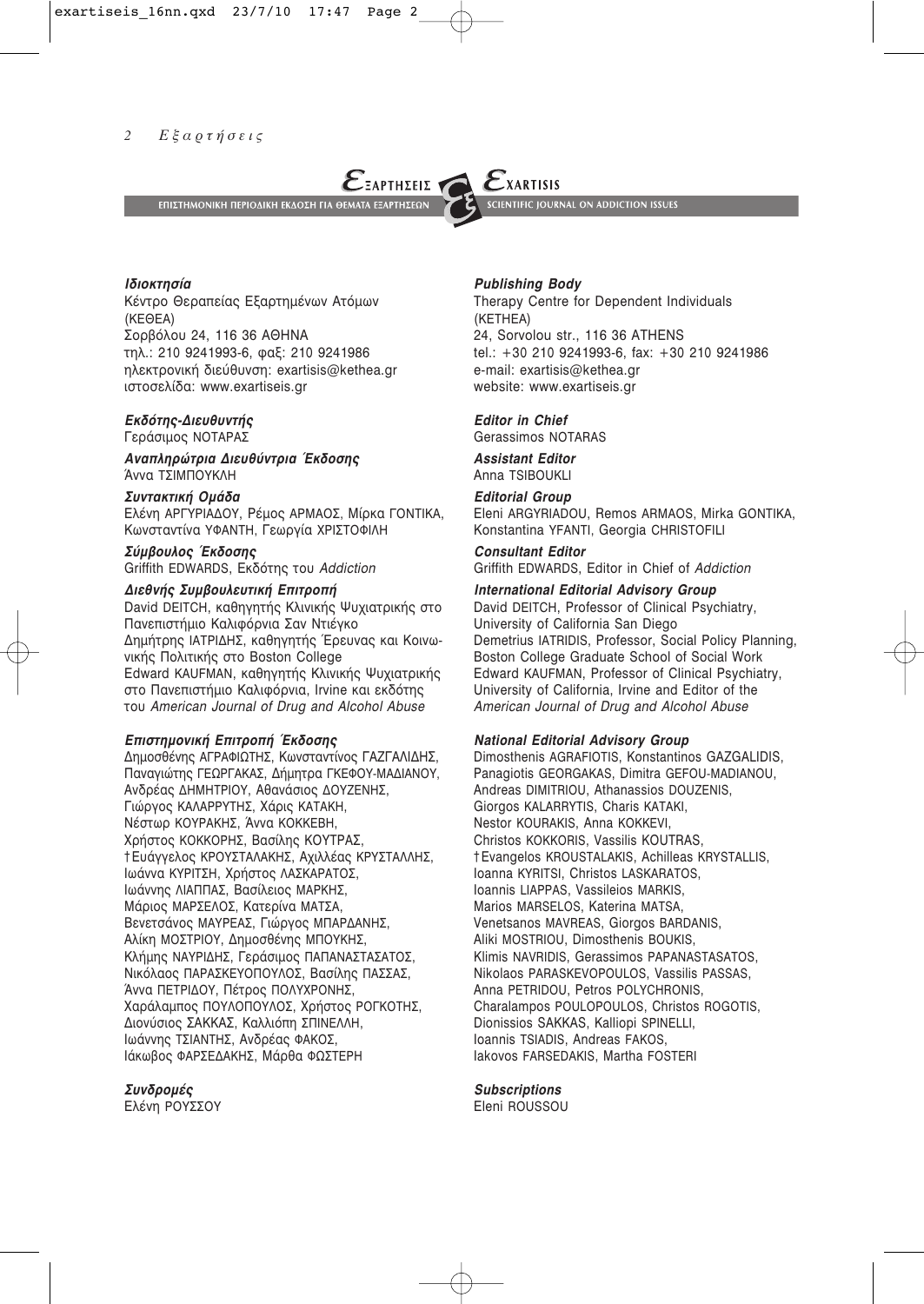# $\vert$ exartiseis\_16nn.qxd 23/7/10 17:47 Page 3

 $\left| \right|$ 

 $=$   $=$ 

# ¶∂ƒπ∂Ã√ª∂¡∞ - CONTENTS

 $\equiv$   $\ldots$   $\equiv$   $\ldots$ 

| Εκδοτικό σημείωμα - Editorial                                                                                                                                                                                                                                                                                                                                                                                                                                                                                                                                                                                                                                                                                                                                                                                                     | 5  |
|-----------------------------------------------------------------------------------------------------------------------------------------------------------------------------------------------------------------------------------------------------------------------------------------------------------------------------------------------------------------------------------------------------------------------------------------------------------------------------------------------------------------------------------------------------------------------------------------------------------------------------------------------------------------------------------------------------------------------------------------------------------------------------------------------------------------------------------|----|
| Συνέντευξη με τον Dr Eric Broekaert<br>Interview with Dr Eric Broekaert                                                                                                                                                                                                                                                                                                                                                                                                                                                                                                                                                                                                                                                                                                                                                           | 11 |
| ΟΙ ΕΞΑΡΤΗΣΕΙΣ ΣΤΗΝ ΕΛΛΑΔΑ - DRUG ADDICTION IN GREECE<br>Εκπαιδευτικό πρόγραμμα: ανάπτυξη δεξιοτήτων για την προαγωγή<br>της αγωγής υγείας. Η εμπειρία και η προοπτική της μακρόχρονης<br>και εντατικής εκπαίδευσης των υπευθύνων αγωγής υγείας<br>πρωτοβάθμιας και δευτεροβάθμιας εκπαίδευσης και υπευθύνων<br>συμβουλευτικών σταθμών νέων<br>Ιωάννα Κυρίτση, Γεράσιμος Δ. Παπαναστασάτος, Πέτρος Τρίαντος,<br>Σωτηρία Τσιώτρα, Χριστίνα Γώγου<br>Training program: developing skills for the promotion of health education.<br>The experience and the prospect of long - term intensive training<br>of health education directors in primary and secondary schooling<br>and directors of counselling centres for youngsters<br>Ioanna Kiritsi, Gerasimos D. Papanastasatos, Petros Triantos,<br>Sotiria Tsiotra, Christina Gogou | 21 |
| Ο ρόλος της εκπαίδευσης των καθηγητών σχολών μαθητείας ΟΑΕΔ<br>στην ανάπτυξη & ενίσχυση της πρόληψης στο σχολικό πλαίσιο.<br>Αξιολόγηση της ικανοποίησης των συμμετεχόντων καθηγητών<br>στα εκπαιδευτικά προγράμματα του Τομέα Πρόληψης ΚΕΘΕΑ στις Σχολές<br>Μαθητείας του ΟΑΕΔ<br>Μαρία Αγγέλου, Ελεονώρα Θλιβίτου, Αιμιλία Μαρκουίζου-Γκίκα, Αχιλλέας Ρούσσος<br>The role of teachers' education in OAED's school on the development &<br>enhancement of prevention in schools. Evaluation of the satisfaction<br>of teachers who participated in the educational programs the Prevention Sector<br>of KETHEA's organised in OAED's School<br>Maria Aggelou, Eleonora Thlivitou, Aimilia Markouizou-Gika, Achilleas Roussos                                                                                                     | 40 |
| Εκπαίδευση εκπαιδευτικών πρωτοβάθμιας εκπαίδευσης για την<br>προώθηση της πρόληψης στο δημοτικό σχολείο<br>Ιωάννα Κυρίτση, Σωτηρία Τσιώτρα, Ελεονώρα Θλιβίτου<br>Training Primary school teachers in promoting prevention within<br>the primary school setting<br>Ioanna Kiritsi, Sotiria Tsiotra, Eleonora Thlivitou                                                                                                                                                                                                                                                                                                                                                                                                                                                                                                             | 60 |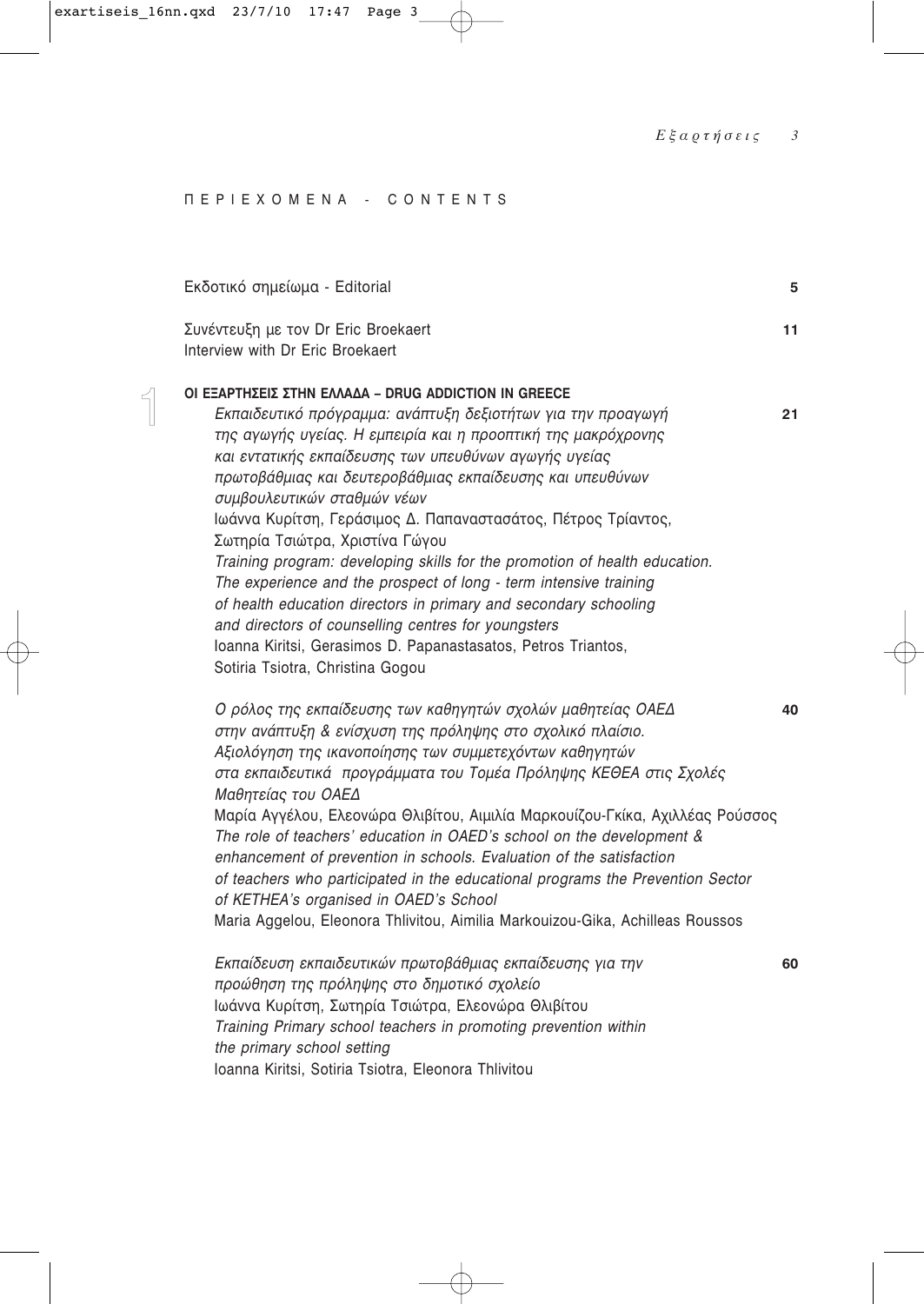ΕΙΔΙΚΟ ΑΦΙΕΡΩΜΑ - LET'S FOCUS ON...

Εξαρτήσεις  $\overline{A}$ 

| Ενίσχυση του παιδιού κατά το μεταβατικό στάδιο από το δημοτικό | 77 |
|----------------------------------------------------------------|----|
| στο γυμνάσιο<br>Σωτηρία Τσιώτρα                                |    |
| Supporting the child during the transition from elementary     |    |
| to secondary school                                            |    |
| Sotiria Tsiotra                                                |    |

# Η ΘΕΡΑΠΕΙΑ ΣΤΟ ΣΤΟΧΑΣΤΡΟ - TREATMENT PERSPECTIVES Διακίνηση ναρκωτικών: ήρθε ο καιρός να καταργηθεί η θανατική ποινή 101 Drug trafficking: time to abolish the death penalty Griffith Edwards, Tom Babor, Shane Darke, Wavne Hall. John Marsden, Peter Miller, Robert West



| ΊΑ ΤΗΝ ΕΝΗΜΕΡΩΣΗ ΤΟΥ ΑΝΑΓΝΩΣΤΗ – FOR THE READER        |     |
|--------------------------------------------------------|-----|
| Νέα και γεγονότα – News and notes                      | 123 |
| Οδηγίες προς τους συγγραφείς – Guidance to the authors | 128 |

108

Για την καλύτερη ενημέρωση των αναγνωστών του περιοδικού τα περιεχόμενα, οι τίτλοι των άρθρων και των περιλήψεων είναι δίγλωσσοι.

Η αναδημοσίευση των πρωτότυπων ελληνικών άρθρων επιτρέπεται μόνο με έγγραφη άδεια από τον εκδότη και θα πρέπει υποχρεωτικά να αναφέρονται η πηγή και οι συγγραφείς. Επίσης, η αναδημοσίευση των μεταφρασμένων άρθρων του περιοδικού επιτρέπεται μόνο με έγγραφη άδεια από τον εκδότη και θα πρέπει υποχρεωτικά να αναφέρονται η πηγή, οι συγγραφείς και το όνομα του μεταφραστή του άρθρου.

For the better information of the readers of this journal the contents, the titles of the articles and of the abstracts are translated into two languages.

Reprint of the original Greek articles is only allowed after the written permission of the editor, and they should always refer the source and the authors. Also reprint of the translated articles is only allowed after the written permission of the editor and they should always refer the source, the authors and the translator.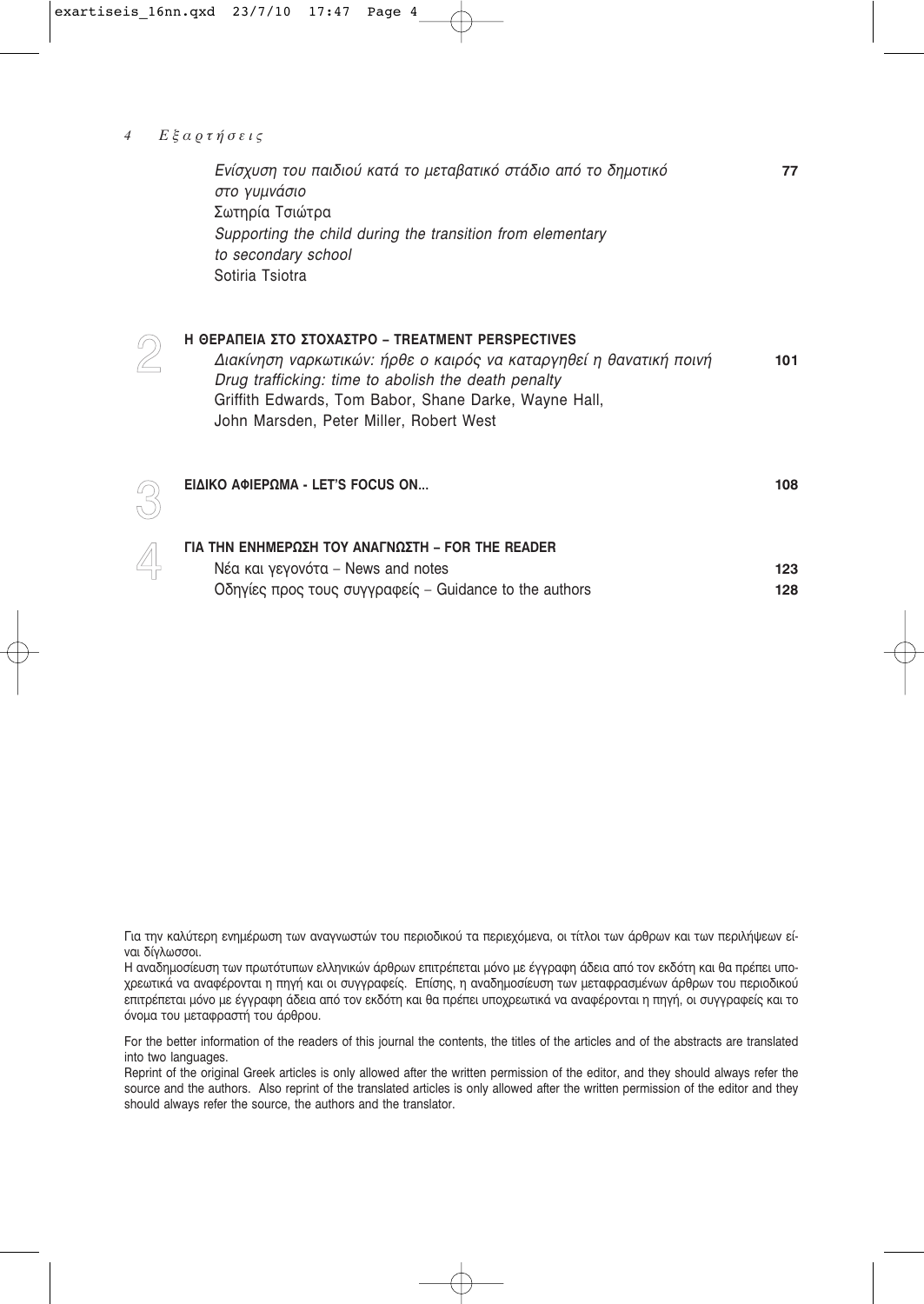# Εκδοτικό Σημείωμα

ΤΟ ΘΕΜΑ ΤΗΣ ΑΝΤΙΜΕΤΩΠΙΣΗΣ ΤΩΝ ΕΞΑΡΤΗΣΕΩΝ, στην παρούσα συνκυρία, τείνει να μετατραπεί σε φαύλο κύκλο. Οι πρόσφατες κυβερνητικές εξαγγελίες δεν οδηγούν στο κόψιμο του γόρδιου δεσμού που έχει δημιουργήσει η αδιέξοδη πολιτική του παρελθόντος και επιτείνει η οικονομική κρίση του παρόντος.

Στην οικονομική κρίση, με τις σοβαρές επιπτώσεις και στον τομέα της αντιμετώπισης των εξαρτήσεων, προστίθεται η κρίση στόχων και μεθόδου για την αντιμετώπισή τους που υποβόσκει εδώ και μία δεκαπενταετία.

Στόχος της πολιτικής για την αντιμετώπιση της εξάρτησης δεν μπορεί να είναι άλλος από τη σωματική και ψυχική απεξάρτηση και την κοινωνική επανένταξη του χρήστη.

Η μέθοδος για την επίτευξη του στόχου αυτού είναι επίσης γνωστή. Πρόκειται για τη μέθοδο που εφαρμόζουν τα «στεγνά» λεγόμενα προγράμματα, τα οποία παρέχουν μια πολύπλευρη στήριξη που περιλαμβάνει, πέρα από τη θεραπευτική διάσταση και τη διακοπή της χρήσης, την αλλαγή στάσης ζωής του χρήστη, την ανάδειξη των δεξιοτήτων του και την απόκτηση εφοδίων, που θα καταστήσουν δυνατή την ουσιαστική κοινωνική ένταξη και την αποτροπή της υποτροπής.

Όσο δύσκολη και μακροχρόνια και αν είναι η μέθοδος αυτή, είναι η μόνη που, μέχρι σήμερα τουλάχιστον, μας έχει δώσει μετρήσιμα και επιβεβαιωμένα βάσει ερευνών θεραπευτικά αποτελέσματα. Αυτό μας λέει η διεθνής εμπειρία και πρακτική αλλά και η αντίστοιχη ημιδαπή.

Από τα μέσα της δεκαετίας του '90 εισήχθη στη χώρα μας η παροχή υποκατάστατων. Η νέα αυτή προσέγγιση του θέματος των εξαρτήσεων αντί να υποβοηθήσει την αντιμετώπιση του προβλήματος της χρήσης μάλλον περιέπλεξε τα πράγματα, όπως τουλάχιστον δείχνει η μέχρι σήμερα εμπειρία και όσο είναι δυνατόν να τη γνωρίζουμε αφού δεν υπάρχει τακτικός, υπεύθυνος δημόσιος απολογισμός έργου.

Οι λόγοι της περιπλοκής είναι πολλοί με πιο σημαντικό αυτόν της αποσαφήνισης του στόχου. Αντί να λέγεται δημόσια και υπεύθυνα ότι πρόκειται για προγράμματα συντήρησης που δε στοχεύουν, άμεσα τουλάχιστον, στη θεραπεία αλλά στη μείωση της βλάβης και της παραβατικότητας, ονομάστηκαν προγράμματα θεραπείας και μάλιστα, μερικές φορές, ο χαρακτηρισμός αυτός υποστηρίχθηκε και από υπεύθυνους παράγοντες της πολιτείας, από άγνοια ή παραπληροφόρηση υποθέτουμε.

Αποτέλεσμα του γεγονότος αυτού είναι ο αποπροσανατολισμός του κοινού που πίστεψε ότι μπορεί να επιτευχθεί η απεξάρτηση με φαρμακευτικά μέσα και η μη αποδοχή στην πράξη των απαραίτητων συνοδευτικών ψυχοκοινωνικών υποστηρικτικών διαδικασιών που είχαν δημιουργηθεί στον αρχικό σχεδιασμό και παραμένουν στην πράξη ανενεργές.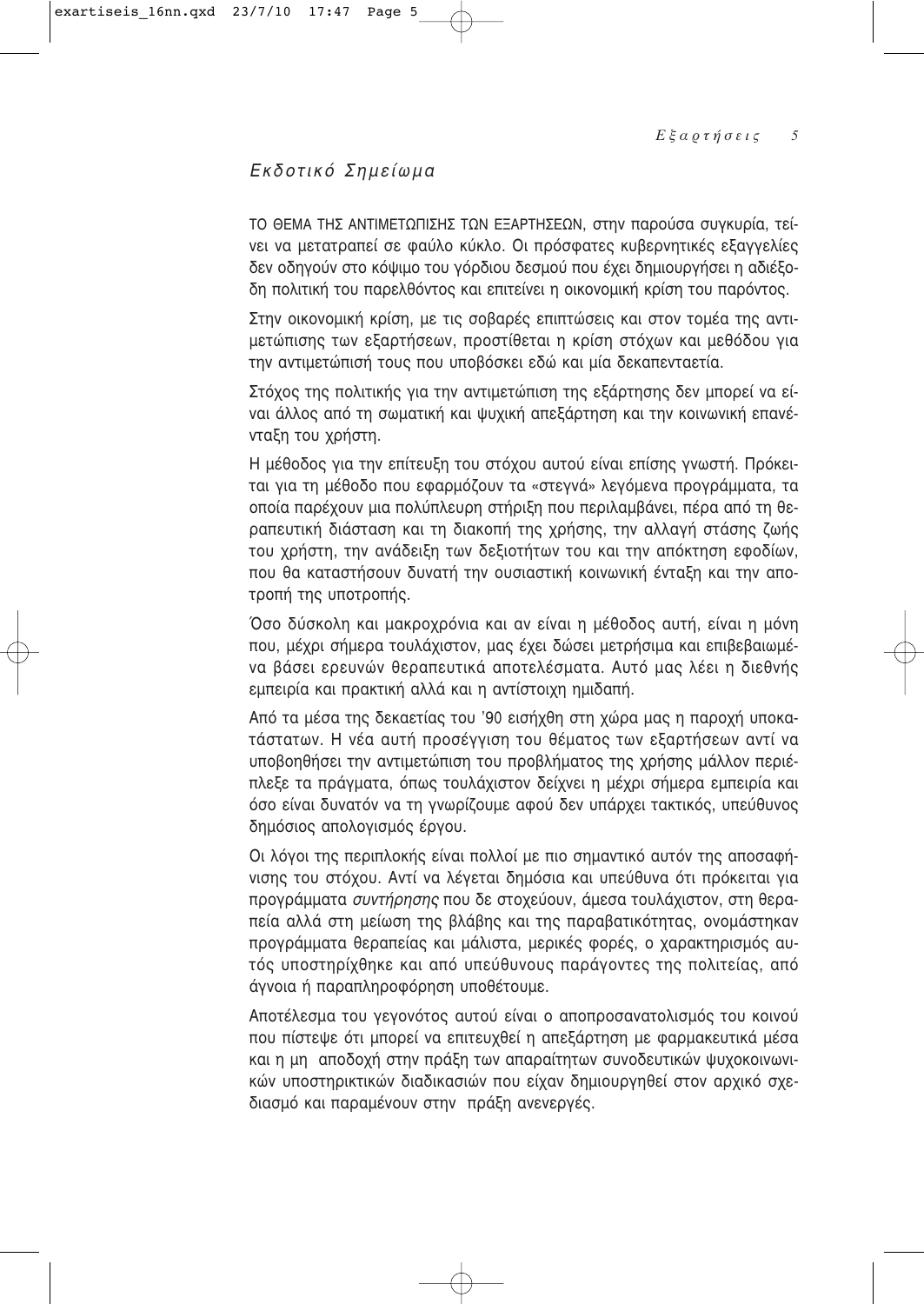Από την άλλη πλευρά εγκαταλείφθηκαν σταδιακά τα *όρια* που είχαν τεθεί κατά τον αρχικό σχεδιασμό των προγραμμάτων αυτών (έλεγχος της παράλληλης χρήσης, ανώτατο χρονικό όριο συμμετοχής στα προγράμματα, υποχρεωτική παρακολούθηση των ψυχοκοινωνικών υποστηρικτικών διαδικασιών κλπ.) με αποτέλεσμα οι μονάδες αυτές να περιορίσουν τη δραστηριότητά τους, κύρια, στην παροχή υποκατάστατων. Συνέπεια του γεγονότος αυτού είναι η ταύτιση των μονάδων αυτών με την «πιάτσα». Έτσι, ο περίγυρος των μονάδων υποκατάστασης μεταβλήθηκε σε πιάτσα παροχής νόμιμης εξαρτησιογόνου ουσίας με όλα τα συνακόλουθα.. Η πιάτσα όμως ενέχει στη λειτουργία της την παραβατικότητα και την πολλαπλή χρήση.

Με βάση τα παραπάνω είναι ευνόητο πως χάθηκε και το συγκριτικό πλεονέκτημα που μπορεί να διαθέτει ένα σωστά οργανωμένο πρόγραμμα υποκατάστασης, τη μείωση δηλαδή της βλάβης και της παραβατικότητας.

Γύρω από την υποκατάσταση κυκλοφορούν και άλλοι, πιο πεζοί, μύθοι:

Ο μύθος ότι τα προγράμματα υποκατάστασης είναι φθηνότερα από τα «στεγνά» προγράμματα. Ο ισχυρισμός αυτός δεν επιβεβαιώνεται, τουλάχιστον σε ό,τι αφορά την πατρίδα μας, από τους αριθμούς. Αν διαιρέσει κανείς την κρατική επιχορήγηση ΟΚΑΝΑ-ΚΕΘΕΑ δια του αριθμού των εξυπηρετούμενων, ακόμη και χωρίς να εισάγει την ποιοτική παράμετρο, θα διαπιστώσει ότι οι υπηρεσίες υποκατάστασης δεν είναι φθηνότερες.

Όπως, υπό τις παρούσες τουλάχιστον συνθήκες, αποτελούν πρόσχημα και οι λίστες αναμονής. Γιατί, μπορεί να διερωτηθεί κανείς, ένας οργανισμός που διαθέτει πεντακόσιους εργαζόμενους και απλά παρέχει υποκατάστατα δεν μπορεί να το κάνει για 10.000 χρήστες αντί των 4.000 στους οποίους παρέχει σήμερα;

Η κατάσταση αυτή δεν υφίσταται βέβαια εν αγνοία των κρατικών και κυβερνητικών υπεύθυνων των τελευταίων δεκαπέντε ετών. Καμία όμως κυβέρνηση της περιόδου αυτής δεν είχε το πολιτικό θάρρος να δημοσιοποιήσει τα συμπεράσματα για την αποτυχία, τουλάχιστον στο διαχρονικό τρόπο εφαρμογής της λειτουργίας των προγραμμάτων υποκατάστασης, και να προχωρήσει στις αναγκαίες τομές. Αντίθετα, γίνονται προσπάθειες «μπαλώματος» μιας αδιέξοδης κατάστασης πότε με σχέδια υπαγωγής του ΟΚΑΝΑ στο ΕΣΥ, πότε με σχέδια εκχώρησής του, έστω και με συγκεχυμένο τρόπο, στον ιδιωτικό τομέα μέσω της συνταγογράφησης. Καλύπτονται δε διαχρονικά τα ελλείμματα, πολλών δεκάδων δισεκατομμυρίων, λόγω κακοδιαχείρισης της λειτουργίας του. Κάποτε τα ελλείμματα αυτά απλά προστείθεντο στο, χωρίς οροφή, δημόσιο έλλειμμα και χρέος. Στην παρούσα συγκυρία της οξύτατης οικονομικής κρίσης την οποία διερχόμεθα, η οποία αναπόφευκτα θα συνοδευτεί από κοινωνική, λόγω της συρρίκνωσης του κοινωνικού κράτους και του εισοδήματος ευρέων στρωμάτων του πληθυσμού αλλά και της ανεργίας, οι επιπτώσεις στον τομέα της χρήσης και των εξαρτήσεων θα είναι πολλαπλασιαστικές.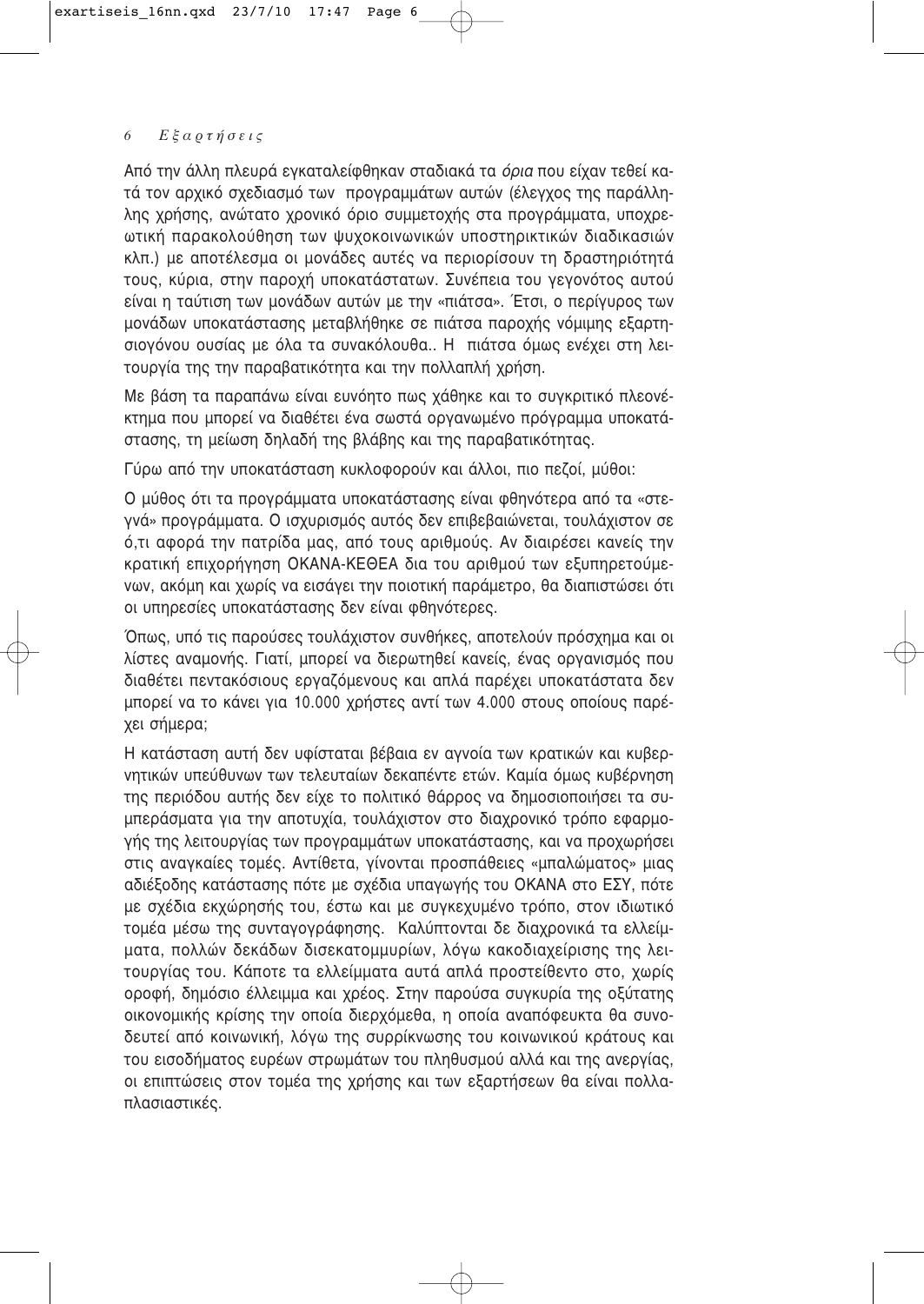Για κάποιες κατηγορίες πληθυσμού και ιδιαίτερα για τους νέους και τους ανέργους, η χρήση ουσιών μπορεί να αποτελέσει καταφύγιο λήθης ή μια «μορφή αυτοθεραπείας» για την αντιμετώπιση των αισθημάτων άγχους, φόβου και αποδιοργάνωσης που δημιουργεί μια πραγματικότητα με απουσία θετικής προοπτικής. Σε άλλους η χρήση ουσιών μπορεί να προσλάβει τη μορφή κοινωνικής διαμαρτυρίας και αμφισβήτησης.

Το γεγονός είναι ότι ο αριθμός των χρηστών θα αυξάνεται και θα αποκόβονται τα ευάλωτα αυτά άτομα από τον κοινωνικό ιστό οδηγούμενα στο περιθώριο. Το κράτος από την πλευρά του θα συρρικνώνει ολοένα και περισσότερο τα μέσα για την αντιμετώπιση του αυξανόμενου αριθμού των εξαρτημένων.

Η κατάσταση αυτή θα μπορέσει να ελεγχθεί μόνο αν το κράτος έχει τη γενναιότητα να πραγματοποιήσει τις μεγάλες τομές που θα βγάλουν την πολιτική που μέχρι σήμερα ακολούθησε και ακολουθεί από τον φαύλο κύκλο των αδιεξόδων που περιγράψαμε. Γι' αυτό απαιτείται:

- Δημόσια δωρεάν παροχή υπηρεσιών από προγράμματα αντιμετώπισης των εξαρτήσεων.
- Διαχωρισμός του φορέα εθνικού σχεδιασμού από τους φορείς υλοποίησης προγραμμάτων.
- Αποσαφήνιση των στόχων κάθε τύπου προγράμματος για την αντιμετώπιση των εξαρτήσεων.
- Διαφάνεια στον τρόπο λειτουργίας όλων των προγραμμάτων.
- Αξιολόγηση των ετήσιων αποτελεσμάτων από εναλλασσόμενους κριτές ανεξάρτητους από το κράτος και τους υλοποιητές προγραμμάτων.
- Δημιουργία εθνικών προδιαγραφών για τη λειτουργία κάθε τύπου προγράμματος.
- Σύνδεση της χρηματοδότησης με τον τύπο του υλοποιούμενου προγράμματος και με την αξιολόγηση των αποτελεσμάτων.
- Πενταετής εθνικός σχεδιασμός λειτουργίας και ανάπτυξης προγραμμάτων με δέσμευση των ανάλογων κονδυλίων από τον προϋπολογισμό.
- Σταδιακή κάλυψη της επικράτειας με τα αναγκαία προγράμματα αντιμετώπισης των εξαρτήσεων.
- Ετήσιος δημόσιος απολογισμός που θα αφορά τα κλινικά, οικονομικά και διοικητικά στοιχεία των προγραμμάτων υλοποίησης και αντίστοιχα τις μονάδες σχεδιασμού καθώς και τα αποτελέσματα αξιολόγησης.
- Εμπλοκή των εκπροσώπων των προγραμμάτων υλοποίησης σε όλες τις βαθμίδες εθνικού σχεδιασμού και κατάρτισης προδιαγραφών.

Για την Εκδοτική Ομάδα ΓΕΡΑΣΙΜΟΣ ΝΟΤΑΡΑΣ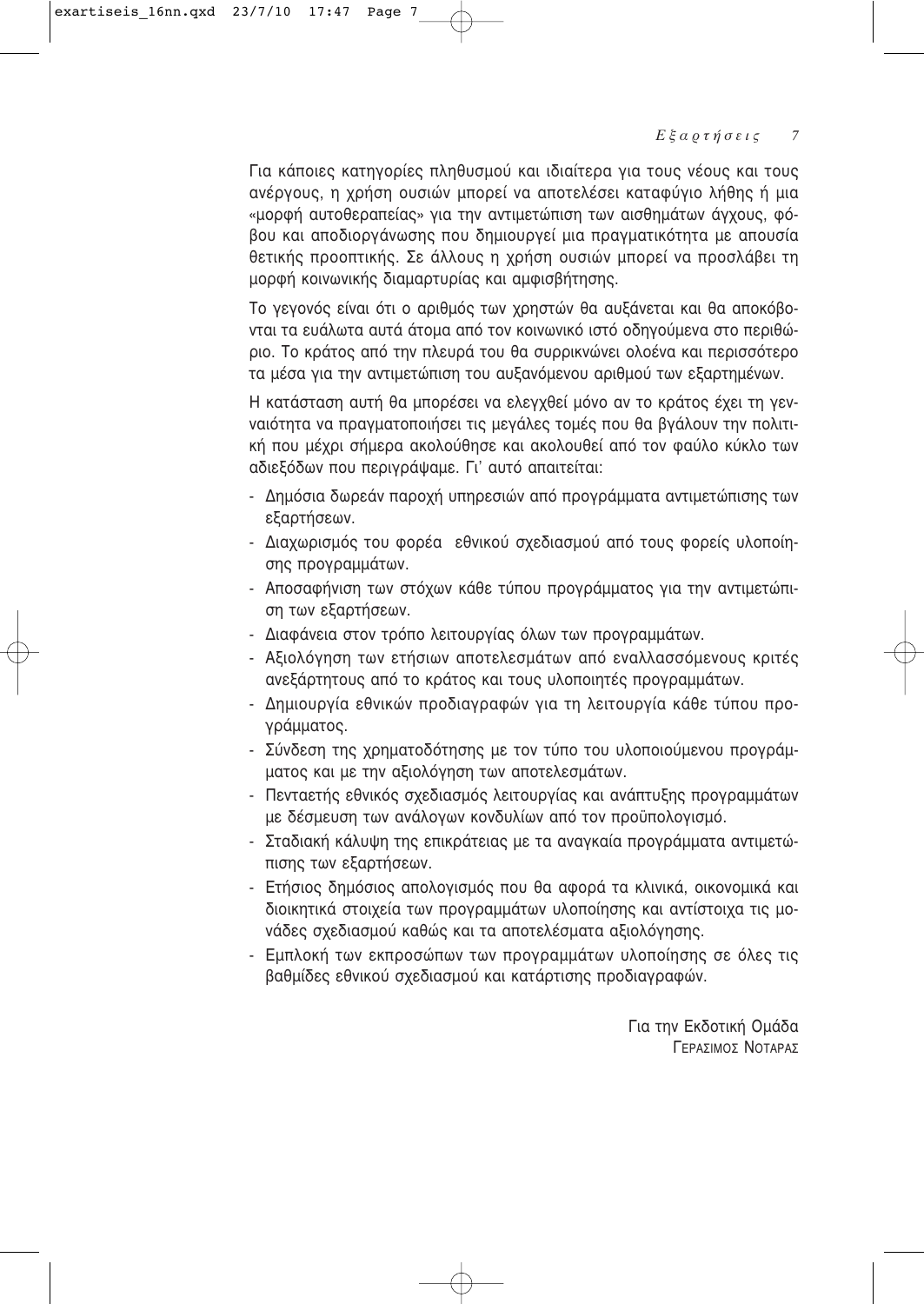# *Editorial*

Today combating drug abuse tends to become a vicious circle. Greek government announcements do not help in breaking this Gordian knot created by politics of the past and worsened by the present crisis.

Economic crisis affects significantly drug abuse treatment and it is also followed by crisis in goals and methods for dealing with drug abuse, a crisis that goes on for more than fifteen years.

The goal of drug addiction policy should be the physical and mental rehabilitation as well as the social re-entry of the drug user. The method for succeeding this goal is well known. The drug-free programmes offer support to the drug abusing persons that goes beyond treatment and discontinuation of drug use to the change of attitudes towards life, the development of skills and the acquisition of qualities that assist in social entry and in avoiding relapse.

This approach is difficult and requires time. However up to now and according to international research data it is the only one that gives measurable treatment results. The evidence comes out of our international and national experience and practice.

In the middle of the '90's substitution programmes were introduced in our country. This new perspective in drug addiction has so far less managed to face the drug use problem, rather has perplexed things more. This is entirely based on the limited and non systematic evaluation data available in order the state to account for every programme's effectiveness nationwide.

The reasons for this perplexity are many, namely focusing on the lack of specific goals for these programmes. Official public agents, due to their ignorance or misguidance, instead of stating publicly and responsibly that substitution programmes aim solely at maintenance, harm reduction and crime reduction, they still suggest that substitution programmes aim on drug abuse treatment.

The results of such statement appear to become quite disorientating for the public. The general public believes that rehabilitation is possible only with proper medication. The necessary social support and psychosocial services originally designed to go hand in hand with substitution programmes are apparently not applied.

On the other hand, substitution programmes abandoned the *'boundaries'* originally set up at the initial stage of their development *(control for parallel use, maximum time limit for programme participation, obligation to also seek psychological support etc.)* and limit their activities in maintenance only. The consequence is for such programmes to be identified and related with the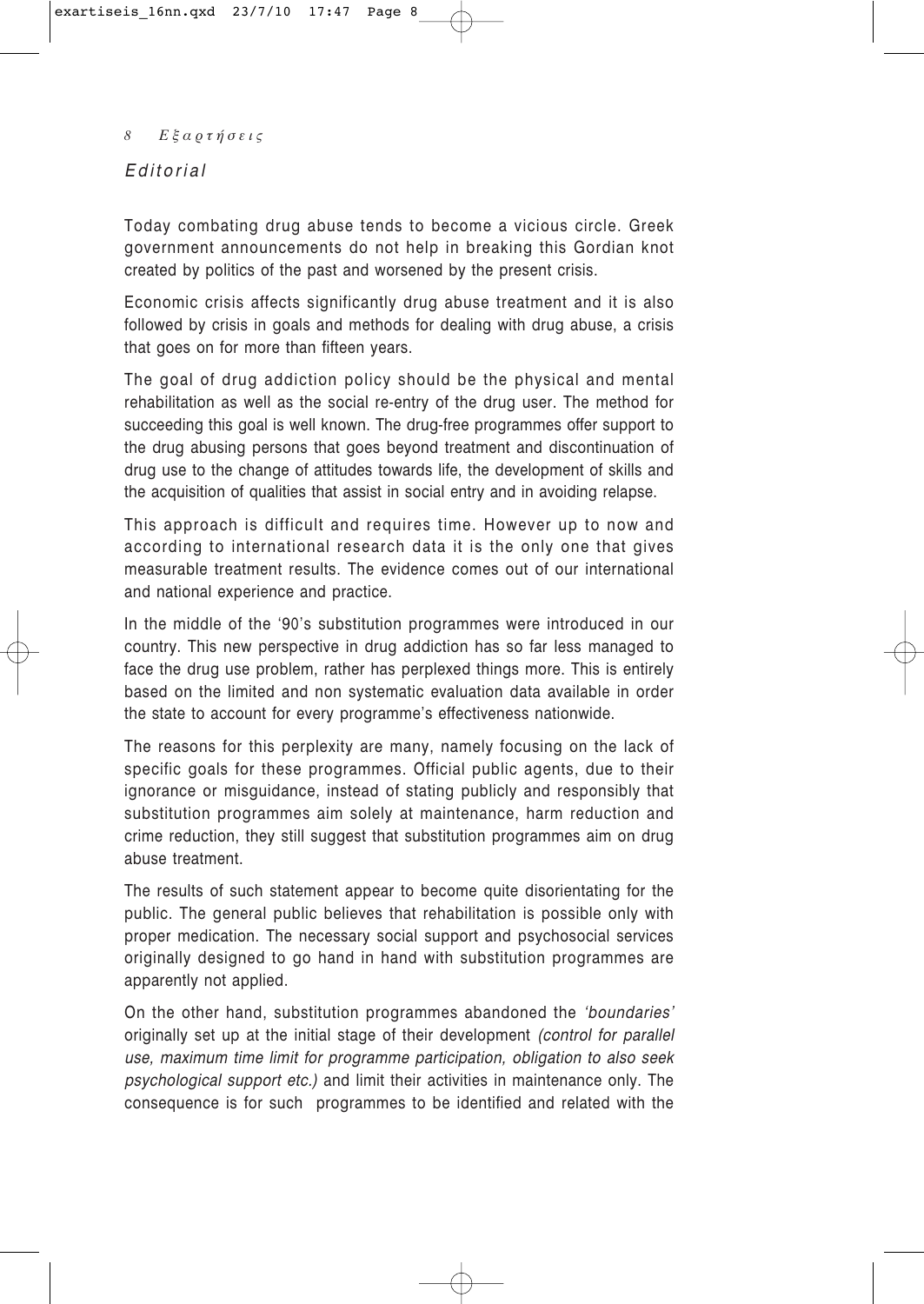*'drug scene'*. Around the facilities of the substitution programmes there is a drug scene of legal drug use and trafficking with all relevant consequences. This drug scene also implies criminality and multiple drug use.

As such, the advantages of well organized substitution programmes, harm reduction and reduction of criminal activity, are lost.

Around substitution other daily myths, are also present: The myth that substitution programmes are cheaper than drug-free programmes. This statement is not proved in practice, at least in our country. Should we divide the state funds given to OKANA (Organization Against Drug Abuse) and KETHEA (Therapy Center for Dependent Individuals) by the number of people who received services in the two programmes, even without adding the parameter of quality in services, we are going to discover that substitution programmes are not cheaper.

At the current situation another excuse are the waiting lists. Why, is the legitimate question, an organization with more than 500 employees that just offer substitutes cannot handle a work case of 10,000 drug users instead of 4,000 that handles today?

This situation of the last fifteen years is not unknown to the public and the government officials. However, no previous government so far had the political courage to make public the results of failure, at least in relation to the long lasting way of handling substitution programmes, and make the necessary interventions. On the contrary there are many efforts to cover up a dead lock situation either with plans to put OKANA under the National Health System, or to give to the private sector the right of prescribing medications for drug users. In addition they cover up the loss of tens of million Euros due to bad management of the organization. In the past the financial deficit of this organization was simply added up to the public deficit. At the present stage of extreme economic crisis which will also inevitably lead to social crisis due to shrinkage of the social welfare state, the loss of income of large numbers in the population and due to unemployment, the effects on drug using and addictions will also be multiplied.

For some parts of the population, especially young and unemployed people, drug use may seem a refuge, a way to forget problems, a type of *'selftreatment'* for coping with anxiety, fear and chaos created by a reality with lack of positive prospects. For others, drug use can take the form of challenging society and protesting against it.

The fact is that numbers of drug users will increase and vulnerable people will be pushed off to the margins. The government on the other hand continues to diminish even further the means for coping with the increasing numbers of drug abusers.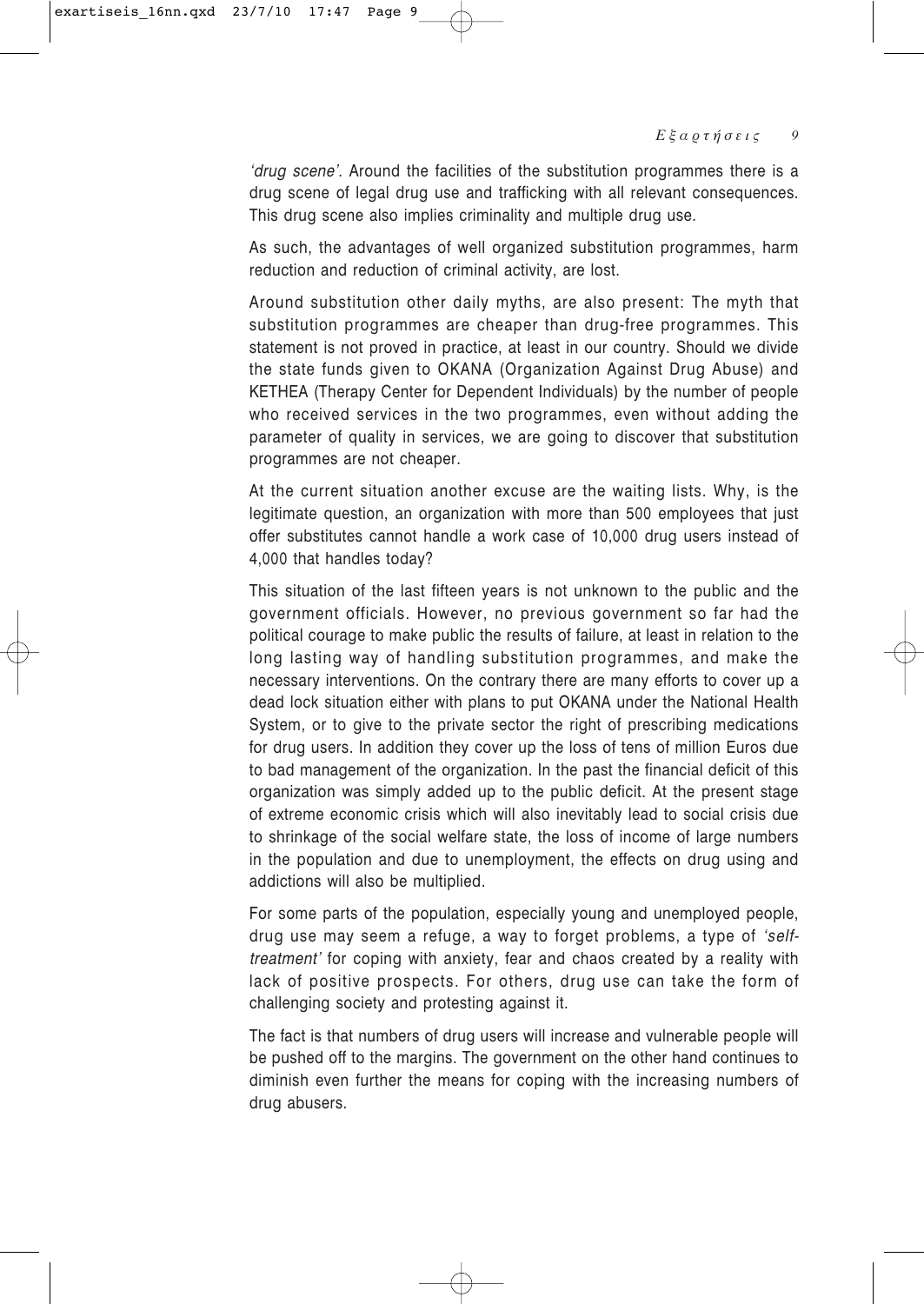This situation can be controlled only if the government has the courage to make significant interventions that will help break the vicious circle of the current and the past policy already described. These require:

- Public and free access to services that deal with the drug abuse problem
- Making the National Planning Agency independent from institutions running treatment programmes
- Clarification of the goals of each type of programme for combating drug abuse
- Clarity in the way in which each programme operates
- External and independent from the government and other relevant bodies evaluation of the annual results of each programme
- National guidelines for the proper function of each type of programme.
- Programme funding according to the type of programme and the evaluation of its results.
- Five years national plan for the development of programmes followed by allocation of proper funds from the state annual budget
- Progressive cover of all territories in the nation with appropriate programmes.
- Annual public report with clinical, financial and administrative data on programme implementation and evaluation of results.
- Participation of representatives from each programme at all levels of national planning and guidelining.

For the Editorial Group **GERASSIMOS NOTARAS**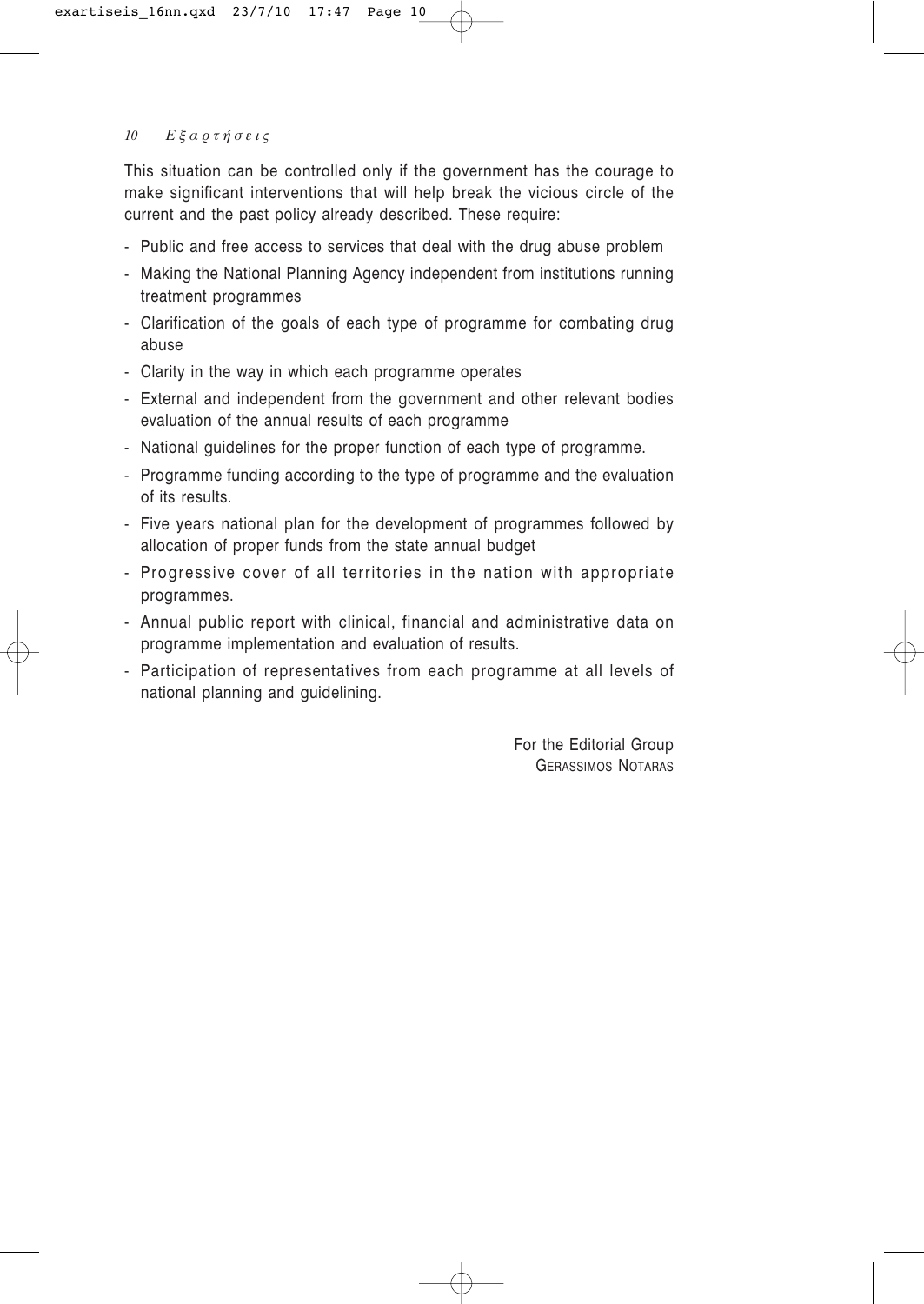Εξαρτήσεις, τεύγος 16, 2010

Συνέντευξη με τον Dr Eric Broekaert Interview with Dr Eric Broekaert

Σε αυτό το τεύχος παρουσιάζουμε τη συνέντευξη με τον Dr Eric Broekaert, έναν από τους ιδρυτές των Βέλγικων Θεραπευτικών Κοινοτήτων. Είναι Καθηγητής Παιδαγωγικής και Ορθοπαιδαγωγικής και Πρόεδρος του τομέα Ορθοπαιδαγωγικής του Πανεπιστημίου της Γάνδης. Είναι επίσης Αντιπρόεδρος της Ευρωπαϊκής Ομοσπονδίας Θεραπευτικών Κοινοτήτων και ένας από τους σημαντικότερους Ευρωπαίους Ερευνητές και Συγγραφείς στον τομέα της αντιμετώπισης των εξαρτήσεων.

Τη συνέντευξη παρουσιάζει η Κωνσταντίνα Υφαντή.

Απόδοση στα ελληνικά ΓΕΩΡΓΙΑ ΧΡΙΣΤΟΦΙΛΗ Translation in Greek GEORGIA CHRISTOFILI

- Εξαρτήσεις [Ε]: Έχω διαβάσει ένα άρθρο σας σχετικά με τις ομάδες αντιπαράθεσης. Εκεί αναφέρετε ότι στις «παλιές» ομάδες αντιπαράθεσης, οι αντιπαραθέσεις ήταν πιο σκληρές ενώ στις «καινούργιες» ομάδες αντιπαράθεσης υπάρχει μεγαλύτερο περιθώριο για διάλογο. Θα θέλατε να μας πείτε μερικά πράγματα ακόμη για το που στηρίχθηκε αυτή η ιστορική μελέτη;
- Eric Broekaert [EB]: αυτή είναι μια μεγάλη ιστορία. Ξεκίνησα τη διδακτορική μου διατριβή στην ψυχολογία και την εκπαίδευση το 1972 και την ολοκλήρωσα το 1980. Η καθηγήτρια Maria Wens που ήταν επόπτριά μου γνώριζε πολύ καλά τη θεραπεία περιβάλλοντος (Milieu therapy) και είχε διαβάσει τη διδακτορική διατριβή του Durand Dassier με τίτλο: "Psychotherapie sans psychotherapeutes" (Ψυχοθεραπεία χωρίς ψυχοθεραπευτές). Καθώς είχα ολοκληρώσει τη μεταπτυχιακή μου εκπαίδευση στην Κλινική Jellinek στο Άμστερνταμ, μου πρότεινε να μελετήσω την επικοινωνιακή δομή των «στεγνών» θεραπευτικών κοινοτήτων, τα οποία εκείνη θεωρούσε ότι αποτελούν την ουσία της «εκπαιδευτικής» φύσης. Για αυτό το λόγο με έστειλε στις Ηνωμένες Πολιτείες για διάστημα έξι μηνών, όπου και ήμουν παρατηρητής σε διαφορετικές θεραπευτικές κοινότητες, μεταξύ των οποίων και το Synanon, από το ρόλο του πελάτη, του επισκέπτη και του μέλους του προσωπικού. Στο Βέλγιο επέστρεψα το 1976.
- H Maria Wens μου πρότεινε να ξεκινήσουμε μια θεραπευτική κοινότητα στο Βέλγιο, καθώς πίστευε ότι αυτός ήταν ο μόνος τρόπος για να κατανοήσει κανείς τις εκπαιδευτικές διαδικασίες σε μια ΘΚ. Επίσης, θεωρούσε ότι για να ολοκληρώσει κανείς τη διδακτορική του διατριβή δεν μπορούσε να βασιστεί μόνο στην απόκτηση γνώσεων αλλά χρειαζόταν και εμπειρία. Ξεκίνησα λοιπόν τη δημιουργία της θεραπευτικής κοινότητας De Kiem, την πρώτη στεγνή ΘΚ στο Βέλγιο. Σε αυτή την προσπάθεια με βοήθησαν οι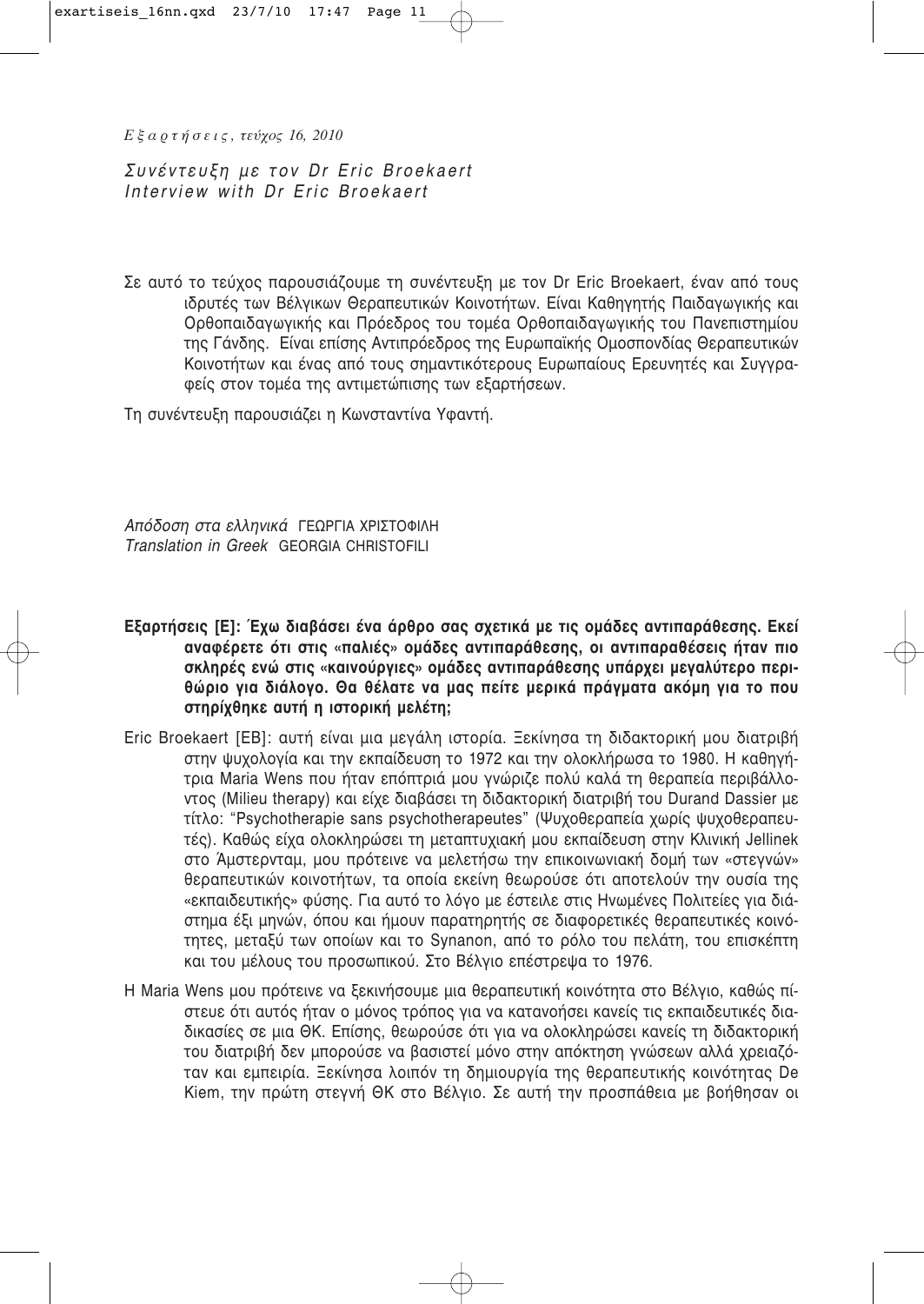Rudy Bracke, ο οποίος εξακολουθεί και είναι μέλος της κοινότητας De Kiem, αργότερα ο Dirk Vandevelde (ο σημερινός Διευθυντής της De Kiem και γραμματέας στην Eυρωπαϊκή Ομοσπονδία Θεραπευτικών Κοινοτήτων ΕFTC) και ο Dirk Calle, άλλο ένα από τα παλιά μέλη του προσωπικού της κοινότητας. Τα πρώτα χρόνια λειτουργίας της η κοινότητα λειτουργούσε ως μέλος της ιατρικής κλινικής "De Pelgrim" (The Pilgrim- O προσκυνητής). Σταδιακά η De Kiem εγκαταστάθηκε εκτός κτιρίου, και το 1978, είχε πλέον δικές της εγκαταστάσεις, δική της μορφή και σχήμα. Δύο χρόνια αργότερα ολοκλήρωσα τη διδακτορική μου διατριβή. Για τη διδακτορική μου μελέτη είχα μαγνητοσκοπήσει όλα τα σημαντικά γεγονότα της θεραπευτικής κοινότητας, συμπεριλαμβανομένης και της ομάδας αντιπαράθεσης. Εικοσιπέντε χρόνια αρνότερα επαναλάβαμε την ίδια έρευνα, ακολουθώντας την ίδια μεθοδολογία δειγματοληψίας και ανάλυσης με τον ίδιο θεραπευτή.

- Στόχος μας ήταν να αναζητήσουμε την επιστημονική τεκμηρίωση μιας υπόθεσης για την οποία όχι μόνο διαβάζαμε στη βιβλιονραφία, και ακούναμε διαρκώς στα συνέδρια και στις συναντήσεις που συμμετείχαμε. Αναφερόταν ότι τα τελευταία χρόνια, οι ομάδες αντιπαράθεσης εξελίχθηκαν από σκληρές, αυστηρές με άμεση αντιπαράθεση, σε ομάδες με περισσότερο διάλογο και αλληλεπίδραση. Σκεφτήκαμε λοιπόν ότι εάν κατανράψουμε τις εκφράσεις που χρησιμοποιούνταν τότε, μέσα από τις μαννητοσκοπήσεις, και κατηγοριοποιήσουμε το περιεχόμενο θα μπορούσαμε να συγκρίνουμε τις «παλιές» και τις «καινούργιες» ομάδες και, ενδεχομένως, να εντοπίσουμε τις διαφορές μεταξύ τους. Πώς όμως θα μπορούσαμε να κάνουμε τη σύγκριση; Για το σκοπό αυτό χρησιμοποιήσαμε ένα ποσοτικό/ποιοτικό ερευνητικό εργαλείο ανάλυσης ψηφιακού κειμένου, το "WinMax". Αυτό το εργαλείο μας βοήθησε να ταξινομήσουμε τις συστατικές μονάδες σκέψης και έκφρασης (ερμηνευτικές μονάδες) των κειμένων σε «δενδρική» δομή, η οποία αποτελούσε και τα ερευνητικά μας ερωτήματα. Επίσης, μας επέτρεψε να κάνουμε στατιστικές αναλύσεις αναφορικά με τον αριθμό των ερμηνευτικών μονάδων.
- Είναι σαν να κατασκευάζατε μια συνολική δενδρική δομή των «παλιών» και των «καινούργιων» ομάδων. Μετά το διαχωρίσατε στην «παλιά» και στην «καινούργια» δομή, για να μπορέσετε να κάνετε τις συγκρίσεις.
- Aυτό σημαίνει ότι οι κατηγορίες που δημιουργήσαμε είχαν σαφή «εσωτερική ταυτότητα» και σαφή διαχωρισμό «μεταξύ τους». Ήταν εσωτερικά «πυκνές» και εξωτερικά «διακριτές». Για παράδειγμα η κατηγορία «μέλη» έναντι «προσωπικού». Είναι πολύ σαφής ο διαχωρισμός ανάμεσα στα δύο, αλλά ταυτόχρονα υπάρχει μια σαφής κοινή ταυτότητα. Μπορούσαμε εύκολα λοιπόν να διαχωρίσουμε το κείμενο «το προσωπικό είπε 'αυτό' και τα μέλη είπαν 'εκείνο'». Με άλλα λόγια, αυτές είναι οι ερμηνευτικές μονάδες που μεταφέρουν τα νοήματα από το προσωπικό και τα νοήματα από τα μέλη.

# **Ε: Δεν φαίνεται εύκολο...**

EB: Δεν είναι τόσο εύκολο γιατί είναι δύσκολη η μεθοδολογία. Να το επαναλάβω λοιπόν, έχουιμε κατανράψει τα «παλιά» και «καινούρνια» κείμενα. Έπειτα προστέθηκαν οι θεμέλιοι λίθοι ή ερμηνευτικές μονάδες των κειμένων σε ένα σχήμα κατηγοριοποιώντας σύμφωvα με την υπόθεσή μας. Αυτή η συνολική «δενδρική δομή» εμπερικλείει τα διαφορετικά ερευνητικά ερωτήματα. Στη συνέχεια διαχωρίστηκαν σε «παλιές» και «καινούργιες» ομάδες και αναλύθηκαν οι διαφορές.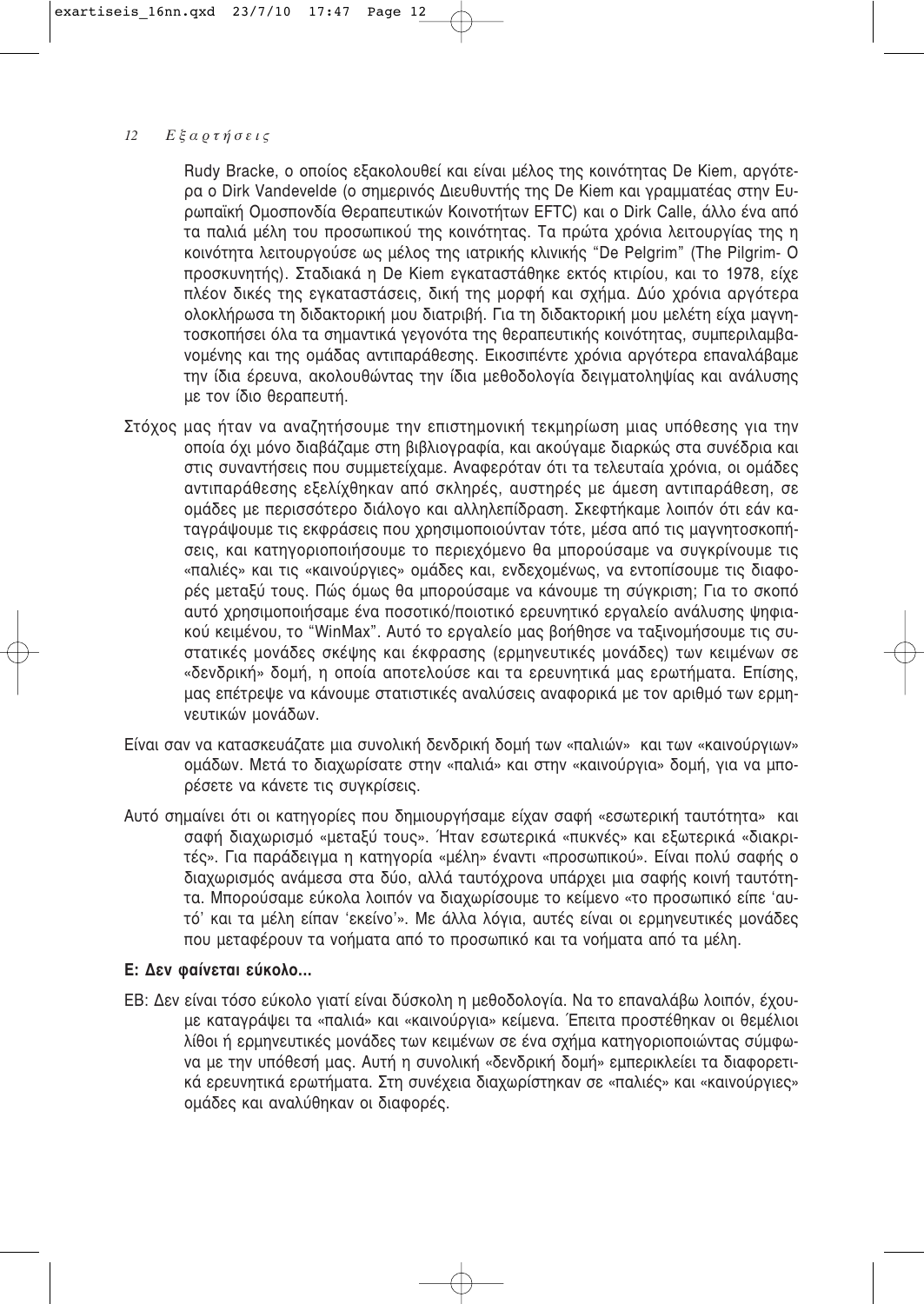exartiseis  $16nn.qxd$   $23/7/10$   $17:47$  Page

- Είναι επίσης σημαντικό ότι δύο ομάδες τριών ατόμων κωδικοποίησαν τα στοιχεία από τις κασέτες ξεχωριστά και μετά συναντήθηκαν να συζητήσουν ποια είναι τα κριτήρια της ταξινόμησης που έθεσε η κάθε μία. Εξακολούθησαν με αυτόν τον τρόπο μέχρι να καταφέρουν να πετύχουν παρόμοια ταξινόμηση των μονάδων κατά το 90% των περιπτώσεων. Έτσι επιτεύχθηκε ένα επίπεδο αξιοπιστίας.
- Aυτό σημαίνει ότι αν και άλλοι άνθρωποι έκαναν το ίδιο θα κατέληγαν στην ίδια ταξινόμηση των θεμελίων λίθων και, συνεπώς, στην ίδια δενδρική δομή. Εμείς οδηγηθήκαμε στην ακόλουθη δενδρική δομή: «Ποιο άτομο (προσωπικό, παλαιό-νέο μέλος), απευθύνεται σε ποιο (προσωπικό, παλαιό-νέο μέλος), προς ποια κατεύθυνση (αμφίδρομα ή μονόδρομα μηνύματα), με ποια θετική ή αρνητική συμπεριφορά, στάση ή συναίσθημα». Ελπίζαμε να είχαμε περισσότερα αμφίδρομα μηνύματα (διάλογο) στην «καινούργια» ομάδα αντιπαράθεσης.
- Το πρόγραμμα ανάλυσης κειμένων WinMax μας επέτρεψε εύκολα να μεταφέρουμε τις ερμηνευτικές μονάδες στις κατηγορίες της δενδρικής δομής και να πραγματοποιήσουμε μια στατιστική σύγκριση στον αριθμό των «παλιών» και «καινούργιων» και να αναζητήσουμε τις σημαντικές διαφορές. Είναι κατανοητό αυτό;
- Aυτό που εντοπίσαμε ήταν ότι «Γενικά, τα «προς» και «πίσω» μηνύματα ήταν σχετικά καλύτερα ισορροπημένα στις «καινούργιες» ομάδες αντιπαράθεσης (2000) σε σύγκριση με τις «παλιές» (1980). Επιπλέον, αυτή η συμπεριφορά στην «καινούργια» ομάδα αντιπαράθεσης είναι πιο υποστηρικτική, ενώ τα συναισθήματα που «εκτονώνονται» είναι πιο αρνητικά από ό,τι στην «παλιά» ομάδα αντιπαράθεσης. Ο αριθμός των επικοινωνιακών μονάδων στην «παλιά» και στην «καινούργια» ομάδα αντιπαράθεσης, χαρακτηρίζει τη θετική ή αρνητική στάση, και φαίνεται να έχει παραμείνει σταθερός με την πάροδο των χρόνων. Αυτά τα ευρήματα φαίνεται να υποστηρίζουν την αναφερθείσα εξέλιξη των ομάδων αντιπαράθεσης, όπου το επίκεντρο δείχνει να έχει μετακινηθεί από την αμοιβαία αντιπαράθεση προς έναν πιο ισορροπημένο διάλογο με στοιχεία σεβασμού του ατόμου».

(Broekaert, E., Vandevelde, S., Schuyten, G., Erauw, K., & Bracke, R. (2004). Evolution of encounter group methods in therapeutic communities for substance abusers. Addictive Behaviours, 29(2), 231-244.- abstract)

# **Ε: Έχετε εντοπίσει διαφορές ανάμεσα στα δύο φύλα;**

- ΕΒ: Για να είμαστε ειλικρινείς αυτό δεν το διερευνήσαμε διότι στη θεραπευτική κοινότητα δεν έχουμε τόσο μεγάλο αριθμό γυναικών. Έχουμε κάποια ερευνητικά στοιχεία σχετικά με τις διαφορές των δύο φύλων στις θεραπευτικές κοινότητες, καθώς αυτό ήταν το θέμα της διδακτορικής διατριβής μιας γυναίκας υποψήφιας διδάκτορος της Dr. Joke De Wilde.
- Κάποια στιγμή δημιουργήσαμε ένα τεστ που το ονομάσαμε VACT (video addiction challenge test). Είναι ένα τεστ αντιπαράθεσης, όπου παρουσιάζεις σε κάποιον μια ταινία/βίντεο το οποίο αναπαριστά τα περισσότερα στοιχεία από τη ζωή ενός εξαρτημένου. Με αυτή την ενέργεια ελπίζαμε ότι τα μέλη θα ενθαρρύνονταν να κάνουν το ίδιο χωρίς αφενός να φοβούνται και αφετέρου να επιθυμούν να εκδικηθούν κάποιον. Όταν ξεκινήσαμε να κάνουμε ομάδες με γυναίκες, οι συμμετέχουσες ανέφεραν ότι το σενάριο που παρουσιαζόταν εστίαζε πολύ στο ανδρικό πρότυπο εξαρτημένου, έτσι οι γυναίκες μέλη το τροποποίησαν ώστε να είναι πιο κοντά στα πρότυπα μιας εξαρτημένης γυναί-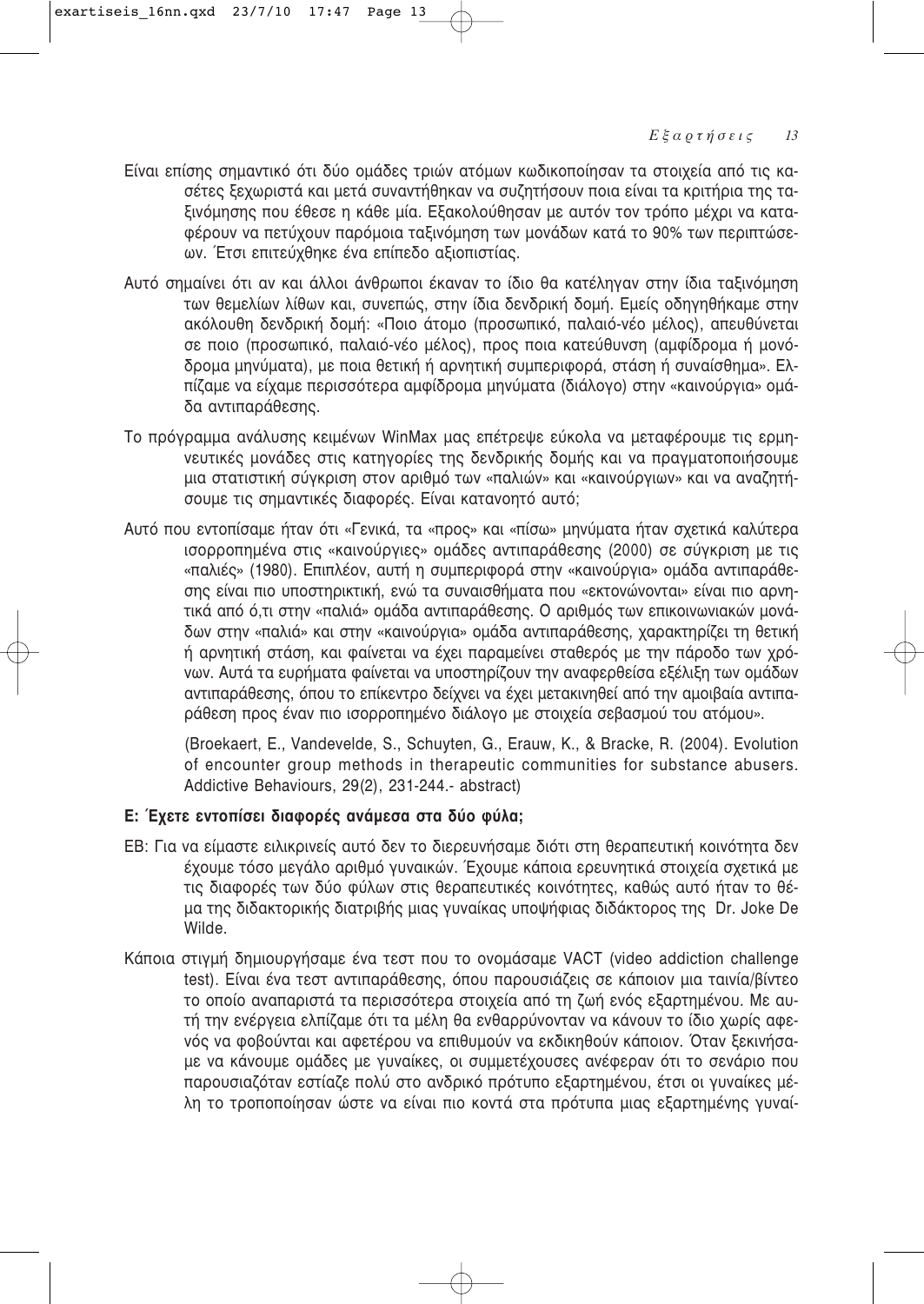κας. Τροποποίησαν τη «σύγχρονη» επιστημονική δομή του τεστ και το μετέτρεψαν σε μια «μεταμοντέρνα εκδοχή» με έμφαση στη διαφορετικότητα, την ένταξη, την αυτόυπεράσπιση και τη χειραφέτηση. Το νέο βίντεο VACT δεν αναζητούσε την ύστατη απάντηση σε όλα τα προβλήματα των γυναικών, αλλά περισσότερο συγκεκριμένες λύσεις για ιδιαίτερα προβλήματα που αντιμετωπίζουν οι γυναίκες στο πλαίσιο της θεραπευτικής κοινότητας. Αφορά περισσότερο αφήγηση από ό,τι αποδείξεις και γεγονότα. Οι γυναίκες μέλη, συντονίστριες και ερευνήτριες ακολούθησαν «το δικό τους ύφος» και με αυτόν τον τρόπο συνέβαλαν σε μια περισσότερο συλλογική, δια-υποκειμενική και αλληλοσυνδεόμενη μεθοδολογία, κατά την οποία απέδιδαν νόημα, το οποίο εξαρτάται από το συνολικό πλαίσιο».

(Broekaert, E. & De Wilde, J. (2005). The Construction of the VACT for Women: A Flexible Tool for Treatment of Female Substance Abusers. In M. U. Pedersen, V. Segraeus & M. Helleman (Eds.), Between "Evidence Based Practice? Challenges in Substance Abuse Treatment (pp. 107 -111). Helsinki: NAD-publication 47. P.14)

# Ε: Έχετε λοιπόν μεγάλη εμπειρία από θεραπευτικές κοινότητες στο Βέλγιο και την Ευρώπη. Εκτός από την εξέλιξη των ομάδων αντιπαράθεσης και την ιδιαίτερη προσοχή στα θέματα που αφορούν τις γυναίκες, τι άλλο έχει αλλάξει;

- ΕΒ: Πολλά έχουν αλλάξει: σε ερευνητικό επίπεδο, οι πρώτοι ερευνητές για τις ΘΚ όπως ο Martien Κοογman και εγώ ξεκινήσαμε από την αρχή τη ΘΚ και έτσι ήμασταν πολύ καλά ενημερωμένοι και αποδεκτοί από τα μέλη και το προσωπικό. Ενδεχομένως, όμως να ήμασταν αρκετά «φανατικοί» υπέρ της ιδέας και να μας έλλειπε ένας βαθμός αντικειμενικότητας, σε σύγκριση με τους εξαιρετικούς ερευνητές που παρέμειναν μέλη του προσωπικού και ουσιαστικά προσελήφθησαν. Αργότερα, ήρθαν και οι «εξωτερικοί» από ερευνητικά κέντρα και πανεπιστήμια. Αυτοί έπρεπε να μάθουν πολλά για το τι είναι οι ΘΚ. Νομίζω ότι χρειαζόταν να βρεθεί μια καλή ισορροπία.
- Η ΘΚ στην Ευρώπη πάντα αναζητούσε μια ξεχωριστή ταυτότητα, ενώ παράλληλα κουβαλούσε την κληρονομιά της ψυχαναλυτικής κατεύθυνσης από το παρελθόν. Το δημοκρατικό μοντέλο των ΘΚ του Maxwell Jones, καθώς και η διδασκαλία του Harold Bridger επηρέασαν βαθιά τις ΘΚ στην Ευρώπη. Ο Maxwell αναλύθηκε ιδιαίτερα από τη Melanie Klein, αλλά κατά κύριο λόγο ήταν υπέρμαχος της κοινωνικής μάθησης. Από το Β'Παγκόσμιο Πόλεμο, προσπάθησε να προκαλέσει τις συντηρητικές ιεραρχικές δομές των ψυχιατρικών νοσοκομείων και να τα μετατρέψει σε δυναμικά περιβάλλοντα κοινωνικής μάθησης. Ο Harold αναλύθηκε από την Anna Freud, και επηρεάστηκε βαθύτατα από τους Bion και Winnicott. Σύμφωνα με την άποψή του η ΘΚ ήταν ένας ανοιχτός μεταβατικός χώρος απόκτησης εμπειριών. Επιπλέον, η Ευρωπαϊκή ΘΚ ποτέ δεν εξοικειώθηκε με τις πολύ συμπεριφοριστικές εμπειρίες μάθησης, όπως το ξύρισμα του κεφαλιού ή το να φοράει κανείς ταμπέλες. Αυτό σχετιζόταν με το γεγονός ότι οι αναμνήσεις από τα φασιστικά καθεστώτα στην Ευρώπη ήταν νωπές και πολύ άσχημες. Η Ευρώπη αποτέλεσε τη δημιουργική ψυχή της προοδευτικής σκέψης ακαδημαϊκών όπως η Martha και ο Don Ottenberg. Η Martha ήταν πρωτοπόρος του φεμινισμού και βαθιά αφοσιωμένη σε θέματα που αφορούν νεαρές νυναίκες που έχουν μπλεξίματα. Ο Don ήταν ο πρώτος στο χώρο που αμφισβήτησε την οποιαδήποτε μορφή κατήχησης/κατευθυντισμού ή αυταρχικής ηγεσίας.

(Broekaert, E., Vandevelde, S. & Yates, R.(2005). Dr. D.J. Ottenberg, friend and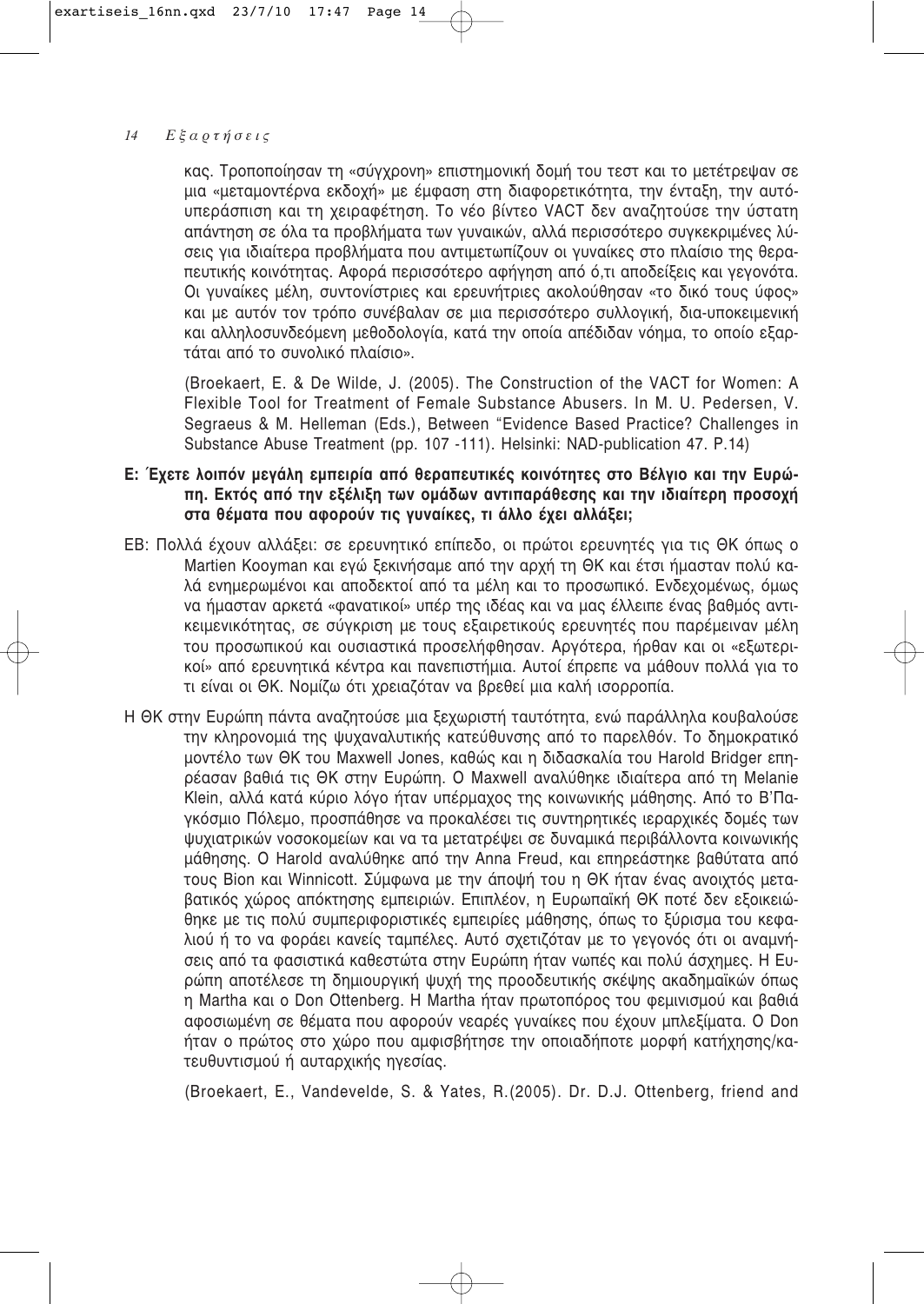exartiseis 16nn.qxd 23/7/10

Κάτι ακόμη σημαντικό, που δεν πρέπει να ξεχνάμε είναι ότι οι ΘΚ στην Ευρώπη επηρεάστηκαν πολύ από το «Νέο Εκπαιδευτικό Κίνημα» της «Παιδαγωγικής Μεταρρύθμισης» με εκπαιδευτές και δασκάλους όπως οι Jean Piaget, Maria Montessori, Rudolph Steiner κλπ. Στην Αγγλία, η Παιδαγωγική Μεταρρύθμιση (The New Fellowship) ήταν πολύ κο-Vτά με τις Θεραπευτικές Κοινότητες για παιδιά. Ο «Σύλλογος Θεραπευτικών Κοινοτήτων» και το «Διεθνές Περιοδικό Θεραπευτικών Κοινοτήτων -Θεραπευτικές Κοινότητες» συγκεντρώνει επίσης ΘΚ για παιδιά, διαταραχές προσωπικότητας και θέματα εξαρτήσεων. Στην Ευρώπη, οι εμπειρίες και οι γνώσεις από την Παιδαγωγική Μεταρρύθμιση και τις Δημοκρατικές ΘΚ, θα μπορούσαν εύκολα να ενταχθούν στις στεγνές ΘΚ, για παράδειγμα η έννοια της αυτό-διοίκησης, των μαθητών στις τάξεις και των μηχανισμών των ομάδων κλπ.

# **Ε: Η επόμενη ερώτηση αφορά το πώς ξεκίνησε η εμπλοκή σας στο χώρο των εξαρτήσεων;** *Δ Δ Δ* **<b>***Δ Δ Δ Δ Δ Δ Δ Δ Δ Δ Δ Δ Δ Δ Δ Δ Δ Δ Δ Δ Δ Δ Δ Δ Δ Δ Δ Δ Δ Δ Δ Δ Δ Δ*

Στο τρίτο έτος των Μεταπτυχιακών μου σπουδών στην Ψυχολογία και την Εκπαίδευση, επέλεξα το μάθημα της Ορθοπαιδαγωγικής, ή αλλιώς της εκπαίδευσης για άτομα με δύσκολες συνθήκες διαβίωσης. Στο Τμήμα όπου φοιτούσα συνηθιζόταν οι φοιτητές να κά-VOUV πρακτική σε κάποια άλλη χώρα (το Βέλνιο είναι μικρή χώρα). Καθηνήτριά μου εκείνη την περίοδο ήταν η Maria Wens, με έστειλε στο Άμστερνταμ στην Κλινική Jellinek. Εκεί στεγαζόταν μια ΘΚ για εξαρτημένους: η "Linneus Parkweg". Ο επόπτης μου Henri Boulogne, ένας ψυχολόγος δεν είχε ξεκάθαρη εικόνα για το πώς λειτουργεί μια ΘΚ για εξαρτημένους. Η Linneus Parkweg ήταν μάλλον ένας χώρος όπου διέμεναν κάποιοι άνθρωποι μαζί με ένα λίγο πολύ δομημένο τρόπο. Υπήρχαν ομαδικές συναντήσεις και ατομικές συζητήσεις. Το 1971, ο επόπτης μου ο Henri Boulogne, συμμετείχε σε θεραπευτική εκπαίδευση υπό τον Dr. Dan Casriel. Είχε λοιπόν την εμπειρία της επονομαζόμενης *Scream Psychotherapy*, που αργότερα ονομάστηκε *Bonding Therapy* ή Διεργασία Νέας Ταυτότητας. Στην ίδια συνάντηση συμμετείχε και ο γνωστός ολλανδός ψυχίατρος Martien Kooyman (ο ιδρυτής της Emiliehoeve). Ο Henri Boulogne επέστρεψε τόσο ενθουσιασμένος από την εκπαίδευση που μια εβδομάδα aργότερα όλοι συμμετείχαμε σε ομάδες *bonding*. Όμως εκτός από αυτό ο Casriel είχε επίσης εισαγάγει τους εκπαιδευομένους στην έννοια των αμερικανικών στεγνών θεραπευτικών κοινοτήτων για τις εξαρτήσεις. Αυτή ήταν η πρώτη φορά που ερχόμουν σε επαφή με θεραπευτική κοινότητα. Αργότερα πραγματοποίησα τη μεταπτυχιακή μου εργασία με θέμα «Νεαρά άτομα και Εξάρτηση». Αφού αποφοίτησα ξεκίνησα να εργάζομαι στο Βέλγιο, στην κλινική για τα ναρκωτικά και το αλκοόλ "The Pilgrim". Ανέλαβα μια ομάδα νεαρών εξαρτημένων και μετά από απανωτές αποτυχίες με πελατοκεντρικές ομαδικές προσεγγίσεις και το σύστημα ανταμοιβών αποφάσισα να συνεχίσω την εκπαίδευσή μου στις Ηνωμένες Πολιτείες. Εκεί, συμμετείχα ως «μη εξαρτημένο uέλος» στις ΘK Last Renaissance, Oddyssey house, Delancy street family και ως επισκέπτης πήγα και στο Synanon. Μετά από έξι μήνες επέστρεψα στο Βέλγιο και ξεκίνησα τη δημιουργία της ΘΚ De Kiem, το αντικείμενο της διδακτορικής μου διατριβής. Για αυτό το σκοπό, εκπαίδευσα το προσωπικό και μια ομάδα μελών. Το 1978, η De Kiem ανεξαρτητοποιήθηκε από την κλινική, "The Pilgrim". Αργότερα, οι καλοί φίλοι και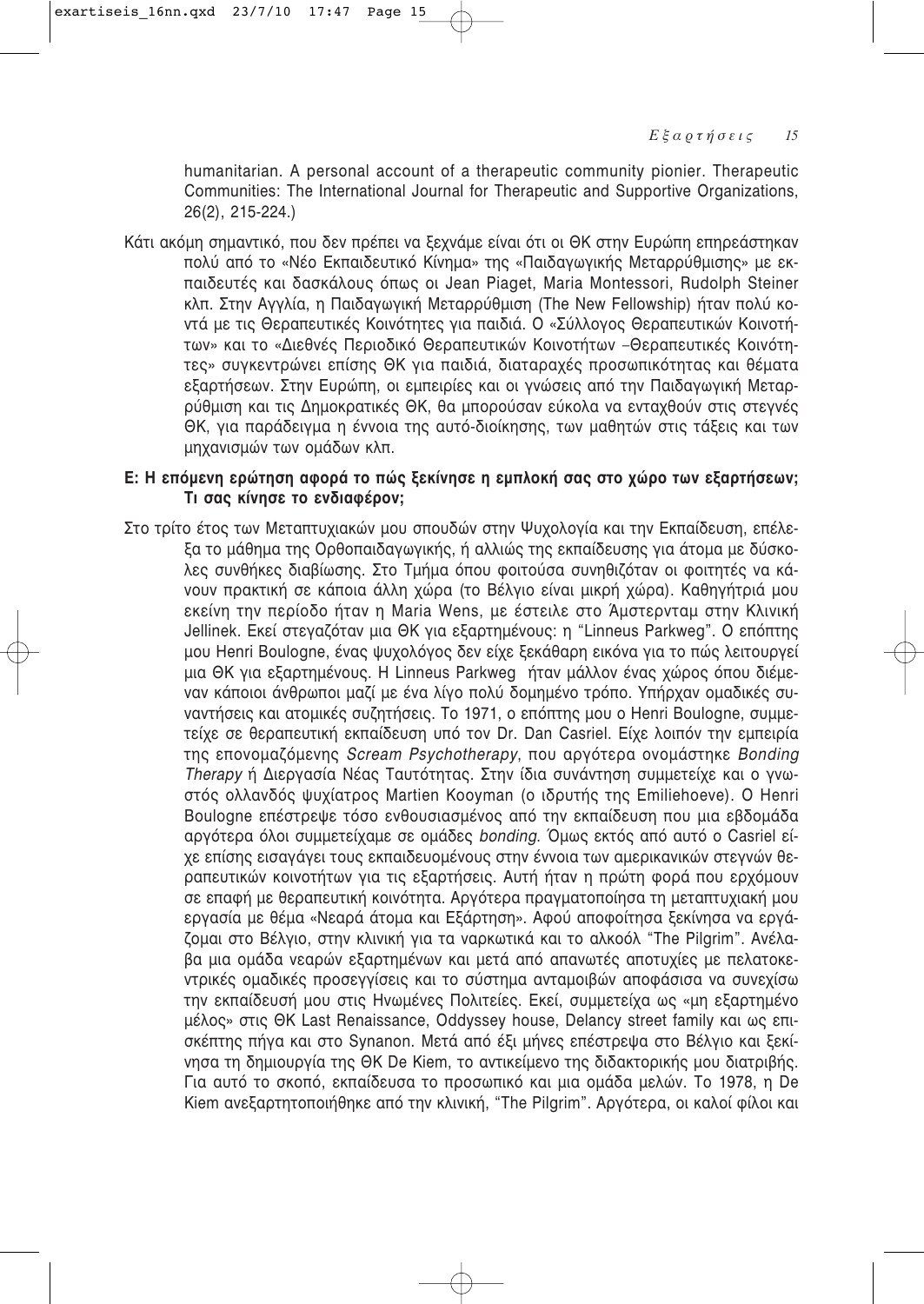συνάδελφοι Rudy Bracke, Dirk Vandevelde και Dirk Calle ανέλαβαν τη ΘΚ και συνέχισαν την καλή δουλειά που είχε ξεκινήσει. Ενώ έφυνα από τη ΘΚ με την ολοκλήρωση του διδακτορικού μου και επέλεξα να ακολουθήσω ακαδημαϊκή καριέρα.

# **Ε: Ποια ήταν η σημαντικότερη δυσκολία που αντιμετωπίσατε;**

- ΕΒ: Ποτέ δεν αντιλαμβανόμαστε τη ΘΚ ως ψυχιατρικό νοσοκομείο, μάλλον ως ένα εκπαιδευτι-Κό και κοινωνικό πείραμα, παρότι στις αρχές έτσι λειτουργούσε. Είναι κατανοητό λοιπόν ότι αντιμετωπίσαμε αρκετές εντάσεις με το ιατρικό προσωπικό. Όταν έκλεινε η καριέρα μου στη De Kiem υπήρξε μια σύγκρουση με τη νέα διευθύντρια. Για μια δυο ημέρες εργάστηκα παράλληλα στη De Kiem και στη νέα ακαδημαϊκή μου θέση, όμως ο ανεπίσημος ρόλος που είχα στον οργανισμό έκανε τη νέα διευθύντρια να ασφυκτιά. Με απέλυσαν από τη De Kiem (ή μάλλον με απάλλαξαν από τα καθήκοντά μου). Διατήρησα όμως μια βαθιά φιλική σχέση με το προσωπικό της ΘΚ. Αργότερα, έφυγε και εκείνη, η καινούργια διευθύντρια, αφού πέρασε μια περίοδο αγωνίας μέσα στον οργαvισμό. Τώρα είμαι μέλος του διοικητικού συμβουλίου της De Kiem, υπεύθυνος για τις επιστημονικές έρευνες.
- Ε: Όταν ήσασταν παιδί τι ονειρευόσασταν για το μέλλον σας, φανταζόσασταν ότι θα γίνε**τε αυτό που είστε σήμερα;**
- ΕΒ: Ήθελα να γίνω εκπαιδευτικός, στη φυσική αγωγή. Είχα ένα ατύχημα όμως κατά τη διάρκεια της προπόνησης που έκανα με βάρη, λίγο πριν μπω στο πανεπιστήμιο, έτσι άλλαξα κατεύθυνση και ακολούθησα την ψυχολογία και την εκπαίδευση.

# Ε: Υπάρχουν κάποιες λανθασμένες επιλογές που κάνατε κατά τη διάρκεια της καριέρας σας, τις οποίες ωστόσο εκτιμήσατε αργότερα ως θετικές;

Όταν ξεκινήσαμε την Ευρωπαϊκή Ομοσπονδία Θεραπευτικών Κοινοτήτων μαζί με τους Martien Kooyman, Lars Bremberg, Martin Lutterjohann, David Tomlinson και Mario Picchi, βρεθήκαμε αντιμέτωποι με ένα δίλημμα. Πώς θα αντιδρούσαν οι Αμερικανοί φίλοι μας; Μέχρι τότε ήμασταν ενταγμένοι στην Παγκόσμια Ομοσπονδία Θεραπευτικών Κοινοτήτων υπό την εμπνευσμένη ηγεσία του μονσινιόρ W. B. O'Brian. Με πολύ μεγάλο δισταγμό πήραμε την απόφαση να «ανεξαρτητοποιηθούμε». Αργότερα και άλλες ήπειροι δημιούργησαν τις δικές τους Ομοσπονδίες. Ωστόσο, το κίνημα αυτό δυνάμωσε μέσα από την καλή αλληλεπίδραση ανάμεσα στην Παγκόσμια Ομοσπονδία και τις τοπικές, καθώς δημιουργήθηκε μια δημιουργική πηγή δυναμικής ανάπτυξης και αλληλεπίδρασης.

# Ε: Ωστόσο διατηρήσατε την επαφή με τις ΘΚ μέσω της ΕFTC;

ΕΒ: Μέσω της ΕFTC και της σχέσης μου με τη De Kiem διατήρησα την επαφή με το χώρο της θεραπείας. Ορισμένα από τα άρθρα και τις μελέτες που έκανα δεν θα ήταν δυνατό να έχουν πραγματοποιηθεί χωρίς αυτή τη μακρόχρονη συνεργασία. Το Νοέμβριο του 2010, θα παρουσιάσω μια ανασκόπηση σχετικά με τα 30 χρόνια επιστημονικής συνεργασίας με την De Kiem, στο συνέδριο του EWODOR στο Πανεπιστήμιο του Στέρλινγκ στη Σκοτία. Θα περιλαμβάνει επιστημονικά στοιχεία, καθώς και ό,τι αφορά τη βελτίωση της ποιότητας της ζωής και της φροντίδας της ΘΚ. Έχω επίσης γράψει ένα άρθρο για αυτή την έντονη συνεργασία.

(Broekaert, E., Vandevelde, S., Vanderplasschen, W., Soyez, V. & Poppe, A. (2002). Two decades of "research-practice" encounters in the development of European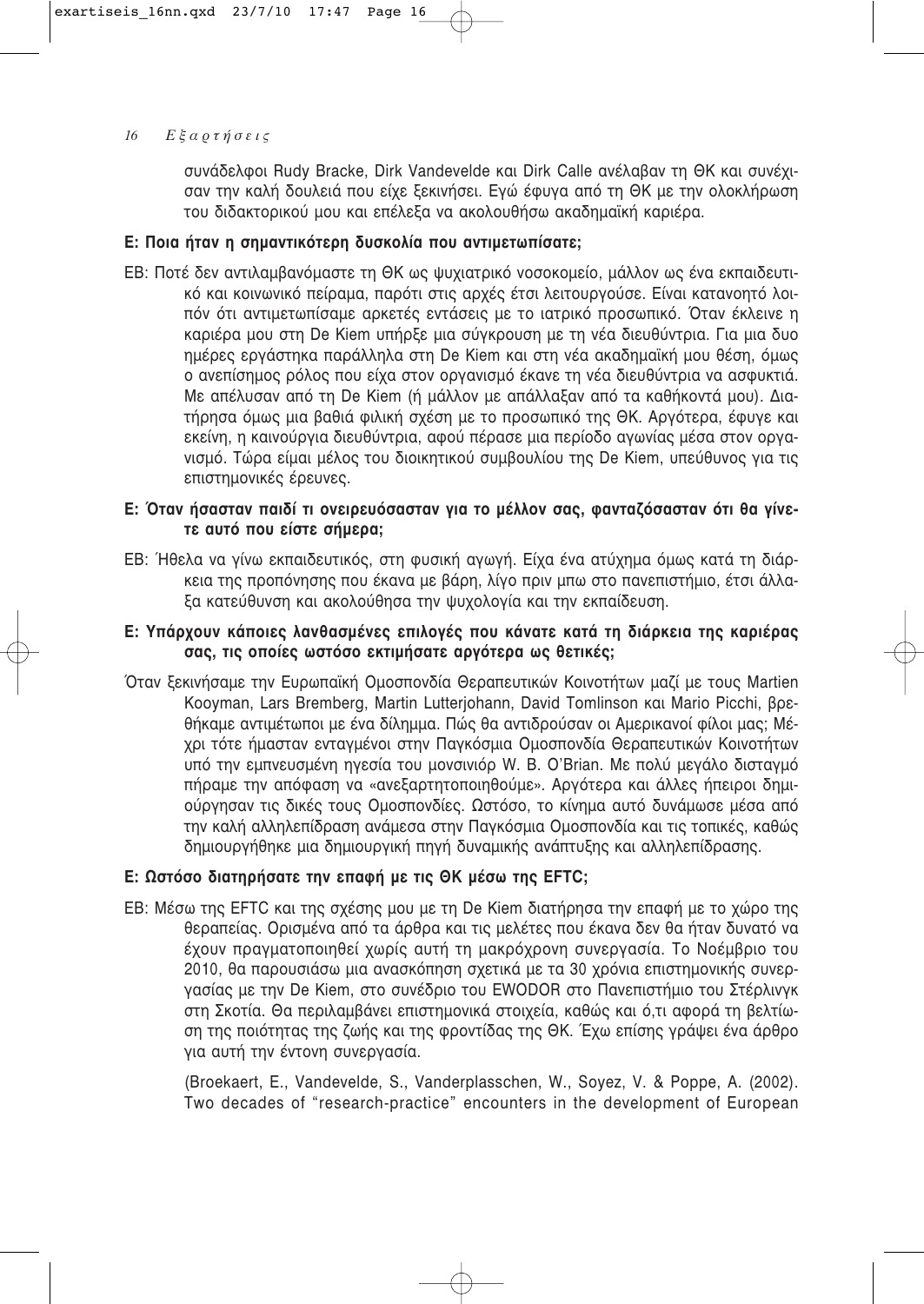exartiseis\_16nn.qxd 23/7/10 17:47 Page 17

therapeutic communities for substance abusers. Nordic Journal of Psychiatry, 56(5), 371-377.)

# **Ε: Από όλα με τα οποία ασχοληθήκατε τι σας άρεσε τελικά περισσότερο; Η έρευνα, η δι-** $\delta$ ασκαλία, η θεραπεία, ή η συννραφή:

ΕΒ: Αυτό είναι πολύ δύσκολο να το απαντήσω. Εξαρτάται από τις ιδιαίτερες συνθήκες κάθε φορά. Είναι πιο διασκεδαστικό να γράφεις ένα άρθρο από το να κάνεις διοικητική δουλειά. Όπως επίσης είναι πιο διασκεδαστικό να διδάσκεις μια μικρή ομάδα φοιτητών του τους ενδιαφέρει το θέμα από ό,τι 400 πρωτοετείς φοιτητές στο πανεπιστήμιο.

# E: Υπάρχουν κάποιοι άνθρωποι που θα τους θεωρούσατε δασκάλους σας, συμβούλους ή μέντορες, στην επαγγελματική και προσωπική σας ζωή;

ΕΒ: Τα περισσότερα τα έμαθα από τον Donald Ottenberg. Αναμφισβήτητα, τον γνωρίζεις;

# E: Έχω διαβάσει ένα άρθρο που είχε νράψει μαζί με τη Martha Ottenberg

ΕΒ: Ο Don και εγώ ήμασταν στενοί φίλοι για πολλά χρόνια. Ο Don ήταν πνευμονολόγος και διευθυντής της ΘΚ "Eagleville hospital" στη Φιλαδέλφεια. Τόσο ο ίδιος όσο και η γυναίκα του, Martha, υπήρξαν για πολλά χρόνια εκπαιδευτές στο "Casa Del Sol" (Ρώμη, Ιταλία) στο πλαίσιο του "Project Man". Όπως και όλοι οι ερευνητές σε θέματα των ΘΚ, μεγάλη εκτίμηση τρέφω για τον George DeLeon, τον οποίο γνώρισα κατά τη διάρκεια της πρώτης μου επίσκεψης στη Νέα Υόρκη. Επίσης, ο Martien Kooyman μας βοήθησε πολύ με το ξεκίνημα της De Kiem, και με τον οποίο ακόμη διατηρούμε επαφή. Επίσης, έχω στενή συνεργασία με τον Rowdy Yates και τον Anthony Slater στο πλαίσιο των EFTC, EWODOR και του περιοδικού "TC Journal".

# Ε: Και μια τελευταία ερώτηση: ποια θα ήταν η συμβουλή σας προς ένα νεαρό θεραπευτή *h* ερευνητή;

ΕΒ: Στις μέρες μας οι ερευνητές και οι εκπαιδευτικοί στερούνται μεγάλης πρακτικής εμπειρίας. Βασίζουν τη διδασκαλία τους σε ερευνητικά ευρήματα. Ωστόσο, πολλοί από αυτούς τους φοιτητές αργότερα περνούν στην πρακτική και τους λείπουν αυτές οι γνώσεις, όταν έρχεται η στιγμή να πάρουν μια απόφαση για δράσεις της καθημερινότητας. Μπορεί να πιστεύουν μια θεωρία και να ξεχνούν την πολυπλοκότητα της ενέργειας που πρέπει να κάνουν. Δυστυχώς, δεν υπάρχει απεριόριστος χρόνος για την ολοκλήρωση της διδακτορικής τους διατριβής. Εργάζονται σε υψηλά επίπεδα άγχους. Θα τους συμβούλευα λοιπόν να εύρισκαν μια καλή ισορροπία ανάμεσα στην έρευνα και την πράξη. Επίσης, πιστεύω ότι είναι σημαντικό να ταξιδέψουν και να σπουδάσουν στο εξωτερικό. Οι νεαροί φοιτητές εκπαίδευσης και έρευνας θα πρέπει να συμμετέχουν σε διεθνείς συναντήσεις και συμπόσια και να συμβάλουν ενεργά στο χώρο τους. Καλό είναι επίσης να αναπτύσσουν γενικά ενδιαφέροντα και να περνούν χρόνο σε μουσεία και εκθέσεις τέχνης και τέλος να διασκεδάζουν.

# **Ε: Δεν έχω άλλες ερωτήσεις να σας κάνω.**

ΕΒ: Χαίρομαι που δεν ρωτάτε τα πάντα!

- Ε: Ήταν τιμή για μένα η συζήτηση που κάναμε! Σας ευχαριστώ για το χρόνο σας.
- ΕΒ: Ευχαρίστησή μου...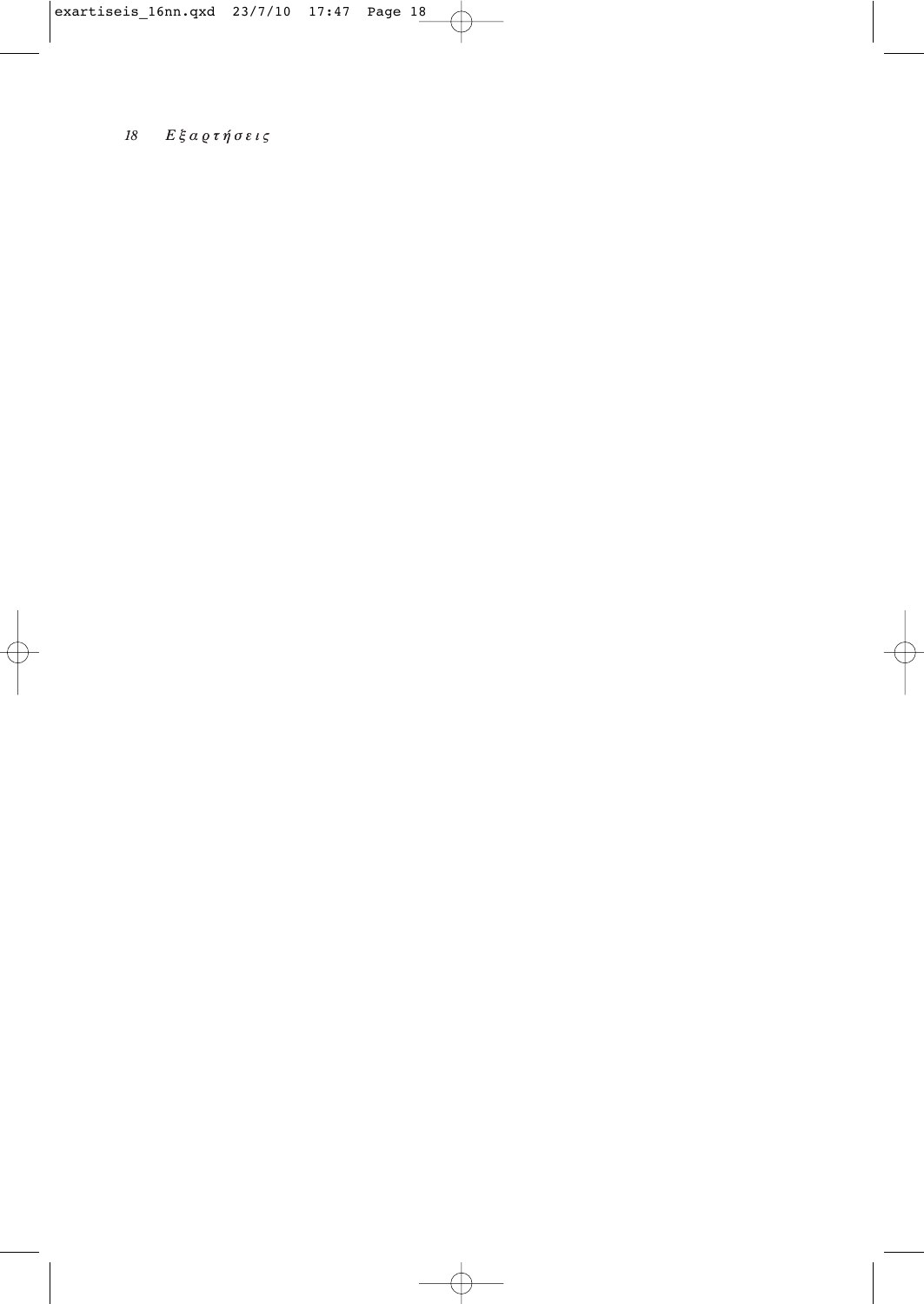$E \xi a \varrho \tau \eta \sigma \varepsilon \iota$ ς 19

# <u>ΟΙ ΕΞΑΡΤΗΣΕΙΣ ΣΤΗΝ ΕΛΛΑΔΑ</u><br>Drug addiction in greece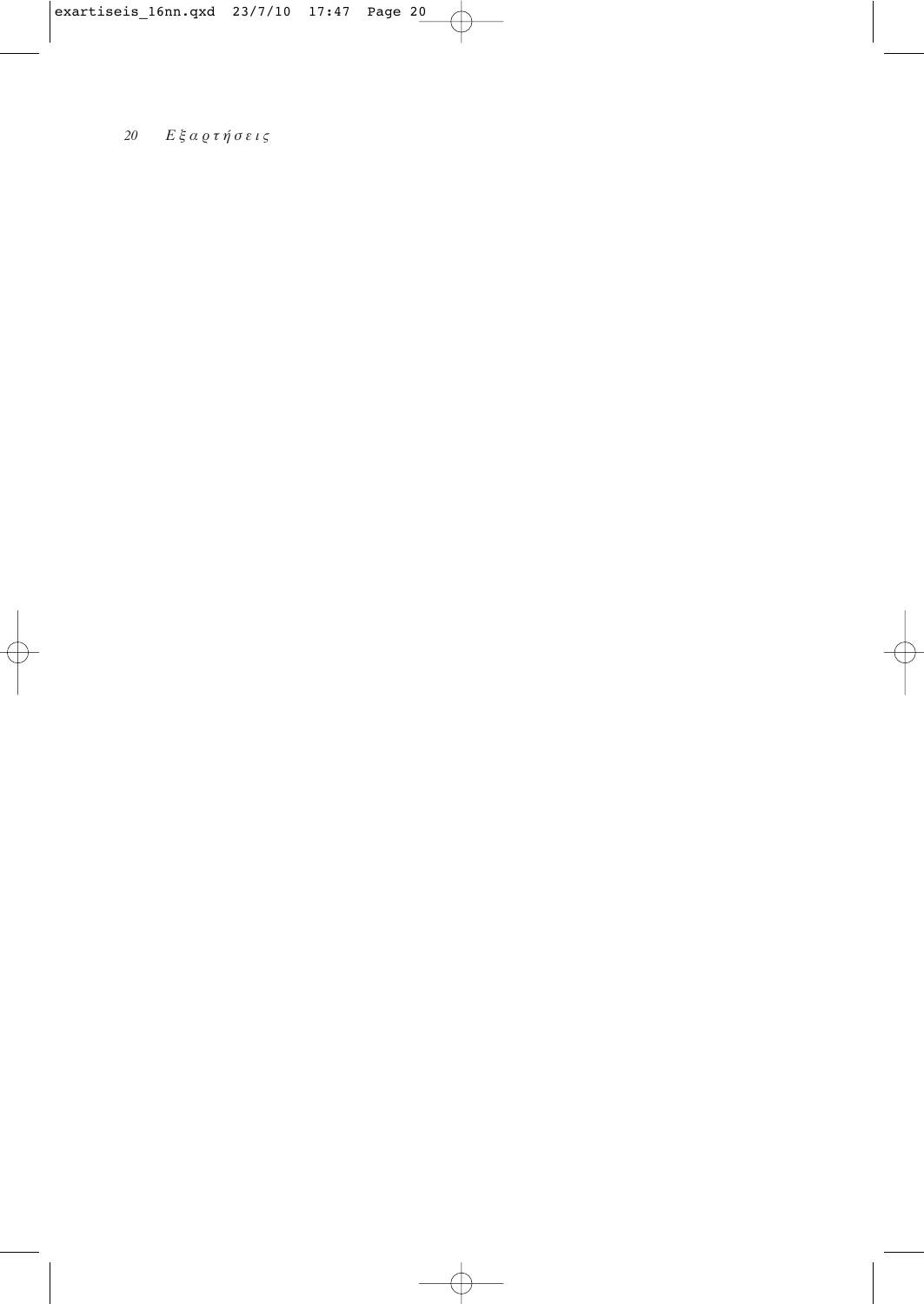*Ε ξ α ρ τ ή σ ε ι ς , τεύχος 16, 2010*

TRAINING PROGRAM: DEVELOPING SKILLS FOR THE PROMOTION OF HEALTH EDUCATION. THE EXPERIENCE AND THE PROSPECT OF LONG - TERM INTENSIVE TRAINING OF HEALTH EDUCATION DIRECTORS IN PRIMARY AND SECONDARY SCHOOLING AND DIRECTORS OF COUNSELLING CENTRES FOR YOUNGSTERS

Ioanna Kiritsi', Biologist, MSc Social Psychiatry, Director of Prevention Sector KETHEA

GERASIMOS D. PAPANASTASATOS, PHD SOCIOLOGIST - CRIMINOLOGIST, HEAD OF KETHEA RESEARCH SECTOR

PETROS TRIANTOS, SOCIAL ANTHROPOLOGIST, MSC, HEAD OF EVALUATION DEPARTMENT, KETHEA RESEARCH SECTOR

SOTIRIA TSIOTRA, DRUG COUNSELOR, HEAD OF PREVENTION DEPARTMENT IN PRIMARY EDUCATION, PREVENTION SECTOR KETHEA

CHRISTINA GOGOU, PSYCHOLOGIST, PREVENTION DEPARTMENT IN PRIMARY EDUCATION, PREVENTION SECTOR KETHEA

Abstract

- This article presents the training program "Development of Skills for Health Promotion" conducted by Therapy Center for Dependent Individuals (KETHEA) in Athens and Thessaloniki.
- This program addressed the Co-ordinators of Health Education Programs of Primary and Secondary Education and the Co-ordinators of Advisory Stations for Young People of the whole country. The program was aiming at training the professionals and enhancing their role in health promotion in the school community.
- Health promotion in schools focuses on developing "social skills" for young people in order to make them more active, motivated and creative to cope with changing as those formed in modern societies.
- This article outlines the principles that shaped the educational program which turned to account the general theoretical framework of health education programs in conjunction with the basic principles of adult education.
- It also presents a implementation methodology of the educational program and the specific characteristics of the educational framework including objectives and expected results.
- Finally, the evaluation of the program is presented with an emphasis on methodology and results.
- The conclusions and resulting proposals open several interesting areas in the debate on adult education and physical, mental and social health promotion in the school community.

<sup>\*</sup> Contact details: KETHEA Prevention Unit, 7 Tsamadou str, 106 81 Athens - Greece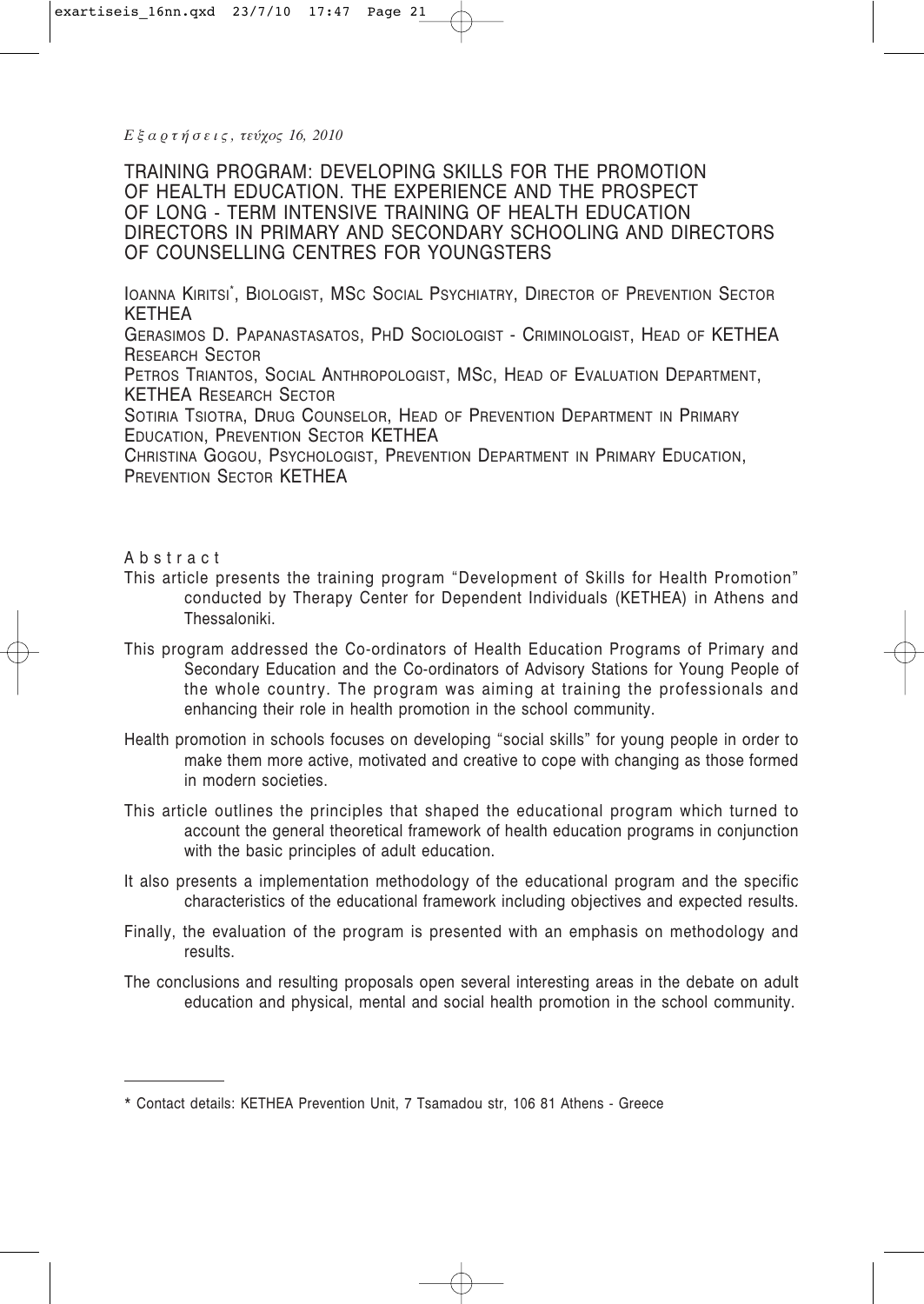*Ε ξ α ρ τ ή σ ε ι ς , τεύχος 16, 2010*

ΕΚΠΑΙΔΕΥΤΙΚΟ ΠΡΟΓΡΑΜΜΑ: ΑΝΑΠΤΥΞΗ ΔΕΞΙΟΤΗΤΩΝ ΓΙΑ ΤΗΝ ΠΡΟΑΓΩΓΗ ΤΗΣ ΑΓΩΓΗΣ ΥΓΕΙΑΣ. Η ΕΜΠΕΙΡΙΑ ΚΑΙ Η ΠΡΟΟΠΤΙΚΗ ΤΗΣ ΜΑΚΡΟΧΡΟΝΗΣ ΓΟΩΠ ΓΩΠΑΤΑ ΤΩΝ ΑΠΩΣΤΩΝ ΑΣΩΣΤΩΝ ΑΣΩΣ ΑΣΤΑΙ ΑΓΩΣΗΣ ΑΓΕΙΑΣ ΠΡΩΤΟΒΑΘΜΙΑΣ ΚΑΙ ΔΕΥΤΕΡΟΒΑΘΜΙΑΣ ΕΚΠΑΙΔΕΥΣΗΣ ΚΑΙ ΥΠΕΥΘΥΝΩΝ ΣΥΜΒΟΥΛΕΥΤΙΚΩΝ ΣΤΑΘΜΩΝ ΝΕΩΝ

 $\lambda$ ранна Күріт∑н\*, MSc Коінолікн Фүхіатрікн. Віолого∑. Үпеγѳунн Томеа Пролнψн∑ KE⊖EA

ΓΕΡΑΣΙΜΟΣ Δ. ΠΑΠΑΝΑΣΤΑΣΑΤΟΣ, ΡΗD ΚΟΙΝΩΝΙΟΛΟΓΟΣ - ΕΓΚΛΗΜΑΤΟΛΟΓΟΣ, ΥΠΕΥΘΥΝΟΣ **ΤΟΜΕΑ ΕΡΕΥΝΑΣ ΚΕΘΕΑ** 

ΠΕΤΡΟΣ ΤΡΙΑΝΤΟΣ, MSC ΚΟΙΝΩΝΙΚΟΣ ΑΝΘΡΩΠΟΛΟΓΟΣ, ΥΠΕΥΘΥΝΟΣ ΤΜΗΜΑΤΟΣ ΑΞΙΟΛΟΓΗΣΗΣ, **ΤΟΜΕΑ ΕΡΕΥΝΑΣ ΚΕΘΕΑ** 

ΣΩΤΗΡΙΑ ΤΣΙΩΤΡΑ, ΣΥΜΒΟΥΛΟΣ ΤΟΞΙΚΟΕΞΑΡΤΗΣΗΣ, ΥΠΕΥΘΥΝΗ ΤΜΗΜΑΤΟΣ ΠΡΟΛΗΨΗΣ ΣΤΗΝ ПРОТОВАӨМІА ЕКПАІДЕҮ∑Н, ТОМЕА ПРОЛНѰН∑ КЕӨЕА

ΧΡΙΣΤΙΝΑ ΓΩΓΟΥ, ΨΥΧΟΛΟΓΟΣ, ТΜΗΜΑ ΠΡΟΛΗΨΗΣ ΣΤΗΝ ΠΡΩΤΟΒΑΘΜΙΑ ΕΚΠΑΙΔΕΥΣΗ. ΤΟΜΕΑ ПРОЛНѰН∑ КЕӨЕА

 $\Pi$ ερίληψη

- Στο παρόν άρθρο παρουσιάζεται το εκπαιδευτικό πρόγραμμα «Ανάπτυξη Δεξιοτήτων για την Προαγωγή της Υγείας» που πραγματοποίησε το Κέντρο Θεραπείας Εξαρτημένων Ατόμων (ΚΕΘΕΑ), σε Αθήνα και Θεσσαλονίκη. Πρόκειται για ένα πρόγραμμα που απευθύνθηκε στους Υπεύθυνους Αγωγής Υγείας Πρωτοβάθμιας και Δευτεροβάθμιας Εκπαίδευσης και στους Υπεύθυνους Συμβουλευτικών Σταθμών Νέων ολόκληρης της χώρας, στοχεύοντας στην εκπαίδευση και ενίσχυση του ρόλου των επαγγελματιών προαγωγής της υγείας στη σχολική κοινότητα.
- Η προαγωγή της υγείας στο σχολικό περιβάλλον μέσω των προγραμμάτων Αγωγής Υγείας και του θεσμού των Συμβουλευτικών Σταθμών Νέων εστιάζει στην ανάγκη ανάπτυξης «κοινωνικών δεξιοτήτων» των νέων. Βασικός στόχος της ανάπτυξης και καλλιέργειας των κοινωνικών δεξιοτήτων είναι να γίνουν οι νέοι περισσότερο ενεργοί και δραστήριοι, αλλά και να αντεπεξέρχονται δημιουργικά στις νέες μεταβαλλόμενες συνθήκες, όπως αυτές διαμορφώνονται στις σύγχρονες κοινωνίες. Ως κοινωνικές δεξιότητες μπορούν να οριστούν οι δεξιότητες διαχείρισης σχέσεων, δεξιότητες συνεργασίας, ομαδικής εργασίας, δημιουργικότητας και επιδίωξης ποιότητας, καθώς και η αυτοπεποίθηση, ο αυτό-προσανατολισμός και η διακινδύνευση (Σύνοδος Λισαβόνας, 2000). Τέλος, μπορούν να θεωρηθούν ως κοινωνικές δεξιότητες η ικανότητα να εκφράζεσαι αποτελεσματικά, η ικανότητα να αξιολογείς καταστάσεις και να επιλύεις προβλήματα, η ικανότητα να διευθύνεις ανθρώπους ακόμα και η ικανότητα να μαθαίνεις πώς να μαθαίνεις (Chisholm et al., 2004).
- Στο παρόν άρθρο παρουσιάζονται οι αρχές που διαμόρφωσαν το εκπαιδευτικό πρόγραμμα οι οποίες αξιοποίησαν το γενικό θεωρητικό πλαίσιο των Προγραμμάτων Αγωγής Υγείας,

<sup>\*</sup> Στοιχεία Επικοινωνίας: Τομέας Πρόληψης ΚΕΘΕΑ, Τσαμαδού 7, 106 81 Αθήνα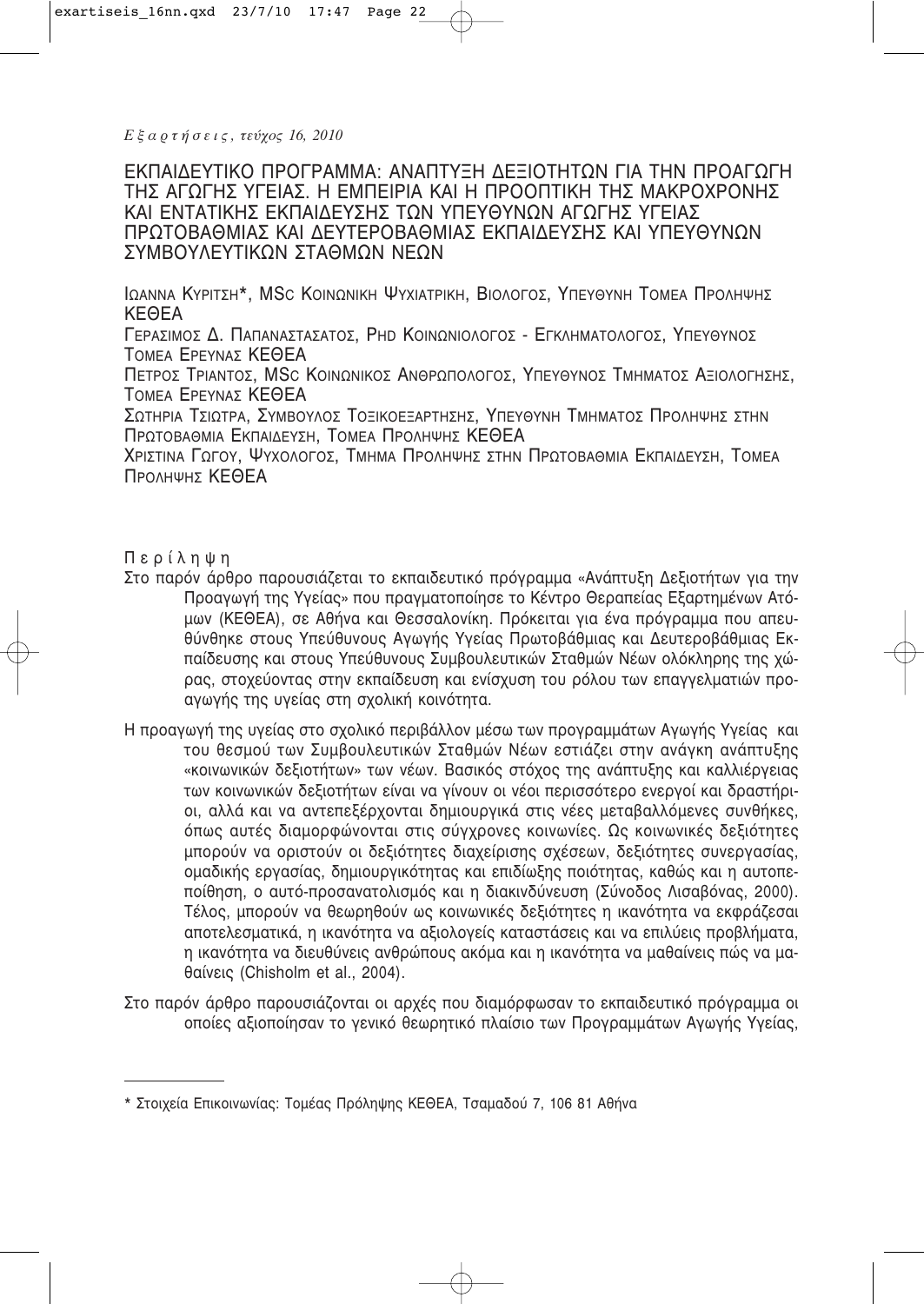σε συνδυασμό με τις βασικές αρχές της εκπαίδευσης ενηλίκων. Παρουσιάζονται επίσης η μεθοδολογία εφαρμογής του εκπαιδευτικού προγράμματος, το περιεχόμενό του με τα ιδιαίτερα χαρακτηριστικά του εκπαιδευτικού πλαισίου συμπεριλαμβανομένων των στόχων και των προσδοκώμενων αποτελεσμάτων. Τέλος, παρουσιάζεται εκτενώς η αξιολόγηση του προγράμματος με έμφαση στη μεθοδολογία και τα αποτελέσματα. Τα συμπεράσματα και οι προτάσεις που προκύπτουν ανοίγουν αρκετά ενδιαφέροντα πεδία στη συζήτηση σχετικά με την εκπαίδευση ενηλίκων και την προαγωγή της σωματικής, ψυχικής και κοινωνικής υγείας στη σχολική κοινότητα.

## ΕΙΣΑΓΩΓΗ

- Τα εκπαιδευτικά προγράμματα που εφαρμόζονται από τον Τομέα Πρόληψης του ΚΕΘΕΑ σχεδιάζονται με βάση τις ανάγκες και τα ιδιαίτερα χαρακτηριστικά της κάθε ομάδας (Κυοίτση & Τσιώτρα, 2004). Το συγκεκριμένο πρόγραμμα απευθύνθηκε στους Υπεύθυνους Αγωγής Υγείας Πρωτοβάθμιας και Δευτεροβάθμιας Εκπαίδευσης και στους Υπεύθυνους Συμβουλευτικών Σταθμών Νέων ολόκληρης της χώρας. Βασική αρμοδιότητα των Υπευθύνων Αγωγής Υγείας και των Υπευθύνων Συμβουλευτικών Σταθμών Νέων είναι η δημιουργία πλαισίου στήριξης και ο καθορισμός πολιτικής που θα ενισχύσει την εφαρμογή προγραμμάτων αγωγής υγείας στα σχολεία. Επιπλέον είναι υπεύθυνοι για τη συνεχή δικτύωση και στήριξη των εκπαιδευτικών ώστε να ευοδωθεί το έργο τους στον τομέα της ψυχικής και κοινωνικής υγείας στη σχολική κοινότητα.
- Σύμφωνα με την Παγκόσμια Οργάνωση Υγείας (Π.Ο.Υ.) η προαγωγή της Υγείας στοχεύει στο να πετύχει τη θετική ψυχική και σωματική ευημερία των ατόμων ή και των ομάδων των ανθρώπων μέσα στην κοινωνία (WHO, 1986).
- Η εκπαίδευση για την εκμάθηση και την υιοθέτηση υγιών τρόπων συμπεριφοράς και η διατήρηση της υγείας του ατόμου σε όλα τα επίπεδα (συναισθηματικό, σωματικό, πνευματικό, κοινωνικό) γίνεται από τους δύο βασικούς φορείς κοινωνικοποίησης, το σχολείο και την οικογένεια.
- Το σχολείο δεν αποτελεί πλέον απλώς φορέα μετάδοσης γνώσεων, αλλά έχει στόχο την καλλιέργεια των ατομικών και κοινωνικών δεξιοτήτων των μαθητών του. Το σχολείο ανέλαβε επίσης την υποχρέωση να αναπτύξει ολόπλευρα την προσωπικότητα των παιδιών τόσο γνωστικά όσο και ψυχικά, συναισθηματικά, σωματικά και κοινωνικά. Τα Προγράμματα Αγωγής Υγείας που εντάχθηκαν στο σχολικό πρόγραμμα διαμορφώνουν το πλαίσιο μέσα στο οποίο υπηρετείται ο γενικότερος σκοπός του σχολείου, αυτός της πνευματικής, ηθικής, διανοητικής και κοινωνικής ανάπτυξης των μαθητών. Στόχος των Προγραμμάτων αυτών είναι η αλλαγή των επιστημονικώς αναγνωρισμένων ατομικών, κοινωνικών και περιβαλλοντικών αιτίων που επιβαρύνουν την υγεία και αποτελούν παράγοντες επικινδυνότητας για χρήση εξαρτησιογόνων ουσιών ή άλλες αυτοκαταστροφικές συμπεριφορές ενώ παράλληλα στοχεύουν στην ενίσχυση των προστατευτικών παραγόντων (Newcomb & Felix-Ortiz, 1992<sup>·</sup> Ellickson, Tucker & Klein, 2001).
- Στους προστατευτικούς παράγοντες περιλαμβάνονται ατομικοί, σχολικοί και περιβαλλοντικοί. Τους ατομικούς αποτελούν ατομικές δεξιότητες όπως αυτοεκτίμηση, αυτοπεποίθηση, αυτό – αποτελεσματικότητα, δεξιότητες επικοινωνίας, λήψη αποφάσεων, επίλυση προβλημάτων, δεξιότητες αντίστασης στις πιέσεις και προκλήσεις συνομηλίκων ή άλλων,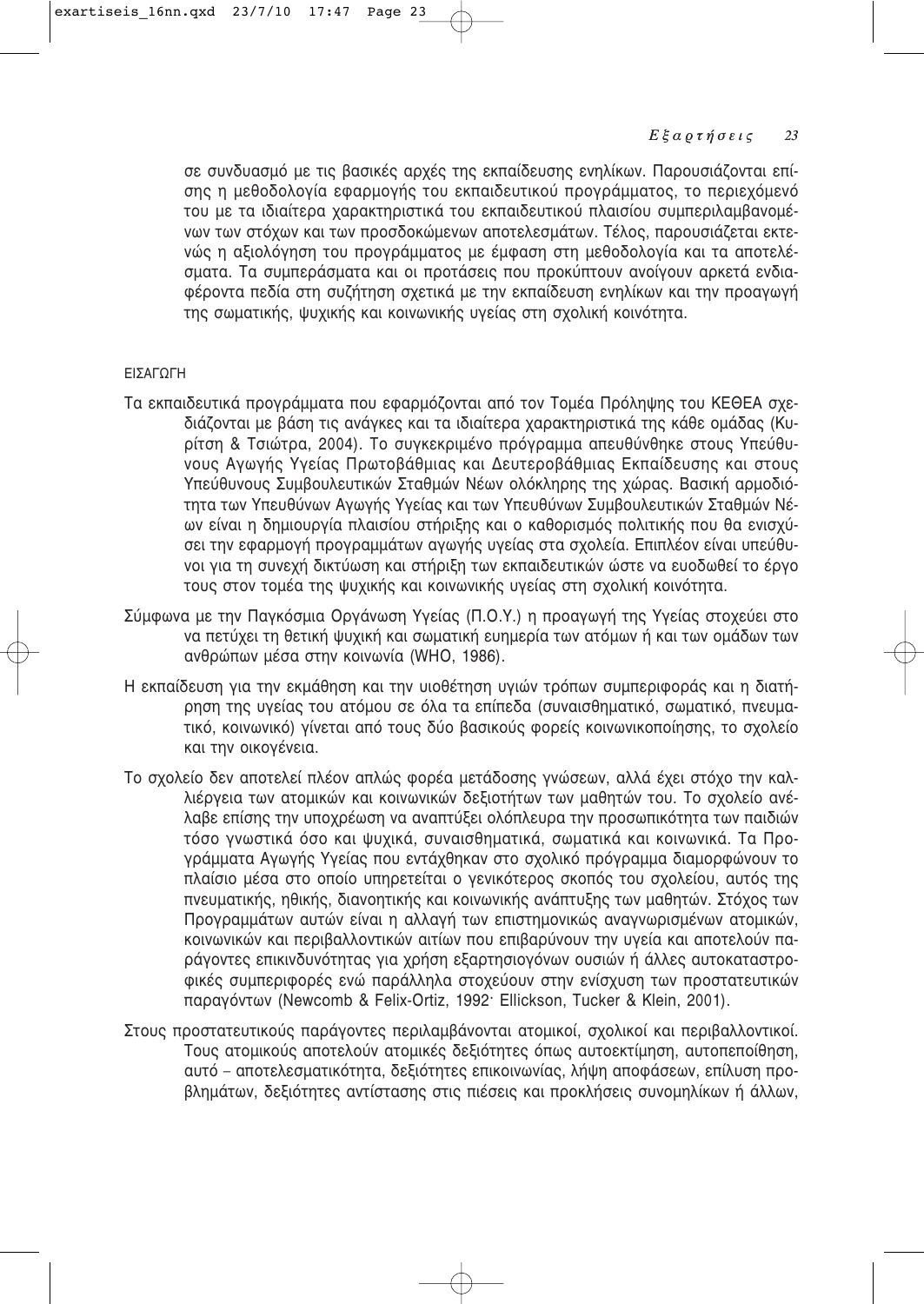θέματα αυτοελέγχου και θέσπισης στόχων και γενικότερα η υγιής ανάπτυξη σε όλους τους τομείς (συναισθηματικό, ηθικό, κοινωνικό) (Κυρίτση & Τσιώτρα, 2000<sup>.</sup> Κυρίτση & Τσιώτρα, 2002).

- Οι σχολικοί παράγοντες αφορούν στη σχέση του παιδιού με το σχολείο, στην ακαδημαϊκή δέσμευση και επιτυχία και στο αίσθημα κοινότητας μεταξύ των μαθητών του σχολείου (Newcomb & Felix-Ortiz, 1992<sup>·</sup> Hawkins et al., 1992).
- Οι περιβαλλοντικοί παράγοντες περιλαμβάνουν και τους οικογενειακούς και αναφέρονται στην αποτελεσματική επικοινωνία μέσα στην οικογένεια, στην ικανοποίηση των γονέων ως προς το νονεϊκό τους ρόλο και στη συνερνασία σχολείου – οικονένειας (Velleman et al., 1997; Kandel et al., 1978; Τσιάντης, 1988; Kumpfer, 2000).
- Aντίθετα ως βασικός παράνοντας επικινδυνότητας θεωρείται η έλλειψη ή η ελλιπής ανάπτυξη των παραπάνω προστατευτικών παραγόντων. Κάποιοι από τους παράγοντες επικινδυνότητας που αναφέρονται στη βιβλιογραφία είναι: η πρώιμη αντικοινωνική συμπεριφορά (HAS, 1996), η έλλειψη αυτοελέγχου, επιβολής και διεκδίκησης ή άλλων κοινωνι-Κών και προσωπικών δεξιοτήτων, η έλλειψη δέσμευσης σε βασικές κοινωνικές αξίες, τα ατομικά ψυχικά και γνωστικά προβλήματα, (Deykin & Buka, 1994· Ziedonis, 1995), η σχολική αποτυχία και τέλος οι οικογενειακοί επιβαρυντικοί παράγοντες, όπως το ασταθές οικογενειακό περιβάλλον, οι δυσκολίες στην επικοινωνία, τα οικονομικά προβλήματα ακόμα και η ανοχή ως προς τη χρήση ουσιών (Kumpfer, 1997<sup>,</sup> Merikangas, 1998 Koκκέβη, 1988 Nταβού, 1991 Satir, 1989).
- Ο εκπαιδευτικός βρίσκεται αντιμέτωπος με ποικίλα προβλήματα και δυσκολίες της σύνχρονης πραγματικότητας, όπως οι συναισθηματικές δυσκολίες των μαθητών, η ανομοιογένεια στον πληθυσμό των σχολείων, τα ακραία κοινωνικά φαινόμενα βίας εντός και εκτός του σχολικού περιβάλλοντος. Για να μπορέσει να αντεπεξέλθει σε αυτές τις δυσκολίες και να σταθεί αρωγός στη διαδικασία ωρίμανσης και ανάπτυξης των μαθητών του χρειάζεται να επαναπροσδιορίσει το ρόλο του και να αρχίσει να λειτουργεί διαφορετικά μέσα στην τάξη (Moon, 1998· Kiritsi & Tsiotra, 2002). Η εκπαίδευση χρειάζεται να γίνει ομαδοκεντρική με την ενεργητική συμμετοχή των μαθητών και ο εκπαιδευτικός να στραφεί στην ενίσχυση των θετικών χαρακτηριστικών και προτερημάτων κάθε παιδιού. Η αλλαγή στάσης προϋποθέτει την εκπαίδευση των ίδιων των εκπαιδευτικών και παράλληλα τη στήριξη της πολιτείας προς αυτή την κατεύθυνση.
- Οι συνεχώς μεταβαλλόμενες συνθήκες της εκπαιδευτικής πραγματικότητας και οι νέες απαιτήσεις που αυτές δημιουργούν κάνουν αναγκαία τη συνεχιζόμενη εκπαίδευση των εκπαιδευτικών, ώστε να κάνουν το άλμα της μετάβασης από πρακτικές και νοοτροπίες της μοντέρνας εποχής σε πρακτικές που επιβάλλει η μετά-μοντέρνα εποχή (Κοσσυβάκη, 2003). Η μάθηση πλέον αποτελεί δραστηριότητα στην οποία συμμετέχουμε πάντοτε σε όλη μας τη ζωή (Rogers, 1999).
- Η φιλοσοφία του εκπαιδευτικού προγράμματος «Ανάπτυξη Δεξιοτήτων για την Προαγωγή της Αγωγής Υγείας» συνδέεται με τις αρχές που διέπουν την εκπαίδευση των ενηλίκων αλλά και των προγραμμάτων πρόληψης και προαγωγής της υγείας.
- Η εκπαίδευση ενηλίκων αποτελεί μια δυναμική διαδικασία κατά την οποία ο εκπαιδευτής -φορέας δρα συνέχεια, επανεκτιμώντας τους εκπαιδευομένους, αξιολογώντας την πρόοδό τους, τροποποιώντας και αναθεωρώντας τους στόχους, διαρθρώνοντας εκ νέου τις μεθόδους και το περιεχόμενο και μαθαίνοντας διαρκώς από τους συμμετέχοντες. Οι συμ-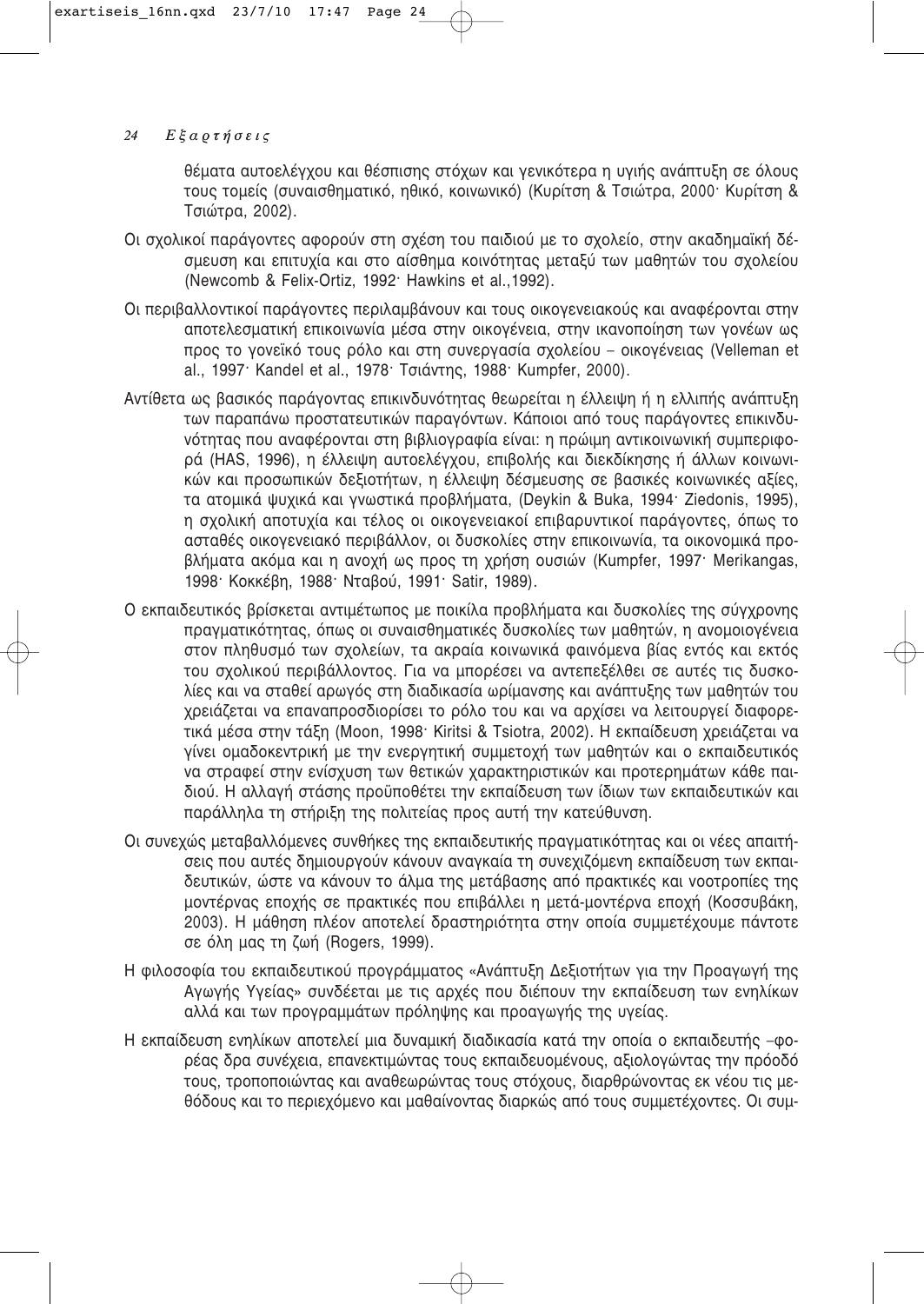μετέχοντες πάλι συμβάλλουν ενεργά αποσαφηνίζοντας τις προθέσεις τους και μεταβάλλοντας τους προσωπικούς τους στόχους. Η εκπαίδευση αποτελεί διεργασία αλλαγής, όπου εκπαιδευτής και εκπαιδευόμενοι συναντώνται και σχετίζονται με ένα τρίτο στοιχείο που είναι μια σειρά συμφωνημένων αλλά μεταβαλλόμενων στόχων (Jacques, 2003). Η ομάδα των ενηλίκων εκπαιδευομένων διέπεται από συγκεκριμένα χαρακτηριστικά – διαμορφωμένες απόψεις, αξίες, πεποιθήσεις καθώς και δεδομένες προθέσεις Και προσδοκίες για την εκπαίδευσή τους – τα οποία ο εκπαιδευτής – φορέας χρειάζεται να τα χειριστεί προς όφελος των ίδιων των εκπαιδευομένων (Rogers,1999).

- Η προαγωγή της υγείας μέσα στη σχολική κοινότητα λαμβάνει χώρα είτε μέσα από τη διδασκαλία άλλων μαθημάτων είτε μέσα από την εκπόνηση ειδικών προγραμμάτων. Οι στόχοι των Προγραμμάτων Αγωγής Υγείας όπως διατυπώνονται και επίσημα από το Υπουργείο Παιδείας (ΦΕΚ 543/Τ.Β./1-5-2002) είναι: α) η προάσπιση και προαγωγή της Ψυχικής και σωματικής υγείας και της κοινωνικής ευεξίας, β) η αναβάθμιση της σχολικής ζωής και η σύνδεσή της με την κοινωνική πραγματικότητα, γ) η πρόληψη του αποκλεισμού νεαρών ατόμων από την κοινωνία και την αγορά εργασίας δ) η ανάπτυξη δεξιοτήτων και η διαμόρφωση ατόμων με κριτική στάση και ε) η μείωση της σχολικής αποτυχίας και της πρόωρης εγκατάλειψης της υποχρεωτικής εκπαίδευσης (Δαρ- $\beta$ ίρη, 2007<sup>.</sup> Γκούβρα, Κυρίδης, Μαυρικάκη, 2005<sup>.</sup> Moon, 1998).
- Οι μέθοδοι οι οποίες ακολουθούνται για την πραγματοποίηση των προγραμμάτων αυτών είναι κυρίως ομαδικές, ενεργητικές – συμμετοχικές και βιωματικές. Περιλαμβάνουν δε, πρακτικές όπως δραματοποίηση, θεατρικό παιχνίδι, συνεντεύξεις, συμβουλευτική, ομαδικές συζητήσεις – αναλύσεις, έρευνα, ερωτηματολόγια, ημερολόγια, αξιοποίηση τεχνικών δημιουργικής έκφρασης μέσα από την τέχνη της ζωγραφικής, του κολάζ κ.ά. (Κυρίτση & Τσιώτρα, 2004).
- Κάθε εκπαιδευτικός που ασχολείται με προγράμματα Αγωγής Υγείας θα πρέπει να λειτουργεί ως παιδαγωγός, καθοδηγητής, οργανωτής, ισότιμο μέλος της ομάδας, εμψυχωτής, ερευνητής, φίλος και τέλος μεταρρυθμιστής.
- Οι εκπαιδευτικοί οι οποίοι υλοποιούν, οργανώνουν ή συντονίζουν τέτοιου είδους προγράμματα χρειάζεται επιπλέον να καλλιεργούν συγκεκριμένες ατομικές δεξιότητες - ικανότητες ώστε να διευκολύνουν το έργο τους. Βασικές δεξιότητες -ικανότητες των επαγγελματιών προαγωγής υγείας είναι οι εξής:
	- Οργανωτικές Ικανότητες (σχεδιασμός, υλοποίηση και διαχείριση προγραμμάτων αγωγής υγείας)
	- Επικοινωνιακές δεξιότητες (ενεργητική ακρόαση, κατανόηση, ανεκτικότητα, ευελιξία)
	- Εκπαιδευτικές ικανότητες

exartiseis  $16nn.qxd$   $23/7/10$   $17:47$  Page

- Γνώσεις δυναμικής της ομάδας (ενθάρρυνση των μελών της ομάδας προς την κατεύθυνση της συμμετοχής και της συνεργασίας, δημιουργία κλίματος εμπιστοσύνης και σεβασμού μέσα στην ομάδα)
- Ικανότητες προβολής και διάχυσης της πληροφορίας και των μηνυμάτων που προκύπτουν από την εφαρμογή των προγραμμάτων αγωγής υγείας
- Ικανότητες επηρεασμού και διαμόρφωσης πολιτικών και υιοθέτησης πρακτικών οι οποίες προάγουν την υγεία μέσα στη σχολική κοινότητα (Δαρβίρη, 2007<sup>.</sup> Γκούβρα, Κυρίδης, Μαυρικάκη, 2005).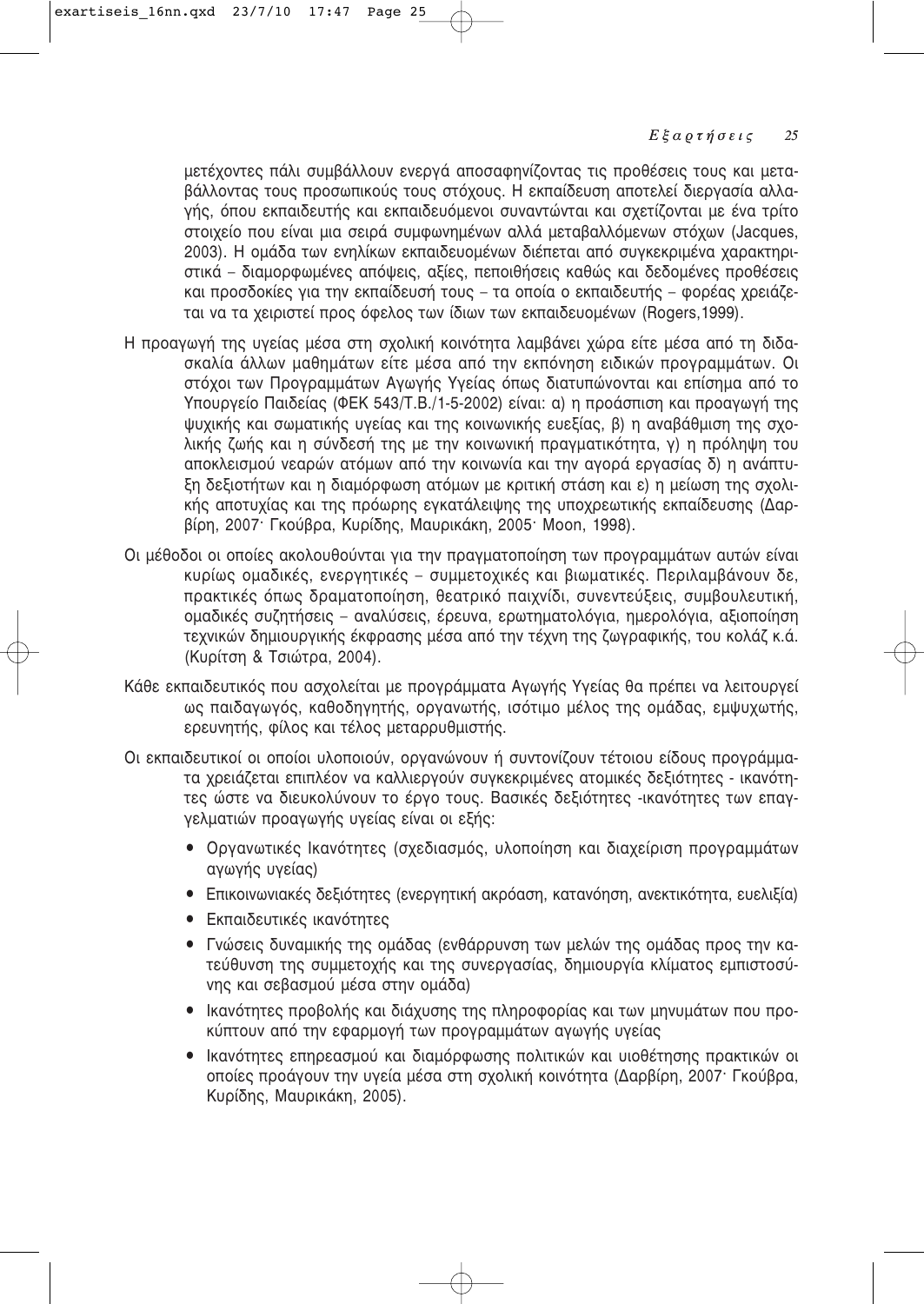#### ΤΟ ΕΚΠΑΙΔΕΥΤΙΚΟ ΠΡΟΓΡΑΜΜΑ

 $\Pi\lambda$ *αίσιο* 

- Ο σχεδιασμός του εκπαιδευτικού προγράμματος κατατέθηκε με αφορμή προκήρυξη Ανοιχτού Επαναληπτικού Διανωνισμού του Εθνικού Ιδρύματος Νεότητας με φορέα υλοποίησης της πρότασης τον Τομέα Πρόληψης του ΚΕΘΕΑ. Η πρόταση απευθυνόταν στους Υπεύθυνους Αγωγής Υγείας Πρωτοβάθμιας και Δευτεροβάθμιας Εκπαίδευσης και στους Υπεύθυνους Συμβουλευτικών Σταθμών Νέων όλης της επικράτειας, δηλαδή συνολικά σε 123 άτομα. Τελικά, στο εκπαιδευτικό πρόγραμμα συμμετείχαν 86 άτομα.
- Το πρόγραμμα πραγματοποιήθηκε σε δύο πόλεις, Αθήνα και Θεσσαλονίκη, κατά το χρονικό διάστημα Απρίλιος – Μάιος 2007.
- Ο χαρακτήρας του εκπαιδευτικού προγράμματος ήταν διαμορφωμένος έτσι ώστε να περιλαμβάνει: α) βιωματική εκπαίδευση, η οποία κάλυπτε και το μεγαλύτερο μέρος του συνόλου των ωρών (το 75% της συνολικής διάρκειας) και β) θεωρητική κατάρτιση.
- Στο συγκεκριμένο εκπαιδευτικό πρόγραμμα δεν υπήρξε διαδικασία επιλογής των ενδιαφερομένων, αφού όλοι οι Υπεύθυνοι είχαν το δικαίωμα να υποβάλλουν αίτηση και να το παρακολουθήσουν.

# Σκοπός του εκπαιδευτικού προγράμματος

Σκοπός του συγκεκριμένου προγράμματος ήταν η διερεύνηση και κατανόηση εννοιών όπως *αγωγή υγείας, πρόληψης της χρήσης και κατάχρησης εξαρτησιογόνων ουσιών, αλλά* και άλλων αυτοκαταστροφικών συμπεριφορών για το άτομο και το περιβάλλον. Παράλληλα, το εκπαιδευτικό πρόγραμμα αποσκοπούσε στην καλύτερη διαχείριση δύσκολων καταστάσεων, στην αντιμετώπιση κρίσεων ιδιαίτερα στη σχολική κοινότητα καθώς και στην εκπαίδευση των συμμετεχόντων στη σχετική μεθοδολογία για την εφαρμογή προγραμμάτων αγωγής υγείας στο χώρο του σχολείου.

Ως επιμέρους στόχοι του εκπαιδευτικού προγράμματος τέθηκαν οι ακόλουθοι:

- a) η παροχή γνώσης γύρω από θέματα αγωγής υγείας,
- β) η διερεύνηση των θεωριών πρόληψης και διατήρησης της καλής κατάστασης της ψυχικής και κοινωνικής υγείας στην παιδική και εφηβική ηλικία,
- γ) η κατανόηση των προσωπικών στάσεων και απόψεων γύρω από θέματα υγείας,
- δ) η αναγνώριση του ρόλου του σχολείου στην προώθηση της υγείας μέσα από θέματα πολιτικής, εκπαίδευσης των εκπαιδευτικών, διαχείρισης της δυσλειτουργικής συμπεριφοράς και κυρίως,
- ε) ο επαναπροσδιορισμός του ρόλου του εκπαιδευτικού τόσο αναφορικά με το διδα-Κτικό του έργο όσο και συνολικότερα με τη σχέση του με τα παιδιά.

# $\Delta$ ιδακτικοί στόχοι

Οι διδακτικοί στόχοι ταξινομήθηκαν σε τρεις μεγάλες περιοχές τη γνωστική, την ψυχολογική και τη συναισθηματική. Στη γνωστική περιοχή ανήκαν οι στόχοι που σχετίζονταν με την απόκτηση γνώσης στα θεματικά αντικείμενα του εκπαιδευτικού προγράμματος. Στη συναισθηματική περιοχή κατατάσσονταν οι στόχοι που αναφέρονταν σε στάσεις, αυτό – αξίες και συναισθήματα και στην ψυχο *–κοινωνική* εκείνοι που απέβλεπαν στην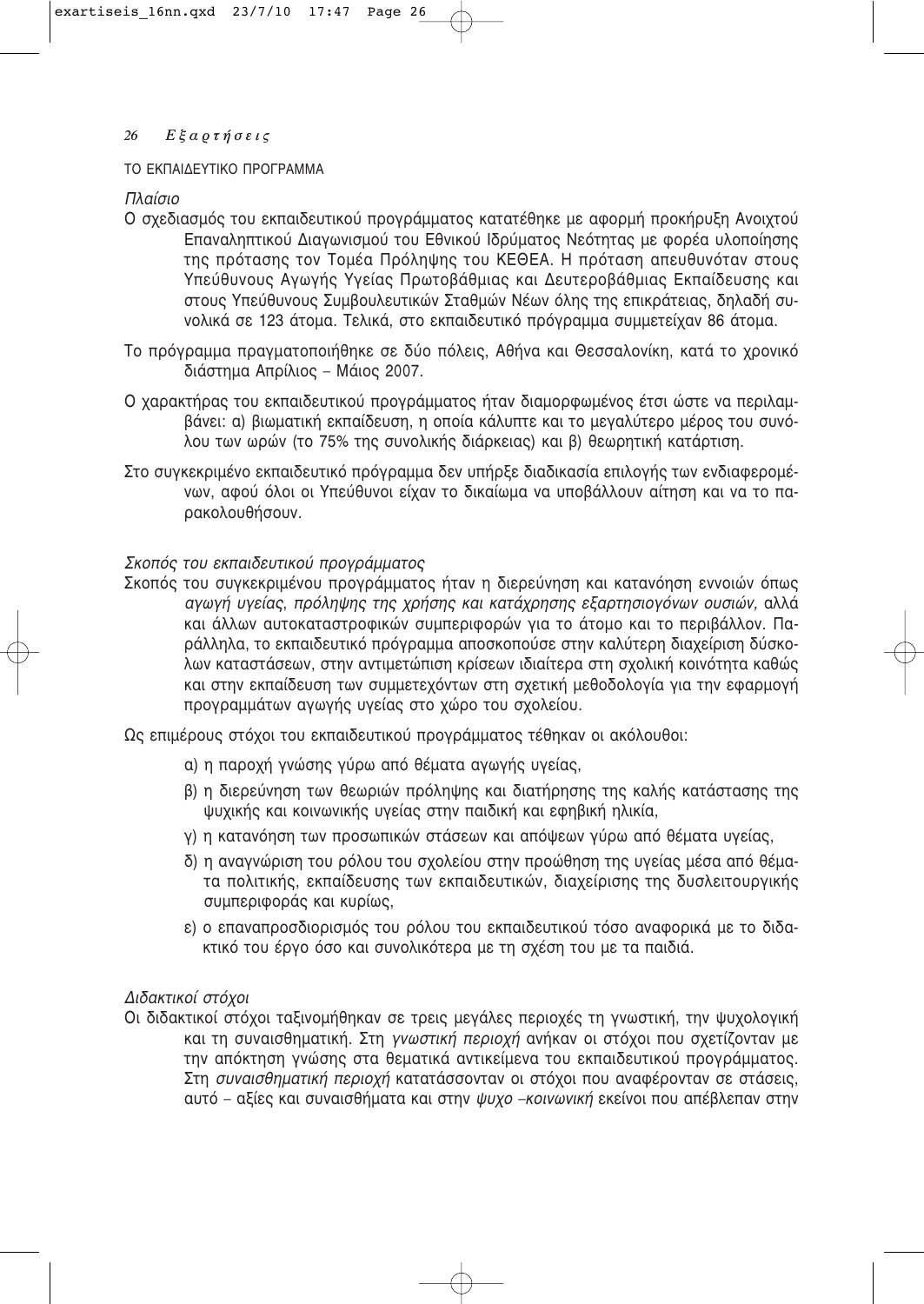καλλιέργεια δεξιοτήτων. Βάσει αυτής της προσέγγισης οι θεματικές ενότητες δομήθηκαν σε τρία επίπεδα:

- 1. παροχή θεωρητικών γνώσεων
- 2. ανάπτυξη ψυχό-κοινωνικών δεξιοτήτων και πρακτική κατανόηση των εννοιών μέσα από βιωματικές δραστηριότητες
- 3. ανάπτυξη θετικών στάσεων και συμπεριφορών

17:47 Page 27

## Προσδοκώμενα αποτελέσματα

exartiseis  $16nn.qxd$   $23/7/10$ 

Σύμφωνα με το σχέδιο δράσης του προγράμματος έπειτα από την ολοκλήρωσή του οι συμμετέχοντες αναμένονταν να είναι σε θέση:

- να έχουν αναπτύξει πολλαπλές οπτικές στην αντιμετώπιση ενός προβλήματος,
- να δημιουργούν ένα υποστηρικτικό περιβάλλον για το σχολείο, την οικογένεια και την κοινότητα,
- να προσφέρουν συμβουλευτική βοήθεια στα παιδιά και υποστήριξη στους γονείς.
- να έχουν αναπτύξει ικανότητες αξιολόγησης για τα προγράμματα που εφαρμόζουν,
- να μεταδώσουν την τεχνογνωσία που απέκτησαν και κυρίως
- να έχουν την ικανότητα να αναγνωρίζουν τις δικές τους ανάγκες και δυνατότητες.

# Μεθοδολογία εκπαίδευσης

Το εκπαιδευτικό πρόγραμμα κινήθηκε σε δύο βασικούς άξονες για την ανάπτυξη και εφαρμογή του: 1) Οργανωτικές ενέργειες και 2) Επιστημονικό πλαίσιο.

- Ως προς το βιωματικό μέρος που αφορά στο επιστημονικό πλαίσιο του προγράμματος, ακολουθήθηκε ο ομαδικός τρόπος εκπαίδευσης αξιοποιώντας παράλληλα όλα τα επίπεδα: άτομο – δυάδα – μικρή ομάδα – ολομέλεια. Αυτή η σταδιακή ανάπτυξη της συμπλοκότητας από τις απλούστερες δομές σε πιο πολύπλοκες, εξασφαλίζει τη σταδιακή θεμελίωση της διεργασίας και διασφαλίζει αποτελεσματικά την ενεργή συμμετοχή όλων των μελών (Πολέμη – Τοδούλου, 2005· Βασιλείου, 1987).
- Με τον τρόπο αυτό αυξάνεται η αλληλεπίδραση μεταξύ των μελών της ομάδας, ενισχύεται η μεταξύ τους σύνδεση, καλλιεργείται η οικειότητα και διαμορφώνεται το κατάλληλο συγκινησιακό κλίμα μέσα στο οποίο οι συμμετέχοντες ενεργοποιούνται και εντάσσονται στη μαθησιακή διαδικασία.
- Αξιοποιήθηκαν ποικίλες μέθοδοι και τεχνικές ώστε να καλυφθούν οι διαφορετικές θεματικές ενότητες. Οι τεχνικές αφορούσαν και σε συμμετοχικές ενεργητικές μεθόδους μάθησης, καθώς και σε θεωρητικές παρουσιάσεις. Οι ενεργητικές μέθοδοι συμπεριλάμβαναν: παίξιμο ρόλων, δραματοποίηση, αξιοποίηση τεχνικών δημιουργικής έκφρασης μέσω της κίνησης, της ζωγραφικής, των κατασκευών, προσομοιώσεις, συζητήσεις, ασκήσεις και παιχνίδια. Επιπλέον οι θεωρητικές παρουσιάσεις συνέδεαν την έρευνα και τη θεωρία με την πράξη.

# Περιεχόμενο Εκπαίδευσης

Οι θεματικοί άξονες του προγράμματος κάλυπταν ένα ευρύ φάσμα ενοτήτων και για το λόγο αυτό ο εκπαιδευτής - φορέας αξιοποίησε ευρεία διεπιστημονική ομάδα εκπαιδευτών.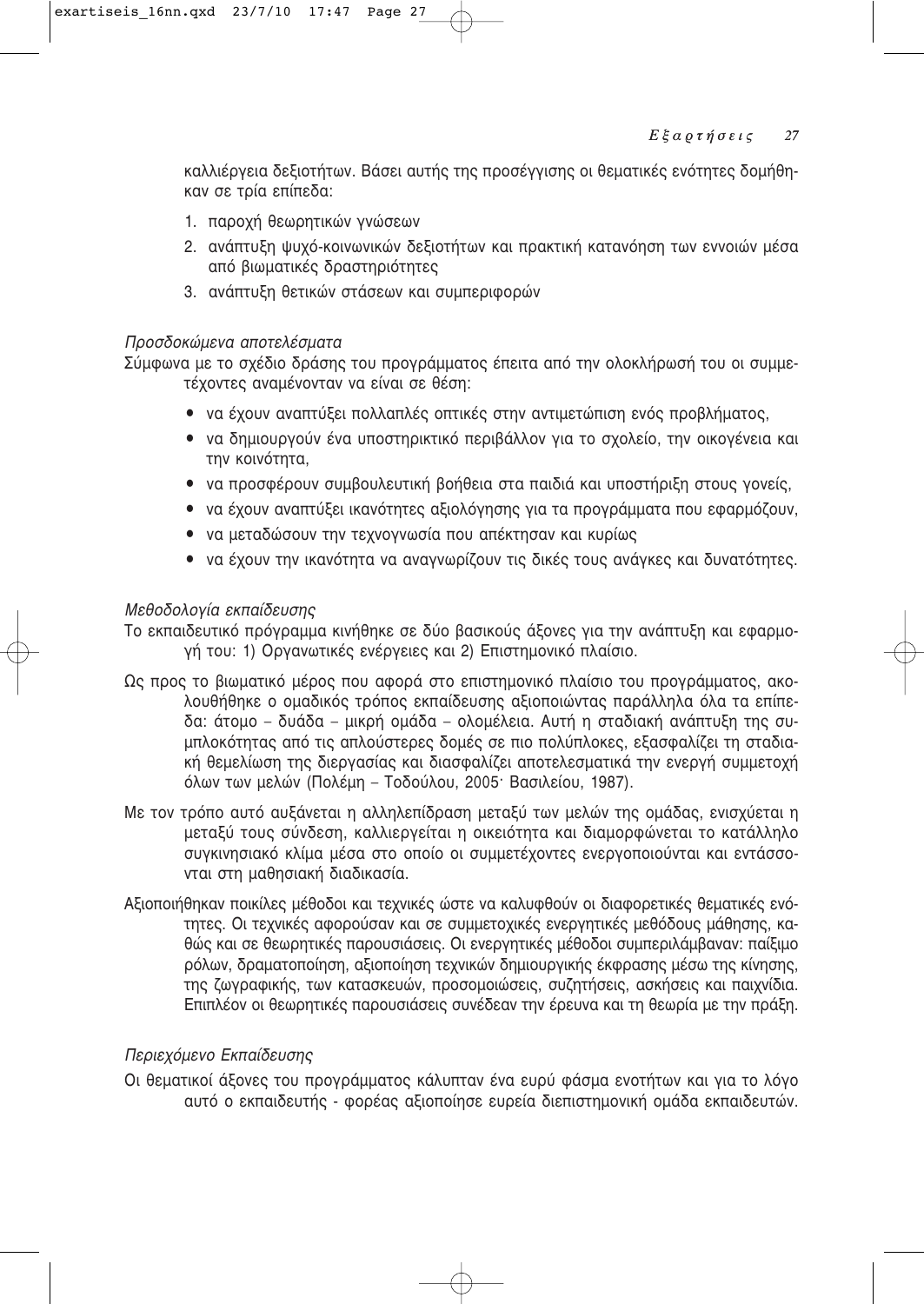Η θεματολογία συνέδεε την πρόληψη και τα προγράμματα αγωγής υγείας με τις υπηρεσίες φορέων που προάγουν την υγεία σε κοινωνικό επίπεδο.

<u>Το περιεχόμενο του εκπαιδευτικού προγράμματος ήταν εστιασμένο στις θεματικές ενότητες –</u> άξονες που ακολουθούν:

- Ψυχική υγεία Διαπροσωπικές Σχέσεις
- Πρόληψη χρήσης ουσιών κι έγκαιρη παρέμβαση
- Κατανάλωση και υγεία και Αγωγή καταναλωτή
- Σεξουαλική Αγωγή Διαφυλικές Σχέσεις
- Περιβάλλον και υγεία
- Εθελοντισμός
- Αντιμετώπιση εκτάκτων καταστάσεων κρίσης
- Επαγγελματικός προσανατολισμός
- Πρόληψη ατυχημάτων
- Πρόληψη κακοποίησης
- Αντιμετώπιση βίας και επιθετικότητας στο σχολείο
- Αντιμετώπιση απώλειας / πένθους
- Δικτύωση δομών
- Σχεδιασμός προγραμμάτων Αγωγής Υγείας
- Αξιολόγηση παρεμβάσεων Αγωγής Υγείας

#### Η ΑΞΙΟΛΟΓΗΣΗ ΤΟΥ ΕΚΠΑΙΔΕΥΤΙΚΟΥ ΠΡΟΓΡΑΜΜΑΤΟΣ

### Ο σκοπός της αξιολόγησης

Η αξιολόγηση του εκπαιδευτικού προγράμματος «Ανάπτυξη Δεξιοτήτων σε Θέματα Αγωγής Υγείας» είχε στόχο τη διερεύνηση της καλής εφαρμογής του προγράμματος σύμφωνα με τον σχεδιασμό και τις προσδοκίες των συμμετεχόντων αλλά και την ανατροφοδότηση της ομάδας σχεδιασμού ώστε να συντελέσει στην τεκμηρίωση της σκοπιμότητας για την υλοποίηση αντίστοιχων προγραμμάτων στη σχολική κοινότητα με βάση την υψηλή αποτελεσματικότητα και αποδοτικότητα τους. Κατά την ολοκλήρωση του εκπαιδευτικού προγράμματος οι συμμετέχοντες αξιολόγησαν το αποτέλεσμα και κλήθηκαν να αναφερθούν ειδικά και γενικά στο κατά πόσο έμειναν ικανοποιημένοι από το σύνολο της εκπαίδευσης. Το αποτέλεσμα αφορούσε στην επίτευξη ή μη των προσωπικών και ομαδικών στόχων που είχαν θέσει οι συμμετέχοντες κατά την έναρξη του εκπαιδευτικού προγράμματος. Ο βαθμός της ικανοποίησής τους μετρήθηκε μέσω της συμπλήρωσης ειδικά διαμορφωμένου αυτό-χορηγούμενου ερωτηματολογίου.

## $M$ εθοδολογία

Στην παρούσα αξιολόγηση χρησιμοποιήθηκαν ποσοτικές και ποιοτικές μέθοδοι ανάλυσης. Ειδικότερα, τα αποτελέσματα βασίζονται στο αυτό-χορηγούμενο ερωτηματολόγιο αξιολόγησης του εκπαιδευτικού προγράμματος. Το ερωτηματολόγιο δόθηκε για συμπλήρωση στους συμμετέχοντες στο τέλος των σεμιναρίων και περιελάμβανε συνδυασμό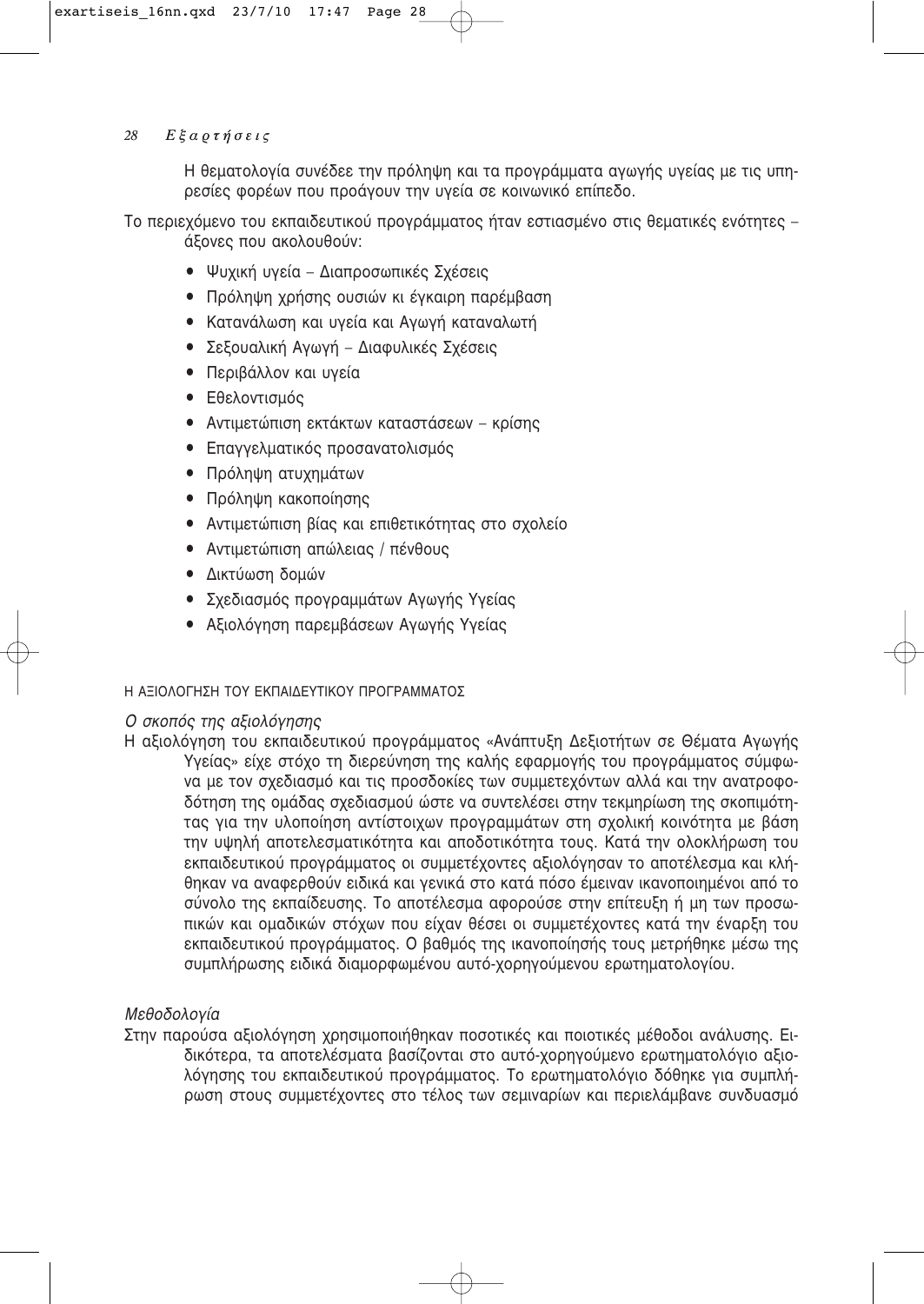exartiseis\_16nn.qxd 23/7/10 17:47 Page 29

Kλειστών (κλίμακα Likert πέντε σημείων – από 1 έως 5 μέσω της οποίας βαθμολόγησαν το επίπεδο της ικανοποίησής τους σε διάφορα πεδία) και ανοικτών ερωτήσεων.

- Συμπληρωματικό εργαλείο για την αξιολόγηση αποτέλεσαν οι σημειώσεις των εντυπώσεων των συμμετεχόντων κατά τη διαδικασία ολοκλήρωσης του εκπαιδευτικού προγράμματος. Στόχος του συγκεκριμένου εργαλείου ήταν η καταγραφή των απόψεων, σκέψεων, συναισθημάτων και προτάσεων των συμμετεχόντων, ώστε να αποτυπωθεί και αργότερα να αναλυθεί, λεπτομερώς, η συνολική εικόνα που σχημάτισαν οι εκπαιδευόμενοι από τη συμμετοχή τους στο εκπαιδευτικό πρόγραμμα.
- Στην ανάλυση των αποτελεσμάτων οι απαντήσεις όλων των συμπληρωμένων ερωτηματολογίων καταχωρήθηκαν σε ειδικά σχεδιασμένη βάση δεδομένων στο στατιστικό πακέτο SPSS (Statistical Package for Social Sciences) Version 14.0, μέσω του οποίου ένινε και η στατιστική ανάλυση που αφορούσε στις κλειστές ερωτήσεις του ερωτηματολογίου.
- Η εξαγωγή των συμπερασμάτων, τόσο από την καταγραφή των εντυπώσεων των συμμετεχό-Vτων όσο και από τις απαντήσεις στις ανοικτές ερωτήσεις του ερωτηματολογίου στηρίχθηκε στην ποιοτική μέθοδο ανάλυσης περιεχομένου.

*Περινραφή συμμετεχόντων: η συνεισφορά τους στη διασφάλιση του εκπαιδευτικού.*  $\delta$ υσκολίες – ιδιαιτερότητες

- Στα δύο εκπαιδευτικά σεμινάρια που πραγματοποιήθηκαν σε Αθήνα και Θεσσαλονίκη συμπληρώθηκαν 58 αυτό-χορηγούμενα ερωτηματολόγια. Το μεγαλύτερο ποσοστό (75.9%) των εκπαιδευομένων ήταν γυναίκες και περισσότεροι από τους μισούς ανήκαν στην ηλικιακή ομάδα των 36-45 ετών (53.1%). Η πλειονότητα (60.4%) των εκπαιδευομένων δραστηριοποιείται στο χώρο της Αγωγής Υγείας περίπου τα τελευταία πέντε χρόνια, ενώ το 63.2% απασχολείται στην πρωτοβάθμια εκπαιδευτική βαθμίδα. Το γεγονός της περιορισμένης επαγγελματικής εμπειρίας και της σχετικά μικρής ηλικίας των συμμετεχόντων είναι βασικά στοιχεία στην αξιολόγηση, τα οποία χρειάζεται να ληφθούν υπόψη.
- Μία από τις βασικές αρχές η οποία ακολουθήθηκε στο εκπαιδευτικό πρόγραμμα ήταν ότι η μάθηση είναι μια ενεργητική διαδικασία κατά την οποία ο εκπαιδευτής δεν μεταδίδει απλά γνώσεις ή δεξιότητες στον εκπαιδευόμενο, αλλά και ο ίδιος ο εκπαιδευόμενος χρειάζεται να έχει συνειδητή απόφαση απέναντι στην εκπαίδευση, να έχει θέληση για μάθηση.
- Για το λόγο αυτό, κατά τη διάρκεια της έναρξης του σεμιναρίου τέθηκε ερώτηση σχετικά με την προσωπική άποψη των εκπαιδευομένων για τον τρόπο με τον οποίο εκτιμούν ότι μπορούν να συνεισφέρουν στη διασφάλιση της ποιότητας του προγράμματος. Οι απαντήσεις που δόθηκαν ομαδοποιήθηκαν σε τρεις κατηγορίες όπως προέκυψαν από την ανάλυση και συγκεκριμένα: α) χαρακτηριστικά που συνδέονται με την προσωπικότητα, β) στοιχεία που χαρακτηρίζουν την επαγγελματική τους ταυτότητα και γ) εργασιακή εμπειρία. Οι τρεις αυτές κατηγορίες συνδέονται με τις ιδιαιτερότητες που έχει η εκπαίδευση ενηλίκων. Το γεγονός ότι το πρόγραμμα εντάσσονταν στο πλαίσιο της εκπαίδευσης ενηλίκων το οποίο καθορίζει ότι οι συμμετέχοντες είναι ενήλικες. δηλαδή με παγιωμένη εμπειρία, δεδομένες απόψεις, επιφυλακτικότητα ως προς διαφορετικά ερμηνευτικά σχήματα, αποτέλεσε ένα πεδίο πρόκλησης για τον εκπαιδευτικό σχεδιασμό. Λήφθηκε ωστόσο σοβαρά υπόψη και αξιοποιήθηκε θετικά προς την κατεύθυνση της αποτελεσματικότερης εκπαίδευσης.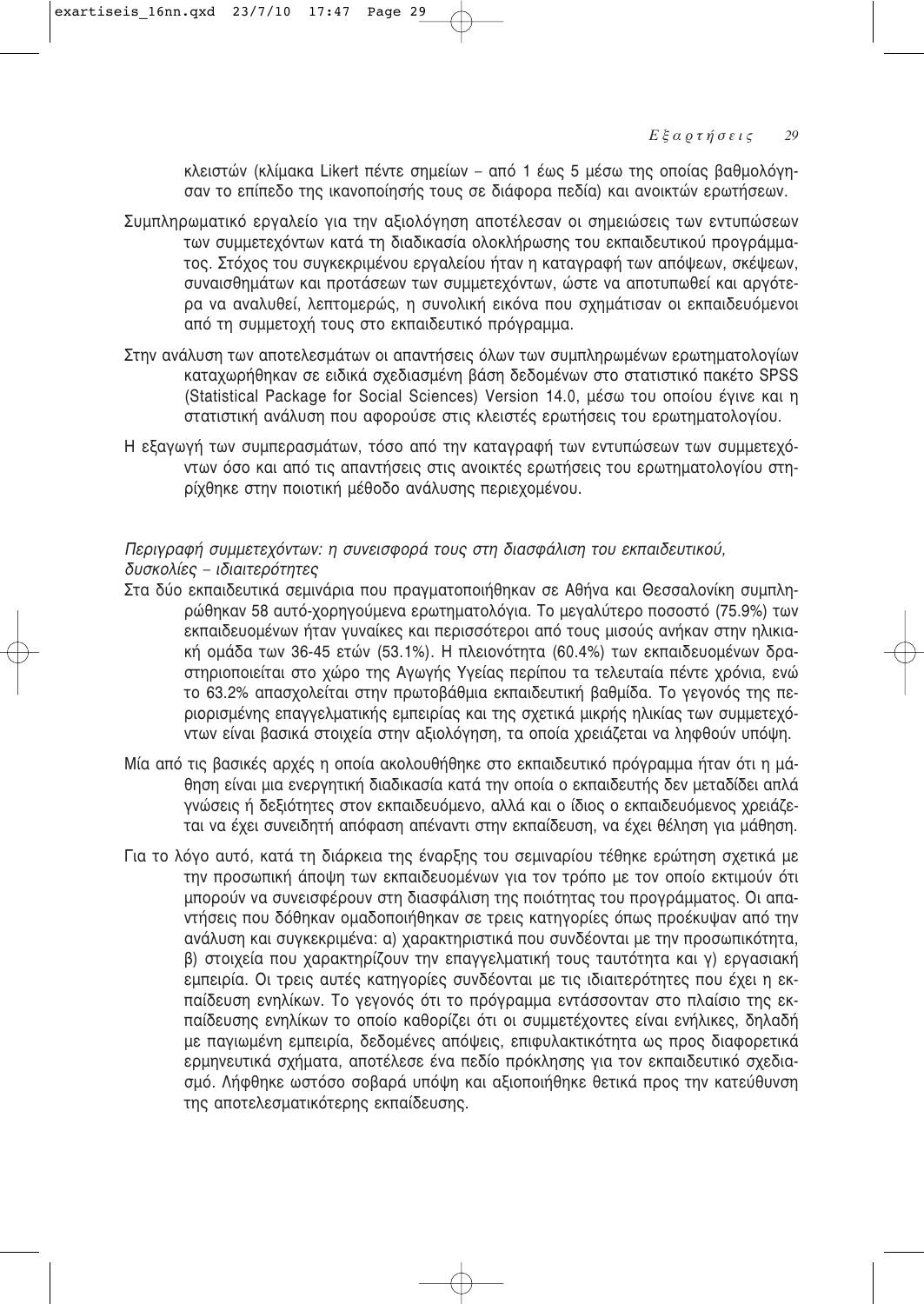#### $30^{\circ}$ Εξαρτήσεις

Στο πλαίσιο αυτό οι δυσκολίες που εντόπισαν οι εκπαιδευόμενοι ότι θα συναντούσαν κατά τη συμμετοχή τους στο σεμινάριο σχετίζονταν με τη δομή του εκπαιδευτικού, τα ιδιαίτερα χαρακτηριστικά του και τις συνθήκες του προγράμματος. Η εντατική παρακολούθηση που απαιτούσε το εκπαιδευτικό πρόγραμμα, το γεγονός ότι υπήρχε ποικιλομορφία στην ομάδα των εκπαιδευομένων ως προς την εργασιακή τους θέση, οι διαφορετικές προσδοκίες και ανάγκες της ομάδας, οι οικογενειακές, επαγγελματικές ή άλλες υποχρεώσεις που συχνά έκαναν την εκπαίδευση να μην ανήκει στις προτεραιότητες των συμμετεχόντων είναι κάποια από τα χαρακτηριστικά του συγκεκριμένου προγράμματος που οι συμμετέχοντες ανέδειξαν. Ως δυσκολίες αναφέρθηκαν η σωματική και ψυχολογική καταπόνηση, η αδυναμία εκπλήρωσης των οικογενειακών και επαγγελματικών υποχρεώσεων, το άγχος και οι προστριβές, το ανομοιογενές επίπεδο των μεταξύ τους γνώσεων και εμπειριών, η προσαρμογή τους στο νέο τρόπο ζωής και οι μετακινήσεις.

## ΑΠΟΤΕΛΕΣΜΑΤΑ

# Οι εκπαιδευτικές ανάγκες και οι προσδοκίες των εκπαιδευομένων

- Η κατανόηση των κινήτρων με τα οποία οι άνθρωποι προσχωρούν στις ομάδες και του φάσματος των αναγκών που επιζητούν να ικανοποιήσουν αποτελεί σημαντικό εφόδιο για όποιον θέλει να αξιοποιήσει τη διεργασία της ομάδας για εκπαιδευτικούς σκοπούς (Πολέμη – Τοδούλου, 2005), Στη βάση αυτή, κατά την έναρξη του σεμιναρίου οι εκπαιδευόμενοι χωρίστηκαν σε μικρές ομάδες και έθεσαν τους προσωπικούς τους στόχους και τις ομαδικές προσδοκίες τους από τη συμμετοχή τους στο εκπαιδευτικό πρόγραμμα. Έτσι από την ανάλυση των προσδοκιών των συμμετεχόντων προκύπτουν τρία επίπεδα: α) θέματα γνώσεων, β) θέματα σχέσεων και γ) θέματα δεξιοτήτων.
- Οι συμμετέχοντες εξέφρασαν την ανάγκη τους για την απόκτηση γνώσεων σε θέματα που αφορούν: στον σχεδιασμό προγραμμάτων, στην αντιμετώπιση κρίσεων, στη διαχείριση συγκρούσεων, στην πολύ-πολιτισμικότητα και το σχολείο, στην αντιμετώπιση του πένθους, σε μεθόδους βιωματικών ασκήσεων, σε τρόπους υποστήριξης υιοθετημένων παιδιών, στις τεχνικές ανάπτυξης ενδοσχολικών και δια-σχολικών σχέσεων, στην υποστήριξη μαθητών με δυσκολίες συμπεριφοράς σε κανονικές τάξεις, στις διαφυλικές σχέσεις και στην ομοφυλοφιλία.
- Οι προσδοκίες που κατέθεσαν οι συμμετέχοντες σε επίπεδο σχέσεων αφορούν κυρίως: τη γνωριμία τους με νέους υπεύθυνους αγωγής υγείας, τη σύσφιξη σχέσεων με τους παλαιότερους και τη δημιουργία κλίματος συνεργασίας για την ανάδειξη και επίτευξη στόχων.
- Οι προσδοκίες των εκπαιδευομένων για την ανάπτυξη δεξιοτήτων επικεντρώνονται: στην έρευνα, στην επικοινωνία, στην συνεργασία, στον χειρισμό καταστάσεων, στη διαχείριση πληροφοριών και στην ανάπτυξη βιωματικών προσεγγίσεων.

# Η εκπλήρωση των αρχικών προσδοκιών των συμμετεχόντων

Στο τέλος του εκπαιδευτικού προγράμματος οι συμμετέχοντες αξιολόγησαν κατά πόσο εκπληρώθηκαν οι προσδοκίες που είχαν ορίσει στην έναρξη του σεμιναρίου. Οι απόψεις των εκπαιδευομένων ήταν περισσότερο αφηρημένες και αφορούσαν νενικά το εκπαιδευτικό πρόγραμμα χωρίς απαραίτητα να συνδέονται με τις αρχικές τους τοποθετήσεις κατά την έναρξη του προγράμματος. Δεν εστίαζαν στην εκπλήρωση ή μη των αρχικών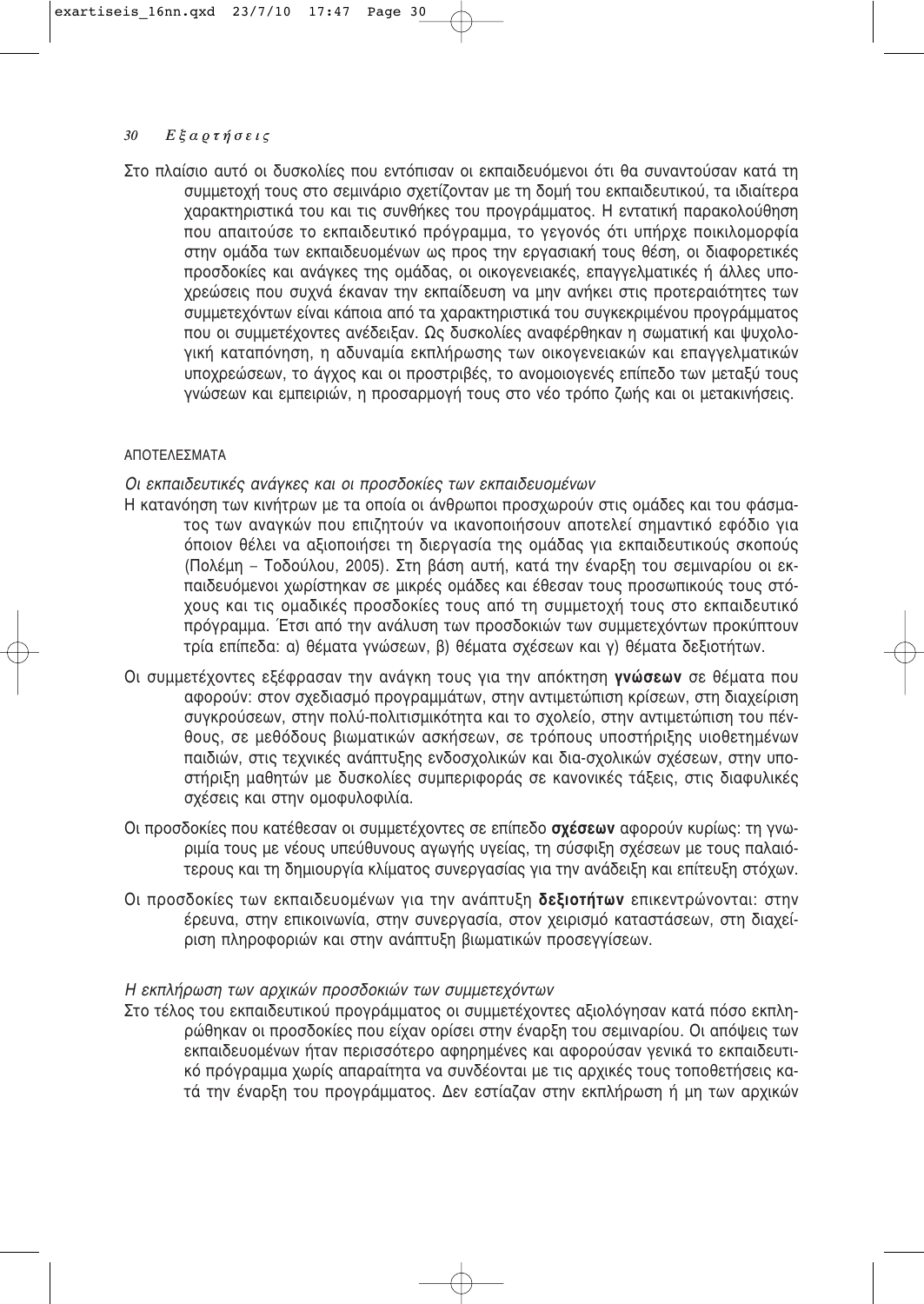exartiseis 16nn.qxd 23/7/10  $17:47$ Page

> προσδοκιών τους, αλλά αφορούσαν στο καλό κλίμα του σεμιναρίου, στην έντονη συναισθηματική φόρτιση και στο μοίρασμα των θετικών συναισθημάτων τους.

- Τα γενικά συμπεράσματα που πηγάζουν από την αξιολόγηση μπορεί να ταξινομηθούν σε πέντε άξονες:
	- 1. Η άποψη των εκπαιδευομένων εκφράστηκε με όρους που ήταν φορτισμένοι συναισθηματικά και ως εκ τούτου επηρεασμένη από τα ιδιαίτερα προσωπικά χαρακτηριστικά του καθένα. Η πλειονότητα όσων συμμετείχαν στο σεμινάριο είχαν αρχικά μειωμένες προσδοκίες, επιφύλαξη, αναφέρθηκαν στη σωματική κούραση και σε ανάμεικτα συναισθήματα που βίωναν. Ωστόσο, μέσα από την ομαδικότητα, τις βιωματικές ασκήσεις, την πλούσια θεματολογία και την καλή οργάνωση του σεμιναρίου, η χαλάρωση, οι γνωριμίες και η εκμάθηση ενός καινούργιου τρόπου σκέψης και στάσης αντικατέστησαν τον αρνητισμό. Οι συμμετέχοντες αξιολογώντας στην ολοκλήρωση του προγράμματος την εμπειρία τους αναφέρθηκαν σε ικανοποίηση. ευχαρίστηση και νέα γνώση που εισέπραξαν από το εκπαιδευτικό πρόγραμμα.
	- 2. Η συνεργασία, τόσο μέσα στη σχολική κοινότητα όσο και εκτός αυτής αποτελεί έναν άξονα υψηλής προτεραιότητας. Η παρακολούθηση του προγράμματος φάνηκε να είναι ευεργετική στο επίπεδο της γνωριμίας, της συνεργασίας και της επικοινωνίας των συμμετεχόντων για την αντιμετώπιση κοινών προβλημάτων. Η συνερνασία και η δικτύωση εμπεριέχονταν στις αρχικές προσδοκίες των συμμετεχόντων. οι οποίες φαίνεται ότι εκπληρώθηκαν σε ικανοποιητικό βαθμό.
	- 3. Οι γνώσεις και οι εμπειρίες που αποκόμισαν οι συμμετέχοντες από το εκπαιδευτικό πρόγραμμα φαίνεται να είναι αξιοποιήσιμες. Εκπληρώθηκε η επιθυμία τους να εμπλουτίσουν τις γνώσεις τους στα χαρακτηριστικά, τις ανάγκες και τις ιδιαιτερότητες του επαγγελματικού τους αντικειμένου.
	- 4. Οι εισηγήσεις και οι εκπαιδευτές συγκεντρώνουν πολλά θετικά σχόλια. Ωστόσο, παρόλο το γενικότερο υψηλό επιστημονικό επίπεδο των εισηγητών, κάποιοι εξέφρασαν τη δυσαρέσκεια τους για μια μικρή ομάδα εκπαιδευτών για τους οποίους αναφέρθηκαν ότι τους χαρακτήριζε υποτονικότητα και έλλειψη επιστημονικών γνώσεων.
	- 5. Τέλος, από την προφορική αξιολόγηση αναδείχθηκε το αίτημα για την πραγματοποίηση ενός σεμιναρίου εστιασμένου στην οργάνωση και στη λειτουργία των Συμβουλευτικών Σταθμών Νέων και στην ένταξη τους στο πλαίσιο της σχολικής κοινότητας.

# Ικανοποίηση συμμετεχόντων

- Η αξιολόγηση του εκπαιδευτικού περιελάμβανε όπως προαναφέρθηκε και ερωτηματολόγια που συμπλήρωσαν οι συμμετέχοντες με τη λήξη του εκπαιδευτικού προγράμματος. Στην παρούσα ενότητα παρουσιάζονται τα αποτελέσματα που προέκυψαν από την ανάλυση περιεχομένου των ανοικτών ερωτήσεων και τα ερωτηματολόγια, τα οποία συμπληρώθηκαν από 58 συμμετέχοντες.
- Το πρώτο μέρος του ερωτηματολογίου αποτελούνταν από 12 ερωτήσεις διερεύνησης του βαθμού ικανοποίησης των συμμετεχόντων από τη γενική οργάνωση του σεμιναρίου. Στον παρακάτω πίνακα 1 εμφανίζονται οι μέσες τιμές στη βαθμολογία των απαντήσεων για κάθε ερώτηση.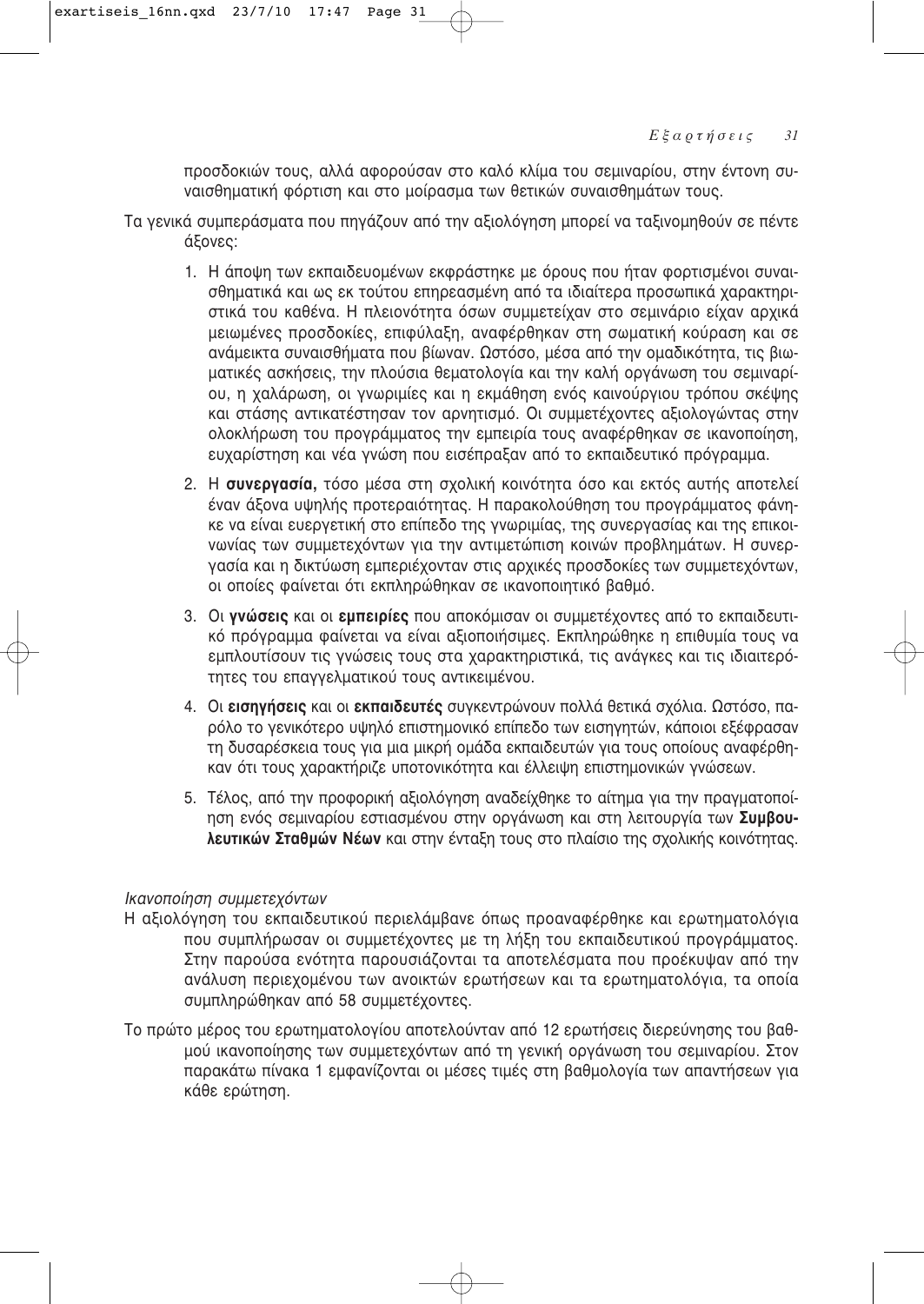**ΠΙΝΑΚΑΣ 1:** ΒΑΘΜΟΣ ΙΚΑΝΟΠΟΙΗΣΗΣ ΣΕ ΤΟΜΕΙΣ ΠΟΥ ΑΦΟΡΟΥΝ ΣΤΗ ΓΕΝΙΚΗ ΟΡΓΑΝΩΣΗ ΤΟΥ ΣΕΜΙΝΑΡΙΟΥ

|                                                                         | Βαθμός ικανοποίησης<br>(μέση τιμή) |
|-------------------------------------------------------------------------|------------------------------------|
| Γενική οργάνωση του σεμιναρίου                                          | 4,26                               |
| Λειτουργικότητα των χώρων διεξαγωγής του σεμιναρίου                     | 3,69                               |
| Επάρκεια εξοπλισμού που χρησιμοποιήθηκε κατά τη διάρκεια του σεμιναρίου | 4,21                               |
| Χρησιμότητα συνολικής διάρκειας του σεμιναρίου                          | 3,91                               |
| Χρόνος διεξαγωγής του σεμιναρίου                                        | 2,88                               |
| Αριθμός συμμετεχόντων στο σεμινάριο                                     | 4,30                               |
| Τήρηση του ωρολογίου προγράμματος του σεμιναρίου                        | 4,14                               |
| Γραμματειακή υποστήριξη που παρείχε ο φορέας υλοποίησης του σεμιναρίου  | 4,86                               |
| Ανάπτυξη επικοινωνίας με τους εισηγητές του σεμιναρίου                  | 3,90                               |
| Περιεχόμενο των εισηγήσεων                                              | 3,83                               |
| Προετοιμασία των εισηγητών                                              | 3,98                               |
| Υλικό που δόθηκε για τη μελέτη των θεμάτων του σεμιναρίου               | 4,17                               |

*Eύρος τιμών από 1 (καθόλου) έως 5 (πάρα πολύ)* 

Πιο συγκεκριμένα, αναφορικά με τη γενική οργάνωση του σεμιναρίου, διαφαίνεται ότι οι συμμετέχοντες έμειναν πολύ ικανοποιημένοι (μ.τ. 4,26). Οι υψηλότεροι μέσοι όροι ικανοποίησης σε αυτή την ενότητα αφορούν στη γραμματειακή υποστήριξη που παρείχε ο φορέας υλοποίησης του εκπαιδευτικού (μ.τ. 4,86) και στον αριθμό των συμμετεχό-Vτων (μ.τ. 4,30). Η διάσπαση του εκπαιδευτικού προνράμματος σε δύο (2) σεμινάρια (Αθήνα και Θεσσαλονίκη) και κατά συνέπεια ο διαχωρισμός των εκπαιδευομένων σε δύο ολομέλειες φαίνεται να βοήθησε στην ομαλή διεξαγωγή των σεμιναρίων. Ωστόσο, οι συμμετέχοντες έδειξαν λιγότερο ικανοποιημένοι από τη διάρκεια του εκπαιδευτικού (μ.τ. 2,88). Σε αυτή τη δυσαρέσκεια συνέβαλε το γεγονός ότι η χρονική περίοδος που καθορίστηκε για την υλοποίηση του σεμιναρίου ήταν επιβαρημένη και κρίσιμη για τους εκπαιδευομένους λόγω λοιπών υποχρεώσεων τους. Είχε προηνηθεί ένα άλλο εκπαιδευτικό πρόγραμμα εντατικής διάρκειας, στο οποίο συμμετείχε η πλειοψηφία. Σαν αποτέλεσμα, υπήρξε έντονη συναισθηματική και σωματική καταπόνηση, γεγονός που οι ίδιοι αναφέρουν ως τη μεγαλύτερη δυσκολία.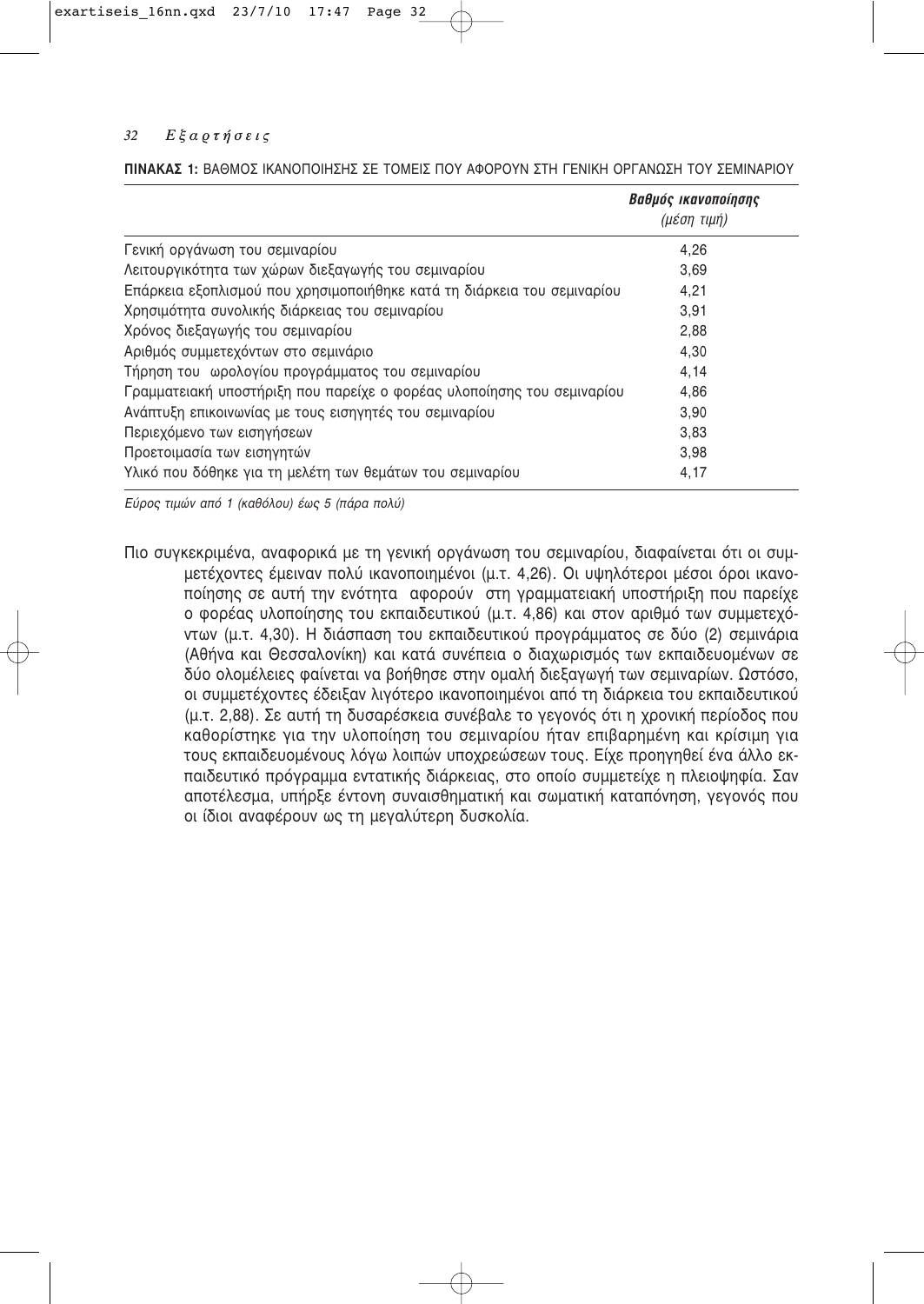|                                                                                                                                              | Βαθμός ικανοποίησης<br>(μέση τιμή) |
|----------------------------------------------------------------------------------------------------------------------------------------------|------------------------------------|
| Βοήθεια στη δουλειά των συμμετεχόντων από την παρακολούθηση του σεμιναρίου                                                                   | 4,26                               |
| Κατανόηση θεμάτων που διαχειριζόταν το σεμινάριο                                                                                             | 4,48                               |
| Ανταπόκριση των θεματικών ενοτήτων στις προσδοκίες και τις ανάγκες                                                                           |                                    |
| των συμμετεχόντων                                                                                                                            | 4,03                               |
| Βοήθεια στην ανάπτυξη καλύτερης εικόνας για τα προβλήματα που προκύπτουν<br>κατά την εφαρμογή προγραμμάτων υγείας στα σχολεία που εργάζονται |                                    |
| οι συμμετέχοντες                                                                                                                             | 4,02                               |
| Βοήθεια στην ανάπτυξη και εφαρμογή νέων μεθόδων στο σχεδιασμό                                                                                |                                    |
| προγραμμάτων αγωγής υγείας                                                                                                                   | 3,68                               |
| Βοήθεια στην ανάπτυξη σχέσεων και ανταλλαγή απόψεων με συναδέλφους                                                                           | 4,71                               |

# ΠΙΝΑΚΑΣ 2: ΒΑΘΜΟΣ ΙΚΑΝΟΠΟΙΗΣΗΣ ΣΕ ΤΟΜΕΙΣ ΠΟΥ ΑΦΟΡΟΥΝ ΣΤΗ ΣΥΝΔΕΣΗ ΤΗΣ ΘΕΜΑΤΟΛΟΓΙΑΣ ΤΟΥ ΣΕΜΙΝΑΡΙΟΥ ΜΕ ΤΗ ΔΟΥΛΕΙΑ ΤΩΝ ΣΥΜΜΕΤΕΧΟΝΤΩΝ ΣΤΟ ΣΧΟΛΕΙΟ

17:47

Page 33

Εύρος τιμών από 1 (καθόλου) έως 5 (πάρα πολύ)

exartiseis 16nn.qxd 23/7/10

Σχετικά με τη χρησιμότητα του συγκεκριμένου εκπαιδευτικού, οι υψηλότεροι μέσοι όροι αφορούν στη δυνατότητα ανταλλαγής απόψεων με συναδέλφους στο πλαίσιο του σεμιναρίου (μ.τ. 4,71) καθώς και στη σαφήνεια και στην κατανόηση των θεμάτων που διαχειριζόταν το συγκεκριμένο σεμινάριο. Τέλος, η παρακολούθηση του εκπαιδευτικού προγράμματος φάνηκε πολύ χρήσιμη στους συμμετέχοντες καθώς πιστεύουν ότι η θεματολογία που διαπραγματευόταν θα ενισχύσει το αντικείμενο της εργασίας τους (μ.τ. 4,26) (Πίνακας 2).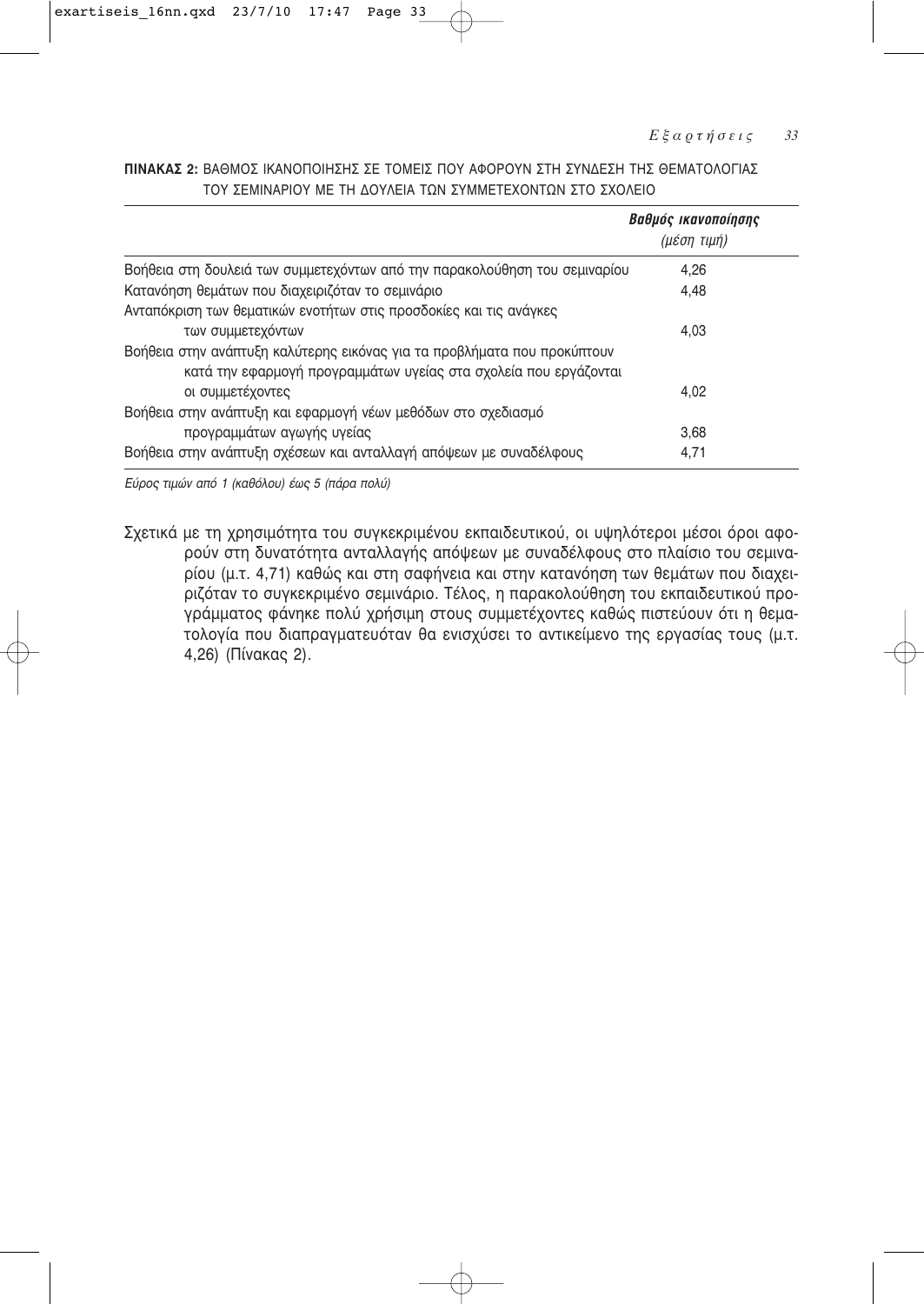# ΠΙΝΑΚΑΣ 3: ΒΑΘΜΟΣ ΙΚΑΝΟΠΟΙΗΣΗΣ ΜΕ ΤΙΣ ΕΠΙΜΕΡΟΥΣ ΘΕΜΑΤΙΚΕΣ ΕΝΟΤΗΤΕΣ ΠΟΥ ΚΑΛΥΦΘΗΚΑΝ ΣΤΟ ΣΕΜΙΝΑΡΙΟ

|                                                                              | Βαθμός ικανοποίησης<br>(μέση τιμή) |
|------------------------------------------------------------------------------|------------------------------------|
| Διερεύνηση και εντοπισμός προσδοκιών Εκπαιδευομένων - Προσδιορισμός στόχων   | 4,00                               |
| Δυναμική της ομάδας: η ομάδα ως εργαλείο στην προαγωγή της υγείας -          |                                    |
| Αρχές και χαρακτηριστικά - Διεργασίες και στάδια ανάπτυξης                   | 4,52                               |
| Ψυχική και συναισθηματική αγωγή                                              | 4,34                               |
| Η επικοινωνία ως βασικός παράγοντας στις ανθρώπινες σχέσεις - Αυτοεκτίμηση - |                                    |
| Επίλυση συγκρούσεων. Ο ρόλος και οι δυνατότητες του σχολείου                 | 4,31                               |
| Ο ρόλος των Υπευθύνων Αγωγής Υγείας και των Υπευθύνων Συμβουλευτικών         |                                    |
| Σταθμών στην υποστήριξη των εκπαιδευτικών:                                   |                                    |
| ανάγκες - δυνατότητες - δυσκολίες                                            | 4,05                               |
| Γνωριμία με εκπαιδευτικά εργαλεία και την προαγωγή της υγείας και            |                                    |
| της πρόληψης στο σχολείο                                                     | 3,76                               |
| Σχεδιασμός προγραμμάτων αγωγής υγείας - βιωματική προσέγγιση -               |                                    |
| προσομοίωση - παρουσίαση προγραμμάτων                                        | 3,98                               |
| Πολυπολιτισμικό σχολείο - η διαχείριση των συγκρούσεων                       | 3,82                               |
| Ψυχοκοινωνική υγεία & εξελικτικές αλλαγές του παιδιού και του εφήβου         | 3,91                               |
| Πρόληψη ατυχημάτων - Πρώτες βοήθειες - Κυκλοφοριακή Αγωγή -                  |                                    |
| Κατανάλωση και υγεία - Επικοινωνία της υγείας                                | 3.79                               |
| Σεξουαλικά μεταδιδόμενα νοσήματα - Βία & κακοποίηση                          | 3,84                               |
| Υιοθέτηση υγιούς τρόπου ζωής - παχυσαρκία - σωστή διατροφή                   | 3,79                               |
| Κοινωνικός αποκλεισμός και ψυχική υγεία                                      | 3,65                               |
| Ο θρήνος στη ζωή μας - βασικές έννοιες - βιωματικές ασκήσεις -               |                                    |
| παιδί και θρήνος - έφηβος και θρήνος: η στήριξη από τον εκπαιδευτικό         | 3,39                               |
| Έκταση, μορφές και χαρακτηριστικά κακοποίησης - παραμέλησης παιδιών.         |                                    |
| Ο ρόλος των επαγγελματιών και του σχολείου                                   | 3,93                               |
| Παιδική σεξουαλικότητα και αιμομιξία                                         | 3,93                               |
| Η θυματοποίηση των παιδιών μέσα στην οικογένεια: έρευνα – πρόληψη – δράση    | 3,96                               |
| Διαχείριση τάξης - ταυτότητα - βιωματικές ασκήσεις - αντιμετώπιση βίας       |                                    |
| και επιθετικότητας                                                           | 3,91                               |
| Αρχές εθελοντισμού                                                           | 3,92                               |
| Επικράτηση και πρότυπα χρήσης ουσιών στο μαθητικό πληθυσμό σε Ελλάδα         |                                    |
| και Ευρώπη - η αιτιολογία της χρήσης και κατάχρησης ουσιών -                 |                                    |
| στάδια εξάρτησης- νόμιμες εξαρτήσεις                                         | 3,93                               |
| Διαθεματική προσέγγιση της Αγωγής Υγείας - θεωρητικές προσεγγίσεις           |                                    |
| πρωτογενούς πρόληψης και Αγωγής Υγείας                                       | 3,79                               |
| Εξοικείωση με το εκπαιδευτικό υλικό -                                        |                                    |
| Εργαστήριο: «Ο κήπος με τις 11 γάτες» (Π/θμια Εκπαίδευση)                    | 4,25                               |
| Έγκαιρη παρέμβαση: χαρακτηριστικά ατόμων υψηλού κινδύνου για χρήση ουσιών    |                                    |
| και αναγνώρισή τους στο πλαίσιο του σχολείου- προσέγγιση περιστατικού        |                                    |
| χρήσης ουσιών στο σχολείο - πολιτική του σχολείου - πηγές βοήθειας           |                                    |
| και παραπομπών - στάδια εξάρτησης και ο κύκλος της αλλαγής - υπηρεσίες       |                                    |
| για εφήβους χρήστες - ομάδες συμβουλευτικής. (Δ/θμια Εκπαίδευση)             | 4,33                               |
| Τριήμερο επιστημονικό εργαστήριο με θέμα τη δικτύωση δομών                   | 3,95                               |
| Ο ρόλος του επαγγελματικού προσανατολισμού στην ανάπτυξη του παιδιού         |                                    |
| και του εφήβου - σύγχρονες θεωρίες και προσεγγίσεις -                        |                                    |
|                                                                              |                                    |
| ο ρόλος του συμβούλου - ανάλυση ενός μοντέλου εφαρμογής                      | 3,92                               |
| Σεξουαλική αγωγή του παιδιού και του εφήβου                                  | 4,04                               |
| Αξιολόγηση παρεμβάσεων αγωγής υγείας                                         | 4,05                               |

Εύρος τιμών από 1 (καθόλου) έως 5 (πάρα πολύ)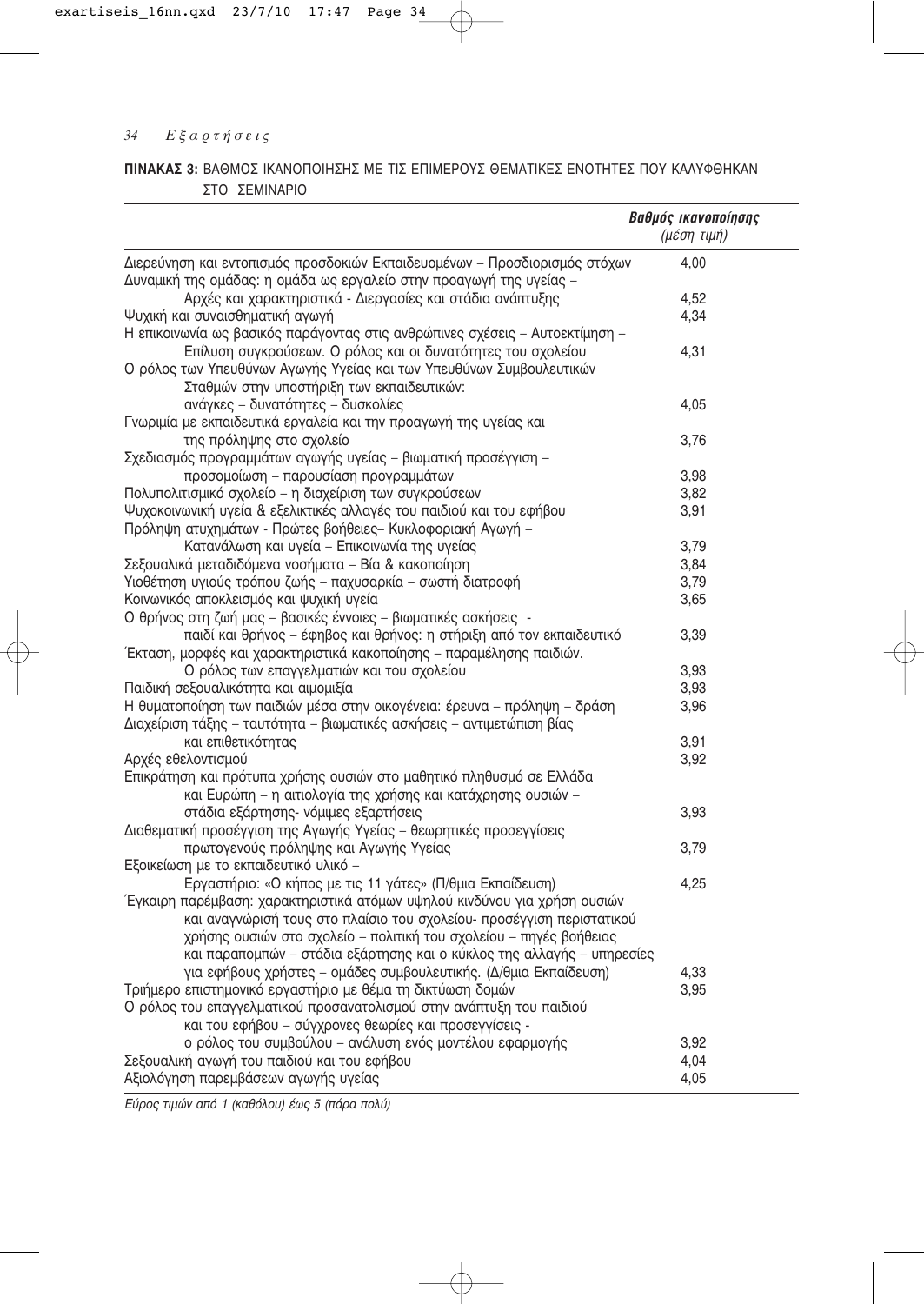- Από τις θεματικές ενότητες που καλύφθηκαν στο εκπαιδευτικό, η «δυναμική της ομάδας: η ομάδα ως εργαλείο στην προαγωγή της υγείας – αρχές και χαρακτηριστικά - διεργασίες και στάδια ανάπτυξης», φάνηκε να ικανοποιεί σε μεγάλο βαθμό τους συμμετέχοντες (μ.τ. 4,52). Λόγω της ευρύτητας, της πολυπλοκότητας και της ιδιαιτερότητας του συγκεκριμένου θέματος, οι εκπαιδευόμενοι θεωρούν σημαντικό να συμπεριληφθεί σε κάποιο μελλοντικό σεμινάριο. Στη δεύτερη βαθμίδα ικανοποίησης εμφανίζεται η θεματική ενότητα που αφορά στην ψυχική και συναισθηματική αγωγή (μ.τ. 4,34), ενώ η ενότητα που εστιάζει στην τοξικοεξάρτηση αναδεικνύεται ως ένα από τα σημαντικότερα κομμάτια του συγκεκριμένου σεμιναρίου (μ.τ. 4,33) (Πίνακας 3).
- Επιπλέον, οι συμμετέχοντες φάνηκαν ιδιαίτερα ευαισθητοποιημένοι σε θέματα διαχείρισης του πένθους και αντιμετώπισης της απώλειας στην εφηβεία. Εντούτοις, η αντίστοιχη θεματική ενότητα του σεμιναρίου δεν κάλυψε πλήρως την ανάγκη των υπευθύνων, χωρίς όμως να υπολείπεται σημαντικά σε βαθμό μέσης ικανοποίησης από τις θεματικές ενότητες που βρίσκονται στις πρώτες βαθμίδες (μ.τ. 3,39). Ο βαθμός ικανοποίησης φαίνεται να σχετίζεται με την ιδιαιτερότητα της συγκεκριμένης θεματικής ενότητας, η οποία διακινεί έντονα συναισθήματα και διενείρει ατομικά βιώματα. Ωστόσο, οι συμμετέχοντες εκφράζουν την επιθυμία τους να εξετασθεί η περίπτωση επανάληψης της συγκεκριμένης θεματολογίας σε επόμενο σεμινάριο.

# Τα σημαντικά σημεία του σεμιναρίου

- Στο δεύτερο μέρος του ερωτηματολογίου οι συμμετέχοντες κλήθηκαν να κρίνουν συγκριτικά τη σπουδαιότητα των επιμέρους θεματικών ενοτήτων του προγράμματος με ερωτήσεις που εστίαζαν στη σημαντικότητα αυτών των ενοτήτων όπως και να καθορίσουν τα περιθώρια της βελτίωσης ορισμένων σημείων του εκπαιδευτικού προγράμματος. Συγκεκριμένα, τα σημεία αυτά αφορούν στη δομή, στους εισηγητές, στην οργάνωση, στους συμμετέχοντες και στη θεματολογία του σεμιναρίου.
- Το 28,6% των εκπαιδευομένων αξιολογούν τους εισηγητές και τον αριθμό των συμμετεχόντων ως τα πιο σημαντικά σημεία του εκπαιδευτικού. Όπως αναφέρουν, η πλειοψηφία των εισηγητών ανταποκρίθηκε αποτελεσματικά στις απαιτήσεις τους, αποσαφήνισε τις δύσκολες έννοιες και έδειξε προθυμία να λύσει τις απορίες των εκπαιδευομένων. Επιπλέον, η ομοιογένεια της ομάδας καθώς και ο μικρός αριθμός των συμμετεχόντων σε κάθε σεμινάριο, έδωσαν τη δυνατότητα για αποτελεσματικό διάλογο, ανταλλαγή απόψεων και ομαλή επίλυση των μεταξύ τους συγκρούσεων.
- Το 31,1% των εκπαιδευομένων αναδεικνύει τη θεματολογία ως ένα από τα πιο σημαντικά σημεία που συγκεντρώνει τις περισσότερες δυνατότητες για βελτίωση. Οι συμμετέχοντες προτείνουν θεματικές ενότητες, οι οποίες θα πρέπει να αποτελέσουν σημεία εστίασης επόμενων εκπαιδευτικών σεμιναρίων.
- Βάσει της ανάλυσης των απαντήσεων στις ανοικτές ερωτήσεις που υπήρχαν στο ερωτηματολόγιο, αντλήθηκαν ορισμένα ποιοτικά στοιχεία σχετικά με τη θεματολογία. Υπάρχει έντονο αίτημα των συμμετεχόντων για εκπαίδευση στη σεξουαλική κακοποίηση και σεξουαλική αγωγή, στο ρόλο του επαγγελματικού προσανατολισμού στο σχολείο, στη δικτύωση του σχολείου με φορείς που δραστηριοποιούνται στο χώρο της Ανωνής Υγείας και στον κοινωνικό ρατσισμό. Επιπλέον, εκφράζεται η ανάγκη για εκπαίδευση πάνω στη μεθοδολογία και στην εφαρμογή συστημάτων αξιολόγησης των παρεμβά-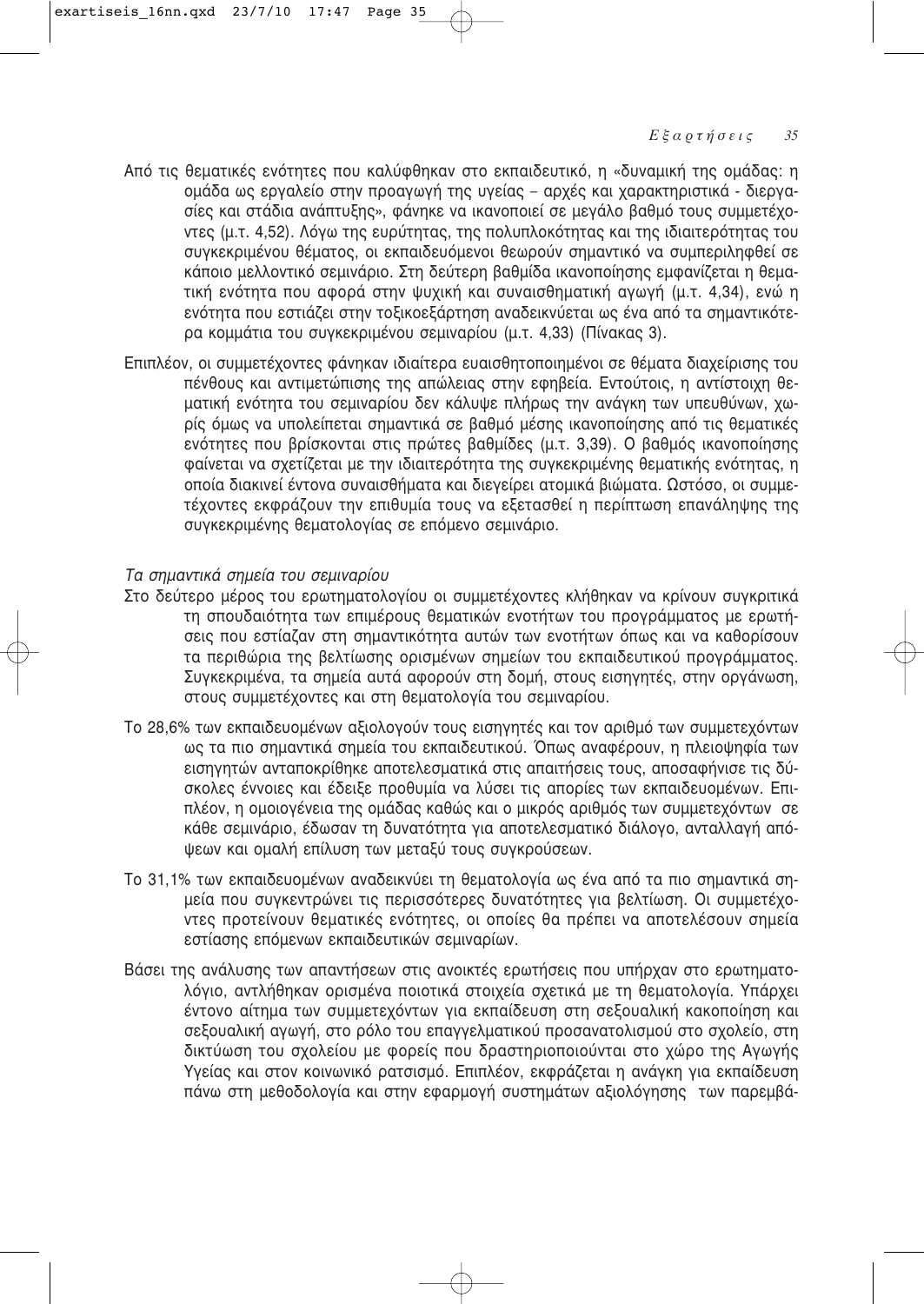σεων Αγωγής Υγείας. Οι ερωτώμενοι θεωρούν ότι η θεωρητική προσέγγιση που υπήρχε στο σεμινάριο δεν ήταν αρκετή για την εμπεριστατωμένη γνώση του αντικειμένου.

<u>Τέλος, η αξιολόνηση των εισηνητών φαίνεται να συνκεντρώνει αντιφατικές απόψεις. Παρόλο</u> που το 28,6% των συμμετεχόντων εκφράζει την ικανοποίηση του από τους εκπαιδευτές και τις εισηγήσεις του σεμιναρίου, το 26,7% δηλώνει ότι θα προτιμούσε εισηγητές με μεγαλύτερη ειδίκευση σε θέματα Αγωγής Υγείας, αλλαγή του τρόπου παρουσίασης συνκεκριμένων εισηνήσεων και περισσότερη επικέντρωση των εισηνήσεων σε βιωματικές εφαρμογές.

# ΣΥΖΗΤΗΣΗ / ΣΥΜΠΕΡΑΣΜΑΤΑ

- Aπό την ανάλυση του ποσοτικού και του ποιοτικού μέρους του ερωτηματολογίου, καθώς και τη γενική αξιολόγηση του εκπαιδευτικού κατά τη διαδικασία κλεισίματος, προκύπτουν κάποια βασικά θέματα τα οποία μπορούν να αξιοποιηθούν στη γενικότερη συζήτηση σχετικά με την προαγωγή της υγείας.
- Ο υψηλός βαθμός ικανοποίησης που εκφράστηκε από τους συμμετέχοντες στο εκπαιδευτικό πρόγραμμα επιτρέπει να θεωρηθεί χρήσιμο σε σχέση με το αντικείμενο της εργασίας τους και έγινε αντιληπτό ως μηχανισμός ανατροφοδότησης. Η στήριξη και η ανατρο-Φοδότηση στο ρόλο τους είναι πολύ σημαντική και απαραίτητη για να μπορέσει να ευοδωθεί το έργο των επαγγελματιών προαγωγής της υγείας.
- Επιπλέον, το βιωματικό μέρος του προγράμματος αξιολογήθηκε ως μείζονος σημασίας από τους συμμετέχοντες. Καθώς το επίπεδο της ομάδας όσον αφορά στη θεωρητική της κατάρτιση ήταν αρκετά υψηλό, διαφάνηκε ότι η ανάγκη των συμμετεχόντων ήταν να μπορέσουν να αλληλεπιδράσουν μεταξύ τους σε όλα τα επίπεδα (μικρή ομάδα, ολομέλεια, μεγάλη ομάδα σεμιναρίου) έτσι ώστε να μπορέσουν να επικοινωνήσουν και να ανταλλάξουν απόψεις. Η αξιοποίηση των συναισθημάτων μέσα στην ομάδα - όπως συμβαίνει στα βιωματικά μέρη της εκπαίδευσης – διατηρεί σε καλό επίπεδο τα κίνητρα και την ενεργοποίηση των μελών. Επίσης, διαμορφώνει κατάλληλη συγκινησιακή ατμόσφαιρα και δημιουργεί δυνατότητες – ευκαιρίες για την αξιοποίηση των συν-εκπαιδευομένων (Πολέμη - Τοδούλου, 2005<sup>·</sup> Βασιλείου, 1974).
- Σε ανώτερο επίπεδο (μεγάλη ομάδα σεμιναρίου), αναδείχθηκε η ανάγκη για ακόμα μεγαλύτερη αλληλεπίδραση και συσχέτιση, ανάμεσα στις δύο μεγάλες ομάδες συμμετεχόντων - πρωτοβάθμιας και δευτεροβάθμιας εκπαίδευσης. Η προσδοκία τους ήταν να αναπτυχθεί περισσότερο η επικοινωνία και η αλληλοϋποστήριξη ανάμεσα στους εκπαιδευτικούς των δύο βαθμίδων, ώστε να υπάρξει ένα συνεχές στην εκπαίδευση των μαθητών, καθώς και στην εφαρμογή προγραμμάτων προαγωγής της υγείας μέσα στα σχολεία. Το γεγονός αυτό θα διευκόλυνε την εδραίωση των στόχων των προγραμμάτων Αγωγής Υγείας και θα συνέδεε τις δύο ομάδες ώστε οι εκπαιδευτικοί να μην νιώθουν αποκομμένοι και δίχως συνέχεια.
- Τέλος, το θέμα της δικτύωσης αναδείχθηκε ως κρίσιμο ζήτημα για τους συμμετέχοντες. Η Αγωγή Υγείας, δεν μπορεί να προάγει την υγεία των μαθητών, χωρίς την κατάλληλη υποστήριξη της σχολικής κοινότητας στο σύνολό της, αλλά και την υποστήριξη και την εφαρμογή και άλλων δραστηριοτήτων προαγωγής υγείας. Γενικότερα, χρειάζεται να δοθεί μεγαλύτερη έμφαση σε πρακτικές που διευκολύνουν την επικοινωνία και τη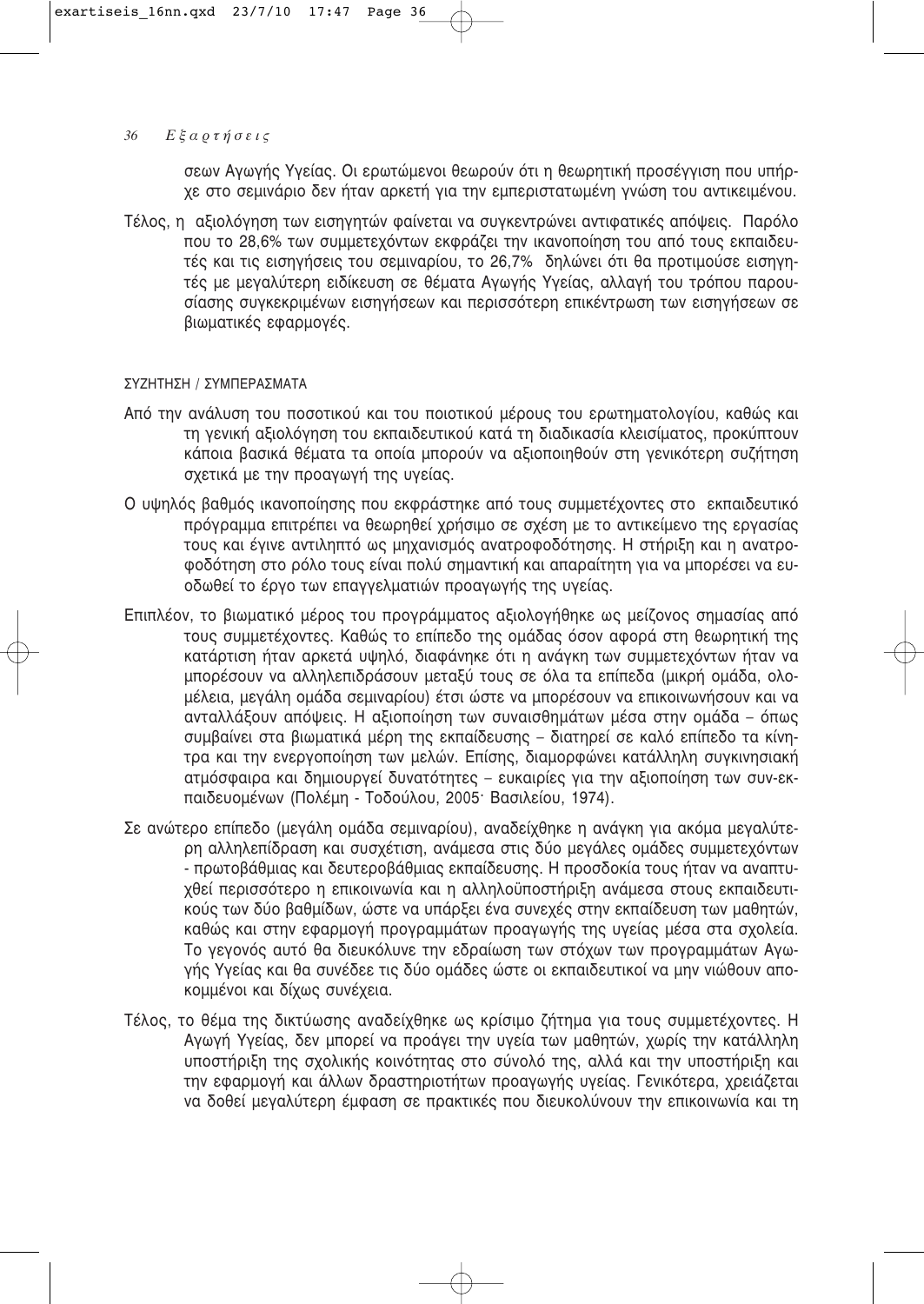exartiseis  $16nn.qxd$   $23/7/10$   $17:47$  Page

συνεργασία ανάμεσα στους εκπαιδευτικούς πρωτοβάθμιας και δευτεροβάθμιας εκπαίδευσης καθώς και σε φορείς εκτός σχολικής κοινότητας που επικεντρώνονται σε θέματα Αγωγής Υγείας. Με αυτόν τον τρόπο θα ενισχυθεί η αποτελεσματικότητα αυτών των προνραμμάτων στο σχολείο.

- Ως προς τη δομή του εκπαιδευτικού προγράμματος φάνηκε να εντείνονται οι δυσκολίες που σχετίζονταν με χαρακτηριστικά που διέπουν την εκπαίδευση ενηλίκων. Το εκπαιδευτι-Κό πρόγραμμα ήταν εντατικής διάρκειας, πλήρους διαμονής σε κάποιες περιπτώσεις, το οποίο όμως δεν ήταν έγκαιρα προγραμματισμένο λόγω γραφειοκρατικών κωλυμάτων. Υπάρχουν ιδιαιτερότητες που χαρακτηρίζουν τα προγράμματα εκπαίδευσης ενηλίκων τις οποίες ο εκπαιδευτής χρειάζεται να χειριστεί κατάλληλα και να αξιοποιήσει θετικά. Οι ενήλικες βρίσκονται σε μια εξελισσόμενη διεργασία ανάπτυξης και όχι στο ξεκίνημά της, ακόμα και αν ο καθένας ερμηνεύει διαφορετικά την έννοια της «ενηλικίωσης». Ως εκ τούτου φέρουν μαζί τους ένα σύνολο εμπειριών και αξιών και εντάσσονται στην εκπαίδευση με δεδομένες προθέσεις αλλά και με συγκεκριμένες προσδοκίες όσον αφορά στη μαθησιακή διαδικασία. Επίσης, συχνά οι εκπαιδευόμενοι έχουν ισχυρά και διαμορφωμένα μοντέλα μάθησης. Τέλος, έχουν ανταγωνιστικά ενδιαφέροντα, καθώς φαίνεται η εκπαίδευση να αποτελεί για αυτούς δευτερεύον μέλημα από τη στιγμή που εντάσσεται σε μια προϋπάρχουσα πραγματικότητα (εργασιακή, οικογενειακή, κοινωνική) (Rogers, 1999).
- Ως προς τα χαρακτηριστικά της ομάδας εκπαιδευομένων υπήρχε μεγάλη ποικιλομορφία γιατί απευθυνόταν όχι μόνο σε Υπεύθυνους Αγωγής Υγείας αλλά και σε Υπεύθυνους Συμβουλευτικών Σταθμών. Οι δύο υποομάδες είχαν διαφορετικές ανάγκες και συνεπώς διέφεραν και ως προς τις προσδοκίες τους από το εκπαιδευτικό πρόγραμμα. Η ανομοιογένεια των συμμετεχόντων φάνηκε να λειτουργεί σε ορισμένες περιπτώσεις, ως τροχοπέδη στη γρήγορη και ποσοτική αφομοίωση των καινούργιων γνώσεων. Ωστόσο, η εδραιωμένη εμπιστοσύνη των εκπαιδευτικών προς τον εκπαιδευτή - φορέα και η πολύχρονη εμπειρία του από τη θεραπεία και την εκπαίδευση ομάδων, φαίνεται να λειτούργησε θετικά ώστε να υπάρξει καλή αξιοποίηση και διαχείριση των δυσκολιών, σύμφωνα με τις απαιτήσεις των εκπαιδευομένων. Η ετερογένεια στην ομάδα αξιοποιήθηκε ώστε να αναδειχθεί ο πλούτος των γνώσεων, των δεξιοτήτων και των εμπειριών των συμμετεχόντων. Η ανταλλαγή και το μοίρασμα μέσα στην ομάδα, ο σεβασμός στη διαφορετικότητα, η αλληλεξάρτηση και η αλληλοϋποστήριξη, καθώς και η ενίσχυση σε έναν ενιαίο «κοινό τόπο» μεταξύ των μελών της ομάδας, δημιούργησε τις προϋποθέσεις ώστε να γίνει η διαφορά πηγή πόρων και εμπλουτισμού για την ίδια την ομάδα των εκπαιδευομένων.
- Γενικότερα, αξιοποιήθηκαν θετικά από τον εκπαιδευτή φορέα όλα τα χαρακτηριστικά της ομάδας ενηλίκων ώστε να λειτουργήσουν ως διευκολυντικοί παράγοντες για τη μαθησιακή διαδικασία. Η προϋπάρχουσα εμπειρία, η επιφυλακτικότητα και η αυξημένη χρήση ορθολογικών επιχειρημάτων, η επίγνωση ότι ήδη βρίσκονται σε μια πορεία μαθησιακής διαδικασίας, η αποδοχή ότι είναι ενήλικες με τα γεγονότα της «πραγματικής» ζωής συχνά να επισκιάζουν την εκπαιδευτική διαδικασία, αλλά και η επιθυμία τους για άμεση εφαρμογή της καινούργιας γνώσης, θεωρήθηκαν παράγοντες που οδηγούν σε βαθύτερη μάθηση, ακόμα ίσως και στην αλλαγή στάσεων που ήταν και ο απώτερος επιθυμητός στόχος του εκπαιδευτή. Με σεβασμό στις προσωπικές πεποιθήσεις του καθενός, αφέθηκαν οι εκπαιδευόμενοι να αντλήσουν τα δικά τους συμπεράσματα από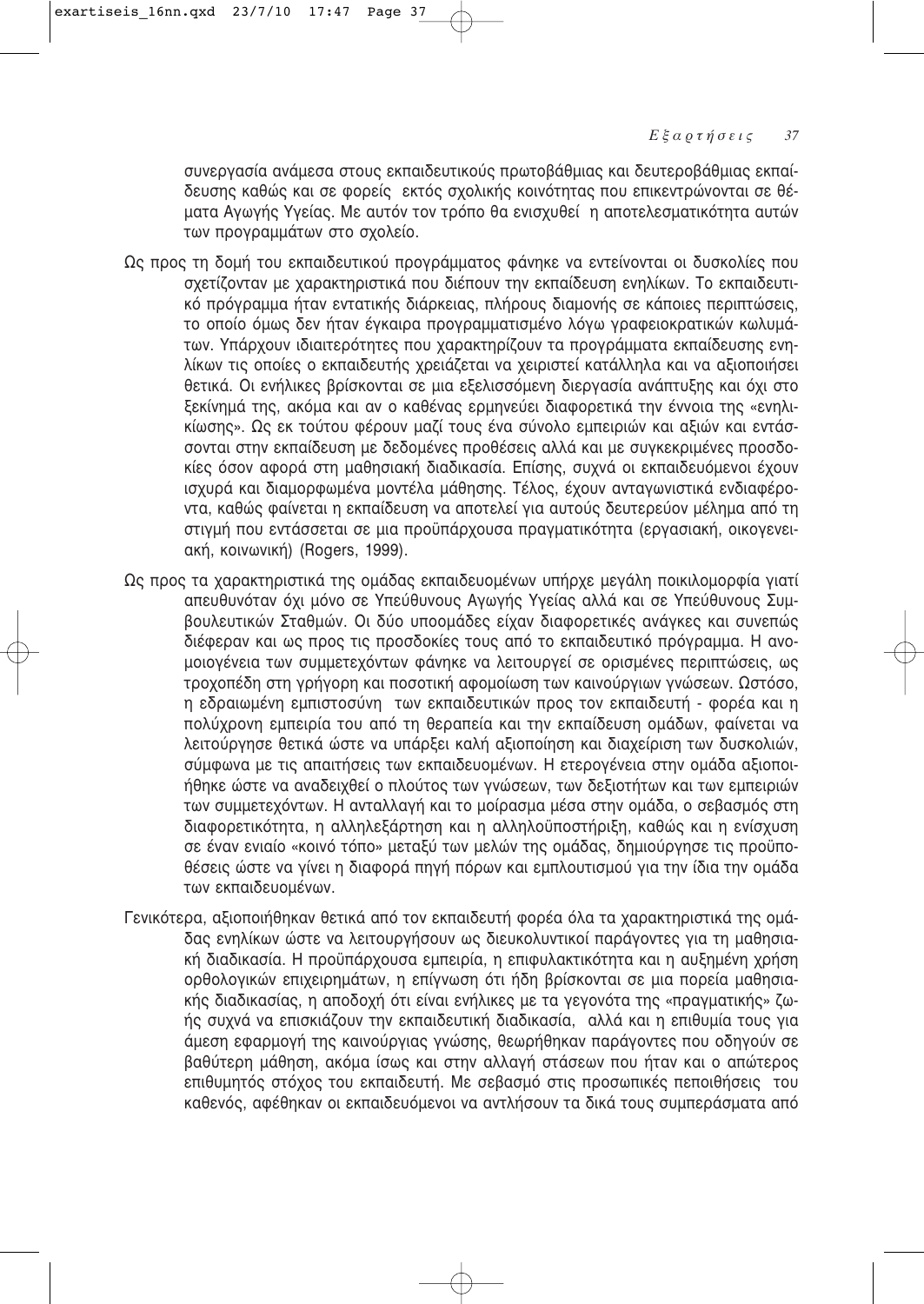τη θεματολογία του εκπαιδευτικού προγράμματος. Μέσα από το παίξιμο ρόλων, δοκίμαζαν σε ένα ασφαλές περιβάλλον τη νέα γνώση, υιοθετώντας τις διαφορετικές θέσεις σε μια διεργασία προετοιμασίας αλλαγής στάσεων.

- Συμπληρωματικά, είναι απαραίτητο να τονιστεί η σημασία της εμπειρίας του σχεδιασμού, οργάνωσης και υλοποίησης του εγχειρήματος για τον ίδιο το φορέα. Το Κέντρο Θεραπείας Εξαοτημένων Ατόμων με την αξιοποίηση της ομάδας συμμετεχόντων στόχευε στην ενεργοποίηση μιας διεργασίας, από όπου ο κάθε εκπαιδευόμενος αντλεί τη μάθηση εκείνη που ταιριάζει στον ίδιον, ανάλογα με την ιδιαιτερότητά του, το επίπεδο ή τη φάση στην οποία βρίσκεται. Παράλληλα, ακολουθώντας την αρχή της συνεξέλιξης, ο εκπαιδευτής - φορέας αναδιαμόρφωσε τη δική του προσέγγιση, αναγνωρίζοντας όρια, δυνάμεις και αδυναμίες έτσι ώστε να αξιοποιηθούν προς όφελος της ίδιας του της δουλειάς (Πολέμη - Τοδούλου, 2005).
- Κλείνοντας, πιστεύουμε ότι το εκπαιδευτικό «Ανάπτυξη Δεξιοτήτων για την Προαγωγή της Yνείας» συνέβαλε ουσιαστικά στον προβληματισμό για την εδραίωση της προαγωνής της υγείας στο χώρο του σχολείου ως μια ενεργητική διαδικασία κατά την οποία παρέχεται η δυνατότητα στους ανθρώπους να αυξήσουν τον έλεγχο πάνω στην υγεία τους και να τη βελτιώσουν (WHO, 1986).

# $B$ ιβλιογραφία

- Βασιλείου, Γ. (1987) Ο Άνθρωπος ως σύστημα: μια παρουσίαση για τον παιδοψυχίατρο. Στο: Τσιάντης, Γ., Μανωλόπουλος, Σ. (Επιμ.), *Σύγχρονα Θέματα Παιδοψυχιατρικής*. Τόμος Α, μέρος 3<sup>0</sup> Αθήνα: Καστανιώτης.
- Βασιλείου, Β. & Γ. (1974) Πολιτισμικές Παραλλαγές στη Διεργασία Ομάδας: *Σειρά Επικοινωνιών ΑΚΜΑ*. Αθήνα: Αθηναϊκό Κέντρο Μελέτης του Ανθρώπου. Ελληνική απόδοση του: Vassiliou, V. & G. (1974). Variations of the Grouping Process Across Cultures. *International Journal of Group Psychotherapy*, 24 (1).
- Γκούβρα, Μ., Κυρίδης, Α. & Μαυρικάκη, Ε. (2005) *Αγωγή Υγείας και Σχολείο: Παιδαγωγική και Βιολογική Προσέγγιση.* Αθήνα: Τυπωθήτω - ΓΙΩΡΓΟΣ ΔΑΡΔΑΝΟΣ.
- Chisholm, L., Larson, A. & Mossoux, A.F. (2004) *Lifelong learning: citizens' view in close-up. Findings from a dedicated Eurobarometer survey.* Luxembourg: Office for official Publications of the European Communities.
- **Δαρβίρη, Χ. (2007)** *Προαγωγή Υγείας*. Αθήνα: Ιατρικές Εκδόσεις Π. Χ. Πασχαλίδης.
- Deykin, E.Y. & Buka, S.L. (1994) Suicidal ideation and attempts among chemically dependent adolescents. *American Journal of Public Health, 84,* 634-39.
- Ellickson, P.L., Tucker, J.S. & Klein, D. J. (2001) High-risk behaviors associated with early smoking: results from a 5-year follow up. *Journal of Adolescent Health,* 28, 465-73.
- Ευρωπαϊκό Συμβούλιο της Λισαβόνας. (2000) Απασχόληση, οικονομική μεταρρύθμιση και κοινωνική συνοχή: Ένας στρατηγικός στόχος για την επόμενη δεκαετία.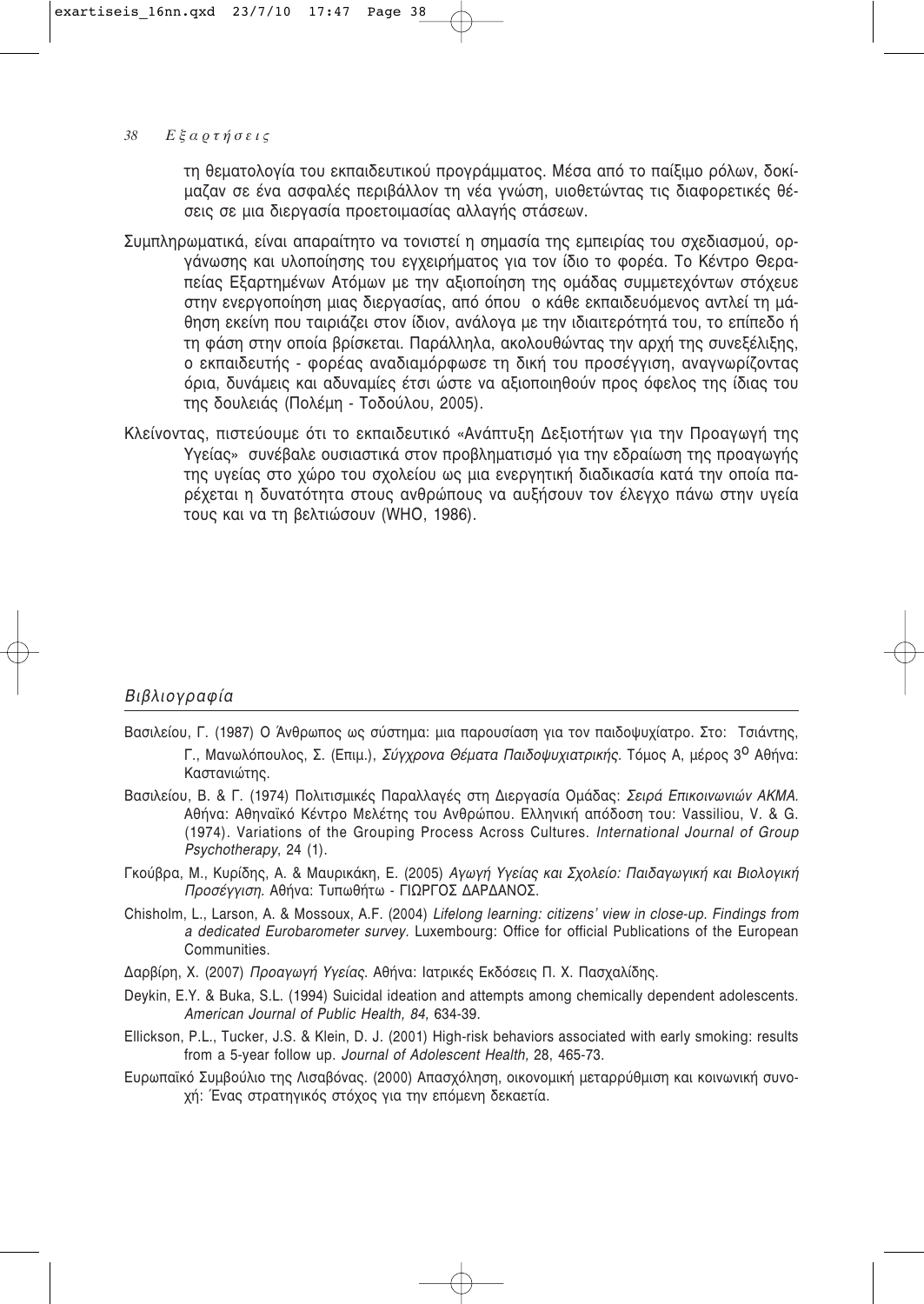exartiseis 16nn.qxd 23/7/10  $17:47$ Page 39

- Hawkins, J.D., Catalano, R.F. & Miller, J.Y. (1992) Risk and protective factors for alcohol and other drug problems in adolescence and early adulthood: implication for substance abuse prevention. Psychological Bulletin, 112, 64-105.
- Health Advisory Service (1996) Children and Young People: substance misuse services; the substance of young needs. London: HMSO.
- Jaques, D. (2003) Máθnon σε Ομάδες, Αθήνα: Μεταίχμιο
- Kandel, D.B., Kessler, R.C. & Margulies, R.Z. (1978) Antecedents of adolescent initiation into stages of drug use: a developmental analysis. Journal of Youth and Adolescence, 7, 13-40.
- Κοκκέβη, Α. (1988) Η χρήση νόμιμων και παράνομων τοξικών ουσιών στην εφηβεία. Στο: Τσιάντης, Ι. Σύγχρονα Θέματα Παιδοψυχιατρικής, Αθήνα: Καστανιώτης,
- Κοσσυβάκη, Φ. (2003) Ο ρόλος του εκπαιδευτικού στο μετανεωτερικό σχολείο: Προσδοκίες, προοπτικές, όρια. Αθήνα: Gutenberg.
- Κυρίτση, Ι., Τσιώτρα, Σ. (2000) Παρέμβαση Πρωτογενούς Πρόληψης στην Πρωτοβάθμια Εκπαίδευση. Τετράδια Ψυχιατρικής, 72, 119-127.
- Κυρίτση Ι., Τσιώτρα Σ. (2004) Ένα μοντέλο Ολιστικής Προσέγγισης Πρωτογενούς Πρόληψης στην Πρωτοβάθμια Εκπαίδευση. Η Εφαρμογή του σε Δημοτικό Σχολείο της Αθήνας. Εξαρτήσεις, 6, 20-35
- Kiritsi, J., Tsiotra, S. (2002) Combining Health Promotion and Primary Drug Prevention in a holistic approach. European Conference. Search for Quality in school-based drug prevention. European Healthy School and Drugs, Hamburg, 27-29/11/2003.
- Kumpfer, K. U. (1997) What works in the Prevention of Drug Abuse: Individual, School and Family Approaches, cited in (1997) Secretary's Youth Substance Abuse Prevention Initiative, p.p. 69-82, U.S. Department of Health and Human Resources, SAMHSA
- Kumpfer (2000) Effectiveness of a culturally tailored family focused substance abuse program: the strengthening families program. National Conference on Drug Abuse Prevention Research: Presentations, Papers and Recommendations, NIDA.
- Moon, A. (1998) Δεξιότητες για παιδιά Δημοτικού: Το εγχειρίδιο. Αθήνα: ΚΕΘΕΑ.
- Newcomb, M.D. & Felix-Ortiz, M. (1992) Multiple protective and risk factors for drug use and abuse: Crosssectional and prospective findings. Journal of Personality and Social Psychology, 63 (2), 280-296
- Πολέμη Τοδούλου, Μ. (2005) Μεθοδολογία Εκπαίδευσης Ενηλίκων. Η Αξιοποίηση της Ομάδας στην Εκπαίδευση Ενηλίκων. Πάτρα: Ελληνικό Ανοιχτό Πανεπιστήμιο.
- Rogers, A. (1999) Η Εκπαίδευση Ενηλίκων. Αθήνα: Μεταίχμιο.
- Satir, V. (1988) Πλάθοντας ανθρώπους. Αθήνα: Κέδρος.
- Τσιάντης, Γ. (1988) Οργάνωση υπηρεσιών παιδοψυχιατρικής περίθαλψης και πρόληψης στην Ελλάδα. Σύγχρονα θέματα Παιδοψυχιατρικής, 1, 405-443.
- Velleman, R., Mistral, W. & Sanderling, L. (1997) Involving Parents in Drugs Prevention. Paper presented at the Drugs Prevention Initiative Research Conference, Liverpool, December.
- WHO (1986) Ottawa Charter for Health Promotion. Canada: World Health Organization.
- Ziedonis, D.M. (1995) Psychiatric patients, in R.H. Coombs & D.M. Ziedonis (Eds), Handbook on Drug Abuse Prevention, Boston: Allyn and Bacon.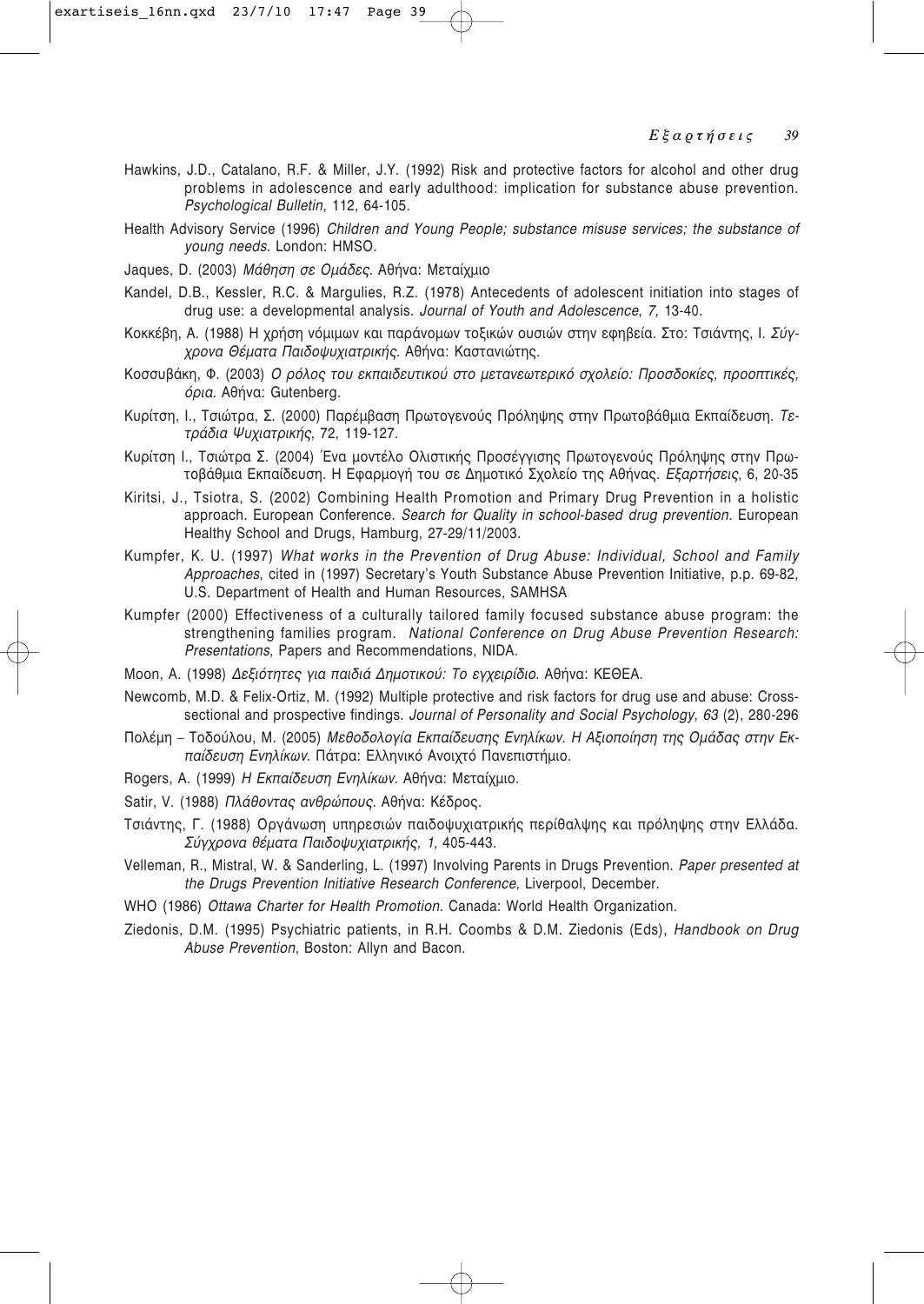*Ε ξ α ρ τ ή σ ε ι ς , τεύχος 16, 2010*

THE ROLE OF TEACHERS' EDUCATION IN OAED'S SCHOOL ON THE DEVELOPMENT & ENHANCEMENT OF PREVENTION IN SCHOOLS. EVALUATION OF THE SATISFACTION OF TEACHERS WHO PARTICIPATED IN THE EDUCATIONAL PROGRAMS THE PREVENTION SECTOR OF KETHEA'S ORGANISED IN OAED'S SCHOOL

MARIA AGGELOU\*, MA COUNS. PSYCHOLOGY, ADDICTION COUNSELLOR, HEAD OF PREVENTION DEPARTMENT IN SECONDARY EDUCATION, PREVENTION SECTOR KETHEA ELEONORA THLIVITOU, SOCIAL ANTHROPOLOGIST, MA SOCIAL EXCLUSION & MINORITIES (DIR. CRIMINOLOGY), RESEARCH DEPARTMENT, PREVENTION SECTOR KETHEA. AIMILIA MARKOUIZOU-GICA, PSYGOLOGIST, MA PSYCHOLOGY OF EDUCATION, PREVENTION DEPARTMENT IN SECONDARY EDUCATION, PREVENTION SECTOR KETHEA ACHILLEAS ROUSSOS, SOCIOLOGIST, MSC SOCIAL PSYCHIATRY, ADDICTION COUNSELLOR, HEAD OF PREVENTION UNIT IKAROS, PREVENTION SECTOR KETHEA

Abstract

- As a result of KETHEA's long term cooperation with OAED's School Community for the enhancement of prevention in its training schools, KETHEA makes the evaluation of this process, as it appears via the education on prevention of abuse of psychoactive substances and on the enhancement of health. The educational programs have been applied to the teachers from 1999 up to 2009 in training schools throughout Greece.
- The article emphasizes the necessity of teachers' education on the prevention of the use of psychoactive substances, and describes the parameters which defined the education's evolution, its basic principles, its goals and methodology. The evaluation that took place was based on qualitative and quantitative research methods through the administration of structured, self-completion questionnaires on the satisfaction of the participant teachers, through their expectations at the onset of each prevention program, their feedback at the end of each program and their personal reports, as well as through the educators' reports on the dynamic of each group of participant teachers. Results show, among others, changes on the participants' knowledge base with regard to addiction issues, the improvement of cooperation among teachers so as to enhance students' psychosocial health, and the development of support networks among teachers for the management of difficult situations in class and in the school The discussion comments give leeway to better designs and to the development of more enriched, global prevention interventions in school settings.
- Key words: Educational Programs, Prevention, Psychoactive Substances, School Community, OAED, Evaluation, Satisfaction

<sup>\*</sup> Contact Details: Prevention Sector of KETHEA (Therapy Center for Dependent Individuals),

<sup>7,</sup> Tsamadou Str. 106 81 Athens, T. +30 210 9212304, F. +30 210 9212763, email: info@prevention.gr, Web: www.prevention.gr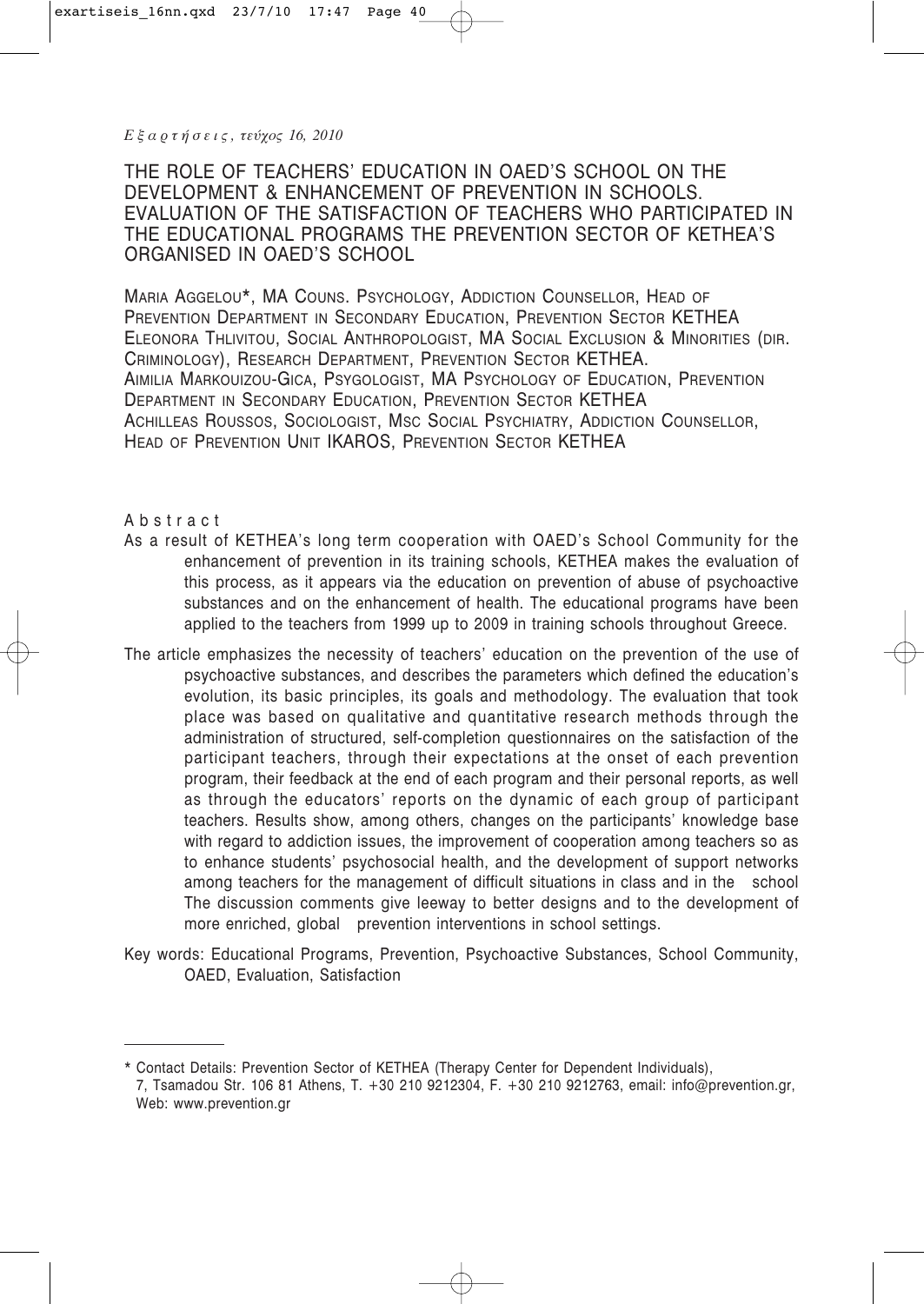*Ε ξ α ρ τ ή σ ε ι ς , τεύχος 16, 2010*

Ο ΡΟΛΟΣ ΤΗΣ ΕΚΠΑΙΔΕΥΣΗΣ ΤΩΝ ΚΑΘΗΓΗΤΩΝ ΣΧΟΛΩΝ ΜΑΘΗΤΕΙΑΣ ΟΑΕΔ ΣΤΗΝ ΑΝΑΠΤΥΞΗ & ΕΝΙΣΧΥΣΗ ΤΗΣ ΠΡΟΛΗΨΗΣ ΣΤΟ ΣΧΟΛΙΚΟ ΠΛΑΙΣΙΟ. ΑΞΙΟΛΟΓΗΣΗ ΤΗΣ ΙΚΑΝΟΠΟΙΗΣΗΣ ΤΩΝ ΣΥΜΜΕΤΕΧΟΝΤΩΝ ΚΑΘΗΓΗΤΩΝ ΣΤΑ ΕΚΠΑΙΔΕΥΤΙΚΑ ΠΡΟΓΡΑΜΜΑΤΑ ΤΟΥ ΤΟΜΕΑ ΠΡΟΛΗΨΗΣ ΚΕΘΕΑ ΣΤΙΣ ΣΧΟΛΕΣ ΜΑΘΗΤΕΙΑΣ ΤΟΥ ΟΑΕΔ

ΜΑΡΙΑ ΑΓΓΕΛΟΥ<sup>\*</sup>, ΜΑ ΣΎΜΒΟΥΛ, ΨΥΧΟΛΟΓΙΑΣ∕ΣΥΜΒΟΥΛΟΣ ΤΟΞΙΚΟΕΞΑΡΤΗΣΗΣ, ΥΠΕΥΘΥΝΗ ТΜΗΜΑΤΟΣ ΠΡΟΛΗΨΗΣ ΣΤΗ ΔΕΥΤΕΡΟΒΑΘΜΙΑ ΕΚΠΑΙΔΕΥΣΗ, ΤΟΜΕΑΣ ΠΡΟΛΗΨΗΣ ΚΕΘΕΑ. ΕΛΕΟΝΩΡΑ ΘΛΙΒΙΤΟΥ, ΚΟΙΝΩΝΙΚΗ ΑΝΘΡΩΠΟΛΟΓΟΣ, ΜΑ ΚΟΙΝ. ΑΠΟΚΛΕΙΣΜΟΣ & ΜΕΙΟΝΟΤΗΤΕΣ (ЕГКЛНМАТОЛОГІА), ТМНМА ЕРЕҮΝАΣ, ТОМЕАΣ ПРОЛНΨНΣ КЕӨЕА, AIMIAIA MAPKOYIZOY-ΓΚΙΚΑ, ΨΥΧΟΛΟΓΟΣ, ΜΑ ΨΥΧΟΛΟΓΙΑ ΤΗΣ ΕΚΠΑΙΔΕΥΣΗΣ, ΤΜΗΜΑ ПРОЛНФНІ ΣТН ДЕҮТЕРОВАӨМІА ЕКПАІДЕҮΣН, ТОМЕАΣ ПРОЛНФНІ КЕӨЕА. ΑΧΙΛΛΕΑΣ ΡΟΥΣΣΟΣ, ΚΟΙΝΩΝΙΟΛΟΓΟΣ ΜSC ΚΟΙΝΩΝΙΚΗ ΨΥΧΙΑΤΡΙΚΗ, ΣΥΜΒΟΥΛΟΣ ΤΟΞΙΚΟΕΞΑΡΤΗΣΗΣ, ΥΠΕΥΘΥΝΟΣ ΜΟΝΑΔΑΣ ΠΡΟΛΗΨΗΣ «ΙΚΑΡΟΣ», ΤΟΜΕΑΣ ΠΡΟΛΗΨΗΣ ∫∂£∂∞.

Περίληψη

- To KEΘEΑ μετά από πολύχρονη συνεργασία με την Εκπαιδευτική Κοινότητα του ΟΑΕΔ με στόχο την ενίσχυση της Πρόληψης στις Σχολές Μαθητείας του, πραγματοποιεί την αξιολόγηση αυτής της διαδρομής, όπως αυτή καταγράφεται μέσα από την εκπαίδευση στην πρόληψη της χρήσης ψυχοδραστικών ουσιών και στην προαγωγή της υγείας, που έχει προσφερθεί στους εκπαιδευτικούς από το 1999 έως το 2009 σε Σχολές Μαθητείας σε όλη την Ελλάδα.
- Στο άρθρο περιγράφονται η αναγκαιότητα της εκπαίδευσης των καθηγητών στην πρόληψη των εξαρτησιογόνων ουσιών και οι παράγοντες που καθόρισαν την πορεία της, οι βασικές αρχές, οι στόχοι και η μεθοδολογία της. Η αξιολόγηση που πραγματοποιήθηκε στηρίχθηκε σε ποιοτικές και ποσοτικές μεθόδους έρευνας, μέσα από τη χορήγηση δομημένων, αυτοσυμπληρούμενων ερωτηματολογίων αξιολόγησης της ικανοποίησης των συμμετεχόντων καθηγητών, τις καταγραφές των προσδοκιών τους κατά την έναρξη του κάθε προγράμματος πρόληψης, των ανατροφοδοτήσεων στην ολοκλήρωσή τους, τις προσωπικές αναφορές τους, καθώς και τις αναφορές των εκπαιδευτών σχετικά με τη δυναμική της ομάδας. Τα αποτελέσματα δείχνουν, μεταξύ άλλων, τις αλλαγές σε επίπεδο γνώσεων σε θέματα εξάρτησης από ψυχοδραστικές ουσίες, τη βελτίωση της συνεργασίας μεταξύ των εκπαιδευτικών για την ουσιαστική προαγωγή της ψυχικής και κοινωνικής υγείας των μαθητών και την υποστήριξη των εκπαιδευτικών σε θέματα χειρισμού δύσκολων καταστάσεων στην τάξη και το σχολείο. Τα συμπεράσματα αποτελούν γνώμονα για το σχεδιασμό και την ανάπτυξη εμπλουτισμένων και ολοκληρωμένων παρεμβάσεων πρόληψης στο σχολικό πλαίσιο.
- Λέξεις κλειδιά: Εκπαιδευτικά Προγράμματα, Πρόληψη, Εξαρτησιογόνες Ουσίες, Εκπαιδευτική Κοινότητα, ΟΑΕΔ, Αξιολόγηση, Ικανοποίηση

<sup>\*</sup> Τομέας Πρόληψης ΚΕΘΕΑ (Κέντρο Θεραπείας Εξαρτημένων Ατόμων), Τσαμαδού 7, 106 81 Αθήνα, Tηλ. 210 9212304, Φαξ: 210 9212763, email: info@prevention.gr, web: www.prevention.gr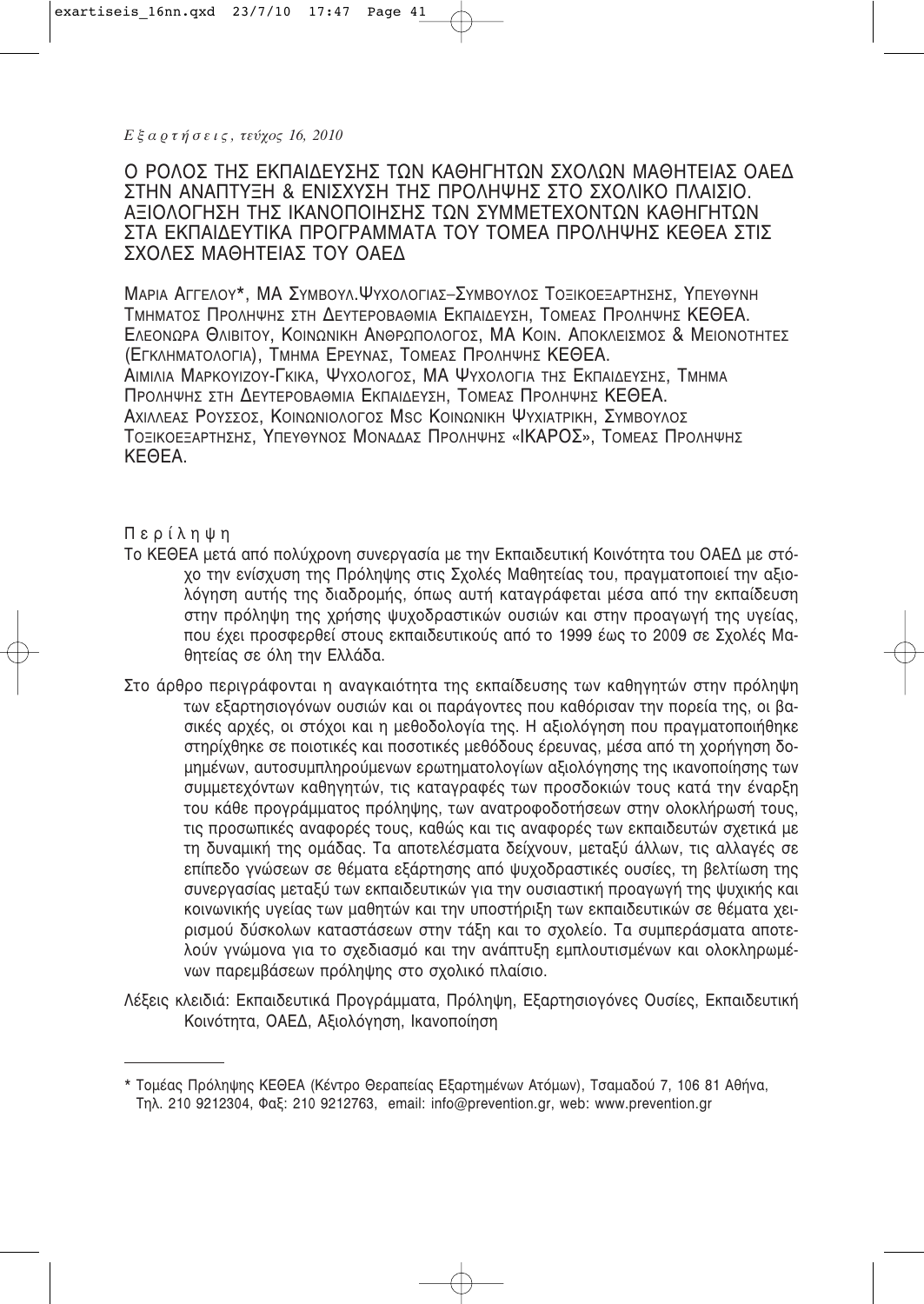- 1. ΠΛΑΙΣΙΟ ΣΥΝΕΡΓΑΣΙΑΣ ΟΡΓΑΝΙΣΜΟΥ ΑΠΑΣΧΟΛΗΣΕΩΣ ΕΡΓΑΤΙΚΟΥ ΔΥΝΑΜΙΚΟΥ (Ο.Α.Ε.Δ.) ΚΕΝΤΡΟΥ ΘΕΡΑΠΕΙΑΣ ΕΞΑΡΤΗΜΕΝΩΝ ΑΤΟΜΩΝ (ΚΕΘΕΑ)
- Ο Τομέας Πρόληψης ΚΕΘΕΑ συνεργάζεται, από το 1998, με την εκπαιδευτική κοινότητα του ΟΑΕΔ με στόχο την ενίσχυση της πρόληψης στο εσωτερικό της, όπου πρόληψη ορίζεται «η θετική διαδικασία/ διεργασία η οποία ενδυναμώνει τα άτομα και τα συστήματα να αντιμετωπίσουν τις προκλήσεις των γεγονότων της ζωής και τις αλλαγές, δημιουργώντας και ενισχύοντας τις συνθήκες που προάγουν υγιείς συμπεριφορές και τρόπους ζωής» *(Center of Substance Abuse Prevention, 1996).*
- Με το στόχο αυτό, ο Τομέας Πρόληψης ΚΕΘΕΑ πραγματοποιεί εξειδικευμένες δράσεις και αναπτύσσει προγράμματα Πρόληψης της χρήσης εξαρτησιογόνων ουσιών στα μέλη της, δηλαδή τους καθηγητές, τους μαθητές και τους γονείς. Η συνεργασία αυτή μεταξύ ΚΕΘΕΑ και ΟΑΕΔ εξελισσόταν βαθμιαία κάθε σχολική χρονιά αξιολογώντας την εμπειρία κάθε εκπαιδευτικής διαδικασίας και θέτοντας προτεραιότητες και στόχους που λαμβάνουν υπόψη τις ανάγκες της κάθε σχολής.
- Ο Οργανισμός Απασχόλησης Εργατικού Δυναμικού (ΟΑΕΔ) είναι το κύριο όργανο εφαρμογής της Κυβερνητικής Πολιτικής για την απασχόληση. Μεταξύ άλλων μεριμνά για την Τεχνική Επαγγελματική Εκπαίδευση και Κατάρτιση του εργατικού δυναμικού, μέσω των εκπαιδευτικών μονάδων (ΚΕΤΕΚ, ΙΕΚ, ΕΠΑ.Σ).
- Η πολύχρονη συνεργασία του ΟΑΕΔ και του ΚΕΘΕΑ με στόχο την πρόληψη της χρήσης εξαρ-<u>-</u><br>Τησιονόνων ουσιών στη σχολική κοινότητα, προσέφερε στους συμμετέχοντες καθηγη τές και μαθητές την εμπειρία εμπλοκής σε ομαδικές διεργασίες επεξεργασίας βιωμάτων και συναισθημάτων, κατανόησης θεμάτων σχέσεων και ρόλων, απόκτησης σχετι-Κών με την ουσιοεξάρτηση γνώσεων, αλλά και μεθόδων αντιμετώπισης περιστατικών χρήσης ουσιών στο σχολικό ή φιλικό περιβάλλον.
- Tα θετικά αποτελέσματα αυτής της συνεργασίας παρακίνησαν τους δύο φορείς να κρίνουν τη συνέχισή της ως απαραίτητη και κρίσιμη για την προώθηση της πρωτογενούς και δευτερογενούς πρόληψης στους χώρους και τον πληθυσμό των νέων που απευθύνονται ή φοιτούν στον ΟΑΕΔ.

Στη συνέχεια περιγράφονται ενδεικτικά οι δράσεις που αναλαμβάνουν οι συμβαλλόμενοι φορείς:

# *<i>Eνέργειες ΚΕΘΕΑ*

Την επιστημονική ευθύνη όλων των δράσεων έχει ο Τομέας Πρόληψης ΚΕΘΕΑ και ο προγραμματισμός γίνεται μέσα από τη συνεργασία και των δύο φορέων.

Το ΚΕΘΕΑ αναλαμβάνει την υλοποίηση:

- ≻ Εκπαιδευτικών εργαστηρίων για τους εκπαιδευτικούς των ΤΕΕ Μαθητείας από όλη την Ελλάδα.
- ≻ Ολοκληρωμένων Προγραμμάτων μακρόχρονης διάρκειας πρωτογενούς Πρόληψης σε μαθητές, καθηγητές και γονείς.
- ≥ Λειτουργία Συμβουλευτικού Σταθμού σε συγκεκριμένες σχολικές μονάδες.
- ≥ Πραγματοποίηση διημερίδων για καθηγητές με στόχο τη διάχυση των αποτελεσμάτων της πρόληψης στα σχολεία.
- > Δημιουργία έντυπου υλικού για μαθητές καθηγητές και γονείς.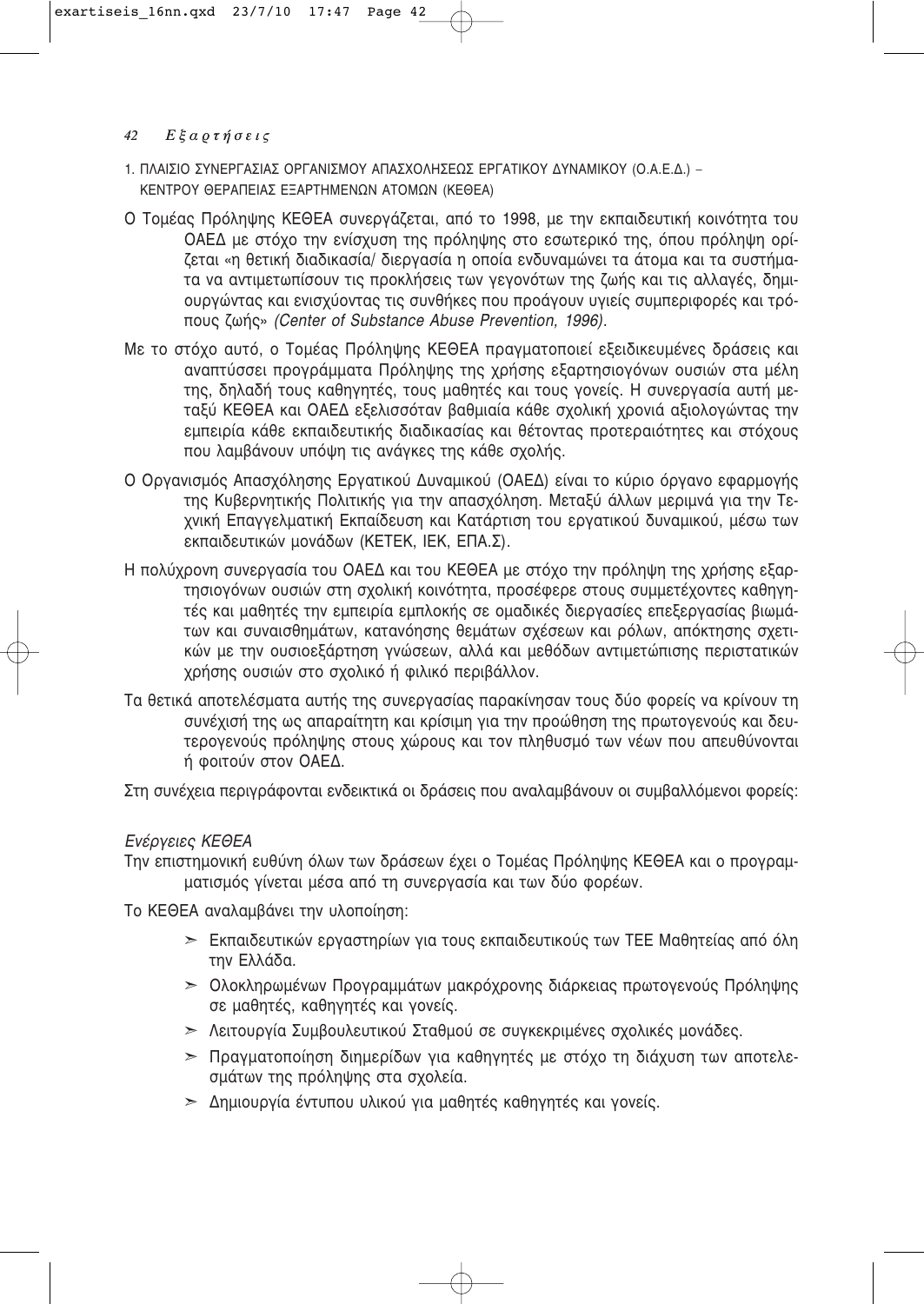*<i>Eνέργειες ΟΑΕΔ* 

Προκειμένου να διευκολυνθεί το έργο της προώθησης της πρόληψης και η υλοποίηση των παραπάνω ο ΟΑΕΔ δεσμεύεται για τα εξής:

- ≫ Κάλυψη εξόδων εκπαιδευτών, παροχή εκπαιδευτικών αδειών στους συμμετέχοντες καθηγητές και διάθεση διδακτικών ωρών για ενημέρωση – εκπαίδευση στους συμμετέχοντες μαθητές.
- $>$  Κάλυψη δαπανών για τη δημιουργία έντυπου υλικού.
- ≻ Εισανωνή των αποφοίτων των θεραπευτικών προνραμμάτων του ΚΕΘΕΑ στα ΤΕΕ Μαθητείας του ΟΑΕΔ με κοινωνικά κριτήρια.
- $>$  Σύσταση επιτροπής συντονισμού και δράσεων πρόληψης μεταξύ των δύο φορέων.

# 3. ΕΚΠΑΙΔΕΥΤΙΚΗ ΚΟΙΝΟΤΗΤΑ ΟΑΕΔ ΕΠΑ.Σ ΜΑΘΗΤΕΙΑΣ

# *3i. Μαθητές*

Ο πληθυσμός - στόχος είναι έφηβοι και νέοι ενήλικες, από 15 – 22 χρόνων.

- Η εμπειρία από τη μακροχρόνια δουλειά που κάνει ο Τομέας Πρόληψης ΚΕΘΕΑ στις σχολές ΟΑΕΔ, έχει δείξει ότι η πλειοψηφία των μαθητών:
	- Προέρχεται από χαμηλές κοινωνικοοικονομικά τάξεις, παράγοντας που ευνοεί τη χρήση εξαρτησιογόνων ουσιών ως αίτιο. Επίσης, έρευνες έχουν δείξει ότι οι μαθητές που φοιτούν σε επαγγελματικά σχολεία έχουν μεγαλύτερη ενασχόληση με τις εξαρτησιογόνες ουσίες από ό,τι οι μαθητές των άλλων σχολείων, εφόσον συνδιαλέγονται και με εργασιακά περιβάλλοντα, όπου οι άνθρωποι είναι μεγαλύτερης ηλικίας (Hein De Vries, Esther Backbier, Margo Dijkstra, Gerard Van Breukelen, Guy Parcel and Gerjo Kok, 1994)
	- Έχουν απομακρυνθεί από τη Γενική Εκπαίδευση.
	- Έχουν ενταχθεί στην παραγωγική διαδικασία.
	- Έχουν στη διάθεσή τους χρήματα που τα διαχειρίζονται χωρίς τον έλεγχο ενηλίκου.
	- Προέρχονται, κατά κανόνα, από ασθενέστερα κοινωνικά και οικονομικά στρώματα.
	- Έχουν βιώσει, συνήθως, σε οικονομικό και κοινωνικό επίπεδο ματαιώσεις (ανεργία, απόρριψη).
	- Διαθέτουν αυξημένη αίσθηση του «ρεαλισμού» που διέπει τη σκληρή πραγματικότητα.
	- Έχουν χαμηλή αυτοεκτίμηση.
	- Διαθέτουν πλούσιο συναισθηματικό κόσμο που εκφράζεται ελεύθερα και ανεπιτήδευτα.

Έτσι οι ανάγκες των μαθητών των σχολών ΟΑΕΔ που προκύπτουν και έχουν καταγραφεί είναι οι εξής:

- Η ενίσχυση της ικανότητας της επικοινωνίας ως δεξιότητα ζωής.
- Η δημιουργία σχέσεων που να στηρίζονται στον αλληλοσεβασμό.
- Η δημιουργία ουσιαστικών σχέσεων με οικογένεια, συνομηλίκους, άλλο φύλο.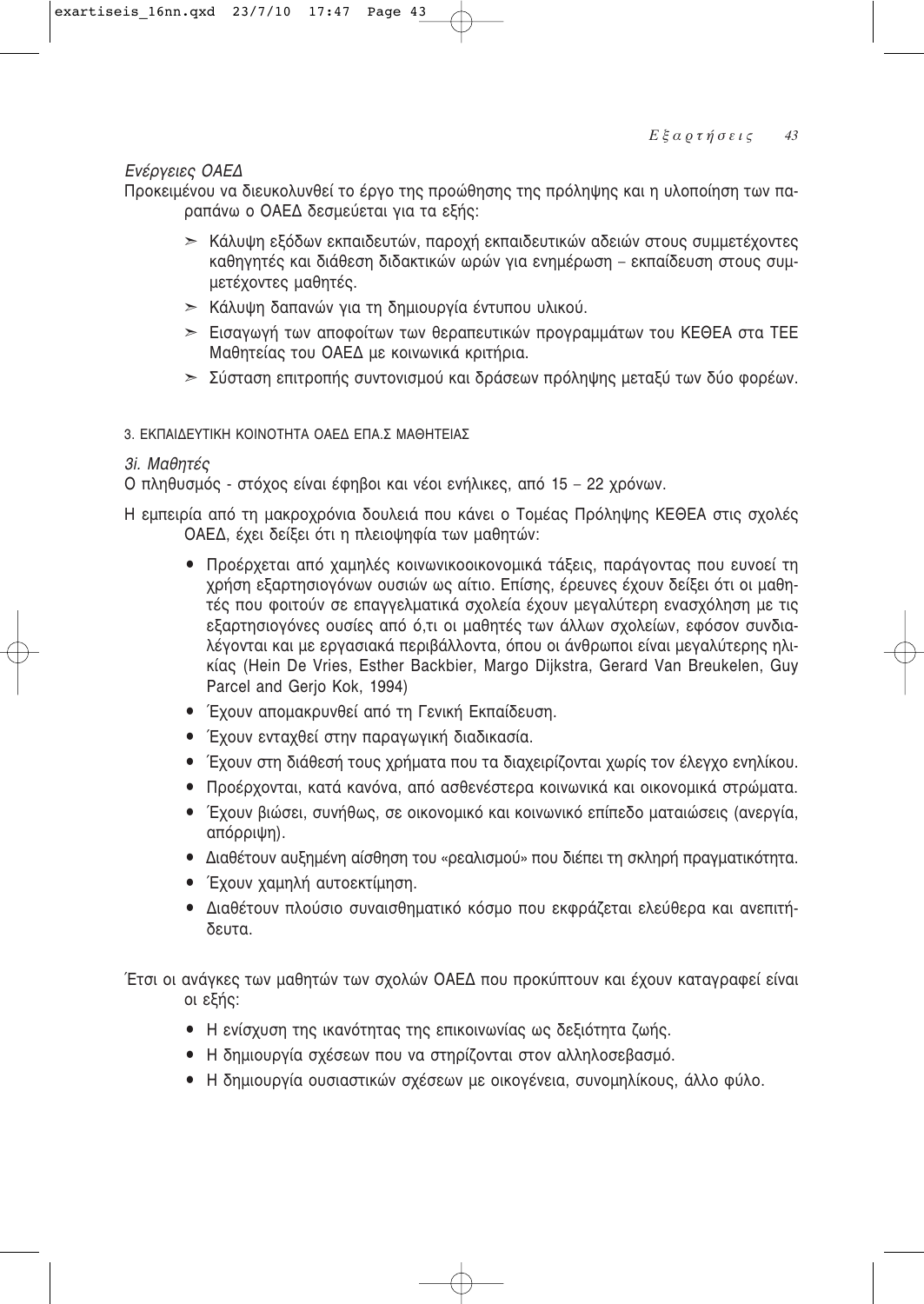- *44 Εξαρτήσεις*
	- Η υποστήριξη και η ενίσχυση του σύγχρονου νέου ατόμου στην προσέγγιση και διαχείριση των δυσκολιών που αντιμετωπίζει στο ρόλο του ως μαθητής, αλλά κυρίως ως άτομο, λίγο πριν την ενηλικίωση.
	- Διερεύνηση προσωπικών ικανοτήτων, θετικών στοιχείων/ Δημιουργικότητα/ Εκφραστικότητα.

### 3ii. Kaθηνητές

- Η δεκαετής εμπειρία του Τομέα Πρόληψης ΚΕΘΕΑ στην εφαρμονή των αρχών της πρόληψης κατά της χρήσης εξαρτησιογόνων ουσιών στις σχολές Μαθητείας του ΟΑΕΔ μέσα από συνεχιζόμενους κύκλους εκπαίδευσης έχει δείξει ότι και ο εκπαιδευτικός στον ΟΑΕΔ χρειάζεται σε μενάλο βαθμό την εκπαίδευση στην πρόληψη των εξαρτησιονόνων ουσιών γιατί:
	- Α. Αντιμετωπίζει καθημερινά καταστάσεις που είτε αποτελούν παράγοντες κινδύνου για χρήση ουσιών (π.χ. μαθητές με οικογενειακά ή/και προσωπικά προβλήματα, βία και συμμορίες μέσα στο σχολείο, ρατσιστική αντιμετώπιση των διαφόρων κοινωνι-Κών ομάδων, φτωχό εκπαιδευτικό επίπεδο) ή αποτελούν εκφάνσεις της ίδιας της χρήσης ουσιών.
	- B. Δεν έχει εκπαιδευτεί, επαρκώς, στο να αντιμετωπίζει τον έφηβο μέσα στο κοινωνικοπολιτιστικό γίγνεσθαι της εποχής του και πολλές φορές δεν έχει επαρκή παιδαγωνική γνώση των αναγκών του εφήβου στο στάδιο αυτό της εξέλιξής του.
	- Γ. Δεν γνωρίζει τις τεχνικές και τους τρόπους αναγνώρισης των παιδιών που αντιμετωπίζουν κάποιο θέμα με τη χρήση ουσιών ούτε διαθέτει κατάλληλη στρατηγική προσέγγισης και υποστήριξης των μαθητών στο να αποταθούν σε θεραπευτικά πλαίσια.
	- Δ. Πολλές φορές τον «κυνηγάει» το αναλυτικό πρόγραμμα σπουδών και οι απαιτήσεις του
	- Ε. Δεν θεωρεί ότι η προσέγγιση του μαθητή και η κατάλληλη υποστήριξή του σε περίπτωση εμπλοκής με τις ουσίες αποτελεί μέρος του ρόλου του ως καθηγητή.
	- ΣΤ. Πολλές φορές δεν παίρνει χαρά και δύναμη από το έργο του, ούτε από το καθαυτό γνωστικό του έργο, ούτε από το πλαίσιο του σχολείου γενικότερα.

Τα χαρακτηριστικά της ομάδας των καθηγητών είναι:

- Λόγω της πληθώρας των ειδικοτήτων είναι ελάχιστοι ανά σχολή, με την ίδια ή παραπλήσια ειδικότητα, με αποτέλεσμα να υπάρχει επαγγελματική μοναξιά και δυσκολία στις σχέσεις με τους συναδέλφους.
- Υπάρχουν διαφορετικές θεωρήσεις και τρόποι προσέγγισης της εκπαιδευτικής και παιδαγωγικής διαδικασίας.
- Απουσιάζει η σφαιρική προσέγγιση της εκπαιδευτικής διαδικασίας και «διαστρε-Bλώνεται» μέσα από το πρίσμα της εξειδίκευσης που, κατά κανόνα, είναι άκρως τεχνοκρατική, όπως επίσης και συντεχνιακή.
- Το παραπάνω δημιουργεί και μία ανάλογη στάση ζωής και διαχείρισης της καθημερινότητας που τη χαρακτηρίζουν, ενώ υπάρχουν σχετικά πιο εδραιωμένες και παγιωμένες θέσεις για τους μαθητές που ευκολότερα καταλήγουν σε ακαμψία θέσεων και στάσεων.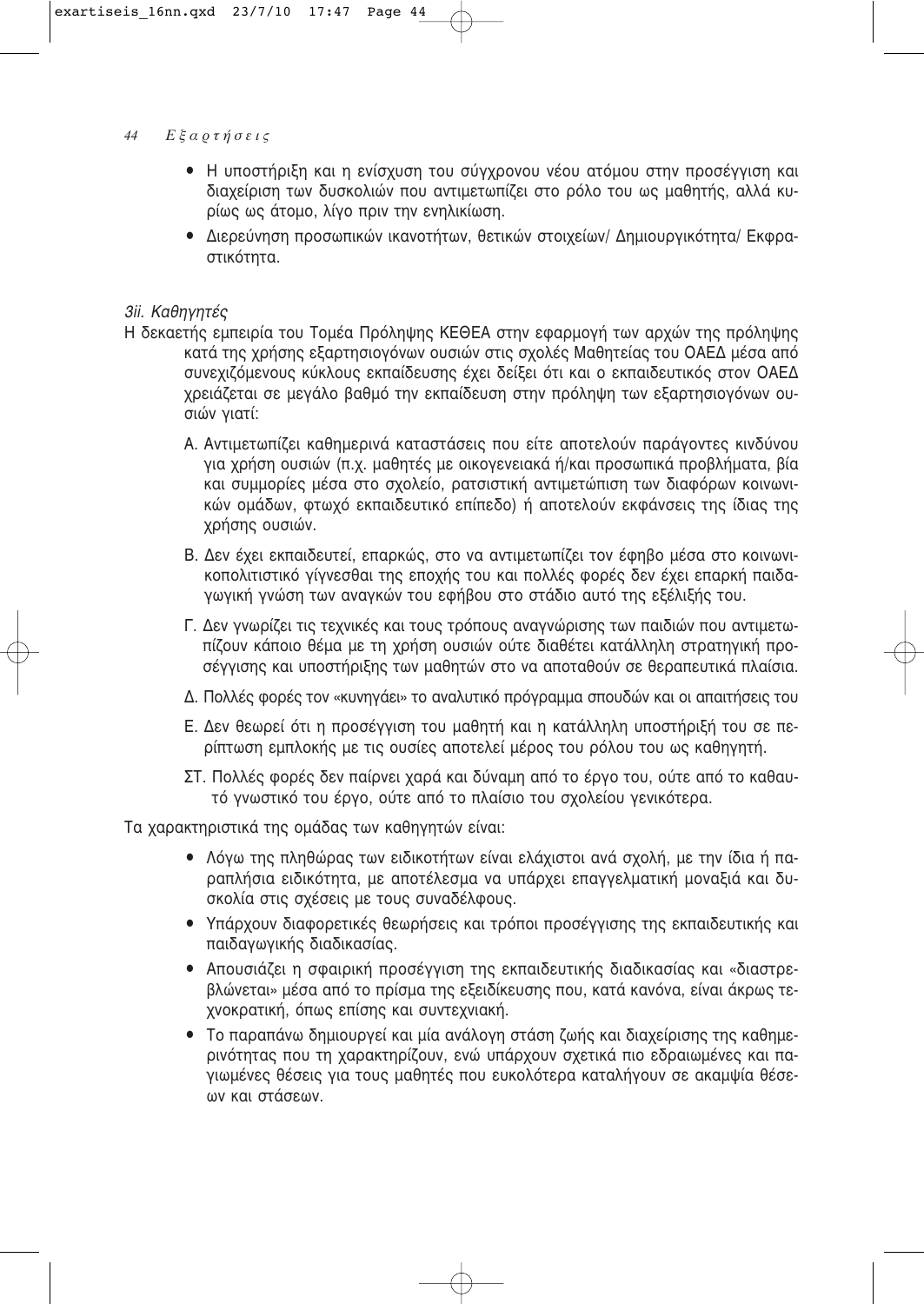exartiseis 16nn.qxd 23/7/10 Page  $17:47$ 

- Το διοικητικό καθεστώς και το είδος της επαγγελματικής σχέσης του κάθε ενός εκπαιδευτικού ξεχωριστά, καθορίζει την ύπαρξη δύο κατηγοριών εκπαιδευτικών:
	- 1. Των μονίμων και
	- 2. Των εκτάκτων ωρομίσθιων.

# Αναλυτικότερα:

- 1. Των μονίμων, που είναι οι παλιοί εκπαιδευτικοί και οι οποίοι διαθέτουν την ιδιότητα του μόνιμου υπάλληλου και έχουν εξελιχθεί σε στελέχη του οργανισμού που κατέχουν κατά κανόνα και την εξουσία. Όμως, παρά την πολύχρονη επαννελματική εμπειρία, υπάρχει ένας αριθμός που υστερεί σε θεωρητική κατάρτιση και επιμόρφωση, ιδιαίτερα σε νέα γνωστικά πεδία και τεχνολονίες.
- 2. Των εκτάκτων ωρομισθίων, που είναι το νέο προσωπικό, με πλήρη κατάρτιση και ενημέρωση στο γνωστικό αντικείμενό του και στη σύγχρονη πραγματικότητα, με διάθεση για βελτιώσεις, αλλαγές και εξέλιξη, αλλά χωρίς να διαθέτει την ανάλογη ισχύ, για να τις υλοποιήσει. Κυρίαρχο, όμως, στοιχείο που τους διακρίνει είναι η αίσθηση του προσωρινού και του «περαστικού» από το σχολείο, που τελικά γίνεται τροχοπέδη για οποιουδήποτε είδους επένδυση σ' αυτό.

Λαμβάνοντας υπόψη τα παραπάνω, ο στόχος της δουλειάς του Τομέα Πρόληψης ΚΕΘΕΑ με τον εκπαιδευτικό στα πλαίσια των Σχολών Μαθητείας ΟΑΕΔ, είναι πολλαπλός:

- A. Να υποστηριχθεί και να «τραφεί» συναισθηματικά και γνωστικά ο ίδιος, για να μπορέσει με τη σειρά του να ανταποκριθεί ικανοποιητικά τόσο στο γνωστικό όσο και στο παιδαγωγικό έργο του.
- Β. Να δώσει έμφαση στην προσωπική του ευθύνη, αποφεύγοντας την αέναη επίρριψη ευθυνών στο σύστημα, στους εφήβους ή στον διευθυντή, κάνοντας πρακτικές «τομές» στο επάγγελμά του.
- Γ. Να αναπτύξει δίκτυα συνεργασίας με συναδέλφους και δίκτυα παραπομπών σε υπηρεσίες, έτσι ώστε να υποστηρίζει ουσιαστικά, τους μαθητές και τις οικογένειές τους, όταν αντιμετωπίζουν κάποιο πρόβλημα.
- Δ. Να μπορεί με τη σειρά του να δημιουργεί θετικό κλίμα στην τάξη, κύριο παράγοντα προστασίας κατά της χρήσης ουσιών και βασικό κίνητρο για την όποια μορφή μάθησης.
- Ε. Να βοηθήσει τον έφηβο να αναπτύξει και ο ίδιος κανάλια επικοινωνίας και συνεργασίας με τους συμμαθητές, τους καθηγητές και τους γονείς του.
- ΣΤ. Να βοηθήσει τον έφηβο να αγαπήσει τη ζωή, βασική αξία που θα τον κρατήσει μακριά από τις ουσίες και γενικά έναν εξαρτητικό τρόπο ζωής.

Τα εκπαιδευτικά προγράμματα του ΚΕΘΕΑ καλύπτουν πολλαπλές ανάγκες των καθηγητών των Σχολών ΟΑΕΔ, οι οποίες μπορούν να συνοψιστούν στα εξής:

- Ενημέρωση πληροφόρηση και βαθύτερη κατανόηση του προβλήματος της χρήσης και κατάχρησης εξαρτητικών ουσιών, και οι επιπτώσεις του στους μαθητές.
- Διερεύνηση του ρόλου τους ως εκπαιδευτικοί και προσαρμογή του στις απαιτήσεις της νέας σχολικής πραγματικότητας (παραβατικές συμπεριφορές όπως βία, ουσιοεξαρτήσεις και ρατσιστικά φαινόμενα, που τείνουν να γίνουν μέρος της καθημερινότητας).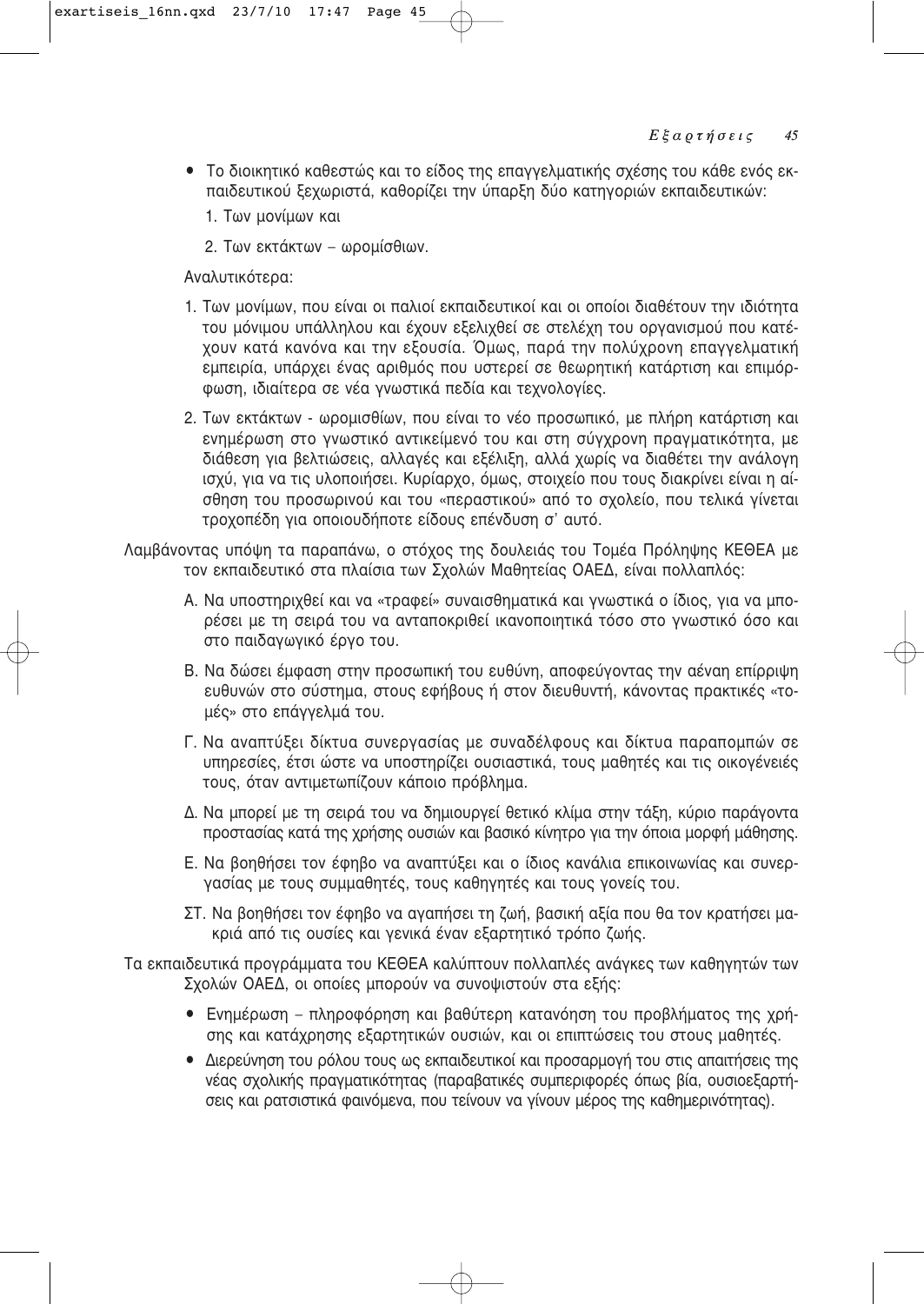- $46$ Εξαρτήσεις
	- Εκπαίδευση στην προσέγγιση και επιτυχή διαχείριση περιστατικών εμπλοκής μαθητών με παραβατικές συμπεριφορές.
	- Δημιουργία ενός «πυρήνα» πρόληψης μέσα στο σύστημα του σχολείου («χτίσιμο» συλλογικής δουλειάς με συναδέλφους, με τους οποίους έχουν κοινά ερεθίσματα, προβληματισμούς και επιθυμία για προσφορά στο σχολείο σ' ένα κλίμα ομαδικότητας, συνεργασίας και αλληλεγγύης)
	- Αναγγώριση της αξίας της πρόληψης στον παιδαγωγικό ρόλο του καθηγητή (ενδυνάμωση της προσφοράς ερεθισμάτων στους μαθητές σε θέματα προσωπικών ικανοτήτων, θετικών στοιχείων, δημιουργικότητας, κοινωνικής συμπεριφοράς, ανάληψη ευθύνης και επίλυση διαφορών).
- Το σύνολο της εκπαίδευσης των εκπαιδευτικών του ΟΑΕΔ στην πρόληψη των ουσιών στηρίζεται στις εξής προϋποθέσεις, οι οποίες αποτελούν και τα «εργαλεία» της πρόληψης γενικότερα:
- Η πρόληψη είναι διαδικασία «αλλαγής» άρα αποσκοπεί σε αλλαγή στάσεων και συμπεριφοράς τόσο του «φορέα αλλαγής» (δηλ. του καθηγητή), όσο και του «αποδέκτη της αλλαγής» αυτής (δηλ. του μαθητή). Ωστόσο για να μπορέσει κάποιος ως άτομο ή ως σύστημα να επιφέρει κάποια αλλαγή πρέπει και το ίδιο το άτομο (ή το σύστημα) να βρίσκεται σε διαρκή ανανέωση, ανατροφοδότηση, αξιολόγηση και θετική μετατροπή τόσο της στάσης του όσο και της συμπεριφοράς του.
- Έχοντας ως στόχο αυτή την ανανέωση χρειάζεται διαρκής και ουσιαστική δια βίου εκπαίδευση τόσο σε γνωστικά αντικείμενα (π.χ. τηλεματική, χρήση Η/Υ και internet, ξένες γλώσσες) όσο και σε επικοινωνιακές δεξιότητες (π.χ. αποδοτική επικοινωνία, σωστή λήψη αποφάσεων, αντίσταση στις πιέσεις, ανάληψη προσωπικής ευθύνης, υψηλή αυτοεκτίμηση, δυνατότητα έκφρασης συναισθημάτων με κοινωνικά αποδεκτούς τρόπους, αυτογνωσία).
- Η πρόληψη είναι διαδικασία θετική τα προγράμματα πρόληψης δημιουργούν πυρήνες αισιοδοξίας μεταξύ των καθηγητών, οι οποίοι ούτως ή άλλως «ταλανίζονται» από εξαιρετικά αντίξοες συνθήκες και αρνητικό κλίμα μέσα στα σχολεία και αποτελεί«στοίχημα» γι' αυτούς να μπορέσουν να αντιστρέψουν αυτό το αρνητικό κλίμα σε μια πιο θετική στάση ζωής- η οποία αντανακλάται με τη σειρά της στην ομαλή και θετική ψυχική κατάσταση των μαθητών μέσα στο σχολείο.
- Η ομαδικότητα και η συνεργασία είναι σημαντικές δεξιότητες που καλλιεργούνται μεταξύ των καθηγητών στα προγράμματα πρόληψης, εφόσον αυτά έχουν κυρίως βιωματικό χαρακτήρα και στοχεύουν στη διασύνδεση και τη στήριξη των συναδέλφων, οι οποίοι με τη σειρά τους μπορούν με μεγαλύτερη επιτυχία να αποτελέσουν «ζωντανά» πρότυπα συνεργασίας και ομαδικής δουλειάς για τους μαθητές τους. Όπως αναφέρει και μία σημαντική αρχή των θεραπευτικών προγραμμάτων απεξάρτησης του ΚΕΘΕΑ «Μόνον εσύ μπορείς, αλλά όχι μόνος!», τονίζοντας τη σημασία του υποστηρικτικού δικτύου σε οποιαδήποτε διαδικασία προσωπικής εξέλιξης.
- Τα προγράμματα πρόληψης εξ ορισμού ευνοούν τον καθορισμό και την υλοποίηση στόχων, εφόσον οι καθηγητές καλούνται ήδη από τον Α' κύκλο εκπαίδευσης να αξιολογήσουν τους επιβαρυντικούς παράγοντες της χρήσης ουσιών στο σχολείο τους και να αναφέρουν συγκεκριμένους τρόπους ανάπτυξης των παραγόντων προστασίας (π.χ. προσωπικές κι-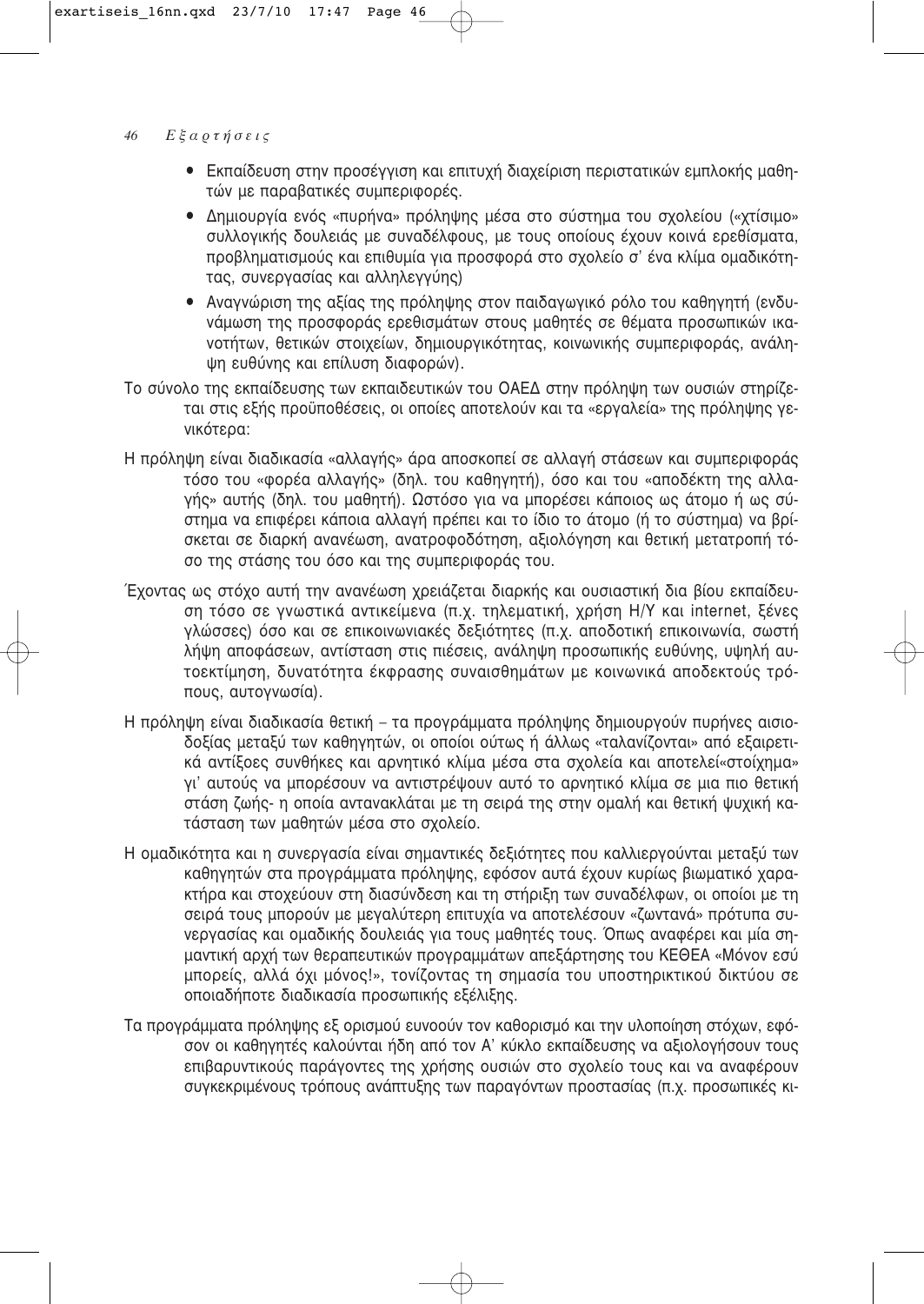#### Εξαρτήσεις  $\overline{47}$

νήσεις μέσα στην τάξη και στο σχολείο, δημιουργία ομάδων δράσης μεταξύ των καθηγητών, δημιουργία συγκεκριμένου έργου πρόληψης μεταξύ καθηγητών και μαθητών).

- Η υλοποίηση στόχων παρά τις αντιξοότητες και η αναγγώριση των θετικών παραγόντων σε ένα σχολείο συμβαδίζουν με την εξεύρεση προσωπικού νοήματος, που αποτελεί υπαρξιακό στόχο για τους καθηγητές και σημαντικό αναπτυξιακό στόχο για τους μαθητές, οι οποίοι χρειάζονται περισσότερο από ποτέ την έμπνευση και τη θετική στάση για τη ζωή σε αυτό το στάδιο της ψυχοκοινωνικής ανάπτυξής τους.
- Η ποσοτική και ποιοτική ανάλυση των δεδομένων των συμπληρωμένων ερωτηματολογίων περιορίστηκε, για τους λόγους που θα αναφερθούν στη συνέχεια, στον Α' κύκλο εκπαί-.<br>δευσης. Στη συνέχεια, παρουσιάζονται τα σχόλια που κάνουν οι συμμετέχοντες καθηνητές μέσα στην ομαδική διαδικασία κατά τη διάρκεια των συναντήσεων ολοκλήρωσης (feedback) των εκπαιδευτικών προγραμμάτων. Στα ποιοτικά αυτά σχόλια είναι εμφανής η κάλυψη των παραπάνω στόχων και η σταδιακή αλλαγή των καθηγητών μέσα από τους συνεχιζόμενους κύκλους εκπαίδευσης (Β' & Γ'). Ενδεικτικά αναφέρονται τα εξής:

"Προβληματισμένη είμαι σε μεγάλο βαθμό διότι ανακάλυψα ότι έχω μερίδιο ευθυνών ίσως δεν χειρίστηκα τα πράγματα όπως θα έπρεπε. Όλα προέρχονται από εμάς. Η λέ*ξη κλειδί είναι καθηγητής. Αυτό που είμαι εγώ*".

"Μου έδωσε την ευκαιρία να δω το πρόβλημα από διαφορετικές οπτικές γωνίες πιο ανοιχτά εγώ πώς θα φερόμουν τι θα έκανα. Μου έδωσε ερέθισμα για να αλλάξω τον τρόπο σκέψης".

"Μου άρεσε η ομαδικότητα. Κατάλαβα ότι σε θέματα πρόληψης και ειδικότερα με τα παιδιά όσο βαρύ και αν φαίνεται να συζητήσεις για τέτοια θέματα μαζί τους είναι σημαντικό. Να λειτουργούμε λίγο έξω από τον εαυτό μας και πιο πολύ με τους άλλους. Πήρα ιδέες για παιχνίδια μέσα στην τάξη".

"Πιστεύω ότι μπορεί να αλλάξει το σχολείο, πήρα την ευαισθητοποίηση και μπορώ να προσπαθήσω να σπάσει η «μιζέρια»".

"Σκέφτομαι ότι στον Α' κύκλο ήμουν πολύ προβληματισμένη και άπειρη -όλα ήταν άγνωστα- αλλά στο Β' κύκλο και φέτος ολοκληρώθηκαν οι προσδοκίες μου για ένα καλό σχολείο".

"Στον Α' κύκλο είχα τύψεις - στον Β' είπαμε πιο πρακτικά θέματα, στον Γ' κύκλο είμαι πιο ήρεμη γιατί κατάλαβα και σαν μάνα και σαν άνθρωπος αλλά και σαν εκπαιδευτικόςκατάλαβα τα όριά μου-Είμαι άνθρωπος και είμαι μερικές φορές αδύναμη, αλλά είναι ευθύνη μου να βρω τη δύναμη να το κάνω. Είναι στο χέρι μας να γίνουμε καλύτεροι".

"Να εξαπλωθεί και σε άλλους εκπαιδευτικούς. Να κάνουμε ομάδα – με τους εκπαιδευτικούς με δικά μας σχολεία για να μπορούμε να συνεργαστούμε".

"Επί της ουσίας αισιόδοξη. Θα γίνουν όλα αυτά στο σχολείο. Όραμα και στόχος θα γίνει η λειτουργία της ομάδας. Πολύ ενθουσιασμένη. Όλοι μας πιο αποφασισμένοι. Πατάμε πιο γερά".

"Και χαλάρωσα και πήρα αυτά που ήθελα να πάρω. Δημιουργούνται έτσι πυρήνες εκπαίδευσης. Και βάλαμε και στόχο και πιο θρεμμένοι φεύγουμε. Το κάθε σχολείο ξεκινάει από έναν καλύτερο βαθμό ενεργοποίησης".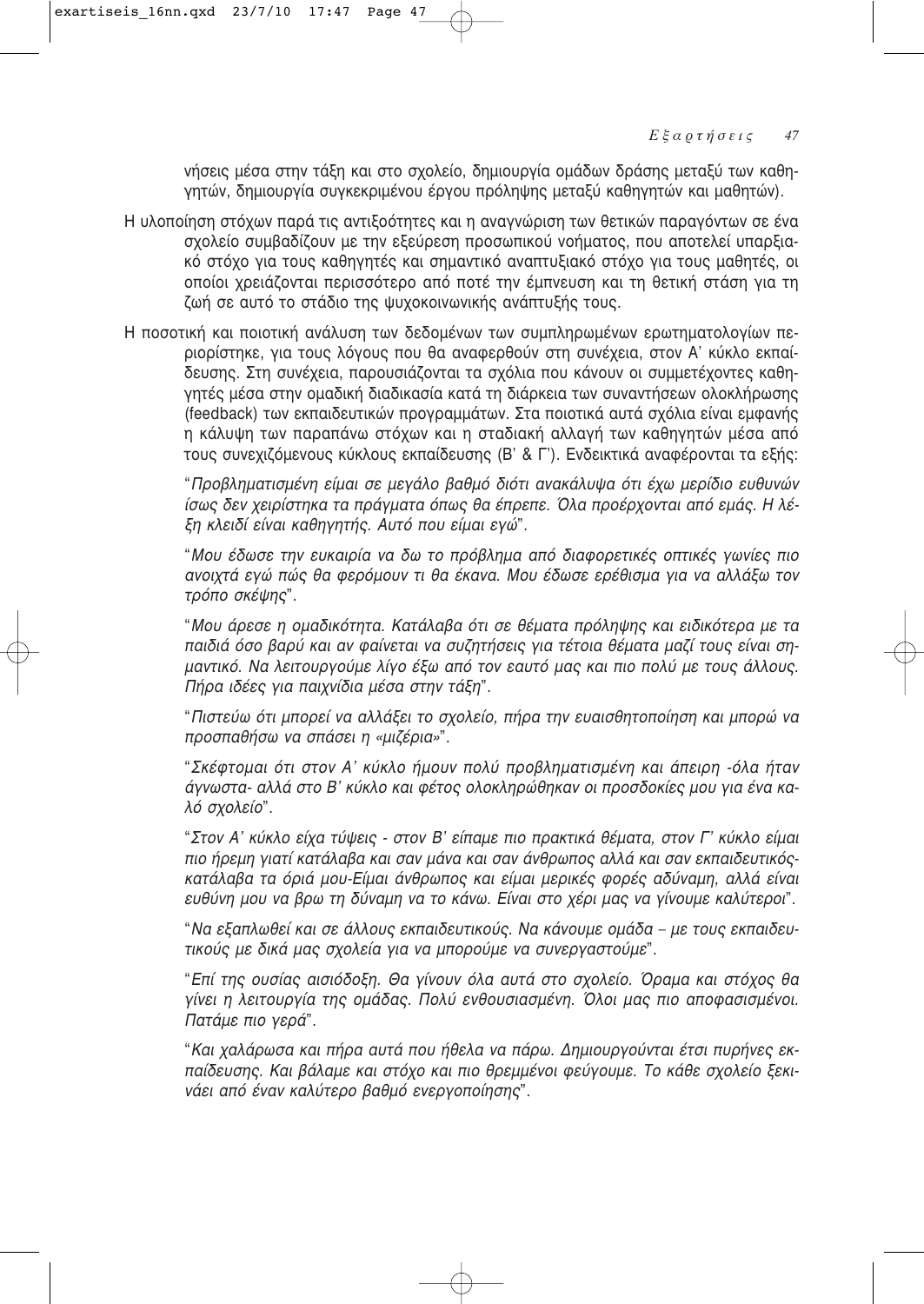Στην ανάλυση των σχολίων είναι εμφανές το πώς από την απλή ενημέρωση και την επιφυλακτικότητα, οι καθηγητές ενδυναμώνονται, γίνονται αισιόδοξοι, λειτουργούν ομαδικά, «τρέφονται» ως εκπαιδευτικοί, ως γονείς αλλά και ως άνθρωποι, δίνουν σταδιακά μεγαλύτερη έμφαση στην προσωπική ευθύνη, βλέπουν και χαίρονται τα αποτελέσματα της δουλειάς τους, δημιουργούν πλαίσιο με θετικό κλίμα παρ' όλες τις αντιξοότητες, νιώθουν και γίνονται πιο ικανοί να ανταποκριθούν σε περιστατικά χρήσης και «κρίσης» στο σχολείο τους, επιτελώντας με επάρκεια το παιδαγωγικό και όχι μόνο το γνωστικό τους έργο.

# 4. ΜΕΘΟΔΟΛΟΓΙΑ ΕΚΠΑΙΔΕΥΣΗΣ ΚΑΘΗΓΗΤΩΝ

- Οι μέθοδοι εκπαίδευσης που χρησιμοποιήθηκαν ήταν:
	- Η ενεργητική μάθηση (Ατομική και Ομαδική δουλειά).
	- · Θεωρητικές παρουσιάσεις («Το φαινόμενο της ουσιοεξάρτησης στην Ελλάδα και η αντιμετώπισή του», «Ο ρόλος του Εκπαιδευτικού και η έννοια της αυτοβοήθειας», «Η επικοινωνία στις ομάδες», «Ψυχική υγεία του Εφήβου», «Παράγοντες επικινδυνότητας και προστασίας της χρήσης ουσιών στο σχολείο/παρεμβάσεις στο περιβάλλον και στο άτομο»).
	- · Στοχοθεσία και επαναπροσδιορισμός των στόχων σε μια διαδοχή φάσεων ανάπτυξης της ομάδας.
	- · Συστημική θεώρηση στην εκπαίδευση (αξιοποίηση της ιστορίας του οργανισμού και των σχολείων, της ποικιλότητας των εκπαιδευομένων, των πολιτισμικών και κοινωνικών παραγόντων, των πολυεπίπεδων συναλλαγών στη διαδικασία μάθησης).
	- Η εφαρμογή των αρχών διεργασίας της ομάδας (διαμόρφωση συνεργατικής υποστηρικτικής διαδικασίας, εμψύχωση και κινητοποίηση για εξελικτική αλλαγή, ενδυνάμωση των θετικών πλευρών των εκπαιδευομένων).
	- · Role-playing ασκήσεις (δραματοποίηση σκηνών της ζωής του σχολείου με στόχο την καλύτερη διαχείριση).
	- Παραγωγή έργου (εφαρμογές δράσεων πρόληψης στο σχολείο).
- «Σύμφωνα με την επιστήμη των Γενικών Συστημάτων αναδεικνύεται η κυκλική αιτιότητα των προβλημάτων και η σύγχρονη ισομορφική τους εμφάνιση σε ποικιλία υποσυστημάτων του ίδιου κοινωνικού συνόλου. Συνεπώς, η πιθανότητα κατανόησης και αντιμετώπισης μιας προβληματικής κατάστασης (όπως η παραβατικότητα ή η χρήση ουσιών) προωθείται σημαντικά εάν οι ενδιαφερόμενοι προσεγγίζουν το πρόβλημα ως ένα οργανικό μέρος ενός συγκροτημένου συνόλου» (Βασιλείου Γ., 1987).
- «Κοινό στοιχείο της προσπάθειας των επιστημόνων να παρέμβουν σε συστήματα συμπλοκότερα της οικογένειας είναι η συμπερίληψη στο πεδίο σχεδιασμού, παρέμβασης και συμβουλευτικής όλων των ομάδων, στις οποίες αποτελείται το εν λόγω σύστημα: καθηγητές, μαθητές, γονείς, διοίκηση.» (Μ. Τοδούλου, 1994).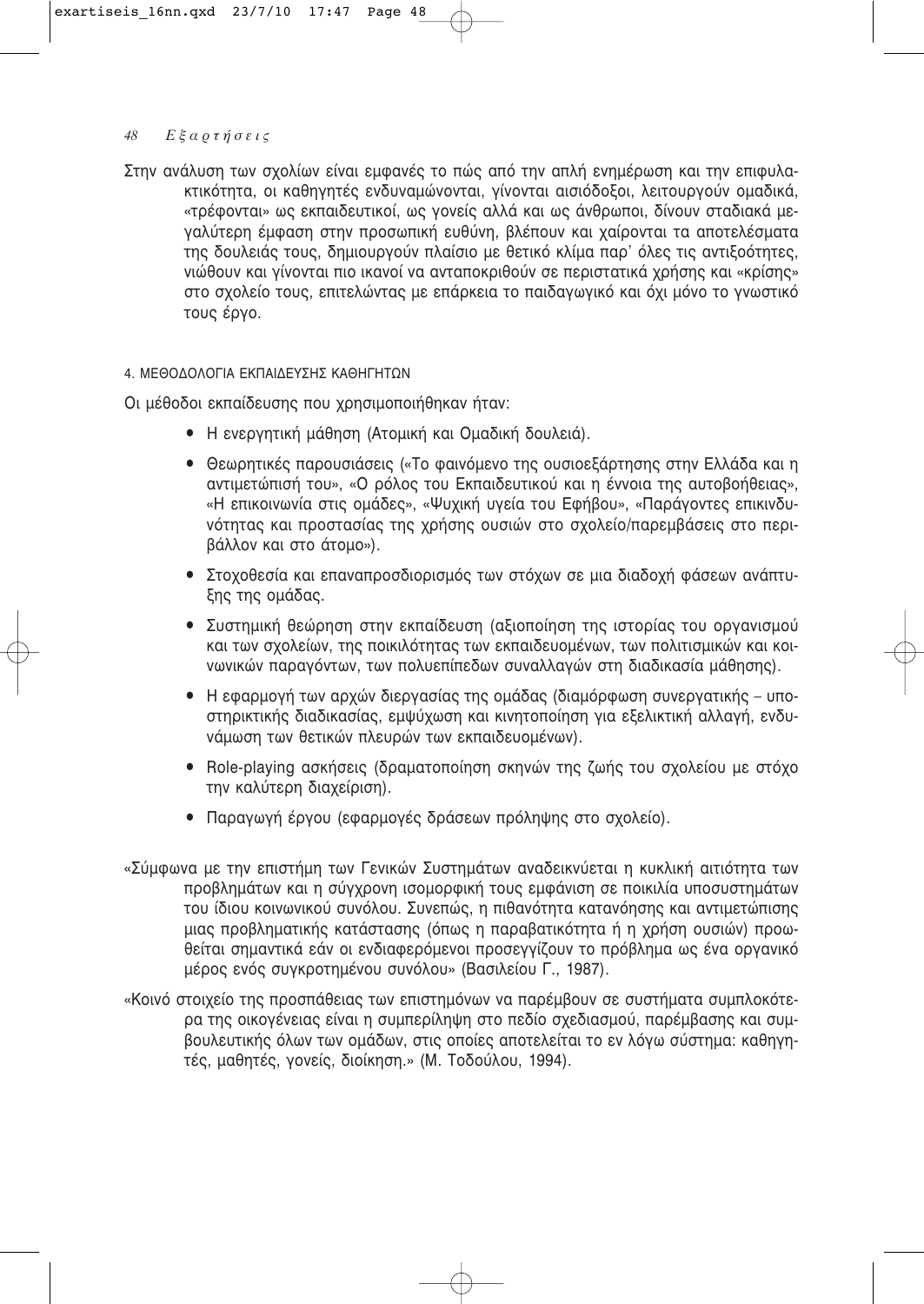#### exartiseis  $16nn.qxd$   $23/7/10$   $17:47$  Page

# 5. Ο ΡΟΛΟΣ ΤΟΥ ΣΥΜΒΟΥΛΟΥ ΠΡΟΛΗΨΗΣ ΣΤΗΝ ΕΚΠΑΙΔΕΥΣΗ

Τα στελέχη πρόληψης του Τομέα Πρόληψης ΚΕΘΕΑ δούλεψαν με γνώμονα τις βασικές αρχές:

- Καλλιέργεια κλίματος πρωτοβουλίας, δημιουργικότητας και αυτενέργειας που παοέχει τη δυνατότητα εναλλακτικών σχεδιασμών νια δράσεις πρόληψης.
- Συγκεκριμένες και σαφείς διαδικασίες εκπαίδευσης, οργανόγραμμα δράσεων, που εξασφαλίζουν σαφήνεια στην επικοινωνία εντός και εκτός του πλαισίου επιμόρφωσης
- Υποστήριξη των εκπαιδευομένων να αντιμετωπίσουν τα θέματά τους αποτελεσματικά σύμφωνα με την προσωπικότητα, τις δεξιότητες και τις ιδιαίτερες συνθήκες του πλαισίου στο οποίο ανήκουν

## 6. ΠΑΡΑΓΩΓΗ ΕΡΓΩΥ ΠΡΩΛΗΨΗΣ ΑΠΩ ΤΩΥΣ ΚΑΘΗΓΗΤΕΣ ΣΕ ΕΘΕΛΩΝΤΙΚΗ ΒΑΣΗ ΣΤΑ ΣΧΩΛΕΙΑ

Αναφέρουμε ενδεικτικά δραστηριότητες και ομάδες έργου που οργάνωσαν οι εκπαιδευτικοί, σε άμεση συνεργασία με τους μαθητές, στις σχολές.

- Δημιουργία βιβλιοθήκης μαθητών (επαφή καθηγητών με εκδοτικούς οίκους για δωρεά βιβλίων και οργάνωση μιας δανειστικής βιβλιοθήκης με ανάλογο χώρο αναψυχής-καφέ και δυνατότητα ανάγνωσης βιβλίων και περιοδικών).
- Έκδοση τεύχους εφημερίδας μαθητών με άρθρα, σκίτσα και νέα από τα γεγονότα του σχολείου.
- Δημιουργία ετήσιου ημερολογιακού προγράμματος με σκίτσα που απεικονίζουν τα επαγγέλματα-ειδικότητες ενός σχολείου συνοδευόμενα από μηνύματα πρόληψης (έργο μαθητών-συνεργασία με καθηγητές των ομάδων πρόληψης).
- Διοργάνωση διημερίδων καθηγητών με στόχο την επιμόρφωση σε θέματα πρόληψης της χρήσης ουσιών από σχολεία του ΟΑΕΔ όλης της Ελλάδας με συμμετοχή των μαθητών στη διοργάνωση.
- Διοργάνωση μαθητικών εκδηλώσεων με κοινωνικό ή ψυχαγωγικό περιεχόμενο: (π.χ Εκδήλωση ευαισθητοποίησης σε θέματα ρατσισμού και ξενοφοβίας με τίτλο «Μουσικές γεύσεις και εικόνες του κόσμου», «Πες το με μια φωτογραφία, τι μου αρέσει και τι δε μου αρέσει στο σχολείο»-έκθεση στο τέλος της σχολικής χρονιάς, Ομάδα θεάτρου και ομάδα φωτογραφίας μαθητών με συμμετοχή σε Πανελλήνιο Διαγωνισμό, Συμμετοχή μαθητών στη Βουλή των Εφήβων)
- Συμμετοχή στα μαθητικά προγράμματα: «Ολυμπιακή Παιδεία» «Πάμε Σινεμά», Ημερίδα μαθητών για το Χημικό Πόλεμο, Εκδήλωση «Σερφάρω στη γνώση και τη Bρίσκω» με έκθεση βιβλίου, video με κινούμενα σχέδια, χριστουνεννιάτικα τρανούδια, Διοργάνωση εκδηλώσεων με θέμα: Παγκόσμια Ημέρα κατά του AIDS (μοίρασμα προφυλακτικών και εντύπων πληροφόρησης).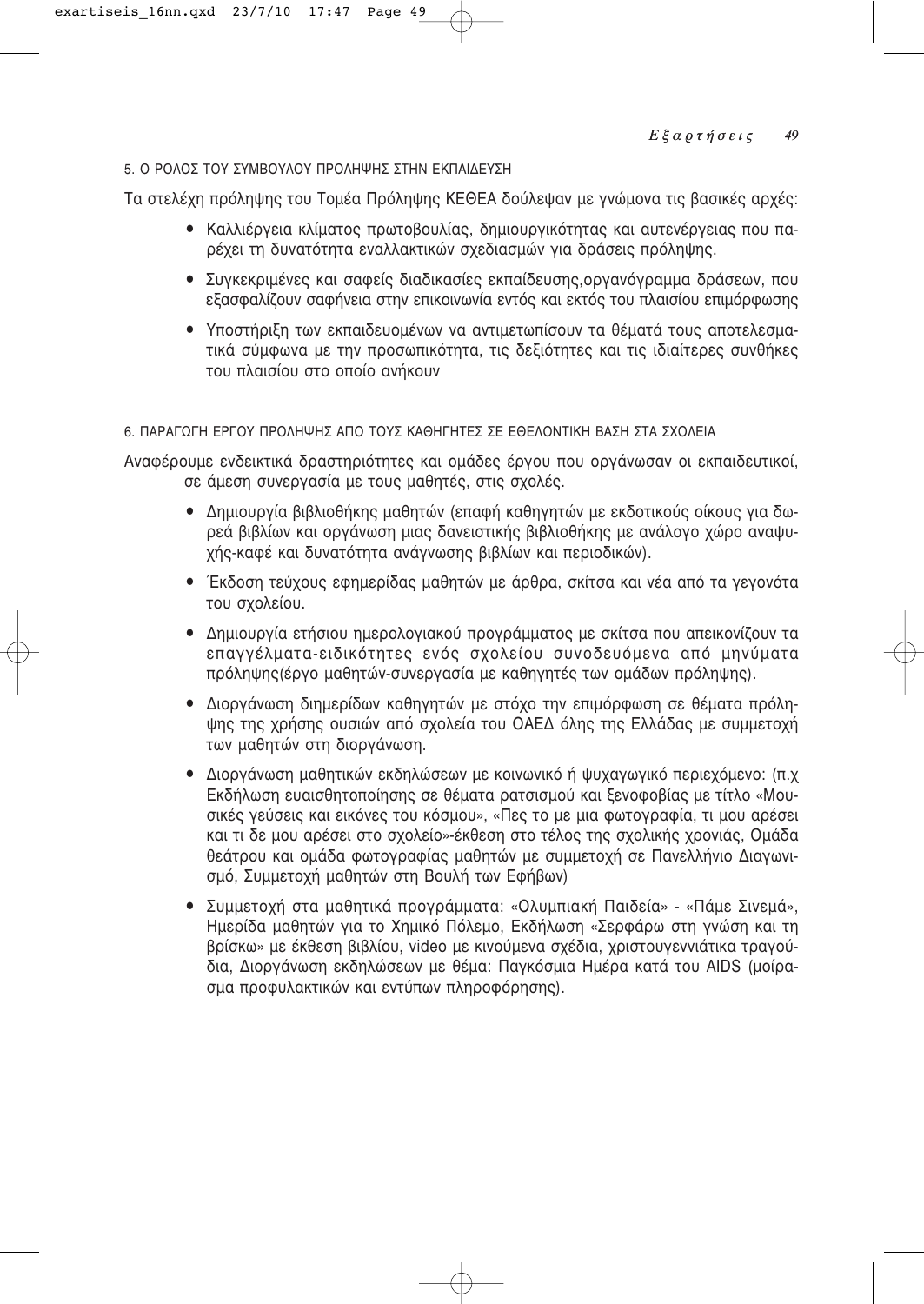# 7. ΑΞΙΟΛΟΓΗΣΗ ΕΚΠΑΙΔΕΥΤΙΚΩΝ ΠΡΟΓΡΑΜΜΑΤΩΝ

# *7.i. Περιγραφή – Μεθοδολογία Αξιολόγησης*

- Η αξιολόγηση των εκπαιδευτικών προγραμμάτων πρόληψης πραγματοποιήθηκε, όπως φαίνεται στον Πίνακα Ι, σε τριάντα τρία (33) εκπαιδευτικά εργαστήρια πρόληψης, κατά τις εκπαιδευτικές περιόδους 1999 – 2009. Καταγράφηκαν πεντακόσιες τριάντα επτά (537) συμμετοχές<sup>1</sup> εκπαιδευτικών Δευτεροβάθμιας Εκπαίδευσης. Το δείγμα αξιολόγησης εί-VOI 280 εκπαιδευτικοί συμμετέχοντες μόνο στον Α' Κύκλο Εκπαίδευσης που συμπλήρωσαν ερωτηματολόγια αξιολόγησης, προς αποφυγή της πιθανότητας επαναλαμβανόμενων μετρήσεων των ίδιων εκπαιδευτικών σε επόμενες συμμετοχές στο Β' και Γ' Κύκλο Εκπαίδευσης. Στις βραχύχρονες παρεμβάσεις και στα μακρόχρονα προγράμματα συμμετείχαν εκπρόσωποι εκπαιδευτικοί και Δ/ντες από τα ΤΕΕ και ΕΠΑ.Σ των σχολών μαθητείας ΟΑΕΔ από όλη την Ελλάδα.
- Ο σχεδιασμός της θεματολογίας εκπαίδευσης και εφαρμογής των προγραμμάτων πρόληψης γινόταν από το Τμήμα Πρόληψης στη Δευτεροβάθμια Εκπαίδευση του Τομέα Πρόληψης ΚΕΘΕΑ και υπήρχε επιμέρους έκθεση αξιολόγησης κάθε εκπαιδευτικού προγράμματος από το Τμήμα Έρευνας του Τομέα Πρόληψης ΚΕΘΕΑ. Ο αρχικός σχεδιασμός προέβλεπε την πραγματοποίηση ενός κύκλου εκπαίδευσης εκπαιδευτικών σχολών μαθητείας ΟΑΕΔ, ενώ με την υπογραφή του πρωτοκόλλου συνεργασίας ΟΑΕΔ – ΚΕΘΕΑ (2004) η εκπαίδευση συνεχιζόταν σε Β' κύκλο και απ' όσες σχολές ζητιόταν σε Γ' κύκλο εκπαίδευσης.

| Εργαστήρια Πρόληψης                                       | Τριάντα τρία (33) εκπαιδευτικά προγράμματα πρόληψης βιωματικής<br>εκπαίδευσης, διάρκειας 20 ωρών το καθένα.                                                                                                                                                                                                                                                                                                                                                                                                                                                                                                                                                          |
|-----------------------------------------------------------|----------------------------------------------------------------------------------------------------------------------------------------------------------------------------------------------------------------------------------------------------------------------------------------------------------------------------------------------------------------------------------------------------------------------------------------------------------------------------------------------------------------------------------------------------------------------------------------------------------------------------------------------------------------------|
| Συμμετοχή                                                 | 537 συμμετοχές εκπαιδευτικών δευτεροβάθμιας εκπαίδευσης Σχολών ΤΕΕ<br>& ΕΠΑ.Σ ΟΑΕΔ.                                                                                                                                                                                                                                                                                                                                                                                                                                                                                                                                                                                  |
| Περίοδος συλλογής στοιχείων                               | Ιανουάριος 1999 - Μάιος 2009.                                                                                                                                                                                                                                                                                                                                                                                                                                                                                                                                                                                                                                        |
| Δείγμα Αξιολόγησης                                        | 280 εκπαιδευτικοί Δευτεροβάθμιας Εκπαίδευσης από σχολεία ΤΕΕ & ΕΠΑ.Σ<br>ΟΑΕΔ Ν. Αττικής κι επαρχίας (συμμετοχή στον Α' Κύκλο εκπαίδευσης).                                                                                                                                                                                                                                                                                                                                                                                                                                                                                                                           |
| Θεματικές Ενότητες τελικού<br>Ερωτηματολογίου Αξιολόγησης | 1. Κοινωνικο-δημογραφικά χαρακτηριστικά.<br>2. Βαθμός ικανοποίησης συμμετεχόντων στα εκπαιδευτικά προγράμματα σε<br>σχέση με: ✔ ανταπόκριση στους αρχικούς στόχους ✔ χρησιμότητα<br>ν οργάνωση ν αποτελεσματικότητα μεθοδολογίας εκπαίδευσης<br>ν εμπλουτισμό γνώσεων ν εύκολη κατανόηση - μεταδοτικότητα γνώσεων<br>ν θεματολογία εκπαίδευσης ν βελτίωση επαγγελματικών ικανοτήτων –<br>αποτελεσματικότητα στην εργασία ν βοήθεια από εκπαιδευτές<br>✔ συμμετοχή συναδέλφων τους από διαφορετικά σχολεία<br>ν κλίμα που επικρατούσε ν δυνατότητα αξιοποίησης υλικού εκπαίδευσης<br>✔ κινητοποίησή τους.<br>3. Πλεονεκτήματα - Μειονεκτήματα εκπαίδευσης, προτάσεις. |

### **ΠΙΝΑΚΑΣΙ**

1 Γίνεται αναφορά σε «συμμετοχές» κι όχι αριθμό εκπαιδευτικών γιατί ορισμένοι εκπαιδευτικοί συμμετείχαν πάνω από μία φορά σε ορισμένα εκπαιδευτικά εργαστήρια πρόληψης.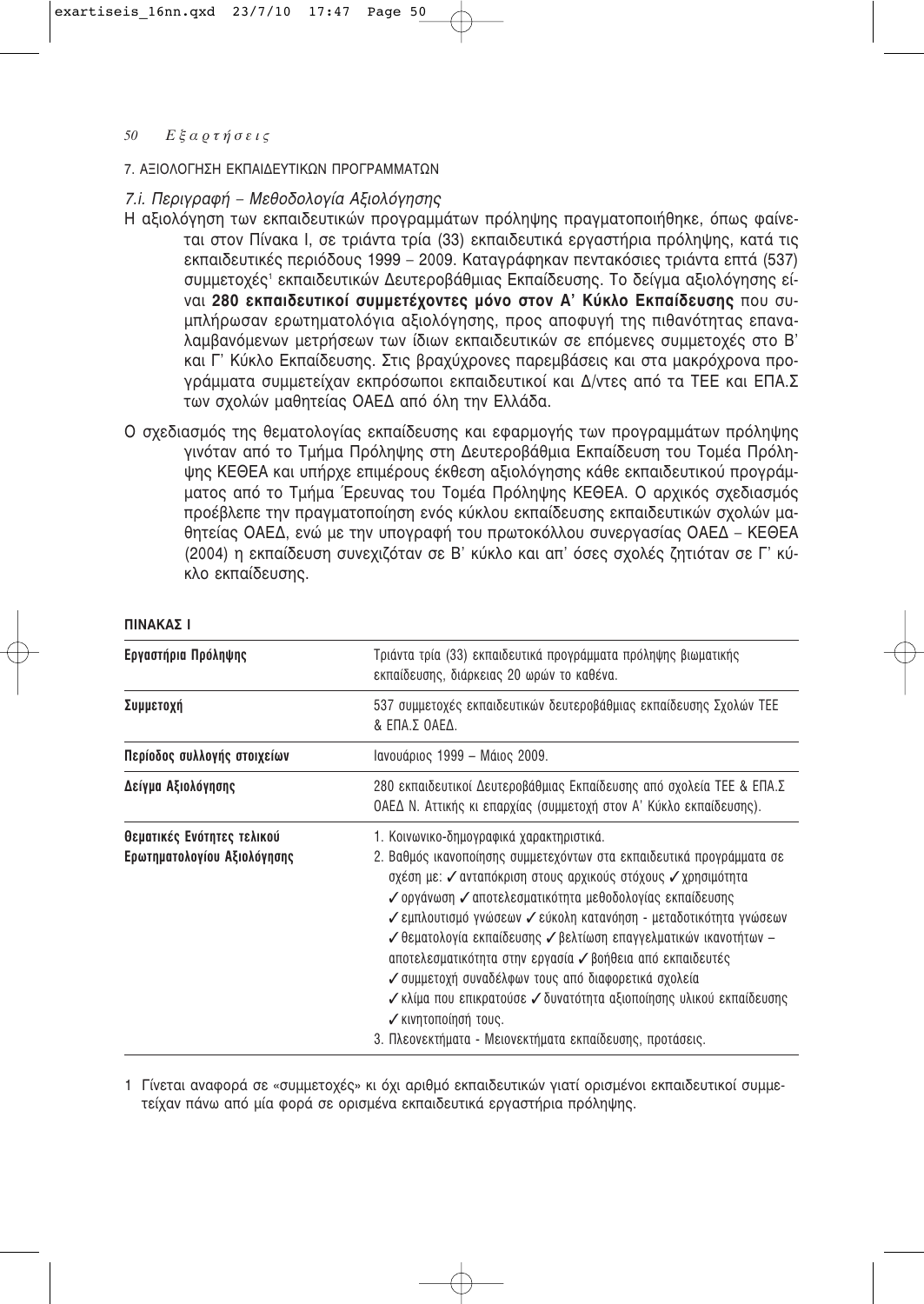- Για την αξιολόγηση των εκπαιδευτικών προγραμμάτων πρόληψης αξιοποιήθηκαν ποσοτικές και ποιοτικές μέθοδοι έρευνας. Έχει ήδη υποστηριχθεί ότι η ικανοποίηση αυτού που ζητάει την υπηρεσία ενός οργανισμού δεν εξαρτάται τόσο πολύ από την ποιότητα των υπηρεσιών που ένας οργανισμός πιστεύει ότι προσφέρει, αλλά το πώς εκλαμβάνει αυτή την ποιότητα ο αποδέκτης και από το βαθμό που ικανοποιεί τις ανάγκες του (Triado, Aparicio και Rimbau, 1999). Έχει διαπιστωθεί επίσης άμεση σχέση της ικανοποίησης με την αντιλαμβανόμενη ποιότητα. Θεωρείται ότι οι αντιλήψεις όσων αιτούνται υπηρεσίες καθορίζονται μέσα από την απόδοση των παρεχόμενων υπηρεσιών κυρίως και λιγότερο από τις προσδοκίες τους (Parasuraman, Berry & Zeithaml, 1994).
- Tα όσα αναφέρθηκαν παραπάνω ανέδειξαν την αξία της ικανοποίησης των εκπαιδευομένων αποδεκτών υπηρεσιών του Τομέα πρόληψης ΚΕΘΕΑ. Διαμορφώθηκε ένα ερωτηματολόγιο αξιολόγησης, μέσα από δείκτες αξιολόγησης που τέθηκαν από τους εκπαιδευτές του Τομέα Πρόληψης και τον Τομέα Έρευνας ΚΕΘΕΑ, το οποίο χορηγήθηκε πιλοτικά την περίοδο από 01.1999 – 04.2003 σε δώδεκα (12) εκπαιδευτικά προγράμματα πρόληψης και περιελάμβανε 2 ως 5 μεταβλητές. Μετά από ανάλυση, παρατηρήσεις κι επεξεργασία διαμορφώθηκε το τελικό ερωτηματολόγιο αξιολόγησης, που δόθηκε προς συμπλήρωση από το 10.2003 – 02.2009, με μικρές μορφολογικές ή συντακτικές διαφοροποιήσεις, κατά διαστήματα. Συγκεκριμένα, πρόκειται για ένα ανώνυμο, δομημένο, αυτοσυμπληρούμε-VO ερωτηματολόγιο αξιολόγησης, από τους/ις ίδιους/ες συμμετέχοντες/ουσες σ' αυτά, της γενικής ικανοποίησής τους σε σχέση με το περιεχόμενο, τη θεματολογία, τη γενικότερη οργάνωση και το κλίμα που επικρατούσε στην πραγματοποίησή τους (βλ. Θεματικές Ενότητες τελικού ερωτηματολογίου αξιολόγησης στον Πίνακα Ι).
	- Το ερωτηματολόγιο περιελάμβανε δεκαέξι (16) κλειστού και οκτώ (8) ανοικτού τύπου ερωτήσεις, τέσσερις (4) κοινωνιοδημογραφικών χαρακτηριστικών, καθώς και ερώτηση για πιθανή συμμετοχή σε άλλο εκπαιδευτικό πρόγραμμα. Χρησιμοποιήθηκε βαθμολογική κλίμακα αξιολόγησης Likert πέντε σημείων (από 1 "δεν συμφωνώ καθόλου" έως 5 "συμφωνώ πάρα πολύ").
		- Για την αξιολόγηση, αξιοποιήθηκαν οι καταγραφές των προσδοκιών των συμμετεχό-Vτων/ουσών κατά την έναρξη του κάθε προνράμματος πρόληψης, των συναντήσεων ολοκλήρωσης (feed back), καθώς και οι αναφορές των εκπαιδευτών σχετικά με τη δυναμική της ομάδας. Το ερωτηματολόγιο αξιολόγησης δινόταν προς συμπλήρωση μετά την ολοκλήρωση κάθε επιμέρους εκπαιδευτικού προγράμματος πρόληψης, στο χώρο πραγματοποίησής του. Για την αξιολόγηση χρησιμοποιήθηκαν ποσοτικές και ποιοτικές μέθοδοι ανάλυσης. Η ποσοτική ανάλυση των δεδομένων πραγματοποιήθηκε με το Στατιστικό Πακέτο για τις Κοινωνικές Επιστήμες SPSS (SPSS 17.0) ενώ για τις ανοικτού τύπου ερωτήσεις αξιοποιήθηκε η μέθοδος ανάλυσης περιεχομένου.

### 7.II. ΑΠΟΤΕΛΕΣΜΑΤΑ ΑΞΙΟΛΟΓΗΣΗΣ

exartiseis  $16nn.qxd$   $23/7/10$   $17:47$  Page

# *A) Περιγραφή Συμμετεχόντων*

Για τα αποτελέσματα της αξιολόγησης θα περιοριστούμε (όπως προαναφέρθηκε) στα συμπληρωμένα ερωτηματολόγια των συμμετεχόντων στον Α' Κύκλο Εκπαίδευσης, προς αποφυγή της πιθανότητας επαναλαμβανόμενων μετρήσεων των ίδιων εκπαιδευτικών σε επόμενες συμμετοχές στο Β' και Γ' Κύκλο Εκπαίδευσης. Η χορήγηση των ερωτηματολογίων προς συμπλήρωση γινόταν στο τέλος κάθε εκπαιδευτικού προγράμματος και η συμπλήρωσή τους ήταν ανώνυμη.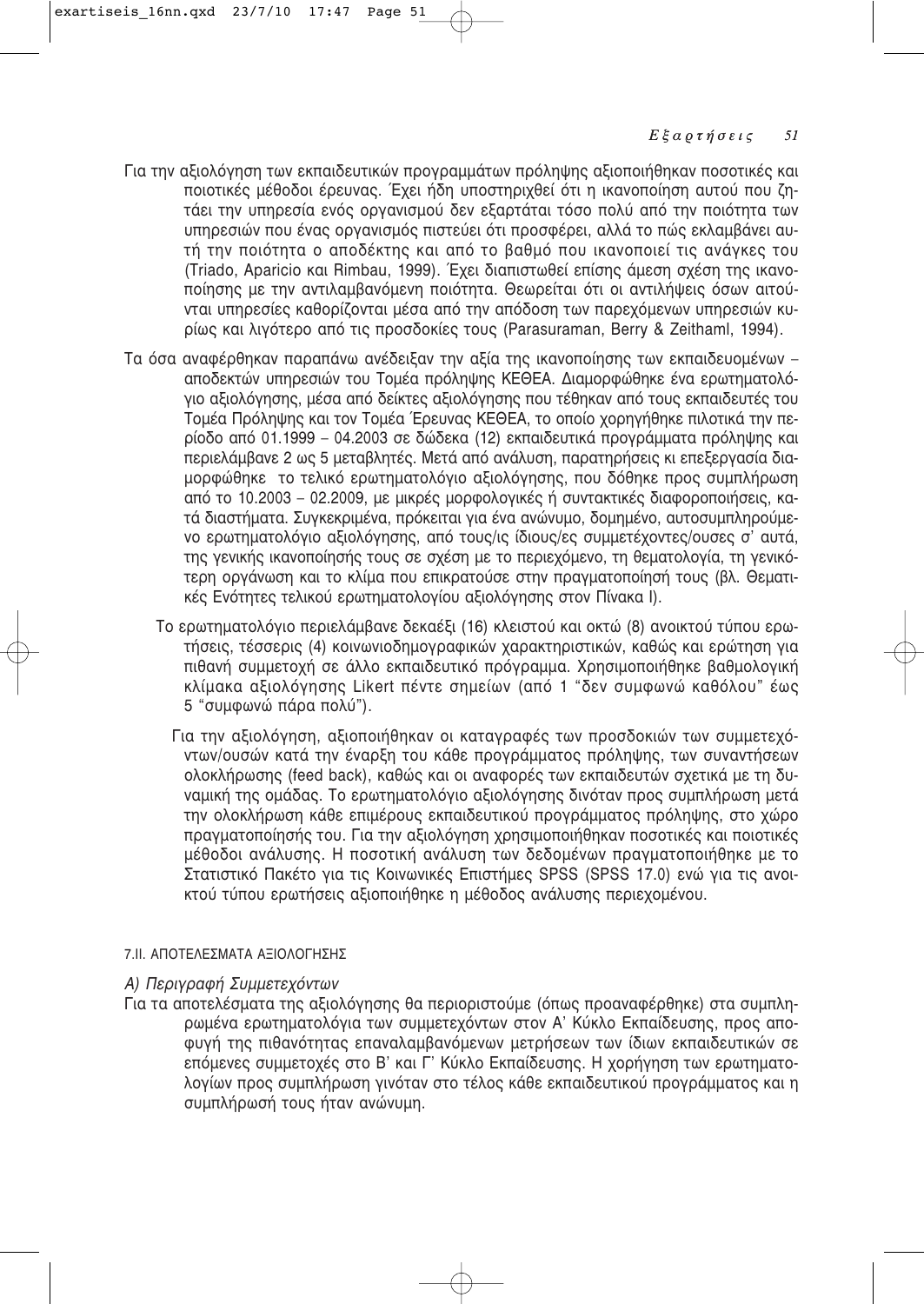- Στο Β' και Γ' κύκλο εκπαίδευσης δεν συμμετείχαν μόνο οι ήδη συμμετέχοντες στον Α' κύκλο εκπαίδευσης, αλλά συμπεριλαμβανόταν και περιορισμένος αριθμός εκπαιδευτικών που συμμετείχαν για πρώτη φορά. Το γεγονός αυτό σε συνδυασμό με την ανωνυμία των συμπληρωμένων ερωτηματολογίων δεν επιτρέπουν να αποκλειστούν τα συμπληρωμένα για δεύτερη (Β' Κύκλος εκπαίδευσης) ή και τρίτη φορά (Γ' Κύκλος εκπαίδευσης) ερωτηματολόγια αξιολόγησης από τους ίδιους εκπαιδευτικούς. Αυτό επιβάλλει, σύμφωνα με την ερευνητική μεθοδολογία, να περιοριστούμε στα συμπληρωμένα ερωτηματολόγια του Α' κύκλου εκπαίδευσης για τα οποία είναι εξακριβωμένη μία και μόνη συμμετοχή των καθηγητών.
- Aπό την παρουσίαση των κοινωνιοδημογραφικών χαρακτηριστικών των συμμετεχόντων/ουσών διαπιστώνεται μια μικρή επικράτηση των συμμετοχών ανδρών (54%), με μέσο όρο ηλικίας τα 46 χρόνια, μέσο όρο χρόνων εργασίας τα 17 χρόνια, απόφοιτων ανώτατων και ανώτερων εκπαιδευτικών ιδρυμάτων (86%) και χωρίς προηγούμενη συμμετοχή σε παρόμοιο βιωματικό εκπαιδευτικό πρόγραμμα (70,3%). Είναι αξιοσημείωτη η επικράτηση πάνω από τους μισούς συμμετέχοντες (55,4%) με χρόνια εργασίας πάνω από τα 16 και ηλικία πάνω από τα 47 χρόνια.

| $N = 159$ | Φύλο                                                                     | %                                         |  |
|-----------|--------------------------------------------------------------------------|-------------------------------------------|--|
|           | Άνδρες<br>Γυναίκες                                                       | 54<br>46                                  |  |
| $N = 154$ | Μέσος Όρος<br>ηλικίας συμμετεχόντων                                      | 46 χρόνια                                 |  |
| $N = 157$ | Μέσος Όρος<br>χρόνων εργασίας                                            | 17 χρόνια                                 |  |
| $N = 154$ | Επίπεδο Σπουδών                                                          | %                                         |  |
|           | Μεταπτυχιακό<br>AEI<br><b>TEI</b><br>Αποφ. Λυκείου                       | 6<br>36<br>44<br>14                       |  |
| $N = 158$ | Συμμετοχή σε βιωματικό<br>εκπαιδευτικό πρόγραμμα                         | %                                         |  |
|           | Nat<br>Όχι                                                               | 29,7<br>70,3                              |  |
| $N = 157$ | Χρόνια Εργασίας                                                          | $\%$                                      |  |
| $N = 154$ | $1 - 5$<br>$6 - 10$<br>$11 - 15$<br>$16 - 20$<br>>21<br>Ηλικία σε χρόνια | 16,6<br>13,4<br>14,6<br>19,7<br>35,7<br>% |  |
|           | $23 - 30$<br>$31 - 38$<br>$39 - 46$<br>47 - 54<br>>55                    | 10,4<br>13<br>26,6<br>30,5<br>19,5        |  |

ΚΟΙΝΩΝΙΟΔΗΜΟΓΡΑΦΙΚΑ ΧΑΡΑΚΤΗΡΙΣΤΙΚΑ ΣΥΜΜΕΤΕΧΟΝΤΩΝ/ΟΥΣΩΝ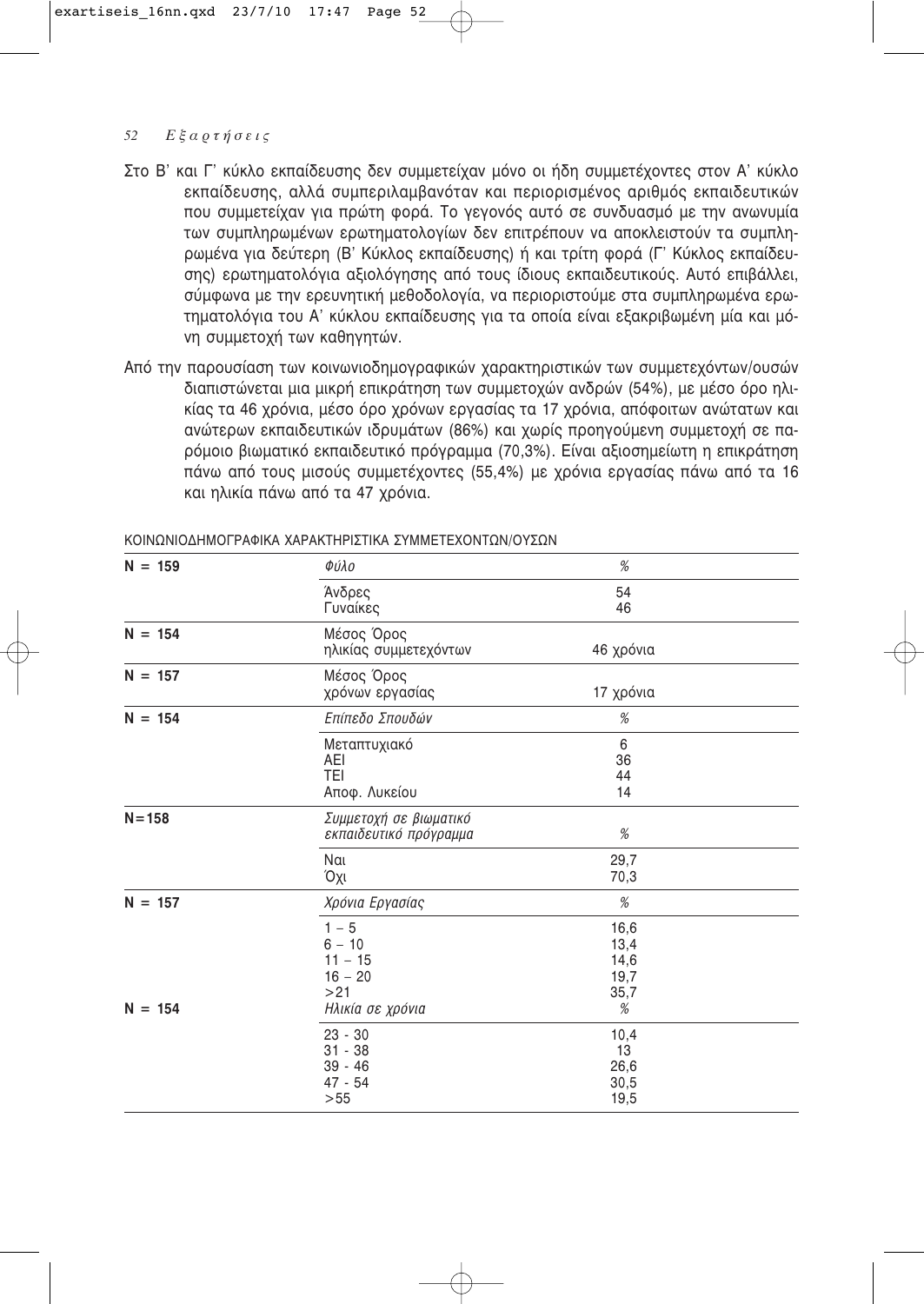#### exartiseis\_16nn.qxd 23/7/10 17:47 Page 53

# *Β) Ποσοτικοί δείκτες ικανοποίησης συμμετεχόντων/ουσών*

- Ακολουθεί η παρουσίαση του βαθμού ικανοποίησης των συμμετεχόντων/ουσών στα εκπαιδευτικά προγράμματα πρόληψης του Α' κύκλου εκπαίδευσης. Σημειώνεται ότι υπάρχουν μεγάλες διαφορές στα συμπληρωμένα ερωτηματολόγια (N) για κάθε μεταβλητή λόγω του διαφορετικού ερωτηματολογίου αξιολόγησης που χορηγήθηκε πιλοτικά μέχρι να διαμορφωθεί το τελικό.
- Ο μέσος όρος υποδηλώνει το βαθμό ικανοποίησης των συμμετεχόντων/ουσών, όπως συμπληρώθηκε στα ερωτηματολόγια, σύμφωνα με τη βαθμολογική κλίμακα αξιολόγησης Likert από δεν συμφωνώ καθόλου: 1 ως συμφωνώ απόλυτα: 5, δηλ. η καλύτερη, αξιολογικά, τιμή μέσου όρου είναι το πέντε. Έγινε ομαδοποίηση των ερωτήσεων σχετικά με την ενότητα της θεματολογίας τους.

# **ΠΙΝΑΚΑΣ ΙΙ** ΙΚΑΝΟΠΟΙΗΣΗ ΣΥΜΜΕΤΕΧΟΝΤΩΝ ΣΧΕΤΙΚΑ ΜΕ: ΠΕΡΙΕΧΟΜΕΝΟ ΠΡΟΓΡΑΜΜΑΤΟΣ ΠΡΟΛΗΨΗΣ (√ ΕΚΠΑΙΔΕΥΣΗ √ ΔΙΔΑΚΤΙΚΕΣ ΜΕΘΟΔΟΙ √ ΚΑΤΑΝΟΗΣΗ ΓΝΩΣΕΩΝ √ ΕΦΑΡΜΟΓΗ – √ ΑΠΟΤΕΛΕΣΜΑΤΙΚΟΤΗΤΑ – √ ΒΕΛΤΙΩΣΗ ΙΚΑΝΟΤΗΤΩΝ – √ ΒΟΗΘΕΙΑ ΣΕ ΠΡΑΚΤΙΚΑ ΘΕΜΑΤΑ ΣΤΗΝ ΕΡΓΑΣΙΑ √ ΑΝΑΓΚΑΙΟΤΗΤΑ ΣΥΣΤΗΜΑΤΙΚΗΣ ΠΑΡΑΚΟΛΟΥΘΗΣΗΣ ΕΡΓΑΣΤΗΡΙΟΥ ΠΡΟΛΗΨΗΣ)

| $\mathcal N$ | ΕΡΩΤΗΣΕΙΣ                                                         | Μέσος Όρος | Τυπική Απόκλιση | %<br>"πολύ",<br>"πάρα πολύ" |
|--------------|-------------------------------------------------------------------|------------|-----------------|-----------------------------|
| 203          | Σύσταση σε συναδέλφους για                                        |            |                 |                             |
|              | παρακολούθηση εργαστηρίου.                                        | 4,80       | 0,52            | 97,1                        |
| 159          | Αναγκαιότητα συστηματικής                                         |            |                 |                             |
|              | παρακολούθησης εργαστηρίου πρόληψης.                              | 4,73       | 0,55            | 96,3                        |
| 158          | Εύκολη κατανόηση γνώσεων που προσφέρθηκαν.                        | 4,67       | 0,57            | 96,2                        |
| 186          | Χρησιμότητα εκπαίδευσης για την εργασία τους.                     | 4,54       | 0,71            | 92,5                        |
| 278          | Αποτελεσματικότητα των διδακτικών μεθόδων.                        | 4,54       | 0,70            | 92,5                        |
| 156          | Χρησιμότητα εκπαίδευσης για τη γενική τους                        |            |                 |                             |
|              | ενημέρωση.                                                        | 4,50       | 0,71            | 91,0                        |
| 279          | Ανταπόκριση στους αρχικούς στόχους<br>που τέθηκαν στο εργαστήριο. | 4,34       | 0,72            | 89,3                        |
| 159          | Εμπλουτισμός γνώσεων για πρόληψη                                  |            |                 |                             |
|              | με την εκπαίδευση σε δεξιότητες.                                  | 4,26       | 0,77            | 88                          |
| 158          | Βελτίωση επαγγελματικών ικανοτήτων τους.                          | 4,00       | 0,94            | 72,8                        |
| 156          | Βοήθεια για αποτελεσματικότητα στην εργασία τους.                 | 3,85       | 0,98            | 71,1                        |
| 157          | Βοήθεια σε πρακτικά θέματα της εργασίας τους.                     | 3,82       | 0,95            | 69,4                        |
| 157          | Εύκολη χρήση γνώσεων που προσφέρθηκαν                             |            |                 |                             |
|              | στην εργασία τους.                                                | 3,70       | 0,88            | 55,4                        |

*M.O. Βαθμολογίας ερωτήσεων 1 – 12: 4,3*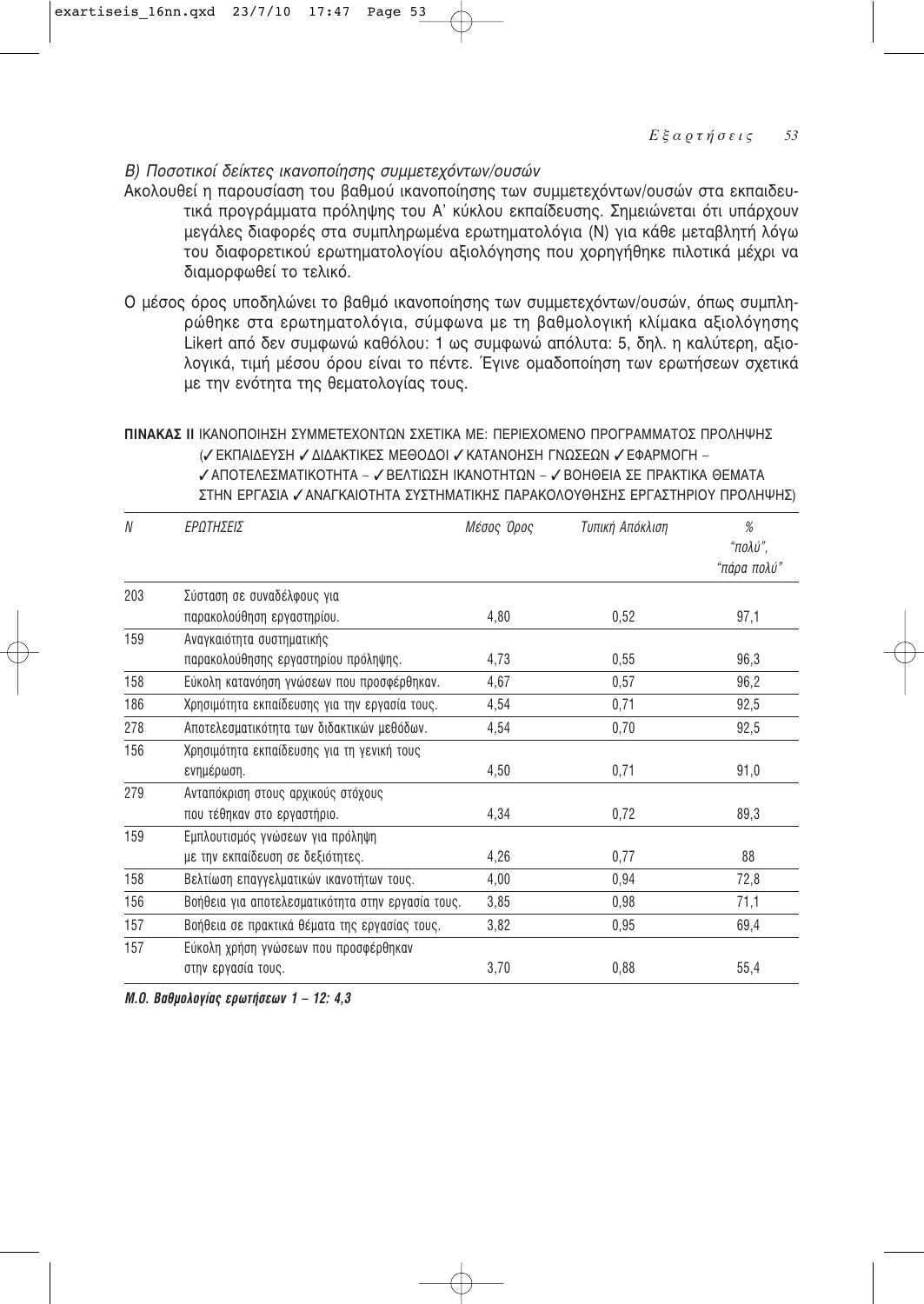# **ΠΙΝΑΚΑΣ ΙΙΙ** ΙΚΑΝΟΠΟΙΗΣΗ ΣΥΜΜΕΤΕΧΟΝΤΩΝ ΣΧΕΤΙΚΑ ΜΕ∶

ΟΡΓΑΝΩΣΗ/ΕΚΠΑΙΔΕΥΤΕΣ/ΣΥΣΤΑΣΗ/ΚΛΙΜΑ/ΚΙΝΗΤΟΠΟΙΗΣΗ

| N   | ΕΡΩΤΗΣΕΙΣ                                                                            | Μέσος Όρος | Τυπική Απόκλιση | %<br>"πολύ".<br>"πάρα πολύ" |
|-----|--------------------------------------------------------------------------------------|------------|-----------------|-----------------------------|
| 158 | Βοήθεια που δέχτηκαν από τους εκπαιδευτές.                                           | 4,63       | 0.65            | 94,4                        |
| 204 | Οργάνωση εργαστηρίου.                                                                | 4,58       | 0.60            | 94,1                        |
| 159 | Ικανοποίηση από το γενικότερο κλίμα<br>που επικρατούσε στη διάρκεια των εργαστηρίων. | 4.48       | 0.82            | 88,1                        |
| 176 | Κινητοποίησή τους για δράση από τα μηνύματα<br>εργαστηρίου.                          | 4,24       | 0,79            | 83,5                        |

*M.O. Βαθμολογίας ερωτήσεων 13 - 16: 4,5* 

Aπό τα αποτελέσματα που παρουσιάστηκαν στους παραπάνω πίνακες διαπιστώνεται ότι ο μέσος όρος ικανοποίησης στους δύο άξονες κατηνοριών του ερωτηματολονίου κυμαίνεται σε υψηλό επίπεδο (>4). Οι επιμέρους ερωτήσεις, στις οποίες επικρατούν οι υψηλότεροι μέσοι όροι, με μικρές διαφορές από τις υπόλοιπες, εμφανίζονται σχετικά με τη σύσταση σε συναδέλφους τους για παρακολούθηση προνραμμάτων πρόληψης (Μ.Ο.: 4,80), την αναγκαιότητα της συστηματικής παρακολούθησης προγραμμάτων πρόληψης (Μ.Ο.: 4,73), την εύκολη κατανόηση των γνώσεων που τους προσφέρθηκαν (Μ.Ο.: 4,67), τη βοήθεια που δέχτηκαν από τους εκπαιδευτές (Μ.Ο.: 4,63).

### ΑΝΑΛΥΣΗ ΠΕΡΙΕΧΟΜΕΝΟΥ ΑΝΟΙΚΤΟΥ ΤΥΠΟΥ ΕΡΩΤΗΣΕΩΝ

# *«Τα πιο χρήσιμα πράγματα που έμαθα στην εκπαίδευση»*

Η πλειοψηφία των απαντήσεων των συμμετεχόντων/ουσών εκπαιδευτικών, επικεντρώθηκε στις γνώσεις προσφέρθηκαν και στα εκπαιδευτικά εργαλεία τα οποία διδάχθηκαν από τους εκπαιδευτές σχετικά με τη διευκόλυνση της επικοινωνίας, της συνεργασίας και γενικότερα τη δυναμική της ομάδας ως χρησιμότερων στοιχείων εκπαίδευσης, κάτι που μπορεί να ερμηνευτεί από την πιθανή ελλειπτική, ως τώρα, εκπαίδευσή τους στο σημαντικό τομέα της δυναμικής της ομάδας. Το γεγονός ότι καταγράφεται η εκτίμηση ύπαρξης προσωπικής αλλαγής της μέχρι τότε παγιωμένης αντίληψης του ρόλου τους στην τάξη, "άλλαξε η παγιωμένη αντίληψη που υπήρχε εδώ και χρόνια για τον καθηγητή μέσα στην *τάξη*" υποδεικνύει την προϋπάρχουσα ανάγκη τους για καινοτόμα μεθοδολογία αλλά και περιεχόμενο εκπαίδευσης που να τους στηρίξει στη δυνατότητα ουσιαστικής προαγωγής της προσωπικής και κοινωνικής υγείας των μαθητών.

# «Τα δύο πράγματα που μου άρεσαν περισσότερο στην εκπαίδευση»

Οι περισσότερες απαντήσεις των συμμετεχόντων εκπαιδευτικών επικεντρώθηκαν στο ρόλο των εκπαιδευτών σε όλη τη διάρκεια των εκπαιδευτικών προγραμμάτων πρόληψης και στο βιωματικό τρόπο εκπαίδευσης, "μεταδοτικότητα, σαφήνεια, καθαρότητα λόγου *ÙˆÓ ÂÎ·È‰Â˘ÙÚÈÒÓ*", "*ÌÚ¿'Ô ÛÙËÓ ˘ÔÌÔÓ‹ Û·˜ Î·È ÙËÓ ËÚÂÌ›· Û·˜*", "*ÓfiÌÈ˙· fiÙÈ ı·* βαρεθώ αλλά το βιωματικό και τα παιχνίδια με κράτησαν". Επίσης, υπογραμμίστηκε το γεγονός ότι δεν περιορίστηκε η συνεισφορά των εκπαιδευτών στον εντοπισμό καίριων Και ασαφών, προς την αντιμετώπισή τους, πρακτικών θεμάτων πρόληψης και χρήσης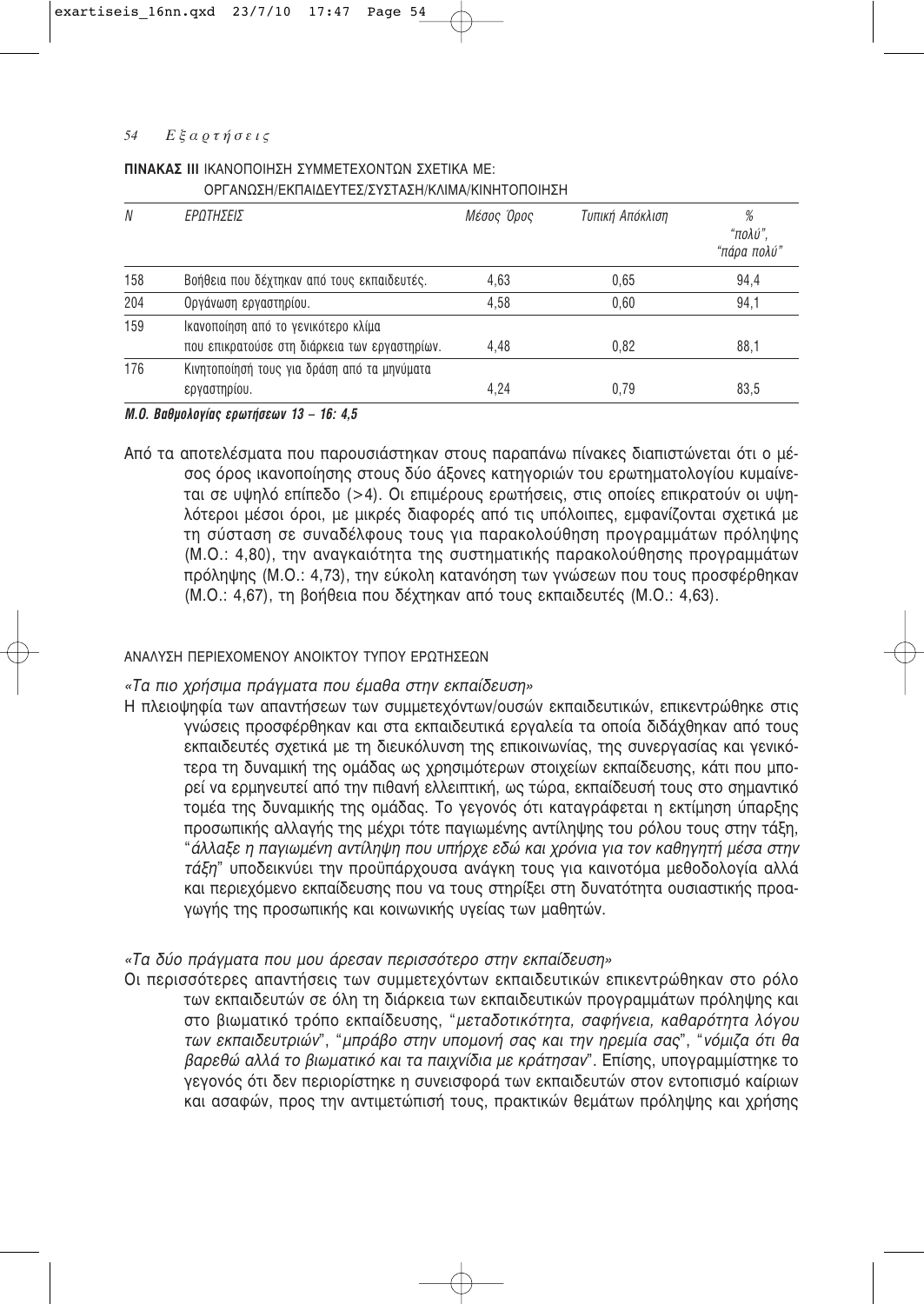εξαρτησιογόνων ουσιών στο σχολικό πλαίσιο, αλλά επεκτάθηκε στην παροχή απαντήσεων κι εκπαίδευσης σχετικά με τη μέθοδο επίλυσης στην πράξη.

## ΜΕΙΟΝΕΚΤΗΜΑΤΑ ΕΚΠΑΙΔΕΥΣΗΣ

Οι καταγραφές της πλειοψηφίας των συμμετεχόντων/ουσών εκπαιδευτικών αφορούσαν στην οργάγωση του χρόνου και χώρου πραγματοποίησης των συγκεκριμένων προγραμμάτων, με εστίαση στο "εντατικό πρόγραμμα με πολύ πιεστικό ωράριο" κάτι που μπορεί να ερμηνευθεί από την αναγκαιότητα να προσαρμοστούν και να ανταποκριθούν άμεσα οι συμμετέχοντες εκπαιδευτικοί σε νέους, μη συνηθισμένους για εκείνους, τρόπους και ρυθμούς εκπαίδευσης, καθώς και να αφομοιώσουν νέες γνώσεις.

«Οι βασικές μου ανησυχίες όταν ξεκίνησα το σεμινάριο», «Οι βασικές μου ανησυχίες τώρα» Είναι αξιοσημείωτη η καταγραφή της ανησυχίας της πλειοψηφίας των συμμετεχόντων εκπαιδευτικών, στην έναρξη των εκπαιδευτικών προγραμμάτων πρόληψης, για το πόσο γρήσιμη θα αποδειχθεί η εκπαίδευσή τους σχετικά με τη δυνατότητα κάλυψης των κε-Vών και των αποριών τους πάνω σε συγκεκριμένες γνώσεις τόσο στον εκπαιδευτικό τους ρόλο όσο και στον τομέα αντιμετώπισης πρακτικών θεμάτων σχετικών με τη χρήση ψυχοδραστικών ουσιών, ανησυχία που μπορεί να ερμηνευθεί από το περιεχόμενο και τη μεθοδολογία που επικρατούσαν σε προϋπάρχουσα μετεκπαίδευσή τους, "σκε-*ÊÙfiÌÔ˘Ó fiÙÈ ı· Â›Ó·È Ì›· ·fi Ù· ›‰È·*", "*ı· ·ÎÔ‡Ûˆ ¿ÏÈ ÁÂÓÈÎÔÏÔÁ›Â˜, ‹‰Ë ÁÓˆÛÙ¿* πράγματα κι όχι συγκεκριμένες λύσεις". Διαπιστώνεται η θετική μεταστροφή της ανησυχίας τους, μετά την εκπαίδευση που τους χορηγήθηκε, πάνω σε θέματα υλοποίησης νέων στόχων για αποτελεσματικές παρεμβάσεις πρόληψης στη σχολική πραγματικότητα. "... *κατά πόσο θα μπορέσω να συνεχίσω κάνοντας πράξη αυτά που έμαθα* εδώ", "έχω καινούριους στόχους αλλά δεν ξέρω αν θα μπορέσω να τους εφαρμόσω *ÛÙËÓ Ú·ÁÌ·ÙÈÎfiÙËÙ· ÙÔ˘ Û¯ÔÏ›Ԣ*".

# «Ένας στόχος που το σεμινάριο με βοήθησε να βάλω»

Αναφορικά με τους στόχους που το εκπαιδευτικό πρόγραμμα βοήθησε τους συμμετέχοντες να θέσουν, διαπιστώνεται ότι επικρατούν καταγραφές, από την πλειοψηφία των συμμετεχόντων εκπαιδευτικών, για ενεργή και συστηματική συμβολή στην πρόληψη για τους μαθητές, διαρκή εκπαίδευση και κινητοποίηση για δημιουργία καλύτερου περιβάλλοντος σχέσεων μεταξύ μαθητών κι εκπαιδευτικών. Αυτές οι καταγραφές, "*να* εστιάσω στην πρόληψη για τους μαθητές μου", "να παρακολουθήσω κι άλλα εκπαιδευτικά του KEΘEA, για να μπορώ να βοηθήσω αποτελεσματικά τους μαθητές μου", *"θα προσπαθήσω να κινητοποιήσω κι άλλους συναδέλφους για τη συγκεκριμένη εκ-·›‰Â˘ÛË", "Ì¿ı·Ì ÙÚfiÔ˘˜ ÁÈ· Ó· ‰Â›ÍÔ˘ÌÂ Î·È ÛÙÔ˘˜ ¿ÏÏÔ˘˜ (ÂÎ·È‰Â˘ÙÈÎÔ‡˜) ηÈ V*a γίνουν ουσιαστικότερες οι σχέσεις μεταξύ μαθητών – καθηνητών" μπορούν να ερμηνευτούν από την αποτελεσματική μεθοδολογία εκπαίδευσης στα συγκεκριμένα προγράμματα εκπαίδευσης, την ευστοχία του τρόπου μετάδοσης γνώσεων, την παροχή συγκεκριμένων απαντήσεων στα ερωτήματά τους και την επίτευξη της μείωσης της αρχικής άγνοιας και της ασάφειας των όρων "πρόληψη χρήσης ψυχοδραστικών *Ουσιών*" και "*ανάπτυξη δεξιοτήτων*" που κυριαρχούσαν στους/ις συμμετεχόντες/ουσες εκπαιδευτικούς.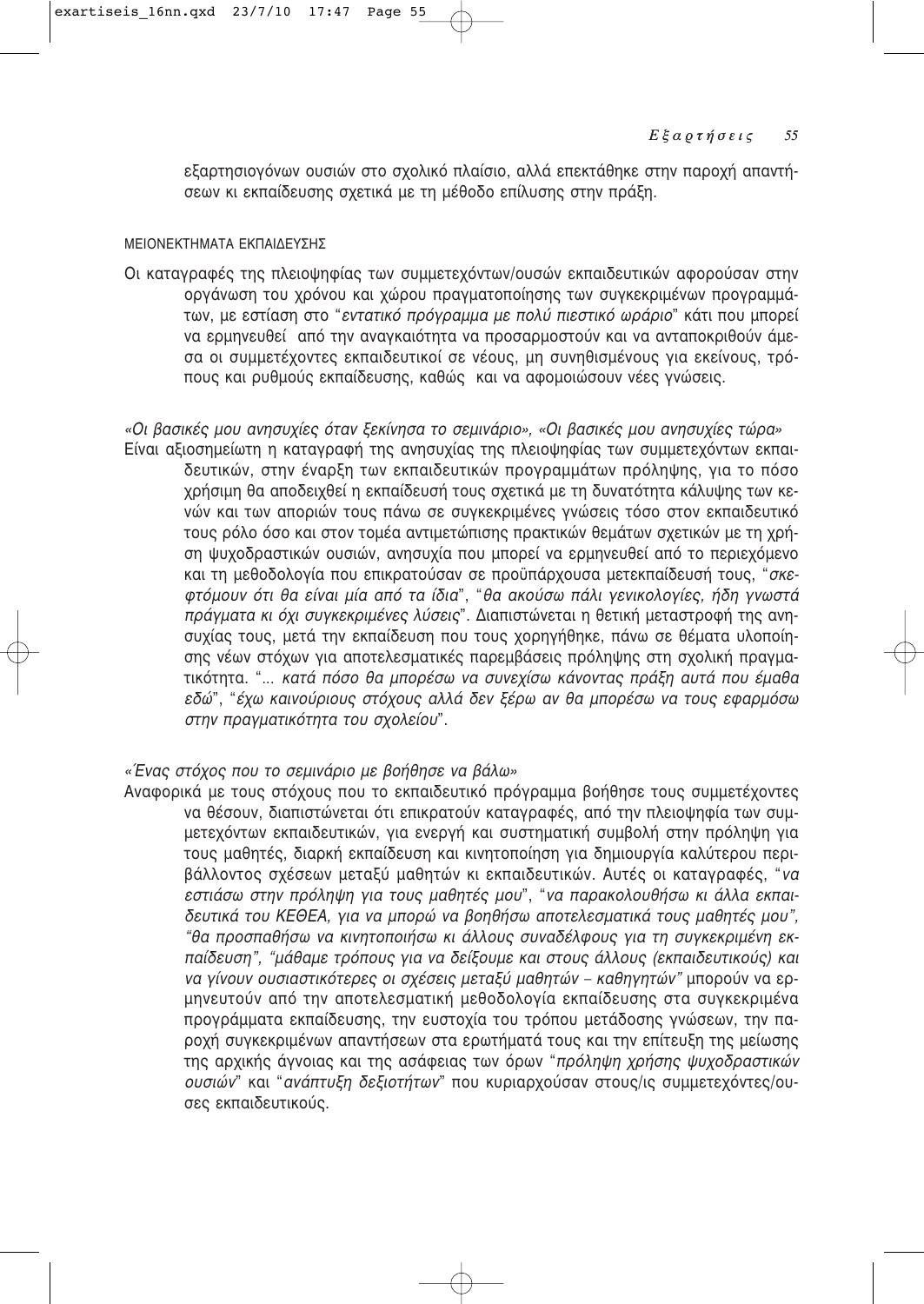- Η πλειοψηφία των συμμετεχόντων εκπαιδευτικών κατέγραψε την ανάγκη της για συνέχιση της εκπαίδευσης, "*να συνεχίσουμε με εκπαίδευση σε νέες μεθόδους πρόληψης*", "εσείς οι *iδιοι να μας στηρίζετε για να χειριζόμαστε καταστάσεις στην τάξη*" και συναντήσεις ανατροφοδότησης για καλύτερα αποτελέσματα στην εκπαίδευση, βελτίωση των στόχων τους και *"βοήθεια πάνω σε δυσκολίες χειρισμού καταστάσεων στη σχολική πραγ-* $\mu$ ατικότητα".
- Eπιβεβαιώνεται η ανάγκη τους για συνέχιση της εκπαίδευσής σε πιο εξειδικευμένη θεματολογία, αλλά και η υποστήριξή τους από έμπειρους εκπαιδευτές στο παιδαγωγικό έργο τους στο σχολείο.

ΚΑΤΑΓΡΑΦΗ ΠΡΟΣΔΟΚΙΩΝ ΠΛΕΙΟΨΗΦΙΑΣ ΣΥΜΜΕΤΕΧΟΝΤΩΝ/ΟΥΣΩΝ ΣΤΗΝ 1<sup>Η</sup> ΣΥΝΑΝΤΗΣΗ ΚΑΙ ΣΤΙΣ ΣΥΝΑΝΤΗΣΕΙΣ ΟΛΟΚΛΗΡΩΣΗΣ (FEED BACK) ΣΤΗΝ ΤΕΛΕΥΤΑΙΑ ΣΥΝΑΝΤΗΣΗ ΚΑΘΕ ΕΚΠΑΙΔΕΥΤΙΚΟΥ ΠΡΟΓΡΑΜΜΑΤΟΣ ΠΡΟΛΗΨΗΣ (ΑΤΟΜΙΚΑ Ή ΣΕ ΟΜΑΔΕΣ).

- Η πλειοψηφία των καταγραφών των αρχικών προσδοκιών των συμμετεχόντων/ουσών εκπαιδευτικών, από τα εκπαιδευτικά προγράμματα πρόληψης, επικεντρώνεται στην παροχή γνώσεων σχετικά με τρόπους αντιμετώπισης και βοήθειας των παιδιών του σχολείου και αποτελεσματικής διαχείρισης προβληματικών καταστάσεων που σχετίζονται με τα παιδιά, *"Θέλω γνώσεις για να βοηθήσω αποτελεσματικά στα πραγματικά προβλήματα* μαθητών", "Χρειαζόμαστε την εμπειρία σας πάνω σε αντιμετώπιση περιστατικών στην *πράξη*". Πληθώρα καταγραφών εστιάζεται στην ανάγκη θεωρητικών γνώσεων για αιτιολογία, συμπτώματα χρήσης και στάδια εξάρτησης, όπως επίσης και στην ανάγκη *"* να μπορώ ως καθηγητής να ξέρω πώς θα αναγνωρίζω το μαθητή που κάνει χρήση *αλλά και πώς να τον βοηθήσω μετά*". Στις αρχικές τους προσδοκίες αναφέρονται οι γνώσεις πάνω σε θέματα πρόληψης και τρόπους προώθησης και οργάνωσης προγραμμάτων πρόληψης στα σχολεία τους, καθώς και "*τρόπους επικοινωνίας με τα παι*διά, να ευαισθητοποιηθούμε, νε ξεφύγουμε από την στεγνή παροχή γνώσης".
- Οι συναντήσεις ολοκλήρωσης της πλειοψηφίας των συμμετεχόντων καθηγητών, στο τέλος των εκπαιδευτικών προγραμμάτων Α' κύκλου εκπαίδευσης, εστιάζουν στην εκπλήρωση των αρχικών προσδοκιών τους, "... *φεύγω με ενθουσιασμό και όρεξη για δουλειά*", *"κυριαρχούν αισιοδοξία και σιγουριά γιατί έχω συγκεκριμένους στόχους και λύσεις*," καθώς και στη μεθοδολογία εκπαίδευσης "*συμμετείχαμε οι ίδιοι, νιώσαμε παιδιά κι ·˘Ùfi Ì·˜ 'Ô‹ıËÛ Ôχ ÛÙËÓ Î·Ù·ÓfiËÛË ÙÔ˘ ÚfiÏÔ˘ Ì·˜ ˆ˜ ÂÎ·È‰Â˘ÙÈÎÔ›*", "*‰ÂÓ '·* ρέθηκα καθόλου", "υπήρχε συνεργασία, ομαδικότητα". Είναι αξιοσημείωτες οι καταγραφές αυτοκριτικής στον τρόπο διδασκαλίας, επιθυμίας επαναπροσδιορισμού και αναίρεσης των κεκτημένων γνώσεων, "συνειδητοποίησα ότι πρέπει να ξεφύγω από το *άγχος της κάλυψης της ύλης και να εστιάσω στον έφηβο, στο μαθητή*".

### 8. ΣΥΜΠΕΡΑΣΜΑΤΑ - ΠΡΟΤΑΣΕΙΣ

Η επεξεργασία των ερωτηματολογίων αξιολόγησης και της ποιοτικής ανάλυσης από τις καταγραφές των εκπαιδευτών των εκπαιδευτικών προγραμμάτων πρόληψης της χρήσης ψυχοδραστικών ουσιών και προαγωγής της υγείας σε καθηγητές των ΤΕΕ & ΕΠΑ.Σ. των σχολών μαθητείας ΟΑΕΔ (Α' Κύκλος Εκπαίδευσης), δείχνει καταρχήν τη θετική ανταπό-Κριση των συγκεκριμένων προγραμμάτων στις καταγεγραμμένες αρχικές προσδοκίες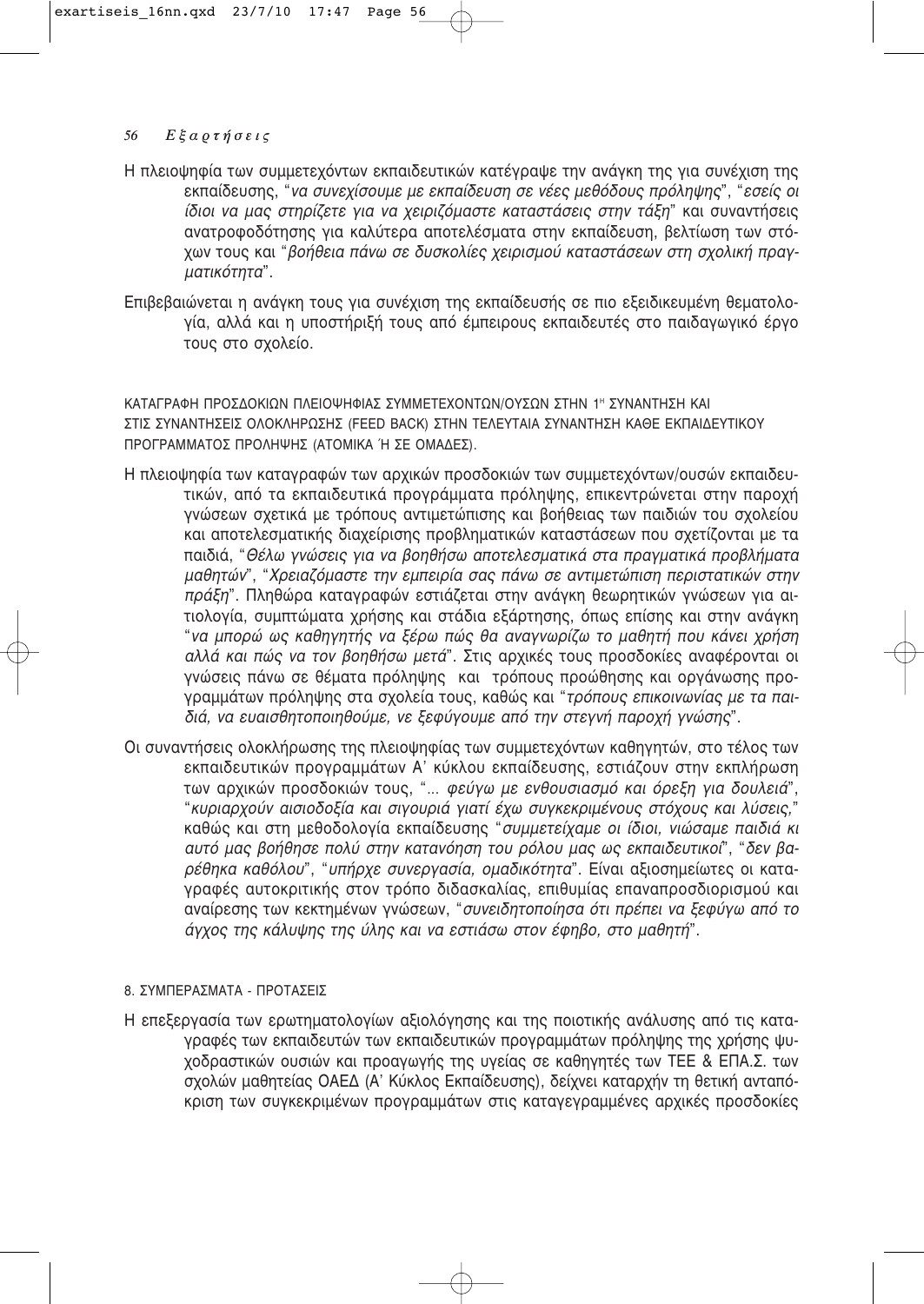των συμμετεχόντων/ουσών καθηγητών/τριών, καθώς και την επίτευξη, σε μεγάλο ποσοστό, των περισσότερων σχεδιασμένων εκπαιδευτικών στόχων. Οι αρχικές προσδοκίες τους εστίαζαν στην ανάγκη τους να αποφύγουν τις θεωρητικές κατευθύνσεις και τις υπερβολικές γενικολογίες από τα συγκεκριμένα εκπαιδευτικά προγράμματα, ενώ ζητούσαν από αυτά την ενημέρωση, την εκπαίδευση και τη στήριξη σε συγκεκριμένους τρόπους συμπεριφοράς – επικοινωνίας με τους μαθητές, την αντιμετώπιση δύσκολων καταστάσεων των μαθητών που οι καθηγητές παρατηρούν ή οι μαθητές τους μεταφέρουν.

Τα προγράμματα, ως μορφωτική – διδακτική επιδίωξη αλλά και ως διαδικασία κινητοποίησης των συμμετεχόντων/ουσών, αξιολογείται ότι υλοποίησαν τους στόχους τους. Έχει ήδη προαναφερθεί, σχετικά με τους ποσοτικούς δείκτες ικανοποίησης, ότι επικρατούν η πρόθεση των συμμετεχόντων για σύσταση σε συναδέλφους τους την παρακολούθηση προγραμμάτων πρόληψης, καθώς και η αναγνώριση της αναγκαιότητας συστηματικής παρακολούθησης προγραμμάτων πρόληψης.

exartiseis  $16nn.qxd$   $23/7/10$   $17:47$  Page

- Είναι αξιοσημείωτο ότι η πλειοψηφία των συμμετεχόντων εκπαιδευτικών επικεντρώθηκε με μεγάλη σαφήνεια στην ικανοποίησή της τόσο από την κατάρριψη μύθων και ημιμάθειας πάνω σε θέματα εξάρτησης, χρήσης κι απεξάρτησης από ψυχοδραστικές ουσίες όσο και από την ουσιαστική κάλυψη των γνωστικών κενών που είχαν για μια καινοτόμα μεθοδολογία εκπαίδευσης. Υπήρχαν καταγραφές για αναζήτηση εργαλείων εκπαίδευσης που να διευκολύνουν την απεμπλοκή από τις έντονες δυσκολίες στην επικοινωνία με τους μαθητές τους, στον τρόπο αντιμετώπισης περιστατικών χρήσης ψυχοδραστικών ουσιών, στη συνεργασία με συναδέλφους τους αλλά και στον εύστοχο χειρισμό της παγιωμένης, δυσκίνητης διοικητικά, σχολικής πραγματικότητας.
- Αξιολογείται ότι μειώθηκε η ανασφάλεια, η αβεβαιότητα, η γνωστική επαγγελματική και προσωπική αδυναμία των συμμετεχόντων εκπαιδευτικών για εφαρμογή, όσων διδάχθηκαν στα προγράμματα πρόληψης, στο περιβάλλον της σχολικής πραγματικότητας, καθώς και μια αύξηση της επιθυμίας τους για άμεση υλοποίηση των -διαμορφωμένων από την κινητοποίησή τους μέσα από τα εκπαιδευτικά προγράμματα πρόληψης- στόχων στη σχολική πραγματικότητα. Επίσης, αξιολογείται ότι μειώθηκε η αρχική καχυποψία και αμφισβήτηση των συμμετεχόντων/ουσών καθηγητών/τριών σχετικά με την ουσιαστική ενημέρωσή τους, χωρίς υπερβολικές θεωρητικές πληροφορίες και τη δυνατότητα κινητοποίησής τους για δράση μέσα από τη συμμετοχή τους στα συγκεκριμένα εκπαιδευτικά προγράμματα πρόληψης.
- Είναι χαρακτηριστικές ορισμένες φράσεις που καταγράφηκαν από τη δυναμική των ομάδων εκπαιδευτικών:

*"Βγήκαν στην επιφάνεια πράγματα που είχαν μπει στην άκρη*",

"*·˘Ù¿ Ô˘ ÚÔÙ¿ÛÛÔÓÙ·È ÁÈ· χÛÂȘ, Ê·›ÓÔÓÙ·È Û˘ÁÎÂÎÚÈ̤ӷ. ∞Ó·›ÚÂÛ· ÔÏÏ¿ Ú¿Á*ματα στην επίλυση προβλημάτων",

*"υπήρχε προκατάληψη για το τι κλίμα θα υπάρξει, τι θα πάρουμε, υπήρχε μια θετική ανατροπή. Θα περάσει και στους μαθητές αυτό*",

"*˘‹Ú¯Â ÌÈ· η¯˘Ô"›·, ÂÓÒ ÙÒÚ· ̤ÓÂÈ Ë ÂÓÂÚÁÔÔ›ËÛË Î·È Ë Û˘ÌÌÂÙÔ¯‹*",

"*fiÚÂÍË ÁÈ· ‰Ô˘ÏÂÈ¿, ÚÒÙË ÊÔÚ¿ ·Ó˘ÔÌÔÓÒ ÁÈ· ÙË ¢Â˘Ù¤Ú· Ô˘ ı· ¿ˆ ÛÙËÓ Ù¿ÍË*",

που αναδεικνύουν τη θετική αξιολόγηση, των ίδιων των συμμετεχόντων/ουσών, της αποτελεσματικότητας των εκπαιδευτικών προγραμμάτων πρόληψης σχετικά με την κινητοποί-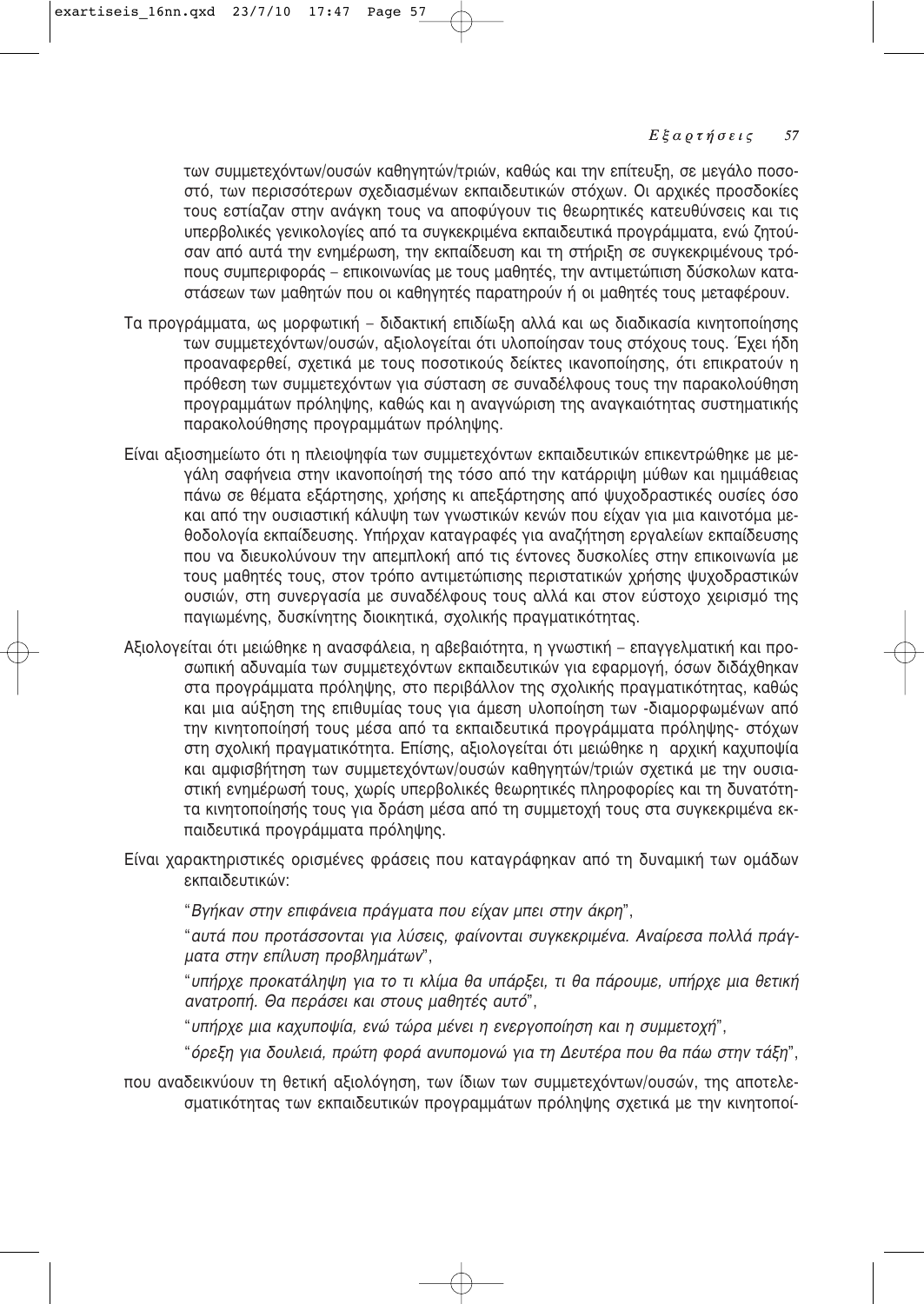ησή τους και τη γνωστική – εκπαιδευτική στήριξή τους για υλοποίηση δράσεων πρόληψης στο σχολικό περιβάλλον.

Είναι πολύ σημαντική η ακόλουθη φράση μίας συμμετέχουσας εκπαιδευτικού με μακρόχρονη εκπαιδευτική πορεία στο τέλος εκπαιδευτικού προγράμματος:

"*°È·Ù› Ó· ÌËÓ Ù· ›¯· Ì¿ıÂÈ fiÏ· ·˘Ù¿ Ù· ¯ÚfiÓÈ·; ∂˘Ù˘¯Ò˜ Ù· Ì·ı·›Óˆ ¤ÛÙˆ Î·È ÙÂÏ¢ ταία*" που υποδεικνύει τη ματαιότητα και την απογοήτευση που επικρατούν στον εκπαιδευτικό τομέα ακόμα και σε θέματα ποιότητας και περιεχομένου μετεκπαίδευσής Touc (Centers for Disease Control and Prevention, National Institute for Occupational Safety and Health).

- Συνολικά, μπορούμε να συμπεράνουμε την επίτευξη των αρχικών στόχων των προγραμμάτων τόσο σε σχέση με την ενημέρωση των συμμετεχόντων/ουσών καθηγητών/τριών γύρω από θέματα χρήσης και κατάχρησης των εξαρτησιογόνων ουσιών, την ενημέρωσή τους για τις αρχές πρόληψης μέσα στο σχολικό σύστημα όσο και την κινητοποίησή τους για ανάπτυξη δραστηριοτήτων πρόληψης στο σχολείο. Παράλληλα, αξιολογείται η προσωπική ενδυνάμωση καθώς και η ενίσχυση των σχέσεων μεταξύ τους.
- Κρίνεται αναγκαίο να ληφθεί υπόψη το αίτημα της πλειοψηφίας των συμμετεχόντων εκπαιδευτικών για συνέχιση της εκπαίδευσής τους και της ανατροφοδότησής τους σχετικά με τις δυσκολίες εφαρμογής όσων διδάχθηκαν στη σχολική τάξη. Για το λόγο αυτό προτείνεται η συνέχιση της εκπαίδευσής τους μέσα από συγκεκριμένο χρονοδιάγραμμα επιμορ-Φώσεων, καθώς και η αποσαφήνιση της δυνατότητας επικοινωνίας με τους εκπαιδευτές στις περιπτώσεις δυσκολίας χειρισμού καταστάσεων στη σχολική πραγματικότητα.
- Επίσης, προτείνεται η αξιολόγηση (follow up) των εκπαιδευτικών προγραμμάτων πρόληψης ως προς τη διατήρηση των γνώσεων των συμμετεχόντων εκπαιδευτικών και το βαθμό εφαρμογής τους στη σχολική πρακτική. Τέλος, ο περιορισμός των πρώτων συμμετοχών στον Α' κύκλο εκπαίδευσης και τήρησης του κανόνα συμμετοχής ήδη εκπαιδευμέ-Vων στους επόμενους κύκλους εκπαίδευσης θα επέτρεπε την αξιοποίηση μεγαλύτερου δείγματος συμμετεχόντων για την ποσοτική ανάλυση δεδομένων.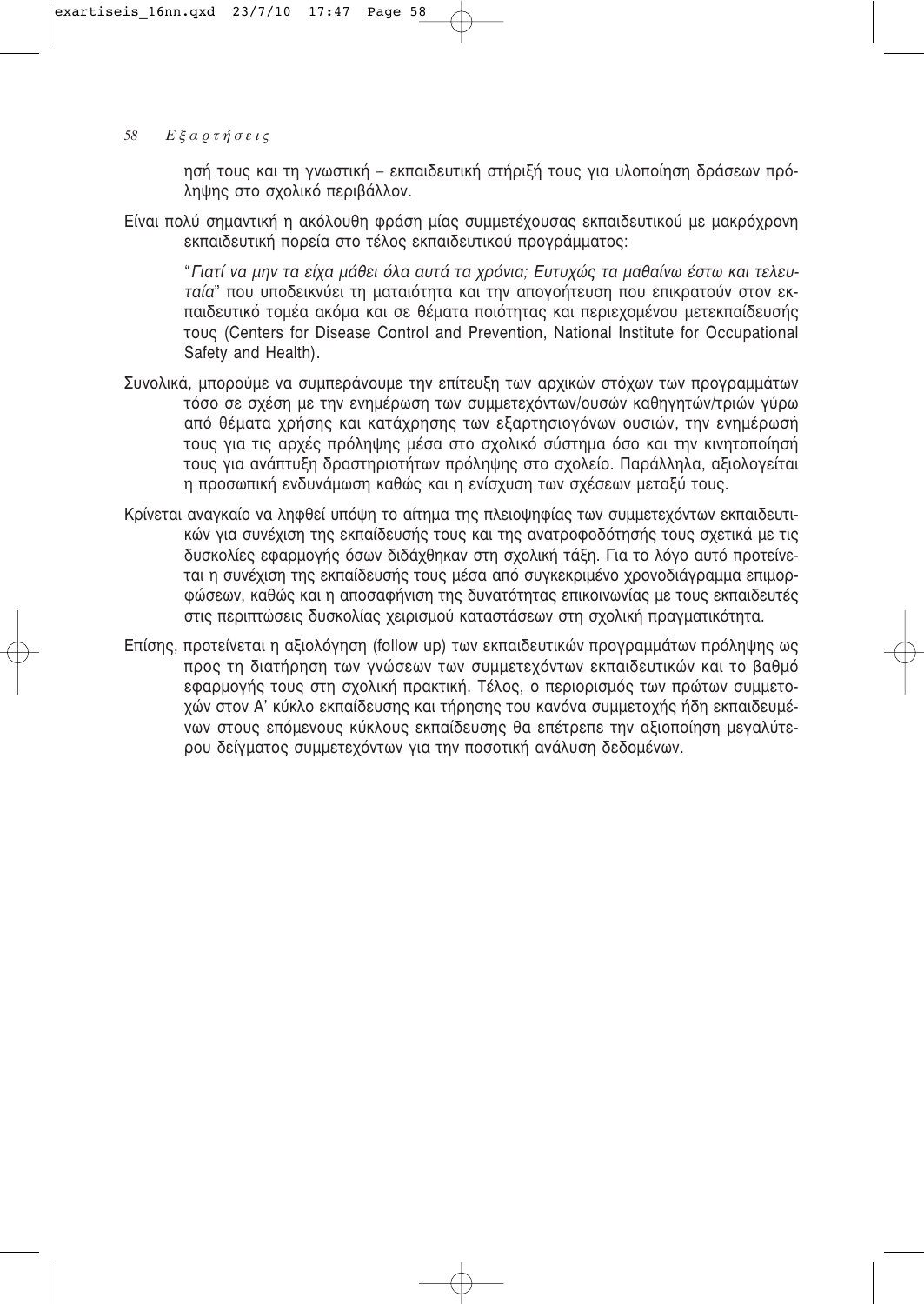### exartiseis\_16nn.qxd 23/7/10 17:47 Page 59

*Βιβλιογραφία Ελληνική* 

Αγραφιώτης, Δ. (2000) Το Ζήτημα της Αποτίμησης: Θεωρίες και Πρακτικές. Κοινωνική Εργασία, 57, 29 -38.

- Βασιλείου, Γ. (1987) Ο άνθρωπος ως Σύστημα: Μία παρουσίαση για τον παιδοψυχίατρο. Σύγχρονα Θέματα Παιδοψυχιατρικής. Αθήνα: Καστανιώτης.
- Ελληνική Εταιρεία Ψυχικής Υγιεινής και Νευροψυχιατρικής του Παιδιού, (1994) Διεπαγγελματική Συμβουλευτική. Αθήνα: Ελληνικά Γράμματα.
- Ιατρίδης, Δ. (2000) Αξιολόγηση των Υπηρεσιών από τους Πελάτες και την Κοινότητα: Επιπτώσεις στη Χάραξη Πολιτικής. Κοινωνική Εργασία, 57, 13 - 27.
- Κολιάδης, Ε. (1997) Θεωρίες Μάθησης και Εκπαιδευτική Πράξη: Γνωστικές Θεωρίες. Αθήνα: Εμμανουήλ Κολιάδης.
- Κυριαζή, Ν. (1999) Η Κοινωνιολογική Έρευνα: Κριτική Επισκόπηση των Μεθόδων και των Τεχνικών. Αθήνα: Ελληνικά Γράμματα.

Ματσαγγούρας, Η. (2006) Η διαθεματικότητα στη Σχολική Ζωή. Αθήνα: Γρηγόρης.

- Ναυρίδης Κλ. (2005) Ψυχολογία των ομάδων. Αθήνα: Παπαζήσης.
- Πολέμη-Τοδούλου, Μ. (2005) Μεθοδολογία Εκπαίδευσης Ενηλίκων: Η Αξιοποίηση της Ομάδας στην Εκπαίδευση Ενηλίκων. Πάτρα: Ελληνικό Ανοικτό Πανεπιστήμιο.

Σταματόπουλος, Κ. (2006) Βιωματική Εκπαίδευση και Ανάπτυξη. Αθήνα: Κλειδάριθμος.

- Χαραλαμπόπουλος, Β. (1993) Οργάνωση της Διδασκαλίας και της Μάθησης Γενικά: Διδακτική Μεθοδολογία. Αθήνα: Gutenberg.
- Χριστοφόρου-Civili, Α. (2001) Ο Εκπαιδευτικός και το πρόβλημα της εξάρτησης των εφήβων: Διδακτορική διατριβή. Αθήνα: Πάντειο Πανεπιστήμιο

Χρυσαφίδης, Κ. (2003) Βιωματική-Επικοινωνιακή Διδασκαλία. Αθήνα: Gutenberg.

### *Ξενόγλωσση*

Austin, Michael J., et al. (1982) Evaluating Your Agency's Programs. Beverly Hills, CA: Sage.

Baker Th. L. (1999) Doing Social Research (3<sup>rd</sup> ed.) Boston: McGraw Hill.

Ghodse, H. (1998) Drug Abuse Prevention in the information age: Drug Prevention and Drug Policy. Vienna: European Conference.

Gray, S.T. (1997) Evaluation with Power. San Francisco: Jossey-Bass.

Grbich C. (1999) Qualitative Research in Health: An Introduction. London: Sage.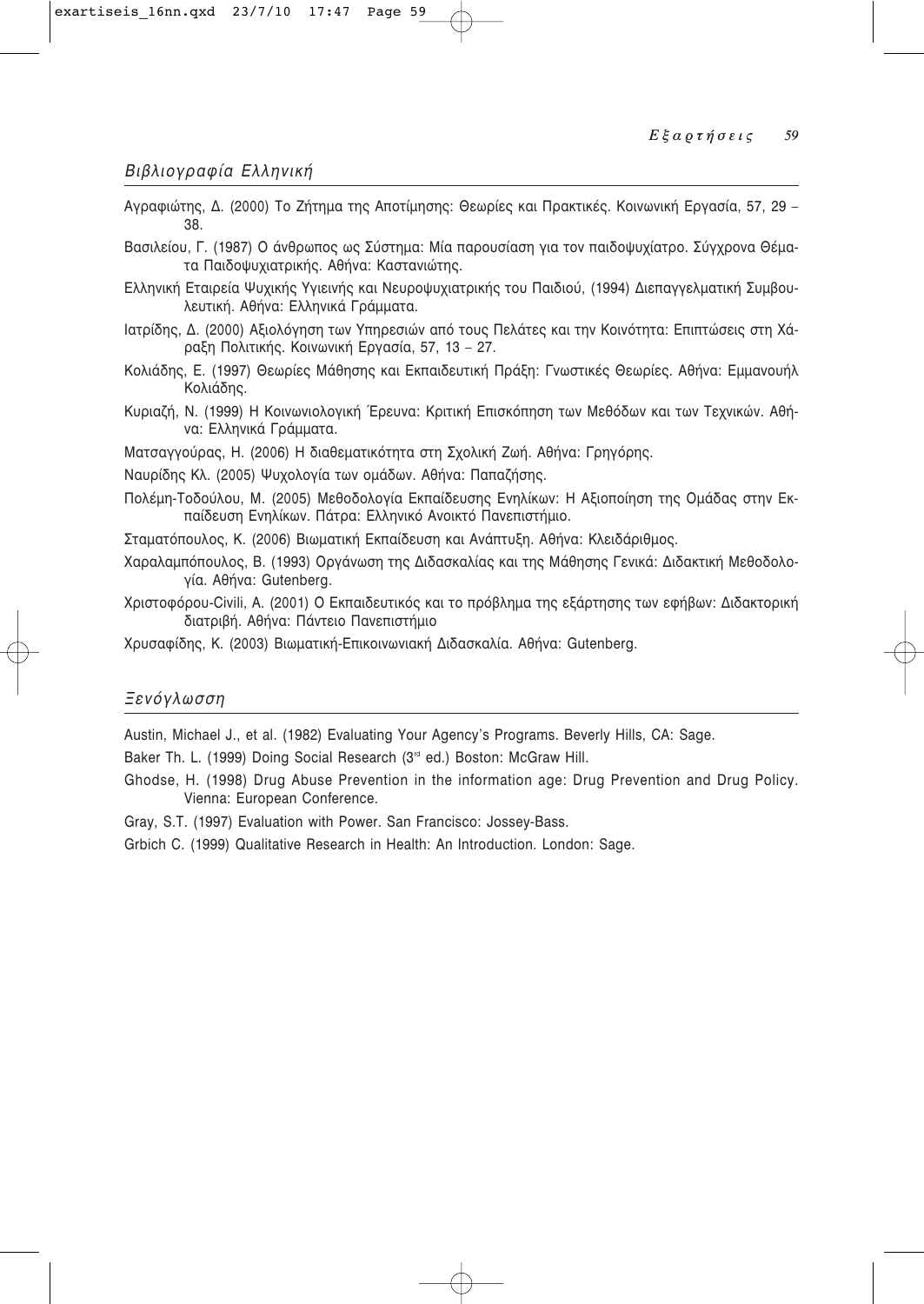*Ε ξ α ρ τ ή σ ε ι ς , τεύχος 16, 2010*

TRAINING PRIMARY SCHOOL TEACHERS IN PROMOTING PREVENTION WITHIN THE PRIMARY SCHOOL SETTING

IOANNA KIRITSI\*, BIOLOGIST, MSC SOCIAL PSYCHIATRY, DIRECTOR OF PREVENTION SECTOR KETHEA

SOTIRIA TSIOTRA, DRUG COUNSELOR, HEAD OF PREVENTION DEPARTMENT IN PRIMARY EDUCATION, PREVENTION SECTOR KETHEA

ELEONORA THLIVITOU, SOCIAL ANTHROPOLOGIST, MA SOCIAL EXCLUSION AND MINORITIES (DIR: CRIMINOLOGY), RESEARCH DEPARTMENT OF PREVENTION SECTOR KETHEA

- Abstract
- This paper presents the model, the educational experience and the evaluation of a training program implemented by KETHEA's Prevention Sector on teachers in primary education with the goal of developing their skills for the personal and psycho-social development of their pupils. The training program is organized in cooperation with the Office of Health Education. The educational program's aims are to train the participant teachers on techniques and approaches that contribute to self-efficacy in response to the personal, emotional and social needs of their pupils as well as to become acquainted with training manuals of the Ministry of Education.
- Some of the methods applied are plenary sessions, small groups, team playing, role playing, interactive group processes, team building, review and evaluation.
- Finally, the paper presents the evaluation which was based on qualitative and quantitative methods of analysis and which included 33 educational programs in 682 primary school teachers, during the years 1999 up to 2009. The discussion summarizes key issues and proposals emerging from this educational process.
- Key words: Educational Programs, Prevention, personaland social skills Psychoactive Substances, Primary School Teachers, Evaluation, Satisfaction.

<sup>\*</sup> Contact details: KETHEA Prevention Unit, 7 Tsamadou str, 106 81 Athens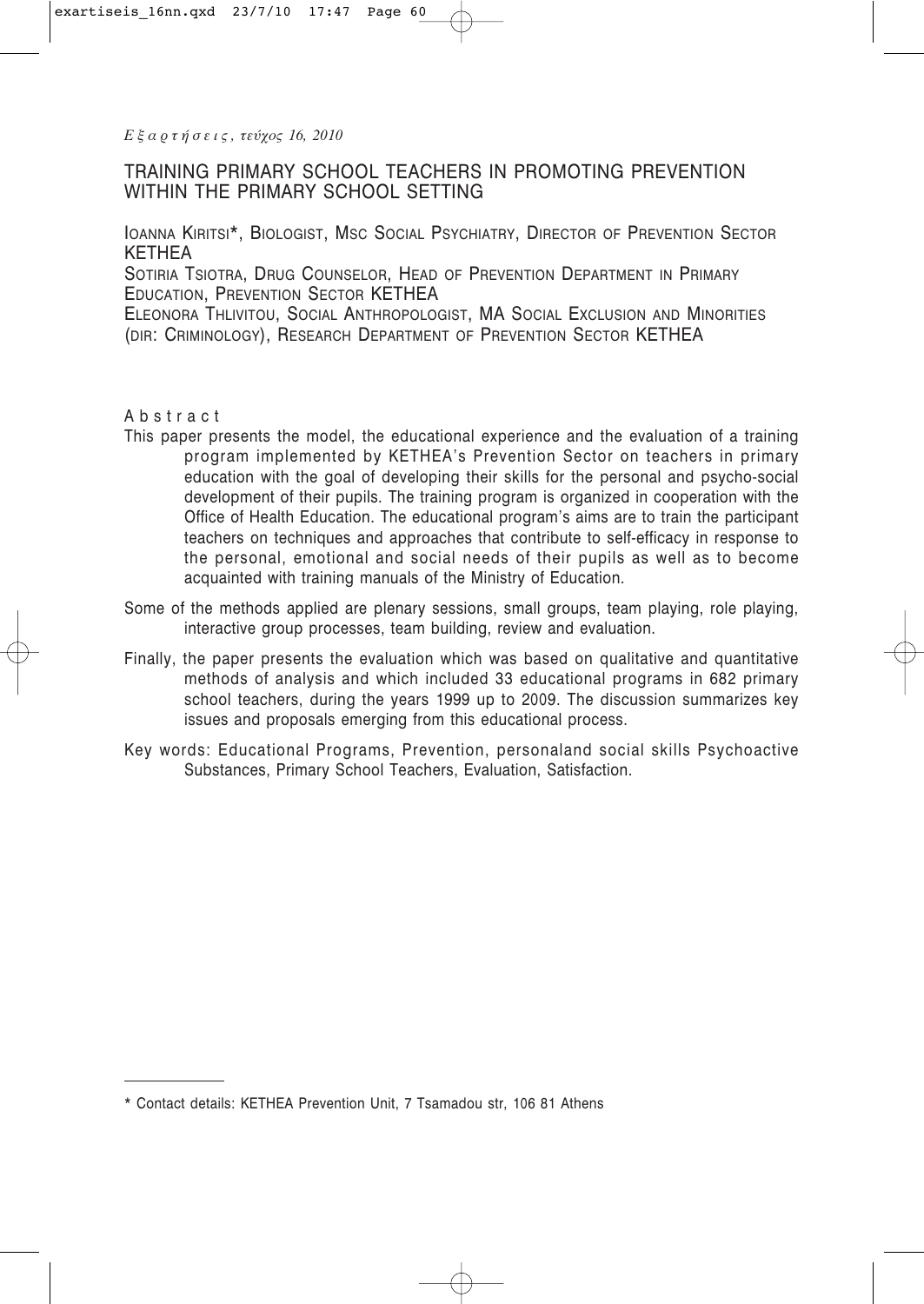*Ε ξ α ρ τ ή σ ε ι ς , τεύχος 16, 2010*

# ΕΚΠΑΙΔΕΥΣΗ ΕΚΠΑΙΔΕΥΤΙΚΩΝ ΠΡΩΤΟΒΑΘΜΙΑΣ ΕΚΠΑΙΔΕΥΣΗΣ ΓΙΑ ΤΗΝ ΠΡΟΩΘΗΣΗ ΤΗΣ ΠΡΟΛΗΨΗΣ ΣΤΟ ΔΗΜΟΤΙΚΟ ΣΧΟΛΕΙΟ

ΚΥΡΙΤΣΗ ΙΩΑΝΝΑ<sup>\*</sup>, MSC ΚΟΙΝΩΝΙΚΗ ΨΥΧΙΑΤΡΙΚΗ, ΒΙΟΛΟΓΟΣ, ΥΠΕΥΘΥΝΗ ΤΟΜΕΑ ΠΡΟΛΗΨΗΣ ∫∂£∂∞

ΤΣΙΩΤΡΑ ΣΩΤΗΡΙΑ, ΣΥΜΒΟΥΛΟΣ ΤΟΞΙΚΟΕΞΑΡΤΗΣΗΣ, ΥΠΕΥΘΥΝΗ ΤΜΗΜΑΤΟΣ ΠΡΟΛΗΨΗΣ ΣΤΗΝ ΠРΩТОВАӨМІА ЕКПАІДЕҮ∑Н, ТОМЕА ПРОЛНѰН∑ КЕӨЕА

ΘΛΙΒΙΤΟΥ ΕΛΕΟΝΩΡΑ, ΚΟΙΝΩΝΙΚΗ ΑΝΘΡΩΠΟΛΟΓΟΣ, ΜΑ ΚΟΙΝ. ΑΠΟΚΛΕΙΣΜΟΣ & ΜΕΙΟΝΟΤΗΤΕΣ (ΕΓΚΛΗΜΑΤΟΛΟΓΙΑ), ΠΡΟΣΩΠΙΚΟ ΤΜΗΜΑΤΟΣ ΕΡΕΥΝΑΣ ΤΟΜΕΑ ΠΡΟΛΗΨΗΣ ΚΕΘΕΑ.

# Περίληψη

- Στο παρόν άρθρο παρουσιάζεται το μοντέλο, η εμπειρία και η αξιολόγηση εκπαιδευτικού προγράμματος του Τομέα Πρόληψης ΚΕΘΕΑ προς τους εκπαιδευτικούς της πρωτοβάθμιας βαθμίδας εκπαίδευσης που αφορά στην προσωπική και ψυχο-κοινωνική ανάπτυξη του παιδιού. Οι εκπαιδευτικοί συμμετέχουν εθελοντικά σε προσωπικό τους χρόνο στο συνολικής διάρκειας 20 ωρών εκπαιδευτικό πρόγραμμα. Η εκπαίδευση οργανώνεται σε συνεργασία με τις Διευθύνσεις Εκπαίδευσης και τα Γραφεία Αγωγής Υγείας. Σκοπός είναι οι εκπαιδευτικοί που λαμβάνουν μέρος στην εκπαίδευση να γνωρίσουν προσεγγίσεις και τεχνικές οι οποίες συμβάλλουν στην αυτό-αποτελεσματικότητά τους στην ανταπόκριση σε προσωπικές, συναισθηματικές και κοινωνικές ανάγκες των μαθητών τους και να έλθουν σε επαφή με εγκεκριμένα από το ΥΠΕΠΘ εκπαιδευτικά εγχειρίδια που στοχεύουν στην προσωπική και ψυχοκοινωνική εκπαίδευση του παιδιού και στην πρόληψη της χρήσης εξαρτησιογόνων ουσιών και άλλων βλαπτικών, για τη ζωή τους, συμπεριφορών.
- Οι πρακτικές μάθησης διακρίνονται από το «βιωματικό» τους χαρακτήρα και αξιοποιούνται οι αρχές της εκπαίδευσης ενηλίκων. Το περιεχόμενό του δεν έχει άμεση αναφορά στη χρήση ψυχοτρόπων ουσιών, αλλά αναφέρεται η σύνδεση ανάμεσα στην αιτιολογία του φαινομένου και τις στάσεις-συμπεριφορές που εμφανίζονται και στο σχολείο (π.χ. χαμηλή αυτοεκτίμηση, αρνητική σχέση και σύνδεση με το σχολείο), στη μείωση των προσωπικών ή/και κοινωνικών παραγόντων επικινδυνότητας.

Τέλος, παρουσιάζεται η αξιολόγηση των 33 εκπαιδευτικών προγραμμάτων σε 682 εκπαιδευτικούς πρωτοβάθμιας εκπαίδευσης, κατά τα σχολικά έτη 1999 – 2009, η οποία στηρίχθηκε σε ποιοτικές και ποσοτικές μεθόδους ανάλυσης. Παρουσιάζονται αναλυτικά ο στόχος και η μεθοδολογία της αξιολόγησης, τα κοινωνιο-δημογραφικά χαρακτηριστικά των συμμετεχόντων, οι ποσοτικοί δείκτες ικανοποίησης των συμμετεχόντων, η ανάλυση περιεχομένου των ανοικτού τύπου ερωτήσεων και τα συμπεράσματα. Στη συζήτηση συνοψίζονται τα βασικά θέματα και οι προτάσεις που αναδύονται από την εκπαιδευτική αυτή διεργασία.

Λέξεις – Κλειδιά: Εκπαιδευτικά Προγράμματα, Πρόληψη, Ψυχοδραστικές Ουσίες, Εκπαιδευτικοί, Πρωτοβάθμια Εκπαίδευση, Αξιολόγηση, Ικανοποίηση.

<sup>\*</sup> Στοιχεία Επικοινωνίας: Τομέας Πρόληψης ΚΕΘΕΑ, Τσαμαδού 7, 106 81 Αθήνα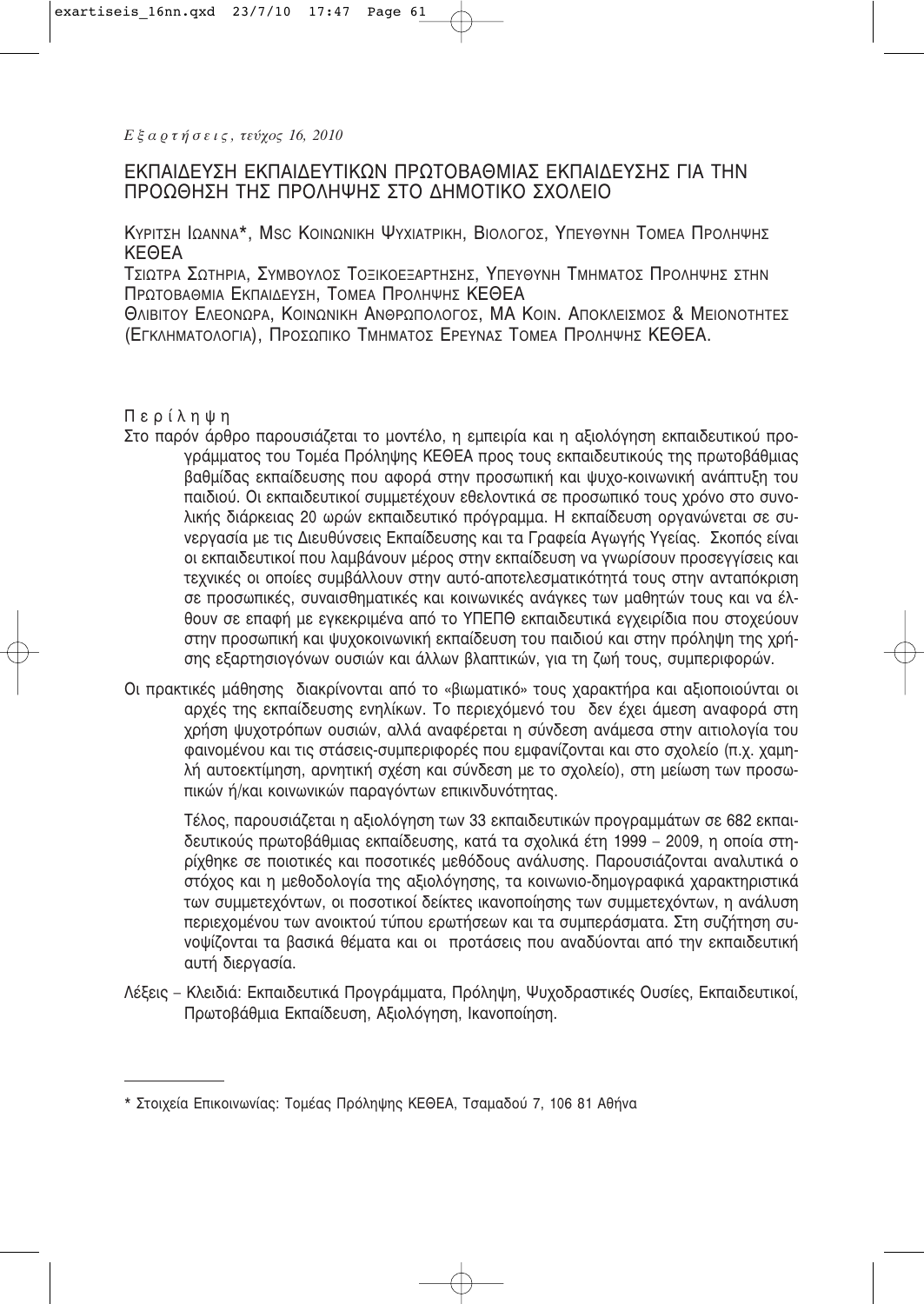### ΕΙΣΑΓΩΓΗ

Ο Τομέας Πρόληψης ΚΕΘΕΑ σχεδιάζει και εφαρμόζει συστηματικά, ολοκληρωμένα, μακρόχρονα προγράμματα πρωτογενούς πρόληψης στην Πρωτοβάθμια και Δευτεροβάθιμα Εκπαίδευση (Π.Ε., Δ.Ε.) με στόχο την προαγωγή της υγείας και της πρόληψης, κυρίως, μέσα από την προσωπική και ψυχο-κοινωνική ανάπτυξη του παιδιού και την υποστήριξη του ρόλου των σημαντικών ενηλίκων για το υγιές μεγάλωμά του. Η παρέμβασή του στην Π.Ε. ξεκίνησε το 1996 με 5 στρατηγικές: (Κυρίτση, 2004).

- 1. Μακροχρόνια Ολοκληρωμένα Προγράμματα Πρωτογενούς Πρόληψης σε δημοτικά σχολεία.
- 2. Δημιουργία εκπαιδευτικού υλικού πρόληψης.
- 3. Εκπαίδευση εκπαιδευτικών στην πρωτογενή πρόληψη.
- 4. Προγράμματα πρόληψης για γονείς.
- 5. Εκπαίδευση στελεχών υπηρεσιών πρόληψης σε εθνικό επίπεδο για παρεμβάσεις πρόληψης στο δημοτικό.
- Οι βασικοί στόχοι αυτών των στρατηγικών είναι:
- Η ανάπτυξη μιας καλά τεκμηριωμένης πρακτικής παρέμβασης πρωτογενούς πρόληψης στο ελληνικό δημοτικό σχολείο
- Η αξιοποίηση αυτής της τεχνογνωσίας για α) τη δημιουργία εκπαιδευτικού υλικού πρόληψης και β) την εκπαίδευση των επαγγελματιών.

# ΕΠΙΣΚΟΠΗΣΗ ΤΟΥ ΠΡΟΓΡΑΜΜΑΤΟΣ

- Η εκπαίδευση των εκπαιδευτικών πραγματοποιείτο, αρχικά, σε συνεργασία με τους σχολικούς συμβούλους ή με τους Διευθυντές και τους Συλλόγους Εκπαιδευτικών των δημοτικών σχολείων. Από το 2002, με τη θεσμοθέτηση της αγωγής υγείας και στην πρώτη βαθμίδα εκπαίδευσης, υλοποιείται σε συνεργασία με τις Διευθύνσεις Εκπαίδευσης και τους Υπευθύνους Αγωγής Υγείας, οι οποίοι λειτουργούν ως διαμεσολαβητές στην προώθηση της πρόληψης και στην πρώτη επικοινωνία με τους ενδιαφερόμενους εκπαιδευτικούς και ως συνεργάτες στη διοργάνωση των εκπαιδευτικών προγραμμάτων.
- Η εκπαίδευση βασίζεται σε προσεγγίσεις πρόληψης και αγωγής υγείας οι οποίες, από την έρευνα, (Botvin, et al. 1990, 1995 & 2001; Kumpfer & Turner 1990/1991; Elias et al. 1997; Hawkins, Catalano & Miller, 1992; Pentz, 1995; Battistich et al. 1996; Tobler & Stratton, 1997; Ghodse, 1998; Gazda et al. 2001; Molnar & Lindquist, 1989; Weare & Gray, 1995) έχουν δείξει ότι:
	- είναι πιο αποτελεσματικές στη μείωση των παραγόντων κινδύνου για την ανάπτυξη βλαπτικών συμπεριφορών και την ενδυνάμωση των προστατευτικών παραγόντων για την προαγωγή της υγείας (όπως προσωπική ενδυνάμωση, επικοινωνία και λήψη αποφάσεων, ευκαιρίες για επιτυχία, δεξιότητες «χτισίματος» ομάδας, δέσμευση),
	- βοηθούν τους ανθρώπους να αποκτήσουν δεξιότητες, που προωθούν την πρόληψη,
	- χρησιμοποιούν τις μαθησιακές εμπειρίες ως εφαλτήριο για την απόκτηση δεξιοτήτων ζωής.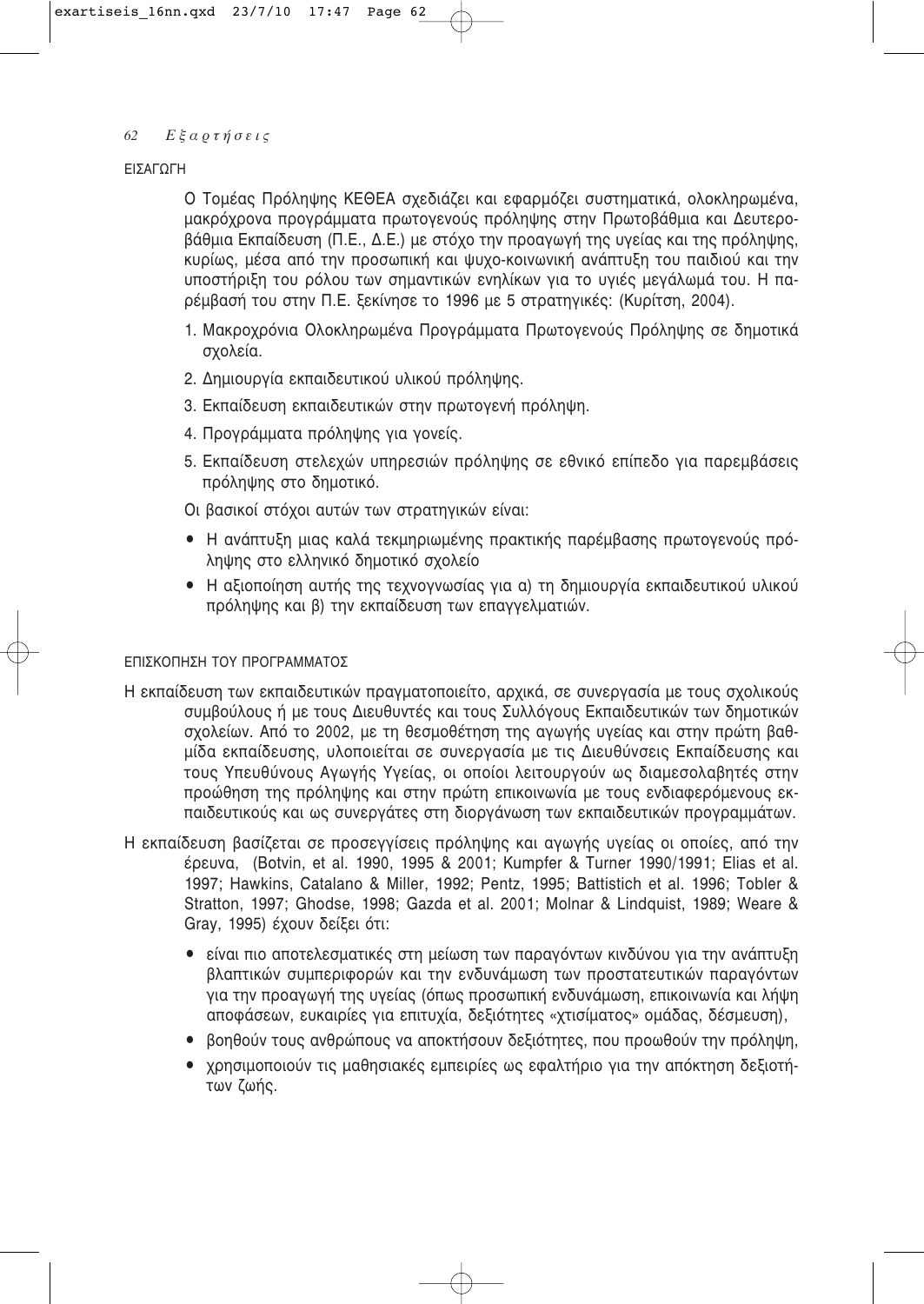Η εκπαίδευση δεν έχει υποχρεωτικό χαρακτήρα αλλά είναι προσωπική επιλογή του κάθε εκπαιδευτικού. Είναι κρίσιμης και ουσιαστικής σημασίας, καθώς μέσα από το ρόλο του ο εκπαιδευτικός παρέχει τη γνώση και τις δεξιότητες που χρειάζονται τα παιδιά για αποτελεσματικότερη διαβίωση (Ματσαγγούρας, 2006; DeVecchi, 2000; Abbott et al. 1998). Έρευνες αναφέρουν ότι «η έλλειψη ικανοτήτων και δεξιοτήτων οδηγεί σε δυσλειτουργική συμπεριφορά. Για να προληφθεί μια παρούσα και μελλοντική προβληματική συμπεριφορά συνιστάται να εκπαιδευτούν τα παιδιά σε βασικές δεξιότητες απαpαίτητες για μια ικανοποιητική ζωή» (Gazda et al., 2001).

exartiseis  $16nn.qxd$   $23/7/10$   $17:47$  Page

- Οι εκπαιδευτικοί χρειάζεται να διαθέτουν γνώσεις και δεξιότητες τέτοιες ώστε να μπορούν να αντιλαμβάνονται ζητήματα σωματικής και ψυχικής υγείας που είναι πρωταρχικής σημασίας για τα παιδιά, να αναγνωρίζουν την αναγκαιότητα συνεργασιών τόσο με τα υπόλοιπα μέρη του σχολείου όσο και με την ευρύτερη κοινότητα και τις συνιστώσες της, να κατανοούν τη σπουδαιότητα οικοδόμησης ενός ολιστικού σχολείου, να μπορούν να προωθούν στάσεις, αξίες και δεξιότητες οι οποίες προάγουν το «ευ ζειν», να μπορούν να χρησιμοποιούν εκπαιδευτικές μεθόδους τέτοιες που να κάνουν τα παιδιά συμμέτοχους στη διαδικασία μάθησης (Dewey, 1971; Αθανασοπούλου, 1994; Moon, 1990; Ματσαγγούρας, 2006). Οι εκπαιδευτικοί χρειάζεται να μπορούν να λειτουργούν όχι μόνο ως παιδαγωγοί αλλά και ως οργανωτές/συντονιστές, διευκολυντές, πρότυπα, αξιολογητές, εμψυχωτές (Fontana, 1984; Kolb, 1984; Κολιάδης, 1997; Γκούβρα, 2001; Χαραλαμπόπουλος, 1993; Χρυσαφίδης, 2003; Σταματόπουλος, 2006) αλλά και ως ισότιμα μέλη της ομάδας-τάξης. Χρειάζεται να είναι σε θέση να καλλιεργούν κλίμα εμπιστοσύνης, ασφάλειας και σεβασμού, να γνωρίζουν στοιχεία δυναμικής της ομάδας ώστε να προωθούν τη συμμετοχή, τη συνεργασία, την αποδοχή και ουσιαστική ένταξη όλων των μαθητών στην ομάδα (Χαραλαμπόπουλος, 1993). Όταν έχουν αυτές τις δεξιότητες μπορούν να τις αξιοποιήσουν όχι μόνο με τα παιδιά αλλά και στη συνεργασία τους με τους γονείς και τους συναδέλφους στο σχολείο.
- Το πρόγραμμα εξελίχθηκε σταδιακά από το 1996 προκειμένου να τους εκπαιδεύσει και να τους προετοιμάσει για να προάγουν την πρόληψη στο χώρο τους με το σκεπτικό ότι είναι οι καταλληλότεροι για να συμβάλλουν στην ολόπλευρη ανάπτυξη του παιδιού μιας και έχουν την πιο συστηματική και μακρόχρονη πρόσβαση μαζί του και το βασικό τους μέλημα είναι η μάθηση.
- Επιδίωξή του, εκτός από την εκπαίδευση στα παραπάνω, είναι να δοθεί υποστήριξη και φροντίδα στον εκπαιδευτικό που, μέσα από το ρόλο του, καθημερινά καλείται να αντεπεξέλθει σε καταστάσεις και συνθήκες, για τις οποίες συχνά δεν είναι εκπαιδευμένος (προβλήματα συμπεριφοράς όπως επιθετικότητα, απόρριψη και κοινωνικός αποκλεισμός, κακοποίηση, δουλειά με ομάδες) και να γνωρίσει εκπαιδευτικά εργαλεία και μεθόδους πρόληψης και αγωγής υγείας, που προωθούν την προσωπική και ψυχοκοινωνική εκπαίδευση των παιδιών.
- Το πρόγραμμα έχει σχεδιασμένη δομή και ανάπτυξη. Απευθύνεται σε εκπαιδευτικούς από το νηπιαγωγείο έως την έκτη τάξη του δημοτικού σχολείου και προσπαθεί να τους μεταδώσει το πνεύμα, αλλά και τις προσεγγίσεις και τεχνικές που συμβάλλουν στη δημιουργία ενός κλίματος ασφάλειας και εμπιστοσύνης στην τάξη, ενισχύουν τις θετικές στάσεις και συμπεριφορές, αναπτύσσουν δεξιότητες επικοινωνίας, ομαδικότητας, συνεργασίας, υπευθυνότητας, κριτικής σκέψης και λήψης αποφάσεων, θέσπισης και επίτευξης στόχων. Ταυτόχρονα, αυτές οι προσεγγίσεις και τεχνικές ενδυναμώνουν την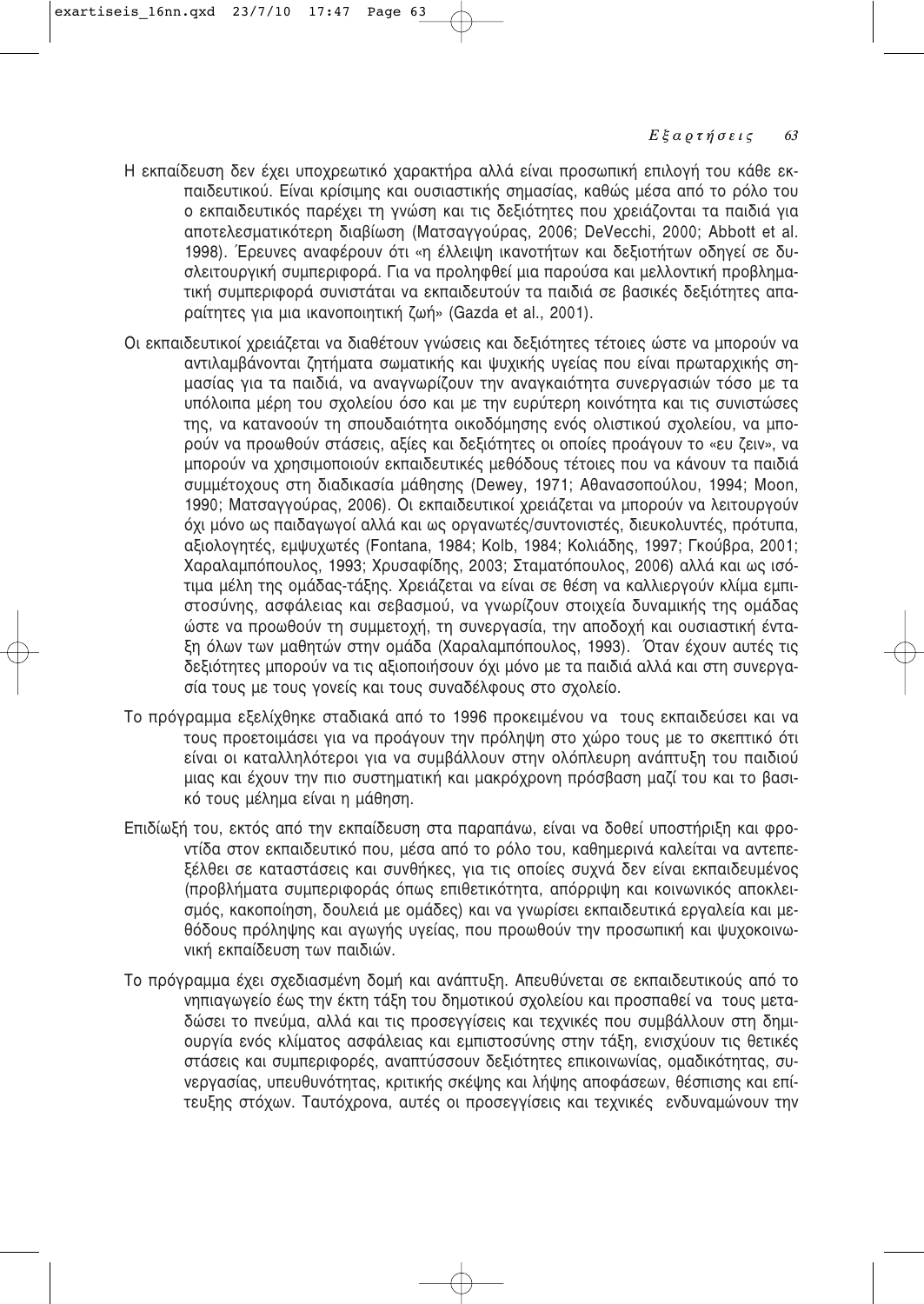αυτογνωσία, αυτοπεποίθηση, αυτό-εκτίμηση, αυτό-πειθαρχία και αυτό-αποτελεσματικότητα των μαθητών τους, καθώς και τις διαπροσωπικές σχέσεις μέσα στην τάξη, παράγοντες που απαντούν στις συναισθηματικές και κοινωνικές ανάγκες των παιδιών.

- Ο εκπαιδευτικός κύκλος έχει διάρκεια είκοσι ωρών και πραγματοποιείται στον προσωπικό χρόνο των εκπαιδευτικών, συνήθως, σε σχολικό περιβάλλον, στις πραγματικές καθημερινές, δηλαδή, συνθήκες του εκπαιδευτικού, ώστε να υπάρχει η δυνατότητα αναπλαισίωσης των καθημερινών δυσλειτουργιών. Περιλαμβάνει θεωρητικές παρουσιάσεις και κυρίως δραστηριότητες συμμετοχικής/βιωματικής μάθησης (Kraft, 1990; Dewey, 1971). Το περιεχόμενό του εμπεριέχει: γνωριμία και διερεύνηση αναγκών, συνδιαμόρφωση του εκπαιδευτικού πλαισίου, διερεύνηση στάσεων και αξιών, βασικές δεξιότητες για υγιείς διαπροσωπικές σχέσεις, κοινωνικοποίηση και επικοινωνία, πρακτικές και θετικές μεθόδους διαχείρισης της διαφορετικότητας στην ομάδα, δυναμική της ομάδας, δημιουργική έκφραση, ατομικές δεξιότητες αυτοσυγκρότησης όπως η αυτογγωσία, αυτοπεποίθηση, αυτοεκτίμηση, ενσωμάτωση εμπειρίας, γνώσης, αξιών στη διαχείριση προβλημάτων, ανατροφοδότηση και αξιολόγηση. Το μοντέλο της εκπαίδευσης είναι παρόμοιο με αυτό που προτείνεται να χρησιμοποιήσουν στη δουλειά τους με τους μαθητές.
- Ο εκπαιδευτής της ομάδας αναλαμβάνει μια σειρά από ρόλους, όλους αυτούς που προτείνονται να επιλέξει ο δάσκαλος με την επιστροφή του στην τάξη. Η ευθύνη του είναι να οργανώσει, να κινητοποιήσει, να ενθαρρύνει, να αναπλαισιώσει και να καταλύσει τη σύνθετη διεργασία της εκπαιδευτικής ομάδας. Χρειάζεται να έχει δεξιότητες αυτεπίγνωσης, αυτοδιαχείρισης, κοινωνικής επίγνωσης, διαχείρισης σχέσεων (Goleman et al., 2002).

### ΜΕΘΟΔΟΛΟΓΙΑ ΤΟΥ ΠΡΟΓΡΑΜΜΑΤΟΣ

- Το περιεχόμενο του προγράμματος δεν σχετίζεται άμεσα με τη χρήση ψυχοτρόπων ουσιών, ούτε ως μορφή πληροφόρησης για τις ουσίες ούτε ως συμβουλευτική για τη διαχείριση ανάλογων προβλημάτων, παρά μόνο σε σύνδεση με την αιτιολογία του φαινομένου και τους παράγοντες επικινδυνότητας, όπως στάσεις-συμπεριφορές που εμφανίζονται και στο σχολείο (π.χ. χαμηλή αυτοεκτίμηση, απουσία σχέσεων και υποστηρικτικών δικτύων, αρνητική σχέση και σύνδεση με το σχολείο, κακοποίηση, ελλιπής κοινωνικοποίηση). Περιλαμβάνει πολύ-επίπεδη μάθηση σε θέματα που σχετίζονται με το παιδαγωγι-Κό Και ψυχο-Κοινωνικό αντικείμενο του εκπαιδευτικού της προσχολικής και σχολικής ηλικίας (όπως διαθεματικότητα της αγωγής υγείας και η εφαρμογή της προσωπικήςψυχοκοινωνικής εκπαίδευσης του παιδιού, αναπτυξιακές αλλανές στο παιδί αυτής της ηλικίας, διερεύνηση και εκτίμηση των αναγκών, προσδοκιών και θετικών δυνάμεων: ατομικών και ομαδικών, καλλιέργεια ατομικών δεξιοτήτων αυτό-συγκρότησης, συναισθηματική αγωνή, επικοινωνία και ενερνητικό άκουσμα, συνερνασία και υπευθυνότητα, αυτοπειθαρχία και αυτοεκτίμηση, δουλειά με ομάδες, επίλυση προβλήματος, αυτόαξιολόγηση) (Moon, A., 1990; Fontana, D., 1984; Weare & Gray, 1995).
- Ακολουθεί το πνεύμα της σύγχρονης παιδαγωγικής επιστήμης, όπου η μάθηση είναι πιο αποτελεσματική, όταν στηρίζεται στην ενεργό συμμετοχή, στην αλληλεπίδραση και στην εμπειρία μέσα από το βίωμα και τότε φέρνει την προσωπική αλλαγή και εξέλιξη (Rogers, 1969; Dewey, 1971; Χαραλαμπόπουλος, 1993). Κατά τη διάρκεια του προγράμματος δίνεται έμφαση στη διαμόρφωση κλίματος που κάνει τη μάθηση μια θετική ενέργεια των εκπαιδευτικών, οι οποίοι δουλεύουν μέσω πολλών τρόπων (απόκτηση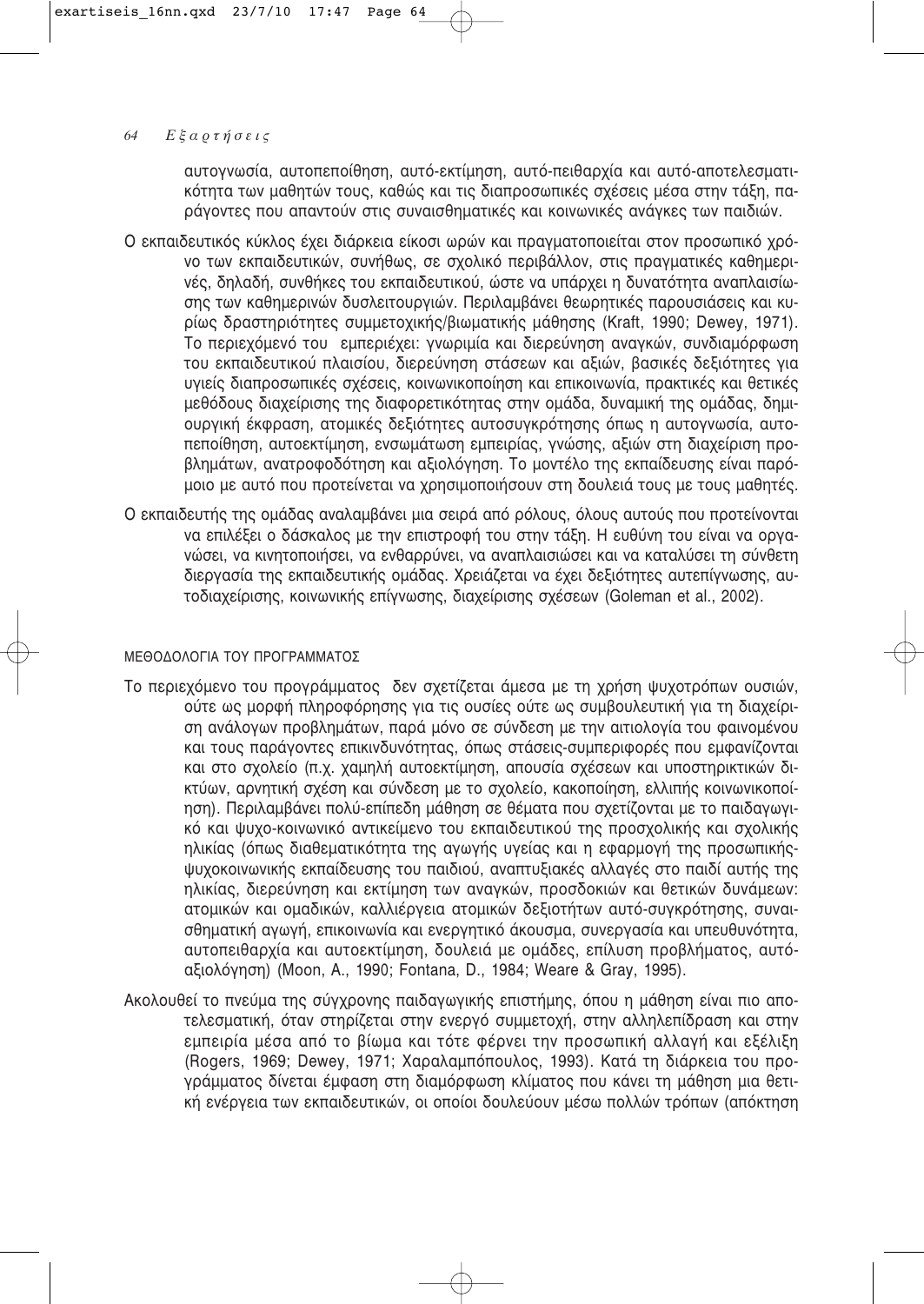exartiseis  $16nn.qxd$   $23/7/10$   $17:47$  Page

πληροφοριών, αλλαγές που απορρέουν από την παρατήρηση άλλων, αυθόρμητες φάσεις ενόρασης, μάθηση που προέρχεται από την ολοκλήρωση κάποιου έργου, απρογραμμάτιστος πειραματισμός και εξερεύνηση (Rogers, 1999). Συμμετέχοντας στο πρόγραμμα έχουν την ευκαιρία, αφενός, να αποκτήσουν νέες δεξιότητες, να μεταφέρουν παλαιότερες στη σύγχρονη πραγματικότητα της δουλειάς τους, να αποκτήσουν ικανότητες επεξεργασίας της νέας πληροφορίας και, αφετέρου, να διερευνήσουν προσωπικές γνώσεις, στάσεις και αξίες. Οι εκπαιδευόμενοι αντιμετωπίζονται με άξονα την προϋπάρχουσα γνώση και εμπειρίες τους, τις προσωπικές τους ανάγκες, τα εμπόδια και τις αντιστάσεις τους στη νέα γνώση και την αλλαγή. Μια τέτοια παρέμβαση επιτρέπει στους εκπαιδευτικούς να αποκτήσουν και να αυξήσουν την αυτό-ενημερότητα και την ενσυναίσθηση, να δυναμώσουν την προσωπική και επαγγελματική αποτελεσματικότητα και να νίνουν αλληλέννυοι.

- Πέρα της προσωπικής ανάπτυξης μέσα από τις δραστηριότητες και τις διεργασίες συνεπάγεται και η ανάπτυξη της ομάδας. Ακολουθούνται τακτικές κτισίματος ομάδας περνώντας από τα κλασσικά στάδια της πορείας μιας ομάδας (Tuckman, 1965): στάδιο προσανατολισμού, σύγκρουσης, σύνθεσης, απόδοσης, λύσης της ομάδας. Αναπτύσσονται οι διεργασίες της ομάδας (Douglas, 1995) και οι εκπαιδευτικοί έχουν τη δυνατότητα να γνωρίσουν στοιχεία της δυναμικής της ομάδας, χρήσιμα για τη διαχείριση θεμάτων στην τάξη.
- Συνήθως, το κάθε εκπαιδευτικό πρόγραμμα δεν αφορά σε μια ομοιογενή ομάδα εκπαιδευόμενων. Για το λόγο αυτό, από την έναρξή του, επιδιώκει να γνωριστούν οι συμμετέχοντες μεταξύ τους για να εμπιστευτούν και να φέρει στην επιφάνεια τον κοινό σκοπό, στη μαθησιακή διαδικασία, των όσων συμμετέχουν σε αυτή, διαθέτοντας τον ελεύθερο χρόνο τους ώστε να διαμορφώσουν από κοινού και βάσει της διερεύνησης των προσδοκιών τους, τους μαθησιακούς στόχους, το περιεχόμενο και το κλίμα των συναντήσεων. Το άνοιγμα και το κλίμα αποδοχής στην ομάδα αναμένεται να ενθαρρύνει τους εκπαιδευτικούς να εκπληρώσουν τους επαγγελματικούς τους στόχους έχοντας λιγότερο την αίσθηση της πίεσης. Οι εκπαιδευτικοί ακούν ο ένας τον άλλο, μοιράζονται προσωπικές και επαγγελματικές τους ανησυχίες, συζητούν ανοιχτά θέματα που προβληματίζουν το σχολείο και συμφωνούν σε αξίες και αρχές που χρειάζεται να το διέπουν. Αυτό που προκύπτει είναι αποτέλεσμα των εμπειριών του παρελθόντος, της πρόσφατης συνθήκης ζωής ή καταστάσεων, των άμεσων αναγκών τους, του συνδυασμού και της σύνθεσης της διαφορετικότητας της ομάδας. Επιπλέον, η εκπαίδευση σε μια σειρά από προσωπικές και διαπροσωπικές ικανότητες αναμένεται να βοηθήσει τους εκπαιδευτικούς να βελτιώσουν την αυτό-αποτελεσματικότητά τους, στοιχείο που στο πλαίσιο της τάξης, μπορεί να ορίζει το επίπεδο εμπιστοσύνης που έχει ο εκπαιδευτικός για την επίδραση που μπορεί να ασκεί στη λειτουργικότητα και τα επιτεύγματα των μαθητών του (Bandura, 1997; Pajares 1996; Woolfolk & Hoy, 1990). Εκπαιδευτικοί με υψηλή αυτό-αποτελεσματικότητα, από την έρευνα έχει φανεί, ότι είναι πιο κινητοποιημένοι να βοηθήσουν τους μαθητές τους που παρουσιάζουν μαθησιακές ή συμπεριφορικές δυσκολίες, είναι πιο αισιόδοξοι και πιο δημο-Κρατικοί και ανθρωπιστές στη διαχείριση της τάξης (Kipnis, in Bandura, 1997; Gibson & Dembo, 1984; Woolfolk & Hoy 1990). Άλλοι παράγοντες που επηρεάζουν την αυτό-αποτελεσματικότητα των εκπαιδευτικών είναι η: διοικητική υποστήριξη, η συνεργασία ανάμεσα σε ομότιμους και η αναγνώριση, η εκπαίδευση (Elias et al., 1997).
- Εκπαιδευτές και εκπαιδευόμενοι ανήκουν σε μια ομάδα που μπορεί να αλληλεπιδρά και να μαθαίνει μέσα από μια σειρά δραστηριοτήτων και τεχνικών με κοινές ομαδικές εργασίες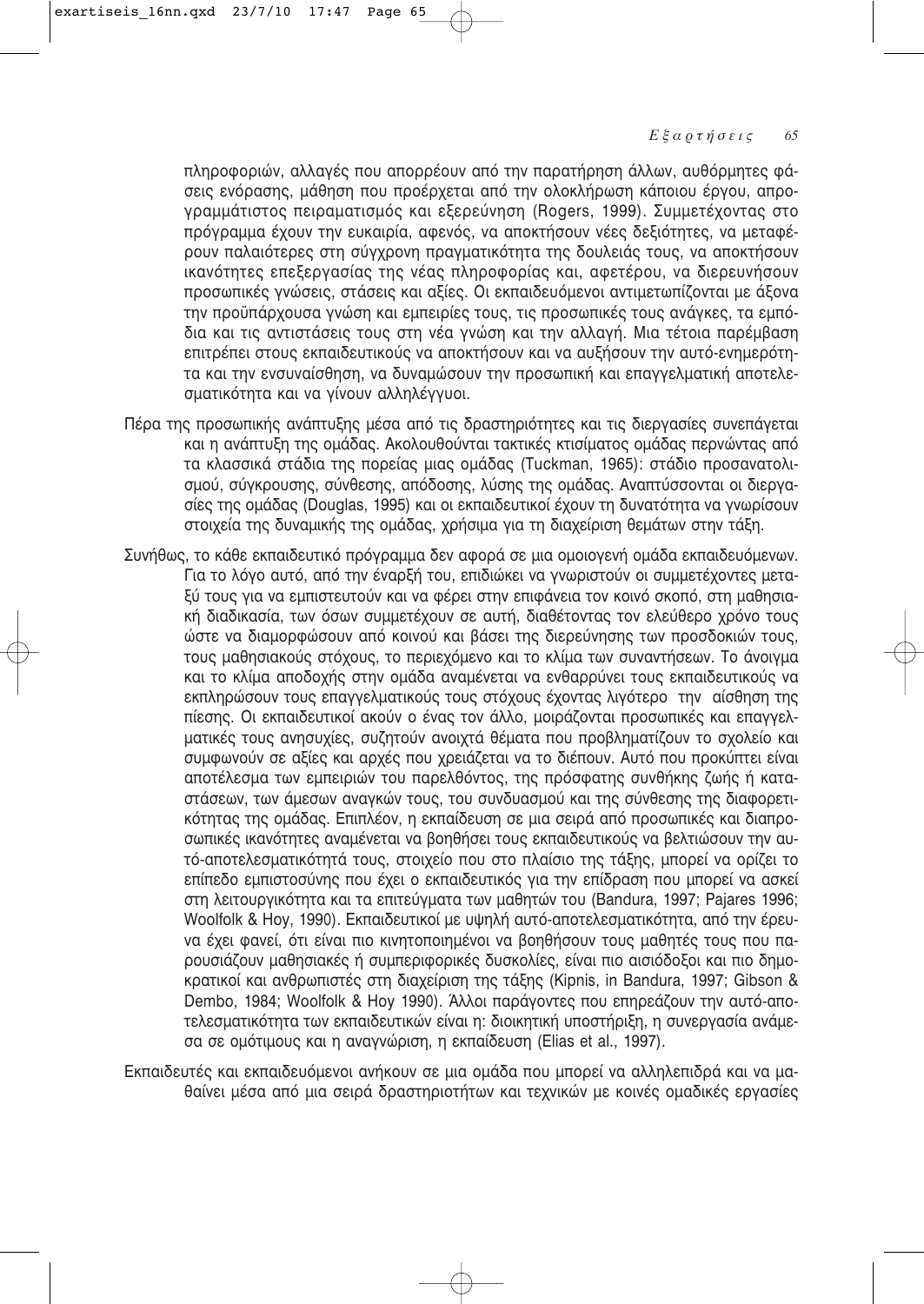ή παιχνίδια. Εκπαιδευτές και εκπαιδευόμενοι εμπλέκονται στη διερεύνηση των λύσεων των προβλημάτων. Ο δάσκαλος είναι και μαθητής και ο μαθητής είναι και δάσκαλος. Κάποιες τεχνικές είναι για όλη την ομάδα, κάποιες για μικρότερο αριθμό εκπαιδευόμενων και κάποιες για ατομική δουλειά. Περιλαμβάνει ομαδικά παιχνίδια, δουλειά σε ομάδες, παίξιμο ρόλων, δημιουργικές δραστηριότητες, ερωτήσεις-απαντήσεις, μικροδιδασκαλίες, αναπλαισίωση, εκμετάλλευση της αντίστασης, ανατροφοδότηση και αναγνώριση της διεργασίας, ομαδική συζήτηση που δεσμεύουν τους συμμετέχοντες σε προσωπική διερεύνηση και μάθηση (Bosworth & Sailes, 1993), θεωρητικά μέρη, ανασκόπηση σε κάποιους από τους λόγους για τους οποίους δουλεύει κάποιος με ομάδες, πώς οι ομάδες μπορεί να λειτουργούν καλά, τι μπορεί να συμβεί για να φέρει δυσλειτουργία, ποιες δεξιότητες καλλιεργούνται ανάλογα με τον αριθμό της ομάδας και τις δυναμικές που αναπτύσσονται.

# ΑΞΙΟΛΟΓΗΣΗ ΕΚΠΑΙΛΕΥΤΙΚΟΝ ΠΡΟΓΡΑΜΜΑΤΟΝ

# Ι. Περιγραφή - Μεθοδολογία αξιολόγησης

- Για την αξιολόγηση αυτών των εκπαιδευτικών αξιοποιήθηκαν ποιοτικές και ποσοτικές μέθοδοι έρευνας (Κυριαζή, 1999). Συγκεκριμένα, διαμορφώθηκε ένα ανώνυμο, δομημένο, αυτοσυμπληρούμενο ερωτηματολόγιο αξιολόγησης της γενικής ικανοποίησής των συμμετεχόντων στα εκπαιδευτικά προγράμματα, από τους ίδιους τους συμμετέχοντες, σε σχέση με το περιεχόμενο, τη θεματολογία, τη γενικότερη οργάνωση και το κλίμα που επικρατούσε σ' αυτά (Αγραφιώτης, 2000; Ιατρίδης, 2000). Το ερωτηματολόγιο περιελάμβανε κλειστού και ανοικτού τύπου ερωτήσεις και κοινωνιοδημογραφικών χαρακτηριστικών. Χρησιμοποιήθηκε βαθμολογική κλίμακα αξιολόγησης Likert πέντε σημείων, από 1 (δε συμφωνώ καθόλου) – 5 (συμφωνώ πάρα πολύ). Από τον Ιούνιο 2008 προστέθηκαν επτά ερωτήσεις εξειδικευμένες στη θεματολογία των εκπαιδευτικών προγραμμάτων πρόληψης.
- Επίσης, αξιοποιήθηκαν οι καταγραφές των προσδοκιών των συμμετεχόντων κατά την έναρξη του κάθε προγράμματος, οι καταγραφές τις αποτίμησης στις συναντήσεις ολοκλήρωσης καθώς και οι αναφορές των εκπαιδευτών σχετικά με τη δυναμική της ομάδας.
- Το ερωτηματολόγιο αξιολόγησης δινόταν προς συμπλήρωση μετά την ολοκλήρωση κάθε επιμέρους εκπαιδευτικού προγράμματος, στο χώρο πραγματοποίησής του. Για την αξιολόγηση χρησιμοποιήθηκαν ποσοτικές και ποιοτικές μέθοδοι ανάλυσης. Η ποσοτική ανάλυση των δεδομένων πραγματοποιήθηκε με το Στατιστικό Πακέτο για τις Κοινωνικές Επιστήμες SPSS (SPSS 17.0) ενώ για τις ανοικτού τύπου ερωτήσεις αξιοποιήθηκε η μέθοδος ανάλυσης περιεχομένου.
- Στον Πίνακα Ι απεικονίζεται η περιγραφή της αξιολόγησης (συμμετέχοντες, δείγμα αξιολόγησης, περίοδος συλλογής στοιχείων, θεματικές ενότητες ερωτηματολογίου). Συγκεκριμένα, αξιολογήθηκαν τριάντα τρία (33) εκπαιδευτικά προγράμματα πρωτογενούς πρόληψης, κατά τις εκπαιδευτικές περιόδους 1999-2009, με εξακόσιες ογδόντα δυο (682) εθελοντικές συμμετοχές εκπαιδευτικών Πρωτοβάθμιας Εκπαίδευσης από όλες τις Δ/νσεις Εκπαίδευσης του Νομού Αττικής, από ορισμένες Δ/νσεις Εκπαίδευσης σε νομούς της Ελλάδας όπου δεν λειτουργούν Κέντρα Πρόληψης και σε ένα δημοτικό σχολείο ιδιωτικής εκπαίδευσης.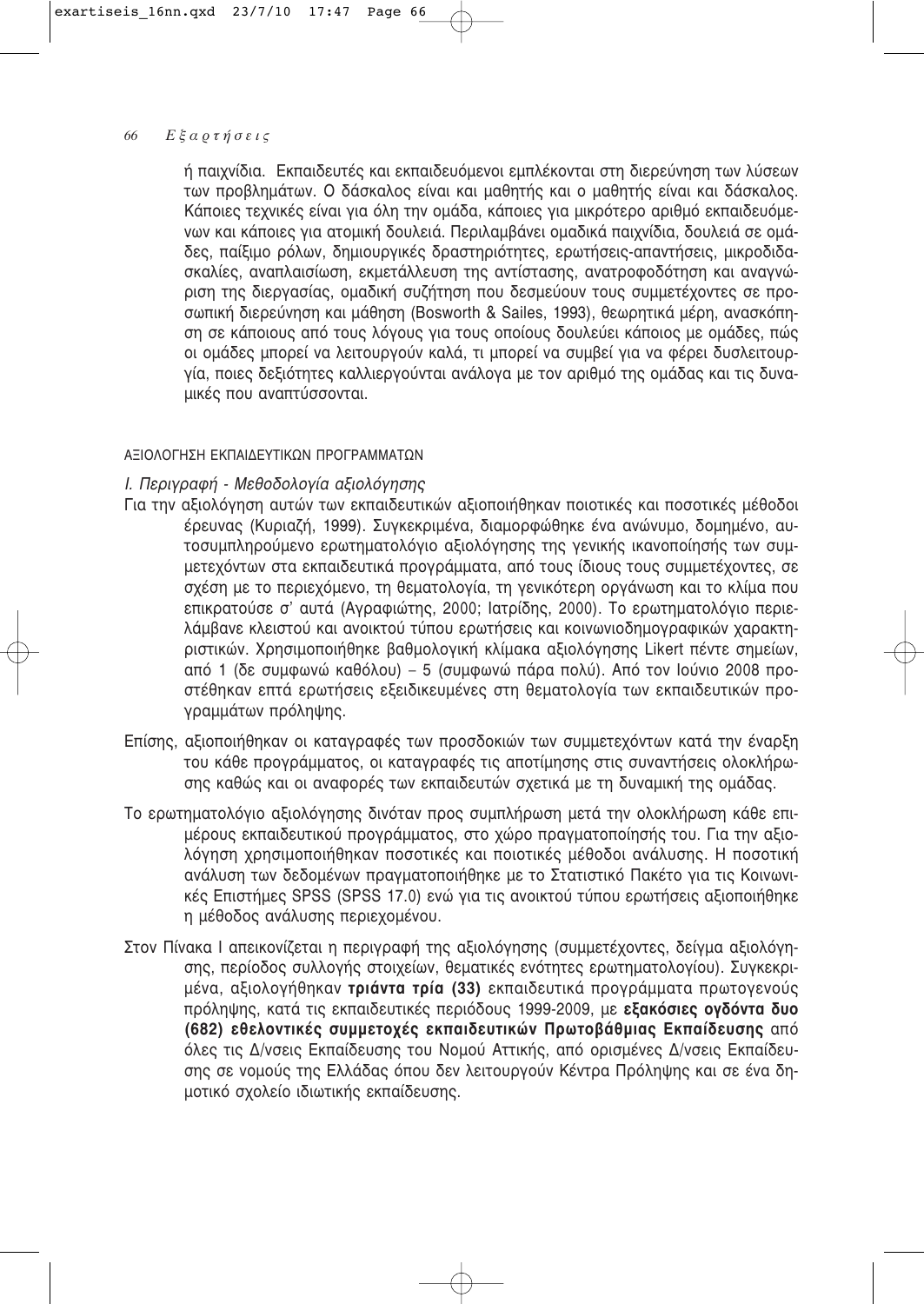**ΠΙΝΑΚΑΣΙ** 

| Εκπαιδευτικά Προγράμματα                                  | Τριάντα τρία (33) εκπαιδευτικά προγράμματα πρόληψης βιωματικής<br>εκπαίδευσης, διάρκειας 20 ωρών το καθένα.                                                                                                                                                                                                                                                                                                                                                                                                                                                                                                                            |
|-----------------------------------------------------------|----------------------------------------------------------------------------------------------------------------------------------------------------------------------------------------------------------------------------------------------------------------------------------------------------------------------------------------------------------------------------------------------------------------------------------------------------------------------------------------------------------------------------------------------------------------------------------------------------------------------------------------|
| Εκπαιδευτικό Υλικό                                        | «Δεξιότητες για Παιδιά του Δημοτικού», Εκδ. ΚΕΘΕΑ σε συνεργασία με το<br>Βρετανικό Οργανισμό ΤΑCADE (έγκριση από Παιδαγωγικό Ινστιτούτο).<br>«Αγωγή Υγείας: Ψυχική Υγείας - Διαπροσωπικές Σχέσεις 11 - 14 ετών»,<br>Екб. КЕӨЕА, Е.Ф.Ү.П.Е., 2000                                                                                                                                                                                                                                                                                                                                                                                       |
| Συμμετοχή                                                 | 682 συμμετοχές εκαπιδευτικών πρωτοβάθμιας εκπαίδευσης και κοινωνικών<br>επαγγελματιών.                                                                                                                                                                                                                                                                                                                                                                                                                                                                                                                                                 |
| Περίοδος συλλογής στοιχείων                               | Νοέμβριος 1999 - Φεβρουάριος 2009.                                                                                                                                                                                                                                                                                                                                                                                                                                                                                                                                                                                                     |
| Δείγμα Αξιολόγησης                                        | 659 συμπληρωμένα ερωτηματολόγια εκπαιδευτικών Πρωτοβάθμιας<br>Εκπαίδευσης από Δ/νσεις Αγωγής Υγείας Ν. Αττικής, επαρχίας<br>(Νομοί Βέροιας, Κεφαλονιάς, Φωκίδας, Αργολίδας, Λασιθίου & Ηρακλείου<br>Κρήτης) και από Λεόντειο Δημοτικό Σχολείο.                                                                                                                                                                                                                                                                                                                                                                                         |
| Θεματικές Ενότητες τελικού<br>Ερωτηματολογίου Αξιολόγησης | 1. Κοινωνικο-δημογραφικά χαρακτηριστικά.<br>2. Βαθμός ικανοποίησης συμμετεχόντων σε σχέση με:<br>√ ανταπόκριση στους αρχικούς στόχους √ χρησιμότητα<br>√οργάνωση √ αποτελεσματικότητα μεθοδολογίας εκπαίδευσης<br>ν εμπλουτισμό γνώσεων ν εύκολη κατανόηση - μεταδοτικότητα γνώσεων<br>ν θεματολογία εκπαίδευσης ν βελτίωση επαγγελματικών ικανοτήτων –<br>αποτελεσματικότητα στην εργασία / βοήθεια από εκπαιδευτές<br>✔ συμμετοχή συναδέλφων τους από διαφορετικά σχολεία<br>ν κλίμα που επικρατούσε ν δυνατότητα αξιοποίησης υλικού εκπαίδευσης<br>√ κινητοποίησή τους.<br>3. Πλεονεκτήματα - Μειονεκτήματα εκπαίδευσης, προτάσεις. |

# ΙΙ. ΠΕΡΙΓΡΑΦΗ ΣΥΜΜΕΤΕΧΟΝΤΩΝ

- Στα εκπαιδευτικά προγράμματα που πραγματοποιήθηκαν τη δεκαετία 1999 2009 κυριαρχούν ΟΙ συμμετοχές γυναικών (82%, N=653), με μέσο όρο ηλικίας τα 37 χρόνια (N=614), μέσο όρο χρόνων εργασίας τα 12 χρόνια (N=633), απόφοιτων ανώτατων εκπαιδευτικών ιδρυμάτων (97%, N=615) και χωρίς προηγούμενη συμμετοχή σε παρόμοιο βιωματικό εκπαιδευτικό πρόγραμμα (64%). Είναι αξιοσημείωτοι οι μέσοι όροι ηλικίας και χρόνων εργασίας που δείχνουν την επικράτηση των συμμετοχών εκπαιδευτικών, σε ποσοστό πάνω από το 50%, μετά την ηλικία των 30 χρόνων και τα 10 χρόνια εργασίας, σε μία χρονική περίοδο, επαγγελματικά, που συνδέεται συνήθως με σύνδρομο εργασιακής εξουθένωσης και αίσθηση κορεσμού, τα οποία μπορούν να μειωθούν με εκπαίδευση, επικοινωνία, δημιουργικότητα και αλλαγή προτεραιοτήτων στην εργασία Touc (Centers for Disease Control and Prevention, National Institute for Occupational Safety and Health).
- Aπό τους Πίνακες II & III μπορεί να φανεί η ενδιαφέρουσα συσχέτιση στις συμμετοχές των εκπαιδευτικών σε σχέση με τα χρόνια εργασίας και την ηλικία τους. Συγκεκριμένα, διαπιστώνονται τα ίδια περίπου ποσοστά μεταξύ των συμμετοχών μέχρι πέντε χρόνια ερ-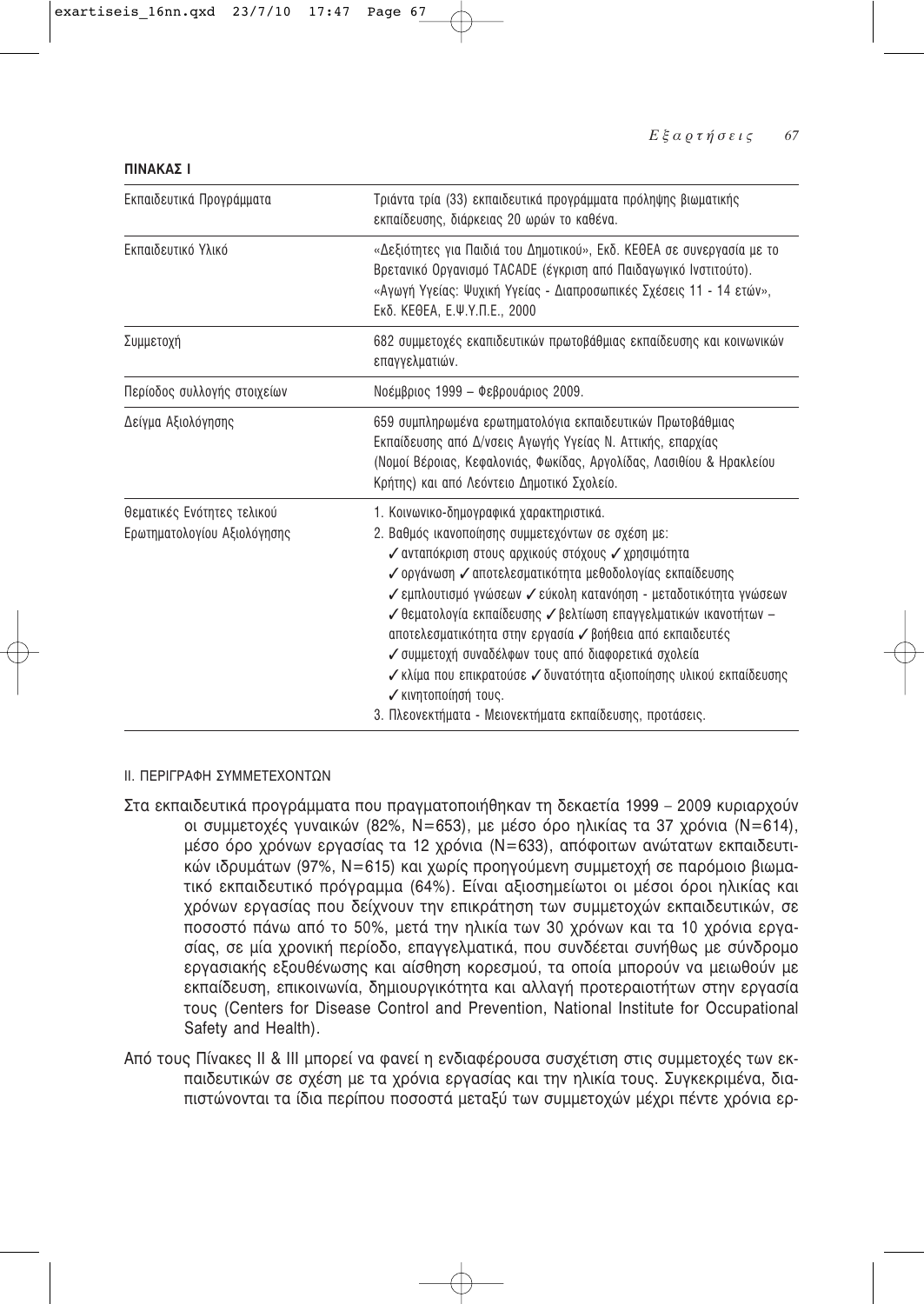γασίας και πάνω από δεκαέξι χρόνια, καθώς επίσης και η επικράτηση σχεδόν στο μισό ποσοστό (43,3%) των συμμετεχόντων πάνω από την ηλικία των 39 χρόνων.

### **ΠΙΝΑΚΑΣ ΙΙ**

| $N = 633$   | Χρόνια Εργασίας | %    |  |
|-------------|-----------------|------|--|
|             | $1 - 5$         | 31,1 |  |
|             | $6 - 10$        | 17,2 |  |
|             | $11 - 15$       | 19,7 |  |
|             | $16 - 20$       | 16,3 |  |
|             | $>21$           | 15,6 |  |
| ΠΙΝΑΚΑΣ ΙΙΙ |                 |      |  |
| $N = 614$   | Ηλικία          | %    |  |
|             | $22 - 30$       | 15,8 |  |
|             | $31 - 38$       | 39,9 |  |
|             | $39 - 46$       | 36   |  |
|             | $47 - 53$       | 8,3  |  |

### ΙΙΙ. ΑΠΟΤΕΛΕΣΜΑΤΑ ΑΞΙΟΛΟΓΗΣΗΣ

*III.a. Ποσοτικοί δείκτες ικανοποίησης συμμετεχόντων* 

Στους επόμενους Πίνακες (IV, V και VI) παρουσιάζεται ο βαθμός ικανοποίησης των συμμετεχόντων στα εκπαιδευτικά προγράμματα πρόληψης. Σημειώνεται ότι υπάρχουν μεγάλες διαφορές στα συμπληρωμένα ερωτηματολόγια (N) για τις επτά νέες μεταβλητές που προστέθηκαν στο ερωτηματολόγιο αξιολόγησης μετά τον Ιούνιο 2008.

# **ΠΙΝΑΚΑΣ ΙV** ΙΚΑΝΟΠΟΙΗΣΗ ΣΧΕΤΙΚΑ ΜΕ:

ΠΕΡΙΕΧΟΜΕΝΟ ΠΡΟΓΡΑΜΜΑΤΟΣ ΠΡΟΛΗΨΗΣ (√ ΟΡΓΑΝΩΣΗ √ ΔΙΑΡΚΕΙΑ √ ΕΚΠΑΙΔΕΥΣΗ √ ΔΙΔΑΚΤΙΚΕΣ ΜΕΘΟΔΟΙ √ ΚΑΤΑΝΟΗΣΗ ΓΝΩΣΕΩΝ √ ΕΦΑΡΜΟΓΗ √ ΑΠΟΤΕΛΕΣΜΑΤΙΚΟΤΗΤΑ √ ΒΕΛΤΙΩΣΗ ΙΚΑΝΟΤΗΤΩΝ – √ ΒΟΗΘΕΙΑ ΣΕ ΠΡΑΚΤΙΚΑ ΘΕΜΑΤΑ ΣΤΗΝ ΕΡΓΑΣΙΑ √ΑΝΑΓΚΑΙΟΤΗΤΑ ΣΥΣΤΗΜΑΤΙΚΗΣ ΠΑΡΑΚΟΛΟΥΘΗΣΗΣ ΕΡΓΑΣΤΗΡΙΟΥ ΠΡΟΛΗΨΗΣ)

| N   | <b>FPOTHYFIY</b>                                                  | Μέσος Όρος | Τυπική Απόκλιση | %<br>"πολύ".<br>"πάρα πολύ" |
|-----|-------------------------------------------------------------------|------------|-----------------|-----------------------------|
| 655 | Σύσταση σε συναδέλφους για<br>παρακολούθηση εργαστηρίου.          | 4,80       | 0,52            | 97,1                        |
| 656 | Αναγκαιότητα συστηματικής<br>παρακολούθησης εργαστηρίου πρόληψης. | 4,75       | 0,56            | 97                          |
| 652 | Οργάνωση εργαστηρίου                                              | 4.70       | 0,57            | 96,7                        |
| 650 | Εύκολη κατανόηση γνώσεων που προσφέρθηκαν.                        | 4,60       | 0.53            | 96                          |
| 652 | Χρησιμότητα εκπαίδευσης για την εργασία τους.                     | 4,60       | 0.62            | 95,5                        |
| 649 | Χρησιμότητα εκπαίδευσης για τη γενική τους<br>ενημέρωση.          | 4,55       | 0.65            | 95                          |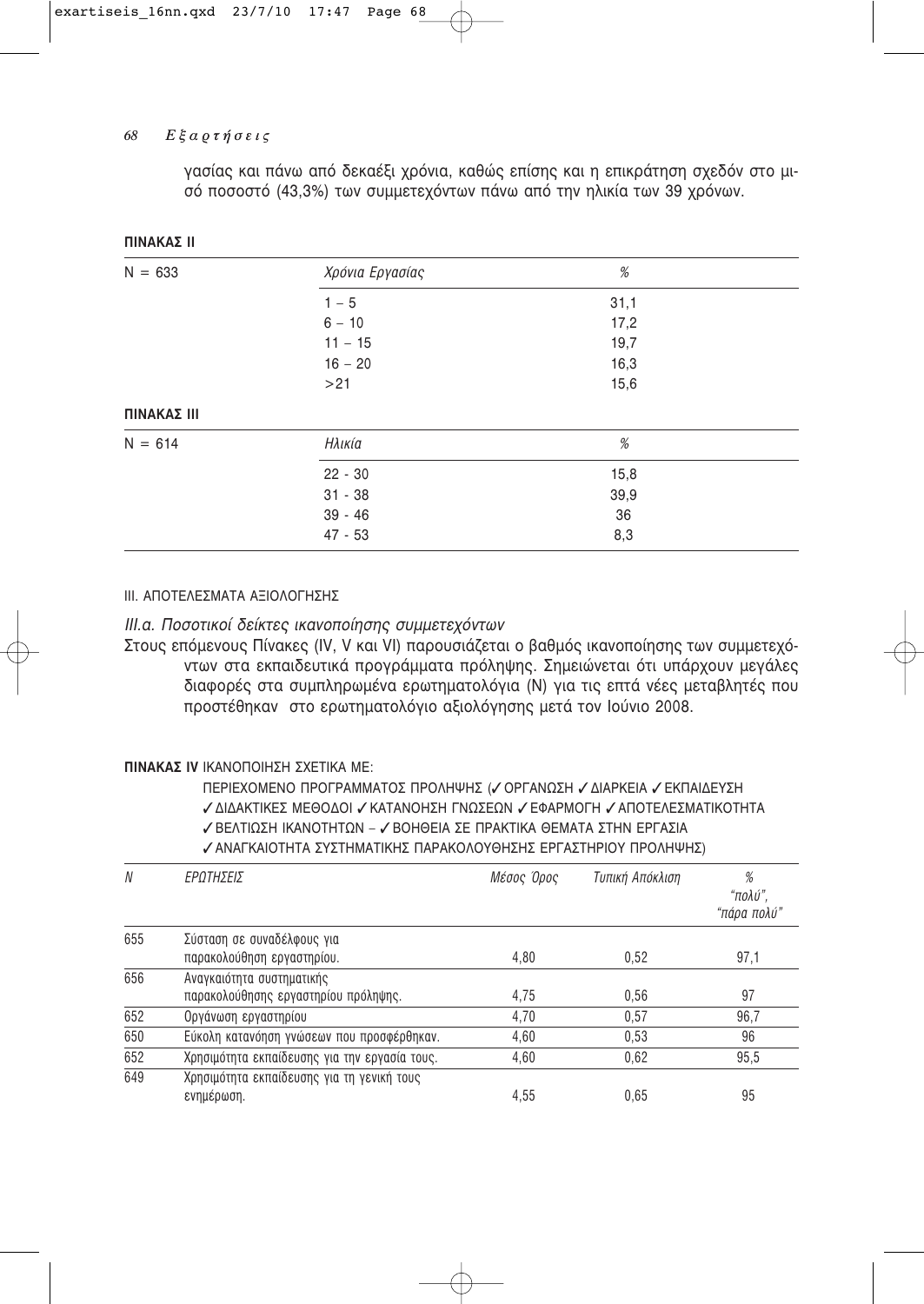| exartiseis 16nn.qxd 23/7/10 17:47 Page 69 |  |  |  |  |
|-------------------------------------------|--|--|--|--|
|-------------------------------------------|--|--|--|--|

| 650 | Ανταπόκριση στους αρχικούς στόχους                |      |      |      |
|-----|---------------------------------------------------|------|------|------|
|     | που τέθηκαν στο εργαστήριο.                       | 4.50 | 0.62 | 94,3 |
| 643 | Αποτελεσματικότητα των διδακτικών μεθόδων         | 4,50 | 0,61 | 94,3 |
| 653 | Κινητοποίησή τους για δράση από τα                |      |      |      |
|     | μηνύματα εργαστηρίου.                             | 4,40 | 0.68 | 90,5 |
| 655 | Εμπλουτισμός γνώσεων για πρόληψη                  |      |      |      |
|     | με την εκπαίδευση σε δεξιότητες.                  | 4,30 | 0,72 | 89,8 |
| 623 | Αξιοποίηση υλικού εκπαίδευσης                     |      |      |      |
|     | στο αντικείμενο εργασίας τους.                    | 4.30 | 0.67 | 89,5 |
| 573 | Βοήθεια για αποτελεσματικότητα στην εργασία τους. | 4,20 | 0.73 | 85   |
| 646 | Βοήθεια σε πρακτικά θέματα της εργασίας τους.     | 4,20 | 0,77 | 83,8 |
| 650 | Βελτίωση επαγγελματικών ικανοτήτων τους.          | 4,05 | 0.75 | 79,6 |
| 644 | Εύκολη χρήση γνώσεων που προσφέρθηκαν             |      |      |      |
|     | στην εργασία τους.                                | 3,80 | 0,76 | 63,5 |
| 79  | Διάρκεια εργαστηρίου.                             | 3,50 | 0.93 | 53,2 |

*M.Ο. Βαθμολογίας ερωτήσεων 1 - 16: 4,36* 

# **ΠΙΝΑΚΑΣ V** ΙΚΑΝΟΠΟΙΗΣΗ ΣΧΕΤΙΚΑ ΜΕ: ΘΕΜΑΤΟΛΟΓΙΑ ΠΡΟΓΡΑΜΜΑΤΟΣ ΠΡΟΛΗΨΗΣ

| N  | ΕΡΩΤΗΣΕΙΣ                                                               | Μέσος Όρος | Τυπική Απόκλιση | %<br>"πολύ".<br>"πάρα πολύ" |
|----|-------------------------------------------------------------------------|------------|-----------------|-----------------------------|
| 80 | Δουλειά με ομαδικό τρόπο.                                               | 4,70       | 0.47            | 98,8                        |
| 80 | Γνώση τεχνικών ανάπτυξης δεξιοτήτων ζωής.                               | 4,50       | 0,61            | 93,8                        |
| 80 | Ρόλος του εκπαιδευτικού στην πρόληψη.                                   | 4,50       | 0.67            | 92,5                        |
| 79 | Ρόλος του σχολείου στην πρόληψη.                                        | 4,40       | 0,71            | 91,1                        |
| 79 | Αυτοβελτίωση/Ενδυνάμωση Εαυτού                                          | 4.40       | 0.69            | 88,6                        |
| 77 | Σύνδεση Αγωγής Υγείας με προσωπική και<br>κοινωνική εκπαίδευση παιδιού. | 4.40       | 0.77            | 88,3                        |

*M.Ο. Βαθμολογίας ερωτήσεων 17 – 22: 4,5* 

# ΠΙΝΑΚΑΣ VI ΙΚΑΝΟΠΟΙΗΣΗ ΣΧΕΤΙΚΑ ΜΕ: ΕΚΠΑΙΔΕΥΤΕΣ/ ΚΛΙΜΑ ΕΡΓΑΣΤΗΡΙΟΥ ΠΡΟΛΗΨΗΣ

| N   | ΕΡΩΤΗΣΕΙΣ                                                                           | Μέσος Όρος | Τυπική Απόκλιση | %<br>"πολύ".<br>"πάρα πολύ" |
|-----|-------------------------------------------------------------------------------------|------------|-----------------|-----------------------------|
| 658 | Ικανοποίηση από το γενικότερο κλίμα<br>που επικρατούσε στη διάρκεια των εργαστηρίων | 4.70       | 0.48            | 98                          |
| 651 | Βοήθεια που δέχτηκαν από τους εκπαιδευτές.                                          | 4.70       | 0.56            | 96,1                        |
| 622 | Βοήθεια από συμμετοχή συναδέλφων από<br>διαφορετικά σχολεία.                        | 4.60       | 0.67            | 93,8                        |

*M.Ο. Βαθμολογίας ερωτήσεων 23 - 25: 4,7*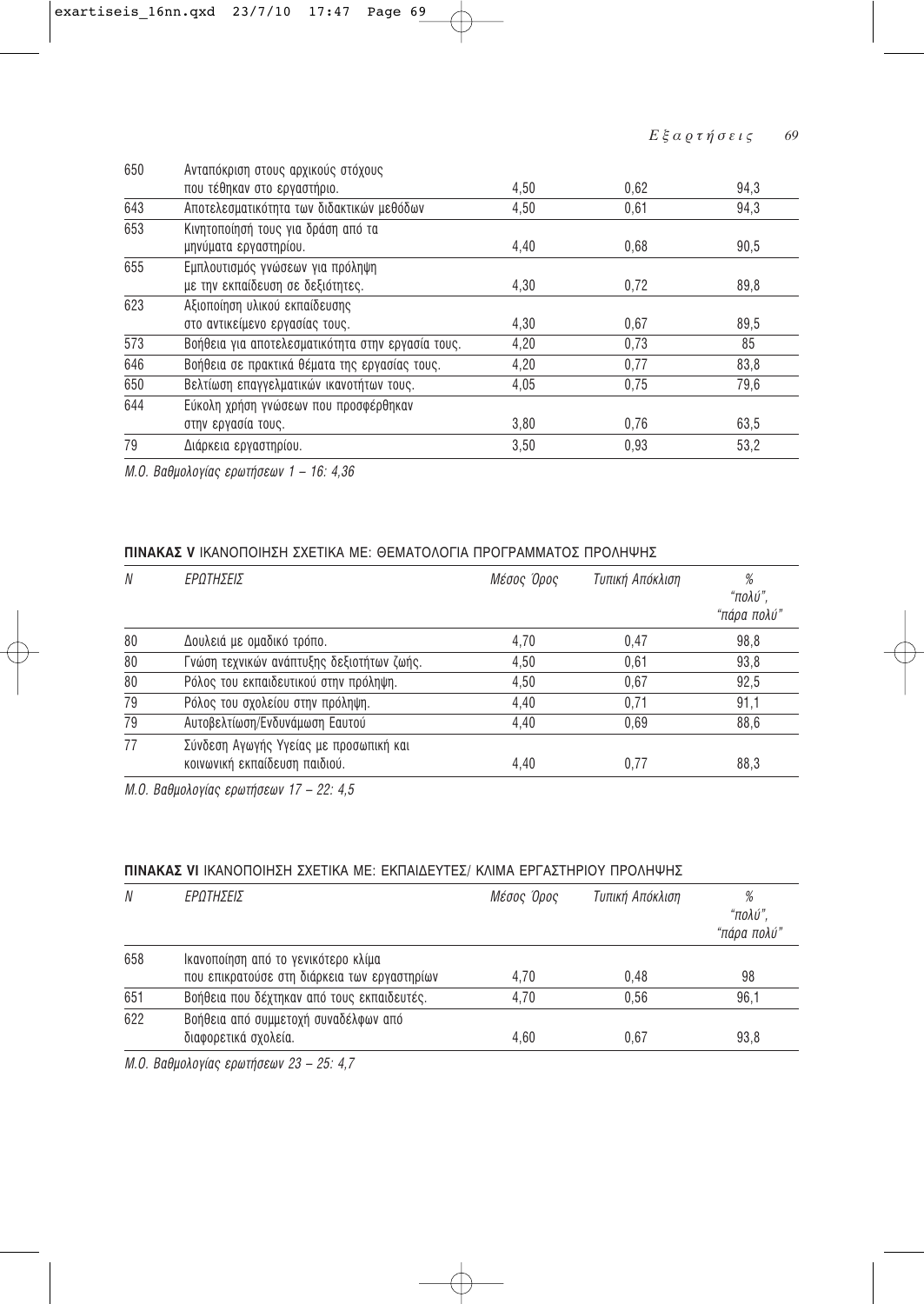Aπό τα αποτελέσματα που παρουσιάστηκαν στους παραπάνω πίνακες διαπιστώνεται το υψηλό επίπεδο στο γενικό μέσο όρο ικανοποίησης σε όλους τους άξονες κατηγοριών του ερωτηματολογίου (>4). Οι επιμέρους ερωτήσεις, στις οποίες επικρατούν οι υψηλότεροι μέσοι όροι, με μικρές διαφορές από τις υπόλοιπες, είναι σχετικά με: τη σύσταση σε συναδέλφους τους για παρακολούθηση τέτοιων προγραμμάτων (M.O.: 4,80), την αναγκαιότητα της συστηματικής παρακολούθησης προγραμμάτων (M.O.: 4,75), την ικανοποίηση από το γενικότερο κλίμα που επικρατούσε στα προγράμματα **(M.O.: 4,70)**, τη βοήθεια που δέχτηκαν από τους εκπαιδευτές (Μ.Ο.: 4,70), τη θεματολογία Οχετικά με τη δουλειά με ομαδικό τρόπο (Μ.Ο.: 4,70).

- *III.β. Ανάλυση περιεχομένου ανοικτού τύπου ερωτήσεων και των καταγραφών των προσδοκιών* των συμμετεχόντων και των συναντήσεων ολοκλήρωσης
- Με την έναρξη κάθε εκπαιδευτικού κύκλου, ζητιόταν από τους συμμετέχοντες να καταγράψουν σε ομάδες τις εκπαιδευτικές ανάγκες τους, καθώς και τις προσδοκίες που είχαν από το εκπαιδευτικό πρόγραμμα. Συγκεντρωτικά, αναδύθηκαν οι εκπαιδευτικοί στόχοι και οι προσδοκίες των συμμετεχόντων που εστιάζονται τόσο στην έγκυρη θεωρητική ενημέρωση σχετικά με την πρόληψη της χρήσης εξαρτησιογόνων ουσιών και άλλων βλαπτι-Κών συμπεριφορών όσο και στις πρακτικές αντιμετώπισης απρόβλεπτων προβλημάτων στην τάξη, στην εκπαίδευσή τους σε εργαλεία για ανάπτυξη συνεργασίας των παιδιών, για ανάπτυξη της αυτοεκτίμησής τους μέσα από δεξιότητες επικοινωνίας και προσέγγισης, "*όχι μόνο στεγνές γνώσεις αλλά εμπειρίες που θα χρησιμοποιήσω στην τάξη μου"*, *"Ó· Ì¿ıÔ˘Ì Ҙ ı· ÛÙËÚ›ÍÔ˘Ì ÙÔ˘˜ Ì·ıËÙ¤˜ Ì·˜, Ò˜ ı· ÙÔ˘˜ ÂÓı·ÚÚ‡ÓÔ˘Ì ÁÈ· υγιείς ενασχολήσεις"*. Αναφορικά με τις προσδοκίες της πλειοψηφίας των συμμετεχόντων για το κλίμα που ήθελαν να επικρατεί στο εκπαιδευτικό πρόγραμμα, καταγράφο-Vται ο διάλογος, η συνεργασία, η γνωριμία με τους συναδέλφους τους, *"να γνωριστού*με καλύτερα και ουσιαστικότερα σε αποφορτισμένο περιβάλλον, με χιούμορ".
- Στις συναντήσεις ολοκλήρωσης του κάθε εκπαιδευτικού κύκλου, η πλειοψηφία των συμμετεχό-Vτων εκπαιδευτικών εξέφρασε την εκτίμηση ότι τα εκπαιδευτικά προγράμματα ανταπο-Κρίθηκαν στις αρχικές προσδοκίες τους, στην κάλυψη γνωστικού και συναισθηματικού επιπέδου μάθησης, καθώς και του αισθήματος μεγαλύτερης ασφάλειας και στήριξης πάνω σε θέματα εφαρμογής στην τάξη, *"νιώθω ότι κάλυψα πολλά κενά μου, γνωστικά κι* εκπαιδευτικά", "αισθάνομαι μεγαλύτερη σιγουριά τώρα και νιώθω ότι έχω πού να απευθυνθώ σε θέματα δυσκολιών στην τάξη". Γίνεται αναφορά, από την πλειοψηφία τους, σχετικά με την πρόκληση αναθεώρησης παλιότερων πεποιθήσεων στο θέμα της πρόληψης και της εκπαίδευσης και καταγράφεται ο προβληματισμός για προσωπική τους υπέρβαση, *"είναι καιρός να ξεπεράσω τα στεγανά που υπήρχαν ως τώρα", "θέλω να αλλάξω πολλά στον τρόπο διδασκαλίας μου και μ' έχετε βοηθήσει πολύ σ' αυτό".* Είναι αξιοσημείωτο ότι η πλειοψηφία των συμμετεχόντων εκπαιδευτικών στις συναντήσεις ολοκλήρωσης των εκπαιδευτικών προγραμμάτων, εστίασε, στην εκπαίδευση με εργαλεία και δραστηριότητες που επιτρέπουν την εφαρμογή σε πρακτικό επίπεδο, στην κάλυψη όχι μόνο του γνωστικού επιπέδου εκπαίδευσης σε σχέση με τους μαθητές τους, αλλά και του συναισθηματικού (ανάπτυξη αυτοεκτίμησης παιδιών) κάτι για το οποίο υπάρχει συζήτηση ότι αποτελεί μειονέκτημα του εκπαιδευτικού συστήματος.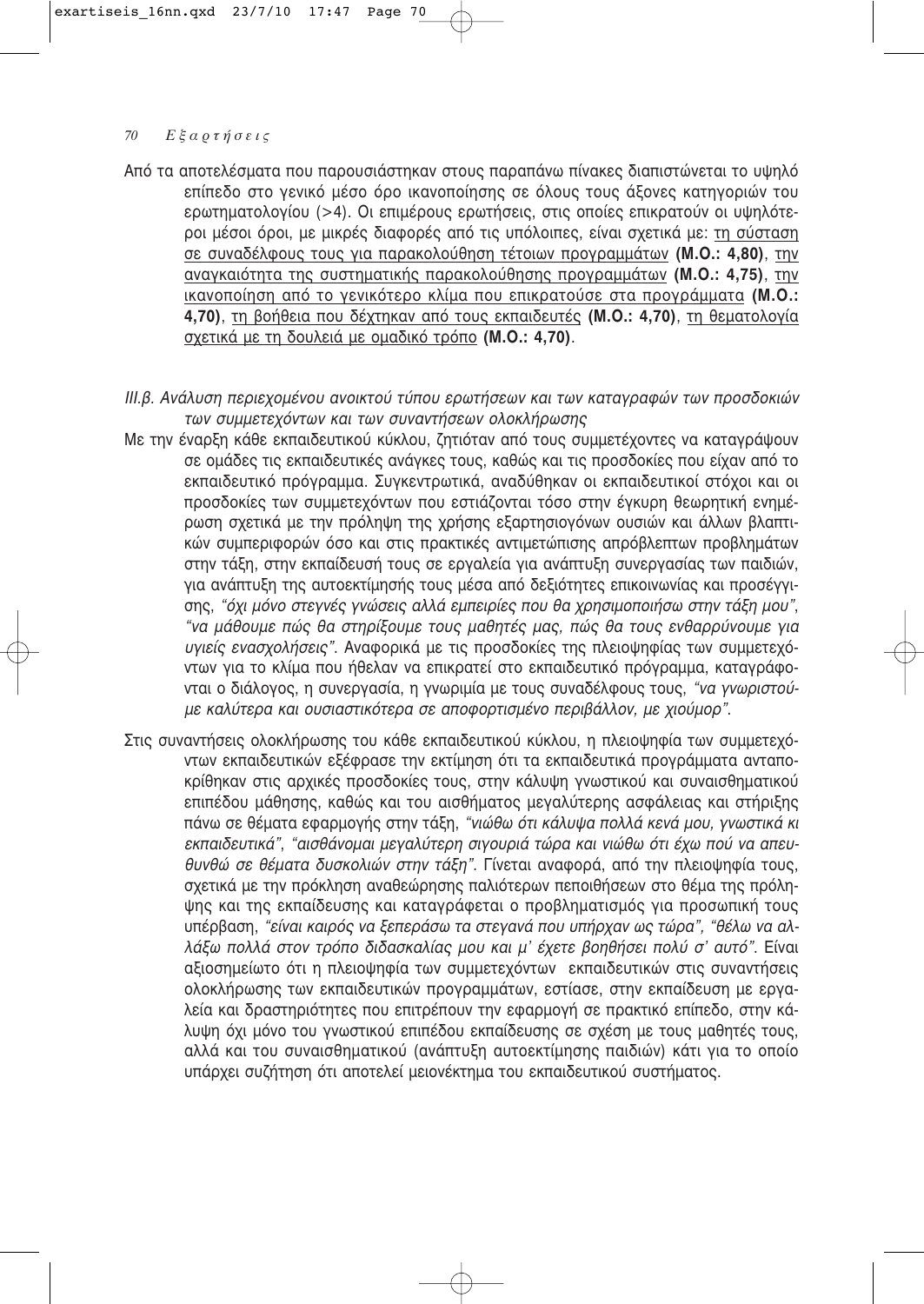- > "Το πρώτο που σκέφτηκα, όταν μου είπαν για το εκπαιδευτικό ήταν, άντε πάλι ώρες χαμένες με θεωρίες, γενικολογίες από έναν ομιλητή εκεί πάνω κι εγώ από κάτω να παρακολουθώ", "Άραγε θα μου δώσει απαντήσεις σε προσωπικό και επαγγελματικό επίπεδο ή θα είναι χάσιμο χρόνου;", είναι μερικές από τις απόψεις που καταγράφηκαν ως βασική ανησυχία της μεγάλης πλειοψηφίας των συμμετεχόντων εκπαιδευτικών. Η ανησυχία τους αυτή για την πιθανή παρακολούθηση ενός θεωρητικού σεμιναρίου με γενικές γνώσεις χωρίς σύνδεση με πρακτικές αξιοποίησης κι εφαρμογής στην πράξη μπορεί να ερμηνευθεί από τις διαμορφωμένες γνώσεις και αντιλήψεις τους για τη μεθοδολογία της εκπαίδευσης.
- > Η πλειοψηφία των συμμετεχόντων εκπαιδευτικών εστίασε στο βιωματικό τρόπο διδασκαλίας και στην ενεργητική μάθηση ως χρησιμότερων και περισσότερο προτιμητέων πληροφοριών που προσφέρθηκαν, καθώς και στη βιωματική εκπαίδευση σχετικά με τη δυναμική ομάδας. Οι συγκεκριμένες καταγραφές όπως, "επιτέλους, δεν κουράστηκα από το να παρακολουθώ να μιλάει κάποιος αλλά απόλαυσα να έχω ενεργό ρόλο κάτι που θα κάνω και με τα παιδιά στην τάξη μου", "για πρώτη φορά επικοινωνήσαμε ουσιαστικά με συναδέλφους που γνωρίζουμε χρόνια", "πήρα φοβερές ιδέες για παιχνίδια στην τάξη με τα παιδιά, για να αναπτύξουν δεξιότητες αλλά και που θα βοηθήσουν και το μάθημά μου", μπορούν να ερμηνευθούν από την ανάγκη των εκπαιδευτικών για μία καινοτόμα μεθοδολογία εκπαίδευσης, η οποία να ευνοεί τη συνεργασία και την επικοινωνία των μαθητών, τομείς στους οποίους υστερεί γενικότερα το υπάρχον εκπαιδευτικό σύστημα. Η καταγραφή της χρησιμότητας των συγκεκριμένων γνώσεων, από την πλειοψηφία των συμμετεχόντων εκπαιδευτικών, μπορεί να σχετίζεται, επίσης, με την έλλειψη τέτοιου είδους μεθοδολογίας διδασκαλίας ακόμα και από την παρελθούσα μετεκπαίδευσή τους.
- > Ενώ οι συμμετέχοντες θεώρησαν το βιωματικό τρόπο μάθησης και την εκπαίδευση στη δυναμική της ομάδας από τα πιο βοηθητικά στοιχεία, αυτό ακριβώς ήταν που τους δυσκόλεψε περισσότερο σε συνδυασμό με το εξαντλητικό ωράριο και την πυκνότητα των γνώσεων, "θα μπορούσατε να κάνετε συχνότερα και μεγαλύτερα διαλείμματα", "τόση γνώση σε λίγο χρόνο είναι αδύνατο να ενσωματωθεί", "με δυσκόλεψε να μιλάω για προσωπικές μου εμπειρίες και βιώματα σε ανθρώπους που μόλις γνώρισα", "μου ήταν δύσκολο να εξωτερικευτώ στην αρχή αλλά μετά ήταν όλα εντάξει". Είναι γνωστό ότι η μαθησιακή διαδικασία μπορεί να προκαλέσει (Rogers, 1999):
	- Την αυτό-εικόνα τους, την αίσθηση της προσωπικής ασφάλειας και επιτυχίας
	- Τη μακρόχρονη γνώση σχετικά με τον κόσμο και τους άλλους
	- Τις εδραιωμένες συνήθειες

exartiseis 16nn.qxd 23/7/10

 $17:47$ 

Page

- Τους τρόπους αντιμετώπισης της ζωής
- > Είναι αξιοσημείωτη η επικράτηση της καταγραφής του στόχου άμεσης εφαρμογής των γνώσεων, καθώς και του βιωματικού τρόπου εκπαίδευσης που αποκόμισε η πλειοψηφία των συμμετεχόντων στα εκπαιδευτικά προγράμματα πρόληψης, "ανυπομονώ να κάνω τα παιχνίδια στην τάξη μου, θα ξετρελαθούν τα παιδιά και θα τα βοηθήσω στην αυτοεκτίμησή τους" αλλά και η καταγραφή της επιδίωξής τους για βελτίωση σε προσωπικό και εκπαιδευτικό επίπεδο, "θέλω να συνεχίσω την εκπαίδευσή μου και να βελτιωθώ καταρχήν ως άνθρωπος και μητέρα αλλά και ως εκπαιδευτικός", που μπο-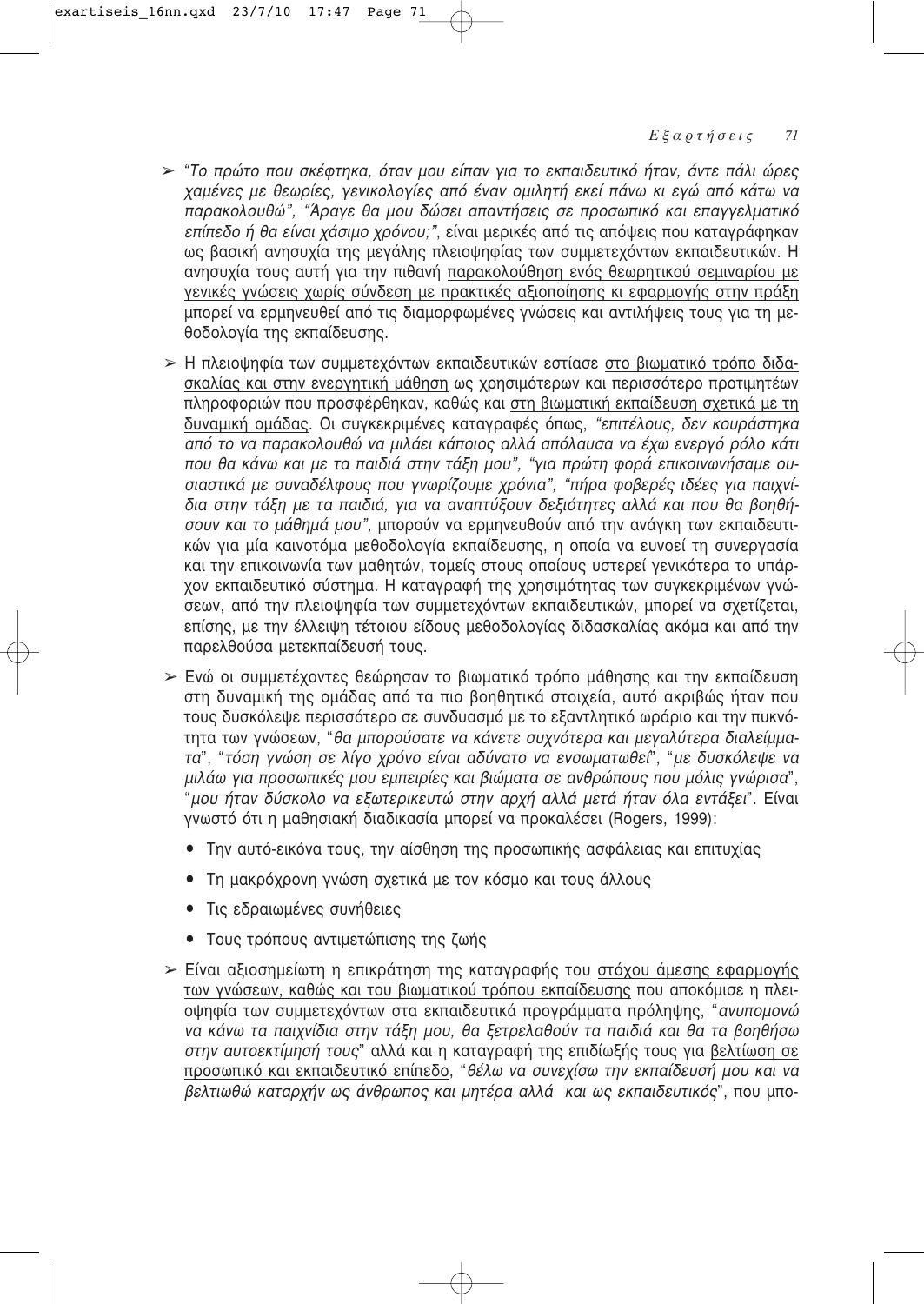ρεί να ερμηνευτεί από το περιεχόμενο της συγκεκριμένης εκπαίδευσης που περιελάμβανε όχι μόνο πρακτικές αξιοποίησης κι εφαρμογής στην πράξη αλλά και δουλειά του καθενός με τον εαυτό του.

 $>$  Η επιθυμία εφαρμονής όσων έμαθαν στα προνράμματα, τους προκαλεί ανασφάλεια και ανησυχία ως προς την ικανότητά τους για ορθή υλοποίηση και υπέρβαση των υπαρχουσών εκπαιδευτικών δυσκολιών, *"θα μπορέσω να εφαρμόσω σωστά όσα έμα*θαː", "*aνησυχώ αν στην πράξη ξεπεράσω τα ε*μπόδια από τη διοίκηση και μπορέσω να εφαρμόσω ουσιαστικά ένα πρόγραμμα πρόληψης για τα παιδιά" κάτι το οποίο είναι αναμενόμενο εφόσον πρόκειται για μια καινοτόμα εκπαιδευτική πρόταση εφαρμογής και υλοποίησης παρέμβασης πρόληψης. Αυτό, ακριβώς, το γεγονός ότι επικρατεί η ανάγκη των συμμετεχόντων για συνέχιση της εκπαίδευσης με εμπλουτισμό και εξειδίκευση της θεματολογίας της, καθώς και η ανάγκη για ανατροφοδότηση στις δυσκολίες που θα συναντήσουν και η επισήμανση νια μεναλύτερη συμμετοχή συναδέλφων τους και συμπληρωματική συμμετοχή νονέων και μαθητών.

# $∑$ ΥΜΠΕΡΑΣΜΑΤΑ - ΣΥΖΗΤΗΣΗ

- Tα αποτελέσματα της αξιολόγησης από τα εκπαιδευτικά προγράμματα επιβεβαιώνουν τις καταγεγραμμένες αρχικές προσδοκίες της πλειοψηφίας των συμμετεχόντων εκπαιδευτικών, που επικεντρωνόντουσαν στην αναγκαιότητα εμπλουτισμού γνώσεων, εμπειριών και ιδεών για αξιοποίηση κι εφαρμονή στο εκπαιδευτικό τους έρνο στην καθημερινή διδακτική πράξη, στις προτάσεις για πρακτικές αντιμετώπισης προβλημάτων στην τά-ÍË (Gray, 2000; Schmidt and Strickland, 1998).
- Αξιολογείται μείωση της ανασφάλειας, της αβεβαιότητας, της γνωστικής επαγγελματικής και προσωπικής αδυναμίας των συμμετεχόντων εκπαιδευτικών για εφαρμογή όσων διδάχθηκαν στο περιβάλλον της σχολικής πραγματικότητας. Είναι πολύ σημαντική η αρχική επιφύλαξή τους, αλλά και η αναθεώρηση αυτής της αρχικής επιφύλαξης αναφορικά με τη διαφορετικότητα και το όφελος της βιωματικού τύπου εκπαίδευσης, λόγω προηγούμενης παρόμοιας σειράς εκπαιδεύσεών τους που τους είχε απογοητεύσει. Η αναθεώρηση αυτής της επιφύλαξης μπορεί να αποτυπωθεί με σαφήνεια σε δύο χαρακτηριστικές φράσεις των συναντήσεων ολοκλήρωσης στο τέλος των εκπαιδευτικών εργαστηρίων:

"Αν ο εμψυχωτής στεκόταν ένα σκαλοπάτι πάνω, θα με ενοχλούσε. Ευτυχώς, δεν συ*νέβη αυτό εδώ*",

"*£· ¢¯fiÌÔ˘Ó ÙÔ ·È‰› ÌÔ˘ Ó· ¤¯ÂÈ Ù¤ÙÔÈ· ‰·ÛοϷ*".

Συνολικά, μπορούμε να συμπεράνουμε την επίτευξη των αρχικών στόχων των προγραμμάτων. Συγκεκριμένα, διαπιστώνεται, η επίτευξη των εξής στόχων της συγκεκριμένης εκπαίδευσης:

Βελτίωση των γνώσεων των συμμετεχόντων εκπαιδευτικών σχετικά με την προσέγγιση πρόληψης στην εκπαίδευση σε προσωπικές και κοινωνικές δεξιότητες.

Βελτίωση των γνώσεων και των τεχνικών των εκπαιδευτικών για τη δουλειά με ομάδες και με ομαδικό τρόπο εργασίας.

Κατανόηση και σύνδεση του ρόλου και των δεξιοτήτων των εκπαιδευτικών και του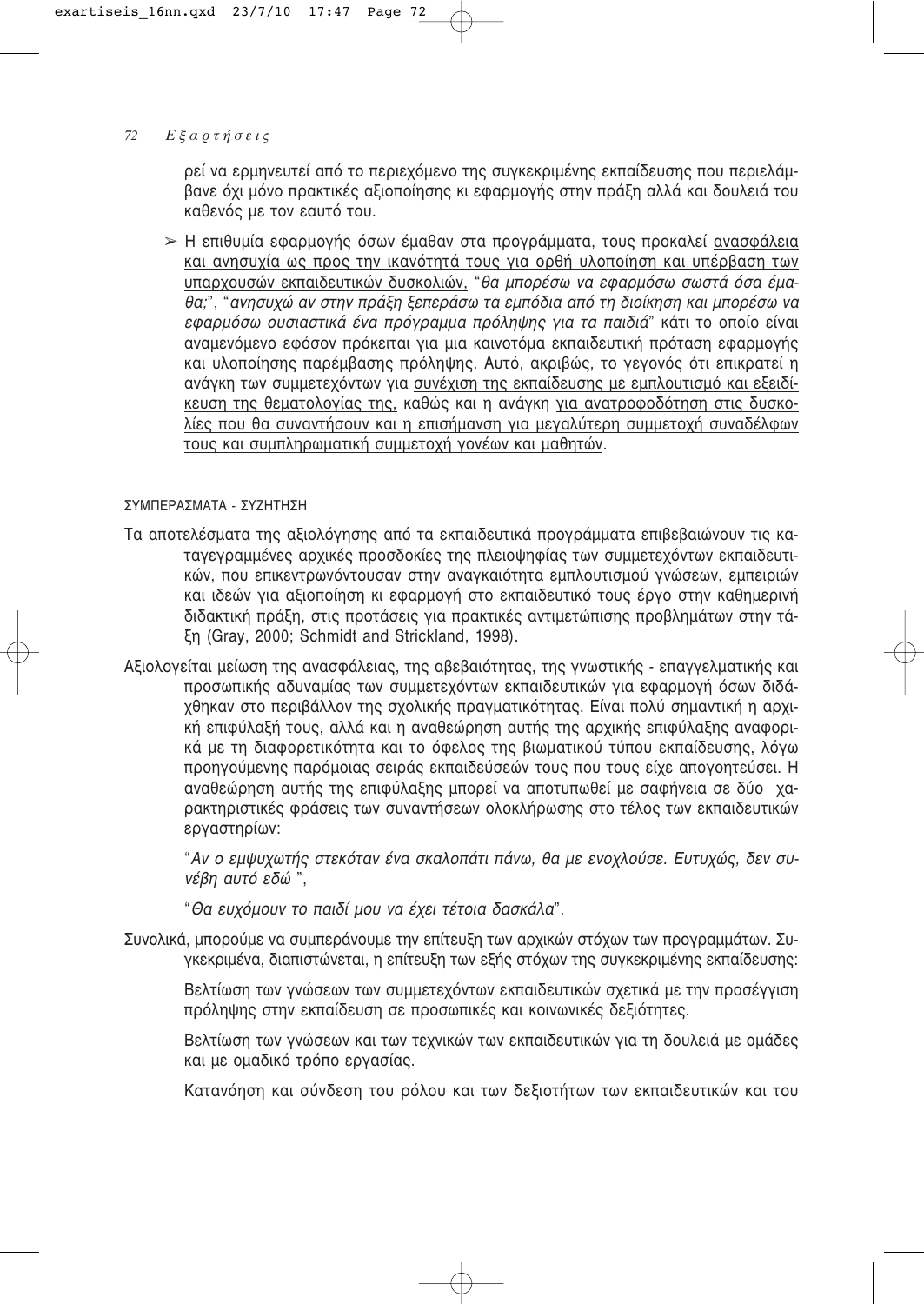exartiseis  $16nn.qxd$   $23/7/10$   $17:47$  Page

σχολείου στην προαγωγή της πρόληψης της χρήσης ουσιών, την προαγωγή της ψυχοκοινωνικής υγείας, καθώς και της προσωπικής, συναισθηματικής και κοινωνικής ανάπτυξης του παιδιού.

Βελτίωση των ικανοτήτων συνεργασίας, επικοινωνίας και αυτοεκτίμησης των συμμετεχόντων.

Προσωπική ενδυνάμωση, αλλά και ενδυνάμωση των σχέσεων μεταξύ των εκπαιδευτικών.

Κινητοποίηση των συμμετεχόντων εκπαιδευτικών να δράσουν σύμφωνα με τα όσα πήραν από το εκπαιδευτικό πρόγραμμα.

- Η σύνδεση ανάμεσα στη διαδικασία και τα αποτελέσματα έχει περαιτέρω επιπτώσεις για βελτίωση. Είναι απαραίτητη η επένδυση περισσότερου του 20ωρου χρόνου για την εκπαίδευση των εκπαιδευτικών με μακρόχρονες ανατροφοδοτικές συναντήσεις, για τη συμβουλευτική και εποπτεία κατά την εφαρμογή στους μαθητές ή/και στους γονείς.
- Η πολυετής εμπειρία του Τομέα Πρόληψης ΚΕΘΕΑ στην εκπαίδευση εκπαιδευτικών, έχει δείξει ότι, οι περισσότεροι εκπαιδευτικοί δεν έχουν επαρκή εκπαίδευση για την προσωπική και ψυχοκοινωνική ανάπτυξη του παιδιού, καθώς και την αξιοποίηση της ομάδας ως μέσο μάθησης και αλλαγής παρότι δουλεύουν συνεχώς με ομάδες μαθητών και παρόλο που ο στόχος της πρωτοβάθμιας εκπαίδευσης είναι η ολόπλευρη ανάπτυξη του παιδιού. Εμφανίζονται απονοητευμένοι και κουρασμένοι από την έλλειψη στήριξης στο ρόλο τους. Η συχνά εκφραζόμενη σκέψη «φοβάμαι μήπως χάσω το χρόνο μου» πολλές φορές σχετίζεται με προηγούμενες αρνητικές εμπειρίες σεμιναρίων και εκπαιδευτικών παθητικής εισροής πληροφορίας, γεγονός που αυξάνει τη φυσιολογική αντίσταση που προκύπτει στην ανάπτυξη μιας ομάδας.
- Η προσωπική απόφαση του κάθε συμμετέχοντα να εμπλακεί και να συμμετέχει στη μάθηση ενέχει μεγάλη πίεση στην καθημερινή πρακτική του, λόγω των αυξανόμενων κοινωνικών προβλημάτων, τα οποία καθρεφτίζονται μέσα στο σχολείο, και της αυξανόμενης συμπλοκότητας. Από την άλλη η θετική διάθεση και η έκθεση του συμμετέχοντα εκπαιδευτικού για αύξηση της αυτοαποτελεσματικότητας αποτελούν βασικό στοιχείο στην πορεία του εκπαιδευτικού και κινητήρια δύναμη για αλλαγή.
- Συχνά οι προσδοκίες τους είναι να μάθουν και να αναπτυχθούν επαγγελματικά, να αποκτήσουν πρακτικές και εκπαιδευτικά εργαλεία τα οποία να μπορούν να εφαρμόσουν άμεσα στην τάξη τους. Κάθε εκπαιδευτική ομάδα ακολουθεί έναν ολόκληρο κύκλο ζωής, που περνά μέσα από αρνητικά και θετικά βιώματα. Το κάθε μέλος της έχει τη δυνατότητα να επαναδιαπραγματευτεί ρόλους, σχέσεις, συναισθήματα, να αναθεωρήσει από-Ψεις, στάσεις και συμπεριφορές.
- Έτσι, κατά τη διάρκεια των εκπαιδευτικών προγραμμάτων, βρίσκονται συχνά μπροστά σε εκπλήξεις, όταν συνειδητοποιήσουν τα λάθη τους ή επιβεβαιώνουν ότι ήταν σωστοί οι τρόποι με τους οποίους έχουν διαχειριστεί συγκεκριμένα θέματα ή καταστάσεις. Σε αυτό το πλαίσιο της ομάδας των ομοτίμων, όπως ήταν οι ομάδες των εκπαιδευτικών, ο καθένας έχει τη δυνατότητα να βιώσει την οικουμενικότητα των αναγκών και των προβλημάτων, πράγμα που του δίνει την ευκαιρία να δει σε ένα άλλο πλαίσιο τις δυσκολίες που ο ίδιος πιστεύει ότι αντιμετωπίζει μόνος μέσα στο ρόλο του.

Η συμμετοχή σχολικών συμβούλων, υπευθύνων αγωγής υγείας και διευθυντών των σχολείων,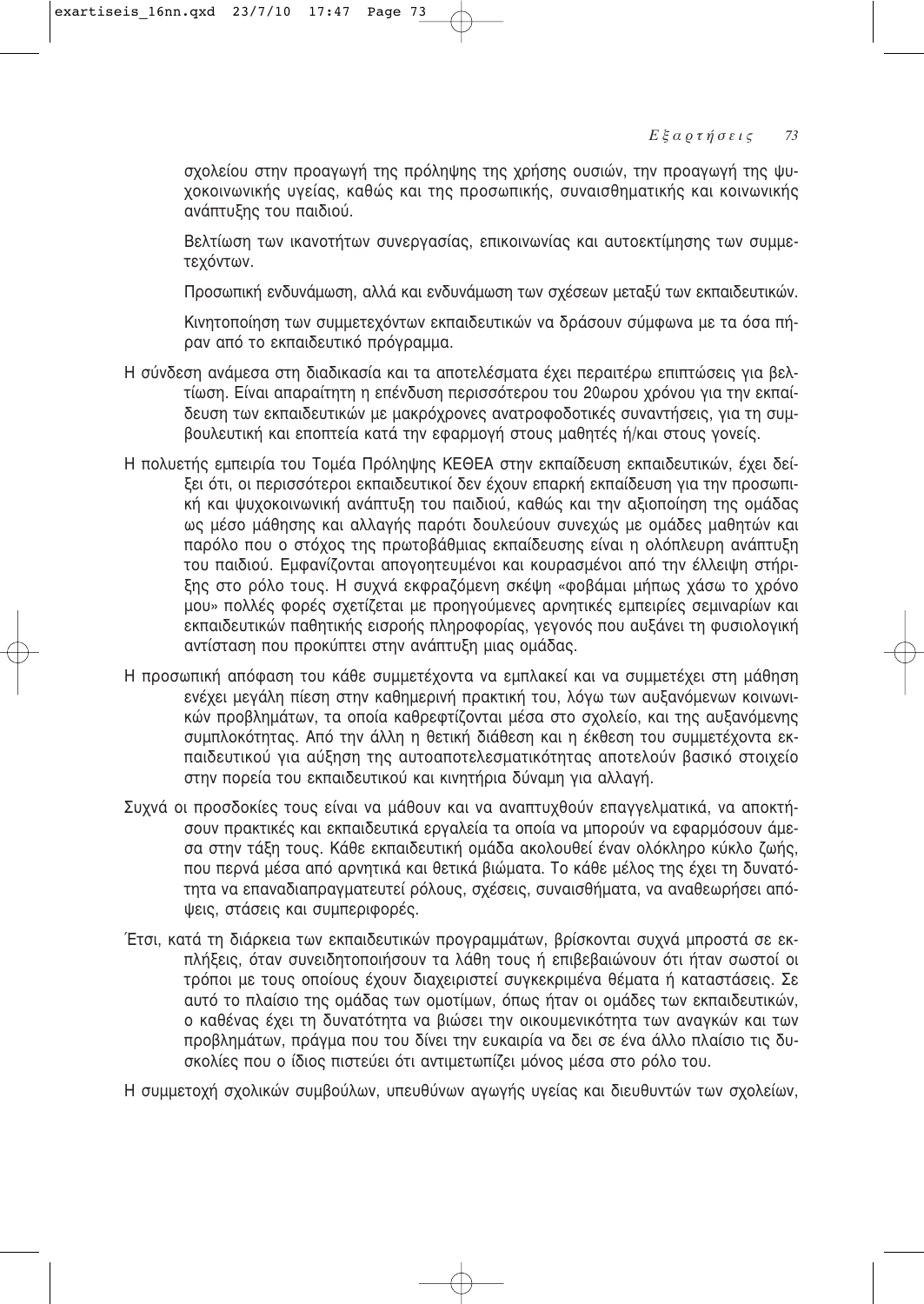καθώς και συναδέλφων από το ίδιο σχολείο συμβάλλει στη διαμόρφωση θετικής διοικητικής υποστήριξης που είναι βασικό στοιχείο στην αποτελεσματικότητα των εκπαιδευτικών, αφού η μεταξύ τους αλληλεπίδραση και αλληλοκατανόηση οδηγεί στη βελτίωση της συνεκτικότητας των συμμετεχόντων και των μεταξύ τους σχέσεων.

- Η δημιουργικότητα, η πράξη, η ελευθερία έκφρασης, ο σεβασμός στην ιδιαιτερότητα του καθενός και η ευελιξία που επιτρέπεται στους συμμετέχοντες κατά τη διάρκεια της εκπαίδευσής τους έχει ως αποτέλεσμα να ενθαρρύνεται ο εκπαιδευτικός στην προσωπική αυτό-εικόνα και αυτό-αποτελεσματικότητά του.
- Ο εκπαιδευτής χρειάζεται να είναι πολύ καλά ενημερωμένος και εκπαιδευμένος ώστε να κατα-VOΕί τις ιδιαίτερες ανάγκες των συμμετεχόντων και να «δουλεύει» μαζί τους αποτελεσματικά έχοντας στόχο τη βελτίωση της εικόνας κι αντίληψης για το ρόλο του δασκάλου στη σημερινή πραγματικότητα και τον επανακαθορισμό του ενδιαφέροντος και του νοήματος στη δουλειά τους, κάτι το οποίο συμβάλλει και στην πρόληψη του burn out (εργασιακής εξουθένωσης).
- Η αύξηση του προβληματισμού όσον αφορά στη συνειδητοποιημένη ευθύνη και δέσμευση για το σχεδιασμό και την εφαρμογή ενός προγράμματος στους μαθητές είτε στο πλαίσιο της αγωγής υγείας είτε στο πλαίσιο του ωρολόγιου προγράμματος του σχολείου υποστηρίζεται από τα εκπαιδευτικά υλικά πρόληψης τα οποία, με τη δομή τους, λειτουργούν ως οδηγός και παρέχουν ασφάλεια στον εκπαιδευτικό για το ξεκίνημα της εφαρμογής.
- Καθώς αυτά τα εκπαιδευτικά πραγματεύονται την ψυχοκοινωνική ανάπτυξη των παιδιών και το ρόλο του δασκάλου σ' αυτό, αναδύονται όλο και περισσότερες εκπαιδευτικές ανάγκες σε θέματα όπως: διαχείριση της προβληματικής συμπεριφοράς του παιδιού, συνεργασία με τους γονείς, διαχείριση άγχους, επικοινωνία και συνεργασία με συναδέλφους, συμβουλευτική κατά την εφαρμογή, εξαρτητική συμπεριφορά, ψυχοδραστικές ουσίες και πρόληψη.
- Έτσι ενώ, ένα εικοσάωρης διάρκειας εκπαιδευτικό, το οποίο γίνεται μετά τις ώρες εργασίας τους, είναι πολύ εντατικό και συχνά οι συμμετέχοντες κουράζονται, δεν είναι αρκετό για να καλύψει όλες τις ανάγκες που άπτονται του θέματος.
- Οι συμμετέχοντες εκπαιδευτικοί, όλο αυτό το χρονικό διάστημα, αποτελούν το καλύτερο παράδειγμα της δια βίου μάθησης δείχνοντας ότι η μάθηση μπορεί να συμβαίνει σε κάθε ηλικία της ζωής και ότι είναι επίσης, μια συνεχής, πολλαπλασιαστική διαδικασία καθ' όλη τη ζωή, από τη στιγμή που οι άνθρωποι έχουν μάθει να μαθαίνουν. Οι συμμετέχοντες εκπαιδευτικοί δείχνουν ότι από το ρόλο τους βρίσκονται σε μια τέτοια διαδικασία και στάση, όπου η ανάπτυξη κάθε αποτελεσματικού επαννελματία βασίζεται κατά ένα μέρος στην κατανόηση των απαιτήσεων του ρόλου του και της προσπάθειας του να ανταποκριθεί στις απαιτήσεις και ανάγκες του πληθυσμού με τον οποίο δουλεύει (βλ. Πίνακες ΙΙ & ΙΙΙ για ηλικία και χρόνια εργασίας). Οι ενήλικες και ιδιαίτερα οι εκπαιδευτικοί έχουν ξοδέψει αρκετά χρόνια αναπτύσσοντας τη γνώση τους. Σήμερα αναζητούν το πώς μπορούν να είναι πιο λειτουργικοί στις προκλήσεις της σύγχρονης καθημερινότητας, όπως τους παρουσιάζεται στη μικρο-κοινωνία του σχολείου, βρίσκοντας τρόπους να διευθετήσουν τα θέματα που προκύπτουν στη σχολική ζωή (Rogers, 1999).
- Οι ομαδικές συναντήσεις «ανατροφοδότησης» που ακολουθούν τη βασική εικοσάωρη εκπαίδευση, σε μακρόχρονο εκπαιδευτικό πλαίσιο συμμετοχής σε τακτική μηνιαία βάση για ένα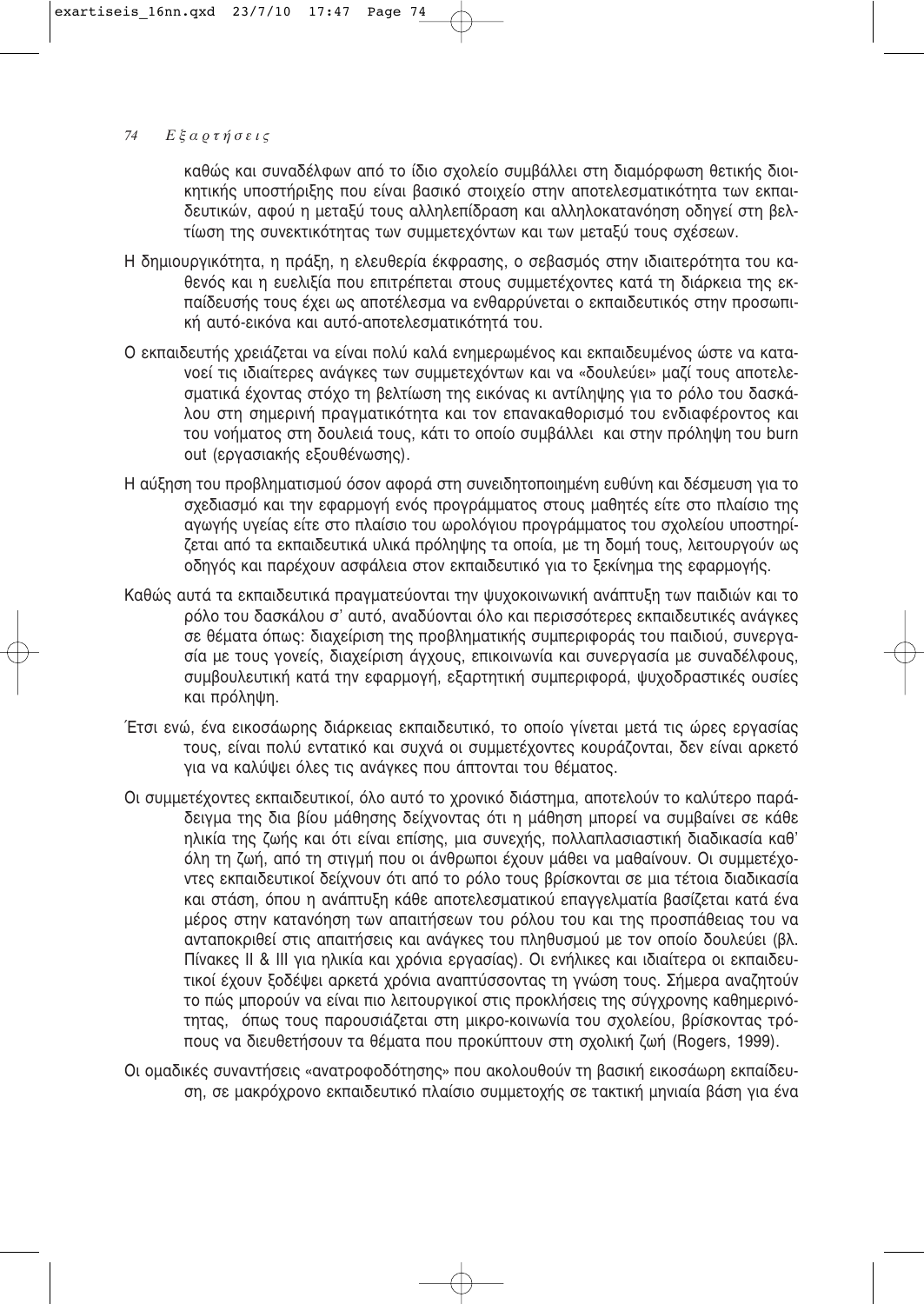ως δύο χρόνια, για όσους εκπαιδευτικούς αποφασίζουν να εισάγουν, στο ρόλο τους και στο σχολείο, στην ψυχοκοινωνική εκπαίδευση των παιδιών και την προώθηση της πρόληψης, είναι κάτι που προέκυψε από τις ανάγκες που εκφράστηκαν από τους πρώτους εκπαιδευτικούς κύκλους. Φαίνεται ότι η συμβουλευτική κι εποπτεία ολοκληρώνει το συνεχές αυτής της πορείας εκπαίδευσης του εκπαιδευτικού. Αυτό είναι απαραίτητο, καθώς θέτει σε μια συνεχή αλληλεπίδραση τις καθημερινές δυσκολίες των εκπαιδευτι-Κών και τους τρόπους αντιμετώπισής τους με αυτές άλλων συναδέλφων τους αλλά και με την οπτική των εκπαιδευτών. Έτσι, τίθεται σε μια ανελικτική κίνηση τόσο η αποτελεσματικότητα των εκπαιδευτικών όσο και των εκπαιδευτικών προγραμμάτων.

# **Βιβλιογραφία Ελληνική**

exartiseis 16nn.qxd 23/7/10 17:47 Page

- Αγραφιώτης, Δ. (2000) Το Ζήτημα της Αποτίμησης: Θεωρίες και Πρακτικές. Κοινωνική Εργασία, 57, 29 -38.
- Goleman, D., Boyatzis, R., McKee, A. (2002) *Ο νέος ηγέτης : η δύναμη της συναισθηματικής νοημοσύνης* στη διοίκηση οργανισμών. Αθήνα, Ελληνικά Γράμματα.
- Γκούβρα, Μ., Κυρίσης, Α., Μαυρικάκη, Ε. (2001) Αγωγή Υγείας και Σχολείο. Αθήνα: Τυπωθήτω.
- Ιατρίδης, Δ. (2000) Αξιολόγηση των Υπηρεσιών από τους Πελάτες και την Κοινότητα: Επιπτώσεις στη Χάραξη Πολιτικής. *Κοινωνική Εργασία*, 57, 13 - 27.
- Κολιάδης, Ε. (1997) *Θεωρίες Μάθησης και Εκπαιδευτική Πράξη: Γνωστικές Θεωρίες. Αθήνα: Εμμανουήλ* Κολιάδης.
- Κυριαζή, Ν. (1999) Η Κοινωνιολογική Έρευνα: Κριτική Επισκόπηση των Μεθόδων και των Τεχνικών. Αθήνα: Ελληνικά Γράμματα.
- Κυρίτση, Ι., Τσιώτρα, Σ. (2004) Ένα Μοντέλο Ολιστικής Προσέγγισης Πρωτογενούς Πρόληψης στην Πρωτοβάθμια Εκπαίδευση: Η εφαρμογή του σε δημοτικό σχολείο της Αθήνας. *Εξαρτήσεις*, 6, 20-35.

Ματσαγγούρας, Η. (2006) *Η διαθεματικότητα στη Σχολική Ζωή*. Αθήνα: Γρηγόρης.

Σταματόπουλος, Κ. (2006) *Βιωματική Εκπαίδευση και Ανάπτυξη*. Αθήνα: Κλειδάριθμος.

Douglas, T. (1995) *Η επιβίωση στις ομάδες*. Αθήνα: Ελληνικά Γράμματα.

Χαραλαμπόπουλος, Β. (1993) Οργάνωση της Διδασκαλίας και της Μάθησης Γενικά: Διδακτική Μεθοδολο*γία. Αθήνα: Gutenberg.* 

Χρυσαφίδης, Κ. (2003) *Βιωματική-Επικοινωνιακή Διδασκαλία*. Αθήνα: Gutenberg.

## *Ξενόγλωσση*

Abbott, R. et al. (1998) Changing teaching practices to promote achievement and bonding to school. *American Journal of Orthopsychiatry*, 86(4).

Austin, Michael J., et al. (1982) *Evaluating Your Agency's Programs*. Beverly Hills, CA: Sage.

Baker Th. L. (1999) *Doing Social Research* (3<sup>rd</sup> ed.). Boston: McGraw Hill.

μandura, A. (1997) *Self-efficacy: The exercise of control*. New York: Freeman & Company.

Bosworth, K. & Sailes, J. (1993) Content and teaching strategies in 10 selected drug abuse prevention curricula. *Journal of School Health*, 63(6), 247-253.

Botvin, G., et al. (1990) Preventing Adolescent Drug Abuse Through a Multimodal Cognitive-Behavioral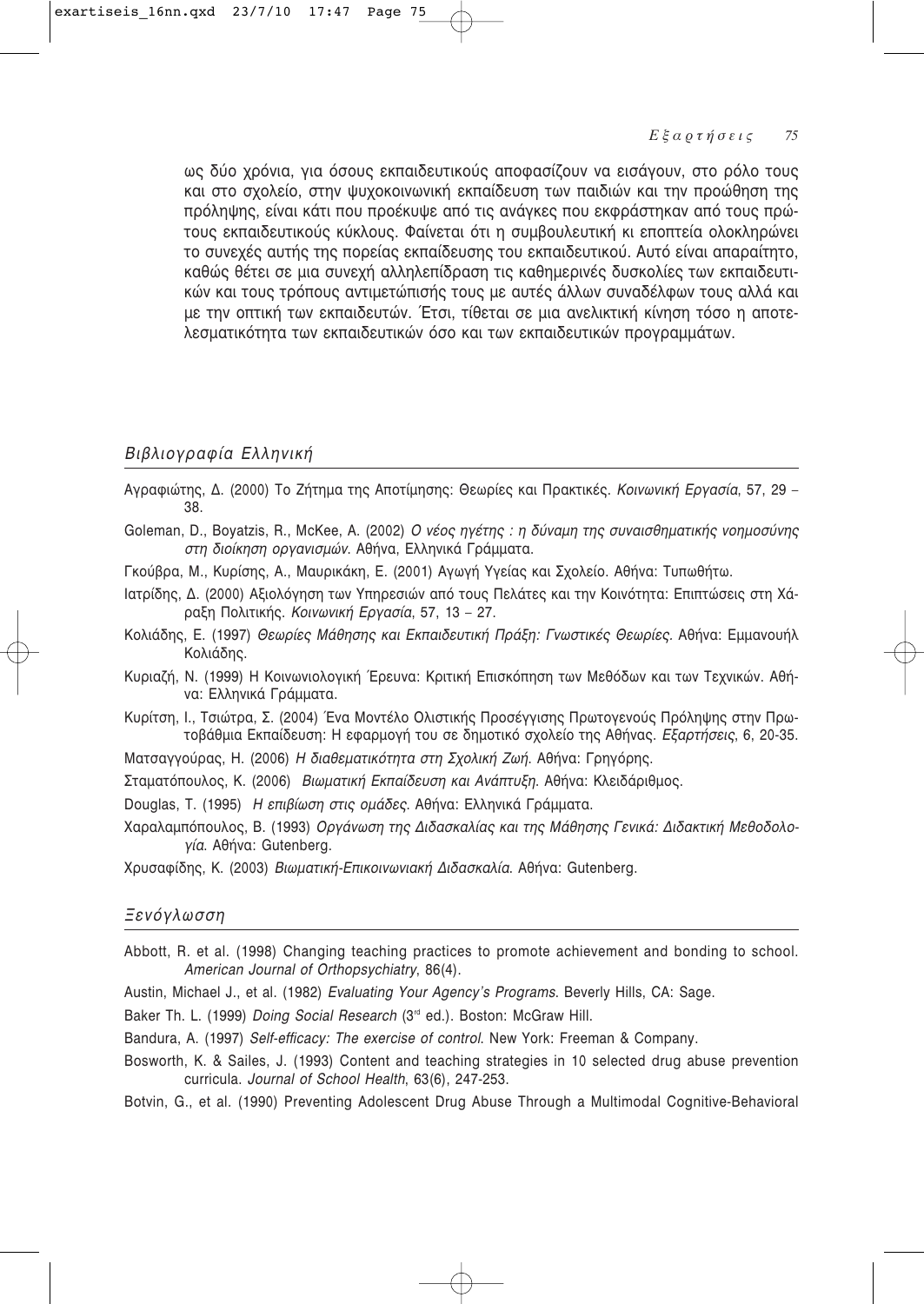> Approach: results of a 3-year Study. Journal of Consulting and Clinical Psychology, 58(4), 437-446.

Botvin, G., et al. (2003) Preventing tobacco and alcohol use among elementary school students through Life Skills Training. Journal of Child & Adolescent Substance Abuse, 12(4), 1-17.

DeVecchi, G. (2000) Διδάσκοντας Μαζί, Μαθαίνοντας Μαζί. Αθήνα: Σαββάλας.

Dewey, J. (1938) Experience and education. New York: The Macmillan Company.

- Elias, M.J., et. al. (1997). Promoting social and emotional learning: Guidelines for educators. Alexandria, VA: Association for Supervision and Curriculum Development.
- Fontana, D. (1984) Managing Classroom Behaviour. BPS Books.
- Gazda, G.M., Ginter, E.J. & Horne, A.M. (2001) Group counseling and group psychotherapy. Boston, MA: Allyn & Bacon.
- Gibson, S. & Dembo, M. (1984) Teacher efficacy: A construct validation. Journal of Educational Psychology, 76, 569-682.
- Ghodse, H. (1998) Drug Abuse Prevention in the information age: Drug Prevention and Drug Policy. Vienna: European Conference.
- Gray, S.T. (1997) Evaluation with Power. Jossey-Bass, Inc: San Francisco.
- Grbich C. (1999) Qualitative Research in Health: An Introduction. London: Sage.
- Hawkins, J., Catalano, R. & Miller, J. (1992) Risk and Protective Factors for Alcohol and Other Drug Problems in Adolescence and Early Adulthood: Implications for Substance Abuse Prevention. Psychological Bulletin, 112 (1), 64-105.
- Kolb, D.A. (1984) Experiential learning: Experiences as the source of learning and development. Englewood Cliffs, N.J.: Prentice-Hall.
- Kraft, R.J. (1990) Experiential Learning in schools and higher education. Dubuque, Iowa: Kendall/Hunt.

Molnar, A. & Lindquist, B. (1989) Changing Problem Behaviour in School. San Francisco: Jossey Bass.

Moon, A. (1990) Skills for the Primary School Child. Manchester: TACADE

Rogers, C.R. (1969) Freedom to learn. Colombus, OH: Merrill.

- Schmidt, F and Strickland, T. (1998) Client Satisfaction Surveying: A Manager's Guide. Canada: Citizen-Centered Network, Canadian Centre for Management Development.
- Seale C. (1998) Researching Society and Culture. London: Sage.

Tuckman, B. W. (1965) Developmental sequence in small groups. Psychological Bulletin, 63, 384-399.

- Weare, K., Gray, G. (1995) Promoting Mental and Emotional Health in the European Network of Health Promoting Schools. World Health Organization-Regional Office for Europe and Council of Europe and University of Southampton.
- Woolfolk, A.E. & Hoy, W.K. (1990) Teacher's sense of efficacy and beliefs about managing students. Teaching and Teacher Education, 6, 137-148.
- Woolfolk, A.E. & Hoy, W.K. (1990) Perspective teacher's sense of efficacy and beliefs about control. Journal of Education Psychology, 82, 81-98.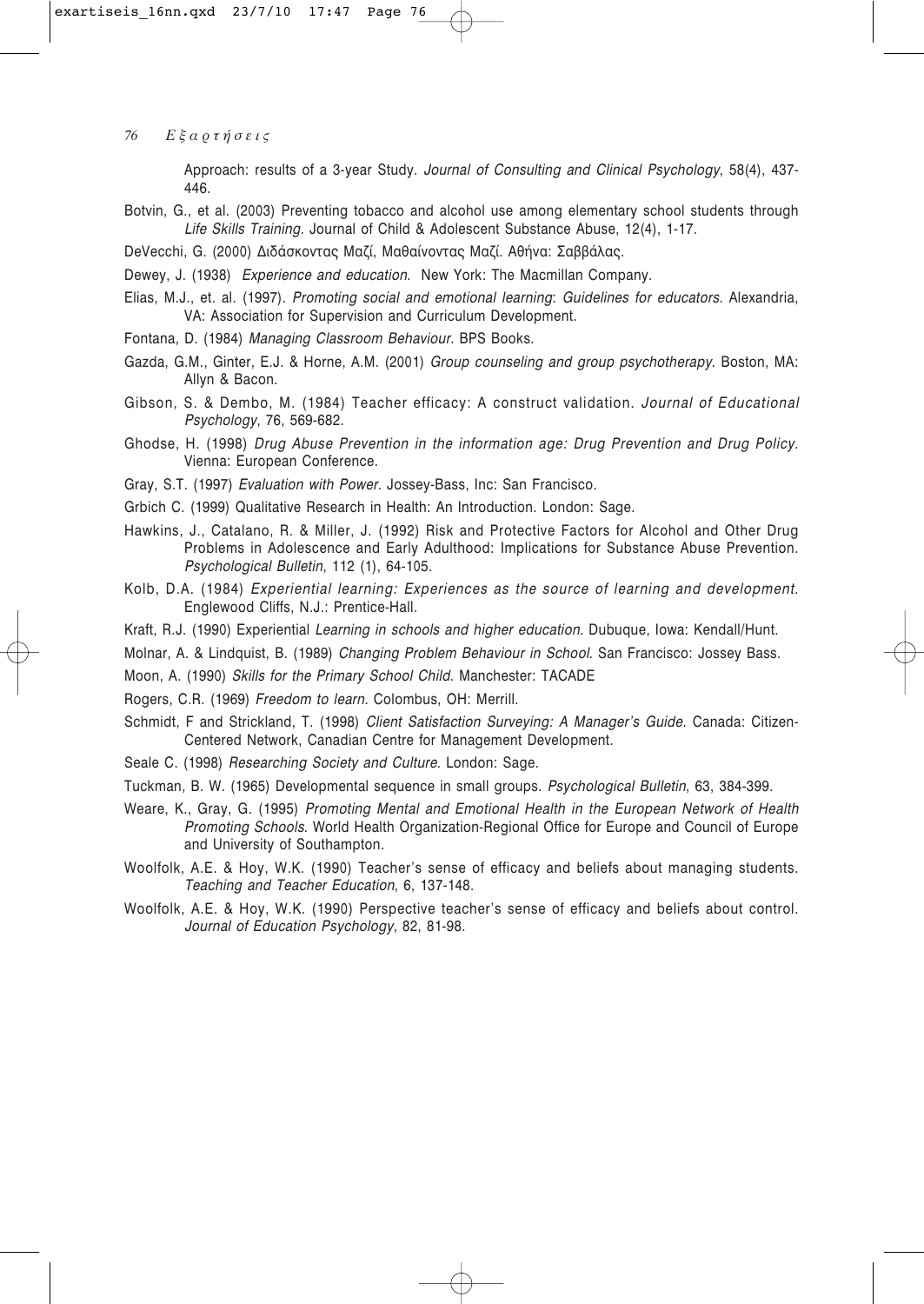*Ε ξ α ρ τ ή σ ε ι ς , τεύχος 16, 2010*

# SUPPORTING THE CHILD DURING THE TRANSITION FROM ELEMENTARY TO SECONDARY SCHOOL

TSIOTRA SOTIRIA\*, DRUG COUNSELOR, HEAD OF PREVENTION DEPARTMENT IN PRIMARY EDUCATION, KETHEA'S PREVENTION SECTOR

# Abstract

The present paper analyzes a long-term intervention that combines holistic and focused strategies of primary prevention during early adolescence, implementing within and out of the school system. The aim of this intervention is to enhance the protective factors in a transitional time from primary to secondary school in order to help pupils to adapt on a personal, emotional, cognitive, behavioral and social level through reinforcing their relationships with school and family. The long-term goal was to reduce, in the follow up years, the risks for drug taking. A synthesis of different models was necessary to support and develop the positive aspects of pupils' life and enhance their positive behavior and attitudes towards schooling, towards themselves and their peer group. The present paper reflects experiences and knowledge from a three-year intervention programme with children and adolescents aged 11-15 years old who experience instability due to their developmental stage. In this intervention 60 adolescents and children, all high risk pupils took part. The involvement of parents, teachers, volunteers and community services is discussed.

<sup>\*</sup> Contact Details: Prevention Sector of KETHEA (Therapy Center for Dependent Individuals), 7, Tsamadou Str. 106 81 Athens, T. +30 210 9212304, F. +30 210 9212763, email: info@prevention.gr, Web: www.prevention.gr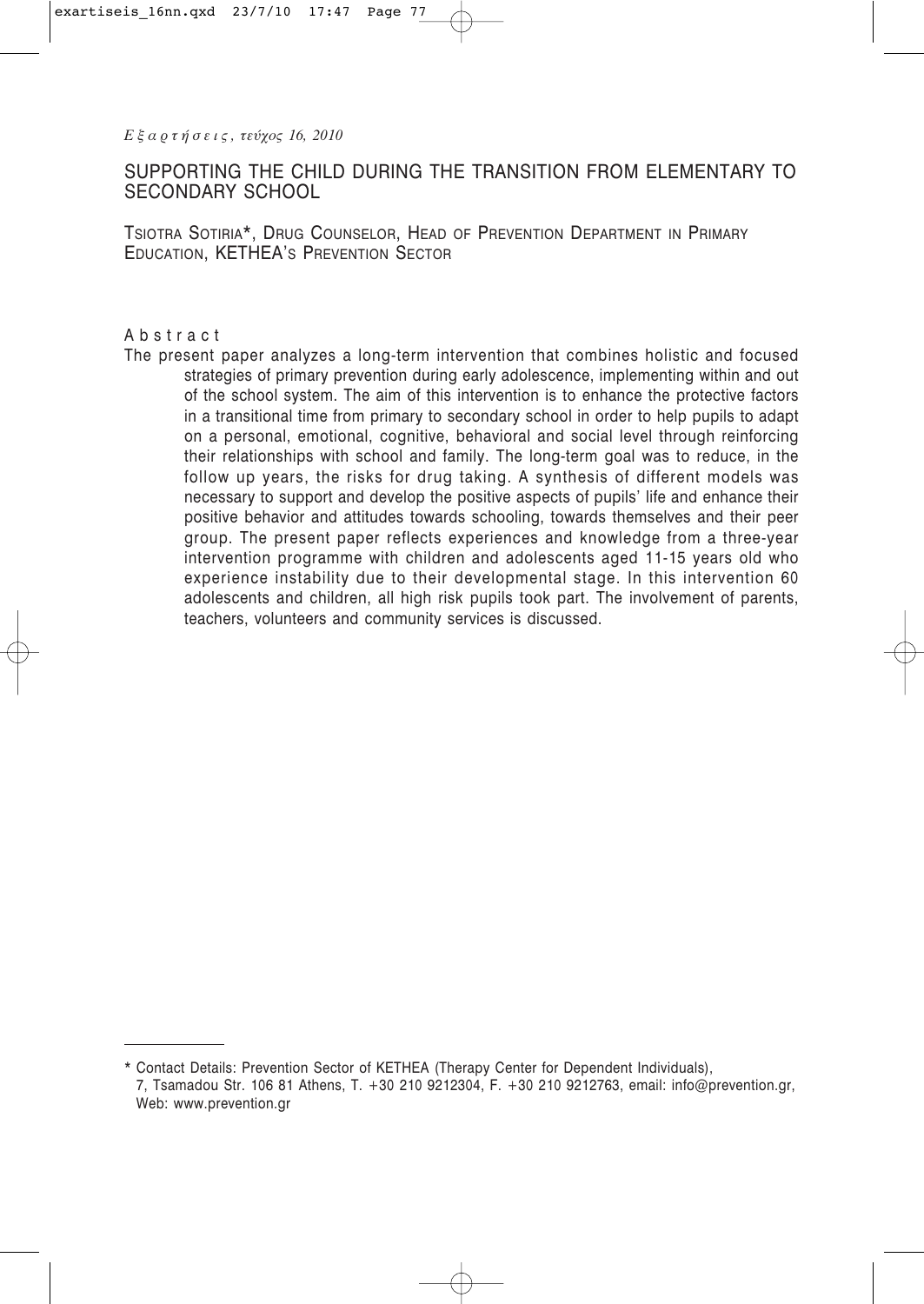Εξαρτήσεις, τεύγος 16, 2010

# ΕΝΙΣΧΥΣΗ ΤΟΥ ΠΑΙΔΙΟΥ ΚΑΤΑ ΤΟ ΜΕΤΑΒΑΤΙΚΟ ΣΤΑΔΙΟ ΑΠΟ ΤΟ ΔΗΜΟΤΙΚΟ ΣΤΟ ΓΥΜΝΑΣΙΟ

«Τα παιδιά είναι ταξιδιώτες που φθάνουν σε μια ξένη χώρα για την οποία δε γνωρίζουν τίποτα» John Locke

ΣΩΤΗΡΙΑ ΤΣΙΩΤΡΑΊ, ΣΥΜΒΟΥΛΟΣ ΤΟΞΙΚΟΕΞΑΡΤΗΣΗΣ, ΥΠΕΥΘΥΝΗ ΤΜΗΜΑΤΟΣ ΠΡΟΛΗΨΗΣ ΣΤΗΝ ΠΡΩΤΟΒΑΘΜΙΑ ΕΚΠΑΙΔΕΥΣΗ, ΤΟΜΕΑΣ ΠΡΟΛΗΨΗΣ ΚΕΘΕΑ<sup>2</sup>

Περίληψη

Το άρθρο αναλύει μια μακρόχρονη παρέμβαση που συνδυάζει στρατηγικές καθολικής και επικεντρωμένης πρωτογενούς πρόληψης στο στάδιο της πρώτης εφηβείας που εφαρμόστηκαν εντός και εκτός σχολικής κοινότητας. Σκοπός της είναι να ενισχυθούν οι προστατευτικοί παράγοντες ώστε η μεταβατική περίοδος από το δημοτικό στο γυμνάσιο να εξελιχθεί ομαλά στις προσπάθειες προσαρμογής του παιδιού (είτε σε προσωπικό και συναισθηματικό επίπεδο, είτε σε γνωστικό και συμπεριφοριστικό, είτε σε κοινωνικό π.χ. ενίσχυση των δεσμών με οικογένεια και σχολείο) ενώ μακρόχρονος στόχος είναι να μειωθεί στα επόμενα χρόνια η αποδοχή και η χρήση ψυχοδραστικών ουσιών από τους εφήβους μαθητές. Μια σύνθεση προσεγγίσεων ήταν απαραίτητη για να υποστηρίξει και να ενθαρρύνει την ανάπτυξη των θετικών πλευρών της ζωής και η παρέμβαση σχεδιάστηκε με στόχο να ενδυναμώσει θετικές συμπεριφορές και στάσεις των μαθητών όσον αφορά στον εαυτό τους, αλλά και στους ομότιμους και στο σχολείο. Το παρόν άρθρο αντανακλά εμπειρίες και γνώσεις των τελευταίων 3 χρόνων δουλειάς με παιδιά ηλικίας από 11-15 χρονών τα οποία βιώνουν την αστάθεια που ενέχει αυτό το σημαντικό εξελικτικό στάδιο ζωής, το οποίο μπορεί να κρύβει πιθανότητες δυσπροσαρμογής. Στην παρέμβαση αυτή έχουν συμμετάσχει πάνω από 60 έφηβοι (μαθητές δημοτικού και γυμνασίου, νέοι υψηλού κινδύνου). Η εμπλοκή των γονέων, των εκπαιδευτικών, των εθελοντών, καθώς και εξειδικευμένων δομών της κοινότητας αποτελούν βασικά χαρακτηριστικά της παρέμβασης.

<sup>1</sup> Στοιχεία Επικοινωνίας: Τομέας Πρόληψης ΚΕΘΕΑ, Τσαμαδού 7, 106 81 Αθήνα

<sup>2.</sup> Ο Τομέας Πρόληψης ΚΕΘΕΑ μέσα από αυτό το άρθρο ευχαριστεί τις ακόλουθες δομές και ιδιαίτερα τους ανθρώπους που τις στελεχώνουν: Α' ΚΕ.Δ.Δ.Υ (Κέντρο Διαφοροδιαγνωσης, Διάγνωσης και Υποστήριξης) Αθηνών, Ινστιτούτο Ψυχικής Υγείας Παιδιών και Εφήβων, Κέντρο Παιδοψυχικής Υγιεινής Ι.Κ.Α. Αθήνας, Παιδοψυχιατρική Κλινική του «Αγ. Σοφία», Ε.Ι.Ν.-Φ.Ε.Α. (Φοιτητική Εστία Αθήνας), Ο.Ν.Α. (Οργανισμό Νεολαίας και Άθλησης) Γαλατσίου, ΚΕΘΕΑ-ΜΟSAIC, ΚΕΘΕΑ-ΔΙΑΒΑΣΗ, ΚΕΘΕΑ-ΠΛΕΥΣΗ, ΚΕΘΕΑ-ΣΤΡΟΦΗ. Τέλος, ευχαριστεί το άλλο σημαντικό του στήριγμα για την έως σήμερα προσπάθεια και αποτελέσματα, τους 24 εθελοντές του που διαθέτουν ενέργεια, χρόνο, υπομονή, αγάπη, γνώσεις και εμπειρία προς τα παιδιά.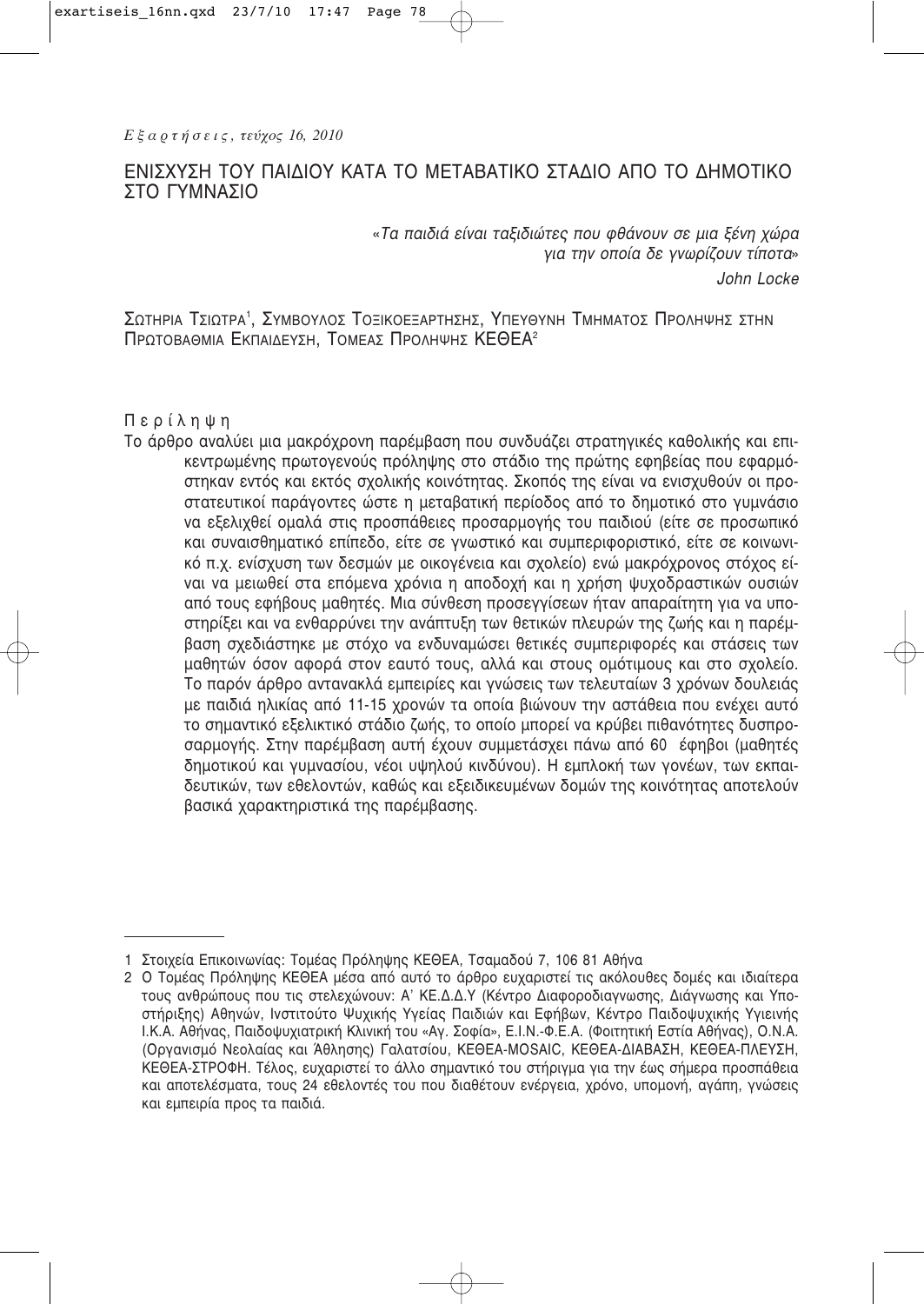ΕΙΣΑΓΩΓΗ

- Η παρέμβαση επιδιώκει 1) να προετοιμάσει και να στηρίξει το παιδί καθώς περνά από την παιδική στην εφηβική ηλικία αλλά και από τη μια στην άλλη εκπαιδευτική βαθμίδα, 2) να συμβάλει στο να διατηρήσει το παιδί ισορροπία και να αντιμετωπίσει τις προκλήσεις αυτής της περιόδου 3) να προληφθεί η σχολική αποτυχία και διακοπή από το σχολείο καθώς και η ανάπτυξη της παραβατικότητας ενισχύοντας την ψυχοκοινωνική του προσαρμογή 4) να δημιουργηθεί κοινωνικό δίκτυο που στηρίζει τόσο το παιδί όσο και τους βασικούς θεσμούς ανάπτυξης και κοινωνικοποίησής του.
- Η ανάδειξη των προστατευτικών παραγόντων στις θετικές πλευρές της ζωής, όπως η βοήθεια, η φροντίδα και το ενδιαφέρον, η θέσπιση στόχων, η πρόκληση των μαθητών να γνωρίσουν και να αξιοποιήσουν το δυναμικό τους, η διευκόλυνση των σχέσεων με θετικά πρότυπα στην ομάδα ομότιμων και η ομάδα συνομηλίκων είναι από τα βασικά της χαρακτηριστικά γνωρίσματα.
- Η παρέμβαση βασίζεται σε μία ολιστική προσέννιση με στρατηνικές στη σχολική κοινότητα αλλά και στην τοπική κοινότητα στο αστικό κέντρο της πόλης καθώς και στην ατομική και οικογενειακή αλλαγή. Πληθυσμός στόχος είναι παιδιά (ηλικίας 11-15 χρονών) ανεξαρτήτως φύλου, κοινωνικοοικονομικής κατάστασης και εθνικότητας, τα οποία βρίσκονται στο κρίσιμο στάδιο μετάβασης από την παιδική στην εφηβική ηλικία και από το δημοτικό στη μέση εκπαίδευση. Κύριο χαρακτηριστικό τους είναι το μεγάλο άγχος και η αγωνία σχετικά με το εάν θα κερδίσουν την αποδοχή από τους συνομήλικους τους και εάν θα μπορέσουν να ανταποκριθούν στις σχολικές απαιτήσεις. Οι περισσότεροι προέρχονται κυρίως από οικογένειες μεταναστών και μεταφέρονται από σχολείο σε σχολείο στο πλαίσιο της μετάβασής τους από τη χώρα προέλευσης στη χώρα διαμονής, με χαμηλή σχολική απόδοση, γνωστικό επίπεδο και θετικά ερεθίσματα. Οι περισσότεροι ζουν στο κέντρο της Αθήνας, έχουν περιορισμένη δυνατότητα υποστηρικτικού δικτύου ενηλίκων και ομότιμων, ελάχιστες ευκαιρίες ένταξης και κοινωνικής ενσωμάτωσης, επιθετική ή παραβατική συμπεριφορά, σύνδεση με ομότιμους ή ενήλικες με αντικοινωνική συμπεριφορά, με χαμηλό οικονομικό επίπεδο, βιώνουν την υπέραπασχόληση των γονέων με αποτέλεσμα την ελλιπή γονική επίβλεψη, έχουν λίγες προσωπικές και κοινωνικές δεξιότητες και πολυσύνθετα προβλήματα που επηρεάζουν την ομαλή ανάπτυξη τους.

#### ΘΕΩΡΗΤΙΚΗ ΒΑΣΗ

- Ανάμεσα στις σημαντικές πληθυσμιακές ομάδες που έχει αναγνωριστεί ότι χρειάζεται να στοχεύει η πρωτογενής πρόληψη στις προσπάθειές της είναι οι άνθρωποι που έχουν βιώσει στρεσογόνα γεγονότα ζωής ή μεταβατικά στάδια ζωής (Blum, 1979; Dohrenwend, 1978; Felner, Farber & Primavera, 1980) τα οποία θα συμβούν στο μεγαλύτερο ποσοστό του γενικού πληθυσμού και τα οποία δείχνουν να θέτουν τους ανθρώπους που τα ζουν σε μεγάλο κίνδυνο για την ανάπτυξη δυσπροσαρμογής στο κοινωνικό περιβάλλον (Blum, 1979; Goldston, 1978; Felner et al, 1982).
- Στην πληθυσμιακή ομάδα στην οποία απευθύνεται η παρέμβαση, διακρίνονται δυο διαστάσεις μετάβασης: η αλλαγή εκπαιδευτικής βαθμίδας και άμεσου προσανατολισμού αμέσως μετά την μετάβαση και η αναπτυξιακή αλλαγή του ίδιου του ατόμου, μιας και ολο-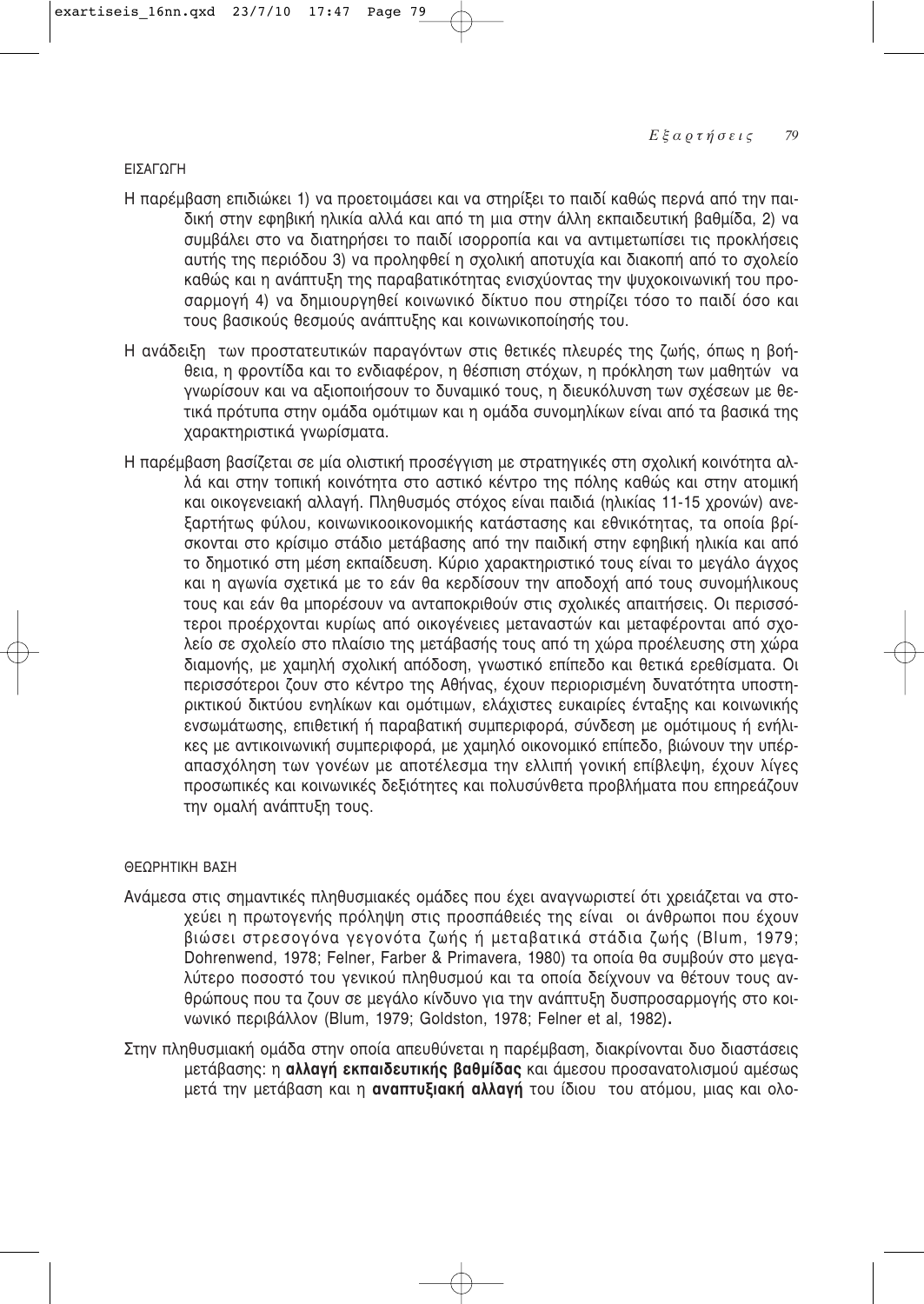κληρώνει την παιδική ηλικία και περνά στην εφηβική, σε μια διαδικασία ανακάλυψης του εαυτού και των κοινωνικών σχέσεων και δεσμών.

- Όλοι οι μαθητές περνούν αυτή τη διαδικασία η οποία χαρακτηρίζεται και ως περίοδος κρίσης, μια από τις φυσιολονικές εξελικτικές κρίσεις, που μπορεί να συνοδεύεται από μια μενάλη ποικιλία στη συμπεριφορά (Τσιάντης, 1998). Κάθε κρίση, όσο φυσιολογική και αν είναι, χαρακτηρίζεται από: α) το στρες αυτής της περιόδου, το οποίο επιδρά στη συμπεριφορά του νέου και συχνά είναι δύσκολο να διακριθεί ποια συμπεριφορά είναι φυσιολογική και ποια είναι ενδεικτική παθολογία και β) ανισορροπία, ευαισθησία, συναισθηματική αστάθεια, για τις οποίες χρειάζεται το άτομο να έχει μηχανισμούς προστασίας και ενίσχυσης που θα συμβάλλουν στην προσαρμογή του κατά τις διαδικασίες ωρίμανσης
- Από την άλλη, η μετάβαση από το δημοτικό στο γυμνάσιο είναι ένα κρίσιμο σημείο στη σχολική καριέρα ενός νέου. Αντιπροσωπεύει, ταυτόχρονα, τη συνέχεια στην εκπαίδευσή του αλλά και την ευκαιρία να κάνει μια καινούργια αρχή. Από μόνη της, λοιπόν, μπορεί να είναι μια πολύ στρεσσονόνα εμπειρία. Μερικά από τα συνήθη προβλήματα που σχετίζονται με τη δομική αλλαγή χώρου και περιβάλλοντος είναι οι διαφορές που διαπιστώνονται ανάμεσα στο δημοτικό με το γυμνάσιο που κρύβουν νέες εμπειρίες και προκλήσεις:

| ΔΗΜΟΤΙΚΟ                                                                                                                                                                                                                                                | ΓΥΜΝΑΣΙΟ                                                                                                                                                                                                                                                                                                        |
|---------------------------------------------------------------------------------------------------------------------------------------------------------------------------------------------------------------------------------------------------------|-----------------------------------------------------------------------------------------------------------------------------------------------------------------------------------------------------------------------------------------------------------------------------------------------------------------|
| Μικρή και οικεία σχολική κοινότητα. Οι μαθητές της Στ'<br>τάξης είχαν κατακτήσει να είναι εξοικειωμένοι με το<br>σχολικό τους περιβάλλον, γνωρίζουν και νιώθουν άνετα<br>με τους περισσότερους αν όχι όλους τους ανθρώπους<br>στην τάξη και στο σχολείο | Πολύ μεγαλύτερη και άγνωστη, τόσο σε πρόσωπα και<br>αναλυτικό πρόγραμμα όσο και σε κανόνες, διαδικασίες<br>και δομή. Περισσότερα τμήματα σε κάθε χρονιά μπορεί<br>και 6, άρα μεγαλύτερες αριθμητικά τάξεις, αλληλεπίδρα-<br>ση, διαφορετικότητα και πολυπλοκότητα – μεγάλος και<br>άγνωστος μαθητικός πληθυσμός |
| Διαρκής ρουτίνα                                                                                                                                                                                                                                         | Διαρκής αλλαγή. Αλλάζει η μαθησιακή θεματική κάθε 45<br>λεπτά και αλλάζει και ο εκπαιδευτικός                                                                                                                                                                                                                   |
| Στην Στ' είναι οι μεγαλύτεροι μαθητές του σχολείου,<br>έχουν συνηθίσει να τους δίνεται μεγαλύτερη ευθύνη αλ-<br>λά και προνόμια και να αποτελούν πρότυπα για τους μι-<br>κρότερους μαθητές                                                              | Περνούν σε ένα νέο πλαίσιο, στο οποίο είναι τα μικρό-<br>τερα παιδιά.                                                                                                                                                                                                                                           |
| Έχουν μόνο έναν εκπαιδευτικό με τον οποίο αλληλεπι-<br>δρούν και μαθαίνουν σε καθημερινή βάση                                                                                                                                                           | Ασυνέχεια στη σχέση με τον εκπαιδευτικό. Έχει να συ-<br>ναντήσει τουλάχιστον 10 ή περισσότερους εκπαιδευτι-<br>κούς με διαφορετικούς τρόπους διδασκαλίας και προσω-<br>πικότητες                                                                                                                                |
| Ο δάσκαλος μπορεί να αφιερώνει και παραπάνω χρόνο<br>σε κάποιο μάθημα εάν βλέπει ότι τα παιδιά δυσκολεύο-<br>νται περισσότερο.                                                                                                                          | Ταχύτεροι ρυθμοί διδασκαλίας, πιο σύντομος χρόνος με<br>κάθε καθηγητή για το μάθημα                                                                                                                                                                                                                             |
|                                                                                                                                                                                                                                                         | Περισσότερη σχολική εργασία και μαθήματα σε μια μέρα<br>$(6-7 \omega$ ρες)                                                                                                                                                                                                                                      |
|                                                                                                                                                                                                                                                         | Περισσότερος ανταγωνισμός σε ακαδημαϊκό επίπεδο,<br>αθλητικό αλλά και σε επίπεδο δραστηριοτήτων                                                                                                                                                                                                                 |
| Υπάρχει ένα σταθερό δίκτυο φίλων-συμμαθητών που<br>έχουν δουλέψει και έχουν κοινωνικοποιηθεί με πολύ<br>στενή σχέση -αναμειγνύονται σε νέα κοινωνικά και μα-<br>θησιακά δίκτυα                                                                          | Νέα κοινωνικά δίκτυα προκύπτουν. Σχέσεις και δεσμοί,<br>που συχνά αλλάζουν ή διακόπτονται. Καλείται να κάνει<br>νέους φίλους, ειδικά εάν δεν έχει κανένα άλλο παλιό<br>του συμμαθητή από το δημοτικό στο νέο σχολείο                                                                                            |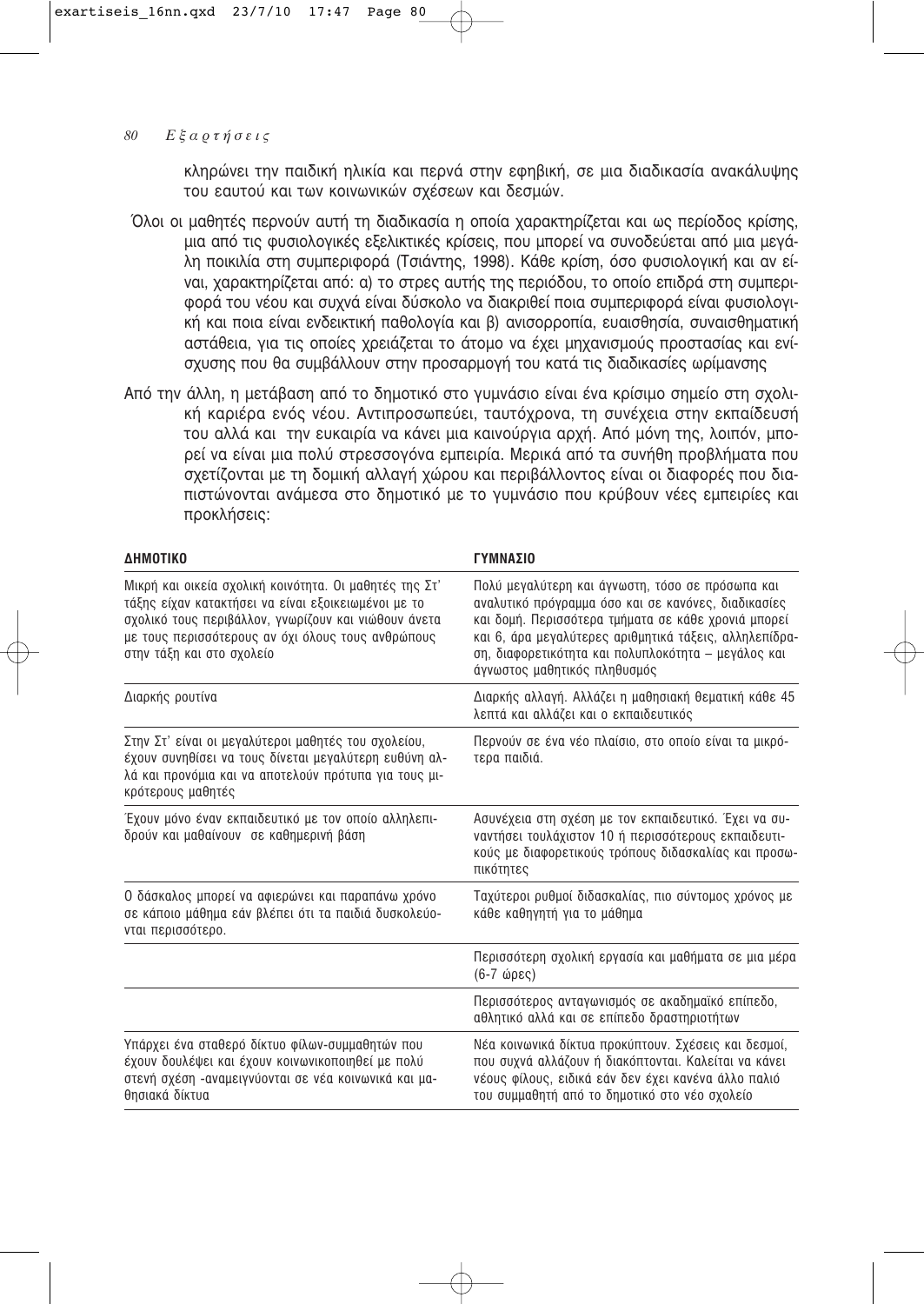- Κάθε σκαλοπάτι στην εκπαιδευτική κλίμακα σημαίνει μεγαλύτερη ανεξαρτησία και ελευθερία από κάποιους περιορισμούς, ωστόσο φέρνει μαζί του την απώλεια των παιδικών χρόνων ίσως και φίλων, την απώλεια μιας περιόδου ασφάλειας και φροντίδας, η οποία αντικαθίσταται από μια άλλη, όπου ο έφηβος υποχρεώνεται να αναλάβει μεγαλύτερες ευθύνες μιας και οι προσδοκίες και οι απαιτήσεις ενηλίκων αλλά και ομότιμων αυξάνονται.
- Δημοσιευμένη έρευνα στον ελληνικό τύπο αναφέρει ότι για το 10% των 12χρονων μαθητών η αλλανή σχολείου αποτελεί τραυματική εμπειρία (Κάτσικας, 2009) ενώ η ίδια έρευνα δηλώνει ότι υπάρχει έλλειμμα ενημέρωσης όσων φοιτούν στη ΣΤ' τάξη πριν αλλάξουν βαθμίδα. Ένας στους δύο μαθητές δηλώνει μη ενημερωμένος. Το 1/3 των μαθητών αναφέρουν ότι οι πρώτες μέρες στο Γυμνάσιο «ήταν δύσκολες και ένιωθαν μοναξιά», 7 στους 10 θεωρούν τα μαθήματα στη ΣΤ' ευκολότερα ενώ 2 στους 3 θεωρούν ότι τα μαθήματα του γυμνασίου δεν αποτελούν συνέχεια του δημοτικού και δυσκολεύονται τόσο στα μαθήματα όσο και με τους καθηγητές (Κάτσικας, 2009). Έρευνα του εξωτερικού έχει δείξει ότι το 40% των παιδιών έχουν μειωμένα κίνητρα και δεν έχουν καμία πρόοδο κατά τη διάρκεια του πρώτου έτους μετά τη μετάβαση. Άλλη έρευνα δείχνει ότι τα παιδιά που έχουν σταθερή πρόοδο στο δημοτικό στην πρανματικότητα έχουν πίσω-γυρίσματα κατά τον πρώτο χρόνο στη δευτεροβάθμια εκπαίδευση. Κάποιοι από τους λόγους που αναφέρονται σε αυτή την κατάσταση περιλαμβάνουν τη μη συνέχιση στο αναλυτικό πρόγραμμα από το δημοτικό στο γυμνάσιο και την έλλειψη πληρο-<u>φόρησης κατά το πέρασμα ανάμεσα στις δυο βαθμίδες εκπαίδευσης όσον αφορά στις </u> ικανότητες των μαθητών και στα επιτεύγματα που έχουν.
- Ιδιαίτερη επιβάρυνση σε αυτό το πλαίσιο, έχουν οι νέοι από άλλες ξένες χώρες που καλούνται να λειτουργήσουν σε δίγλωσσο περιβάλλον (γλώσσα χώρας φιλοξενίας και γλώσσα προέλευσης) και στις απαιτήσεις του, όπου για τους ίδιους η δυσκολία στη μάθηση είναι διπλάσια από τα συνομήλικα παιδιά που ομιλούν και κατέχουν τη γλώσσα που διδάσκεται και στο σχολείο (Cummins, 1981; Hakuta, 1986).
- Ωστόσο και οι μαθητές που είναι πιο «χαρισματικοί» και ενδιαφέρονται για τη μάθηση συχνά είναι το ίδιο ευάλωτοι, όπως και οι μαθητές που βιώνουν συναισθηματικές, γνωστικές ή κοινωνικές δυσκολίες. Σε αυτό το χρονικό διάστημα, είναι ευάλωτοι καθώς βιολογικοί, και πολιτισμικοί παράγοντες τους επηρεάζουν και εκφράζονται με διαταραχές στη διάθεση, απόρριψη από τους ομοτίμους, πιθανότητα διακοπής από τη μέση εκπαίδευση, επιθετικότητα, εναντιωματική στάση, απομόνωση, επικίνδυνη συμπεριφορά και περιορισμένη επίβλεψη, σύγκρουση με γονείς και κάθε μορφής εξουσίας. Σχετικές έρευνες δείχνουν ότι αυτές οι μεταβάσεις, συνήθως, σχετίζονται με: α) χαμηλή ακαδημαϊκή επίδοση (Felner, Primavera & Cauce, 1981; Levine, Wesolowski & Corbet, 1966; Schaller, 1978), β) αυξημένα προβλήματα συμπεριφοράς στην τάξη (Kemme, 1971), γ) μεγάλο άγχος και αγωνία σχετικά με το αν θα κερδίσουν την αποδοχή από συνομήλικους και αν θα μπορέσουν να ανταποκριθούν στις σχολικές απαιτήσεις (Levine, 1966; Rakieten, 1961), δ) αυξημένη πιθανότητα δυσπροσαρμογής λόγω του ότι ο/η έφηβος νιώθει ευάλωτος/η αυτήν την περίοδο (Felner et al, 1982) με δείκτες μέτρησης το υψηλό ποσοστό απουσιών και τους χαμηλούς βαθμούς, οι οποίοι αποτελούν πολύ σημαντικούς παράγοντες επικινδυνότητας για σχολική αποτυχία και διακοπή από το σχολείο (U.S. Department of Health, Education and Welfare, 1975).
- Ο συνδυασμός των μη ρεαλιστικών προσδοκιών από το οικονενειακό και εκπαιδευτικό σύστημα. με την έλλειψη γονικής επίβλεψης και την απουσία υποστηρικτικού κοινωνικού δικτύου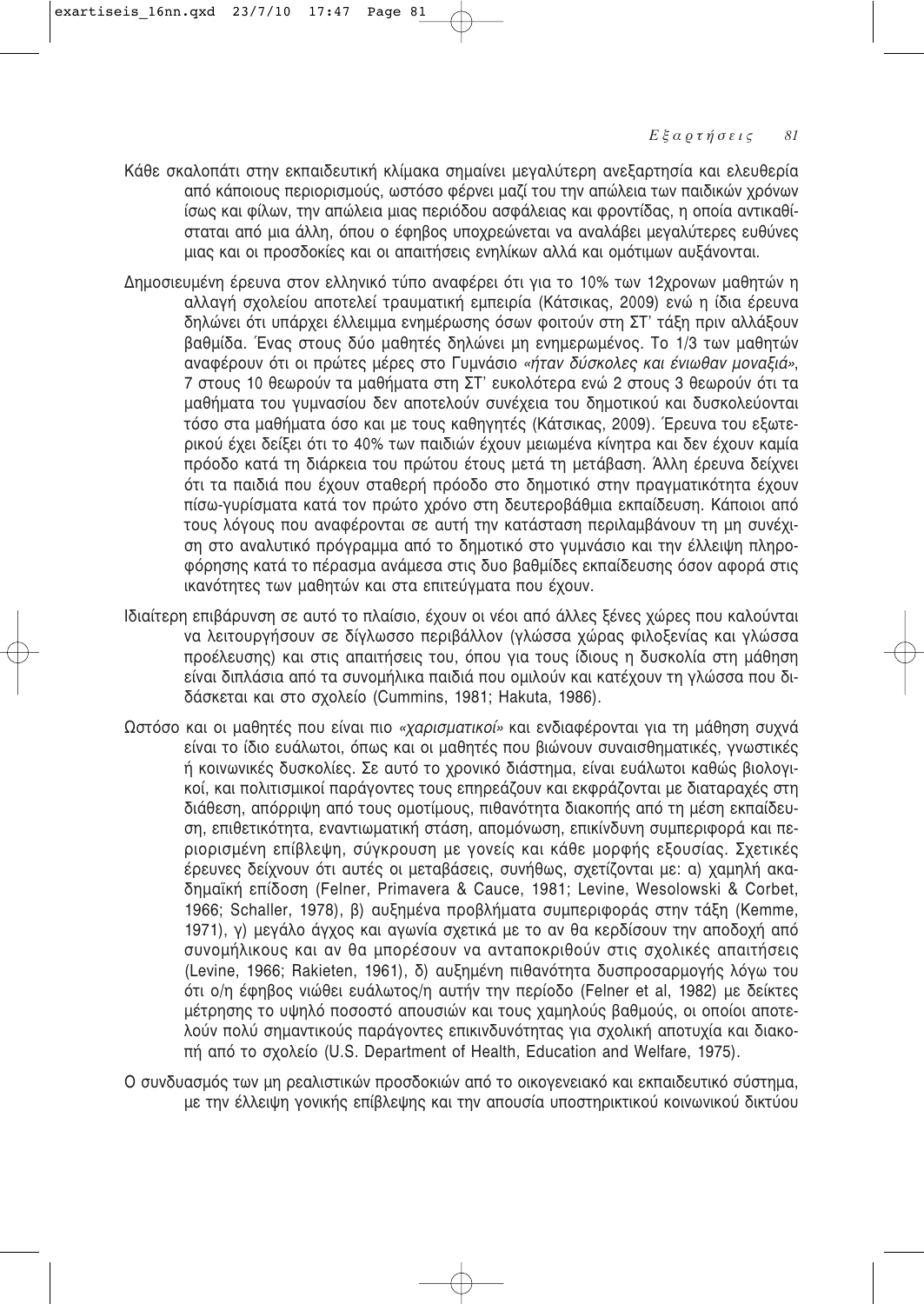μπορεί συχνά να οδηγήσει το παιδί στην αποδέσμευσή του από την εκπαιδευτική κοινότητα και από τη μοναδική διαδικασία κοινωνικοποίησης και προσωπικής εξέλιξης.

- Από την άλλη, ο πειραματισμός και η έναρξη της χρήσης αλκοόλ, καπνού και άλλων εξαρτησιονόνων ουσιών είναι σύνηθες φαινόμενο στην εφηβεία και αποτέλεσμα συνδυασμού γνωστικών, συμπεριφοριστικών, κοινωνικών, ατομικών και αναπτυξιακών παραγόντων (Blum & Richards, 1979; Braucht, et al. 1973; Jessor, 1976; Millman & Botvin, 1983). Αν παρατηρήσουμε τους παράγοντες επικινδυνότητας για χρήση ουσιών σε συνδυασμό με τη μετάβαση από το δημοτικό στο γυμνάσιο θα δούμε ότι υπάρχει άμεση σύνδεση με: α) την πρόωρη διακοπή του σχολείου (Botvin et al, 1995; Gardner, Green & Marcus, 1994; Preventing, 1994; Lerner, 1997; Mensch & Kandel, 1988; Jessor & Jessor, 1977), β) τις μεταβάσεις στις βαθμίδες εκπαίδευσης (Felner, 1981), γ) την έλλειψη εμπλοκής των μαθητών σε σχολικές δραστηριότητες (Benson, 1993), δ) την χαμηλή σύνδεση και δέσμευση με το σχολείο (Abbott, O' Donell, Hawkins & Catalano, 1998; Lerner, 1997; Gardner, Green & Marcus, 1994; Preventing, 1994; Felner, 1981), ε) το ανασφαλές, αρνητικό σχολικό κλίμα και τις ασαφείς πολιτικές (Felner, 1982; Hawkins & Catalano 1992), στ) τις αρνητικές προσδοκίες από τους **δασκάλους** («το σχολείο είναι σκληρό», «δεν θα μάθεις ποτέ», «είσαι αργόστροφος») (Felner, 1982) και ζ) τις συνεχείς σχολικές αποτυχίες (χαμηλή επίδοση, μειωμένη παρακολούθηση, συχνές απουσίες, αποβολές) (Jessor 1976; Block et al, 1988; Gardner, Green & Marcus, 1994; Preventing, 1994; Lerner, 1997). Επίσης, εκτενή στοιχεία αναφέρουν ότι η χαμηλή δέσμευση στο σχολείο και η έλλειψη σχολικής επιτυχίας στις τελευταίες τάξεις του δημοτικού είναι ισχυροί και σταθεροί δείκτες πρόβλεψης για σοβαρά προβλήματα υγείας και συμπεριφοράς στα παιδιά (Hawkins, Catalano & Miller, 1992; Mrazek & Haggerty 1994; Maguin & Loeber, 1996).
- Στις προκλήσεις και στις μεταβολές αυτής της περιόδου, στους παράγοντες επικινδυνότητας αλλά και προστασίας, το παρόν πρόγραμμα πρόληψης προσπαθεί με στρατηγικές και ενέργειες που ενσωματώνει, να σταθεί κοντά στους εφήβους κατά τη διάρκεια αυτού του σταδίου ζωής, να τους στηρίξει, να τους ενδυναμώσει και να τους συνοδεύσει κατά την εξελικτική τους πορεία τόσο στη διαδικασία αποφάσεων και τρόπου ζωής όσο και προσαρμογής στο περιβάλλον στο οποίο καθημερινά μεγαλώνουν και από το οποίο επηρεάζονται. Βασικότεροι πυρήνες σε αυτό το περιβάλλον αποτελούν η οικογένεια και το σχολείο ενώ ακολουθούν οι ομότιμοι.

## **ПЕРІГРАФН**

Λαμβάνοντας υπόψη ότι η διαδικασία της μετάβασης ενέχει αλλαγές, αποχωρισμό και πένθος, προσαρμογή (απαιτείται η οικοδόμηση ενός νέου ρεπερτορίου συμπεριφορών) και μετασχηματισμό της αυτό-εικόνας (ιδιαίτερα στην πρώτη εφηβεία το άτομο αναζητά μια ταυτότητα «ποιος πραγματικά είναι και ποιο είναι το νόημα στη ζωή του;») που αλληλεπιδρούν με τη σχολική ζωή αλλά και με τον τρόπο ζωής της οικογένειας, στο πρόγραμμα ακολουθείται ένας συνδυασμός μοντέλων και προσεγγίσεων. Περιλαμβάνονται στοιχεία από τα μοντέλα κοινωνικής οικολογίας (επιρροή ομοτίμων, σχολικοί δεσμοί, αυτό-αποτελεσματικότητα και δουλειά με το σχολείο και την οικονένεια). προσωπικής και κοινωνικής ανάπτυξης (ενίσχυση της οικογένειας, προσωπική αλλαγή, ατομική συμβουλευτική παιδιών και γονέων, εκπαίδευση δεξιοτήτων), ψυχοδυναμικής,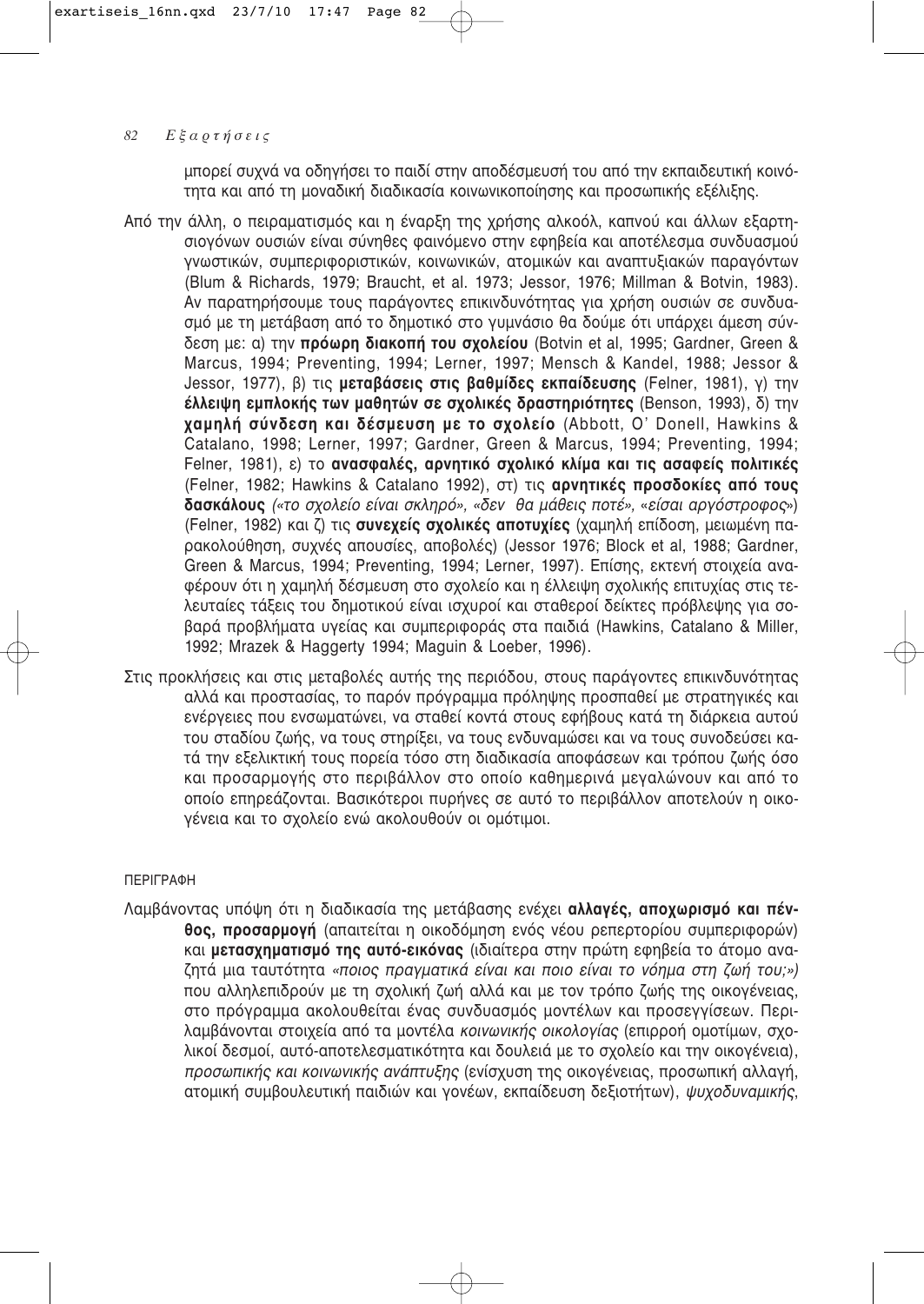γνωστικό-συμπεριφοριστικής και οικοσυστημικής προσέγγισης, κοινοτικής εργασίας (έγκαιρη παρέμβαση, παραπομπή και δικτύωση με υπηρεσίες, εθελοντές), *εναλλακτι-Κών μορφών μάθησης και καθοδηγούμενων δραστηριοτήτων ψυχαγωγίας.* 

Η παρέμβαση υλοποιήθηκε σε δημόσια σχολεία στο κέντρο της πρωτεύουσας που είναι αντιπροσωπευτικά στην εγγραφή μαθητών από διάφορες εθνικότητες και που οι πληθυσμοί τους βιώνουν έντονα περιβαλλοντικά, κοινωνικά και οικονομικά προβλήματα. Η διάρκεια της παρέμβασης κυμαίνεται από 3-5 χρόνια, ενώ το πεδίο δράσης της είναι εντός και εκτός της σχολικής κοινότητας, με συμμετέχοντες μαθητές δημοτικού και μέσης εκπαίδευσης, γονείς, αδέλφια καθώς και εκπαιδευτικούς των παιδιών.

Οι στρατηγικές που ακολουθήθηκαν στη διάρκεια της παρέμβασης ήταν:

exartiseis\_16nn.qxd 23/7/10 17:47 Page 83

- Εκπαίδευση του διδακτικού προσωπικού των τελευταίων τάξεων του δημοτικού σχολείου στο θέμα της μετάβασης από τη μια βαθμίδα εκπαίδευσης στην άλλη.
- Συνεργασία με τον καθορισμένο *συντονιστή-δάσκαλο μετάβασης* προκειμένου να προγραμματιστούν συναντήσεις με την ομάδα των παιδιών που βρίσκονται σε αυτό το στάδιο.
- Εκπαιδευτικά εργαστήρια με τους μαθητές της ΣΤ' τάξης.
- Ατομικές συναντήσεις συμβουλευτικής (ξεχωριστά με τα παιδιά/εφήβους και ξεχωριστά με γονείς).
- Ενημερωτικές-επιμορφωτικές συναντήσεις με τους γονείς των μαθητών της ΣΤ' τάξης.
- Εξατομικευμένη παρέμβαση σε οικογένειες με πολυσύνθετα προβλήματα που επηρεάζουν την ομαλή ανάπτυξη του παιδιού.
- Επισκέψεις στο γυμνάσιο που θα πάνε οι μαθητές την επόμενη χρονιά.
- Υποστηρικτική σχέση με έναν ενήλικα που φροντίζει και λειτουργεί ως μέντορας συμπληρωματικά στο ρόλο του γονιού.
- Υποστηρικτική ομάδα ομοτίμων με προσανατολισμό να λειτουργήσει ως ομάδα αυτοβοήθειας για τα παιδιά και τους νέους που βρίσκονται στο στάδιο της πρώτης εφηβείας και ανάμεσα στις δυο βαθμίδες εκπαίδευσης.
- Ενισχυτική εξατομικευμένη διδασκαλία κυρίως για την ελληνική γλώσσα.
- Αξιοποίηση εθελοντών από την κοινότητα.
- Συνεργασία με τους εκπαιδευτικούς των δυο βαθμίδων εκπαίδευσης.
- Καθοδηγούμενες δραστηριότητες ψυχαγωγίας.
- Συμπλήρωση ερωτηματολογίων και αξιολόγηση.
- Αναλυτικότερα, οι στρατηγικές που αναπτύχθηκαν διαχωρίζονται σε αυτές που συμβαίνουν εντός της σχολικής κοινότητας και σε αυτές που συμβαίνουν έξω από το πλαίσιο της. Εντός της σχολικής κοινότητας τα υποσυστήματα στα οποία απευθύνεται είναι α) *το*  $\sigma$ χολείο-τάξη, το οποίο είναι το κύριο μέρος του παραγωγικού έργου του σχολείου, όπου οι μαθητές εκπαιδεύονται και κοινωνικοποιούνται (η παρέμβαση αφορά σε πρόγραμμα δομημένων δραστηριοτήτων) και β) το *διοικητικό-εκπαιδευτικό προσωπικό*, δηλαδή τους Διευθυντές, τους Εκπαιδευτικούς, τον Σχολικό σύμβουλο, τους Υπεύθυνους Αγωγής Υγείας.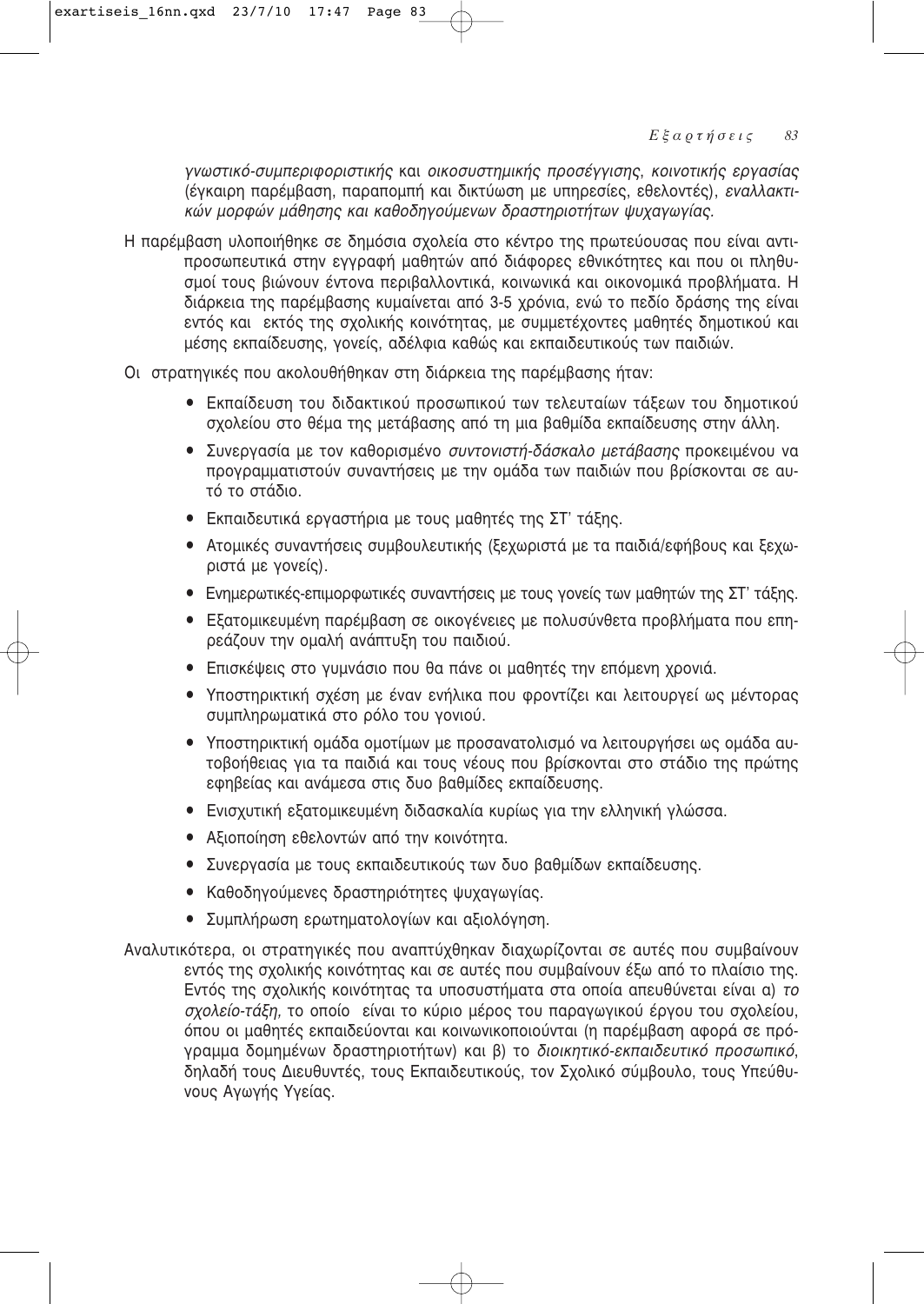# ΣΤΑΔΙΟ ΔΙΕΡΕΥΝΗΣΗΣ

- Το πρώτο στάδιο αφορά στη διερεύνηση των αναγκών μαθητών, γονέων και εκπαιδευτικών. Όσον αφορά στους **μαθητές** διερευνώνται οι συνθήκες ζωής στην περιοχή που διαμένουν, ιδιαίτερες ανάγκες και δυσκολίες, η σχολική επίδοση, οι φίλοι, η έννοια της αποδοχής, οι σχέσεις, το κοινωνικό δίκτυο, η αυτογνωσία, η αυτό-εικόνα, η αυτό-αποτελεσματικότητα και οι εμπειρίες επιτυχίας.
- Όσον αφορά στους **νονείς** διερευνώνται η κινητοποίηση-ενερνοποίηση σχετικά με το τι ννωρίζουν για την πρόληψη και το μεταβατικό στάδιο ζωής που βιώνουν τα παιδιά τους, οι ανάγκες και οι δυσκολίες τους, οι συνθήκες της ζωής τους και το κοινωνικό τους δί-KTUO. Τέλος, όσον αφορά στους δασκάλους-καθηγητές θέματα όπως η κινητοποίησηενεργοποίηση σχετικά με την προετοιμασία των μαθητών για τις αλλαγές της περιόδου που βιώνουν, ανάγκες και δυσκολίες και ζητήματα επικοινωνίας.
- Το πρόγραμμα παρέμβασης υλοποιείται στην τελευταία τάξη του δημοτικού (ΣΤ' Τάξη) με δομημένες ομαδικές συναντήσεις εντός τάξης και ατομικές συναντήσεις συμβουλευτικής και έχει συνολική διάρκεια 7-8 μήνες.
- Στόχος του προγράμματος είναι: α) να ενδυναμώσει τους μαθητές σε δεξιότητες αλλά και κοινωνικούς δεσμούς, β) να τους βοηθήσει να προσαρμοστούν κατά την περίοδο της εξελικτικής τους ωριμότητας, γ) να τους παρακολουθήσει στις βαθμίδες εκπαίδευσης και να διατηρήσει την ομάδα υποστήριξης, δ) να αλλάξει την κουλτούρα και το κλίμα στη σχολική τάξη ώστε να είναι λιγότερο απειλητική και δυσβάσταχτη η περίοδος προετοιμασίας για τις αλλαγές που επίκεινται, ε) να στηρίξει και να τους συμβουλεύσει σε προσωπικές δυσκολίες που αντιμετωπίζουν και στ) να προετοιμάσει τους μαθητές για τις δομικές αλλαγές που θα αντιμετωπίσουν κατά τη μετάβαση στη δευτερο- $\beta$ άθμια εκπαίδευση.
- Το πρόγραμμα διακρίνεται σε 8 άξονες: 1) έναρξη-γνωριμία-διερεύνηση προκειμένου να χτιστεί η εξοικείωση και η ενεργή συμμετοχή όλων 2) αναγνώριση της αυτό-ενημερότητας και ενδυνάμωση της αυτογνωσίας και αυτό-εικόνας των μαθητών 3) λήψη αποφάσεων 4) προσωπικός έλεγχος/αυτό-πειθαρχία 5) διαπροσωπική επικοινωνία 6) συνεργασία και ομαδικότητα ώστε να δημιουργηθούν «μικρότερες κοινότητες» μέσα στο μεγάλο σχολείο 7) μηχανισμοί αυτό-προστασίας και 8) αποχαιρετισμός μιας φάσης και προοπτική μετάβασης σε άλλη.
- Για κάθε έναν από τους 8 άξονες χρειάστηκε περίπου ένας μήνας εφαρμογής στην τάξη. Κάθε συνάντηση είχε διάρκεια 90' (μια φορά την εβδομάδα) στο πλαίσιο του αναλυτικού ωρολόγιου προγράμματος και της αγωγής υγείας.
- Κατά την επεξεργασία του θέματος της μετάβασης από το δημοτικό στο γυμνάσιο, οι προσδοκίες των μαθητών αφορούσαν γνωριμίες -σχέσεις -φιλίες με ομοτίμους και καθηγητές, μαθήματα και εξετάσεις, τις νέες προκλήσεις που θα κληθούν να αντιμετωπίσουν όπως το κάπνισμα και τα ναρκωτικά η άγνοια.
- Παράλληλα, οι μαθητές εξέφρασαν ένα εύρος αντιφατικών και συγκρουόμενων συναισθημάτων, όπως ενθουσιασμό για το «καινούργιο ξεκίνημα», φόβους για τις προκλήσεις, ικανοποίηση, υπερηφάνεια, ανακούφιση που κατάφεραν να ολοκληρώσουν μια βασική βαθμίδα εκπαίδευσης, ευχαρίστηση που μεγαλώνουν, αγωνία για τις διαπροσωπικές σχέσεις με τους συνομήλικους τους μεγαλύτερους μαθητές και τους καθηγητές, αλ-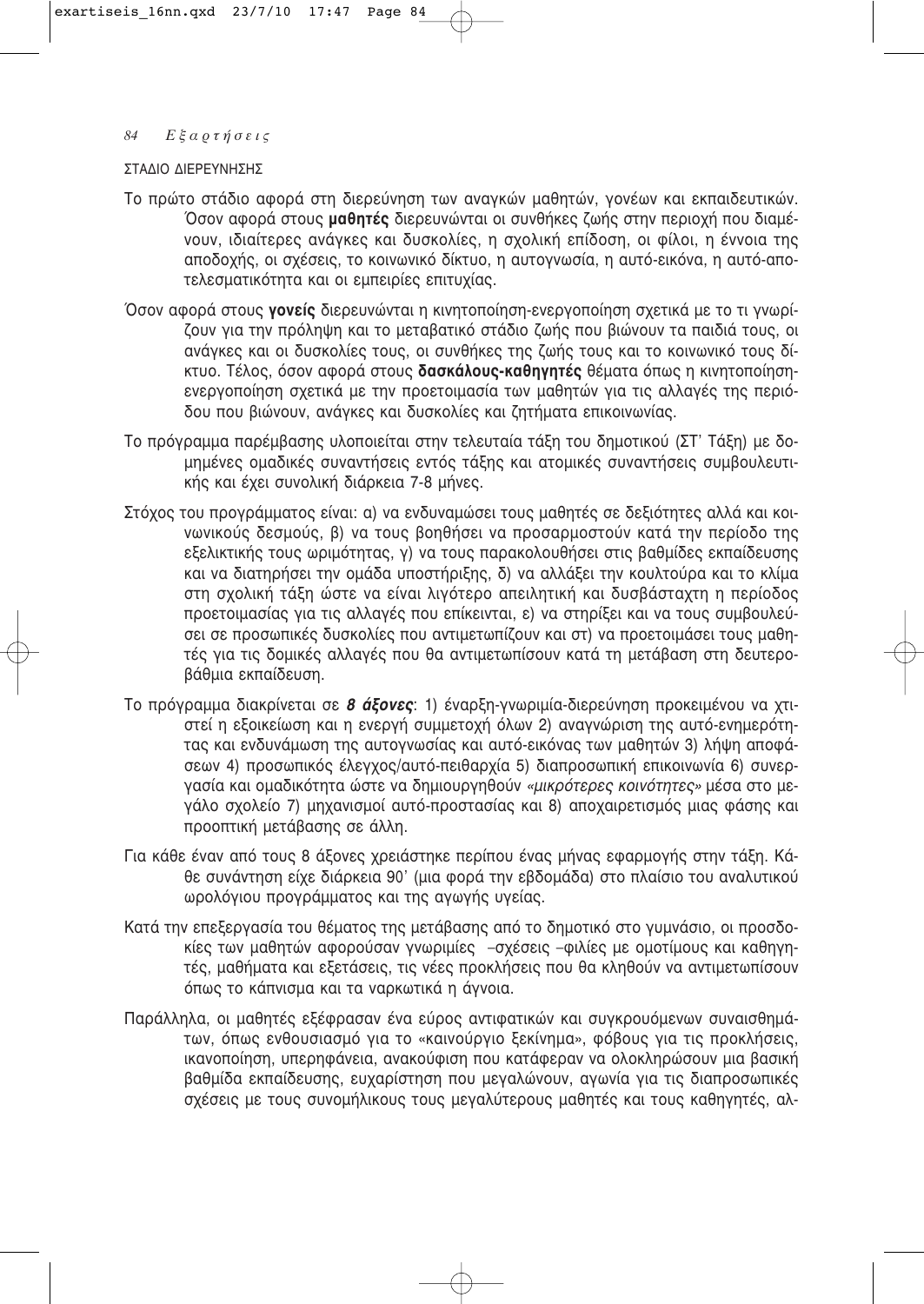exartiseis 16nn.qxd 23/7/10 17:47 Page 85

> λά και την ανταπόκριση στις καινούργιες απαιτήσεις, λύπη/θλίψη γιατί αφήνουν το δημοτικό σχολείο (θα χάσουν δασκάλους και συμμαθητές που γνώρισαν και τη στήριξη που δέχτηκαν αλλά και την ανεμελιά της ηλικίας), άγχος και ανασφάλεια γιατί αφήνουν ένα γνώριμο και οικείο περιβάλλον για ένα άγνωστο αλλά και πιθανή ανημποριά και ανυπομονησία.

- Η εμπλοκή των γονέων των μαθητών της τάξης περιλαμβάνει: α) ομαδικές μηνιαίες συναντήσεις με εκπαιδευτικό χαρακτήρα (εστίαση στη θετική ανάπτυξη της αυτό-εικόνας και αυτό-εκτίμησης του παιδιού, των δεξιοτήτων επικοινωνίας μέσα στην οικογένεια, των ορίων/κανόνων και της πειθαρχίας του παιδιού, των εξελικτικών του αλλαγών κατά τη μεταβατική περίοδο), β) υποστήριξη και συμβουλευτική για τη διαχείριση προβλημάτων που αντιμετωπίζει η οικογένεια και γ) γνωριμία και δικτύωση της οικογένειας με υπηρεσίες που ανταποκρίνονται στις δυσκολίες της.
- Η εμπλοκή του εκπαιδευτικού της τάξης επιτεύχθηκε με τη σταθερή συνεργασία. Η δέσμευση και η σταθερή συμμετοχή ήταν απαραίτητη στο σχεδιασμό και στην εφαρμονή του προγράμματος στην τάξη. Κατά την εξέλιξη του προγράμματος, ορισμένοι εκπαιδευτικοί επέλεξαν εθελοντικά να ενταχθούν και στις μηνιαίες συναντήσεις του κοινωνικού υποστηρικτικού δικτύου που δημιουργείται από την «πυρηνική ομάδα παιδιών».
- Οι παρεμβάσεις εκτός σχολικής κοινότητας αφορούσαν στα παιδιά της πέμπτης και έκτης τάξης του δημοτικού σχολείου, καθώς και των τριών πρώτων τάξεων του γυμνασίου και η συνολική τους διάρκεια κυμαίνονταν από 12-36 μήνες. Η ομάδα αποτελούνταν από παιδιά και εφήβους ηλικίας 11-15 χρονών και συμμετείχαν σε αυτήν όχι μόνο όσοι αρχικά ξεκίνησαν το πρόγραμμα κατά την περίοδο του δημοτικού αλλά και συμμαθητές ή φίλοι ή συγγενείς ή άλλοι νέοι του περιβάλλοντός τους που επιθυμούσαν στην πορεία του να ενταχθούν. Η ενδιάμεση ομάδα περιελάμβανε τους γονείς και τους καθηγητές τους στα γυμνάσια.

# ΣΤΟΧΟΙ

- Δημιουργία «πυρήνων» μαθητών που βρίσκονται στη μετάβαση ώστε να παραμένουν μαζί κατά τη διάρκεια αυτού του σταδίου
- Υποστήριξη και οριοθέτηση των νέων εφήβων σχετικά με τις ψυχολογικές τους διακυμάνσεις και τις καινούργιες κοινωνικές σχέσεις που ανοίγονται
- Δημιουργία *υποστηρικτικής διδασκαλίας* για τους μαθητές που παρουσιάζουν χαμηλή ανταπόκριση στις απαιτήσεις του σχολικού προγράμματος εκπαίδευσης
- Ενθάρρυνση της οικογένειας να δημιουργήσει και να διατηρήσει σχέση επικοινωνίας και συνεργασίας με το σχολείο
- Διασύνδεση της οικογένειας με δομές της κοινότητας, κατάλληλες για τη βοήθεια στις δυσκολίες που αντιμετωπίζει η οικογένεια
- Στις στρατηγικές του προγράμματος εντάσσονται: 1) Ομάδα-δίκτυο κοινωνικής υποστήριξης, η οποία λειτουργεί ως ομάδα θετικής κοινωνικής ένταξης και αποδοχής, στην οποία αναμειγνύονται παιδιά που υπολείπονται δεξιοτήτων, θετικής αναγνώρισης και δημοτικότητας, με παιδιά που είναι κοινωνικά και γνωστικά επαρκή, παιδιά από μη ευνοημέ-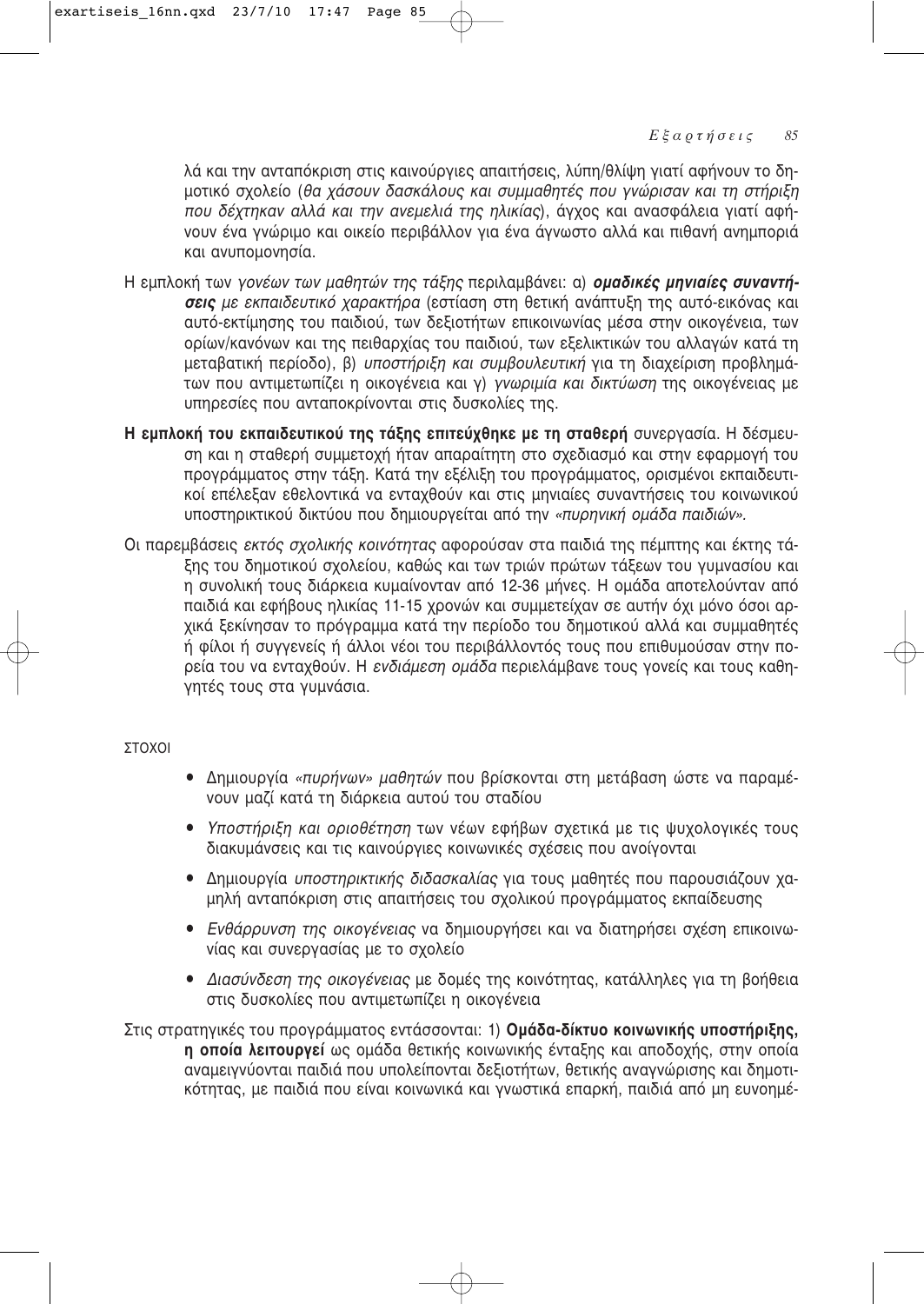να σπιτικά με παιδιά από ευνοημένα σπιτικά. Η ομάδα των συνομηλίκων έρχεται να καλύψει την ανάνκη του εφήβου να υποστηριχτεί και να ανήκει κάπου, να επιτελέσει το ρόλο του συμπληρωματικού Εγώ, να συμπληρώσει την κοινωνικοποίηση και την αλληλεπίδραση των νέων. Επιτελεί το ρόλο του *«κυματοθραύστη»* στις προκλήσεις της ανάπτυξης και του νέου περιβάλλοντος και απαιτήσεων, τη σύγχυση και τον κλονισμό της ταυτότητας και την ανάδυση της σεξουαλικότητας. Μέσα στην ομάδα το παιδί αναγνωρίζεται, μοιράζεται κοινές εμπειρίες και αισθάνεται ότι ανήκει κάπου. Η ένταξη του εφήβου στην ομάδα συνομηλίκων θεωρείται σημαντικός προστατευτικός παράγοντας για την αποτροπή ανάπτυξης ψυχοπαθολογίας (Τσιάντης, 1998). Στο πρόγραμμα παρέμβασης περιλαμβάνονται: α) *ομαδικές και ατομικές συναντήσεις* με τη «μικρή κοινότητα», την πυρηνική ομάδα που έχει δημιουργηθεί από το δημοτικό σχολείο-την ομάδα των παλαιών συμμαθητών στο δημοτικό σχολείο- αλλά και νυν συμμαθητών στο γυμνάσιο, όπου τα παιδιά συζητούν και επεξεργάζονται θέματα που αφορούν στην ηλικία και στις ανάγκες της, αλληλο-υποστηρίζονται και βρίσκουν μια πιο φιλική αντιμετώπιση και κατανόηση, β) κοινές δραστηριότητες ψυχαγωγίας και εκπαίδευσης σε δεξιότητες (αντίστασης, επίλυσης προβλημάτων, αυτό-αποτελεσματικότητας, διαχείρισης συναισθημάτων, κυρίως του άγχους, καθώς και περιστατικών βίας και ρατσισμού), γ) κοινές *συναντήσεις-δραστηριότητες* και με τους *γονείς*, τους εθελοντές και τους εκπαιδευτικούς που συμμετέχουν στο πρόγραμμα ώστε να ενισχύεται η μεταξύ τους αλληλεπίδραση και σχέση.

- Οι συναντήσεις γίνονται συστηματικά και σταθερά όλο το χρόνο (1 μηνιαία συνάντηση, διάρ-Κειας 3 ωρών και 2 μηνιαίες συναντήσεις το δεύτερο έτος) σε χώρο που παραχωρείται από υπηρεσία στην τοπική τους κοινότητα. Για το έτος 2009 πραγματοποιήθηκαν 9 συναντήσεις.
- Στη συγκεκριμένη *ομάδα-δίκτυο* κοινωνικής υποστήριξης εντάσσονται όσοι νέοι βρίσκονται στο πρόγραμμα αλλά και όσοι επιθυμούν να ενταχθούν στην πορεία, κυρίως κατόπιν συζήτησης-πρόσκλησης από μέλος της ομάδας, ώστε να διευρύνεται διαρκώς το κοινωνικό υποστηρικτικό δίκτυο των παιδιών μέσα από ομοτίμους με τους οποίους καθημερινά αλληλεπιδρούν ή επηρεάζονται. Πέραν των ζητημάτων που αφορούν σε δυσκολίες της περιόδου που βρίσκονται (π.χ. άγχος των εξετάσεων, προσβλητική στάση καθηγητών και ομότιμων, απογοητεύσεις από τον εαυτό και το περιβάλλον), οι νέοι ενθαρρύνονται να γνωρίσουν και να αναγνωρίσουν καλύτερα τον εαυτό τους, τις δυνατότητές τους, να βελτιώσουν τη δέσμευση τους στην εκπαίδευση και να ενδιαφέρονται για τους συμμαθητές τους και για τα όσα τους συμβαίνουν εντός και εκτός σχολείου.

# *Eνισχυτική διδασκαλία κυρίως ελληνικής γλώσσας και καλοκαιρινό πρόγραμμα μαθημάτων*

Το πρόγραμμα ενισχυτικής διδασκαλίας αντιμετωπίζει τις μαθησιακές προκλήσεις και προβλήματα των παιδιών που έχουν σημαντικές δυσκολίες στη σχολική τους επίδοση. Προσπαθεί να καλύψει σοβαρά γνωστικά κενά που εντοπίζονται σε διάφορα θεματικά αντικείμενα και κυρίως στα βασικά μαθήματα της ελληνικής γλώσσας και των μαθηματικών και μετέπειτα της αρχαίας ελληνικής γλώσσας, με στόχο να κερδίσουν οι μαθητές την αυτοπεποίθηση και την ανεξαρτησία τους στο διάβασμα. Έμφαση δίνεται στο να δοθούν οι κατάλληλες ευκαιρίες για να πετύχουν στο σχολείο όσοι μαθητές (δημοτικού ή γυμνασίου) έχουν εκφράσει οι ίδιοι ή οι σημαντικοί τους ενήλικες (γονείς, εκπαιδευτικός) ότι αναγνωρίζουν προβλήματα απόδοσής τους στο σχολείο, χαρακτηρίζονται από χαμηλή βαθμολογία και άρνηση παρακολούθησης. Το πρόγραμμα εστιάζει στη βελτίωση της γνώσης και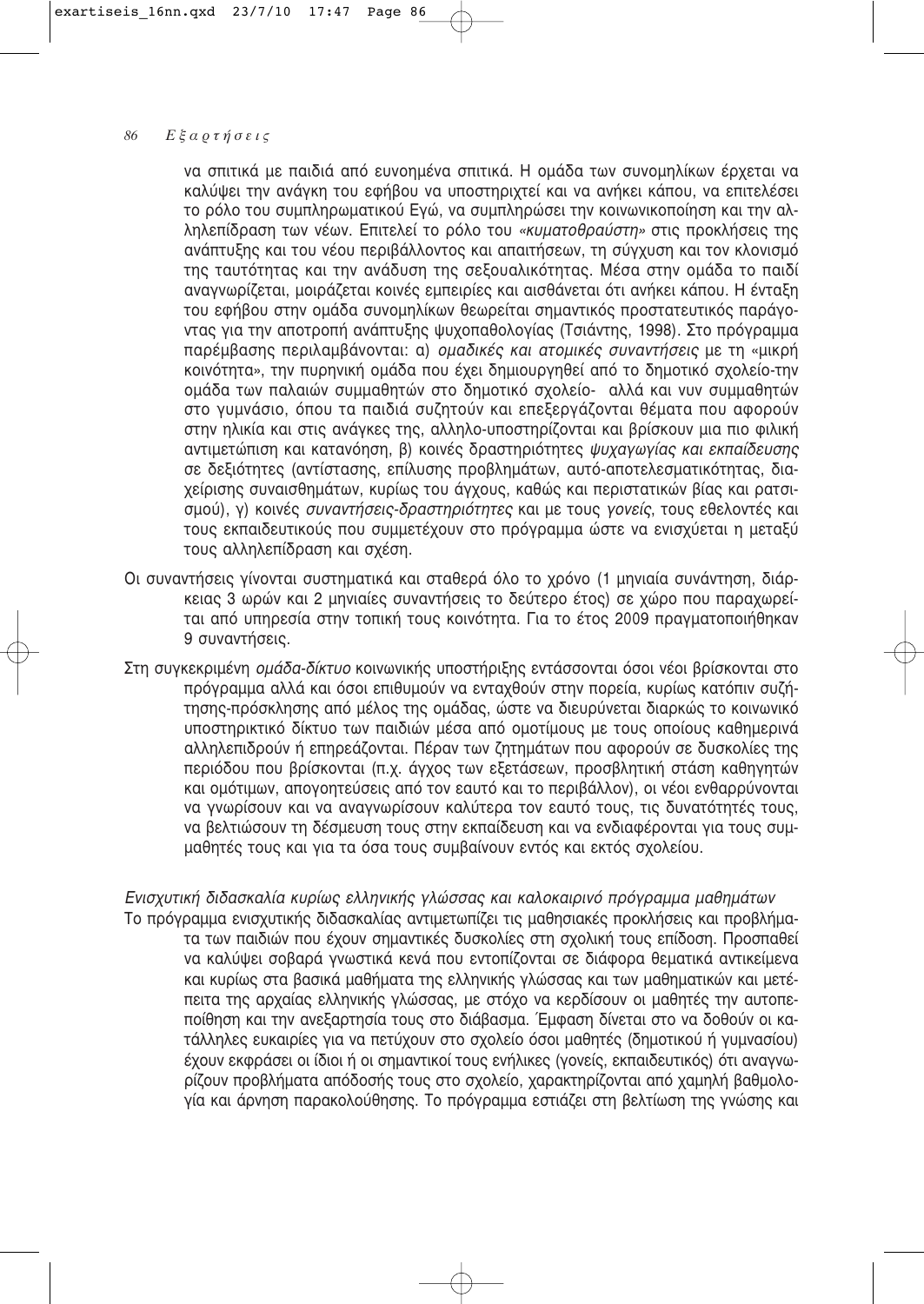αντίληψης όσον αφορά στα κύρια μαθήματα του σχολείου (γλώσσα-φιλολογικά και μαθηματικά) και στην εισαγωγή στρατηγικών μελέτης των μαθημάτων. Τα μαθήματα προσφέρονται σε εξατομικευμένη βάση – ατομική διδασκαλία- αλλά σταδιακά και ευέλικτα (ανάλογα με την εξέλιξη των παιδιών στη γνώση και στη μεταξύ τους συμπεριφορά) τα παιδιά περνούν στην ομαδική και συνεργατική διδασκαλία και αλληλεπιδραστική μάθηση. Οι συναντήσεις ενισχυτικής διδασκαλίας συνεχίζονται και την καλοκαιρινή περίοδο, που δεν λειτουργούν τα σχολεία, προκειμένου να καλυφθούν τα γνωστικά κενά και να γεφυρωθεί η ύλη ή να υποστηριχτεί ο μαθητής που έχει να επαναλάβει εξετάσεις το Σεπτέμβριο. Το 2009 καλύφθηκαν 240 ώρες ενισχυτικής διδασκαλίας οι οποίες πραγματοποιούνται από εθελοντές-εκπαιδευτικούς και ευαισθητοποιημένους πολίτες που κατέχουν το γνωστικό αντικείμενο και έχουν την ικανότητα δημιουργίας καλής επικοινωνίας και σχέσης με τα παιδιά. Τα μαθήματα φιλοξενούνται σε υποδομή υπηρεσίας που λειτουργεί στη γειτονιά τους (Φοιτητική Εστία Αθήνας & Οργανισμός Νεολαίας και Άθλησης).

Οι συμμετέχοντες προέρχονται από το σύνολο του σχολικού πληθυσμού χωρίς διακρίσεις σε ηλικία και κουλτούρα. Εντάσσονται στην ενισχυτική διδασκαλία κατόπιν εξατομικευμένης συνάντησης και συναίνεσης των γονιών τους, έχοντας ως προϋπόθεση την πλήρη συμμετοχή του παιδιού σε όλες τις δράσεις του προγράμματος που παρέχονται δωρεάν. Οι συμμετέχοντες προέρχονται στην πλειοψηφία τους είτε από κάλεσμα-πρόσκληση από τους ίδιους τους συμμαθητές τους που ήδη συμμετέχουν στο πρόγραμμα είτε από παραπομπή από τους καθηγητές τους στο γυμνάσιο, οι οποίοι έχουν ενημερωθεί για το πρόγραμμα απευθείας από τους γονείς και τους επαγγελματίες του προγράμματος. Παιδιά που συμμετείχαν από την αρχή στο πρόγραμμα αναγνώρισαν την ανάγκη τους για βοήθεια και έφεραν αρχικά, τους γονείς τους και στη συνέχεια τους συμμαθητές τους από το Γυμνάσιο, που δυσκολεύονταν στο σχολείο αλλά αντιμετωπίζουν και προβλήματα συμπεριφοράς. Όπως χαρακτηριστικά ανέφεραν κάποια «τον έφερα μήπως βοηθηθεί και αλλάξει».

# *<i>Ēμπλοκή των γονέων των μαθητών*

- Η νονική εμπλοκή, συνκατάθεση και συνερνασία είναι απαραίτητη νια τη συμμετοχή των παιδιών τόσο στο δίκτυο της ομάδας ομοτίμων όσο και στην ενισχυτική διδασκαλία αλλά και σε ολόκληρο το πρόγραμμα, ιδιαίτερα δε, για τις δράσεις εκτός σχολείου. Τηρείται σταθερή και συστηματική επικοινωνία (προφορική, γραπτή, τηλεφωνική, ατομική και ομαδική) με τους γονείς και αλληλοενημέρωση για την πορεία των παιδιών στο σπίτι, τις απαιτήσεις και τις ευθύνες τους ως προς το σχολείο και το πρόγραμμα. Η ελάχιστη ή σχεδόν καθόλου γνώση της ελληνικής γλώσσας από μετανάστες γονείς καθιστά δύσκολη την επικοινωνία των γονιών με πρόσωπα και θεσμούς με τους οποίους ήταν απαραίτητο να συνεργαστούν (σχολείο, υπηρεσίες της κοινότητας, εθελοντές) με αποτέλεσμα τα στελέχη πρόληψης να κληθούν να επιτελέσουν το μέσον επικοινωνίας και στήριξης της συνεργασίας.
- Παρέχεται συμβουλευτική στους γονείς για την ενθάρρυνση της θετικής συμπεριφοράς των παιδιών τους και την τήρηση βασικών αρχών και κανόνων που αφορούν κυρίως στη σχολική επίδοση και δέσμευσή τους αλλά και στην υγεία τους.
- Πραγματοποιείται σε συνεννόηση και συναίνεση παραπομπή των γονέων σε κατάλληλη υπηρεσία της κοινότητας για την αντιμετώπιση άλλων δυσκολιών και προβλημάτων που αντιμετωπίζει η οικογένεια (π.χ. μαθησιακές δυσκολίες του παιδιού, διαταραχή συμπεριφοράς, εκμάθηση ελληνικής γλώσσας σε ενήλικες κλπ).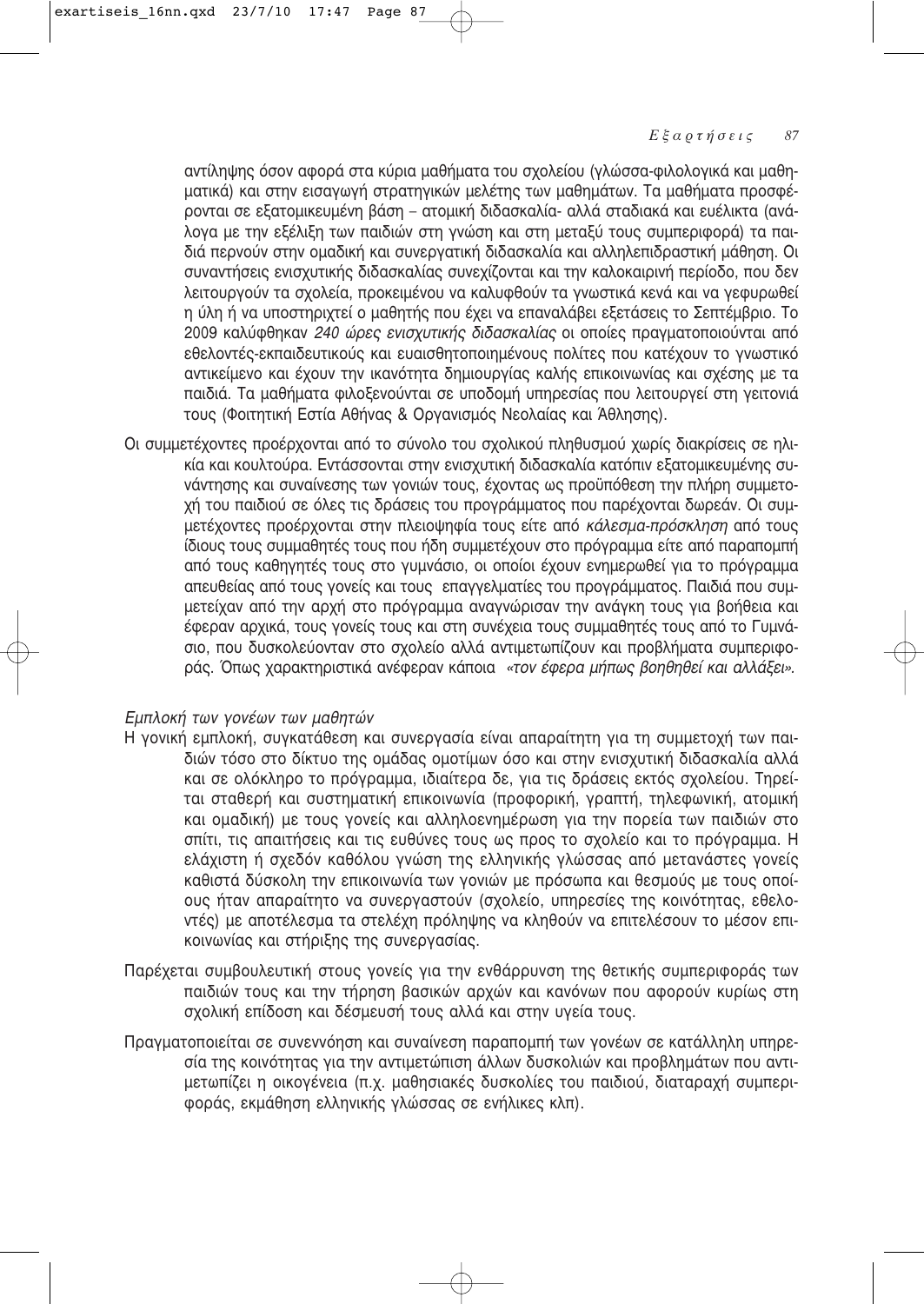Η επικοινωνία και συνεργασία με τους Διευθυντές και το εκπαιδευτικό προσωπικό των γυμνασίων στα οποία εγγράφονται τα παιδιά είναι συστηματική με στόχο την αλληλοενημέρωση, την παρακολούθηση των μαθητών στη σχολική τους επίδοση, τη δέσμευση και συμπεριφορά τους και τη σταδιακή δικτύωση του σχολείου με κατάλληλες υπηρεσίες ανάλογες με τις ανάγκες του.

Η δουλειά με την ευρύτερη τοπική κοινότητα περιλαμβάνει:

- ► Διερεύνηση και αναγνώριση των υπηρεσιών της κοινότητας που μπορούν να Bonθήσουν στις ανάγκες του προγράμματος και των πληθυσμών του (*υπηρεσίες* διάγνωσης και αποκατάστασης μαθησιακών και συμπεριφοριστικών δυσκολιών, *υπηρεσίες μεταναστών πολιτών).*
- > **Εθελοντές**: κινητοποίηση, επιστράτευση, ανάγκες και δυσκολίες τους, επικοινωνία και εκπαίδευση. Απαραίτητη η υψηλή κινητοποίηση και δέσμευσή τους. Η ομάδα των εθελοντών συναντάται ανά δυο μήνες περίπου για να συζητά θέματα που προκύπτουν από την εφαρμογή και τη δική τους συμμετοχή στην παρέμβαση. Διακρίνονται και λειτουργούν σε τρία επίπεδα:
	- Διδασκαλία-εκπαίδευση των παιδιών με όσο το δυνατόν δημιουργικότερες προσεγγίσεις μάθησης και βοήθεια σε σχολικές εργασίες
	- Οργάνωση και υλοποίηση δραστηριοτήτων εναλλακτικών μορφών ψυχαγωγίας και εκπαίδευσης
	- Θετικά μοντέλα στο κοινωνικό υποστηρικτικό δίκτυο των νέων. Δηλαδή, μέσα από άτυπες διαδικασίες παίρνουν υπευθυνότητες για τις ενέργειες τους και επιδεικνύουν θετικό χαρακτήρα, αξίες και στάση ζωής. Μαθαίνουν τους νέους μέσα από λεκτική και μη λεκτική διδασκαλία.
- > **Επαγγελματίες** δομών της κοινότητας προκειμένου να ενημερωθούν σχετικά και να υπάρξει σταδιακή συνεργασία ανάμεσα στο σχολείο, την οικογένεια και τις υπηρεσίες για τον άνθρωπο. Περιλαμβάνει την υποστήριξη της κοινότητας ως προς τον πληθυσμό στόχο, η οποία μπορεί να συμβάλει με την αξιοποίηση πηγών της π.χ. κτήρια, εθελοντές, επιπρόσθετες υπηρεσίες, εναλλακτικές μορφές ψυχαγωγίας και εκπαίδευσης. Επιτόπιες επισκέψεις, προφορικές και έγγραφες επαφές με επαγγελματίες προκειμένου να αρχίσει να δημιουργείται μια γέφυρα επικοινωνίας και συνεργασίας.

# Ομάδα νέων υψηλού κινδύνου

Στην ομάδα αυτή εντάσσονται παιδιά και έφηβοι που προέρχονται μέσα από τις δράσεις της καθολικής πρόληψης και παρουσιάζουν, εμφανώς, περισσότερους παράγοντες επικινδυνότητας που συνδέονται με τη χρήση ουσιών (*προβληματική σχολική παρακολούθη*ση, μονογονεϊκή οικογένεια, γονική παραμέληση, συναναστροφή με συμμορίες, χρήση *VÓμιμων ουσιών*). Παρέχονται τακτικές εβδομαδιαίες δίωρες συναντήσεις της ομάδας αλλά και ατομική συμβουλευτική, όταν χρειάζεται. Φιλοξενούνται σε δομή υπηρεσίας της τοπικής τους κοινότητας (Οργανισμός Νεολαίας και Άθλησης).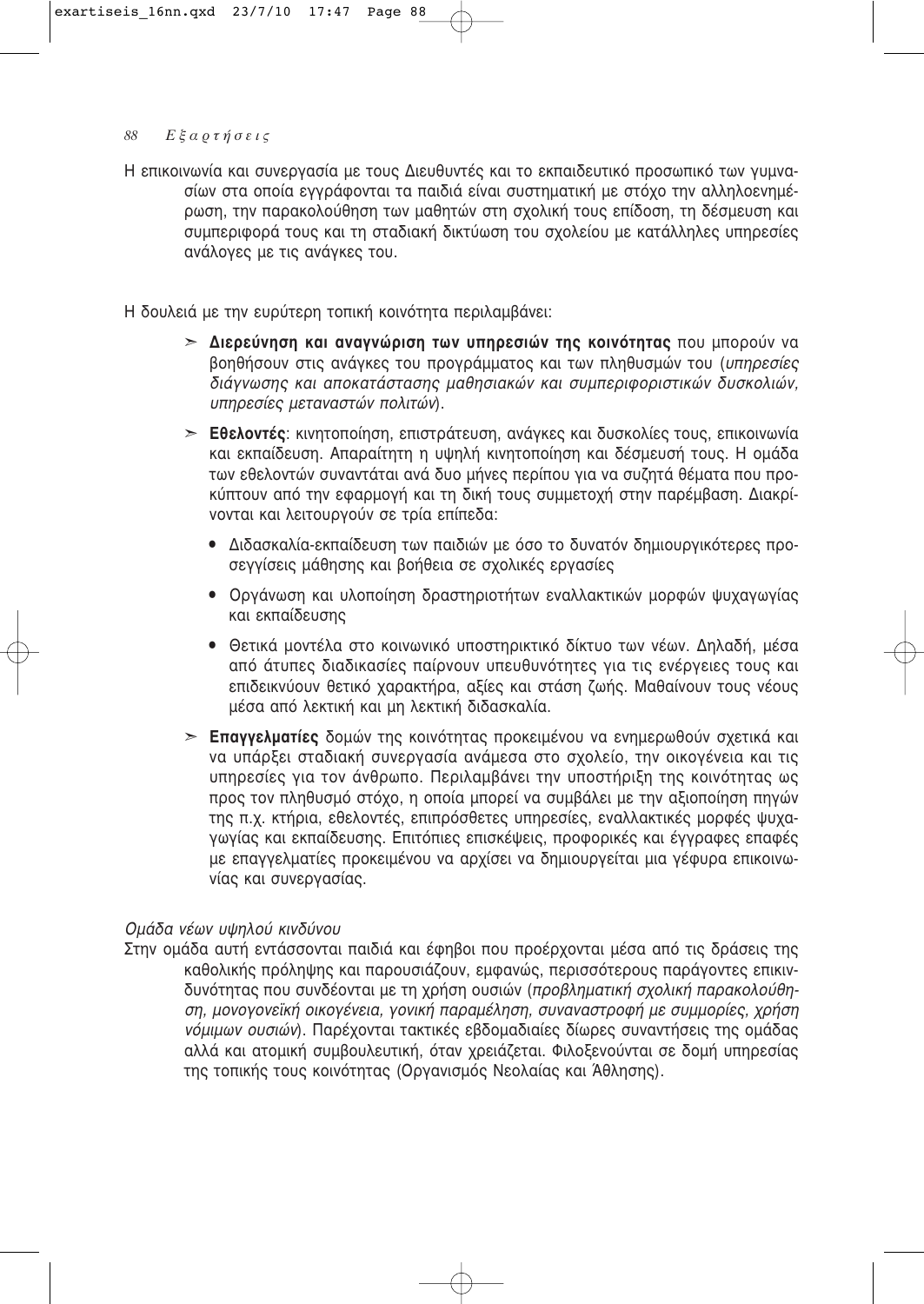#### exartiseis 16nn.qxd 23/7/10 17:47 Page 89

# Εναλλακτικές δραστηριότητες ψυχαγωγίας και διασκέδασης

- Στην περιοχή της παρέμβασης υπάρχουν παιδιά και έφηβοι που λόγω των κοινωνικο-οικονομικών παραγόντων βιώνουν το χρόνο που έχουν εκτός σχολείου και των υποχρεώσεών τους στην οικογένεια και στο σχολείο, ανούσια, γωρίς πλαίσιο και ποιοτικά ερεθίσματα. Με στόχο την καλύτερη αξιοποίηση του ελεύθερου χρόνου τους ώστε να διασκεδάζουν και να ψυχαγωγούνται αλλά και για να έρχονται αντιμέτωποι με την πρόκληση και το δημιουργικό τρόπο μάθησης του εαυτού και των σχέσεων έχουν σχεδιαστεί δραστηριότητες που περιλαμβάνουν μουσικές και θεατρικές παραστάσεις, αξιοποίηση της νέας τεχνολογίας, επισκέψεις σε χώρους πολιτισμού, εκδρομές με τους ομοτίμους και θετικά πρότυπα ενηλίκων.
- Επόμενα βήματα στο σχέδιο εφαρμογής: Η αξιολόγηση, ο επαγγελματικός προσανατολισμός, η διερεύνηση υποτροφιών, η εκπαίδευση στη διαχείριση θυμού, η αντιμετώπιση της χρήσης νόμιμων ουσιών (τσιγάρο, αλκοόλ), το πλάνο ανταπόκρισης σε κρίση, οι δραστηριότητες που πραγματοποιούνται (σχεδιάζονται και εφαρμόζονται) από τους ίδιους τους εφήβους.

## ΑΞΙΟΛΟΓΗΣΗ

Τα πεδία αξιολόγησης και αποτίμησης της αποτελεσματικότητας είναι: α) η παρακολούθηση της εκπαιδευτικής-σχολικής πορείας, β) η συμμετοχή και η δέσμευση του εκπαιδευτικού, γ) η εμπλοκή της οικονένειας, δ) η πρόληψη συμπεριφορών ψυχικής και κοινωνικής υγείας (κατάχρηση ουσιών, βία), ε) η ανάπτυξη δεξιοτήτων των νέων, στ) τα κοινωνικά δίκτυα και ζ) οι συνεργασίες με άλλες υπηρεσίες

# ΜΕΘΩΛΩΙ ΣΥΛΛΩΓΗΣ

- 1. Παρατήρηση (πρακτικά από τις συναντήσεις, έντυπα συγκατάθεσης γονέων, βαθμολογίες μαθητών)
- 2. Ερωτηματολόγια (διερεύνησης, αξιολόγησης αποτελέσματος)
- 3. Ημερολόγια
- 4. Ομαδικά εστιασμένη συνέντευξη: 3 ομαδικά εστιασμένες συνεντεύξεις: 1) στους μαθητές 11-15 χρονών, 2) στους γονείς των μαθητών, 3) στους δασκάλους της ΣΤ' τάξης και στους εθελοντές-εκπαιδευτικούς της δράσης ενισχυτικής διδασκαλίας εκτός σχολείου.

### ΠΑΡΑΤΗΡΗΣΕΙΣ ΚΑΙ ΣΥΖΗΤΗΣΗ

Κατά την εφαρμογή του προγράμματος σε μαθητές της ΣΤ' τάξης δημοτικού (2 σχολικά έτη) διαπιστώθηκαν τα εξής:

- Η διαφορετικότητα της τάξης (ηλικιακές και πολιτισμικές διαφορές).
- Η επιβάρυνση στην ήδη υπάρχουσα χαμηλή αυτοαντίληψη/αυτοπεποίθηση από τη χαμηλή σχολική επίδοση. Η αποτυχία από το χαμηλό επίπεδο κατανόησης της ελ-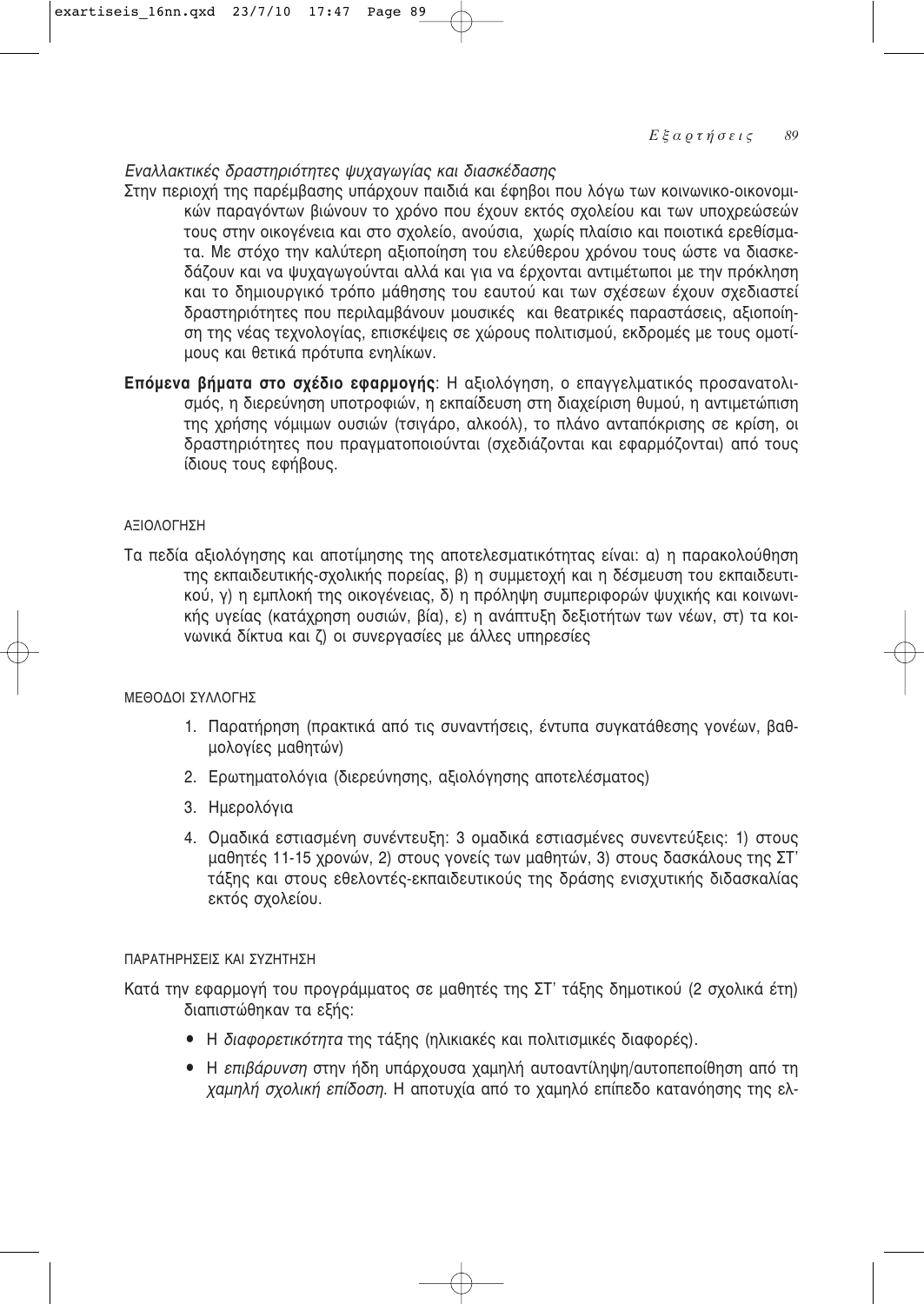ληνικής γλώσσας, για τους μετανάστες μαθητές, που παρότι φοιτούσαν στην ΣΤ' τάξη δεν την είχαν μάθει επαρκώς, έφερνε μόνο εμπειρίες ματαίωσης στο διάβασμα αλλά και στην προφορική του διάσταση μιας και η ανασφάλειά τους δεν αφορούσε μόνο το αν θα το πουν σωστά αλλά και το πώς θα το πουν ώστε να γίνει κατανοητό. Η πλειοψηφία δεν είχε ευκαιρίες για να πετύχει.

- <sup>•</sup> Μη εμπλοκή του Συλλόγου Εκπαιδευτικών (απροθυμία για ενεργή συμμετοχή).
- Διαβίωση σε μια αποδυναμωμένη περιοχή που είναι τόπος διαμονής πολλών μεταναστευτικών πληθυσμών, φτωχές συνοικίες με ρατσιστικές συγκρούσεις και εγκληματικότητα όπως συχνά αναφέρονται.
- Απουσία σχέσης επικοινωνίας του σχολείου με τους γονείς και επικριτική στάση από τους εκπαιδευτικούς προς τους γονείς, «ούτε που τους βλέπουμε στο σχο- $\lambda$ είο, είναι αδιάφοροι».
- **•** *Άγγοια* της ιστορίας παρελθόντος του κάθε μετανάστη μαθητή και της οικονένειάς του.
- Περιπτώσεις *πρώιμης επιθετικότητας και βίας από τους μαθητές.*
- Ακαμψία ή ανυπαρξία ορίων στο σχολικό περιβάλλον.

Αναγνωρίστηκαν παράγοντες *άγχους και στους μαθητές* και στους σημαντικούς τους ενήλικες τόσο κατά το διάστημα του δημοτικού όσο και του γυμνασίου πάνω στους οποίους δούλεψε η παρέμβαση:

- Οι μαθητές θεωρούν ότι το σχολείο έχει υπερβολικές απαιτήσεις από αυτούς.
- Κάποιοι είχαν πρόσφατα μεταναστεύσει ή μεταπηδήσει από ξενόγλωσσο σχολείο με αποτέλεσμα να αδυνατούν να ανταποκριθούν στις απαιτήσεις ανάγνωσης και γραφής.
- Ήταν αντιμέτωποι με την κοροϊδία, τον αποκλεισμό ή το συναισθηματικό και σωματικό εκφοβισμό από τους συμμαθητές τους.
- Οι προερχόμενοι από φτωχές οικογένειες φοβόντουσαν ότι θα χάσουν την υπόληψη των συμμαθητών τους επειδή είναι διαφορετικοί.
- Δυσκολίες στις διαπροσωπικές σχέσεις αλλά και στην επικοινωνία.
- Σοβαρά γνωστικά κενά (πέραν της ανάγνωσης και γραφής: αδυναμία κατανόησης εννοιών, πιθανές μαθησιακές δυσκολίες).
- Ελάχιστα θετικά ερεθίσματα και πρότυπα στη ζωή τους.
- Περιπτώσεις συχνής συναναστροφής με μεγαλύτερες ηλικίες και εμπλοκή σε πα- $\alpha\beta$ ατικότητα.
- Αρνητικό κλίμα για τη μάθηση. Αρνητικά συναισθήματα και στάση για το σχολείο και τη μάθηση. Πολλοί μαθητές είχαν δύσκολο ξεκίνημα στη σχολική τους ζωή. Αποτέλεσμα: απαξίωση του σχολείου, σχολική άρνηση, αίσθημα αποτυχίας, αυτοκαταστροφή (πρώιμη επιθετικότητα και εμπλοκή σε παραβατικότητα).
- Είχαν την τάση να μη γνωρίζουν το τι είναι ικανοί να κάνουν όχι μόνο σε μαθησια-Κό επίπεδο, αλλά και μεταξύ των ομότιμων σχέσεων όσον αφορά στη βοήθεια και αλληλεγγύη αλλά και ως θετικά πρότυπα για άλλους.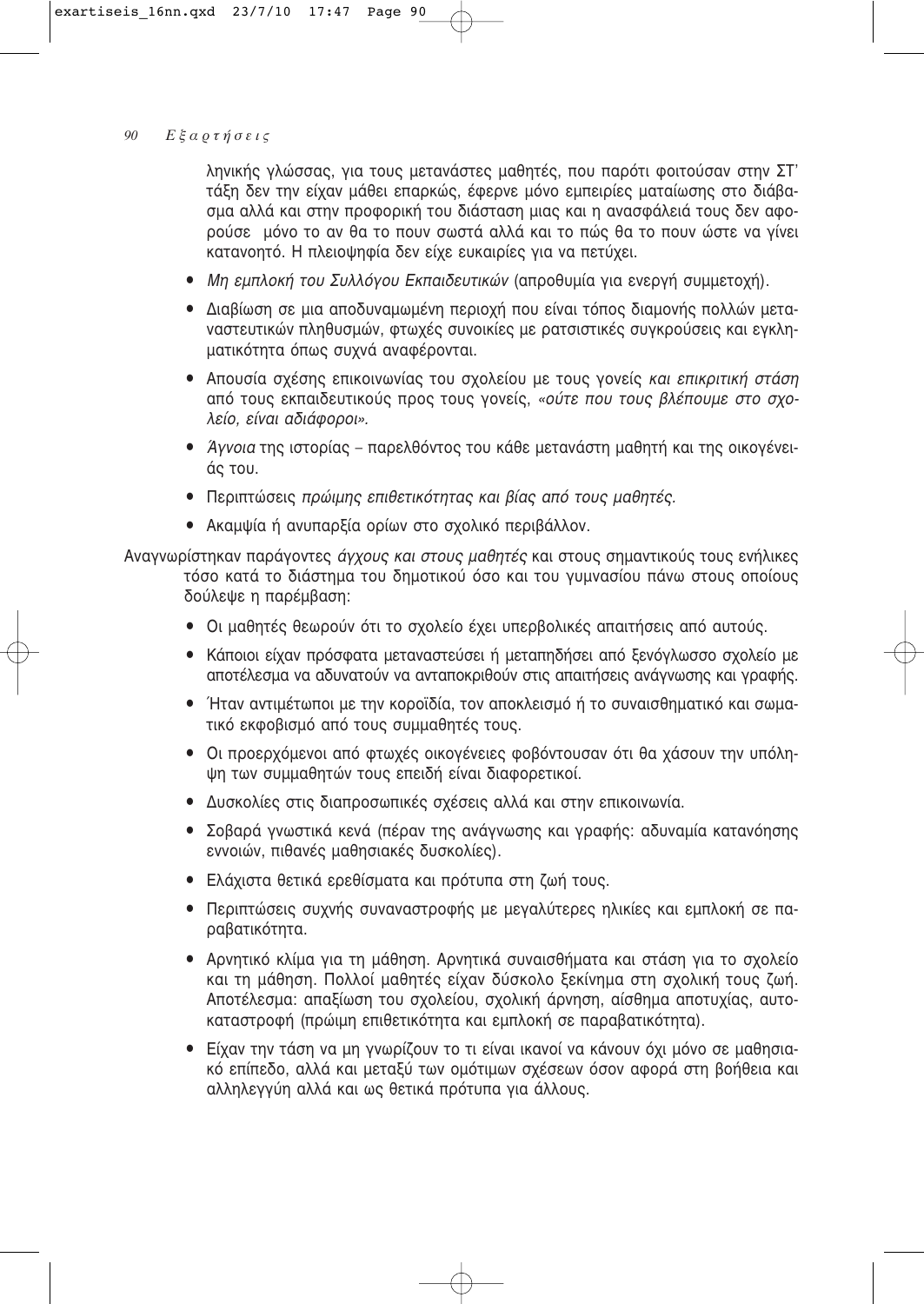- · Επικέντρωση της οικογένειας στην καλύτερη επιβίωση- αγώνας για να αποφύγουν τη φτώχεια.
- · Ανάθεση στα παιδιά τους ευθυνών δυσανάλογων για την ηλικία τους.
- Απροθυμία των γονέων στην επικοινωνία με υπηρεσίες αλλά και αδυναμία λόγω οικονομικών δυσχερειών.
- Το πρόγραμμα επωμίστηκε μέρος της ευθύνης των σημαντικών ενηλίκων των παιδιών που βρίσκονταν στη μετάβαση στο να τα παρακολουθούν και να τα καθοδηγούν σε υγιείς αρχές και στάσεις ώστε να έχει νόημα η προσπάθεια τους στην προσαρμογή τους στη νέα εκπαιδευτική βαθμίδα, αλλά και στις εξελικτικές τους αλλαγές. Λειτούργησε με ρόλο υποκατάστασης των γονικών προτύπων που θέτουν σταθερά και με συνέπεια όρια στις απρόβλεπτες και έντονες συναισθηματικές και συμπεριφοριστικές τους εκρήξεις και αντέχει την αίσθηση της.
- Οι επαγγελματίες και οι εθελοντές που συμμετείχαν χρειάστηκε να επιδείξουν υπομονή, θετική στάση και πίστη στις θετικές δυνάμεις του παιδιού, συντροφικότητα, αποφασιστικότητα, ώστε οι νέοι να προβάλουν την αίσθηση της παντοδυναμίας τους, αλλά και να δεχτούν στήριξη στην ανάγκη τους για αυτονομία και αυτοπροσδιορισμό. Επίσης, απαιτήθηκε σύστημα, επιμονή, οργάνωση, ευελιξία, αγάπη, ενσυναίσθηση και κατανόηση της εξελικτικής φάσης που διανύουν τα παιδιά για να διαλυθούν οι φόβοι, η σχολική άρνηση αλλά και να περάσει σε κάθε μαθητή η αίσθηση της αξιοπρέπειας και της αυτό-αξίας του.
- Το κέρδος των επαγγελματιών πρόληψης ήταν ότι βοηθώντας τα παιδιά αυτής της ηλικιακής περιόδου αναγνώρισαν στην πράξη τις περιοχές δυσκολίας του παιδιού.
- Πέραν των δυο διαστάσεων της μετάβασης, όπως είχαν αναγνωριστεί από το σχεδιασμό της παρέμβασης, προστέθηκε άλλη μια διάσταση που αφορούσε στους μαθητές που προσπαθούν κατά την ίδια περίοδο ζωής να προσαρμοστούν, παράλληλα κατά τη μετάβασή τους από τη χώρα προέλευσης (Αλβανία, Ρωσία) στη χώρα διαμονής.
- Από το σχεδιασμό επιλέχθηκε όλες οι δράσεις να φιλοξενηθούν και να πραγματοποιηθούν στο περιβάλλον της γειτονιάς των συμμετεχόντων μιας και πολλές από αυτές αφορούσαν δουλειά στην τοπική τους κοινότητα σε συνδυασμό με τον ανήλικο πληθυσμό.
- Η ομάδα που δημιουργήθηκε, για να υπηρετήσει το απαραίτητο σταθερό κοινωνικό δίκτυο (σε ένα στάδιο ζωής που υπάρχει αστάθεια και αβεβαιότητα), έδωσε τη δυνατότητα στα παιδιά και στους νέους εφήβους όχι μόνο να διατηρήσουν σχέσεις αποδοχής, να ανακαλύψουν τον εαυτό τους και τις δυνατότητες τους και να εξασκήσουν με ασφάλεια τις δεξιότητες που ανέπτυσσαν, αλλά προσέφερε και το ασφαλές και σταθερό πλαίσιο για να αναζητήσουν το προσωπικό τους σύστημα αξιών και ιδεολογίας τους. Οι έφηβοι έμαθαν να είναι ενεργοί συμμετέχοντες βοηθώντας όχι μόνο τον εαυτό τους αλλά και τους άλλους.
- Η συχνότητα των συναντήσεων της ομάδας ομοτίμων, κατά το πρώτο έτος, με το χρονικό διάστημα που μεσολαβούσε, λειτούργησε αποτελεσματικά αποφεύγοντας να επιβαρύνει τις καθημερινές υποχρεώσεις των εφήβων και προσφέροντας χώρο μόνο για τις ανάγκες τους: να ακουστούν, να μοιραστούν, να χαλαρώσουν, να βρεθούν με οικείους, παίρνοντας δύναμη να «ανοίξουν» νέους δρόμους και σχέσεις.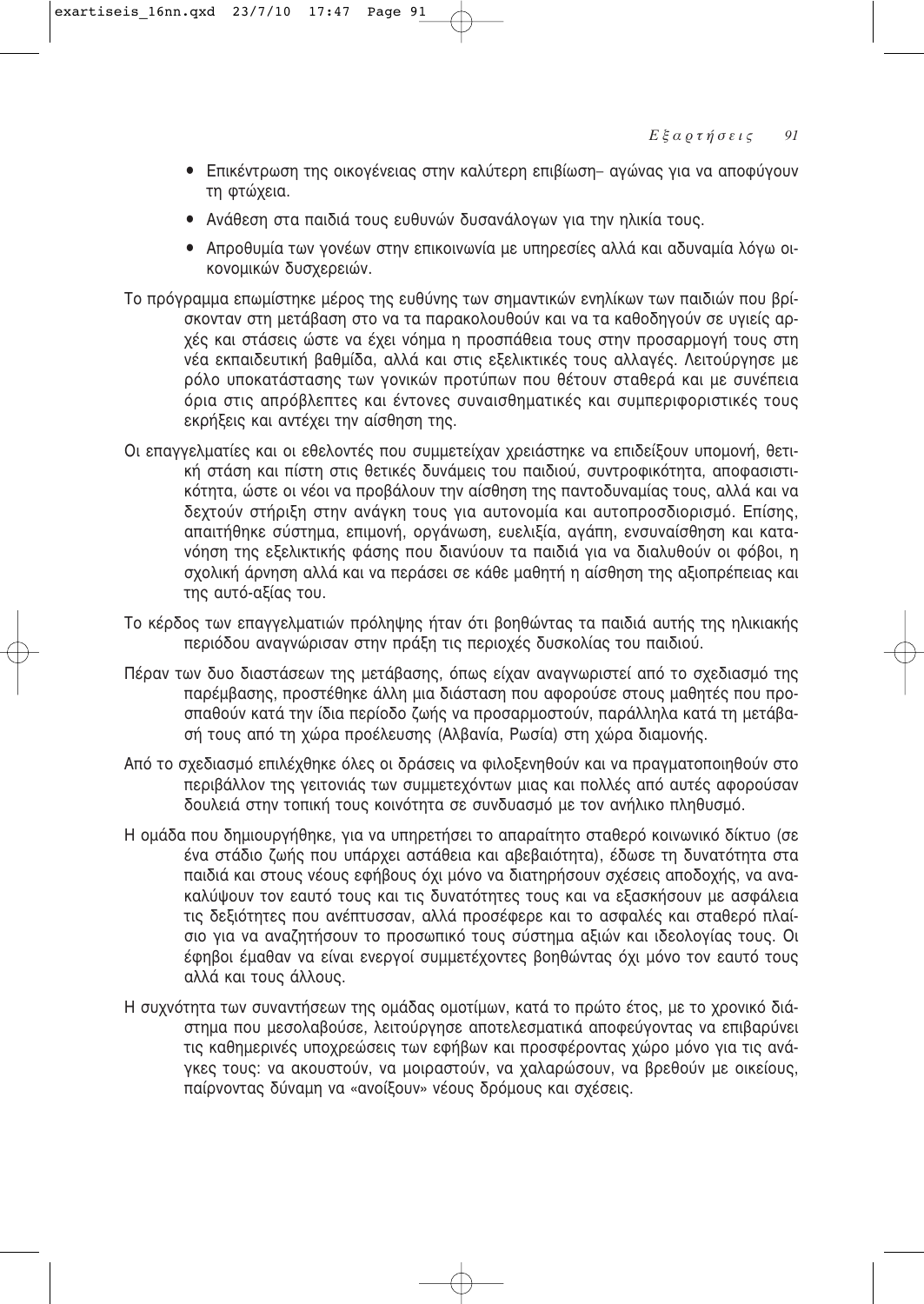- Με την ολοκλήρωση του πρώτου έτους στο γυμνάσιο, τα παιδιά που δεν επιβαρύνονταν με μαθησιακές, οικογενειακές και κοινωνικές δυσκολίες ένοιωσαν επαρκή στην προσωπική τους προσαρμογή και κάλυψαν τις ανάγκες τους κατά την περίοδο της μετάβασης και επομένως δεν συνέχισαν τη συμμετοχή τους στο πρόγραμμα.
- Στους καθηγητές για το πρώτο χρονικό διάστημα στη δευτεροβάθμια εκπαίδευση, οι έφηβοι φάνηκε να αποδίδουν ελπίδες, φόβους και επιθυμίες που άλλες φορές διαψεύστηκαν και άλλες επιβεβαιώθηκαν. Ανάλονα με την ανταπόκριση, ενισχύθηκε η θετική τους στάση ως προς το σχολείο και τη μάθηση.
- Για την πλειοψηφία των μεταναστών μαθητών πρώτης γενιάς το διάβασμα ήταν μια παθητική δραστηριότητα. Χρειάστηκε χρόνος, προσπάθεια, θετικές αλληλεπιδράσεις στις σχέσεις μεταξύ καθηνητών-μαθητών, αλλά και εθελοντών-εκπαιδευτών με μαθητές, για να αλλάξει η αρνητική αντίληψη για την αξία της εκπαίδευσης αλλά και για την προσωπική τους ικανότητα.
- Κατά τη διάρκεια των συναντήσεων της ομάδας ομοτίμων-δίκτυο κοινωνικής υποστήριξης, οι συμμετέχοντες μοιράστηκαν τις δυσκολίες τους από το πρώτο έτος της εμπειρίας τους στο γυμνάσιο και ανέφεραν:

| TI ME KANEI NA MH OEAQ NA ΠΑΩ ΣΤΟ ΣΧΟΛΕΙΟ                                                                                                          | ΤΙ ΜΕ ΚΑΝΕΙ ΝΑ ΘΕΛΩ ΝΑ ΠΑΩ ΣΤΟ ΣΧΟΛΕΙΟ                                                                 |
|----------------------------------------------------------------------------------------------------------------------------------------------------|--------------------------------------------------------------------------------------------------------|
| Οι καθηγητές που μας φωνάζουν και/ή μας βρίζουν                                                                                                    | Κάποιοι καθηγητές (γυμναστής, θεολόγος)                                                                |
| Η σκληρότητα στη συμπεριφορά κάποιων καθηγητών, τα<br>ρατσιστικά σχόλια και η αδιαφορία (π.χ. αλβανικό τού-<br>βλο, αλβανοί τουρίστες, «ο μαύρος») | Η καθημερινή συνάντηση με φίλους/ες                                                                    |
| Τα μαθήματα που δεν μου αρέσουν ή που είναι βαρετά,<br>όπως διδάσκονται                                                                            | Κάποια μαθήματα που θα με βοηθήσουν στη ζωή μου,<br>όταν μεγαλώσω και που γίνονται με τόσο ωραίο τρόπο |
| Τα μαθήματα ξένων γλωσσών                                                                                                                          | Οι γονείς μου                                                                                          |
| Το πρωινό ξύπνημα                                                                                                                                  | Για να γίνω «κάποιος» κάποτε και να κάνω τους γονείς<br>μου υπερήφανους                                |
| Οι σχέσεις με συμμαθητές                                                                                                                           |                                                                                                        |

Ένα σημαντικό ερώτημα που προκύπτει αφορά ποιο είναι το ζητούμενο: Να αγαπήσουν τα παιδιά το σχολείο; Ή Να αγαπήσει το σχολείο τα παιδιά;

Από την επαφή και την αλληλεπίδραση με τα σχολεία στο αστικό κέντρο, φάνηκε ότι:

- Η οργάνωση, η τακτική και οι πρακτικές του κάθε σχολείου επηρεάζουν σημαντικά τη συμπεριφορά των παιδιών.
- Το εκπαιδευτικό σύστημα αδυνατεί να διευκολύνει τη γνωστική, καθώς και την προσωπική και κοινωνική ανάπτυξη των παιδιών.
- Το σχολείο αναπαράγει τις προϋπάρχουσες κοινωνικές και πολιτισμικές διαφορές. Τα παιδιά σε δυσχέρεια έχουν την ίδια τύχη και στο σχολείο.
- Όσοι μαθητές μαθαίνουν πιο αργά από ό,τι ο Μ.Ο. ή είναι συνεσταλμένοι μπορεί να συντριβούν από το βάρος των υποχρεώσεων.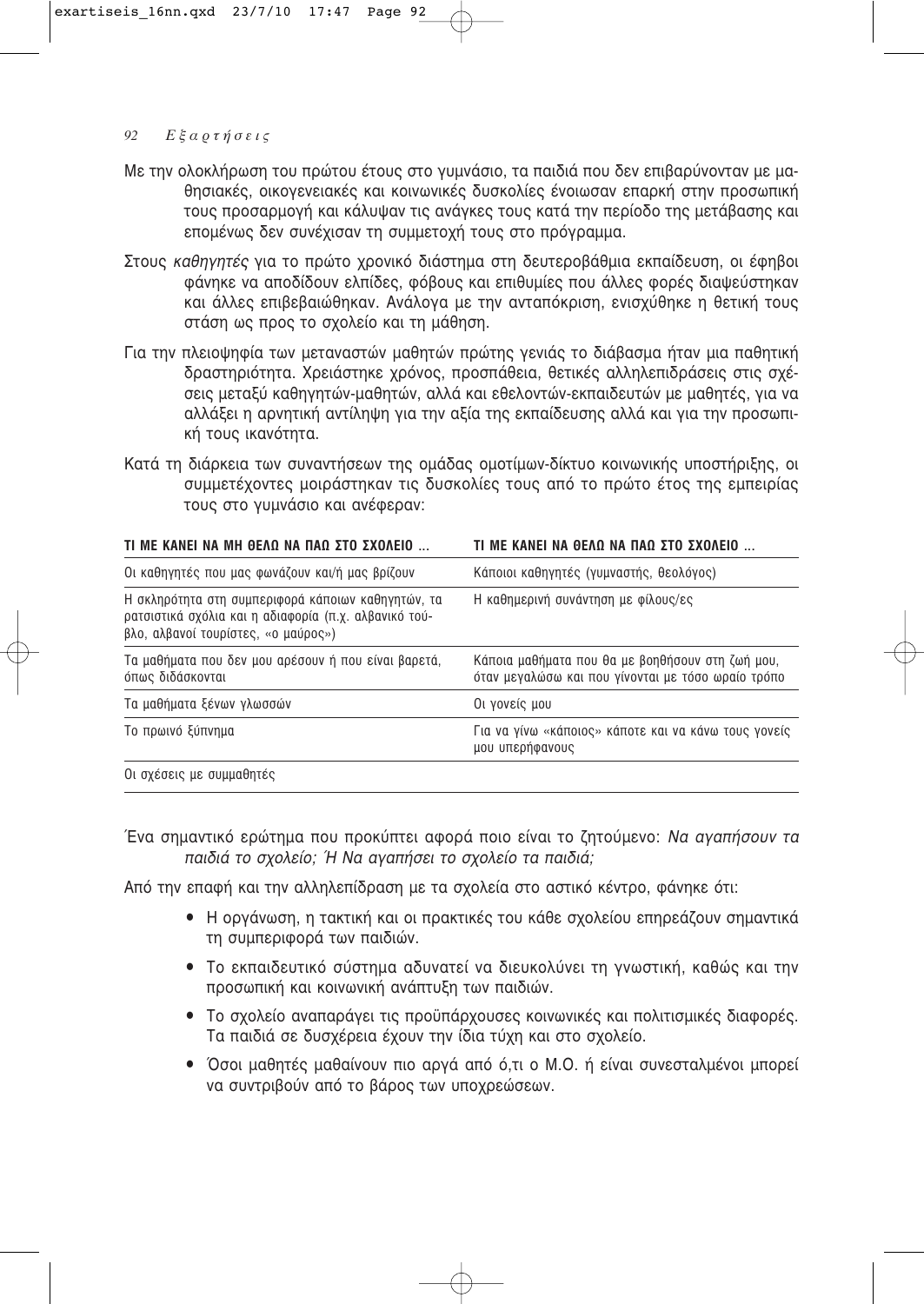- Δείχνει ένα απαξιωτικό πρόσωπο για όσα παιδιά δεν είναι σε ανώτερο επίπεδο αφομοίωσης γνώσεων. Διακρίνει και δουλεύει με τα «ικανά». Αποκλείει τα μη προσαρμοσμένα.
- Η αδυναμία των παιδιών να αποδώσουν στον ικανοποιητικό βαθμό που προσδοκούν οι γονείς και οι εκπαιδευτικοί κρύβει άλλα βαθύτερα προβλήματα.
- Οι μετανάστες μαθητές βιώνουν μοναξιά όχι μόνο λόνω της διαφορετικότητάς τους σε εθνική ταυτότητα αλλά γιατί και η ελάχιστη αποκτηθείσα γνώση μπορεί να μην αναγνωρίζεται και στο σχολείο και στο σπίτι.
- Οι μετανάστες μαθητές βιώνουν πολιτισμική απόσταση, αποξένωση και αποκλεισμό από το μηχανισμό ανέλιξης που είναι η εκπαίδευση.
- Η πρώτη αντίδραση των εκπαιδευτικών του γυμνασίου που δέχτηκαν να ενημερωθούν και να συνεργαστούν ήταν το ενδιαφέρον και το αίσθημα ανακούφισης για τις δύσκολες περιπτώσεις μαθητών τους. Σταδιακά, παρέπεμψαν και συνεχίζουν να παραπέμπουν μαθητές για ένταξη στο πρόγραμμα.
- Ρατσισμός και προκατάληψη υπήρξε από περιπτώσεις καθηγητών και συμμαθητών όχι μόνο λόγω εθνικότητας αλλά και εμφάνισης.
- Πολύτιμη συμβολή στη διατήρηση της κινητοποίησης και της συμμετοχής των παιδιών αλλά και των γονέων τους σε δράση εκτός σχολείου ήταν η συνέχιση της συμμετοχής των δασκάλων της ΣΤ' τάξης (ακόμα και όταν την επόμενη σχολική χρονιά άλλαξαν σχολείο) στις συναντήσεις της ομάδας ομότιμων με δέσμευση και ενεργή εμπλοκή καθ' όλο το χρονικό διάστημα εφαρμογής και εξέλιξης της παρέμβασης. Προσφέρουν ένα θετικό πρότυπο και αντιστάθμισμα στις αρνητικές εμπειρίες που είχαν με άλλους εκπαιδευτικούς είτε ήταν στο δημοτικό είτε στο γυμνάσιο και ταυτόχρονα, ένα σταθερό σημείο αναφοράς για την εξέλιξή τους στην επόμενη εκπαιδευτική βαθμίδα, καθώς και τη βιολογική-κοινωνική τους ανάπτυξη.

Όσον αφορά από την εμπειρία της συνεργασίας με τους γονείς:

- · Είναι συνεργάσιμοι και δεκτικοί όταν νιώθουν ότι είναι σεβαστοί και αποδεκτοί και το σχολείο ή η υπηρεσία της κοινότητας βοηθά στο να διατηρήσουν την αξιοπρέπειά τους.
- Οι οικογένειες είναι πολύ διαφορετικές μεταξύ τους τόσο ως προς την προέλευση και κουλτούρα, όσο και ως προς την κοινωνική τους ένταξη και σχέση με το σχολείο.
- Ο μετανάστης γονιός αναθέτει σημαντικό ρόλο στο παιδί που γνωρίζει την ελληνική γλώσσα, γιατί αυτό αποτελεί το σύνδεσμο της οικογένειας με την κοινωνία.
- Οι οικογένειες μεταναστών είναι πολύ περισσότερο εξαρτημένες από το σχολείο και τη λειτουργία του απ' ό,τι οι προνομιούχες.
- Ο ρατσισμός εκδηλώνεται και ανάμεσα σε γονείς από ίδιες εθνικές προελεύσεις (π.χ. Αλβανοί και τσιγγάνοι αλβανοί).
- Η απουσία των γονέων, πάρα πολλές ώρες μακριά από την καθημερινότητα του παιδιού, κρύβει επικινδυνότητα μιας και δεν έχουν τη δυνατότητα να επιβλέπουν τα παιδιά τους σε περίπτωση εκδήλωσης του εφηβικού αλόγιστου ρίσκου.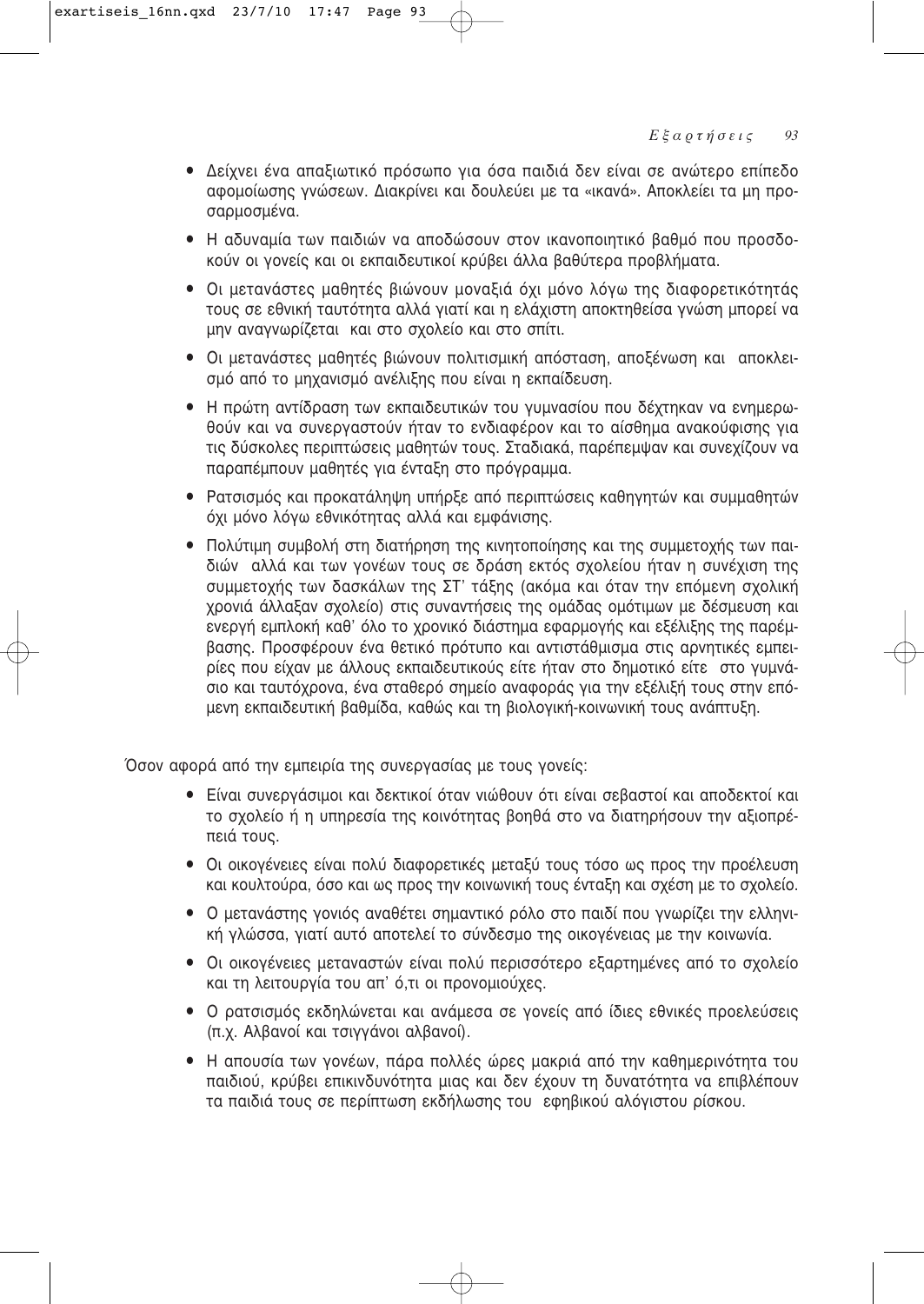- Κατά την επαφή με διάφορες δημόσιες υπηρεσίες της κοινότητας η εμπειρία έδειξε ότι λειτουργούν με το εξωλεκτικό μήνυμα «προσφέρω αλλά διατίθεμαι με όρους», δηλαδή, το ωράριο, η γλώσσα επικοινωνίας, η γραφειοκρατία, η συμπεριφορά, η καθυστέρηση ανταπόκρισης, δεν ευνοούν και μάλλον λειτουργούν ανασταλτικά για τον εργαζόμενο γονιό και εκπαιδευτικό ώστε να τις προσεγγίσει και να πάρει τη βοήθεια που χρειάζεται. Οι υπηρεσίες φαίνεται να έχουν το δικό τους ρυθμό, ακόμα και οι εκπαιδευτικοί αλλά και οι επαγγελματίες υγείας και ψυχικής υγείας, πρόληψης αλλά και άλλων δομών για τον άνθρωπο, ο οποίος σχεδόν καθόλου δεν συμβαδίζει με τις ανάγκες και την πραγματικότητα των ανθρώπων (ώρες λειτουργίας, ώρες διάγνωσης ή ώρες συνάντησης με τους καθηγητές - παραλαβή βαθμών). Ευτυχώς, πάντα υπάρχει και η άλλη πλευρά, μόνο που χρειάζεται πολύ ενέργεια και χρόνος για να ψάξει ο ενδιαφερόμενος ή να είναι πολύ κινητοποιημένος και θορυβημένος γονιός ή εκπαιδευτικός για να βρει την ευέλικτη δομή που μπορεί να ανταποκριθεί στην ανάγκη του.
- Από τα περιστατικά μαθητών που παρουσίαζαν χαμηλή σχολική επίδοση και αρνητική στάση προς το σχολείο και τη μάθηση, επιβεβαιώθηκε, μετά από τη «γέφυρα» συνεργασίας που άνοιξε το πρόγραμμα ανάμεσα σε γονείς και μαθητές με τις επίσημες ανάλογες υπηρεσίες, ότι 2 παιδιά είχαν μαθησιακές δυσκολίες, ενώ εκκρεμούσε η διάγνωσή σε άλλες 3 περιπτώσεις.

## ΠΡΟΤΑΣΕΙΣ

Ο επαγγελματίας χρειάζεται χρόνο για να α) προσδιορίσει και να εκτιμήσει την κατάσταση στο σχολείο ώστε να προβεί σε άμεσες ενέργειες προς τις ομάδες σε ανάγκη, β) να εκτιμήσει την πολυπλοκότητα των αναγκών που δημιουργεί αντιστάσεις, γ) για να γνωρίσει την «κουλτούρα του μετανάστη» μιας και συναντώνται διαφορετικές κουλτούρες από εθνικότητα σε εθνικότητα, από οικογένεια σε οικογένεια, από σχολείο σε σχολείο, αλλά χρειάζεται και να *εγκαταλείψει την «αυθεντία του επαγγελματία»* προκειμένου να πλησιάσει και να τον αποδεχτούν οι άνθρωποι στους οποίους άμεσα ή έμμεσα απευθύνεται η παρέμβαση. Σημαντική και απαραίτητη είναι η γέφυρα ανάμεσα στις δυο εκπαιδευτικές βαθμίδες και η υποστήριξη των εκπαιδευτικών τόσο των τελευταίων τάξεων του δημοτικού όσο και των πρώτων τάξεων του γυμνασίου ώστε να ευαισθητοποιηθούν και να εκπαιδευτούν στο να στηρίξουν τα παιδιά στη μετάβαση και να αναγνωρίσουν τη διττή ευκαιρία που έχουν οι μαθητές τους είτε είναι ήδη ταλαντούχοι είτε ακόμα προσπαθούν να πετύχουν, να συνεχίσουν την εκπαίδευσή τους αλλά και να έχουν τη δυνατότητα να κάνουν μια νέα αρχή. Είναι αναγκαίο πλέον, τουλάχιστον για τα αστικά κέντρα που συσσωρεύεται μεγάλος αριθμός πολλών εθνικοτήτων και διαφορετικών γλωσσών, οι εκπαιδευτικοί να επιμορφωθούν στη διαπολιτισμική εκπαίδευση ώστε να μπορούν να βοηθήσουν τους αλλοδαπούς μαθητές τους. Όταν οι εκπαιδευτικοί και οι μαθητές τους προέρχονται από διαφορετικές κουλτούρες ή χρησιμοποιούν διαφορετικές γλώσσες, οι εκπαιδευτικοί μπορεί να αγνοούν τις διακυμάνσεις στην κατανόηση των εννοιών ανάμεσα τους. Το εκπαιδευτικό σύστημα χρειάζεται να αναπροσαρμόσει τις στρατηνικές του όσον αφορά στη διδασκαλία μεταναστών μαθητών, καθώς και μαθητών με συμπεριφοριστικές διαταραχές. Οι μορφές αλληλεπιδραστικής μάθησης και περιεχόμενου που είναι οικείο προς τα παιδιά μπορεί να βοηθήσουν. Τα παιδιά δεν έχουν το ίδιο ρυθμό ανάπτυξης.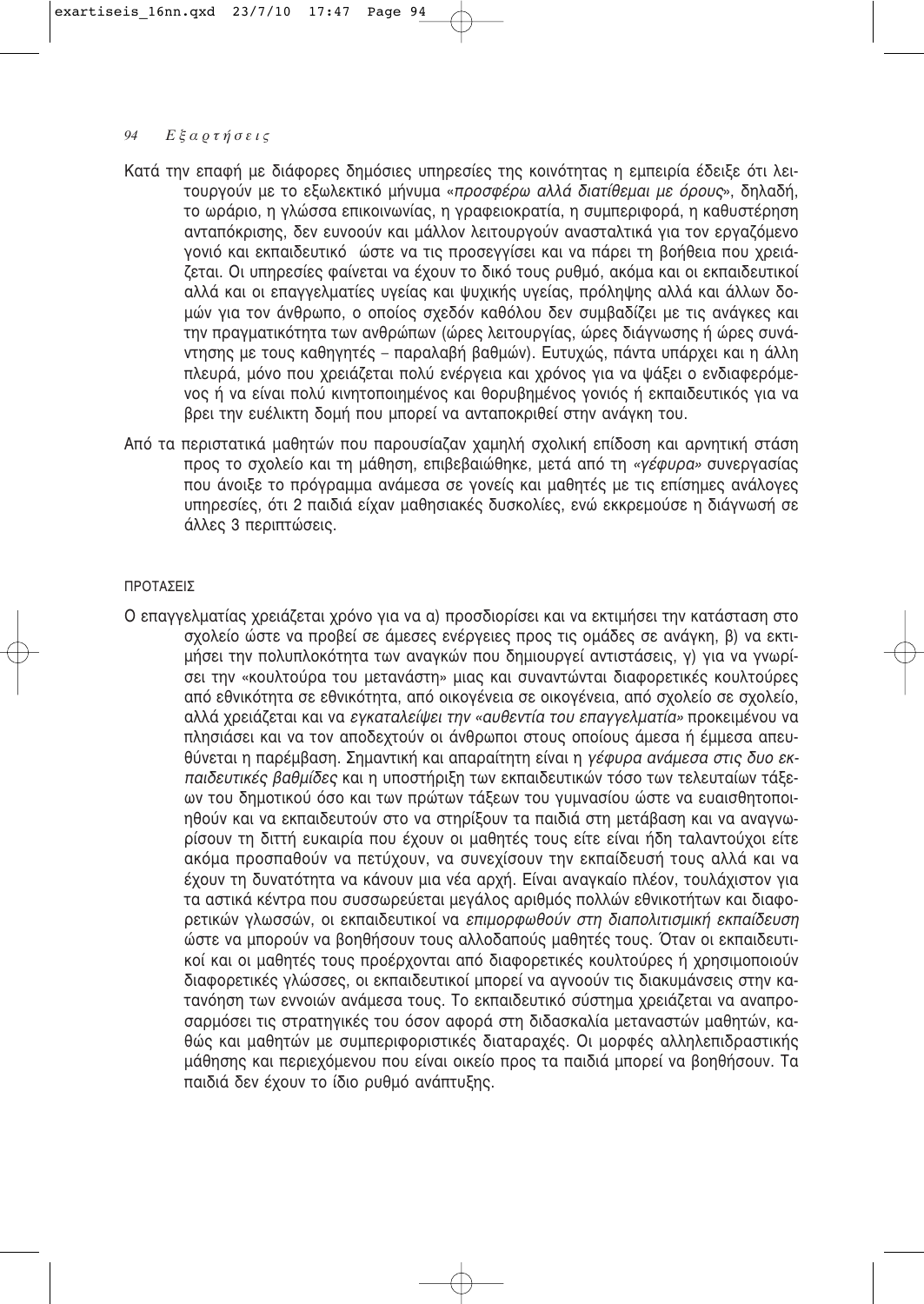- Σημαντική και απαραίτητη είναι, επίσης, η γέφυρα ανάμεσα στην οικογένεια και/ή το σχολείο με τις υπηρεσίες και τους επαγγελματίες υγείας, ψυχικής υγείας, πρόνοιας και πρόληψης ώστε με τον εντοπισμό παιδιών/μαθητών με συμπεριφορές υψηλού κινδύνου να υπάρξει δυνατότητα άμεσης βοήθειας. Εξίσου αναγκαίες είναι οι δράσεις των υπηρεσιών προς την αναφερόμενη ηλικιακή περίοδο και στους χώρους που συναντούνται αυτές οι ηλικίες. Απαιτείται επικέντρωση και βελτίωση της «εικόνας» του σχολείου στα μάτια των γονέων, αλλά και της «εικόνας» των γονέων στα μάτια του σχολείου προκειμένου εκπαιδευτικοί και γονείς να δουλέψουν μαζί για να βοηθήσουν τα παιδιά να αντιμετωπίσουν τις αλλαγές της μετάβασης. Συμβάλει θετικά το να ξεκινήσουν με το να μοιραστούν κοινές εμπειρίες και πιστεύω.
- Η βοήθεια που προσφέρεται στο παιδί πάιζει σημαντικό ρόλο στη σταδιακή εμπλοκή των μεταναστών γονιών του. Εκτιμάται και υπολογίζεται από τους γονείς, όπως το ίδιο και η συστηματική συνεργασία, η κατανόηση των δυσκολιών τους και ο σεβασμός που εκδηλώνεται. Επίσης χρειάζεται προσοχή για την αποφυγή χρέωσης της πρόωρης εγκατάλειψης του σχολείου στα παιδιά και υπομονή για να ξεπεραστεί η επιφυλακτικότητα και η αρνητική εικόνα που έχουν όλες οι υπό-ομάδες του σχολικού συστήματος και ιδιαίτερα οι μετανάστες. Στην προσπάθεια αυτή η συνεργασία με τους αρχικά πιο πρόθυμους για δέσμευση είναι σημαντική καθώς και τα έτοιμα αντανακλαστικά και η εγρήγορση που θα πρέπει να έχουν οι επαγγελματίες και οι υπηρεσίες.
- Χρειάζεται η πρόληψη να δουλεύει με τα παιδιά αυτής της περιόδου, να ενθαρρύνει τη συμμετοχή τους σε κοινωνικά δίκτυα, να συμβάλει στη διατήρησή τους στην εκπαίδευση και στο κίνητρό τους για μάθηση, να επιμορφώσει και να υποστηρίξει γονείς και εκπαιδευτικούς ώστε να βοηθήσουν θετικά στην προσαρμογή των παιδιών και στην παράλληλη, υγιή ανάπτυξή τους. Λόγω της πολυπλοκότητας των θεμάτων που εγείρονται σε αυτή τη μεταβατική φάση, ο συντονισμός της πρόληψης με δραστηριότητες και υπηρεσίες άλλων δομών της κοινότητας στη ζωή του νέου είναι απαραίτητος και ουσιώδης. Η εκπαίδευση και η έγκαιρη παρέμβαση μπορούν να συμβάλουν στη βελτίωση της ανθεκτικότητας των νέων, της οικογένειας και του σχολείου ως προς τη χρήση ουσιών και τη βία.

# Βιβλιογραφία

exartiseis 16nn.qxd

 $23/7/10$ 

Abbott, R.D., Julie O' Donnell, J. D. Hawkins, K.G. Hill, R. Kosterman, R. F. Catalano (1998). Changing Teaching Practices to Promote Achievement and Bonding to School", American Journal of Orthopsychiatry, Vol. 68, No 4, pp 542-552

Benson, P.L. (1993). The Troubled Journey: A Portrait of 6<sup>th</sup>-12<sup>th</sup> Grade. Search Institute

- Block, J., Block J.H., & Keyes, S. (1988). Longitudinally foretelling drug usage in adolescence: Early childhood personality and environmental precursors. Child Development, 59, 336-455.
- Blum, R. & Richards, L. (1979). Youthful drug use. In R.I. Dupont, A. Goldstein & J.O'Donnell (Eds.), Handbook on drug abuse (National Institute on Drug Abuse; pp. 257-267). Washington, DC: U.S. Government Printing Office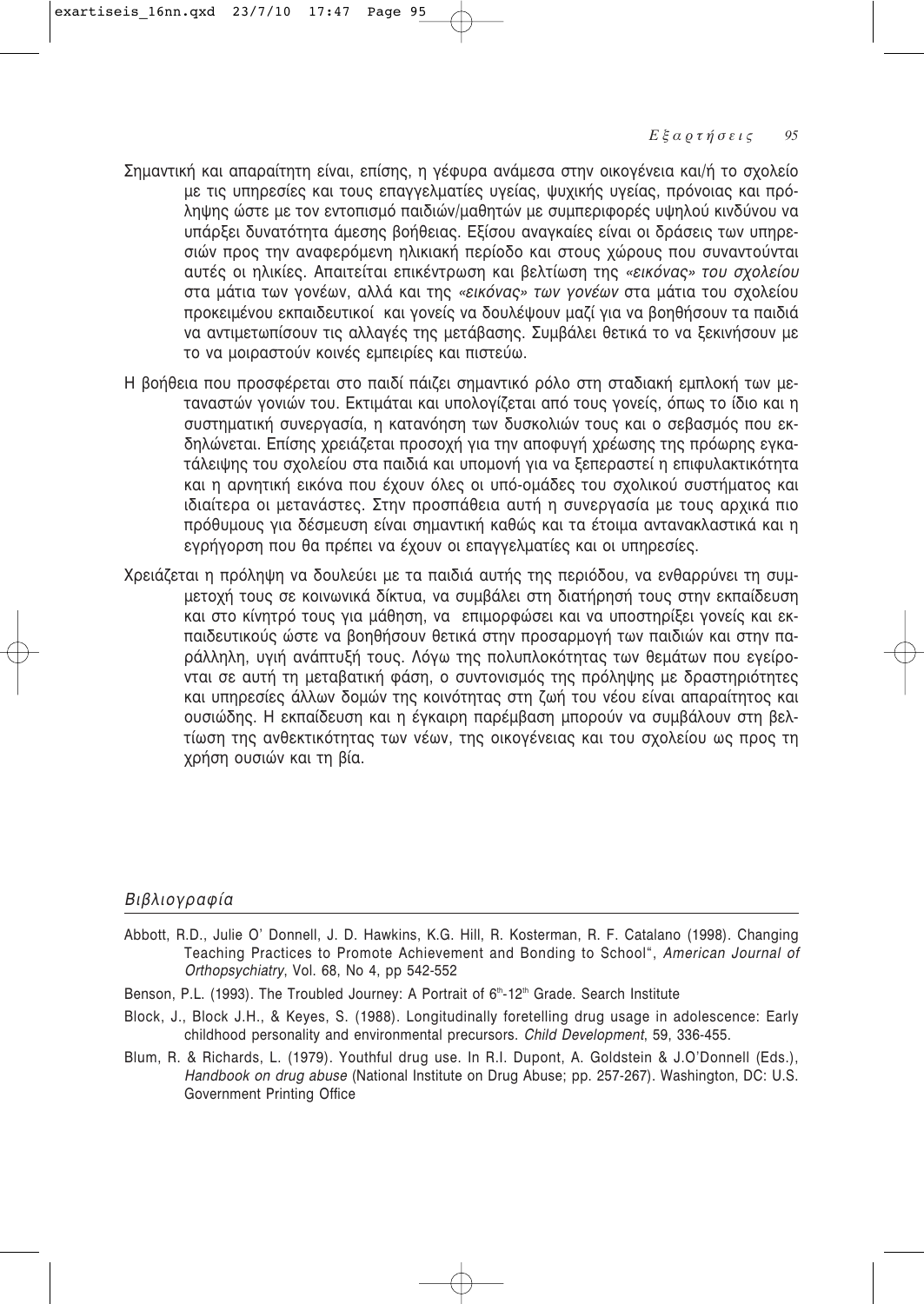- Botvin, G.J., Baker, E., Dusenbury, L., Tortu, S., Botvin E.M. (1990). "Preventing Adolescent Drug Abuse Through a Multimodal Cognitive-Behavioral Approach: Results of a 3-Year Study", *Journal of Consulting and Clinical Psychology*, Vol. 58, No4, pp. 437-446
- Botvin, G.J., & Millman, R.B. (1983). Substance use, abuse and dependence. In M.D. Levine, W.B. Carey, A.C. Crocker & R.T. Gross (Eds.), *Developmental-behavioral pediatrics* (pp.683-708). Philadelphia: W.B. Saunders
- Braucht, G.N., Follingstad, D., Brakarsh, D., & Berry, K.L. (1973). Deviant drug use in adolescence: A review of psychosocial correlates. *Psychological Bulletin*. Vol. 79 (2), pp. 92-106
- Catalano R.F. & Hawkins D. (1996). "The Social Development Model: A Theory of Antisocial Behavior", in J.D. Hawkins, ed., *Delinquency and Crime: Current Theories*, Cambridge, England: University Press
- Chesapeake Institute (1994, September). National agenda for achieving better results for children and youth with serious emotional disturbance. Washington, DC: Department of Education, Office of Special Education and Rehabilitative Services, Office of Special Education Programs.
- Coleman, M., & Vaughn, S. (2000). Reading interventions for students with emotional/behavioral disorders. *Behavioral Disorders*, 25, 93-105.
- Cummins, J. (1981). The role of primary language development in promoting educational success for language minority students. In "Schooling and language minority students: A theoretical framework". Los Angeles, CA: Evaluation, Dissemination and Assessment Center.
- Dohrenwend, B.S., Krasnoff, L., Askenasy, A., Dohrenwend, B.P. (1978). Exemplification of a method for scaling life events: The peri life events scale. *Journal of Health and Social Behavior*. Vol. 19, No 2, pp. 205-229
- Felner, R.D. & Aber, M.S. (1983). Primary Prevention for Children: A Framework for the Assessment of Need. *Prevention in Human Services*. Vol. 2 (4), pp. 109-121
- Felner, R.D. & Adan, A.M. (1988). The school transitional environment project: An ecological intervention and evaluation. In R. H. Price, E.L. Cowen, R.P. Lorion & J. Ramos-McKay, (Eds.), *14 Ounces of Prevention: A Casebook for Practitioners* (pp 111-122). Washington DC: American Psychological Association
- Felner, R.D., Norton, P.L., Cowen, E.L., Farber, S.S., Primavera (1980). A prevention program for children experiencing life crisis. *Professional Psychology*. Vol. 12 (4), pp. 446-452
- Felner, R., Primavera, J., Cauce, A.M. (1982). Primary prevention during school transitions: Social support and environmental sturcture. *American Journal of Community Psychology*. 10, 227-240
- Gardner, S.E., Green, P.F., & Marcus, C. (1994). Signs of effectiveness II: Preventing alcohol, tobacco, and other use: A risk factor/resiliency-based approach. Rockville: Substance Abuse and Mental Health Services Administration, (ED 381 714)
- Goldston, S. E. (1978). Emerging Primary Prevention Programs:1978. Paper presented at the Annual Convention of the American Psychological Association.
- Hakuta, K. (1986). Mirror of language: the debate on bilingualism, NY: Basic Books.
- Hawkins J.D., Catalano R.F., Morrison D.M., Julie O' Donnell, Abbott R.D., Day L.E. (1992). "The Seatle Social Development Project: Effects of the first four years on Protective Factors and Problem Behaviors", in Joan McCord and Richard E. Tremblay, eds, *Preventing Antisocial Behavior: Interventions from Birth Though Adolescence*, New York, N.Y.: Giulford Press, pp. 139-161
- Hawkins J, Catalano R. & Miller J. (1992). Risk and protective factors for alcohol and other drug problems in adolescence and early childhood : Implications for substance abuse prevention. *Psychological Bulletin*, 112 (1), 64-105
- Hirschi, Travis (1969) "Causes of Delinquency", Berkeley, Calif: University of California Press
- Jessor, R. & Jessor, S.L. (1977) *Problem behavior and psychosocial development: A longitudinal study of youth*. San Diego, CA: Academic Press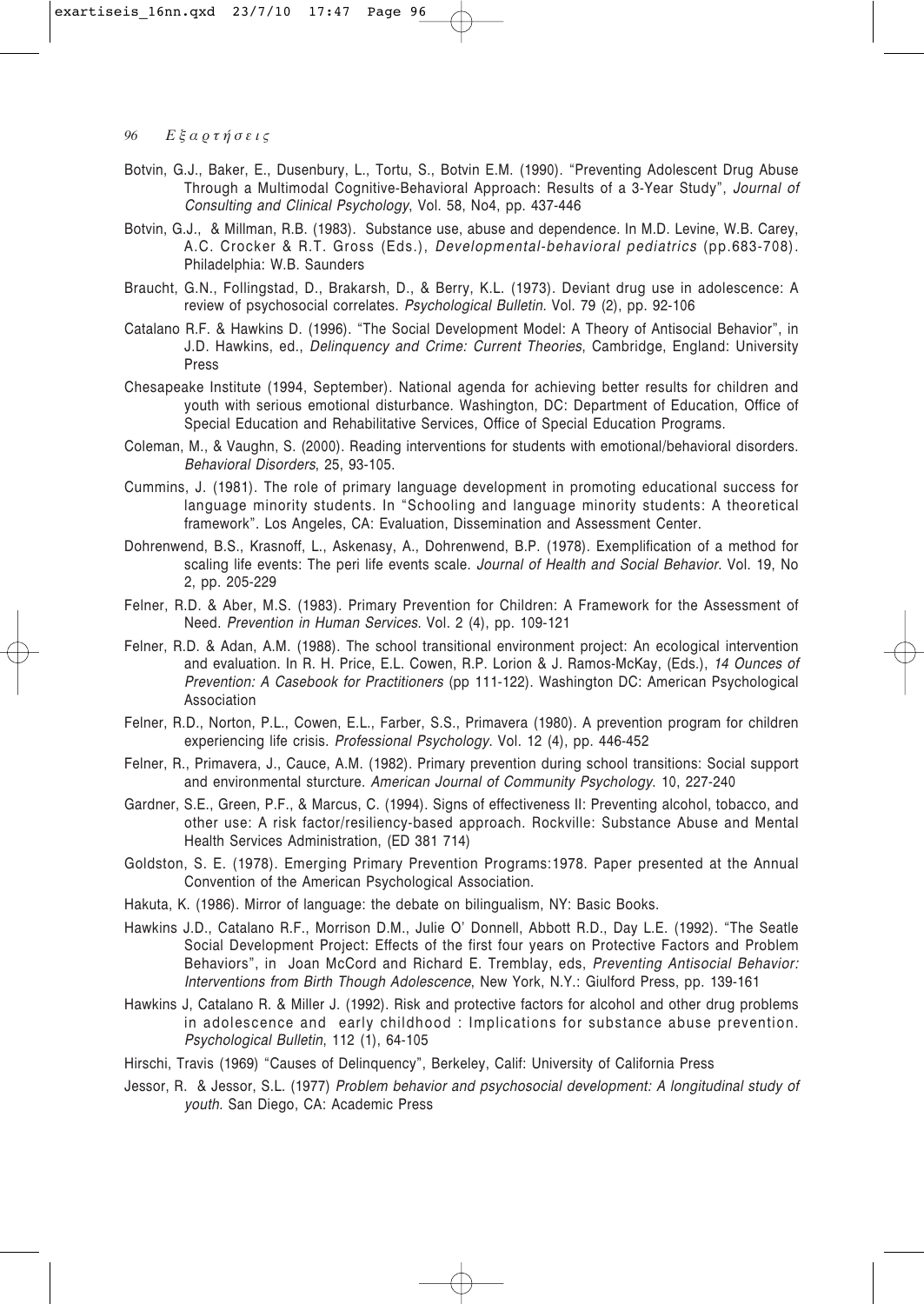exartiseis  $16nn.qxd$   $23/7/10$   $17:47$  Page

- Kemme, D.M. (1971). Cited in A.M. Cauce, M. Ginter & J. Primavera "Primary prevention during school transitions: Social support and environmental structure". *American Journal of Community Psychology*. Vol. 10 (3)
- Kumpfer, K., Turner, C.W. (1990). The Social Ecology Model of Adolescent Substance Abuse: Implications for Prevention. *Subsatance Use & Misuse*. Vol. 25, No s4, p. 435-483
- Lerner, S. (1997). Women's organizations can help women quit smoking. In C. Wekesser, Smoking (Current Controversies Series). San Diego: Greenhaven Press.
- Levine, M., Wesolowski & Korbet (1966). The Effects of Mobility on Fourth Grade Student's Achievement, Attendance and Behavior.
- Levine, M. (1966). Residential change and school adjustment. *Community Mental Health Journal*. Vol. 2 (1)
- Maguin, E. & Loeber, R. (1996). Academic Performance and Delinquency. *Crime and Justic*e. Vol. 20, pp. 145-264
- Mensch, B.S. & Kandel, D.B. (1988). Dropping out of High School and Drug Involvement. *Sociology of Education*. Vol. 61, pp 95-113
- Mzarek, P.J., & Haggerty, R.J. (Eds.) (1994). *Reducing risks for mental health disorders: Frontiers for preventing intervention research*. Washington, DC: National Academy Press
- O' Donnell, J., Hawkins J.D., Catalano R.F., Abbott R.D., Day E. (1995) "Preventing School Failure, Drug Use and Delinquency among Low-Income Children: Long-term Intervention in Elementary Schools", *American Journal of Orthopsychiatry*, Vol. 65, No1, pp. 87-100
- Payton, C.R. (1981) "Substance Abuse and Mental Health : special prevention strategies needed for ethnics of color", *Public Health Rep*., 96 (1), Jan-Feb, 20-25
- Preventing tobacco use among young people: A report of the Surgeon General. (1994). Atlanta: U.S. Department of Health and Human Services, Centers for Disease Control and Prevention. (ED 382 918)
- Rakieten (1961). Cited in G.W. Ladd & J.M. Price "Predicting Children's Social and School Adjustment Following the Transition from Preschool to Kindergarten", *Society for Research in Child Development*.
- Reynolds, R., Stewart, K., Fisher, D. (1999). A framework for Prevention: the science and the practice in action. CSAP's National Center for the Advancement of Prevention.
- Schaller, J. (1978). Promoting Competencies in High-Risk Transfer Children. Special Services in the Schools. Vol. 6 (1,2), 21-36
- Wallack, L. And Corbett, K. (1990). "Illicit Drug, Tobacco and Alcohol Use Among Youth: Trends and Promising Approaches in Prevention", in OSAP Prevention Monograph-6, U.S. Department of Health and Human Services, pp.5-29
- Κάτσικας, Χ. (2009). Ο φόβος του πρωτάρη στο Γυμνάσιο. Εφημερίδα ΤΑ ΝΕΑ, 11 Νοεμβρίου 2009

Τσιάντης, Ι. (1998). Βασική Παιδοψυχιατρική - Εφηβεία. Εκδόσεις Καστανιώτη, Αθήνα

- 3 Fouracre, S. (1991). A case study of the transition from Primary to Secondary School, Stirling University
- 4 Fouracre, S. (1991). A case study of the transition from Primary to Secondary School, Stirling University
- 5 Financial Times (2002). Research carried out by Ofsted
- 6 Kumpfer, K., Turner, C.W. (1990). The Social Ecology Model of Adolescent Substance Abuse: Implications for Prevention. Subsatance Use & Misuse. Vol. 25, No s4, p. 435-483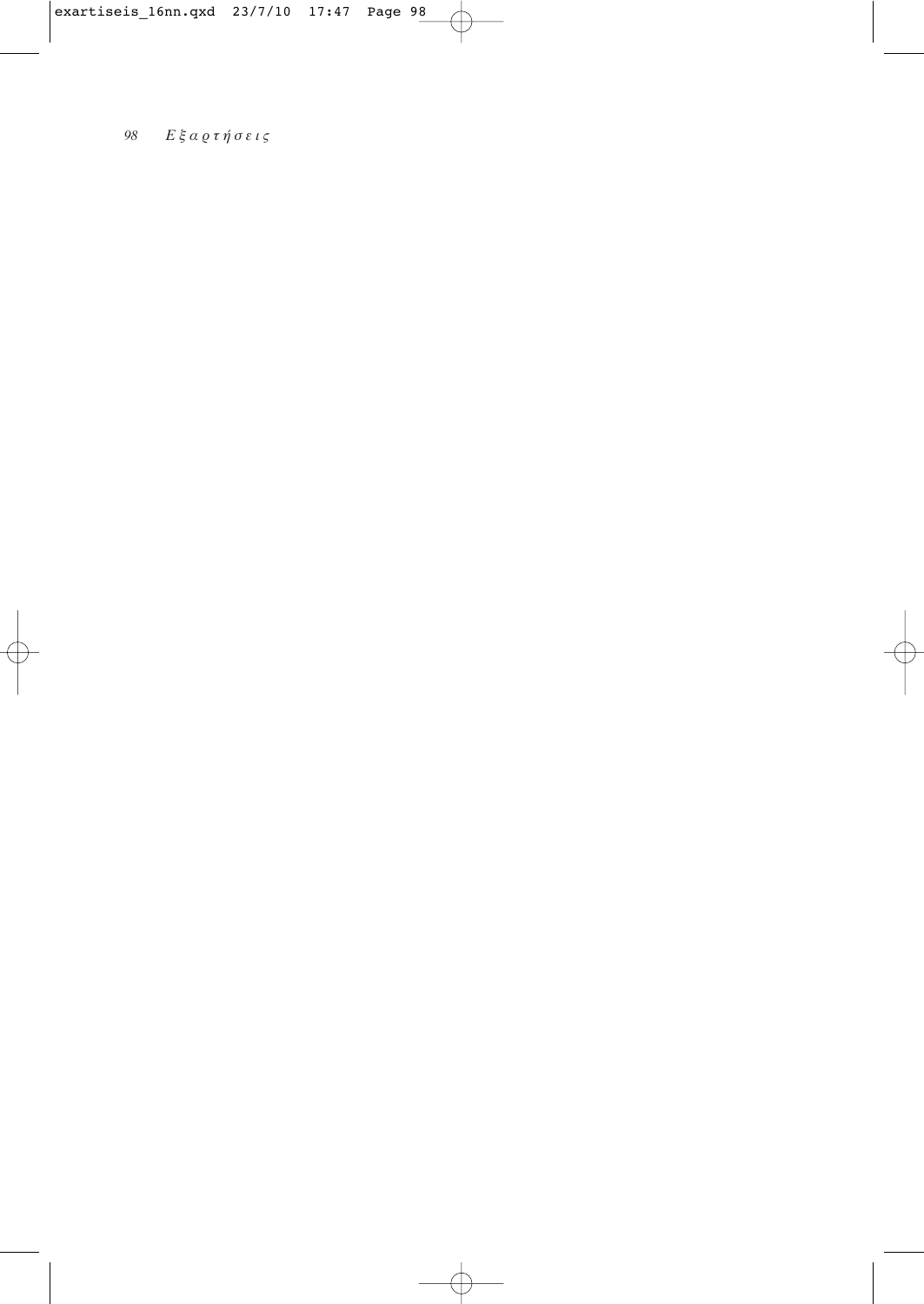# exartiseis\_16nn.qxd 23/7/10 17:47 Page 99

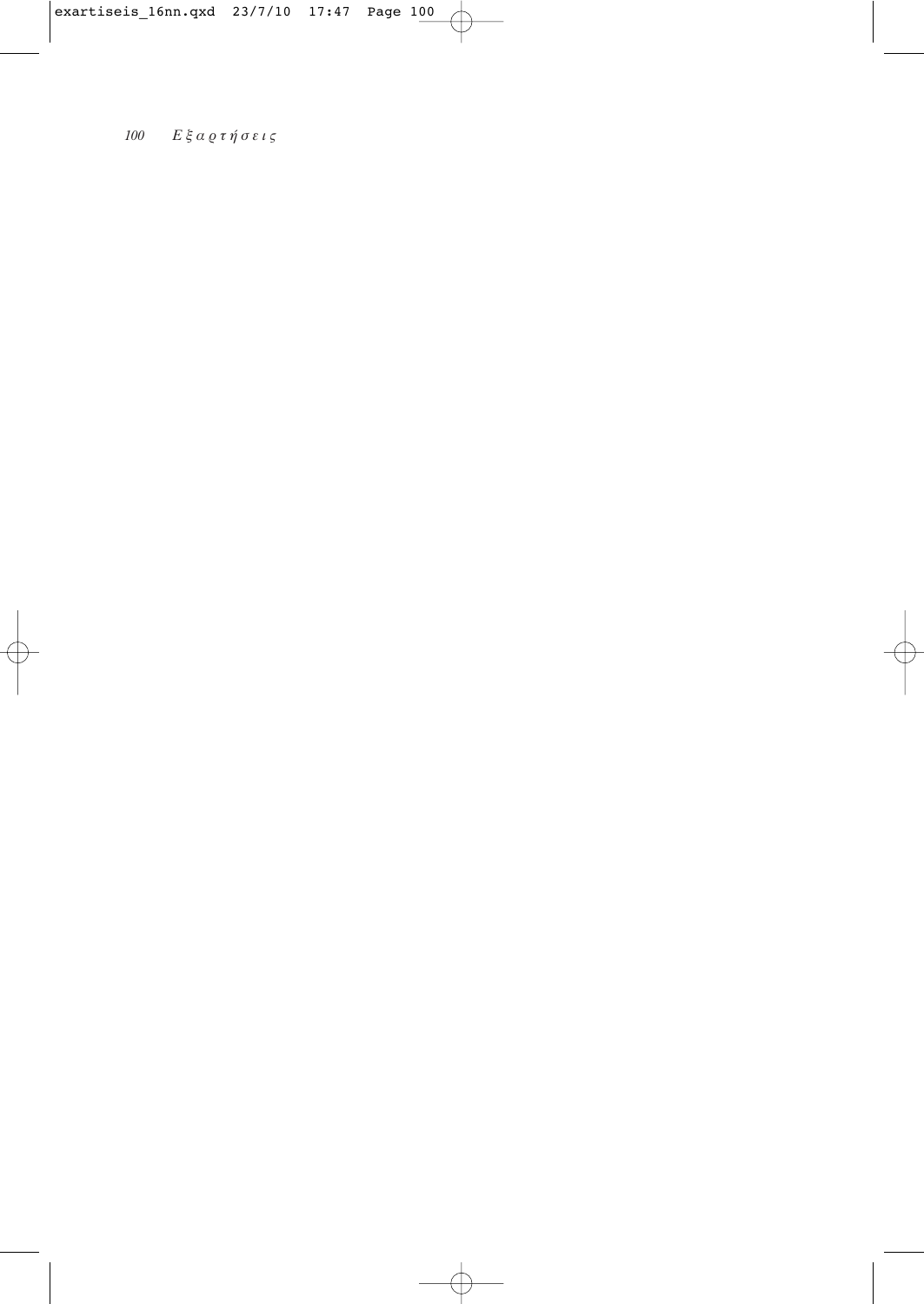*Ε ξ α ρ τ ή σ ε ι ς , τεύχος 16, 2010*

# ΔΙΑΚΙΝΗΣΗ ΝΑΡΚΩΤΙΚΩΝ: ΗΡΘΕ Ο ΚΑΙΡΟΣ ΝΑ ΚΑΤΑΡΓΗΘΕΙ Η ΘΑΝΑΤΙΚΗ  $\P$  $O$  $NH*$

Αγαπητέ Εκδότη μέλος του ISAJE,

- Το συμβούλιο του ISAJE μου επέτρεψε να επικοινωνήσω με όλους τους εκδότες που είναι μέλη του ISAJE αναφορικά με το συνημμένο εκδοτικό σημείωμα του περιοδικού Addiction το οποίο θα δημοσιευτεί στο τεύχος του Αυνούστου (και θα είναι διαθέσιμο στο διαδίκτυο από τις 13 Ιουλίου και σε έντυπη μορφή από τις 17 Ιουλίου). Όπως θα δείτε το εκδοτικό σημείωμα συνυπογράφουν επτά από τα παλαιότερα στελέχη του περιοδικού και αποτελεί αντανάκλαση των θέσεων του περιοδικού σε σχέση με ένα ζήτημα κοινωνικού ενδιαφέροντος. Αν και δεν είναι κάτι το οποίο συνηθίζουμε να κάνουμε, θέλουμε να καλέσουμε τους αναγνώστες μας να συμμετάσχουν σε μια ενεργή δράση πολιτικής πίεσης εάν συμφωνούν με το σκοπό.
- Επικοινωνώ μαζί σας με το μέγιστο σεβασμό προς την προσωπική σας αυτονομία και την αυτονομία του περιοδικού σας. Δεν θα ασκούσαμε καμιάς μορφής πίεση σε συνάδελφο. Εάν ωστόσο, συμφωνείτε με τις θέσεις που παρουσιάζονται από αυτό το εκδοτικό σημείωμα, μπορείτε ευχαρίστως να χρησιμοποιήσετε αυτό το κείμενο με όποιο τρόπο θεωρείτε κατάλληλο. Οι εκδότες μας για παράδειγμα θα έδιναν άδεια για την αναδημοσίευση του σε οποιοδήποτε περιοδικό του ISAJE, είτε στα αγγλικά είτε σε μετάφραση.
- Επίσης, θα εκτιμούσαμε ιδιαίτερα εάν κατόπιν προσεκτικής διερεύνησης του ζητήματος πιστεύετε ότι θα μπορούσατε να καλέσετε τους αναγνώστες σας να υποστηρίξουν αυτό το κίνημα πολίτικής πίεσης με στόχο είτε τις αντίστοιχες εθνικές κυβερνήσεις ή διεθνείς οργανισμούς όπως τα Ηνωμένα Έθνη, την ΠΟΥ και το Διεθνές Συμβούλιο των Ηνωμένων Εθνών για τον Έλεγχο των Ναρκωτικών, κοινοποιώντας στο περιοδικό Addiction (louisa@addictionjournal.org) την οποιαδήποτε σχετική αλληλογραφία ώστε να διευκολυνθεί η παρακολούθηση του θέματος.

Σας ευχαριστώ για το χρόνο σας. Με πολλές προσωπικές ευχές, Griffith Edwards

> National Addiction Centre PO48, 4 Windsor Walk London SE5 8AF Tel: +44 (0)20 7848 0452 Fax: +44 (0)20 7848 5966

<sup>\*</sup> Drug trafficking: time to abolish the death penalty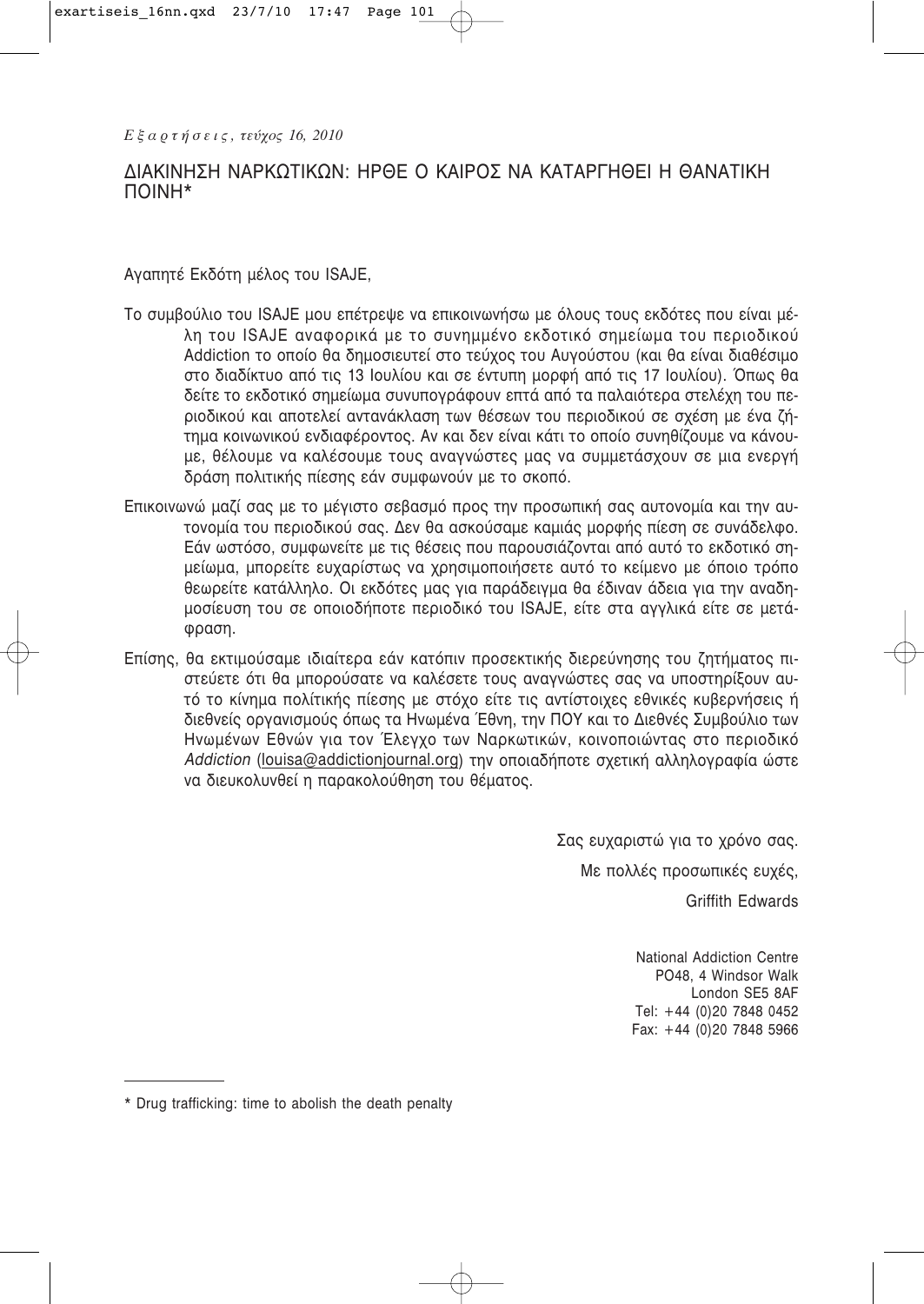Εξαρτήσεις, τεύγος 16, 2010

# ΔΙΑΚΙΝΗΣΗ ΝΑΡΚΩΤΙΚΩΝ: ΗΡΘΕ Ο ΚΑΙΡΟΣ ΝΑ ΚΑΤΑΡΓΗΘΕΙ Η ΘΑΝΑΤΙΚΗ **NOINH**

GRIFFITH EDWARDS\*, NATIONAL ADDICTION CENTRE, louisa@addictioniournal.org TOM BABOR, UNIVERSITY OF CONNECTICUT, babor@nso.uchc.edu SHANE DARKE, UNIVERSITY OF NEW SOUTH WALES, s.darke@unsw.edu.au WAYNE HALL, UNIVERSITY OF QUEENSLAND, w.hall@sph.ug.edu.au JOHN MARSDEN, NATIONAL ADDICTION CENTRE, John.Marsden@iop.kcl.ac.uk PETER MILLER, DEAKIN UNIVERSITY, petermiller.mail@gmail.com ROBERT WEST, UNIVERSITY COLLEGE LONDON, robert, west@ucl.ac.uk

Απόδοση στα ελληνικά ΓΕΩΡΓΙΑ ΧΡΙΣΤΟΦΙΛΗ Translation in Greek GEORGIA CHRISTOFILI

Το παρόν άρθρο υποστηρίζει ότι η εκτέλεση των ατόμων που καταδικάζονται για διακίνηση ναρκωτικών και άλλες παραβάσεις που σχετίζονται με τα ναρκωτικά είναι μια ποινή, η οποία θα πρέπει να καταργηθεί, καθώς αφενός μεν είναι αναποτελεσματική ως πολιτική και αφετέρου αποτελεί αποτρόπαια παραβίαση των ανθρωπίνων δικαιωμάτων [1]. Το συμπέρασμα που θα παρουσιαστεί είναι αποτέλεσμα σοβαρής διερεύνησης των αντικρουόμενων επιχειρημάτων, με πλήρη σεβασμό στο γεγονός ότι οι διαφορετικοί πολιτισμοί έχουν διαφορετικές πεποιθήσεις ως προς το τι σημαίνει δικαιοσύνη. Το άρθρο αυτό, συνεχίζοντας, υποστηρίζει ότι η διεθνής επιστημονική κοινότητα για τις εξαρτήσεις έχει ευθύνη να προωθήσει τη θέση όσων υποστηρίζουν την κατάργηση της θανατικής ποινής. Η σιωπή δεν μπορεί να αποτελέσει κατάλληλη απάντηση σε τέτοιες συνεχείς και παράλογες δικαστικές «δολοφονίες».

ΤΟ ΠΛΑΙΣΙΟ: Η ΔΙΑΤΗΡΗΣΗ ΤΗΣ ΘΑΝΑΤΙΚΗΣ ΠΟΙΝΗΣ ΓΕΝΙΚΟΤΕΡΑ

Γενικά, εάν η θανατική ποινή διαγραφόταν από το νομικό κώδικα όλων των χωρών που εξακολουθούν να εφαρμόζουν την πολιτική διατήρησής της, σταδιακά οι εκτελέσεις για αδικήματα σχετικά με τα ναρκωτικά θα καταργηθούν. Μετά το Δεύτερο Παγκόσμιο Πόλεμο η επικρατούσα τάση στα περισσότερα μέρη του κόσμου είναι η γενικότερη κατάργηση της θανατικής ποινής. Μία πρόσφατη έκθεση [2] υποστηρίζει ότι από το 2007, συνολικά 135 κράτη έχουν ήδη καταργήσει δια νόμου ή στην πράξη τη θανατική ποινή, ενώ 63 εξακολουθούν να εφαρμόζουν πολιτική διατήρησής της, παρότι μόνο 24 από αυτά εφάρμοσαν τη θανατική ποινή μέσα στο 2007. Στις 18 Δεκεμβρίου 2007, σε μια ιστορική ψηφοφορία στη γενική συνέλευση των Ηνωμένων Εθνών [3], 104 χώρες ενέκριναν ψήφισμα που ευνοεί την οικουμενική εκεχειρία στις θανατικές εκτελέσεις (η πρόταση καταψηφίστηκε από 52 χώρες συμπεριλαμβανομένων των Μυανμάρ, Ζιμπάμπουε και Λιβύης, ενώ σε αυτή την ομάδα χωρών ανήκουν επίσης και οι ΗΠΑ). Ωστόσο, οι διεθνείς στατιστικές δεν είναι πλήρως αξιόπιστες: Η Κίνα εμφανίζεται να

\* Πρόσωπο επικοινωνίας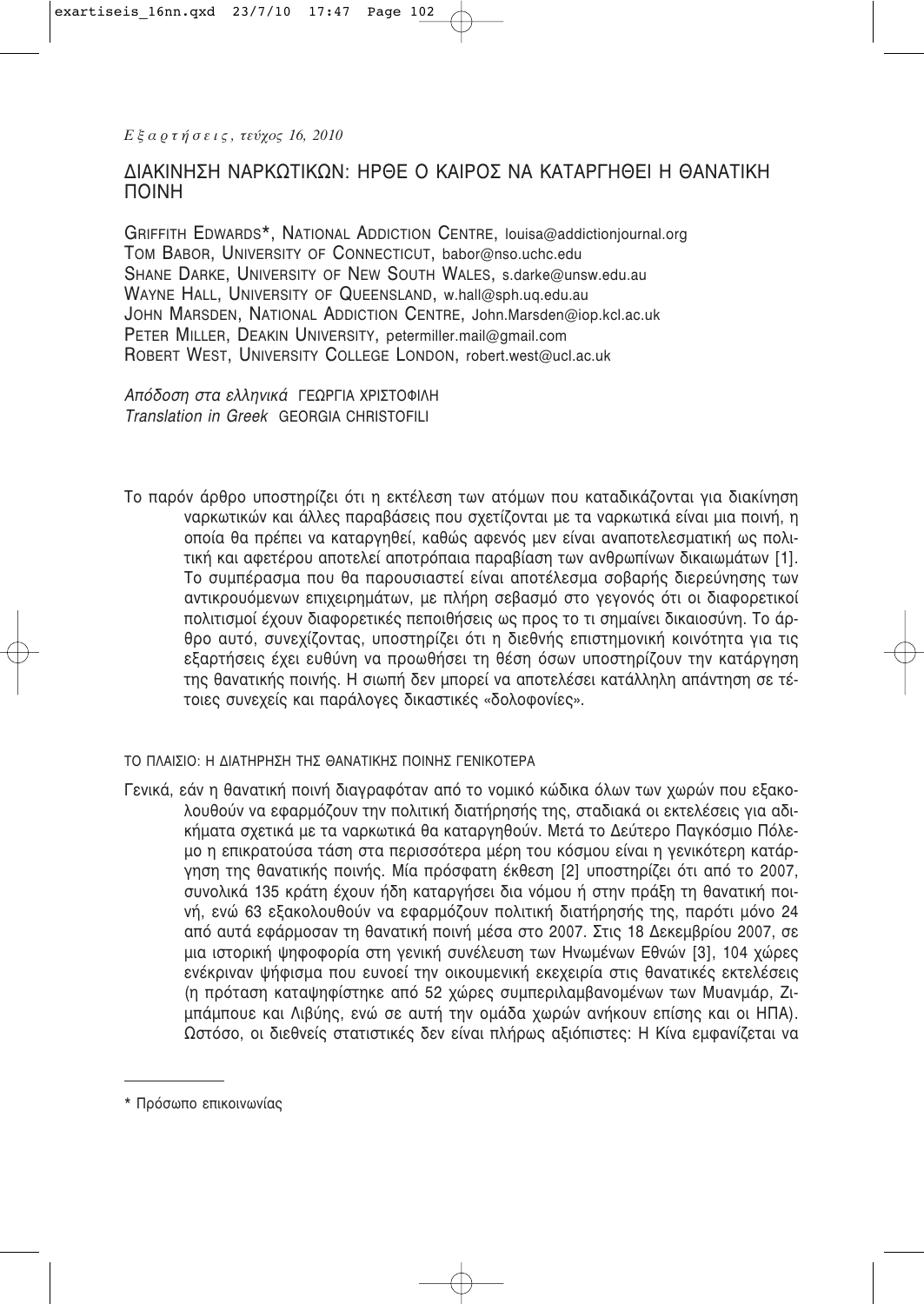exartiseis\_16nn.qxd 23/7/10 17:47 Page 103

κατέχει την πρώτη θέση με 470 εκτελέσεις, για οποιοδήποτε λόγο, όπως αναφέρεται για το 2007, όμως είναι πιθανόν ο πραγματικός αριθμός να ανέρχεται σε χιλιάδες.

- <u>Τη δεύτερη θέση στη διεθνή κατάταξη έχει το Ιράν (207 το 2007), ενώ ακολουθεί η Σαουδική</u> Aραβία (143), το Πακιστάν (135) και οι ΗΠΑ (42). Το 2007, τουλάχιστον 1252 άνθρωποι εκτελέστηκαν σε σύνολο 24 χωρών [2].
- Υπάρχουν 10 χώρες υπέρμαχοι της πολιτικής διατήρησης της θανατικής ποινής στην περιοχή της Ασίας-Ειρηνικού ενώ στην Ευρώπη μόνο η Λευκορωσία εξακολουθεί αυτή την πρακτική. Οι εκτελέσεις πραγματοποιούνται με διάφορα μέσα ενώ μπορεί να γίνουν δημόσια ή να προβληθούν από την τηλεόραση. Σε άλλες περιπτώσεις διεξάγονται με τόσο μεγάλη μυστικότητα που οι οικογένειες αντιμετωπίζουν μεγάλη δυσκολία στον εντοπισμό και την ανάκτηση του σώματος του θανόντος. Επίσημα, οι εκτελέσεις δια λιθοβολισμού έχουν καταργηθεί στο Ιράν, αλλά ενδεχομένως να πραγματοποιούνται ακόμη: το θύμα θάβεται μέχρι τη μέση και ένα πλήθος προμηθεύεται μικρές πέτρες, έτσι ώστε να παραταθεί το βασανιστήριο [4]. Σε ορισμένες χώρες ακόμη και παιδιά μόλις 13 ετών μπορεί να θανατωθούν με δικαστική απόφαση.

Η ΘΑΝΑΤΙΚΗ ΠΟΙΝΗ ΓΙΑ ΤΗ ΔΙΑΚΙΝΗΣΗ ΝΑΡΚΩΤΙΚΩΝ: ΤΑ ΕΠΙΧΕΙΡΗΜΑΤΑ ΤΩΝ ΥΠΕΡΜΑΧΩΝ ΤΗΣ ΠΟΛΙΤΙΚΗΣ ΔΙΑΤΗΡΗΣΗΣ

- Αρχικά, υπάρχει μια αιτιολόγηση κατά κάποιον τρόπο συμβολικού χαρακτήρα. Η διακίνηση ναρκωτικών είναι ειδεχθής, διαφθείρει τους νέους, αποδιοργανώνει τις παραδοσιακές αξίες, συχνά είναι ξενόφερτη και εξαιρετικά επικερδής για τους εμπόρους. Είναι εμπόριο που μπορεί να ενισχύσει την τρομοκρατία των ναρκωτικών (narcoterrorism) και στη χειρότερη περίπτωση να απειλήσει ακόμη και την ανατροπή του κράτους. Οι έμποροι ναρκωτικών σκοτώνουν τα θύματά τους και με μεγάλη ευκολία θα πυροβολούσαν τα όργανα του νόμου. Έπειτα ακολουθεί το «λογικό επιχείρημα»: οι δύσκολες καταστάσεις χρήζουν λήψης δραστικών μέτρων. Υποστηρίζεται ότι δεν είναι λάθος, όταν το κράτος αποφασίζει να αφαιρέσει μία ζωή για να γλυτώσει πολλές. Η θανατική ποινή θα αποτρέψει τη συμμετοχή σε αυτού του είδους τη δραστηριότητα και θα εμποδίσει την εμπλοκή άλλων σε αυτές, έτσι τουλάχιστον υποστηρίζεται.
- Πώς όμως εφαρμόζεται αυτό στην πράξη; Να αναφέρω μερικά παραδείγματα για το που έχει οδηγήσει αυτό. Στη Σιγκαπούρη έχει επιβληθεί υποχρεωτικά η θανατική ποινή για την κατοχή περισσότερων από: 15 γρ. ηρωίνης, 30 γρ. κοκαΐνης, ή 500 γρ. κάνναβης [6], ποσότητες οι οποίες σε άλλες περιοχές θεωρούνται ότι προορίζονται για προσωπική χρήση κι όχι για διακίνηση. Άλλες χώρες, στις οποίες ενισχύεται η υποχρεωτική επιβολή θανάτωσης με δικαστική απόφαση, είναι το Μπρουνέι, η Ινδία, το Λάος, η Μαλαισία και η Β.Κορέα [3]. Εντωμεταξύ η Κίνα σημάδεψε την Ημέρα κατά των Ναρκωτικών των Ηνωμένων Εθνών με τη μαζική εκτέλεση 55 εμπόρων ναρκωτικών μέσα σε μόλις δύο εβδομάδες τον Ιούνιο του 2006 [7]. Το 2008, το Αμερικανικό ναυτικό αναχαίτισε ένα ψαράδικο το οποίο μετέφερε 1,5 τόνους χασίς, έξω από τις ακτές της Υεμένης. Οι Αμερικανοί παρέδωσαν το δωδεκαμελές πλήρωμα ιρανικής καταγωγής στις αρχές της Υεμένης, οι οποίες καταδίκασαν σε θάνατο ένα μέλος του πληρώματος και επέβαλαν 25-ετή κάθειρξη στα υπόλοιπα μέλη του πληρώματος. Η εισαγγελική αρχή έκανε έφεση στην απόφαση υποστηρίζοντας ότι ήταν πολύ επιεικής και ζητά την καταδίκη σε θάνατο όλων των εμπλεκομένων στην υπόθεση [8]. Είναι πολύ δύσκολο, εάν όχι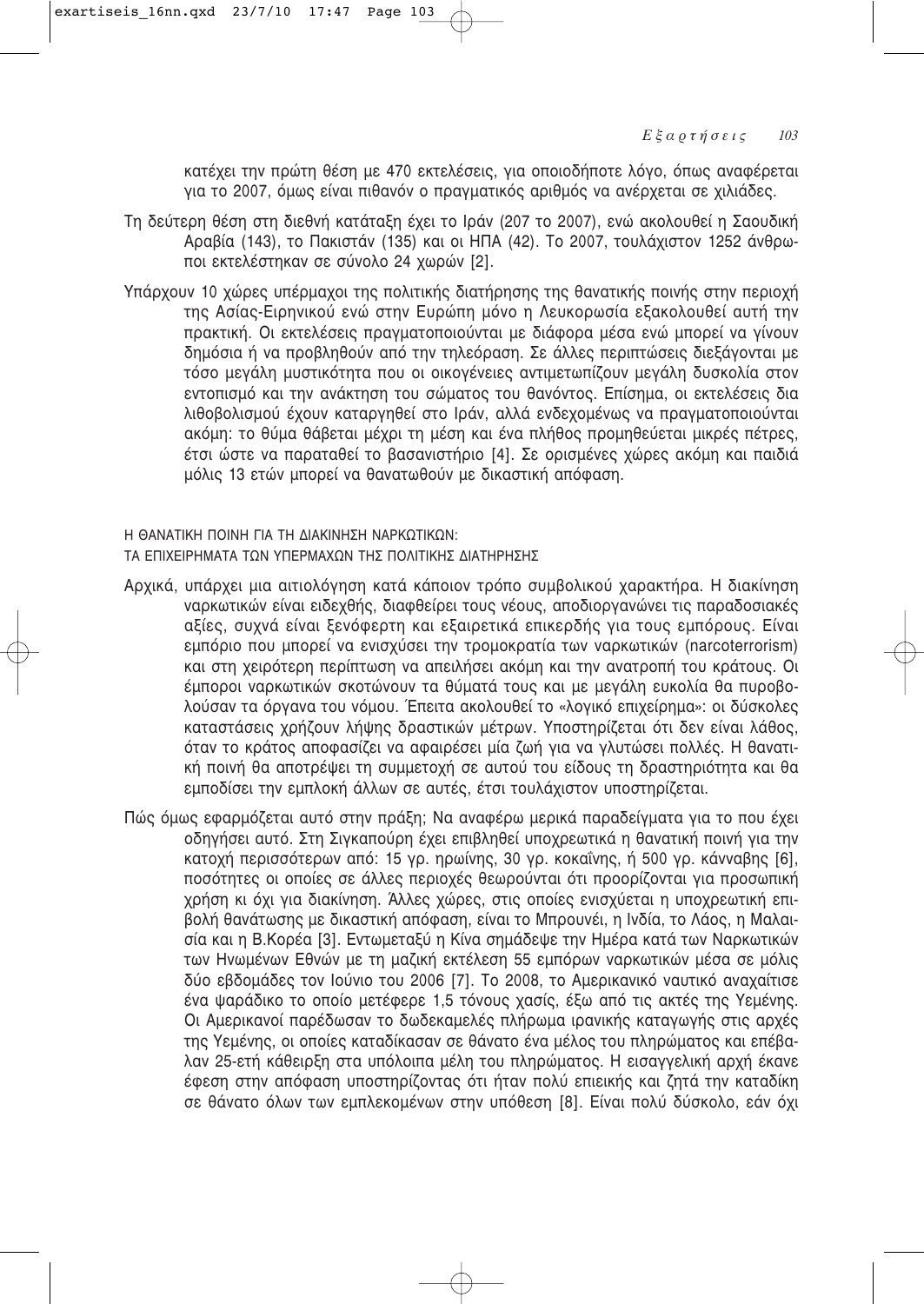αδύνατο, να παρουσιάσει κανείς έστω και κατά προσέγγιση τον ετήσιο αριθμό εμπόρων ναρκωτικών που εκτελούνται σε ολόκληρο τον κόσμο. Ωστόσο σε κάποιες χώρες αυτοί αποτελούν την πλειοψηφία των περιπτώσεων θανατικής ποινής και ο αριθμός αυξάνει όλο και περισσότερο.

## TO ANTEΠIXFIPHMA

- Όσοι αντιτίθενται στην εφαρμογή της θανατικής ποινής για τη διακίνηση ναρκωτικών θα παρουσιάσουν τη θέση τους με δύο επιχειρήματα. Καταρχήν, με την παραδοχή ότι δεν υπάρχουν ελεγχόμενα παραδείγματα σύγκρισης, είναι πιθανό να υποστηρίξουν ότι η θανατική ποινή, όπως εφαρμόζεται σε αυτές τις περιπτώσεις, δεν είναι και, λογικά, δεν πρόκειται να περιμένουμε ότι θα αποτελέσει ποτέ αποτελεσματικό μέσο αποτροπής. Τα παραδείγματα που υπάρχουν σχετικά με τη διακίνηση ναρκωτικών είναι πολλά, παρά τα δρακόντεια μέτρα, για τον πολύ απλό λόγο ότι οι μόνοι που συλλαμβάνονται και εκτελούνται είναι τα ατυχή «βαποράκια» και οι διακινητές, ενώ οι μεγαλέμποροι τυγχάνουν «ανοσίας» όσον αφορά την εκτέλεση και μπορούν να ανοίξουν το δρόμο τους δωροδοκώντας ή πυροβολώντας. Δεν είναι μόνο οι ανεπαρκείς απτές αποδείξεις σχετικά με την αποτελεσματικότητα της μεθόδου, αλλά και ο μεγάλος όγκος ερευνών, που υποδεικνύουν ότι η πιθανότητα εντοπισμού της παράβασης αποτελεί σημαντικότερο παράνοντα αποτροπής από ό,τι η βαρύτητα της ποινής που θα επιβληθεί [9]. Η οδήνηση υπό την επήρεια αλκοόλ αποτελεί ένα τρανταχτό παράδειγμα: αυτό το, ενδεχομένως, φονικό φαινόμενο δεν επιφέρει τη θανατική ποινή, αλλά την αφαίρεση της άδειας οδήγησης σε συνδυασμό με την αυστηρή αστυνόμευση. Στο Αφγανιστάν, οι καλλιεργητές οπίου φαίνεται ότι όχι μόνο δίνουν το 10% των κερδών τους στους Ταλιμπάν, αλλά πληρώνουν ανεπίσημο φόρο 10% στην αστυνομία διασφαλίζοντας έτσι μεγάλο βαθμό ατιμωρησίας και εμπλοκής με τις αρχές [10]. Οι έρευνες γύρω από την πολύπλοκη, αλληλεπιδραστική επιχείρηση του ελέγχου των ναρκωτικών έχουν εξελιχθεί ιδιαίτερα τα τελευταία χρόνια [11, 12, 13]. Παρότι, όμως υπάρχουν καλοί ερευνητικοί λόγοι [11] για να αμφισβητήσει κανείς την αποτελεσματικότητα της θανατικής ποινής ως εθνικό μέσο ελέγχου, είναι δύσκολο να εντοπιστεί μια ερευνητική στρατηγική, η οποία θα μπορούσε να διερευνήσει αδιάψευστα αυτό το ζήτημα.
- Το δεύτερο επιχείρημα, που πιθανόν υιοθετηθεί από τους υπέρμαχους της κατάργησης της θανατικής ποινής, είναι ότι οι θάνατοι/εκτελέσεις με δικαστική απόφαση για αυτού τους είδους τα εγκλήματα αποτελούν παραβίαση των ανθρωπίνων δικαιωμάτων. Οι τρεις τρέχουσες διεθνείς συμβάσεις για τα ναρκωτικά, τις οποίες προσυπογράφει η πλειοψηφία των χωρών, δεν κάνουν καμία αναφορά στη χρήση της θανατικής ποινής. Εντούτοις, τα μέτρα ασφαλείας των Η.Ε. [5], σε μια δήλωση που έχει στόχο την προστασία των δικαιωμάτων των ατόμων που αντιμετωπίζουν τη θανατική ποινή, υπογραμμίζουν ότι «η θανατική ποινή μπορεί να επιβάλλεται μόνο για τα σοβαρότερα εγκλήματα, καθιστώντας σαφές ότι το πεδίο εφαρμογής της δεν θα πρέπει να υπερβαίνει τα εσκεμμένα εγκλήματα με θανατηφόρες ή άλλες εξαιρετικά σοβαρές συνέπειες» [6]. Η έγκυρη νομική ερμηνεία αυτής της αναφοράς είναι πιθανό [14] να υποστηρίξει την άποψη ότι η θανατική ποινή για τη διακίνηση ναρκωτικών αποτελεί παραβίαση των ανθρωπίνων δικαιωμάτων -η διακίνηση ναρκωτικών δεν θεωρείται πιο άμεση και αναπόφευκτη αιτία θανάτου από ό,τι το εμπόριο αυτοκινήτων ή η πώληση καπνού. Εάν όλα τα στοιχεία υπέρ και κατά της αποτελεσματικότητας, της λογικής και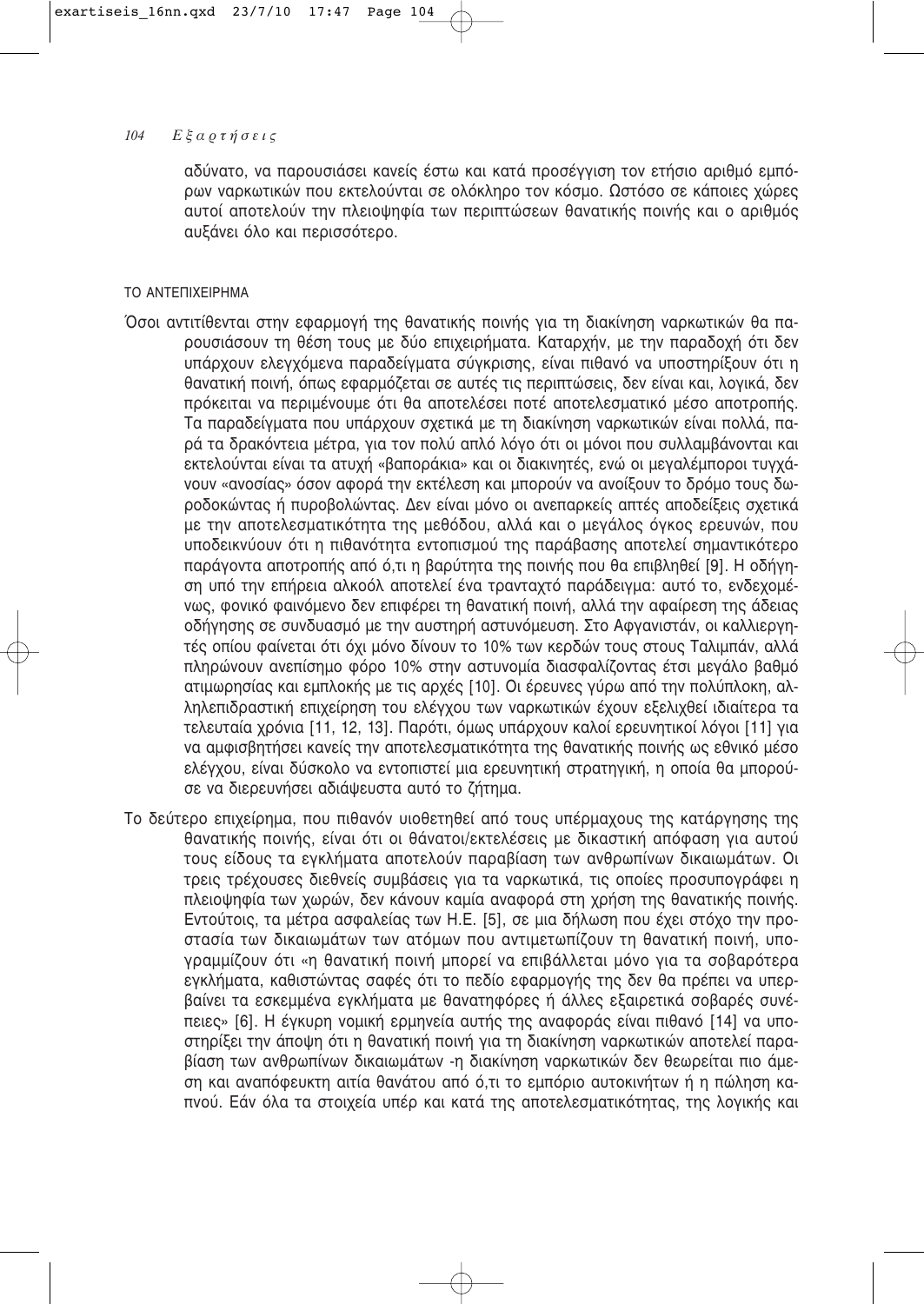της ηθικότητας της θανατικής ποινής για περιπτώσεις διακίνησης ναρκωτικών παρουσιάζονταν σε μια οποιαδήποτε αδιάφθορη κριτική επιτροπή, ποια απόφαση θα ανέμενε κανείς; Αυτό το άρθρο τολμά να υποστηρίξει ότι χωρίς καμία βάσιμη αμφιβολία, η κριτική επιτροπή θα υποστήριζε την κατάργηση της θανατικής ποινής.

# ΓΙΑ ΠΟΙΟ ΛΟΓΟ ΠΡΕΠΕΙ ΝΑ ΕΚΦΕΡΟΥΝ ΑΠΟΨΗ ΟΙ ΕΠΙΣΤΗΜΟΝΕΣ ΣΕ ΘΕΜΑΤΑ ΕΞΑΡΤΗΣΗΣ

- Φυσικά, η ομόφωνη θέση όλων είναι ότι οι επιστήμονες από το χώρο των εξαρτήσεων με διαφορετικό υπόβαθρο και εμπειρία μπορούν να συμμετέχουν σε αυτήν τη συζήτηση. Κάποιοι, οι περισσότεροι ενδεχομένως, μπορεί να θέλουν να συμμετέχουν στη συζήτηση υποστηρίζοντας την κατάργηση ορμώμενοι από την πεποίθηση ότι σε αυτές τις περιπτώσεις η σιωπή αποτελεί «ανοχή» / παθητική συνέργεια. Μαζί, οι επιστήμες της εξάρτησης και ο ακαδημαϊκός χώρος έχουν ισχυρή φωνή και άποψη που αξίζει να ακουστεί σε αυτό το ζήτημα. Για αυτό το λόγο, λοιπόν, το περιοδικό Addiction, στέλνει αντίγραφο του συγκεκριμένου άρθρου μαζί με μια συνοδευτική επιστολή σε πολλούς εθνικούς και διεθνείς επαγγελματικούς οργανισμούς, καθώς και στους εκδότες των 67 περιοδικών μελών της Διεθνούς Επιτροπής Εκδοτών Περιοδικών για τις Εξαρτήσεις (ISAJE).
- Οι αναγνώστες αυτού του περιοδικού που επιθυμούν να εκφράσουν την άποψή τους σε αυτό το ζήτημα θα χρειαστούν την παρακάτω διεύθυνση: Secretary General of the UN: UN Headquarters First Avenue at 46th Street New York, NY 10017, για τον Πρόεδρο της Διεθνούς Επιτροπής των Η.Ε. για τον Έλεγχο των Ναρκωτικών secretariat@incb.org, για τη Γενική Διεύθυνση της ΠΟΥ chaibf@who.int. Θα μας ενδιέφερε εάν θέλατε να στέλνατε και ένα αντίγραφο των μηνυμάτων σας στο περιοδικό Addiction: National Addiction Centre, 4 Windsor Walk, London, UK Louisa@Addictionjournal.org.

### ΣΥΓΚΡΟΥΣΗ ΣΥΜΦΕΡΟΝΤΩΝ

Οι συγγραφείς που υπογράφουν αυτό το άρθρο δεν θεωρούν ότι υπόκεινται σε καμία σύγκρουση συμφερόντων σχετικά με το παρόν. Ως μέλη του προσωπικού του περιοδικού Addiction όλοι έχουν κάνει μια δήλωση σχετικά με τη σύγκρουση συμφερόντων, η οποία αναφέρεται στην ιστοσελίδα του περιοδικού:

http://www.addictionjournal.org/ethicalpolicy.asp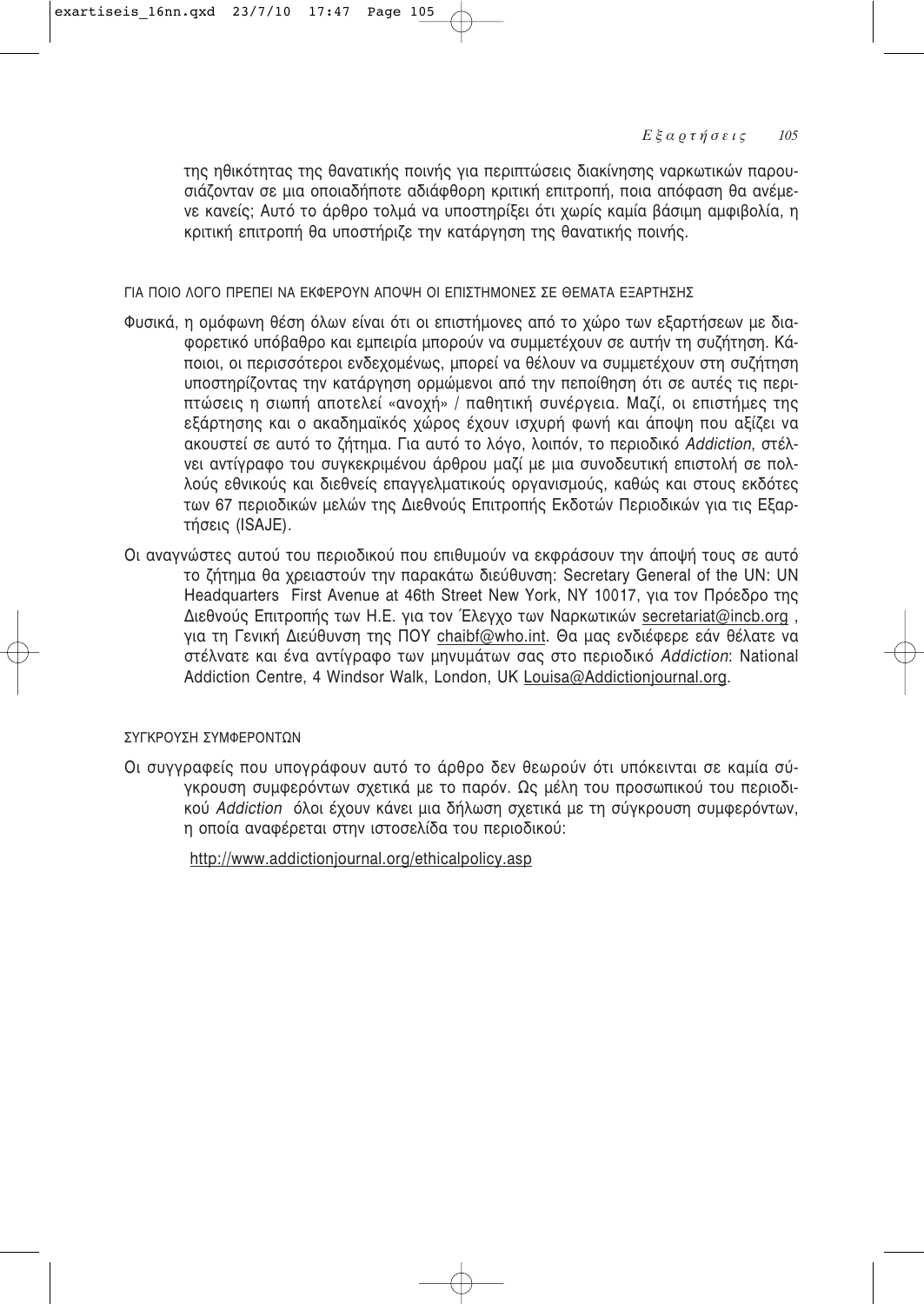## Παραπομπές

- 1) Lines R. The Death Penalty for Drug Offences: A Violation of Human Rights Law International Harm Reduction Association; London: 2007
- 2) Amnesty International Report "Death Sentences and Executions in 2007" Amnesty International UK; London: 2008
- 3) Amnesty International Report "The Death Penalty Worldwide: Developments in 2007" Amnesty International UK; London: 2008
- 4) Amnesty International UK "Death Penalty in 2007: Media briefing" Amnesty International UK; London: 2008
- 5) http://www.ihra.net/Assets/456/1/MediaRelease10December2007.pdf (accessed November 2008)
- 6) International Narcotics Control Board 2008 Report of the International Narcotics Control Board 2008, ISBN 978-92-1-148232-4
- 7) http://asiapacific.amnesty.org/apro/aproweb.nsf/pages/adpan a-p anti-drug ASA010032007 (accessed November 2008)
- 8) http://www.kuwaittimes.net/read\_news.php?newsid=MTI0ODU1Mzl1MQ==(Accessed November 2008)
- 9) Blum A., Cohen J., and Nagin D., Deterrence and Jurisprudence: estimating the effects of criminal sanctions on crime rates New York; National Academy of Science: 1978
- 10) http://www.guardian.co.uk/world/2008/dec/22/drugs-trade-government-corruption-afghanistan (accessed December 2008)
- 11) Caulkins J.P., Sevigny E. How many people does the US incarcerate for drug use, and who are they? Contemporary Drug Problems 2005; 32: 405-428
- 12) Caulkins J.P. The cost-effectiveness of civil remedies: the case of drug control interventions Crime Prevention Studies Lorraine Green Mazerolle and Janice Roehl (eds.) 1998 Vol. 9, pp. 219-237
- 13) Kleiman M.A.R., Against Excess: Drug Policy for Results New York; Basic Books: 1992
- 14) UN Secretary General. Report: Capital punishment and implementation of the safeguards guaranteeing protection of the rights of those facing the death penalty the http://www.un.org/documents/ecosoc/docs/1995/e1995-78.htm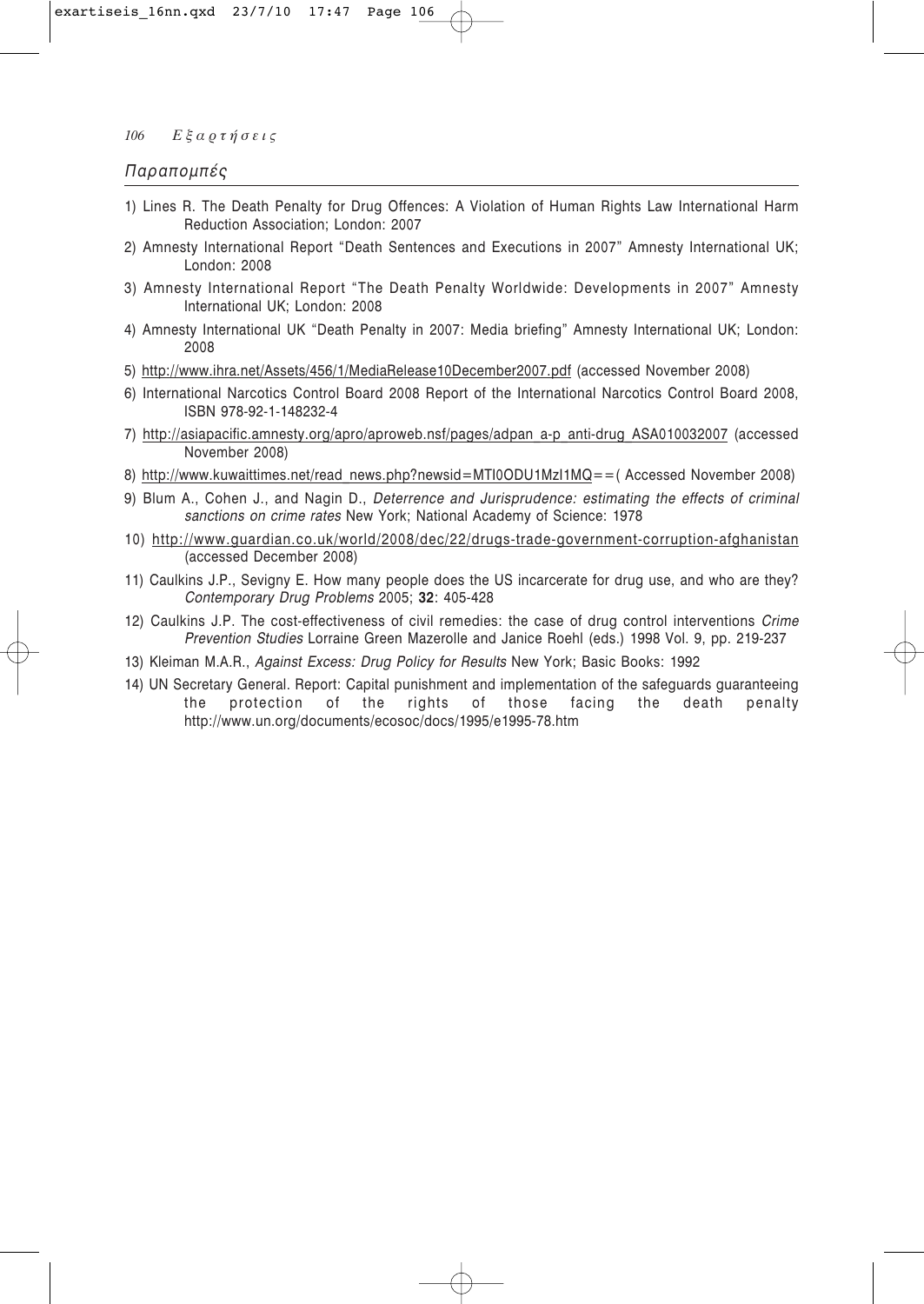# exartiseis\_16nn.qxd  $23/7/10$  17:47 Page 107

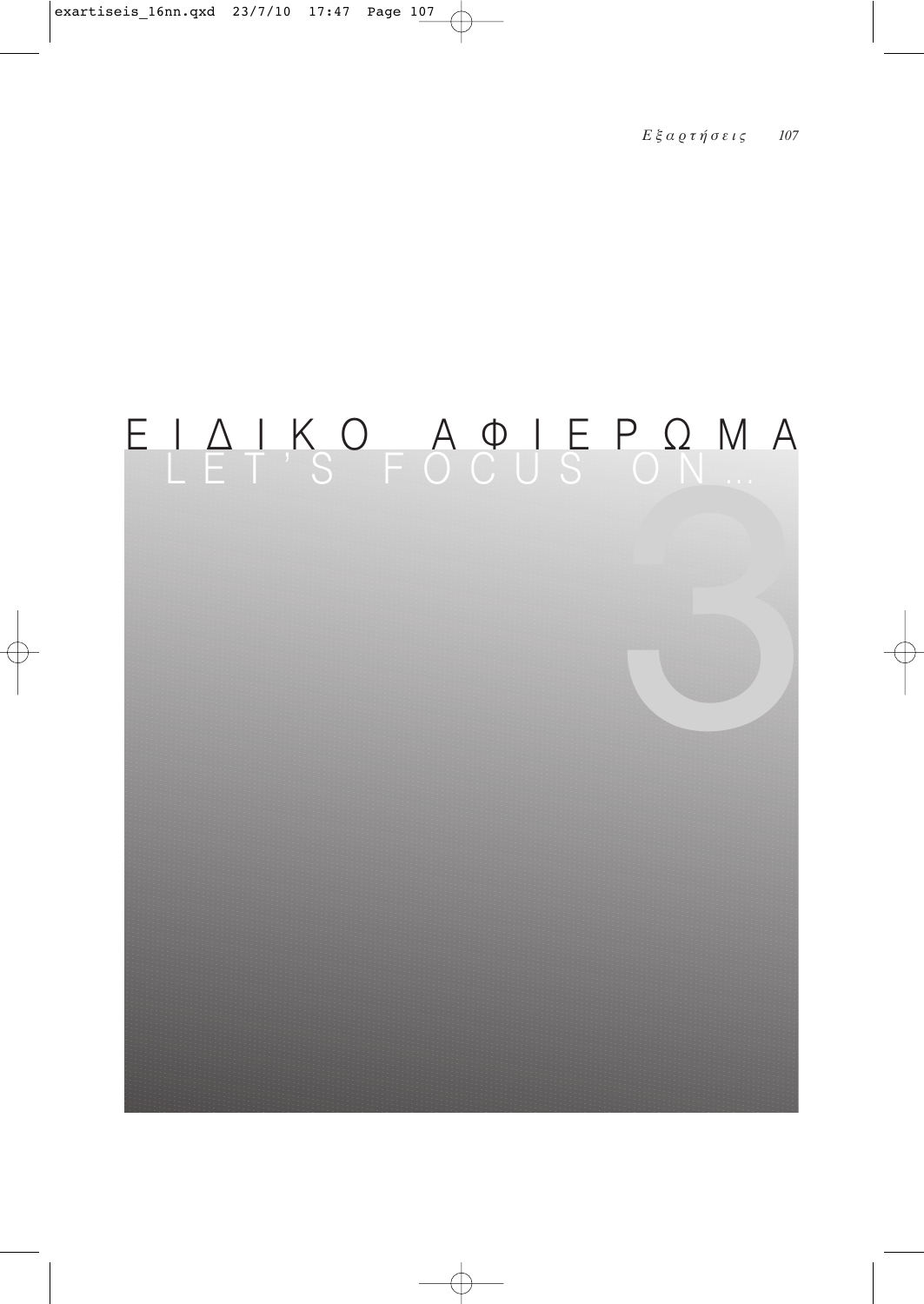108  $E$ ξαρτήσεις

> ΣΤΟ ΑΛΚΟΟΛ ALCOHOL

Σλοβενία: το αλκοόλ σήμερα - μπορεί μια χώρα να είναι εξαρτημένη από το αλκοόλ; Slovenia: alcohol today-could a country be addicted to alcohol? ZDENKA BEBATEK-TRAVNIK [o. 109]

Η χρήση αλκοόλ στη χώρα με την υψηλότερη κατά κεφαλή κατανάλωση μπύρας: την Τσεχική Δημοκρατία Alcohol use in the country with the world's highest per capita beer consumption the Czech Republic LUDĚK KUBIČKA [o. 115]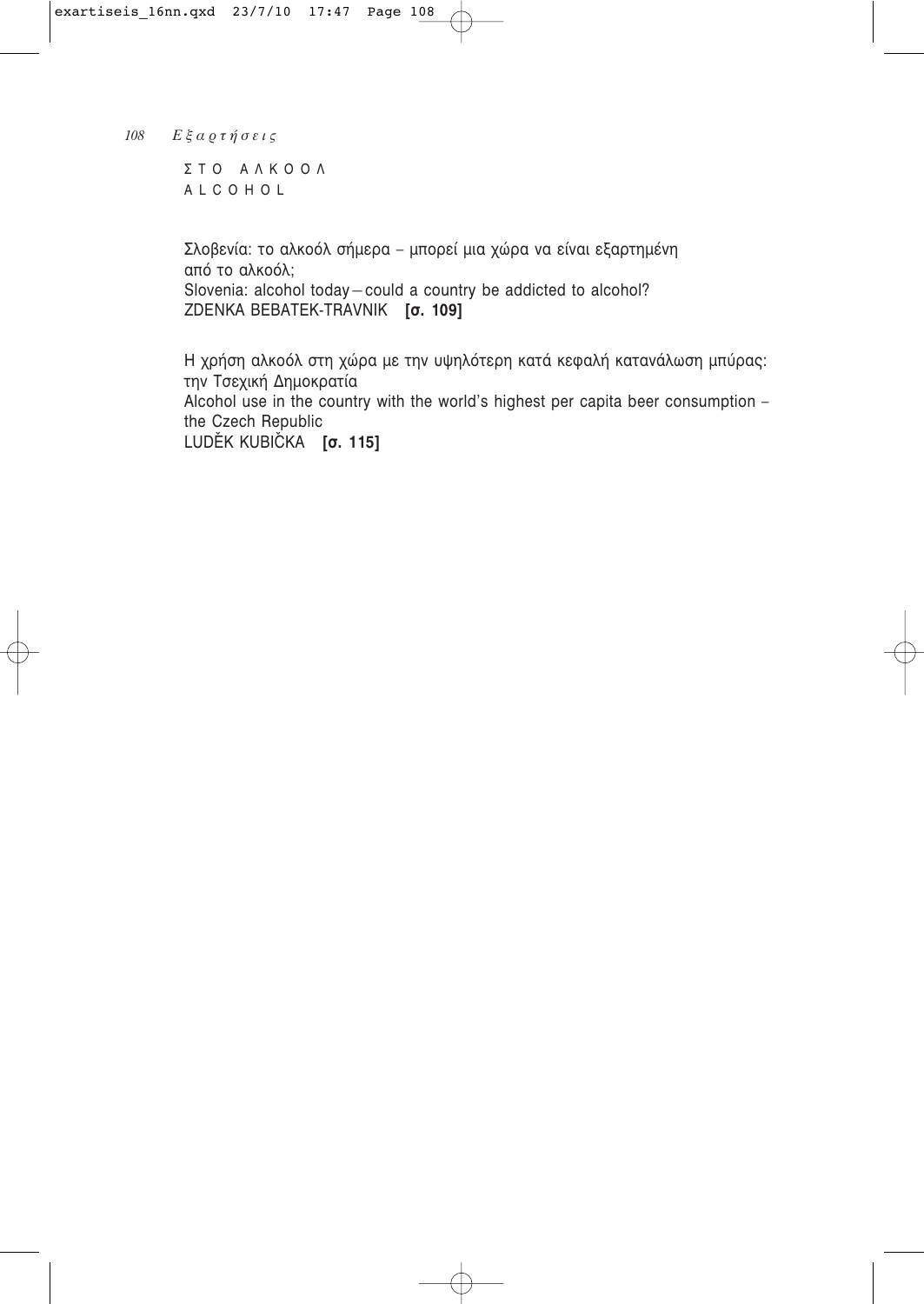exartiseis\_16nn.qxd 23/7/10 17:47 Page 109

*Σλοβενία: το αλκοόλ σήμερα – μπορεί μια χώρα να είναι εξαρτημένη από το αλκοόλ;* ZDENKA BEBATEK-TRAVNIK

*Απόδοση στα ελληνικά* ΓΕΩΡΓΙΑ ΧΡΙΣΤΟΦΙΛΗ *Translation in Greek* GEORGIA CHRISTOFILI

#### ΣΥΝΤΟΜΟ ΙΣΤΟΡΙΚΟ ΥΠΟΒΑΘΡΟ

Η Σλοβενία είναι μια μικρή ευρωπαική χώρα (20.273 km², 2 εκατομμύρια κάτοικοι) με δική της γλώσσα και πολιτισμό. Από το Βορρά συνορεύει με την Αυστρία, βορειοανατολικά με την Ουγγαρία, νοτιοανατολικά με την Κροατία και από τη δύση με την Ιταλία. Το 1918 η Σλοβενία περιλήφθηκε στο βασίλειο των Σέρβων, των Κροατών και των Σλοβένων (που μετά το 1929 αποκαλούνταν Γιουγκοσλαβία) και έγινε μέλος της Ομοσπονδιακής Λαϊκής Δημοκρατίας της Γιουγκοσλαβίας το 1945. Η Σλοβενία απέκτησε την ανεξαρτησία της το 1991 και έγινε μέλος της ΕΕ το Μάιο του 2004. Η γεωγραφική θέση της χώρας προσφέρει καλές συνθήκες για την παραγωγή όλων των τύπων οινοπνευματωδών ποτών, αν και οι ποσότητες δεν είναι υψηλές, ώστε να το καθιστούν προϊόν εξαγωγής. Επίσης, το αλκοόλ αποτελεί σημαντικό στοιχείο του πολιτισμού, καθώς είναι συνυφασμένο με πολλές κοινωνικές εκδηλώσεις και φεστιβάλ. Είναι ενταγμένο στις τέχνες και την ποίηση, εμφανίζεται σε περισσότερα από 100 παραδοσιακά τραγούδια [1] που επαινούν τις χάρες του αλκοόλ. Ακόμη και ο εθνικός ύμνος της χώρας συνδέεται με το κρασί.

#### ΕΘΝΙΚΟ ΕΠΙΠΕΔΟ ΚΑΙ ΤΡΟΠΟΙ ΚΑΤΑΝΑΛΩΣΗΣ ΚΑΙ ΤΑΣΕΙΣ

Παρότι αρκετές ευρωπαϊκές χώρες με μεγάλη παραγωγή κρασιού (π.χ. Γαλλία, Ισπανία), έχουν παρατηρήσει σημαντική μείωση στην κατανάλωση αλκοόλ τα τελευταία 10–15 χρόνια, αυτή η τάση δεν παρατηρήθηκε στη Σλοβενία. Αντίθετα, η μέση κατανάλωση σημείωσε αύξηση από 9,4 λίτρα κατά κεφαλήν κατανάλωση καθαρού αλκοόλ ετησίως το 1991, σε 11,7 λίτρα το 2004 [2], μια αύξηση της τάξης του 24% τα τελευταία χρόνια. Επίσης, υπάρχει ένα υψηλό επίπεδο μη καταγεγραμμένης κατανάλωσης αλκοόλ, που εκτιμάται στα 5 –7 λίτρα κατά κεφαλήν, σύμφωνα με εκτίμηση που έγινε από τα καταχωρημένα στοιχεία όσον αφορά τις συνέπειες της χρήσης αλκοόλ (SDR [Δείκτης Θνησιμότητας] για χρόνιες ασθένειες του ήπατος και κίρρωση), τις κύριες αιτίες θνησιμότητας και την έκταση της εσωτερικής (εγχώριας) παραγωγής αλκοόλ. Δεν υπάρχει κάποιος ειδικός φόρος κατανάλωσης στο κρασί προκειμένου να προωθηθεί η παραγωγή και η κατανάλωσή του. Οι τιμές των οινοπνευματωδών ποτών είναι πολύ χαμηλές σε σύγκριση με το μέσο εισόδημα, κάτι που τα καθιστά ευπρόσιτα για όλους. Αυτό είναι ένα επιχείρημα που χρησιμοποιείται επίσης πολύ και από τη βιομηχανία αλκοόλ, η οποία έχει διαφημίσεις σε όλα τα σημεία πώλησης, συχνά προσφέροντας δύο ποτά στην τιμή του ενός. Τα τελευταία χρόνια έχουμε παρατηρήσει μεγαλύτερη κατανάλωση, ειδικά γλυκών οινοπνευματωδών ποτών, από νεαρές γυναίκες. Οι νέοι κάνουν χρήση αλκοόλ λόγω των ψυχοδραστικών του ιδιοτήτων, κατά συνέπεια η χαμηλή τιμή κάποιων αλκοολούχων ποτών δεν επηρεάζει σημαντικά το επίπεδο κατανάλωσης αλκοόλ.

 $T$ ίτλος πρωτοτύπου: "Slovenia: alcohol today – could a country be addicted to alcohol?", Addiction, Volume 102, Issue 1, Date: January 2007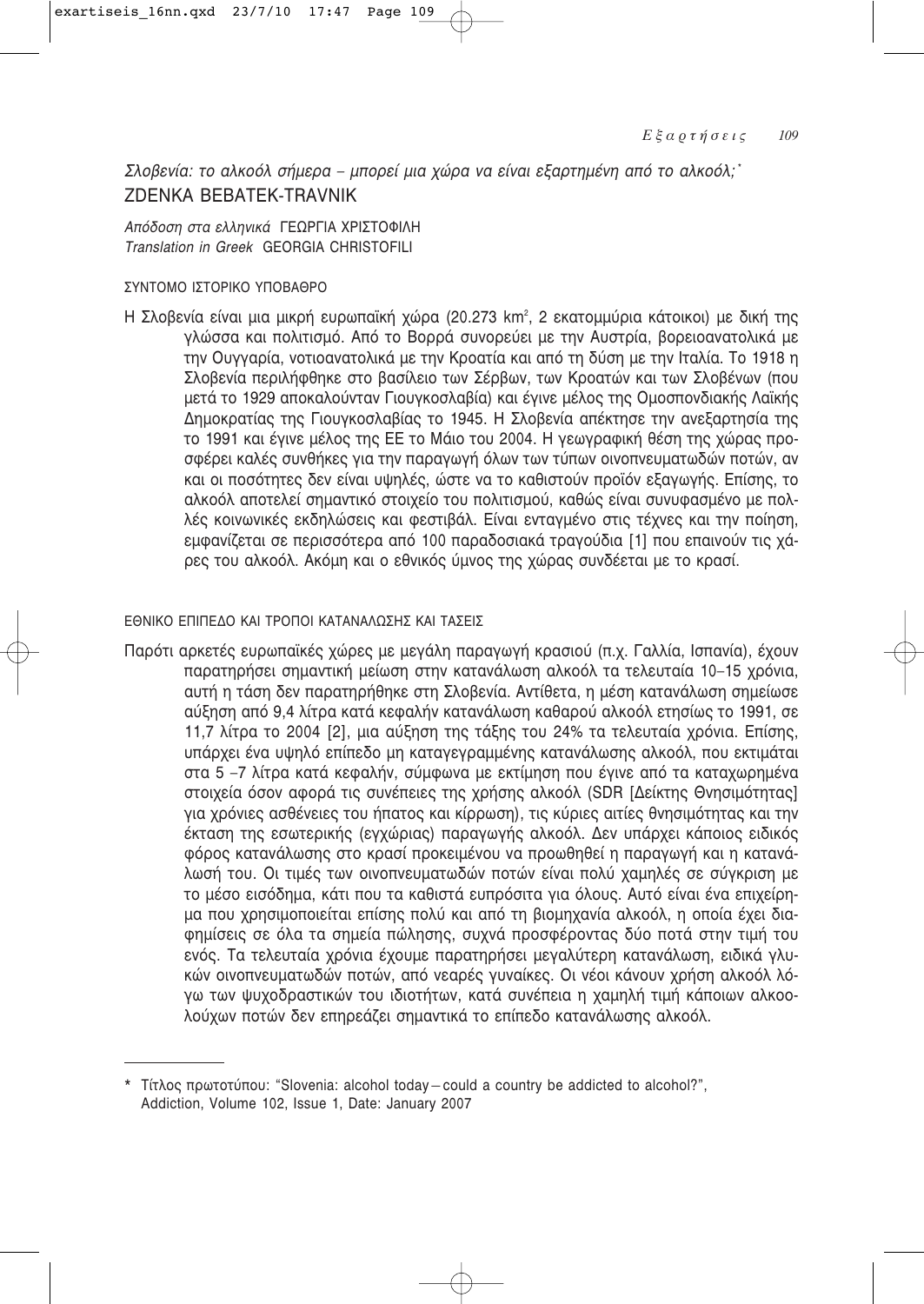Η ευαισθητοποίηση για την υγεία όσον αφορά το θέμα της χρήσης αλκοόλ είναι χαμηλή και συνδέεται με πεποιθήσεις που αφορούν (μόνο) τα θετικά αποτελέσματα του αλκοόλ. Αυτές οι θετικές, πολιτιστικά, συνδεδεμένες προσδοκίες για την κατανάλωση αλκοόλ δεν αλλάζουν εύκολα [3], ειδικά στη Σλοβενία, η οποία είναι ένας πολιτισμός κατ'εξοχήν χρήσης αλκοόλ (wet culture) στον οποίο το αλκοόλ είναι φτηνό, υπάρχει εύκολη πρόσβαση και χρησιμοποιείται συχνά από όλους [4]. Δεν υπάρχει κανένα στοιχείο, που να εξηγεί, γιατί η κατανάλωση αλκοόλ εξακολουθεί να αυξάνει. Μια υπόθεση θα μπορούσε να αφορά τις πολύ αποτελεσματικές διαφημίσεις για το αλκοόλ, που απευθύνονται σε καινούργιες ομάδες του πληθυσμού (νέους, γυναίκες), ενώ κάτι άλλο μπορεί να είναι οι αλλαγές των παραδοσιακών ρόλων στην οικογένεια.

## ΤΡΕΧΟΝ ΕΘΝΙΚΟ ΕΠΙΠΕΔΟ ΤΟΥ ΠΡΟΒΛΗΜΑΤΟΣ, Η ΕΜΠΕΙΡΙΑ ΚΑΙ ΟΙ ΤΑΣΕΙΣ

- Το αλκοόλ αποτελεί μέρος της καθημερινής ζωής για την πλειοψηφία του πληθυσμού. Με ποσοστό μόλις 15% των ενηλίκων και λιγότερο από 10% των νέων ανθρώπων να δηλώvουν αποχή για τους τελευταίους 12 μήνες [5, 6]. Ακόμα και δεκάχρονοι μαθητές πίνουν αλκοόλ, από αυτούς μόνο το 40% απέχει πλήρως, ενώ το 14% δηλώνει πως έχει μεθύσει [7]. Σύμφωνα με μελέτη που πραγματοποιήθηκε υπό την αιγίδα του Παγκόσμιου Οργανισμού Υγείας σε ένα Πρόγραμμα Συνεργασίας για τον Εντοπισμό και την Aντιμετώπιση των προβλημάτων που σχετίζονται με το αλκοόλ στην πρωταρχική υνειονομική περίθαλψη, Φάση IV διαπιστώθηκε ότι, συνολικά, το 20,7% των ανδρών και το 15,4% των γυναικών από ένα δείγμα Σλοβένων πολιτών είχαν θετική αξιολόγηση όσον αφορά την επικίνδυνη κατανάλωση αλκοόλ ή την εξάρτηση, όπως εκτιμήθηκε με το εργαλείο αξιολόγησης AUDIT-10. Συνολικά, ποσοστό 52,5% των ανδρών και 16,5% των γυναικών είχαν θετικά αποτελέσματα τουλάχιστον για την επικίνδυνη κατανάλωση αλκοόλ σύμφωνα με το AUDIT-C, τα στοιχεία αυτά προσεγγίζουν περισσότερο τους δείκτες από τα διαθέσιμα στοιχεία σε εθνικό επίπεδο [8]. Αυτά τα ευρήματα μοιάζουν αρκετά με εκείνα μιας επιδημιολογικής μελέτης που πραγματοποιήθηκε το 1999, στην οποία χορηγήθηκε το εργαλείο αξιολόγησης CAGE<sup>\*</sup> [5].
- Έως το 1999 η Σλοβενία αντιμετώπιζε προβλήματα στη συγκέντρωση εξακριβωμένων πληρο-Φοριών για την κατανάλωση αλκοόλ. Αυτό οφείλεται εν μέρει στα διάφορα πολιτικά καθεστώτα, τα οποία έκαναν πολλές αλλαγές όσον αφορά την καταγραφή και τη φορολογία των αλκοολούχων ποτών, και εν μέρει στις διαφορετικές περιόδους παρατήρησης. Ορισμένες δημοσιεύσεις αναφέρονται σε μείωση στην κατανάλωση αλκοόλ [9,10] αλλά τα πιο πρόσφατα και πιο αξιόπιστα στοιχεία παρουσιάζουν ουσιαστική αύξηση [2]. Μεταξύ των χωρών αναφοράς η καταγεγραμμένη κατανάλωση αλκοόλ στη Σλοβενία είναι από τις υψηλότερες, υπερβαίνοντας σταθερά τη μέση κατανάλωση στην ΕΕ από το 1980, ενώ το SDR για τις ασθένειες του ήπατος και την κίρρωση για όλες τις ηλικίες είναι 31,1 και ένα από τα υψηλότερα μεταξύ των χωρών αναφοράς, διπλάσιο από το ποσοστό της ΕΕ.

<sup>\*</sup> Cut-down, Annoyed, Guilt, Eye-opener -> ([C] Έχεις νιώσει ποτέ την ανάγκη να ΚΟΨΕΙΣ ΤΟ ΠΟΤΟ;, [A] Σε έχει ποτέ ΕΝΟΧΛΗΣΕΙ η κριτική που ασκούν οι άλλοι στο ότι πίνεις; [G] Έχεις νιώσει ποτέ ΕΝΟΧΕΣ επειδή πίνεις; [E] Έχεις νιώσει ποτέ ότι χρειάζεσαι κάτι για να σε βοηθήσει να ΑΝΟΙΞΕΙΣ ΤΑ ΜΑΤΙΑ σου το πρωί που ξυπνάς;)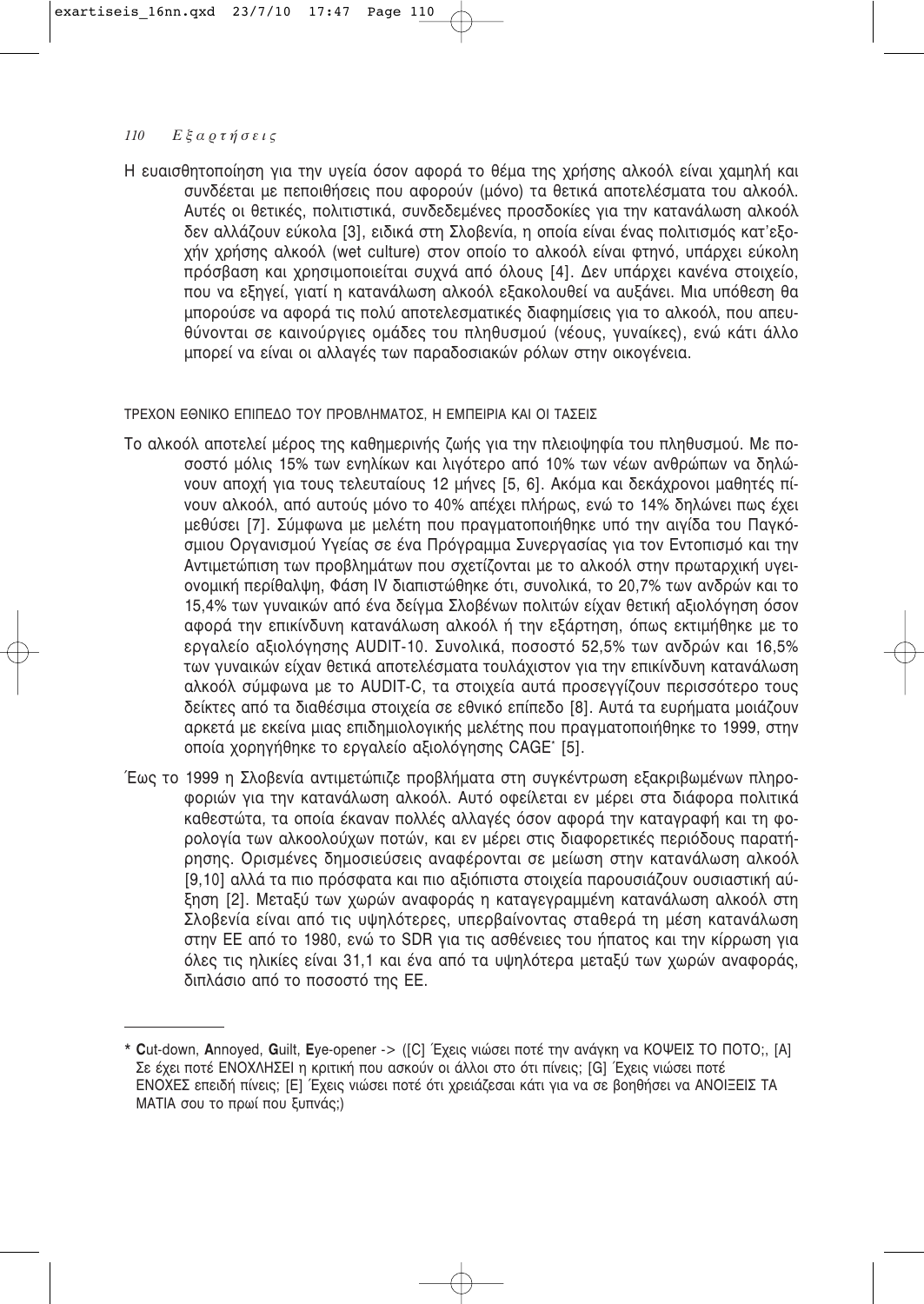#### ΠΑΡΟΧΗ ΘΕΡΑΠΕΙΑΣ

Ο διάσημος Σλοβένος παθολόγος, F. W. Lippich, είχε προτείνει θεραπεία για τους αλκοολι-<u>κούς, η οποία έμοιαζε με τη θεραπεία για άλλες ψυχικές ασθένειες εδώ και 170 χρό-</u> νια [11]. Η θεραπεία για τον αλκοολισμό στη Σλοβενία σήμερα στηρίζεται σε μακροχρόνια παράδοση, που ξεκινά περισσότερο από 30 χρόνια πριν, στα ψυχιατρικά νοσοκομεία και στις αποκαλούμενες λέσχες για αλκοολικούς σε απεξάρτηση [12]. Αυτές οι λέσχες οργανώθηκαν σε διάφορους χώρους (υγειονομική περίθαλψη, κοινωνική πρόνοια, εργοδότες, τοπικές κοινότητες) και παρείχαν επαγγελματική θεραπεία για τους αλκοολικούς και τους συντρόφους τους. Οι δύο τύποι θεραπείας πάντα συνδέονταν και ήταν διαθέσιμοι σε όλους. Την τελευταία δεκαετία η θεραπεία έχει γίνει ακόμα πιο προσιτή για εκείνους που δεν θέλουν να «φαίνονται» στο σύστημα υγείας ή στην κοινωνική πρόνοια. Σε ολόκληρη τη χώρα υπάρχουν διαθέσιμες ομάδες Ανώνυμων Αλκοολικών. Για τα άτομα που αντιμετωπίζουν σοβαρότερα σωματικά ή ψυχιατρικά προβλήματα, προτείνεται θεραπεία με νοσηλεία. Οι ασθενείς με διαταραχές που σχετίζο-Vται με την κατάχρηση ψυχοδραστικών ουσιών αποτελούν το ένα τρίτο των ετήσιων εισαγωγών ανδρών (n = 323) στο Πανεπιστημιακό Ψυχιατρικό Νοσοκομείο της Λιουμπλιάνα, το οποίο παρέχει υπηρεσίες σε πληθυσμό περίπου 700.000 ατόμων [12]. Δεδομένου ότι η χώρα είναι μικρή, οι επαγγελματίες γνωρίζουν ο ένας τον άλλον προσωπικά και αποδέχονται τις οδηγίες για τη θεραπεία της εξάρτησης από το αλκοόλ που συντάχθηκαν από έξι από αυτούς τους επαγγελματίες [13]. Η θεραπεία βασίζεται στην αποχή, αν και πολλοί παθολόγοι εξακολουθούν να το απορρίπτουν ως προϋπόθεση [14]. Έχουν δημοσιευτεί κάποιες μελέτες αξιολόγησης της θεραπείας [15,16].

#### ΠΟΛΙΤΙΚΕΣ ΠΡΟΛΗΨΗΣ

Η ευαισθητοποίηση του κοινού για τις βλάβες που προκαλούνται από το αλκοόλ είναι εξαιρετικά μικρή [17]. Ο νόμος για τον περιορισμό της κατανάλωσης αλκοόλ, που ψηφίστηκε το 2003, έθεσε κάποια όρια στη διαθεσιμότητα του αλκοόλ (ελάχιστη ηλικία κατανάλωσης τα 18 έτη) παρέχοντας έτσι επίσημη βάση νια μια εθνική πολιτική νια το αλ-ΚΟόλ. Η Σλοβενία, ως κοινωνία, έχει υιοθετήσει μια προσέγγιση «μείωσης της βλάβης» σε ένα θεωρητικό, θα λέγαμε, επίπεδο, με περιορισμό των πωλήσεων, οργάνωση των ευκαιριών για κατανάλωση και απαγόρευση της οδήγησης υπό την επήρεια αλκοόλ. Εντούτοις, η πραγματικότητα δεν αντανακλά τη νομοθεσία, καθώς η επιβολή του νόμου είναι αναποτελεσματική για διάφορους λόγους, όπως είναι η έλλειψη επιθεωρητών και οι ανεπαρκείς και χρονοβόρες δικαστικές διαδικασίες. Με εξαίρεση την πολιτική για την οδήγηση σε κατάσταση μέθης [επίπεδο συγκέντρωσης αλκοόλ στο αίμα (BAC) στα 0,5 mg για όσους έχουν ερασιτεχνικό δίπλωμα και 0,0 για όσους έχουν επαγγελματικό δίπλωμα και για όσους έχουν δίπλωμα οδήγησης για λιγότερο από 2 χρόνια], η κοινωνία της Σλοβενίας, στην πραγματικότητα, δεν αναλαμβάνει καμία ευθύνη για τον έλεγχο της κατανάλωσης και τις βλάβες που προκύπτουν από τη χρήση αλκοόλ. Η επιρροή του «λόμπι για το αλκοόλ» είναι πολύ ισχυρή σε όλα τα επίπεδα της πολιτικής ζωής. Πολλοί γνωστοί πολιτικοί είναι μέλη συλλόγων κρασιού, ενώ άλλοι συνδέονται με τα διοικητικά συμβούλια των βιομηχανιών μπύρας. Το αποτέλεσμα των θέσεων αυτών είναι η εξαγγελία ατελέσφορων μέτρων ελέγχου [18] και η εστίαση στα επεισόδια υπερβολικής χρήσης αλκοόλ ως πρόβλημα. Οι πολιτικοί ενδιαφέρονται περισσότερο για τη νομοθεσία που θα εξασφαλίσει την παρανωνή και διανομή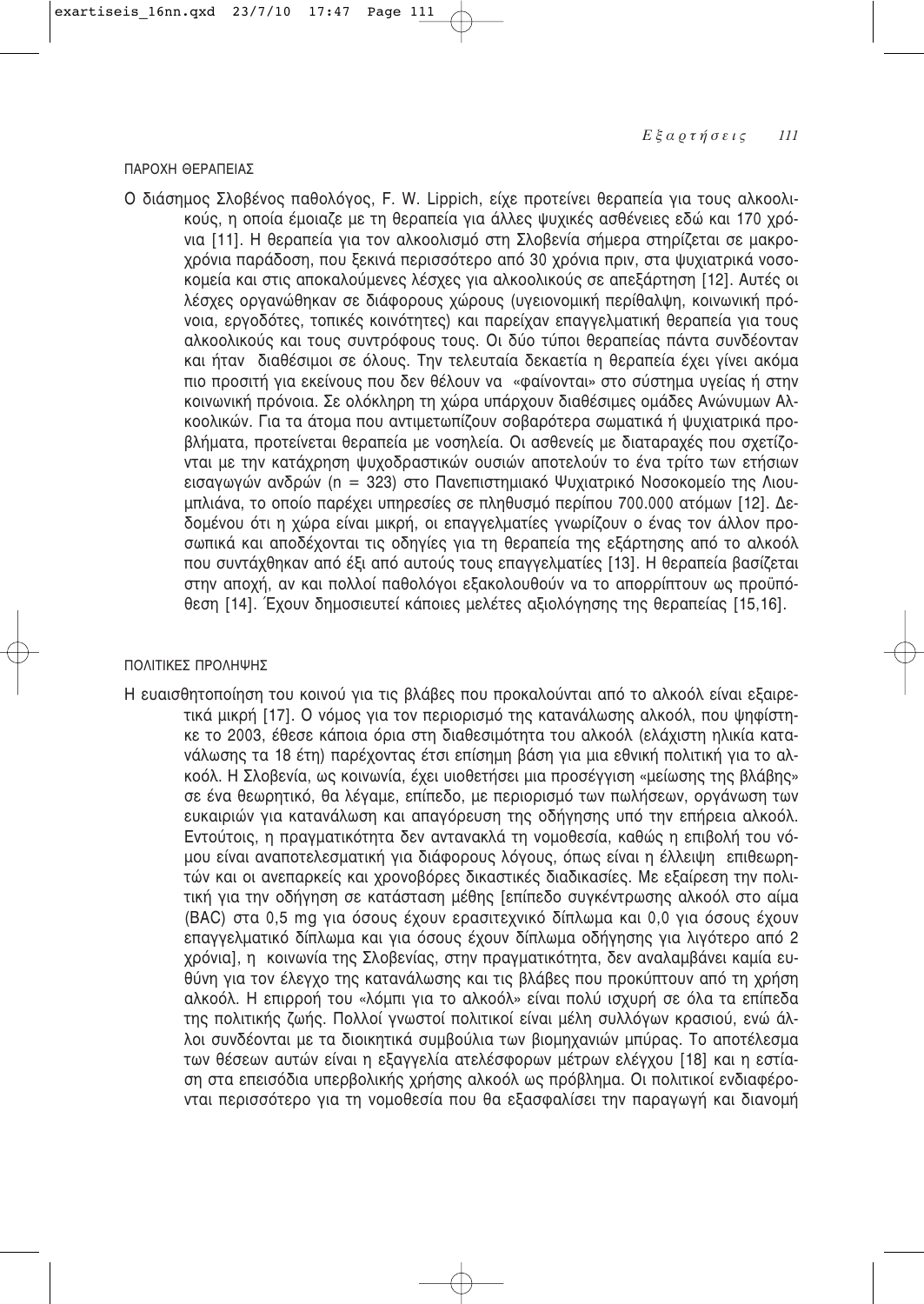Κρασιού υψηλής ποιότητας. Η πρώτη νομοθεσία για το κρασί τέθηκε σε ισχύ το 1905 και έχει αλλάξει πολύ με τα διαφορετικά καθεστώτα. Ο νέος νόμος για το κρασί μόλις μπήκε στη διαδικασία νομοθετικού ψηφίσματος, αλλά το εθνικό πρόγραμμα δράσης για το αλκοόλ βρίσκεται ακόμη σε «φάση προετοιμασίας».

#### ΓΡΕΥΝΗΤΙΚΗ ΒΑΣΗ

- Η έρευνα για θέματα αλκοόλ έχει λάβει πολύ περιορισμένη κυβερνητική χρηματοδότηση και οι κλινικές πτυχές της πραγματοποιούνται με σχεδόν μηδενική επιχορήγηση [16, 19]. Οι ερευνητές προσπαθούν να ακολουθήσουν τον F. W. Lippich, «που ήταν ο πρώτος, ο οποίος έφερε τα *όπλα* της επιστήμης ενάντια στην κατάχρηση του αλκοόλ, αυτό το τόσο σημαντικό θέμα για την ανθρώπινη υγεία» [20]. Ο Lippich έγραψε την πρώτη επιστημονικά τεκμηριωμένη προπαγάνδα κατά του αλκοόλ στην παγκόσμια λογοτεχνία. Οι περισσότερες από τις πρόσφατες ερευνητικές αναφορές έχουν δημοσιευθεί στη σλοβενική γλώσσα [21, 22], ενώ στα αγγλικά υπάρχουν διαθέσιμες, κυρίως, αυτές που αφορούν τα επιδημιολογικά ευρήματα [23, 24], την οδηγική ασφάλεια [25, 26] ή εγκληματολογικά ζητήματα [27]. Υπάρχουν επίσης κάποιες έρευνες σχετικά με την αποτελεσματικότητα της θεραπείας, που δείχνει ότι το σλοβενικό σύστημα θεραπείας μπορεί να συγκριθεί με αυτό οποιασδήποτε δυτικής χώρας [28–30].
- Η ΣΗΜΑΣΙΑ ΤΗΣ ΣΥΝΕΙΔΗΤΟΠΟΙΗΣΗΣ ΤΟΥ ΠΡΟΒΛΗΜΑΤΟΣ ΤΟΥ ΑΛΚΟΟΛ ΣΕ ΕΠΑΓΓΕΛΜΑΤΙΚΟ, ΔΗΜΟΣΙΟ ΚΑΙ ΠΟΛΙΤΙΚΟ ΕΠΙΠΕΔΟ
- Η έννοια της σύνδεσης μεταξύ του αλκοόλ και της κυβέρνησης δεν είναι καινούργια [31], θα μπορούσαμε ωστόσο να χρησιμοποιήσουμε τον όρο «σύνδρομο εξάρτησης από το αλκοόλ» για μια ολόκληρη χώρα; Είναι εξαρτημένη η χώρα της Σλοβενίας από το αλκοόλ; Εάν θεωρήσουμε ή χαρακτηρίσουμε τη χώρα ως «ασθενή-μέλος» και εξετάσουμε τον ορισμό της εξάρτησης από το αλκοόλ, μπορούμε να κάνουμε αυτή την υπόθεση. Στη Σλοβενία εμφανίζεται έντονη επιθυμία για αλκοόλ, ενώ γίνεται εκμετάλλευση κάθε ευκαιρίας που έχει (πολιτική, αθλητική, πολιτισμική, των ΜΜΜ) για να πιει, σε καθημερινή βάση. Παρά τους αρνητικούς δείκτες σχετικά με τις βλάβες που σχετίζονται με το αλκοόλ, εξακολουθεί να γίνεται χρήση της ουσίας οπουδήποτε, και σε κάθε ευκαιρία, σχεδόν χωρίς περιορισμούς. Δεδομένου ότι τα στοιχεία για τα τελευταία 15 χρόνια παρουσιάζουν αύξηση στο ποσοστό κατανάλωσης, φαίνεται ότι η ανοχή στο αλκοόλ αυξάνεται. Πολύς χρόνος και χώρος δαπανώνται σε δραστηριότητες για την ενίσχυση της συμπεριφοράς χρήσης αλκοόλ. Η απειλή του νόμου αναφορικά με τον περιορισμό της χρήσης αλκοόλ έχει προκαλέσει τα έντονα σημάδια «στέρησης» υπό τη μορφή υπερδραστηριοποίησης, αναταραχής και αυξημένης δραστηριότητας από την πλευρά της βιομηχανίας αλκοόλ. Η κυβέρνηση βρήκε το «γιατρικό» και βρήκε τη λύση (μείωση της επιβολής νόμου). Η Σλοβενία δείχνει, σαφώς, ποιο δρόμο δεν θα πρέπει να ακολουθήσει η Ευρώπη. Πρόσφατες αλλαγές στη νομοθεσία σε κάποιες άλλες ευρωπαϊκές χώρες (όπως το άνοινμα των παμπ στη Μενάλη Βρετανία επί εικοσιτετραώρου βάσης) θέτουν το ερώτημα ως προς το εάν η Ευρώπη στο σύνολό της, θα κυριευθεί από το αλκοόλ ή θα εξαρτηθεί από αυτό.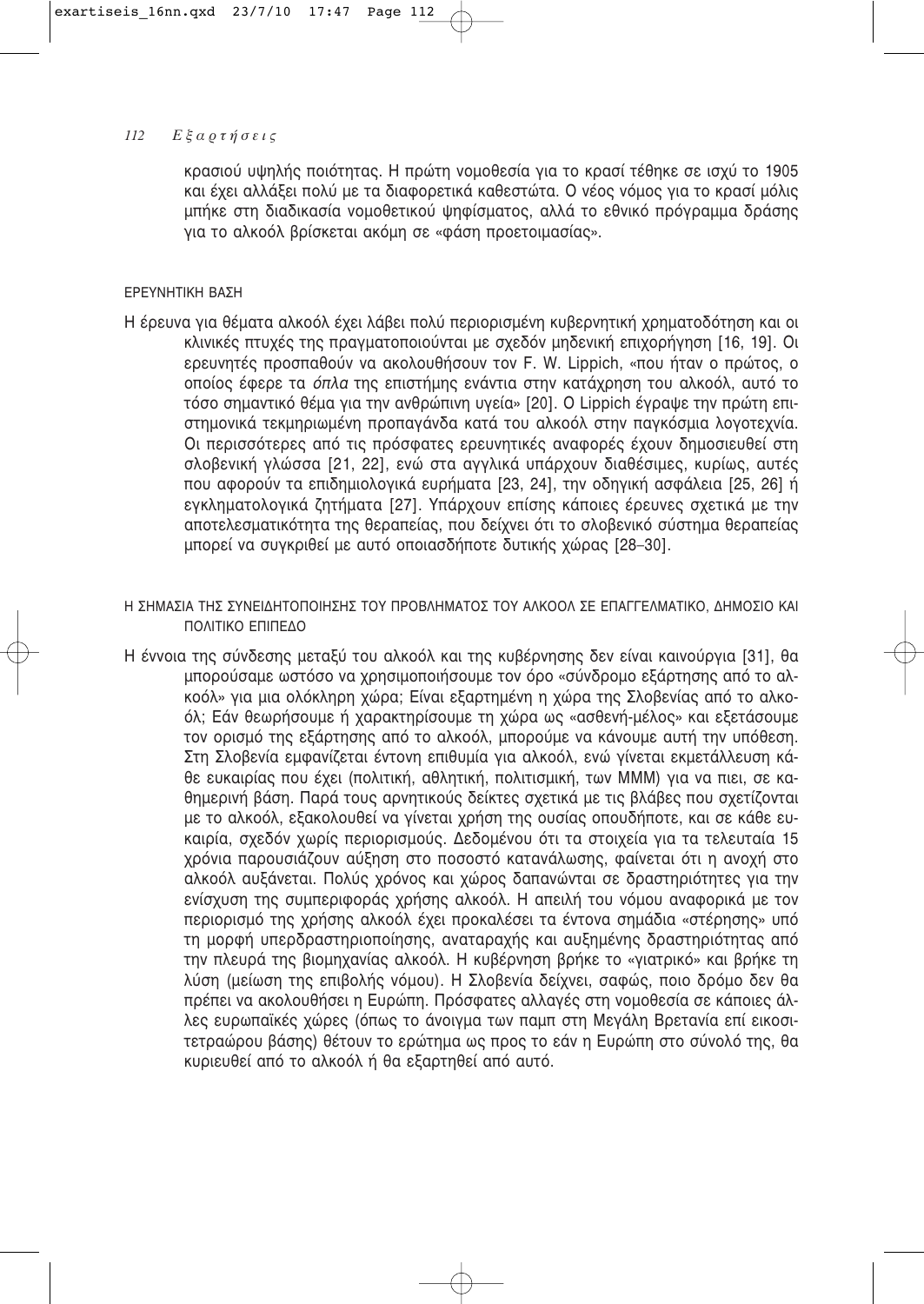Εάν παρομοιάσουμε την κατάσταση με το εξαρτημένο άτομο, η ίαση θα ήταν μια διαγνωστική διαδικασία για τη Σλοβενία (έρευνα για τα ζητήματα αλκοόλ) και η θεραπεία υπό τη μορφή μιας αποτελεσματικής εθνικής πολιτικής για το αλκοόλ.

Page 113

ZDENKA BEBATEK-TRAVNIK University Psychiatric Hospital, Zalotka 29, 1000 Liubliana, Slovenia, E-mail: zdenka.cebasek@psih-klinika.si

#### Παραπομπές

exartiseis 16nn.qxd

 $23/7/10$ 

 $17:47$ 

- 1. Gobec R. Stokrat na zdravje. Slovenske ljudske napitnice in zdravice [A hundred times 'cheers': Slovenian drinking songs and toasts). Liubliana: Mladinska knijga: 1979. p. 1–133.
- 2. Tetok J. Poraba alkohola in kazalci tkodljive rabe alkohola v Sloveniji v letu 2004 [Alcohol consumption and indicators of harmful use of alcohol in Slovenia in 2004]. Liubliana: Inttitut Za Varovanie Zdravia [Public Health Institute]; 2006.
- 3. Room R. Alcohol, the individual and society: what history teaches us. Addiction 1997; 92: S7-11.
- 4. Edwards G., Anderson P., Babor T. F., Casswell S., Ferrence R., Giesbrecht N. et al. Alcohol policy and the public good. Oxford: Oxford University Press; 1994, p. 93.
- 5. Hovnik Kertmanc M., Bebatek-Travnik Z., Trdid J. Pivsko vedenje odraslih prebivalcev Slovenije leta 1999. Rezultati raziskave [Drinking behaviour of the Slovenian adult population in 1999: Survey Report]. Ljubljana: Inttitut Za Varovanje Zdravja [Public Health Institute]; 2001.
- 6. Hibell B., Andersson B., Bjarnason T., Ahlstrom S., Balakireva O., Kokkevi A. et al. Alcohol and other drug use among students in 35 European countries. The ESPAD report 2003. Stockholm: The Swedish Council for Information on Alcohol and Other Drugs (CAN), The Pompidou group and the Council of Europe; 2004.
- 7. Koltek M. Pogostnost pitja alkohola in pivske navade osnovnotolcev v Sloveniji. Doktorska disertacija [Alcohol consumption and drinking habits among primary schoolchildren and junior high school students in Slovenia]. Doctoral thesis. Ljubljana: Medicinska fakulteta [Faculty of Medicine]; 2000.
- 8. Koltek M. World Health Organization Collaborative Project on Identification and Management of Alcohol-Related Problems in Primary Health Care Phase IV. Final report Phase IV for Slovenia. Available at: http://www.who-alcohol-phaseiv.net/ report2006slo.pdf (accessed 14 April 2006).
- 9. Tetok J. Alcohol consumption and indicators of alcohol-related harm in Slovenia, 1985-2001. Croatian Med J 2004; 45: 466-72.
- 10. Health Information Unit of the WHO Regional Office for Europe. Highlights of health in Slovenia, December 2001. (2001) E74340. Copenhagen, Denmark: WHO Regional Office for Europe. Available at: http://europa.eu. International/comm/health/ph projects/1999/ monitoring/slovenia en.pdf (accessed 30 November 2005).
- 11. Lippich F. W. Grundzuge zur Dipsobiostatik, oder politischarithmetische, auf arztliche Beobachtung gegrundete Darstellung der Nachteile, welche durch den Missbrauch der geistigen Getranke in Hinsicht auf Bevolkerung und Lebensdauer sich ergeben [Basic characteristics of 'Dipsobiostatic' or political-arithmetical presentation of a physician's observations of the consequences of alcohol misuse and its influence the population and lifespan]. Laibach: Korn; 1834, pp. 1-149.
- 12. IOGT International. Family clubs. Available at: http:// www.iogt.org/index.asp?id=361&thread=360&box=361 (accessed 8 April 2006).
- 13. Tvab V. Preparing mental health reform in Slovenia. Int J Psychosoc Rehab 2003; 8: 5-9.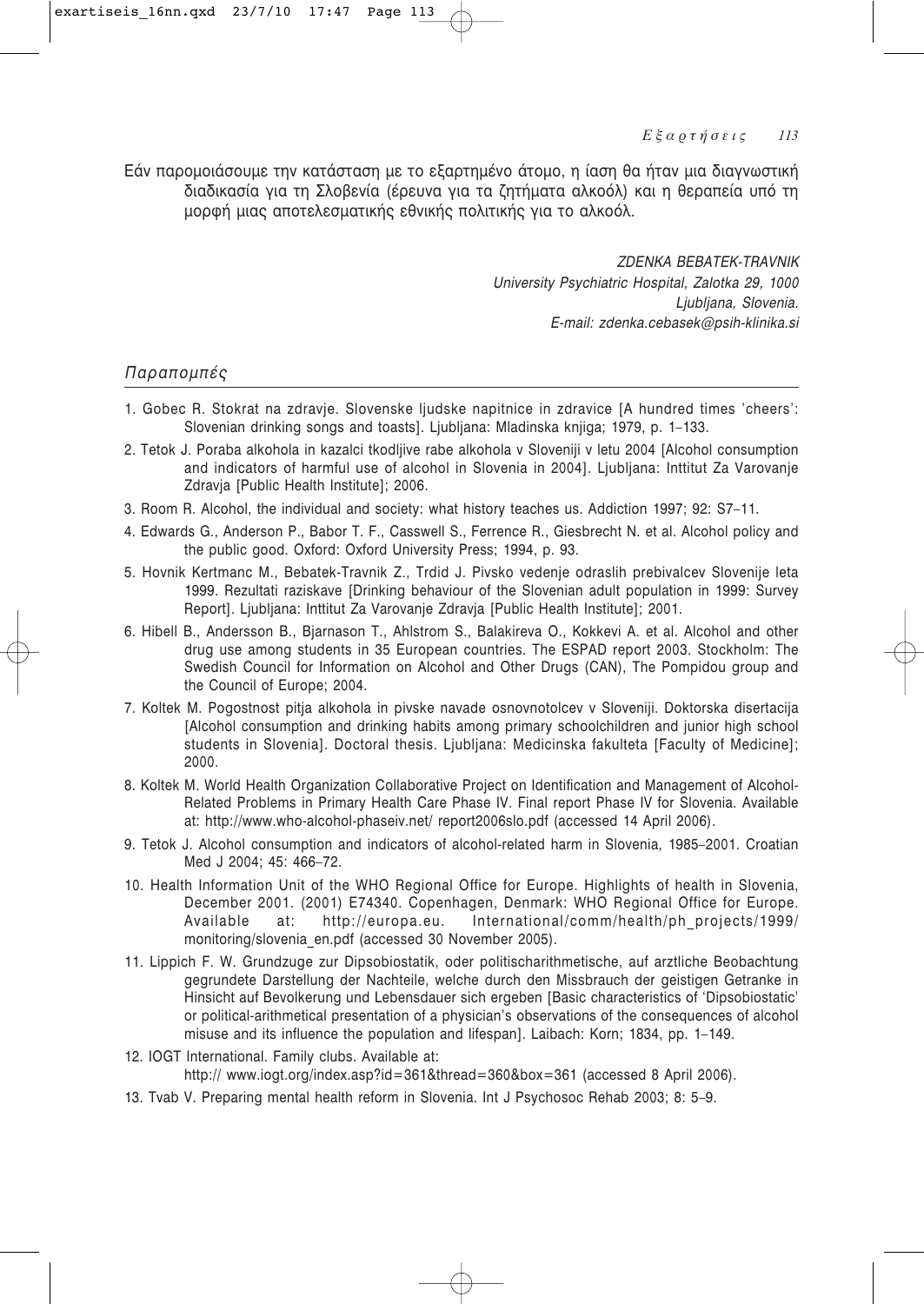- *114 Εξαρτήσεις*
- 14. Bebatek-Travnik Z., Rus Makovec M., eds. Osnove Zdravljenja Odvisnosti Od Alkohola. Udbenik in Smernice Za Delo [The basis of treatment of alcohol dependence. Manual and guidelines for professionals]. Ljubljana: Psihiatridna Klinika [Psychiatric University Hospital]; 2004, p. 1–112.
- 15. Bebatek-Travnik Z. Zdravljenje odvisnosti od alkohola— vpratanje vzdr z.evanja abstinence [Treatment of alcohol dependence—a question of maintaining abstinence]. JAMA-SI 2005; 13: 155–6.
- 16. Rus Makovec M., Bebatek-Travnik Z., Radovanovid M., Ivandid R., Tomtid V. Diagnostika komorbidnosti pri bolnikih, odvisnih od alkohola: razlike in dileme [Diagnostics of comorbidity in alcohol- dependent patients: differences and dilemmas]. Zdravstveni Vestnik 2002; 71: 679–84.
- 17. Bebatek-Travnik Z. Slovenia's story—an eight-year struggle for alcohol legislation. Globe 2003; 2: 18–19.
- 18. Edwards G., West R., Babor T. F., Hall W., Marsden J. An invitation to an alcohol industry lobby to help decide public funding of alcohol research and professional training: a decision that should be reversed. Addiction 2004; 99: 1235.
- 19. Zorko M., Marutid A., Bebatek-Travnik Z., Bucik V. The frontal lobe hypothesis: impairment of executive cognitive functions in chronic alcohol in-patients. Psychiatr Danubina 2004; 16: 21–8.
- 20. Haberling W, Virodot H., eds. Biographisches Lexikon der hervorragenden Arzte aller Zeiten und Volker. Franz Wilhelm Lippich [Biographical lexicon of the outstanding physicians of all times and nations. Franz Wilhelm Lippich], Heft [vol.] 3. Berlin-Wien: Urban & Schwarzenberg; 1931, p. 800.
- 21. Bebatek-Travnik Z., U mah A., Svetina P., Simonid A., Ttevanec M., Borko B. Evalvacija hospitalnega zdravljenja odvisnosti od alkohola; primerjalna ttudija vseh testih centrov v Republiki Sloveniji [Evaluation of in-patient treatment of alcoholism: comparison of all six treatment centres in Republic of Slovenia]. In: Bebatek-Travnik Z. Radovanovid M., eds. Medicina Odvisnosti. [Addiction medicine]. Ljubljana: Republitki Strokovni Kolegij Za Psihiatrijo; 1997, p. 131–45.
- 22. Zaletel-Kragelj L., Bebatek-Travnik Z., Hovnik Kertmanc M. Bezmerno pitje alkoholnih pijad [Excessive drinking of alcoholic beverages]. In: Zaletel-Kragelj L. Fras Z. Maudec-Zakotnik J., eds. Tvegana Vedenja, Povezana Z Zdravjem in Nekatera Zdravstvena Stanja Pri Odraslih Prebivalcih Slovenije. II. Tvegana Vedenja [Risk behaviours connected with health and some health conditions in the adult population in Slovenia. II. Risk behaviours]. Ljubljana: CINDI Slovenija; 2004, p. 341– 84.
- 23. Tomori M., Zalar B. Characteristics of suicide attempters in a Slovenian high school population. Suicide Life Threatening Behav 2000; 30: 222–38.
- 24. Radovanovid M., Bebatek-Travnik Z. 'Win or lose—you can choose': nationwide alcohol abuse prevention campaign. Psychiatr Danubina 2004; 16: 188–9.
- 25. Bilban M., Jakopin C. B. Alcoholic drinkers and road safety in the Republic of Slovenia. Collegium Antropologicum 2000; 24: 357–66.
- 26. Z.lender B., Anerid N., Ferligoj N., Markl M., Polid M., Repovt G. et al. Legislation and Traffic Safety in European Drivers and Road Safety. Part 2. Report on an in-depth analysis. Paris: INRETS; 2005, p. 143–67.
- 27. Bilban M., Skibin L. Presence of alcohol in suicide victims. Forensic Sci Int 2005; 147: S9–12.
- 28. Z.idanik M. Analiza dispanzerske obravnave tkodljivega uz.ivanja alkoholnih pijad in odvisnosti od alkohola [The analysis of out-patient treatment of harmful use and dependence on alcohol]. Odvisnosti [Addictions] 2004; 3–4: 43–6.
- 29. Rus Makovec M. Analiza Terapevtskih Udinkov Pri Zdravljenju Bolnikov S Sindromom Odvisnosti Od Alkohola: Disertacija [The analysis of therapeutic effects in treatment of alcoholics]. Ljubljana: University of Ljubljana School of Medicine; 1994, p. 1–380.
- 30. Rus Makovec M., Rahne-Otorepec I., Radovanovid M., Bebatek-Travnik Z. Comorbid diagnoses in alcoholism inpatient and after-care treatment: implications of follow-up research for clinical work. Eur Psychiatry 2006; 21: S142.
- 31. Blaszczynski A. Are governments addicted to gambling? [Letter to the Editor]. Addiction 2000;95: 1583–4.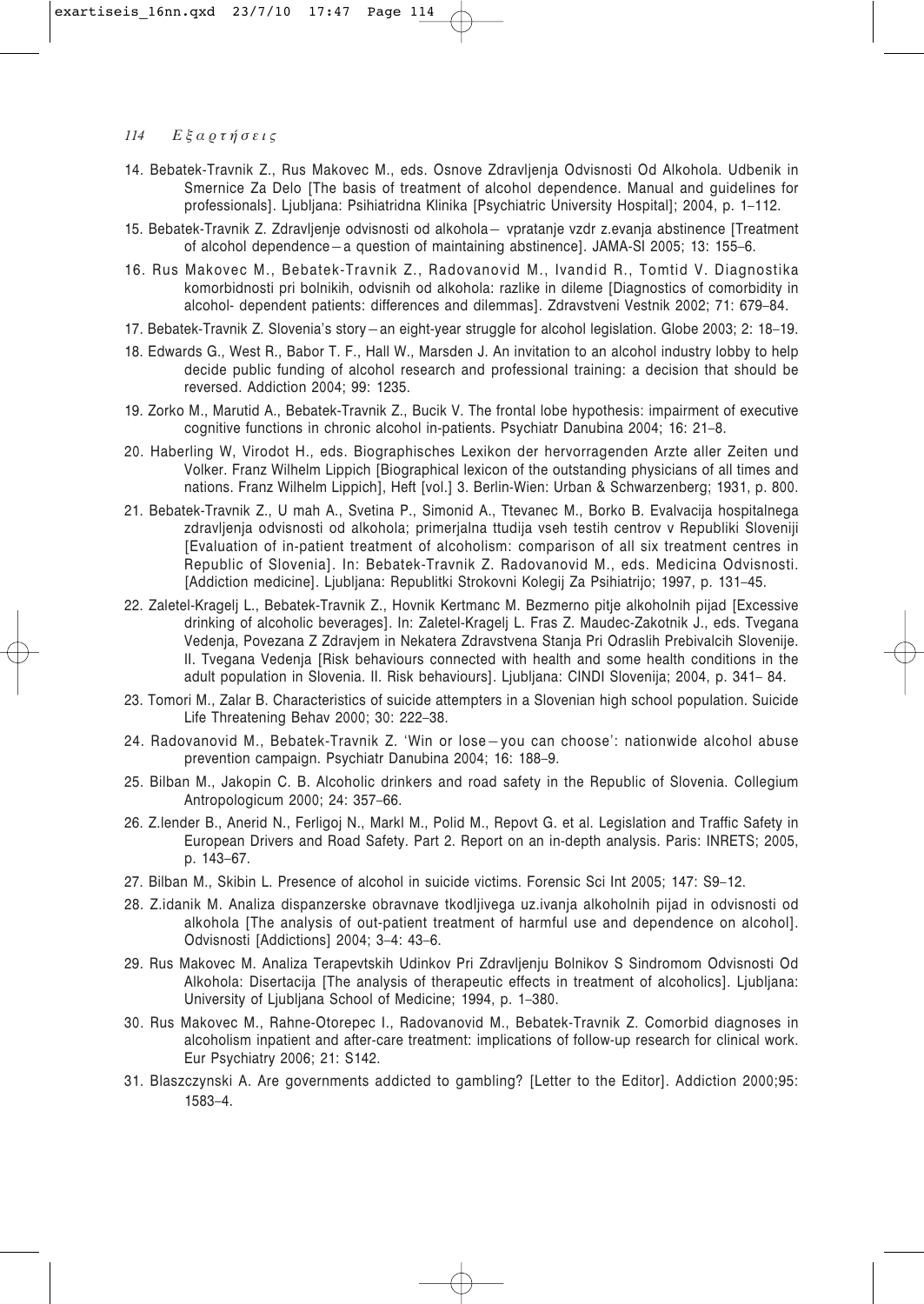exartiseis  $16nn.qxd$   $23/7/10$   $17:47$ 

*Η χρήση αλκοόλ στη χώρα με την υψηλότερη κατά κεφαλή κατανάλωση μπίρας: την Τσέχικη*  $Anu$ <sup>\*</sup>

# LUDĚK KUBIČKA

*Απόδοση στα ελληνικά* ΓΕΩΡΓΙΑ ΧΡΙΣΤΟΦΙΛΗ *Translation in Greek* GEORGIA CHRISTOFILI

Η Τσέχικη Δημοκρατία είναι το μεγαλύτερο από τα δύο κεντροευρωπαϊκά κράτη που δημιουργήθηκαν μετά τη διάλυση της Τσεχοσλοβακίας το 1993. Η Τσεχοσλοβακία ήταν φιλελεύθερη δημοκρατία από το 1918 έως το 1938. Ιδρύθηκε το 1918 ως ανεξάρτητο κράτος από τα ερείπια μετά την κατάρρευση της Αυστροουγγρικής αυτοκρατορίας. Ένα μεσαιωνικό βασίλειο, που περιλαμβάνει τις ιστορικές περιοχές της Βοημίας και της Μοραβίας και αποτελεί τον πρόγονο της σύγχρονης Τσέχικης Δημοκρατίας. Κατά τη διάρκεια του Β' Παγκοσμίου Πολέμου, ο Χίτλερ είχε καταλάβει την Τσεχοσλοβακία και από το 1948 μέχρι το 1989, αποτελούσε μέρος του απολυταρχικού συστήματος της Σοβιετικής Ένωσης. Η Τσέχικη Δημοκρατία εντάχθηκε στην Ευρωπαϊκή Ένωση το 2004. Σήμερα το 90% του συνολικού πληθυσμού της χώρας (10,2 εκατομμύρια άτομα) είναι Τσέχοι, ενώ οι Σλοβάκοι αποτελούν τη μεγαλύτερη μειονότητα του κράτους.

#### ΠΑΡΕΛΘΟΝ ΚΑΙ ΠΑΡΟΝ ΤΗΣ ΧΡΗΣΗΣ ΑΛΚΟΟΛ ΣΤΗΝ ΤΣΕΧΙΑ

- Η μπίρα είναι το κύριο οινοπνευματώδες ποτό που καταναλώνεται στην Τσεχία από την αρχή της γνωστής ιστορίας της χώρας, η πρώτη γραπτή αναφορά προέρχεται από τον 10ο αιώνα π.Χ. Από τότε που ξεκίνησαν να τηρούνται στατιστικά στοιχεία η μπίρα αποτελεί το 50% της συνολικής κατανάλωσης αλκοόλ, κάποιες χρονιές ακόμη περισσότερο. Κρασί άρχισε να παράνεται στη χώρα κατά τη διάρκεια των πρώτων χρόνων του Μεσαίωνα, ενώ η παραγωγή αποσταγμένων ποτών έχει επίσης μακροχρόνια παράδοση.
- Η σημασία της κατανάλωσης μπίρας στη σύγχρονη τσέχικη κοινωνία απεικονίζεται, σαφώς, σε ένα πρόσφατο τυχαίο γεγονός, ένα συνέδριο που οργανώθηκε το 1994 από το ίδρυμα Τσέχικης λογοτεχνίας της Ακαδημίας των Επιστημών της Τσεχίας με τίτλο «Οι παμπ και η μπίρα στην τσέχικη κοινωνία». Ένας σημαντικός Τσέχος θεωρητικός σε θέματα πολιτισμού, ο Vladimír Borecký, ανέφερε κατά τη διάρκεια της παρουσίασής του: «Χωρίς μπίρα ζούμε επιφανειακά, και χάνουμε την ευκαιρία να ενσωματώσουμε την πολιτιστική κληρονομιά μας και τα ερεθίσματα για ανάπτυξη» [1, σελ. 214]. Μόνο ένας από τους ομιλητές μίλησε υπέρ της αποχής, υπενθυμίζοντας στο ακροατήριο ότι ο ιδρυτής και πρώτος Πρόεδρος της Τσεχοσλοβακίας, ο φιλόσοφος Τ. G. Masaryk, ήταν φανατικός της εγκράτειας. Ένα πιο πρόσφατο περιστατικό συνέβη το 2004 κατά την υλοποίηση του ερευνητικού προγράμματος η «Ίδρυση του κρατικού οικοδομήματος στην κοινωνία της Τσεχίας» από το Ίδρυμα Κοινωνιολογίας της Ακαδημίας [2, 3]. Aπό περισσότερους από 1000 ανθρώπους, που έδωσαν συνέντευξη κατά τη διάρκεια του προγράμματος, το 76% θεωρούσε ότι οι παμπ αποτελούν σημαντικό μέρος του πολιτισμού και της παράδοσης των Τσέχων. Στην ανάλυση των αποτελεσμάτων του

<sup>\*</sup> Alcohol use in the country with the world's highest per capita beer consumption – the Czech Republic, Addiction, Volume 101, Issue 10, Date: October 2006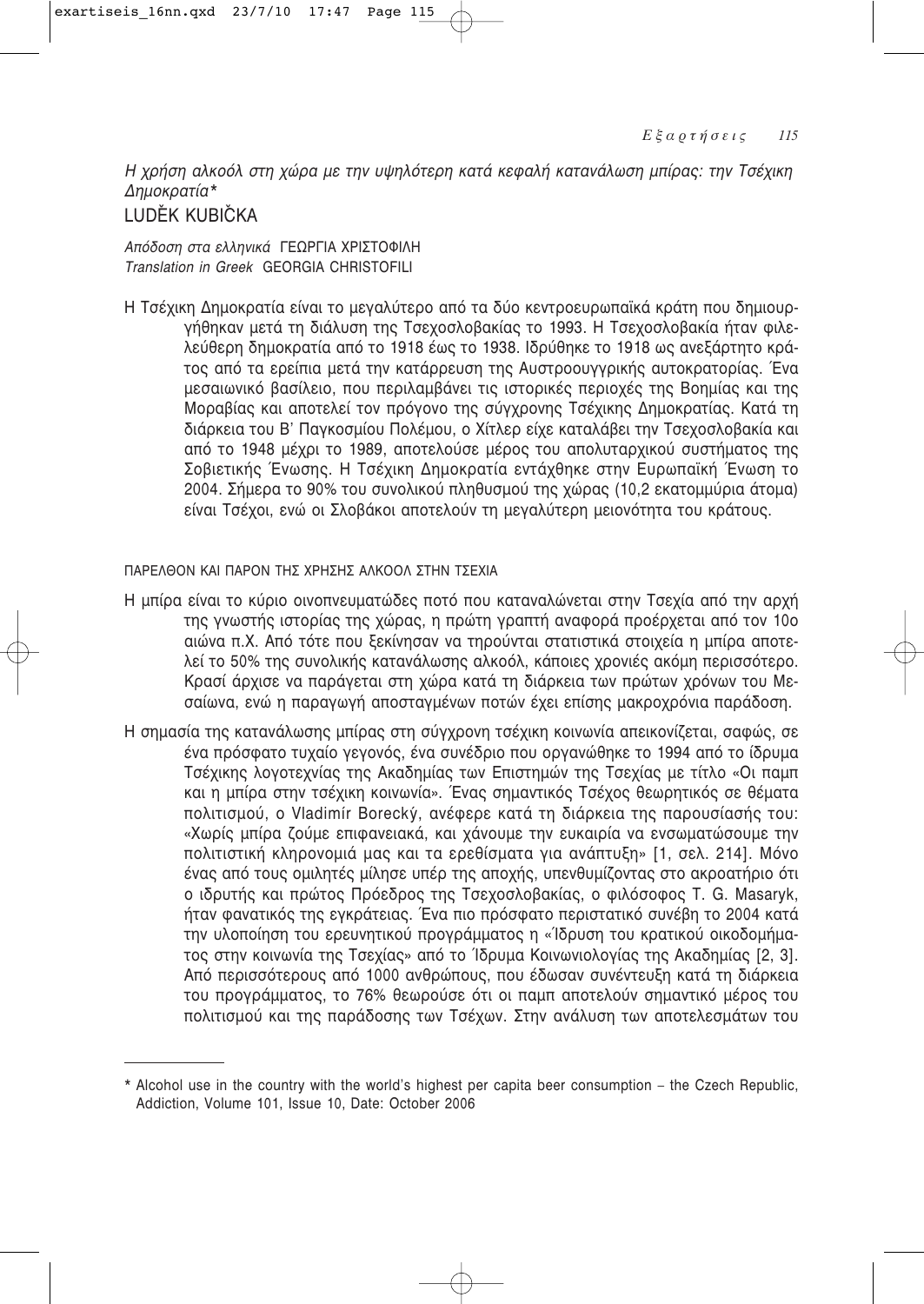προγράμματος, Vinopal [2] εξηγεί ότι βάσει των τακτικών επισκεπτών της παμπ «ο ιδιοκτήτης βιώνει ένα συναίσθημα ότι η ζωή έχει εσωτερική τάξη, ότι υπάρχει κάτι σταθερό...» επίσης όμως παρατηρεί ότι ο ρόλος της παμπ μειώνεται. Παρόλο που το 93% των συνεντευχθέντων θεωρεί ότι η μπίρα είναι «το εθνικό ποτό των Τσέχων», το 67% αισθάνεται ντροπή για τον όγκο κατανάλωσης μπίρας από τους Τσέχους [3].

#### ΕΚΤΑΣΗ ΚΑΙ ΤΡΟΠΟΙ ΧΡΗΣΗΣ ΤΟΥ ΑΛΚΟΟΛ ΚΑΙ ΣΧΕΤΙΚΗ ΖΗΜΙΑ

- Με κατά κεφαλήν κατανάλωση μπίρας 161,7 λίτρα το 2003 [4], η χώρα ήταν ασυζητητί παγκόσμιος πρωτοπόρος. Από το 1992, η κατά κεφαλήν κατανάλωση μπίρας των Τσέχων συστηματικά ξεπερνάει τα 150 λίτρα. Τα 10,2 λίτρα κατά κεφαλή κατανάλωσης αλκοόλ για το 2003, περίπου μισό από τα οποία είναι μπίρα, που παρουσιάζονται από την τσέχικη στατιστική υπηρεσία [4] είναι χαμηλότερη από τα 11,0 λίτρα στοιχεία που δόθηκαν από το World Drink Trends το 2005 [5] και από τα 13,7 λίτρα που αναφέρει ο Παγκόσμιος Οργανισμός Υγείας (WHO) [6]. Αυτή η ασυμφωνία μπορεί εύκολα να εξηγηθεί από τους διαφορετικούς ορισμούς για την περιεκτικότητα της μπίρας και του κρασιού σε αλκοόλ. Για το 2003, η στατιστική υπηρεσία της Τσεχίας εκτίμησε ανά όγκο την περιεκτικότητα σε αλκοόλ, 3,1% για την μπίρα, 11% για το κρασί και 40% για τα αποσταγμένα ποτά (προσωπική επικοινωνία, με στέλεχος από την τσέχικη στατιστική υπηρεσία, Ζ. Kobes, 2 Μαρτίου 2006). Σε λίτρα καθαρού αλκοόλ η κατά κεφαλήν κατανάλωση του 2003 είναι. συνεπώς, 5,0 (μπίρα), 1,8 (κρασί) και 3,4 (αποσταγμένα ποτά). Με αυτή την κατανάλωση, ο πιο κοντινός γείτονας της Τσεχίας στην Ευρώπη ήταν η Ιρλανδία.
- Εξετάζοντας τις χρονο-σειρές (time-series) για την κατά κεφαλήν κατανάλωση αλκοόλ από τις επίσημες στατιστικές επετηρίδες [7], φαίνεται να υπάρχει μια τιμή περίπου 4 λίτρων το 1949 και στη συνέχεια μια, διαρκώς, αυξανόμενη τάση (με μικρές μειώσεις κάποιες χρονιές) για το διάστημα 1949-84, καταλήγοντας να υπερβαίνει τα 9 λίτρα στις αρχές της δεκαετίας του 1980. Το διάστημα 1986-89 εμφανίζεται μείωση στην κατανάλωση (στα 8,0 λίτρα το 1987). Αυτή η μείωση συνέπεσε χρονικά με μια αδύνατη προσπάθεια από το καθεστώς να μιμηθεί την εκστρατεία κατά του αλκοόλ του Gorbachev [8-10]. Θα υποθέταμε ότι οι κομμουνιστικές κυβερνήσεις της χώρας σκέφτηκαν ότι μια μέτρια εκστρατεία κατά του αλκοόλ θα ήταν σε πολιτικό επίπεδο λιγότερο επικίνδυνη από ό,τι εάν μιμούνταν την κίνηση του Gorbachev για *glasnost* (ειλικρίνεια). Μετά την πτώση του ολοκληρωτικού καθεστώτος το Νοέμβριο του 1989 η κατά κεφαλήν κατανάλωση εμφανίζει σταθερά αυξητική πορεία, κατά 0,7 lt το 1990 και με πιο αργό ρυθμό τα επόμενα έτη. Οι λόγοι για την αύξηση της κατανάλωσης αλκοόλ μετά την επανεγκατάσταση της φιλελεύθερης δημοκρατίας και της οικονομίας της αγοράς από το 1990 βρίσκονται: στην κατάργηση του πολιτικού ελέγχου της κατανάλωσης αλκοόλ, στην εύκολη οικονομική (και διανεμητική) διαθεσιμότητα αλκοολούχων ποτών και στην εξάπλωση της νοοτροπίας «όλα επιτρέπονται» στην τσέχικη κοινωνία μετά την αλλαγή του πολιτικού καθεστώτος, κάτι που φαίνεται μεταξύ άλλων και από την αυξαvόμενη μικρο-εγκληματικότητα (βλέπε [8,9]).
- Στην τελευταία εθνική έρευνα σχετικά με τις συνήθειες κατανάλωσης αλκοόλ του ενήλικου πληθυσμού της Τσεχίας (ηλικίες 18-64 ετών) [11], ποσοστό 22,6% των ανδρών ανάφερε μέση καθημερινή κατανάλωση > 40 γρ. αιθανόλης και το 10,6% των γυναικών μέση καθημερινή κατανάλωση αλκοόλ > 20 γρ. Το 26,1% των ανδρών και 8,0% των γυ-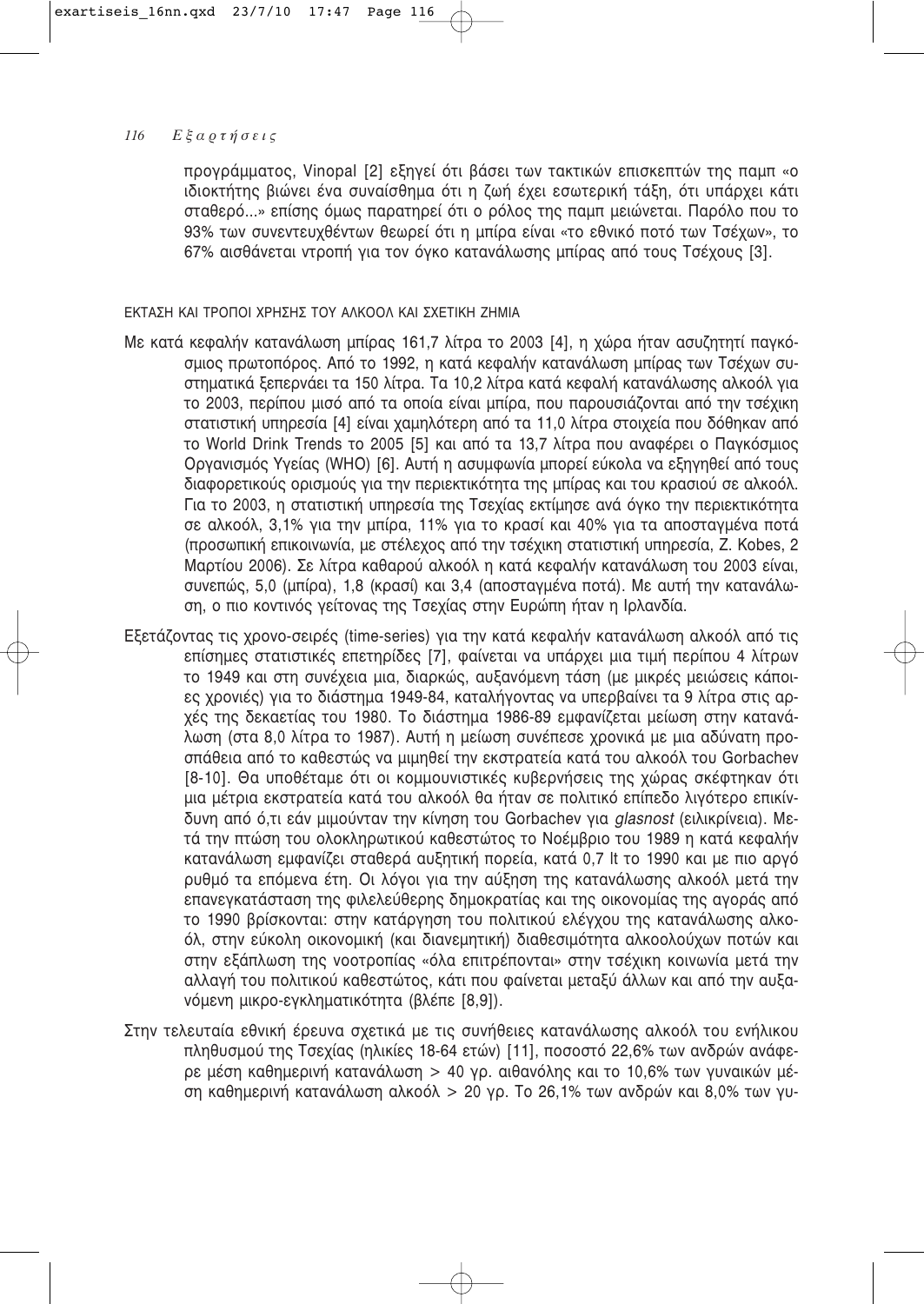ναικών ανέφερε κατανάλωση > 75 γρ. αλκοόλ σε μια μεμονωμένη περίσταση το μήνα, ή συχνότερα. Τουλάχιστον ένας από τους δύο προαναφερθέντες επικίνδυνους τρόπους συμπεριφοράς χρήσης αλκοόλ ανέφερε το 33,4% των ανδρών και το 14,1% των γυναικών. Ποσοστό 18,9% των ανδρών και 2,1% των γυναικών ανέφερε καθημερινή κατανάλωση μπίρας. Η μέση κατανάλωση μπίρας ανά περίπτωση ήταν 1,5 lt. (για τους άνδρες) και 0,7 lt. (για τις γυναίκες). Βεβαίως, θα πρέπει να συνυπολογιστεί και ένα ποσοστό μικρότερων αναφορών από τις πραγματικές, όπως συνηθίζεται στις μελέτες. Η Έκθεση του 2003 [12] της Ευρωπαϊκής Έρευνας στα Σχολεία για το αλκοόλ και τα ναρκωτικά (ESPAD) αναφορικά με τη χρήση αλκοόλ και ναρκωτικών μεταξύ παιδιών 16 ετών σε 35 ευρωπαϊκές χώρες παρουσίασε ότι τα αγόρια και τα κορίτσια στην Τσεχία συγκαταλέγονται μεταξύ των 5-10 πιο υψηλά κατατασσόμενων χωρών σε διάφορους τομείς, που σχετίζονται με τη χρήση αλκοόλ. Επίσης, φαίνεται να είναι η πρώτη χώρα όσον αφορά την εμπειρία χρήσης κάποιας παράνομης ουσίας κάποια στιγμή κατά τη διάρκεια της ζωής.

Page

 $17:47$ 

- Οι σοβαρές αρνητικές επιπτώσεις από τη χρήση αλκοόλ στην υγεία του πληθυσμού της Τσεχίας παρουσιάζεται στον Πίνακα 4 WHO/Europe [13]. Όπου εμφανίζονται οι θάνατοι και τα *έτη* ζωής υπολογιζόμενα σε συνάρτηση με την επιβάρυνση από την ασθένεια (DALY) από τις 10 κυριότερες αιτίες στις ευρωπαϊκές χώρες για το 2002. Οι ισχαιμικές καρδιακές παθήσεις, τα εγκεφαλοαγγειακά νοσήματα, ο ορθοκολικός καρκίνος (ή καρκίνος του παχέος εντέρου), η κίρρωση του ήπατος, οι πτώσεις και οι αυτοπροκαλούμενοι τραυματισμοί ήταν μεταξύ των 10 κύριων αιτιών θανάτου στη Δημοκρατία της Τσεχίας. Οι διαταραχές που σχετίζονται με τη χρήση αλκοόλ ήταν η τέταρτη κύρια αιτία DALY στη χώρα. Ο SDR (προτυπωμένος δείκτης θνησιμότητας) για τον ορθοκολικό καρκίνο το 2003 ήταν 36,5 στη Δημοκρατία της Τσεχίας, ποσοστό στην Ευρώπη που ξεπερνά μονάχα η Ουγγαρία 38,2 [6]. Ο μέσος SDR στην Ευρώπη το 2002 ήταν 19,8. Στη βιβλιογραφία αναφέρεται ένας αδύναμος αλλά, θεωρητικά, αιτιακός συσχετισμός ανάμεσα στη σοβαρή κατανάλωση μπίρας και τον ορθοκολικό καρκίνο [14.15].
- Οι συγγραφείς της έρευνας του 2002, στην αναφορά τους για τους τρόπους κατανάλωσης αλκοόλ των Τσέχων [11] κατέληξαν στο συμπέρασμα ότι τα επιβλαβή αποτελέσματα ξεπερνούσαν τους ενδεχόμενους προστατευτικούς για την καρδιά παράγοντες και για τα δύο φύλα. Παρόλα αυτά, παρά την αυξανόμενη κατά κεφαλήν κατανάλωση αλκοόλ, το προσδόκιμο ζωής στη χώρα είχε αυξηθεί από το 1990 κατά 5,0 έτη (για τους άνδρες) και 3,6 (για τις γυναίκες). Εντούτοις, στα 72,6 και 79,0 έτη [16] εξακολουθεί να υπολείπεται από αυτό των δυτικών κρατών-μελών της ΕΕ.

#### **ΘΕΡΑΠΕΙΑ, ΠΡΟΛΗΨΗ ΚΑΙ ΕΡΕΥΝΑ**

exartiseis 16nn.qxd 23/7/10

Η πρωτοποριακή εργασία του Skála Jaroslav (1916), που ξεκίνησε το 1948, έθεσε τα θεμέλια για την παροχή θεραπείας σε ανθρώπους με προβλήματα αλκοόλ στη χώρα [17]. Οι κοινωνικοπολιτικοί μετασχηματισμοί μετά το 1990 οδήγησαν σε διακοπή του καλά οργανωμένου συστήματος φροντίδας των ασθενών μέσα σε κάποιο πλαίσιο διαμονής ή και εξωτερικής παρακολούθησης. Ωστόσο, γενικά, οι άνθρωποι με προβλήματα με το αλκοόλ έχουν πρόσβαση σε φροντίδα, η οποία χρηματοδοτείται από την υποχρεωτική ασφάλιση υγείας. Το θεμελιώδες έργο του Skála εξελίχθηκε δημιουργικά από τον Karel Nešpor [18]. Επίσης, λειτουργούν στη χώρα οργανισμοί αυτοβοήθειας.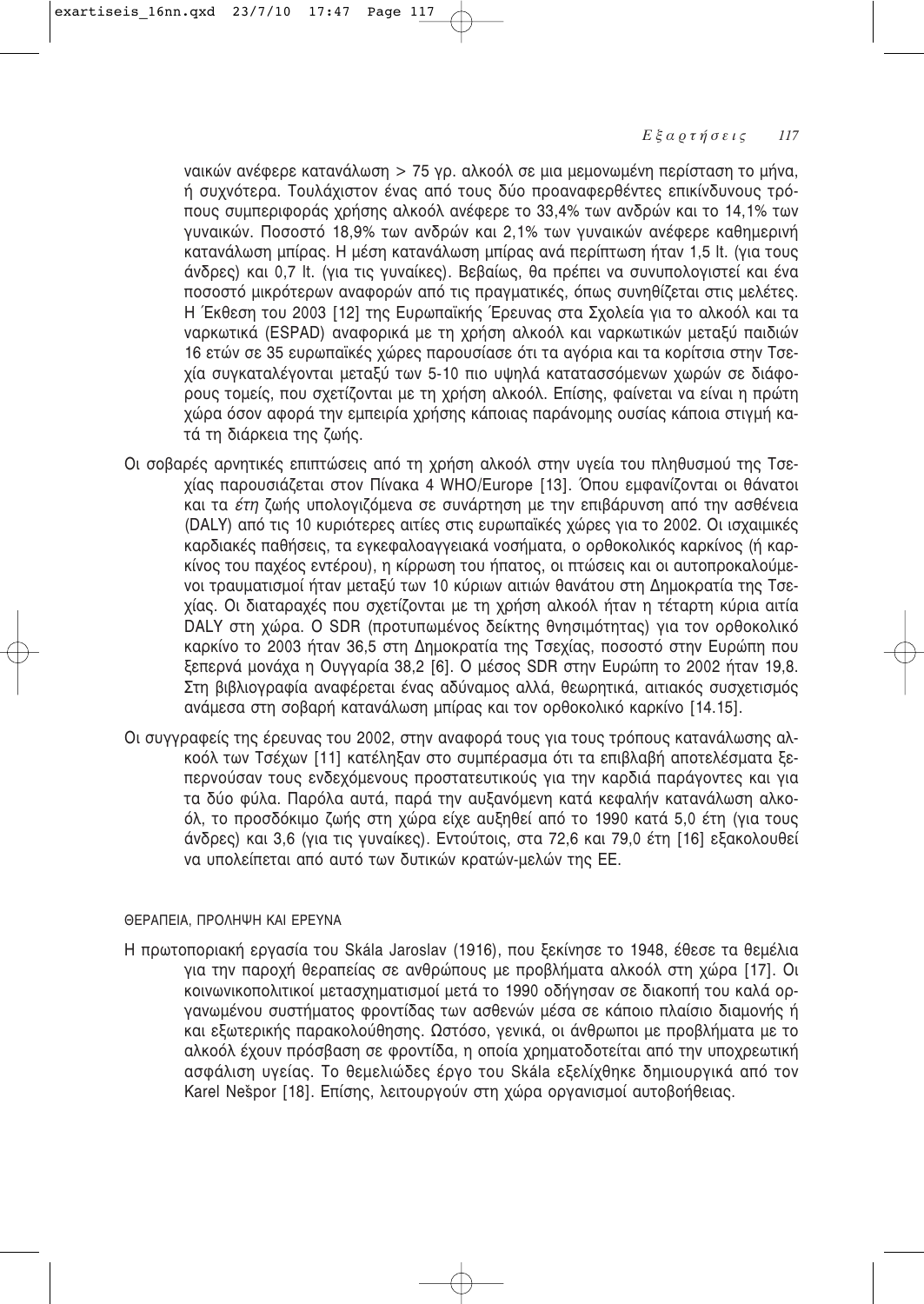- Αν και η Δημοκρατία της Τσεχίας συμμετείχε στο Ευρωπαϊκό Σχέδιο Δράσης για το Αλκοόλ 2000-05 [19] και παρά τις σημαντικές προσπάθειες του Karel Nešpor, του Τσέχου συντονιστή του σχεδίου, τα αποτελέσματα στον τομέα της πρόληψης είναι μέχρι τώρα μόνο, πολύ μέτρια [20]. Η χώρα έχει μηδενική ανοχή στο αλκοόλ για τους οδηγούς, ενώ για την επιβολή κυρώσεων πραγματοποιείται τυχαίος έλεγχος με αλκοτέστ. Η πώληση οινοπνευματωδών σε άτομα κάτω των 18 ετών είναι παράνομη, αλλά παραβιάζεται συχνά (οι κυρώσεις αυξήθηκαν βάσει ενός νόμου που πέρασε το 2006). Όλα τα καταστήματα τροφίμων και τα εστιατόρια πωλούν οινοπνευματώδη ποτά. Επίσης η διαφήμιση των αλκοολούχων ποτών είναι ελεύθερη. Λένε ότι η τσέχικη μπίρα είναι η καλύτερη και η φτηνότερη στην Ευρώπη. Η τιμή ενός μπουκαλιού 0,5 lt από την πλέον διαδεδομένη μπίρα 8,5 Kc. (€0,3) αποτελεί λιγότερο από 0,05% των μέσων μηνιαίων αποδοχών. Με μέση ετήσια κατανάλωση μπίρας 189 lt για τα άτομα άνω των 15 ετών, το ποσό των 3.213 CZK αποτελούσε το 1,4% του μέσου ετήσιου μισθού το 2005.
- Παραδόξως, η μεγάλη σημασία της κατανάλωσης αλκοόλ για την τσέχικη κοινωνία και η βαρύτητα των αρνητικών συνεπειών, που επιφέρει έχουν προκαλέσει μια σχετικά μέτρια αντίδραση από τον τομέα της έρευνας. Στην Τσεχία, δεν υπάρχει κανένα ερευνητικό κέντρο, το οποίο να εξειδικεύεται στη χρήση αλκοόλ. Βεβαίως, πολλοί που απασχολούνται σε διαφορετικούς τομείς έχουν συμμετάσχει σε σημαντικές ερευνητικές μελέτες κατά τη διάρκεια των ετών εντός ενός ευρύτερου πλαισίου ενδιαφερόντων. Μπορούν να δοθούν και κάποια επεξηγηματικά παραδείγματα. Στη δεκαετία του '70 ο Kršiak δημοσίευσε κάποιες καινοτόμες πειραματικές μελέτες σχετικά με την επίδραση της αιθανόλης στη συμπεριφορά των ποντικιών, τονίζοντας ιδιαίτερα τα αποτελέσματα στην επιθετικότητα [21, 22]. Ο Zima και οι συνεργάτες του συμμετείχαν σε μελέτες για το μεταβολισμό της αιθανόλης και τις ασθένειες που σχετίζονται με το αλκοόλ (π.χ. [23]). Σύμφωνα με τα όσα γνωρίζουμε, η μόνη ερευνητική μονάδα, που ειδικεύεται κυρίως στην έρευνα για το αλκοόλ, ιδρύθηκε το 1970 μέσα στο Ινστιτούτο Ψυχιατρικών Ερευνών (πλέον Ψυχιατρική Μονάδα Πράγας). Αυτή η μικρή μονάδα δεν περιελάμβανε ποτέ περισσότερους από δύο ερευνητές, εκ των οποίων μόνο ο Kubička εστίασε συγκεκριμένα στην έρευνα για το αλκοόλ (π.χ. [8, 9, 11, 24, 25]). Τα ερευνητικά θέματα του Csémy περιέλαβαν και άλλες ουσίες [26]. Ο Bobák, ένας Τσέχος επιδημιολόγος, ο οποίος ασχολήθηκε με έρευνες για το αλκοόλ, δραστηριοποιείται αυτήν την περίοδο στην Αγγλία (π.χ. [27]).
- Ο σύγχρονος γάλλος ιστορικός Alain Soubigou [28] παρατήρησε ότι, αντίθετα από τα περισσότερα έθνη της Ευρώπης, οι Τσέχοι βλέπουν τους μεγάλους διανοούμενους της πατρίδας τους ως πηγή της εθνικής τους ταυτότητας: παραδείγματος χάριν, το φιλόσοφο Tomáš. G. Masaryk, του οποίου η εξαιρετική βιογραφία γράφτηκε από τον Soubigou [29]. Η μεγάλη συμπάθεια που δείχνουν οι Τσέχοι για τον στρατιώτη Švejk ηδονιστή, κυνικό που γελοιοποιεί τις αρχές (οι περιπέτειες, του οποίου ξεκινούν όταν καταναλώνει πέντε μπίρες σε κάποιο μπαρ), που δημιουργήθηκε από το διαρκώς μεθυσμένο συγγραφέα Hašek (1983-23) [30] είναι, σύμφωνα με το γάλλο ιστορικό, μια ανεπιθύμητη εξαίρεση στη διατριβή του και ο Soubigou περιθωριοποιεί τον Švejk ως ανόητο χαρακτήρα. Κατά την άποψή μου, η πόλωση μεταξύ των δύο προσανατολισμών των αξιών που συμβολίζονται από τους Masaryk και Švejk ενυπάρχουν στην τσέχικη κοινωνία. Το ότι και οι δύο πόλοι μπορούν να συνυπάρχουν στο ίδιο άτομο φαί-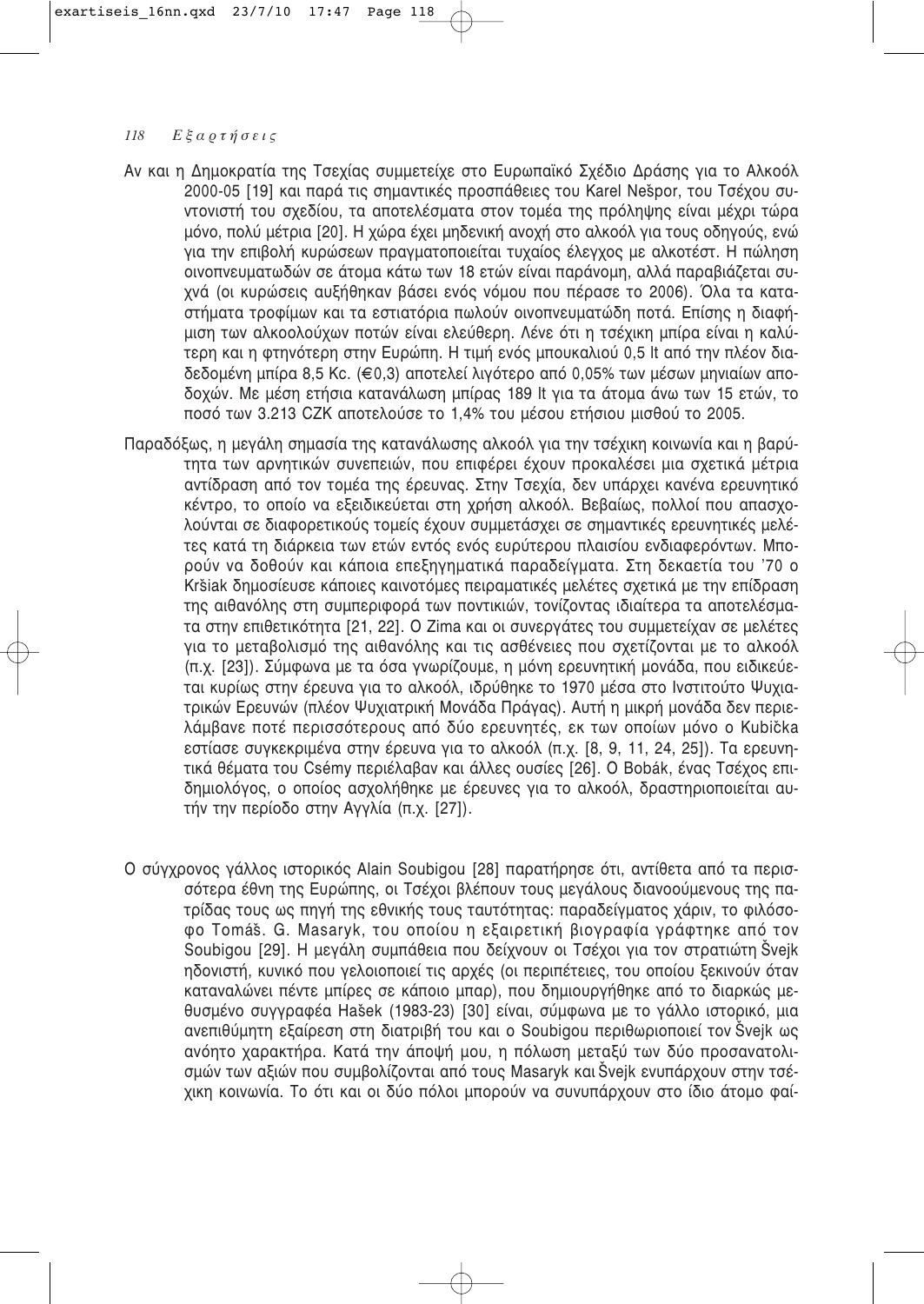νεται από το παράδειγμα του γιου του Προέδρου Masaryk, Jan, ο οποίος όπως και ο Υπουργός Εξωτερικών της Τσεχίας, αυτοκτόνησε (ή ίσως δολοφονήθηκε) αμέσως μόλις οι κομμουνιστές ανέλαβαν την εξουσία στην Πράγα διά της βίας το 1948. Ο Jan Masaryk άφησε δύο βιβλία στο κομοδίνο του: τη Βίβλο του πατέρα του και το μυθιστόρημα του Hašek, για τον Švejk. Το τσέχικο πρωτάθλημα κατανάλωσης μπίρας δείχνει ότι ο ηδονιστικός τρόπος ζωής που συμβολίζεται από τον Švejk είναι για πολλούς (ή για την πλειοψηφία) σύγχρονους Τσέχους πιο χαρακτηριστικό από τον προσανατολισμό προς τις αξίες που αντιπροσωπεύονται από τον εγκρατή και ηθικό ιδεαλιστή Masaryk. Για να μη φανεί ο θαυμασμός των Τσέχων για τον Švejk και τη μεγάλη κατανάλωση μπίρας ως σημάδι μιας μοναδικής αδυναμίας ενός ολόκληρου έθνους, ας θυμηθούμε την παγκόσμιας κλίμακας δημοτικότητα του καλού στρατιώτη Šveik και, φυσικά, της μπίρας.

## Ευχαριστίες

Η προετοιμασία του άρθρου αυτού υποστηρίχθηκε από το πρόγραμμα MZ0PCP2005 του Υπουργείου Υγείας της Τσέχικης Δημοκρατίας. Ο συγγραφέας θέλει να ευχαριστήσει ιδιαίτερα τους Ladislav Csémy, Karel Nešpor και Clare Wille για τις χρήσιμες παρατηρήσεις τους.

> *LUDĚK KUBIČKA Prague Psychiatric Centre, 181 03 Praha 8, Czech Republic E-mail: kubicka@pcp.lf3.cuni.cz*

### $\Pi$ αραπομπές

- 1. Borecký V. [Pub dreaming: prolegomena to the ontology of beer]. In: Novotný. V., editor. [Pubs and beer in Czech society]. Praha: Academia; 1997, p. 214–17 [in Czech].
- 2. Vinopal J. [The institution of the pub in Czech society]. Naše Spolecnost 2005; 1:31–7 [in Czech].
- 3. Vinopal J. [The phenomenon of beer patriotism in Czech society]. Naše Společnost 2005; 2:16–20 [in Czech].
- 4. Czech Statistical Office. Statistical Yearbook of the Czech Republic. Praha: Czech Statistical Office; 2005. Available at: http://www.czso.cz/eng/edicniplan.nsf/p/1001-05 (accessed 12 January 2006).
- 5. Commission for Distilled Spirits. World Drink Trends 2005. Henley-on-Thames: World Advertising Research Centre; 2005.
- 6. World Health Organization (WHO)/Europe. European HFA Database. Available at: http://data.euro.who.int/hfadb (accessed 10 December 200).
- 7. Csémy L. [Health and harmful habits: alcohol—consumption habits in the adult Czech population]. Demografie 2000; 42:31–6 [in Czech].
- 8. Kubička L., Csémy L., Kožený J. Prague women's drinking before and after the 'velvet revolution' of 1989. Addiction 1995; 90:1471–8.
- 9. Kubička L., Csémy L., Duplinský J., Kožený L. Czech men's drinking in changing political climates 1983–93: a three-wave longitudinal study. Addiction 1998; 93:1219–30.
- 10. Nemtsov A. Russia: alcohol yesterday and today. Addiction 2005; 100:146–9.
- 11. Kubička L., Csémy L. [An analysis of the socio-demographic context of the consumption of alcoholic bev-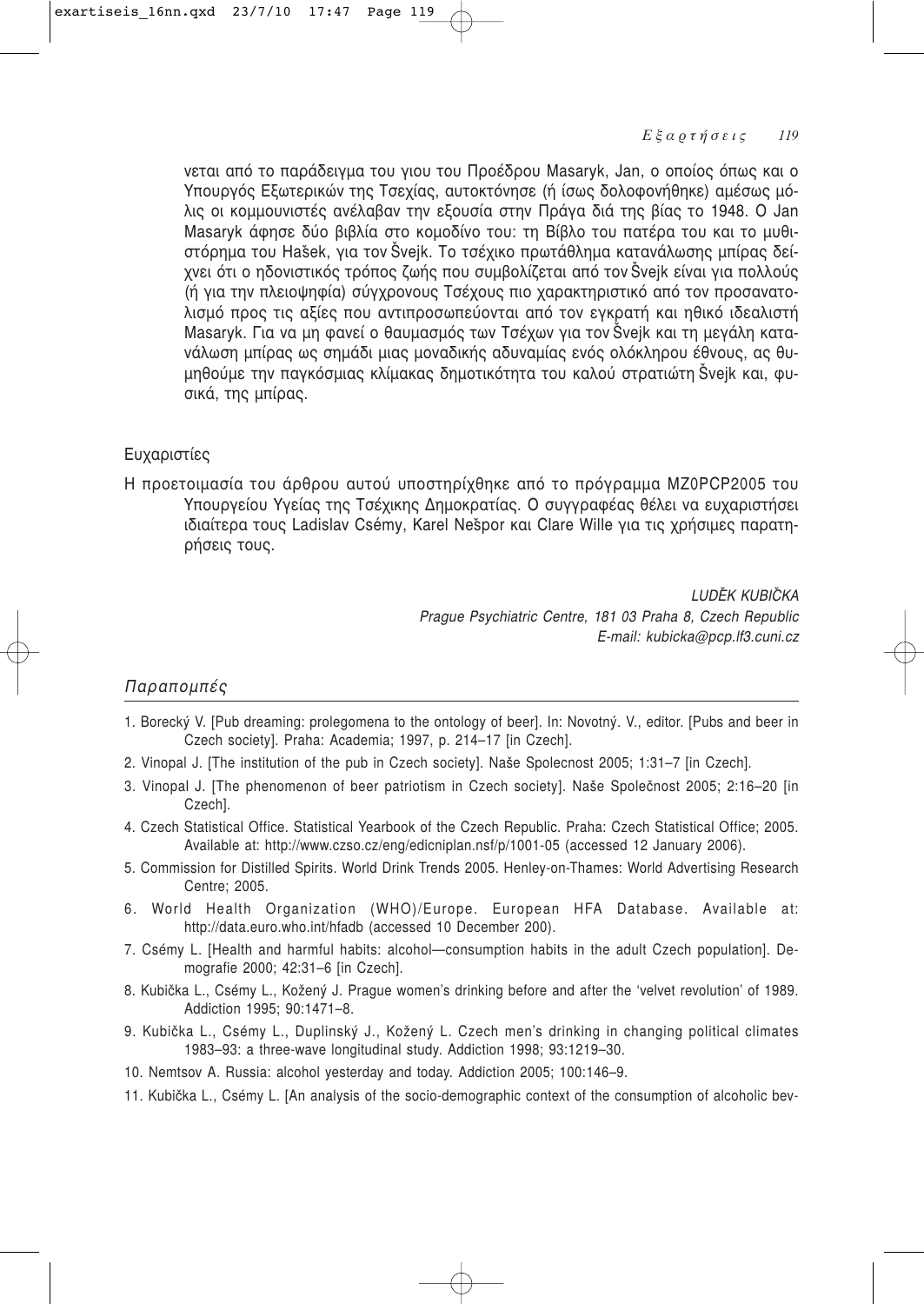erages in the adult population of the Czech Republic]. Časopis lékařů českých 2004; 143:435–9 [in Czech].

- 12. Hibell B., Anderson B., Bjarnasson T., Ahlström S., Balakireva O., Kokkevi A., Morgan M. The ESPAD Report 2003. Stockholm: CAN; 2004.
- 13. World Health Organization (WHO)/Europe. The European health report 2005. Annex: statistical tables. Available at: http://www.euro.who.int/document/ehr05/ e87325\_table4.pdf (accessed 12 January 2006).
- 14. Thygessen L. C., Albertsen K., Johansen C., Gronback M. Cancer incidence among Danish brewery workers. Int J Cancer 2005; 116:774–8.
- 15. Longnecker M. P., Orza M. J., Adams M. E., Vioque J., Chalmers T. C. A metaanalysis of alcoholic beverage consumption in relation to risk of colorectal cancer. Cancer Causes Control 1990; 1:59–68.
- 16. Ústav zdravotnických informací a statistiky České republiky. [Health care in the Czech Republic in statistical figures]. Praha: UZIS CR; 2005 [in Czech].
- 17. Skála J. Conversation with Jaroslav Skála. Br J Addict 1986; 81:457–60.
- 18. Nešpor K. [Addictive diseases]. In: Seifertová D., Praško J., Höschl C., editors. [Treatment of mental disorders]. Praha: Academia Medica Pragensia; 2004, p. 19–44 [in Czech].
- 19. World Health Organization (WHO)/Europe. European alcohol action plan 2000–05. Available at: http:// www.euro.who.int/document/E67946.pdf (accessed 12 January 2006).
- 20. Csémy L., Nešpor K. [The European alcohol action plan in the Czech Republic—no substantial progress]. Časopis lékařů českých 2004; 143:339–41 [in Czech].
- 21. Kršiak M. Effect of ethanol on aggression and timidity in mice. Psychopharmacology 1976; 51:75–80.
- 22. Kršiak M., Elis J., Pöschlová N., Mašek K. Increased aggressiveness and lower brain serotonin levels in offspring of mice given alcohol during gestation. J Stud Alcohol 1977; 38:1696–704.
- 23. Zima T., Fialová L., Mestek O., Janebová M., Crkovská J., Malbohan I. et al. Oxidative stress, metabolism of ethanol and alcohol-related disease. J Biomed Sci 2001; 8:59–70.
- 24. Kubička L., Kožený J., Roth Z. Alcohol abuse and its psychosocial correlates in sons of alcoholics as young men and in the general population of young men in Prague. J Stud Alcohol 1990; 51:49–58.
- 25. Kubička L., Matějček Z., Dytrych Z., Roth Z. IQ and personality traits assessed in childhood as predictors of drinking and smoking behaviour in middle-aged adults: a 24-year follow-up study. Addiction 2001; 96:1615–28.
- 26. Csémy L. Drug misusers and their treatment in the Czech Republic: changing problems and changing structures. Eur Addict Res 1999; 5:133–7.
- 27. Bobak M., Skodova Z., Marmot M. Effect of beer drinking on risk of myocardial infection. BMJ 2000; 320:1378–9. Available at: http://bmjjournals.com/egi/reprint/320/ 7246/1378.pdf (accessed 25 January 2006).
- 28. Soubigou A. [Czechs, the nation of intellectuals]. Lidové noviny 29 October 2005 [in Czech].
- 29. Soubigou A. Thomas Masaryk. Paris: Fayard; 2002.
- 30. Hašek J. The good soldier Švejk and his fortunes in the world war. Translated by C. Parrott. London: Everyman Library.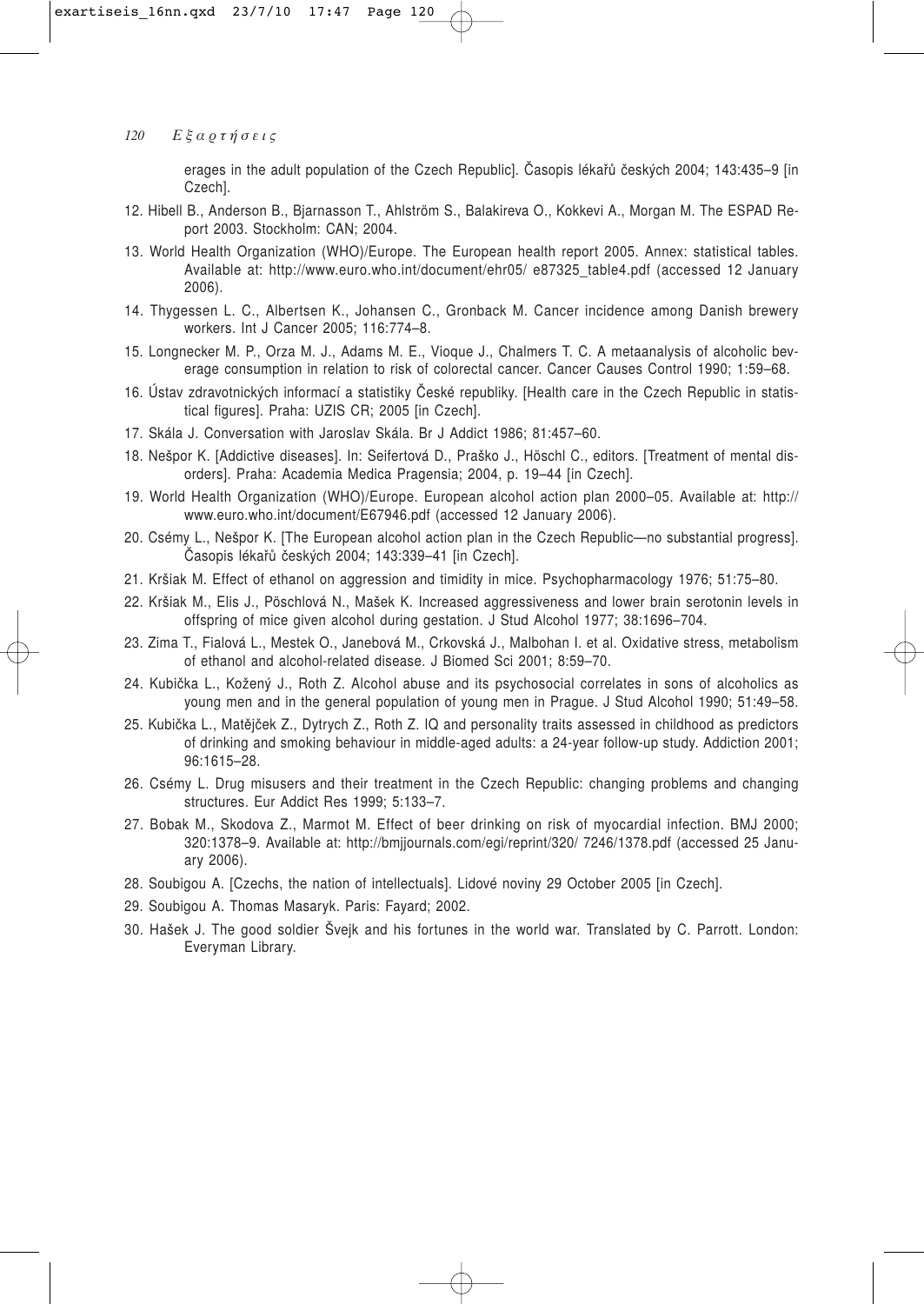$E$ ξαρτήσεις 121

# ΓΙΑ ΤΗΝ ΕΝΗΜΕΡΩΣΗ ΤΟΥ ΑΝΑΓΝΩΣΤΗ<br>FOR THE READERS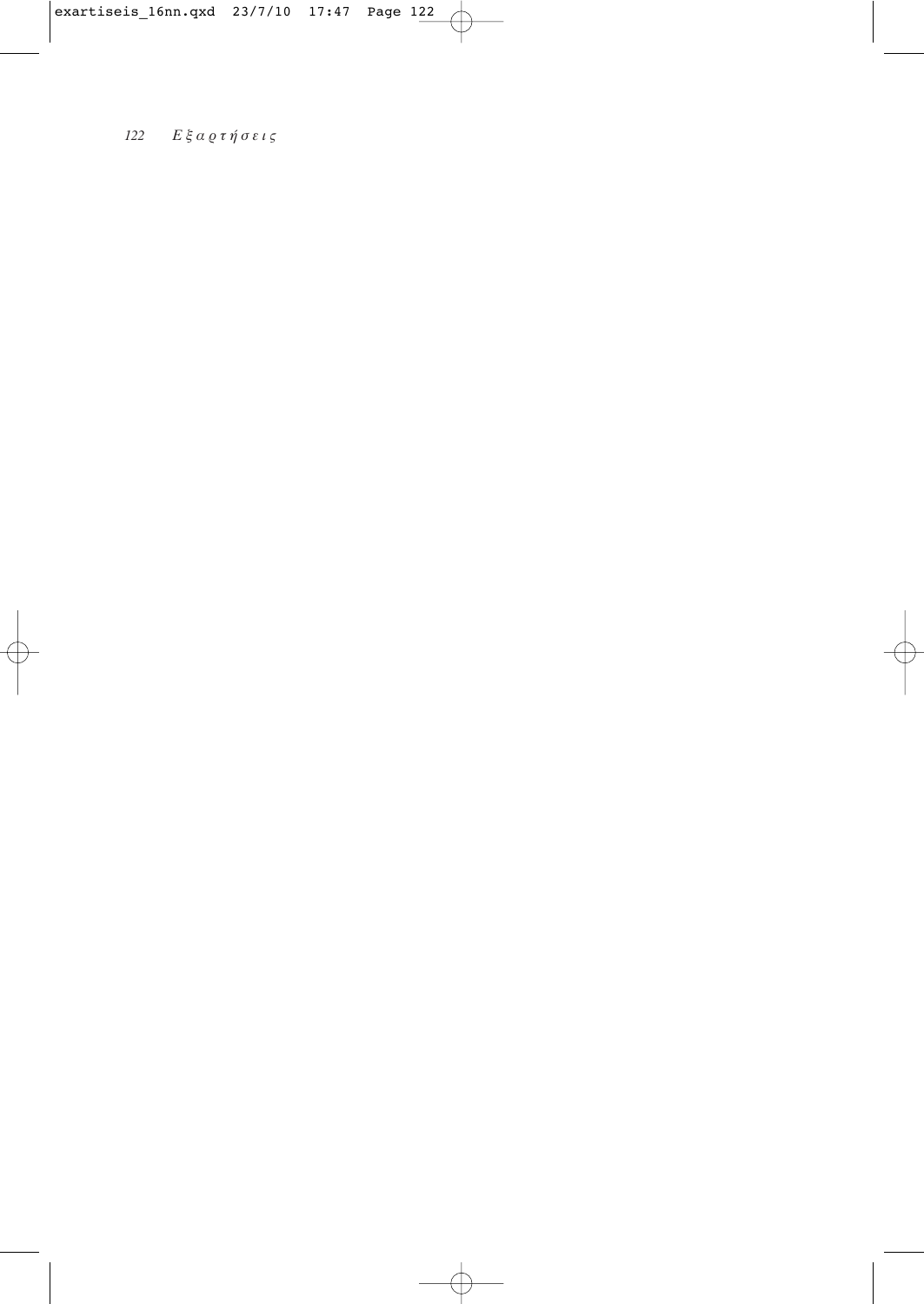#### exartiseis 16nn.qxd 23/7/10  $17:47$ Page 123

KONSTANTINA YOANTH - KONSTANTINA IFANTI

NEA KAI FEFONOTA - NEWS AND NOTES

Στα Νέα και Γεγονότα αυτού του τεύχους μπορείτε να διαβάσετε:

- ► Σημαντικά στοιχεία από την ετήσια έκθεση της Διεθνούς Επιτροπής για τον Έλεγχο των Ναρκωτικών
- Ο Παγκόσμιος Οργανισμός Υγείας ταυτοποιεί είκοσι παράγοντες υπεύθυνους για περίπου τους μισούς θανάτους ετησίως σε παγκόσμιο επίπεδο
- Νέα για την πολιτική για το αλκοόλ σε διάφορες χώρες του κόσμου
- Ο Βρετανικός Οργανισμός Φαρμάκων και Υγείας ανακοίνωσε νέα μέτρα για τα αναλγητικά που περιέχουν κωδεΐνη
- V To NIDA (National Institute on Drug Abuse) παρουσιάζει υλικό- πηγές για την κατάχρηση ουσιών για την εκπαίδευση των γιατρών
- γ Την πολιτική για τη χρηματοδότηση του πανεπιστημίου Otago στη Νέα Ζηλανδία σε σχέση με τις βιομηχανίες παραγωγής αλκοόλ
- V Νέα από τα πανεπιστήμια των ΗΠΑ, που ξεκίνησαν μια νέα στρατηγική για την ενημέρωση του κοινού σχετικά με τις επιστημονικές έρευνες
- Τα επικείμενα συνέδρια στο χώρο των εξαρτήσεων

ΣΤΟΙΧΕΙΑ ΑΠΟ ΤΗΝ ΕΤΗΣΙΑ ΕΚΘΕΣΗ ΤΗΣ ΔΙΕΘΝΟΥΣ ΕΠΙΤΡΟΠΗΣ ΓΙΑ ΤΟΝ ΕΛΕΓΧΟ ΤΩΝ ΝΑΡΚΩΤΙΚΩΝ

Στην ετήσια έκθεση της Διεθνούς Επιτροπής για τον Έλεγχο των Ναρκωτικών δόθηκε ιδιαίτερη έμφαση στην πρωτογενή πρόληψη με στόχο την αποτροπή των ανθρώπων από τη χρήση τονίζοντας ότι χρειάζεται να εντοπιστούν τα κενά ή οι πληθυσμοί που δεν λαμβάνουν υπηρεσίες πρόληψης. Τα οφέλη από την πρόληψη, όπως επισημαίνεται, θα είναι και σε ατομικό επίπεδο και σε κοινωνικό- οικονομικό. Σύμφωνα με τα στοιχεία του Παγκόσμιου Οργανισμού Υγείας περίπου το 1% των προβλημάτων υγείας, παγκοσμίως, μπορεί να αποδοθεί στη χρήση ψυχοτρόπων ουσιών, ενώ στις ανεπτυγμένες χώρες το ποσοστό αυτό ανέρχεται στο 2,3%. Δυστυχώς, σύμφωνα με τα στοιχεία της Έκθεσης τα ποσοστά χρήσης είναι υψηλότερα στους εφήβους και νεαρούς ενηλίκους, ενώ παρουσιάζονται σήμερα περισσότεροι ενήλικες, σε σύγκριση με το παρελθόν, που εμπλέκονται με τη χρήση στη νεαρή ενήλική φάση της ζωής τους. Επίσης, παρατηρείται αύξηση των νεαρών γυναικών που κάνουν χρήση. Το ΚΕΘΕΑ έχει δώσει έμφαση στην πρόληψη με πολύχρονα εκπαιδευτικά προγράμματα που διοργανώνονται τόσο στην πρωτοβάθμια όσο και στη δευτεροβάθμια εκπαίδευση, δίνοντας έμφαση και στην οικογένεια. Στην πρόληψη είναι αφιερωμένο και το παρόν τεύχος του περιοδικού «Εξαρτήσεις».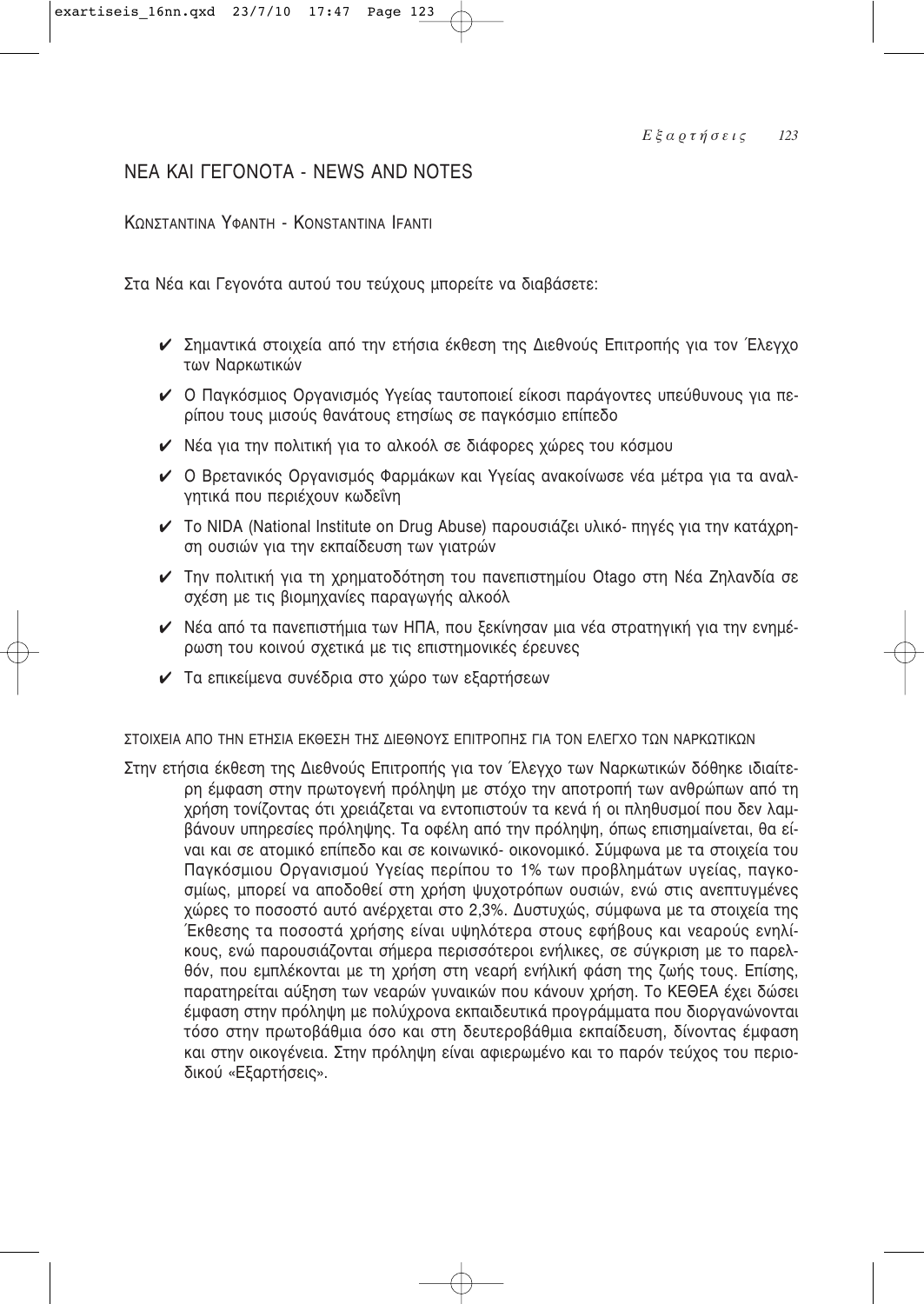Ο ΠΑΓΚΟΣΜΙΟΣ ΟΡΓΑΝΙΣΜΟΣ ΥΓΕΙΑΣ ΤΑΥΤΟΠΟΙΕΙ ΕΙΚΟΣΙ ΠΑΡΑΓΟΝΤΕΣ ΥΠΕΥΘΥΝΟΥΣ ΓΙΑ ΠΕΡΙΠΟΥ ΤΟΥΣ ΜΙΣΟΥΣ ΘΑΝΑΤΟΥΣ ΕΤΗΣΙΩΣ ΣΕ ΠΑΓΚΟΣΜΙΟ ΕΠΙΠΕΔΟ

- Ο ΠΟΥ αναφέρει ότι εικοσιτέσσερις παράγοντες είναι υπεύθυνοι για το 44% των υπολογισμένων 60 εκατομμυρίων θανάτων παγκοσμίως, σε ετήσια βάση, και το 34% των προβλημάτων υγείας σε όλο τον κόσμο. Η αναφορά ορίζει τους πέντε κύριους παράγοντες θνησιμότητας: η υψηλή πίεση, η οποία είναι υπεύθυνη για το 12,8% όλων των θανάτων παγκοσμίως, η χρήση καπνού για το 8,7%, η υψηλή περιεκτικότητα του αίματος σε σάκχαρο για το 5,8%, η σωματική αναπηρία για το 5,5%, ενώ η παχυσαρκία για το 5%. Ένας άλλος παράγοντας, παγκοσμίως, είναι η χρήση αλκοόλ, που είναι υπεύθυνη για το 3,8% των θανάτων. Σύμφωνα με τη μελέτη οι πιο επικίνδυνοι παράγοντες σχετίζονται με παραπάνω από μία ασθένεια, επιπλέον ότι εστιάζοντας σε αυτούς τους παράγοντες είναι πιθανόν να μειωθούν οι πολλαπλές αιτίες των ασθενειών.
- Ένα σημαντικό ποσοστό θανάτων στον κόσμο μπορεί να προληφθεί αν περιοριστεί η έκθεση στους επικίνδυνους παράγοντες, αναφέρει ο C.Mathers, υπεύθυνος για το θέμα στον ΠΟΥ. Τα στοιχεία υπογραμμίζουν ότι υπάρχουν πολλοί «άδικοι» θάνατοι από παράγο-VΤες που μπορούμε να προλάβουμε, ανάμεσά τους οι μη ασφαλείς σεξουαλικές σχέσεις, οι διατροφικές δυσλειτουργίες από την υπερκατανάλωση φαγητού, η έλλειψη άσκησης, και το κάπνισμα, το οποίο ευθύνεται για το 10,8% των θανάτων και το 5,4% των ασθενειών.

#### Πηγές:

1. World Health Organization (2009) Global helth risks: mortality and burden of disease attributable to selected major risks. Available at: http:www.who.int/healthinfo/global\_burden\_disease/GlobalHealthRisks\_report\_full.pdf

2. Zarocostas j.Twenty-four risk factors responsible for nearly half of annual deaths, says WHO. BMJ 2009; 339:b4439.DOI: 10.1136/bmj.b4439

#### ΝΕΑ ΓΙΑ ΤΗΝ ΠΟΛΙΤΙΚΗ ΑΛΚΟΟΛ

H Καταλονία περιλαμβανομένης και της πόλης της Βαρκελώνης λέει «όχι» στη "happy hour", με στόχο τη μείωση της υπερβολικής χρήσης αλκοόλ ανάμεσα στους νέους. Οι εταιρίες που σπάνε την απαγόρευση θα αντιμετωπίσουν υψηλά πρόστιμα της τάξης των \$9000, ενώ συμπεριλαμβάνονται και οι προσφορές δύο ποτών στην τιμή του ενός και απεριόριστης χρήσης αλκοόλ μετά την είσοδο.

¶ËÁ‹: http://news.bbc.co.uk/1/hi/world/europe/county\_profiles/8309552.stm

#### ΤΟ ΕΝΑ ΤΡΙΤΟ ΤΩΝ ΘΑΝΑΤΩΝ ΣΤΟ ΛΟΝΔΙΝΟ ΠΡΟΕΡΧΕΤΑΙ ΑΠΟ ΑΤΥΧΗΜΑΤΑ ΠΟΥ ΣΧΕΤΙΖΟΝΤΑΙ ΜΕ ΤΟ ΑΛΚΟΟΛ

Σύμφωνα με τις στατιστικές της Πυροσβεστικής Υπηρεσίας του Λονδίνου, το αλκοόλ αποτελεί τον κύριο παράγοντα, σε ποσοστό 31%, των θανατηφόρων ατυχημάτων από πυρκαγιά στο σπίτι και περίπου το 35% όλων των θανατηφόρων πυρκαγιών που συμβαίνουν την περίοδο Δεκεμβρίου, Ιανουαρίου, Φεβρουαρίου. Η μελέτη βρήκε ότι παραπάνω από το ένα τρίτο των θανάσιμων των πυρκαγιών στο σπίτι συμβαίνουν το Σάββατο ή την Κυριακή το βράδυ. Η μελέτη συσχετίζεται με μία άλλη του 2006 από το Arson Control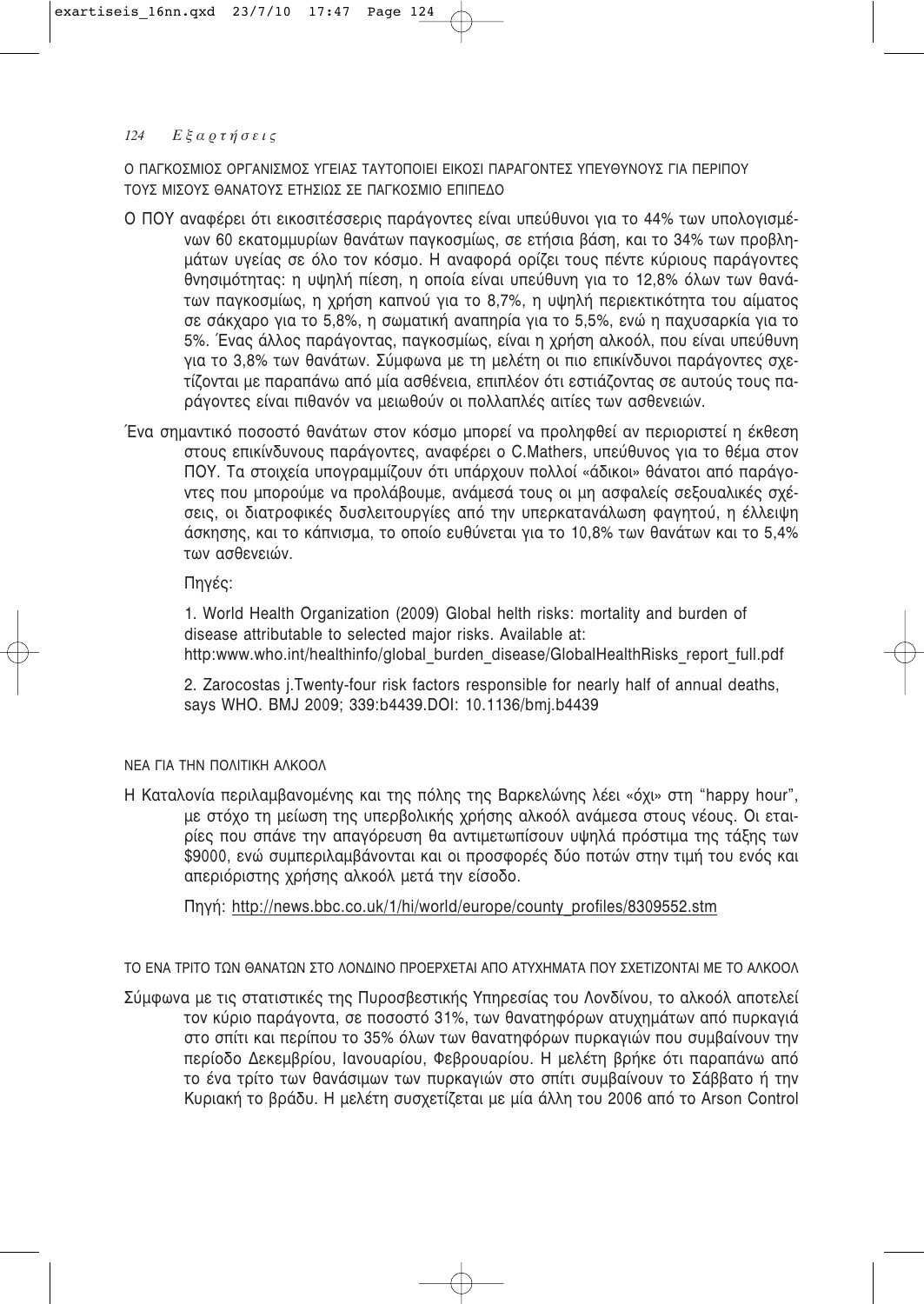exartiseis\_16nn.qxd 23/7/10 17:47 Page 125

Forum, στο 47% των περιπτώσεων το θύμα ήταν υπό την επήρεια ουσιών, ενώ στο 33% των περιπτώσεων η χρήση αφορούσε το αλκοόλ.

¶ËÁ‹: http://www.aloholpolicy.net/2009/09/onethird-of-accidental-fire-deaths-arealcoholrelated.html

Η ΥΠΕΡΒΟΛΙΚΗ ΚΑΤΑΝΑΛΩΣΗ ΑΛΚΟΟΛ «ΧΤΥΠΑ» ΤΗΝ ΙΤΑΛΙΑ

Σύμφωνα με στοιχεία του Reuter, η Ιταλία μπαίνει τώρα στη δίνη της υπερβολικής χρήσης αλκοόλ από τους νέους, σύμφωνα με το μοντέλο των Βορειο-ευρωπαίων. Σε μία χώρα που, όπως λέγεται, «το κρασί κάνει καλό στο αίμα», η δημοφιλής πεποίθηση ότι η μέτρια χρήση κάνει τους ανθρώπους πιο χαλαρούς και βοηθά στην υγεία τους έχει ξεπεραστεί. Έχει αναφερθεί ότι η ιταλική παράδοση του να πίνεις μόνον κατά τη διάρκεια των γευμάτων παραχωρεί τη θέση της στην υπερβολική κατανάλωση, κάτι που συμβαί-VEL στις βορειο-ευρωπαϊκές χώρες όπως η Αγγλία. Μία ευρωπαϊκή μελέτη του 2007, aπό το European School Survey Project of Alcohol and Other Drugs (ESPAD) για το αλ-ΚΟόλ και τις άλλες ψυχότροπες ουσίες, έδειξε ότι το 38% των ιταλών μαθητών ανάμεσα στα 15-16 ανέφεραν υπερβολική κατανάλωση τον τελευταίο μήνα, αύξηση της τάξης του 23% από το 1995. Το άλμα αυτό έφερε την Ιταλία πάνω από τη Σουηδία και τη Φινλανδία, η οποία δηλώνει μείωση, ωστόσο αρκετά πίσω από την Αγγλία, με ποσοστό 54%. Τον Ιούλιο, το Μιλάνο έγινε η πρώτη ιταλική πόλη που πήρε σκληρά μέτρα για τη χρήση αλκοόλ στους εφήβους, θέτοντας 500€ πρόστιμο για την κατοχή και την κατανάλωση αλκοόλ κάτω από την ηλικία των 16 ετών ή σε όσους το τους το παρέχουν.

Πηγή: http://www.reuters.com/article/lifestyleMolt/idUSTRE58R05Z20090928

Ο ΒΡΕΤΑΝΙΚΟΣ ΟΡΓΑΝΙΣΜΟΣ ΦΑΡΜΑΚΩΝ ΚΑΙ ΥΓΕΙΑΣ ΑΝΑΚΟΙΝΩΣΕ ΝΕΑ ΜΕΤΡΑ ΓΙΑ ΤΑ ΑΝΑΛΓΗΤΙΚΑ ΠΟΥ ΠΕΡΙΕΧΟΥΝ ΚΟΛΕΪΝΗ

Ο Βρετανικός Οργανισμός Φαρμάκων και Υγείας ανακοίνωσε νέα μέτρα για όλη τη χώρα συμπεριλαμβάνοντας τα φάρμακα, τα οποία μπορεί να χορηγούνται χωρίς ιατρική συνταγή, που περιέχουν κωδεΐνη και διυδροκωδεΐνη. Στόχος των μέτρων αυτών είναι η ελαχιστοποίηση του κινδύνου από την κατάχρηση και την εξάρτηση από αυτές τις ουσίες. Τονίζοντας το πόσο επικίνδυνη είναι η χρήση τους για διάστημα μεγαλύτερο των τριών ημερών. Οι ανανεωμένες οδηγίες χρήσης των φαρμάκων αυτών εστιάζουν στο να αντιμετωπίζει κανείς το μέτριο πόνο με απλά παυσίπονα, όπως η παρακεταμόλη, και ιβουπροφίνη.

Πηγή: Medicines and Healthcare products Regulatory Agency http://www.mhra.gov.uk./NewsCentre/Pressreleases/CONO57115

ΤΟ ΝΙDA ΠΑΡΟΥΣΙΑΖΕΙ ΥΛΙΚΟ- ΠΗΓΈΣ ΓΙΑ ΤΗΝ ΚΑΤΑΧΡΗΣΗ ΟΥΣΙΩΝ ΓΙΑ ΤΗΝ ΕΚΠΑΙΔΕΥΣΗ ΤΩΝ ΓΙΑΤΡΩΝ

Το ΝΙDA (Εθνικό Ινστιτούτο για τα Ναρκωτικά) παρουσιάζει υλικό-πηγές για την κατάχρηση ουσιών για την εκπαίδευση των γιατρών. Το Εθνικό Ινστιτούτο για τα Ναρκωτικά εξέδωσε μια σειρά νέων εκπαιδευτικών εργαλείων για γιατρούς, στο πλαίσιο ενός προγράμματος μεταφοράς τεχνογνωσίας στους γιατρούς στα Ακαδημαϊκά Κέντρα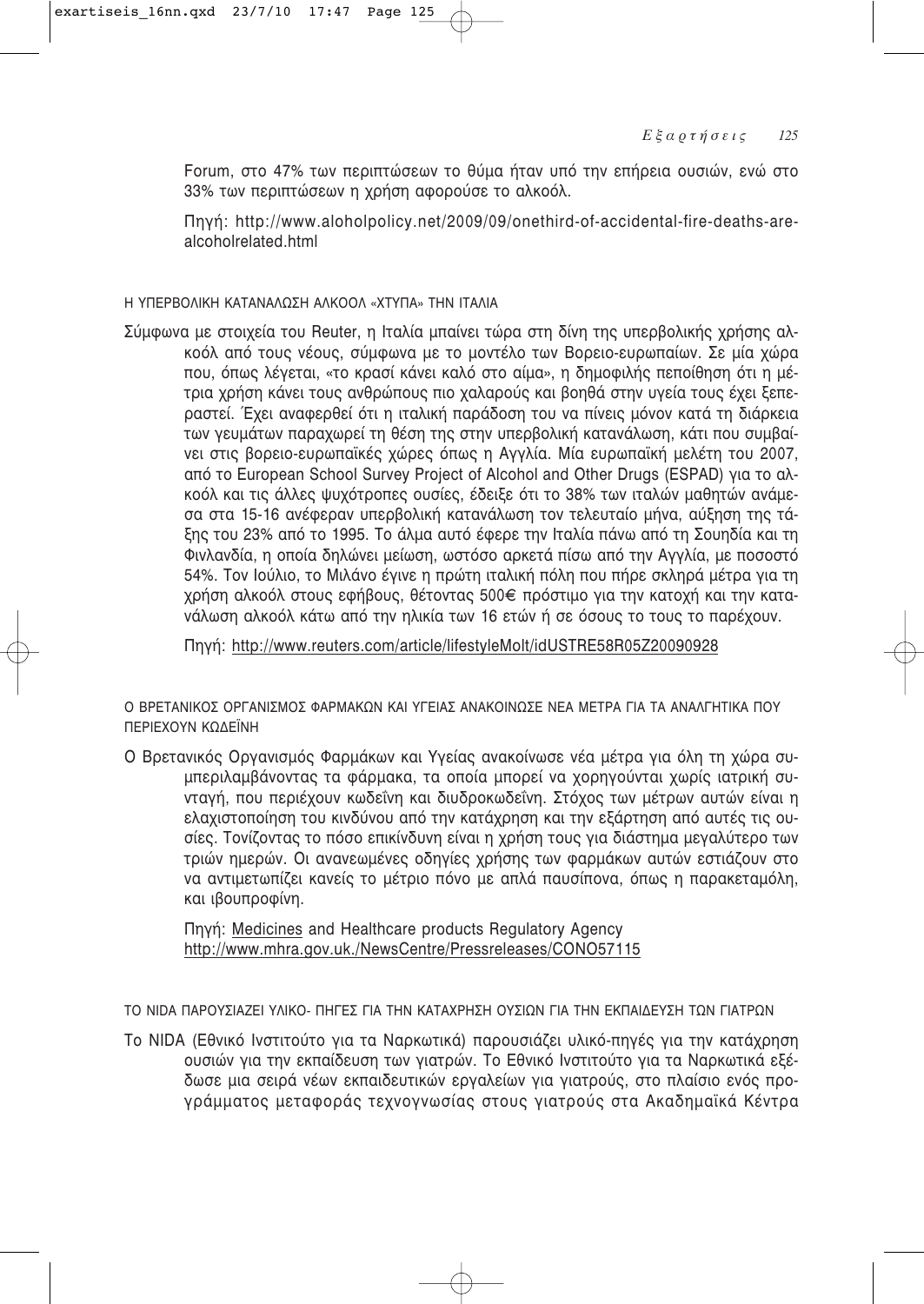«Centers of Excellence». Το νέο πρόγραμμα παρέχει πληροφοριακό υλικό για τη χρήση, την εξάρτηση και τις επιπτώσεις με στόχο να καλύψει τις εκπαιδευτικές ανάγκες των φοιτητών των ιατρικών σχολών. Το πρώτο τμήμα του προγράμματος (NIDA CoEs), ακολουθεί τρεις κατευθύνσεις: τη σημασία την επικοινωνίας στη σχέση ιατρού- ασθενή, τη γνώση ότι η εξάρτηση από τις ουσίες μπορεί να παίξει ένα σημαντικό ρόλο σε πολλές δυσλειτουργίες, και τις ικανότητες των ιατρών να αναγνωρίζουν τη χρήση στους ασθενείς και έτσι να μειώνουν τους κινδύνους εξέλιξης της διαταραχής χρήσης ουσιών.

Για περισσότερες πληροφορίες απευθυνθείτε στην ηλεκτρονική διεύθυνση: http://www.drugabuse.gov/coe

#### ΝΕΑ ΑΠΟ ΤΟΝ ΠΑΝΕΠΙΣΤΗΜΙΑΚΟ ΧΟΡΟ

Το πανεπιστήμιο της πόλης Otago στη Νέα Ζηλανδία επέβαλε απαγόρευση επιχορήγησης από βιομηχανίες που παράγουν αλκοόλ και από τις διαφημίσεις αλκοόλ. Το συμβούλιο του πανεπιστημίου ενέκρινε την απαγόρευση σε όλους τους πανεπιστημιακούς χώρους και τις εκδηλώσεις. Η απαγόρευση αποτελεί αντίδραση στην υπερβολική κατανάλωση αλκοόλ από τους φοιτητές, η οποία χαιρετίστηκε θετικά. Παρά το γεγονός ότι ήδη υπάρχουν δύο συμβόλαια που «τρέχουν» με το πανεπιστήμιο, και η συμβαλλόμενη εταιρία έχει δηλώσει την έκπληξη και απογοήτευσή της για την απόφαση, σέβεται το δικαίωμα του πανεπιστημίου να υιοθετήσει αυτή την απανόρευση. Ωστόσο η εταιρία υποστηρίζει ότι η απαγόρευση δεν θα επηρεάσει τη χρήση αλκοόλ από τους φοιτητές. Όμως πιο ανεξάρτητοι παρατηρητές υποστηρίζουν ότι μακροπρόθεσμα θα επιφέρει αλλαγές, σε συνδυασμό με άλλες απαγορεύσεις από το πανεπιστήμιο, το δήμο, και την αστυνομία. Η κίνηση παρουσιάζεται ως ένα σημαντικό παράδειγμα για άλλα πανεπιστήμια στον κόσμο.

Πηγή: Rudd, A. (2009) Brewer seeks urgent talks on ban. Otago Daily Times 15 October.Available at: Πηγή: http://www.odt.co.nz/print/78147

Τα αμερικάνικα πανεπιστήμια ξεκίνησαν μια νέα στρατηγική για την ενημέρωση του κοινού. Μία κοινοπραξία 40 ερευνητικών πανεπιστημίων στις Ηνωμένες Πολιτείες της Αμερικής, λανσάρει τη δική της ιστοσελίδα με ερευνητικά θέματα www.futurity.org. Η υπηρεσία αυτή δημιουργήθηκε ως απάντηση στη μείωση της κάλυψης επιστημονικών θεμάτων από τα μέσα ενημέρωσης, ενώ θα προάγει την επιστημονική έρευνα κατευθείαν μέσω του διαδικτύου συμπεριλαμβάνοντας διάφορες ενημερωτικές ιστοσελίδες, καθώς και τις διευθύνσεις Yahoo και Google. Κάθε εβδομάδα τα πανεπιστήμια στέλνουν διαφορετικά νέα στον εκδότη που βρίσκεται στο πανεπιστήμιο του Rochester. Στη συνέχεια ο εκδότης ανεβάζει κάποια από αυτά στην ιστοσελίδα futurity.org, προβάλλοντας έτσι το ερευνητικό έρνο. Το Yahoo και το Google θα συμπεριλάβουν τα ερευνητικά αυτά νέα στις ιστοσελίδες τους μαζί με νέα από το Associated Press και or New York Times.

Πηγή: περιοδικό Addiction, Volume 104, December 2009, News and Notes, p.2123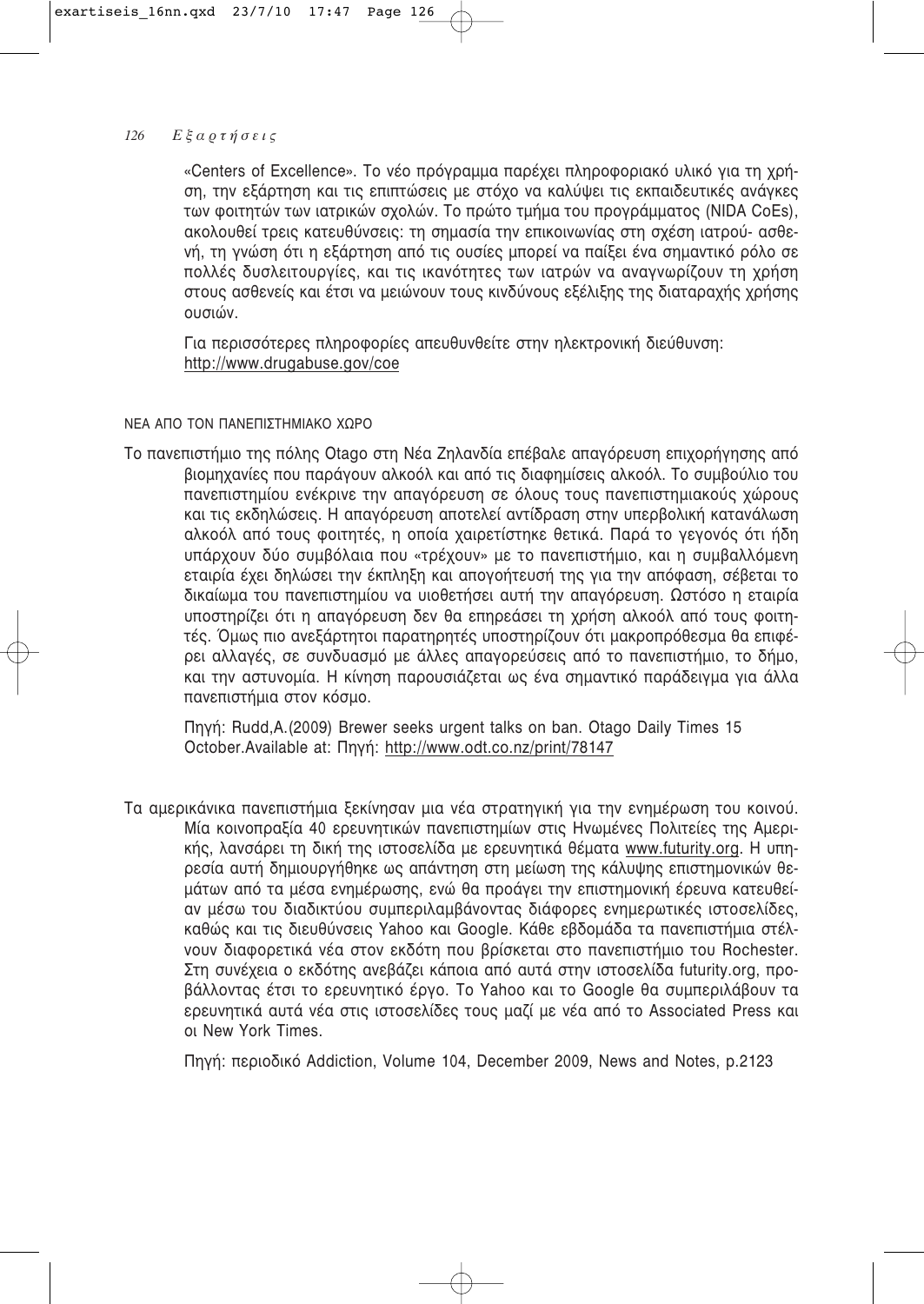#### ΕΝΗΜΕΡΩΣΕΙΣ ΓΙΑ ΣΥΝΕΔΡΙΑ

Το 4ο Ευρωπαϊκό Συνέδριο για την Πολιτική για το Αλκοόλ διοργανώνεται στις 16-18 Ιουνίου 2010, στις Βρυξέλες, στο Βέλγιο. Για περισσότερες πληροφορίες απευθυνθείτε στην nλεκτρονική διεύθυνση:

http://www.eurocare.org/press/upacoming\_events/4th\_european\_alcohol\_policy\_confer ence 16 18 june 2010 brussels

Το Διεθνές Συνέδριο για την Έρευνα για τα Ναρκωτικά θα γίνει στις 11-16 Ιουλίου 2010, στο ξενοδοχείο Hilton, στην πόλη Malmoe, της Σουηδίας. Για περισσότερες πληροφορίες απευθυνθείτε στην ηλεκτρονική διεύθυνση:

http://www.inrcworld.org/2010/2010mtg.htm

Η Διεθνής Κοινότητα για το AIDS διοργανώνει το 18ο διεθνές συνέδριο (AIDS 2010), 18-23 Ιουλίου, στη Βιέννη, στην Αυστρία. Για περισσότερες πληροφορίες απευθυνθείτε στην ηλεκτρονική διεύθυνση:

http://www.aids2010.org/

Το 20ο ετήσιο συμπόσιο της Διεθνούς Ερευνητικής Κοινότητας για την Κάνναβη θα διοργανωθεί στις 24-27 Ιουλίου 2010, στην πόλη Lund της Σουηδίας. Για περισσότερες πληροφορίες απευθυνθείτε στην ηλεκτρονική διεύθυνση:

http://www.cannabinoidsociety.org/SYMPOSIUM.2010/index.html

Η διεθνής ένωση για την ιατρική στο χώρο των εξαρτήσεων διοργανώνει το 12ο ετήσιο συνέδριό της, 4-7 Οκτωβρίου, στο πανεπιστήμιο Μιλάνου, στην Ιταλία. Για περισσότερες πληροφορίες απευθυνθείτε στην ηλεκτρονική διεύθυνση:

http://www.isam2010.medicina.unimib.it/

Το Διεθνές Συνέδριο Βιοϊατρικής Ερευνας για τον Αλκοολισμό (ISBRA) του 2010, θα λάβει χώρα στο Παρίσι, στη Γαλλία, στις 13-16 Σεπτεμβρίου 2010. Για περισσότερες πληροφορίες απευθυνθείτε στην ηλεκτρονική διεύθυνση:

http://www.isbra2010paris.org/

Η ετήσια συνάντηση της Διεθνούς Επιτροπής Εκδοτών Περιοδικών για τις Εξαρτήσεις (ISAJE) θα πραγματοποιηθεί το διάστημα 30 Σεπτεμβρίου-3 Οκτωβρίου 2010, στο ξενοδοχείο Josef, στην Πράγα της Τσεχίας. Στη συνάντηση μπορούν να συμμετέχουν μόνο εκπρόσωποι των επιστημονικών περιοδικών που είναι μέλη του ISAJE, όπως το περιοδικό «Εξαρτήσεις».

Για περισσότερες πληροφορίες απευθυνθείτε στην ηλεκτρονική διεύθυνση: http://www.parint.org/isajewebsite/meetings2010.htm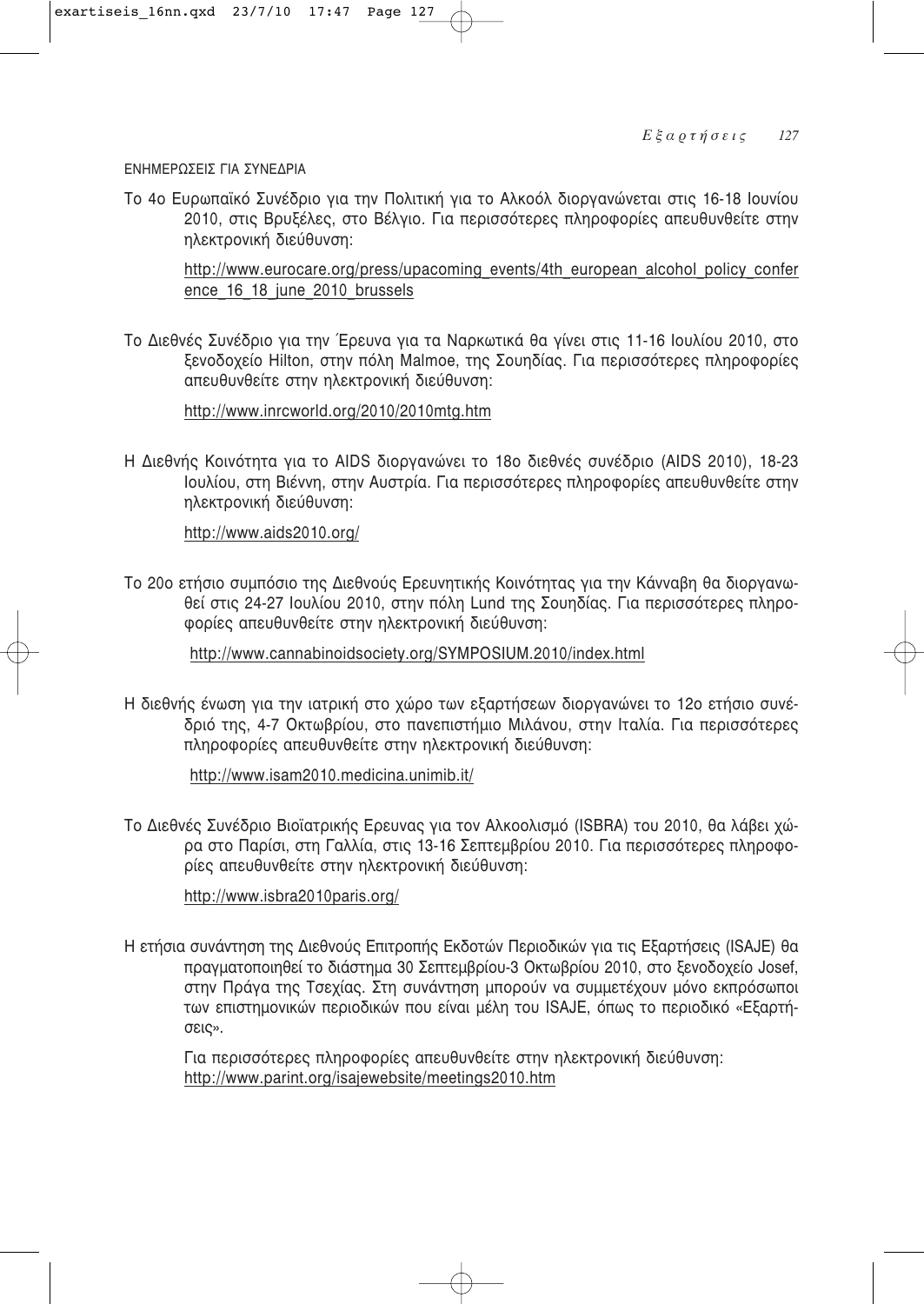## ΟΛΗΓΙΕΣ ΠΡΟΣ ΤΟΥΣ ΣΥΓΓΡΑΦΕΙΣ

Πριν την υποβολή του άρθρου σας, παρακαλείστε να διαβάσετε προσεκτικά τις παρακάτω οδηγίες. Οι οδηγίες αυτές ακολουθούνται από όλα τα περιοδικά τα οποία συμμετέχουν στη Διεθνή Επιτροπή των Εκδοτών Περιοδικών για τις Εξαρτήσεις (ISAJE).

Το περιοδικό Εξαρτήσεις υιοθετεί πλήρως τη "Συμφωνία του Farmington" (Addiction, 1997, 92, 1617-1618) ή βλέπε http://www.exartiseis.gr/ η Συμφωνία του Farmington http://www.exartiseis.gr/CategoryView.asp?langid=el&CategoryID=4

#### *TENIKA ΘΕΜΑΤΑ*

Στόχος του περιοδικού Εξαρτήσεις είναι να υπηρετήσει τη διεθνή διεπιστημονική επικοινωνία ανάμεσα σε ακαδημαϊκούς και κλινικούς, να ενδυναμώσει τους δεσμούς μεταξύ επιστήμης και πολιτικής, να ενισχύσει και να εμπλουτίσει την ποιότητα των απόψεων. Βιβλία και σημαντικές αναφορές μπορούν να υποβληθούν για ανασκόπηση ή /και παρουσίαση. Θα πρέπει, ωστόσο, να σας ενημερώσουμε εκ των προτέρων πως τα κείμενα δεν επιστρέφονται.

#### ΖΗΤΗΜΑΤΑ ΗΘΙΚΗΣ ΚΑΙ ΔΕΟΝΤΟΛΟΓΙΑΣ

Τα άρθρα γίνονται αποδεκτά με την προϋπόθεση πως υπόκεινται σε έλεγχο από τη συντακτική επιτροπή. Όλα τα υποβληθέντα άρθρα πρέπει απαραιτήτως να συνοδεύονται από δήλωση υπογεγραμμένη από όλους τους συγγραφείς στην οποία θα αναφέρεται ότι:

(α) το υλικό που συμπεριλαμβάνεται στο άρθρο δεν έχει δημοσιευθεί εξ ολοκλήρου ή τμηματικά σε άλλο έντυπο.

(β) το κείμενο που υποβάλλεται για δημοσίευση δεν βρίσκεται ήδη υπό έκδοση,

(γ) όλοι οι συγγραφείς που υπογράφουν το άρθρο έχουν συμμετάσχει προσωπικά στη διαδικασία συγγραφής του και αναλαμβάνουν εξίσου την ευθύνη για το περιεχόμενό του,

(δ) έχουν τηρηθεί όλες οι αρχές ηθικής και δεοντολογίας που αφορούν στην προστασία των πελατών ή των συμμετεχόντων στις έρευνες και στα πειράματα με ζώα.

Στη δήλωση πρέπει, επίσης, να αναφέρονται ρητώς οι πηγές χρηματοδότησης, άμεσης και έμμεσης, καθώς και οποιαδήποτε σχέση με φαρμακευτικές βιομηχανίες, καπνοβιομηχανίες και βιομηχανίες παραγωγής αλκοόλ.

Σχετικά με τα σημεία (α) και (β): εάν στοιχεία από τη συγκεκριμένη έρευνα παρουσιάζονται σε περισσότερες από μία δημοσιεύσεις, αυτό θα πρέπει να αναφερθεί στο άρθρο και/ή σε επιστολή προς τον εκδότη με σαφή επεξήγηση των διαφορών που υπάρχουν στο άρθρο και με συνημμένα αντίτυπα όλων των κειμένων στα οποία αναφέρεται η συγκεκριμένη έρευνα.

Εάν, σε οποιοδήποτε στάδιο, οι συγγραφείς αποφασίσουν να αποσύρουν το άρθρο τους, καλούνται να ενημερώσουν εγκαίρως και εγγράφως τον εκδότη.

#### ΕΚΤΑΣΗ

Οι συγγραφείς πρέπει να είναι όσο το δυνατόν πιο συνοπτικοί και στην περίπτωση που ο περιορισμός του άρθρου κριθεί σκόπιμος για τη διευκόλυνση της επικοινωνίας, το θέμα θα συζητηθεί με τον εκδότη. Η συνολική έκταση του άρθρου θα πρέπει να κυμαίνεται μεταξύ 6000-8000 λέξεων. Η παρουσίαση περιστατικών είναι αποδεκτή αλλά δεν θα πρέπει σε καμία περίπτωση να υπερβαίνει τις 2000 λέξεις. Οι επιστολές δεν θα πρέπει να υπερβαίνουν τις 600 λέξεις.

#### ҮПОВОЛН КАІ МОРФН

Η υποβολή των εγγράφων πρέπει να γίνεται σε ηλεκτρονική μορφή, δισκέτα, ή CD. Θα πρέπει να είναι με γραμματοσειρά 12 στιγμών, διπλό διάστημα και περιθώρια τουλάχιστον 25 mm. Στην πρώτη σελίδα θα πρέπει να αναγράφεται ο τίτλος του άρθρου, ο οποίος δεν πρέπει να υπερβαίνει τους 45 χαρακτήρες, τα ονόματα των συγγραφέων, ο χώρος και η διεύθυνση διεξαγωγής της εργασίας και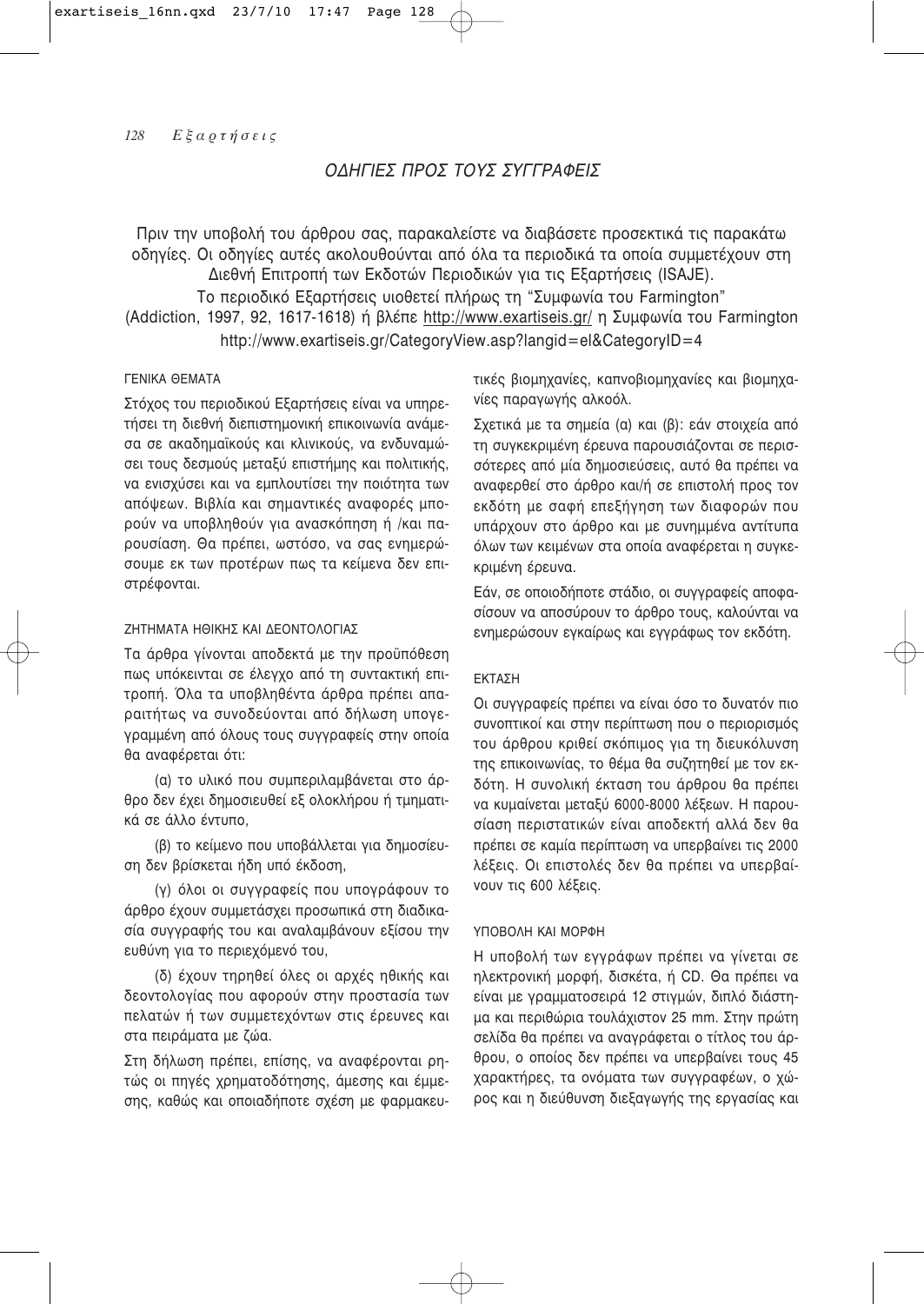η πλήρης ταχυδρομική διεύθυνση του συγγραφέα στον οποίο θα αποσταλούν τα σχόλια, η σχετική αλληλογραφία και τα αντίτυπα της έκδοσης. Στο κάτω μέρος της σελίδας του τίτλου παρακαλείστε να αναφέρετε το συνολικό αριθμό λέξεων του άρθρου. Στη δεύτερη σελίδα θα αναγράφονται μόνο ο τίτλος και τα ονόματα των συγγραφέων και η περίληψη. Ολόκληρο το άρθρο, συμπεριλαμβανομένων των παραπομπών, πινάκων, στοιχείων, και λοιπού υλικού, θα πρέπει να έχει συνεχή αρίθμηση από την πρώτη σελίδα του τίτλου ως το τέλος. Επίσης, είναι σκόπιμο να αποφεύγονται οι υποσημειώσεις, όπου είναι δυνατόν.

Μπορείτε να στείλετε το άρθρο σας ταχυδρομικά στην ακόλουθη διεύθυνση:

Για το Περιοδικό Εξαρτήσεις **KEOEA** Σορβόλου 24, 116 36 Αθήνα ή με email: exartisis@kethea.gr

#### **ПЕРІЛН**ФН

Όταν πρόκειται για ερευνητικά άρθρα οι περιλήψεις θα πρέπει να περιλαμβάνουν τις ακόλουθες ενότητες: Στόχοι, Σχεδιασμός, Πλαίσιο/Χώρος, Συμμετέχοντες, Παρέμβαση (για τις πειραματικές δοκιμές μόνο), Μετρήσεις, Ευρήματα και Συμπεράσματα. Τα συμπεράσματα πρέπει να αναφέρονται με σαφήνεια, επειδή αυτά θα καθορίσουν σε μεγάλο μέρος την απόφαση του εκδότη. Κάθε εύρημα θα αποτιμηθεί σύμφωνα με την εγκυρότητα και την αξιοπιστία του. Όσον αφορά άλλου είδους κείμενα, δεν υπάρχουν συγκεκριμένοι κανόνες για τη δομή των περιλήψεων, αλλά πρέπει να είναι εμφανή τα συμπεράσματα της αποτίμησης, καθώς αυτά θα αποτελέσουν κεντρικό θέμα στη διαδικασία του σχολιασμού. Οι περιλήψεις δεν θα πρέπει να υπερβαίνουν συνήθως τις 250 λέξεις. Λέξεις κλειδιά θα πρέπει να αναφέρονται στο τέλος κάθε περίληψης. Οι περιλήψεις θα πρέπει να αποστέλλονται στα ελληνικά και στα αγγλικά.

#### ΒΙΒΛΙΟΓΡΑΦΙΑ ΚΑΙ ΠΑΡΑΠΟΜΠΕΣ

Η βιβλιογραφία και οι παραπομπές μπορθούν να γίνονται είτε με το σύστημα Harvard είτε με το σύ-

#### Εξαρτήσεις 129

στημα Vancouver. Όταν ακολουθείται το σύστημα Harvard, στις παραπομπές πρέπει να τηρούνται τα ακόλουθα: πρώτο το όνομα του συγγραφέα, ακολουθεί η χρονολογία δημοσίευσης σε παρένθεση π.χ. Smith (1984). Εάν οι συγγραφείς είναι έως τρεις π.χ. Smith, Green & Jones (1984), τότε στην πρώτη παραπομπή αναφέρονται και οι τρεις, ενώ στις υπόλοιπες αναφέρεται Smith et.al. (1984). Στην περίπτωση που οι συγγραφείς είναι περισσότεροι από τρεις, τότε σε όλες τις παραπομπές αναγράφεται: Smith et.al. (1984). Εάν υπάρχουν πολλές δημοσιεύσεις από τους ίδιους συγγραφείς μέσα στο ίδιο έτος, οι παραπομπές πρέπει να περιέχουν (α) (β) (γ) κ.λπ. μετά τη χρονολογία δημοσίευσης. Οι παραπομπές παρατίθενται στο τέλος του άρθρου με αλφαβητική σειρά, π.χ:

Abrams, D.B. & Wilson, G.T. (1979) Effects of alcohol on social anxiety... 88, 161-173. Blane, H.T. & Leonard, K.E. (1987) Psychological Theories.... (New York Guildford Press).

Όταν ακολουθείται το σύστημα Vancouver, οι παραπομπές αριθμούνται σύμφωνα με τη σειρά που απαντώνται στο κείμενο. Σημειώστε τις παραπομπές στο κείμενο, στους πίνακες, στις λεζάντες βάζοντας διαδοχική αρίθμηση εντός παρενθέσεως (1, 2, 3, κ.λ.π.). Οι παραπομπές που βρίσκονται μόνο μέσα σε πίνακες ή λεζάντες σχημάτων θα πρέπει να αριθμούνται σύμφωνα με τη σειρά που απαντώνται στο κείμενο.

Η αριθμητική απαρίθμηση των παραπομπών πρέπει να παρατίθεται στο τέλος του άρθρου, παράδειγμα:

- 1. Cotton, N. (1987) The familial incidence of Alcoholism, Journal of Studies on Alcohol, 40, 89-116.
- 2. Merikangas, K.R. (1989) Genetics of alcoholism: a review of Human studies...

Ανεξαρτήτως του συστήματος που θα επιλέξετε, για τους τίτλους των εφημερίδων, των περιοδικών και λοιπών εντύπων δεν πρέπει να χρησιμοποιούνται συντομογραφίες. Θα πρέπει να αναφέρονται οπωσδήποτε όλοι οι συγγραφείς. Ο κατάλογος της βιβλιογραφίας δεν πρέπει να είναι ασκόπως μακροσκελής, και πρέπει να περιλαμβάνει μόνο βι-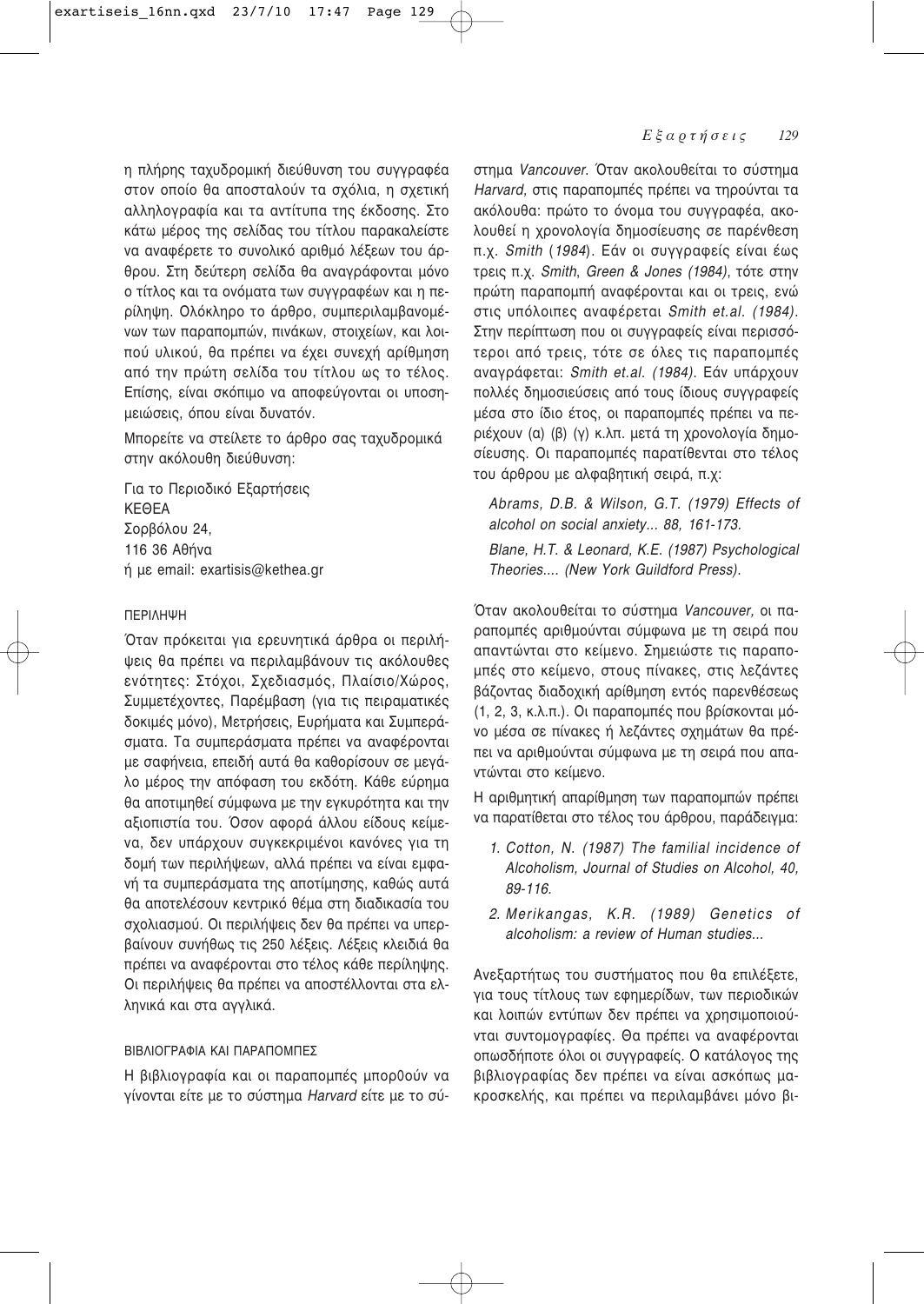βλία και έντυπα στα οποία είναι δυνατή η πρόσβαση δια μέσου των συνηθισμένων βιβλιογραφικών πηγών. Όταν πρόκειται για ξενόγλωσσα άρθρα ή βιβλία, θα πρέπει να δίνεται ο τίτλος και στα ελληνικά σε παρένθεση μετά τον πρωτότυπο τίτλο.

#### ΑΠΕΙΚΟΝΙΣΕΙΣ

Οι απεικονίσεις δεν πρέπει να είναι ενταγμένες στο κείμενο, αλλά θα πρέπει να κατατεθούν χωριστά στο τέλος με το όνομα του συγγραφέα και με σχετική αρίθμηση. Όλες οι φωτογραφίες, τα γραφήματα και τα διαγράμματα θα αναφέρονται ως «σχήματα» και θα πρέπει να έχουν διαδοχική καταχώρηση στο κείμενο με αριθμούς (π.χ. Σχήμα 1, Σχήμα 2). Η θέση των σχημάτων μέσα στο κείμενο θα πρέπει να υποδεικνύεται σαφώς. Οι τίτλοι για όλα τα σχήματα θα πρέπει να αναγράφονται σε χωριστή σελίδα. Στους τίτλους θα πρέπει, επίσης, να συμπεριλαμβάνονται και επεξηγήσεις για όλα τα σύμβολα που χρησιμοποιούνται.

#### ΠΙΝΑΚΕΣ

Οι πίνακες θα πρέπει να εκτυπώνονται σε χωριστή σελίδα και η θέση τους στο κείμενο πρέπει να υποδεικνύεται σαφώς. Οι μονάδες πρέπει να αναγράφονται εντός παρενθέσεως στην πρώτη γραμμή της εκάστοτε στήλης και όχι στο κυρίως σώμα του πίνακα. Οι λέξεις ή οι αριθμοί πρέπει να επαναλαμβάνονται σε όλες τις γραμμές, ενώ τα ομοιωματικά και λέξεις όπως: ομοίως, βλέπε, ως άνω κ.λ.π. δεν πρέπει να χρησιμοποιούνται. Ακόμη, οι πίνακες δεν θα πρέπει να έχουν διαγράμμιση.

#### ΕΠΙΜΕΛΕΙΑ

Η επιμέλεια γίνεται για έλεγχο και διευκόλυνση κάποιων βασικών διορθώσεων, όχι για γενική αναθεώρηση ή μετατροπή. Τα σχόλια επιμέλειας πρέπει να λαμβάνονται υπόψη και να επιστρέφεται το διορθωμένο κείμενο στον εκδότη μέσα σε δέκα ημέρες από την παραλαβή τους.

Τα άρθρα αποστέλλονται από τον εκδότη στον αναπληρωτή της έκδοσης για αναθεώρηση. Ο τελευταίος, αφού συμβουλευτεί τη συντακτική ομάδα, στέλνει τις προτάσεις του στον εκδότη. Ο εκδότης λαμβάνει την τελική απόφαση και επικοινωνεί με τους συγγραφείς. Εφόσον κριθεί θετικά από τη συντακτική ομάδα, το άρθρο προωθείται για επιστημονική επιμέλεια σε δύο έως τρεις σχολιαστές, μέλη της επιστημονικής επιτροπής του περιοδικού.

Ο εκδότης και ο αναπληρωτής διατηρούν το δικαίωμα να επιστρέψουν κάποιο άρθρο πριν ακόμη φτάσει στους σχολιαστές, εάν κρίνουν πως το περιεχόμενό του δεν είναι κατάλληλο για το περιοδικό εξ' αιτίας μεθοδολογικών περιορισμών, θεματολογίας ή προβλημάτων στην παρουσίαση των στοιχείων.

#### ΑΝΤΙΤΥΠΑ

Ένα αντίτυπο του περιοδικού, που περιέχει το άρθρο, θα αποσταλεί στον κύριο συγγραφέα περίπου τρεις εβδομάδες μετά την έκδοση του τεύχους.

#### ΠΝΕΥΜΑΤΙΚΗ ΙΔΙΟΚΤΗΣΙΑ/ΠΝΕΥΜΑΤΙΚΑ ΔΙΚΑΙΩΜΑΤΑ

Είναι όρος της παρούσας έκδοσης οι συγγραφείς να διατηρούν τα πνευματικά δικαιώματα από τα άρθρα που προσκομίζουν. Ωστόσο ο οργανισμός διατηρεί κάθε δικαίωμα για πλήρη δημοσίευση και διάδοση του άρθρου και του περιοδικού σε όσο το δυνατόν ευρύτερο αναγνωστικό κοινό, τόσο σε έντυπη όσο και σε ηλεκτρονική μορφή. Οι συγγραφείς μπορούν να χρησιμοποιήσουν αλλού το άρθρο μετά από τη δημοσίευσή του στο περιοδικό και χωρίς να ζητηθεί έγκριση υπό τον όρο πως θα αναφερθεί ως πρωτότυπη πηγή της δημοσίευσης το παρόν περιοδικό. Οι συγγραφείς ευθύνονται αποκλειστικά για την παραχώρηση των δικαιωμάτων αναπαραγωγής στοιχείων που βρήκαν από άλλες πηγές.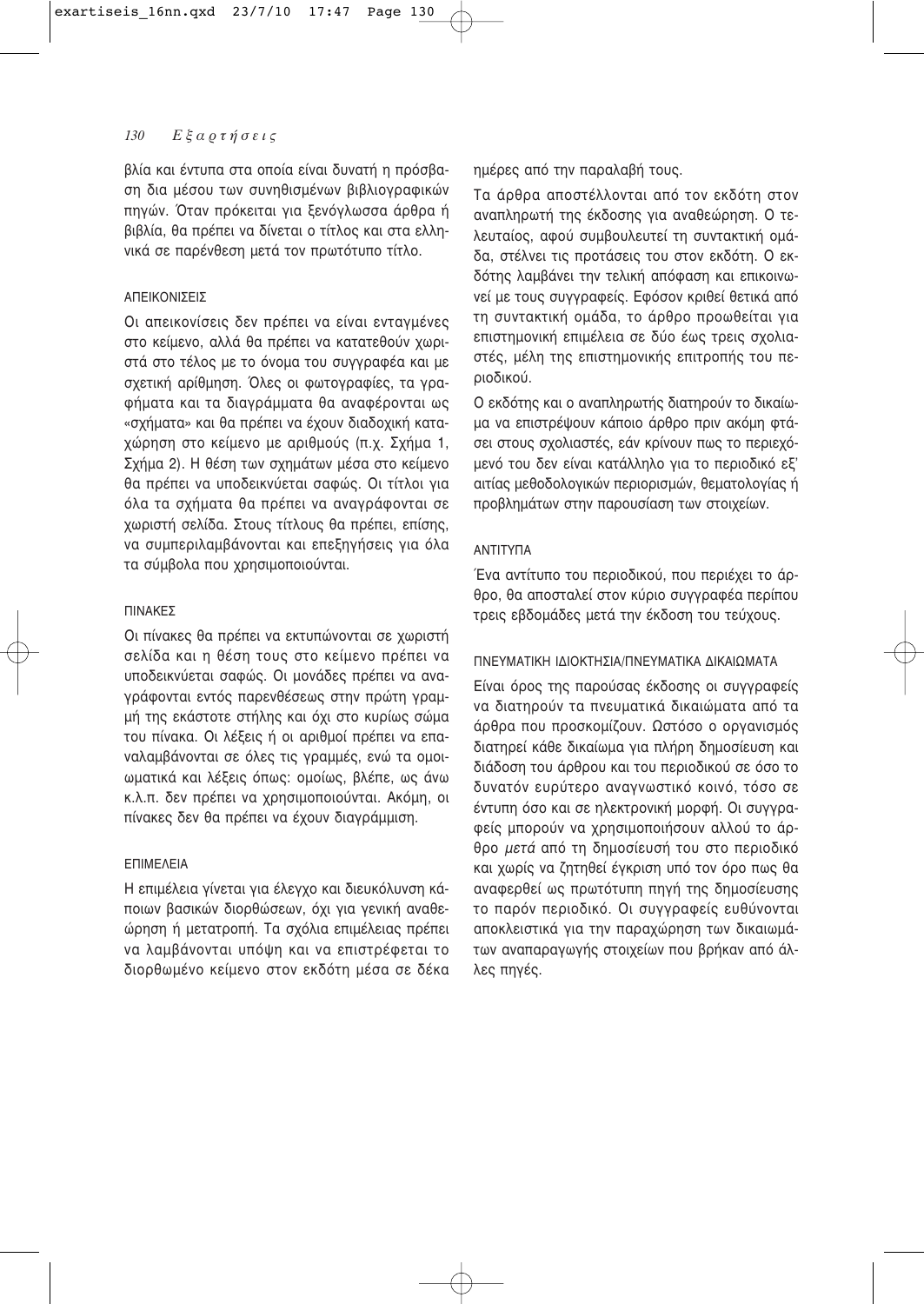exartiseis\_16nn.qxd 23/7/10 17:47 Page 131

ΤΟ ΔΕΚΑΤΟΕΚΤΟ ΤΕΥΧΟΣ ΤΟΥ ΕΠΙΣΤΗΜΟΝΙΚΟΥ ΠΕΡΙΟΔΙΚΟΥ ΕΞΑΡΤΗΣΕΙΣ ΤΥΠΩΘΗΚΕ ΤΟΝ ΙΟΥΛΙΟ ΤΟΥ 2010 ΣE 650 ANTITYΠA ΑΠΟ ΤΗΝ ΠΑΡΑΓΩΓΙΚΗ ΜΟΝΑΔΑ ΤΟΥ ΚΕΝΤΡΟΥ ΘΕΡΑΠΕΙΑΣ ΕΞΑΡΤΗΜΕΝΩΝ ΑΤΟΜΩΝ  $(KE $\Theta$ E $A$ )$ ΣΧΗΜΑ ΚΑΙ ΧΡΩΜΑ

| Εποπτεία Έκδοσης Γεράσιμος ΝΟΤΑΡΑΣ       | Editing supervision Gerassimos NOTARAS  |
|------------------------------------------|-----------------------------------------|
| Αρχικός Καλλιτεχνικός Σχεδιασμός Έκδοσης | <b>Initial Layout</b>                   |
| Βουβούλα ΣΚΟΥΡΑ                          | Vouvoula SKOURA                         |
| Πληκτρολόγηση Κειμένων                   | Typing                                  |
| Τομέας Εκπαίδευσης ΚΕΘΕΑ                 | <b>KETHEA Department of Education</b>   |
| Γλωσσική επιμέλεια - Διορθώσεις          | Proofreading                            |
| Κωνσταντίνα ΥΦΑΝΤΗ                       | Konstantina YFANTI                      |
| Τυπογραφική επιμέλεια                    | Print editing                           |
| Γεωργία ΧΡΙΣΤΟΦΙΛΗ                       | Georgia CHRISTOFILI                     |
| Σχεδιασμός Λογότυπου Τέτη ΚΑΜΟΥΤΣΗ       | Logo Teti KAMOUTSI                      |
| Ηλεκτρονική Επεξεργασία - Σελιδοποίηση   | Typeset - Layout                        |
| Σταύρος ΜΠΕΛΕΣΑΚΟΣ                       | Stavros BELESSAKOS                      |
| Εκτύπωση - Βιβλιοδεσία ΣΧΗΜΑ ΚΑΙ ΧΡΩΜΑ   | Publication - Binding SCHEMA AND CHROMA |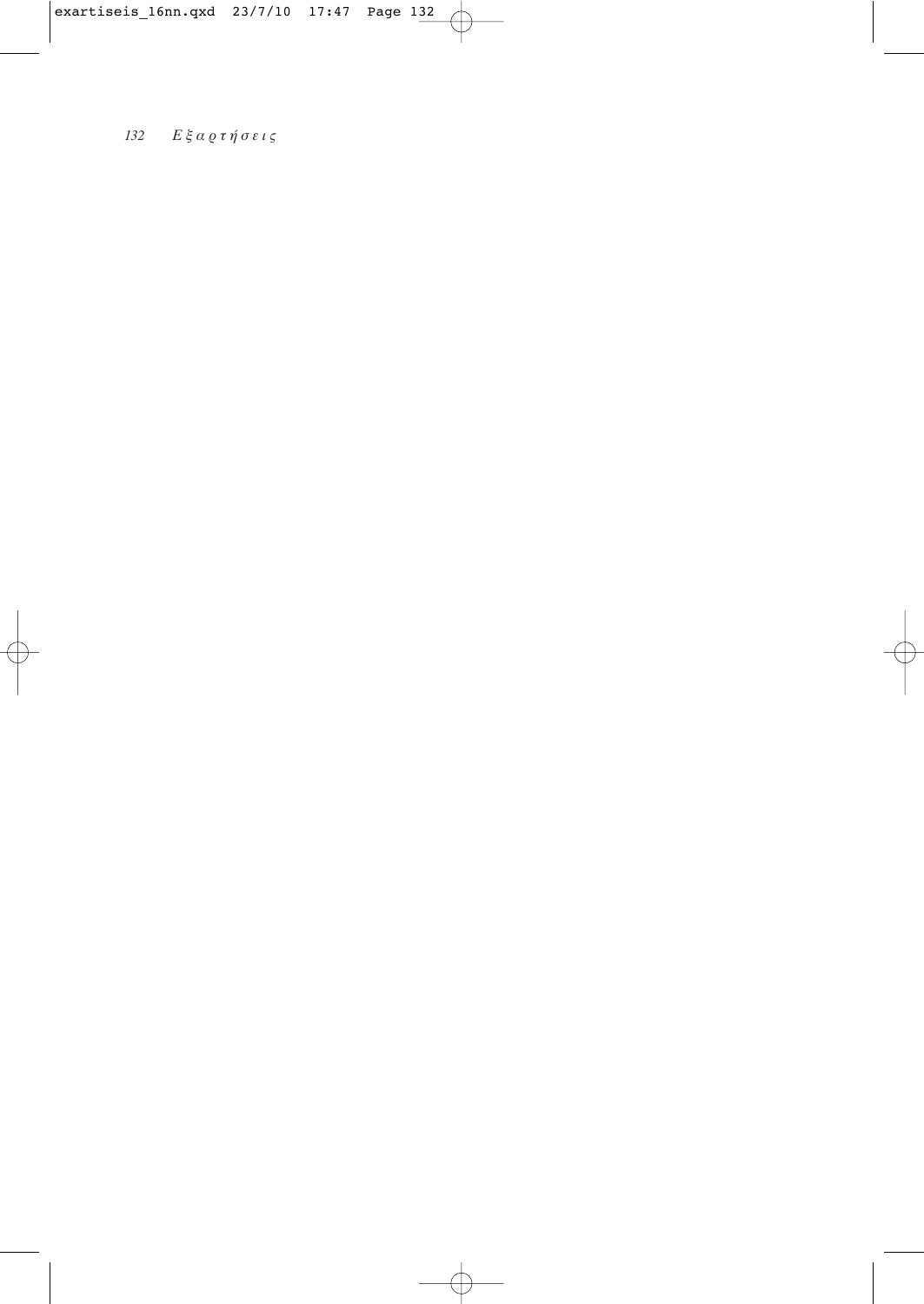# Δελτίο Παραγγελίας

ΕΠΙΣΤΗΜΟΝΙΚΗ ΠΕΡΙΟΔΙΚΗ ΕΚΔΟΣΗ ΓΙΑ ΘΕΜΑΤΑ ΕΞΑΡΤΗΣΕΩΝ

 $|1|$ 

| Θα ήθελα συνδρομή στο περιοδικό <i>Εξαρτήσεις (ISSN 1109-5350) γι</i> α το έτος  (2 τεύχη)<br>ΣΤΟΙΧΕΙΑ ΣΥΝΔΡΟΜΗΤΗ (ΠΑΡΑΚΑΛΩ ΣΥΜΠΛΗΡΩΣΤΕ ΜΕ ΚΕΦΑΛΑΙΑ) |  |  |
|------------------------------------------------------------------------------------------------------------------------------------------------------|--|--|
|                                                                                                                                                      |  |  |
|                                                                                                                                                      |  |  |
|                                                                                                                                                      |  |  |
|                                                                                                                                                      |  |  |
|                                                                                                                                                      |  |  |
|                                                                                                                                                      |  |  |

#### ΕΙΔΟΣ ΣΥΝΔΡΟΜΗΣ

| Ετήσια ατομική συνδρομή   | $\Box$ $\in$ 15,00 |
|---------------------------|--------------------|
| Ετήσια συνδρομή φορέων    | $\Box$ $\in$ 20.00 |
| Ετήσια φοιτητική συνδρομή | $\Box$ $\in$ 10,00 |

## **ΤΡΟΠΟΣ ΠΛΗΡΩΜΗΣ**

- **α** Με ταχυδρομική επιταγή
- **Δ** Με τραπεζική επιταγή στο όνομα ΚΕΘΕΑ
- Δ Με τραπεζική κατάθεση στο λογαριασμό 117/296000-12 της Εθνικής Τράπεζας της Ελλάδος, όπου θα σημειώνεται η ένδειξη «για Εξαρτήσεις». Αντίγραφο της κατάθεσης όπου θα φαίνεται ευκρινώς το όνομα του καταθέτη, θα πρέπει να αποσταλεί μαζί με το παρόν δελτίο παραγγελίας στη διεύθυνση του περιοδικού.
- Μέσω Internet Banking Εθνική Τράπεζα της Ελλάδος IBAN: GR4801101170000011729600012

Το παρόν έντυπο καθώς και το αποδεικτικό πληρωμής θα πρέπει να σταλούν στην παρακάτω διεύθυνση: ΚΕΘΕΑ, Σορβόλου 24, Αθήνα, 116 36

Για περισσότερες πληροφορίες μπορείτε να απευθυνθείτε στο τηλέφωνο 210 9241993-6, να στέλνετε φαξ στο 210 9241986, ή email στο exartisis@kethea.gr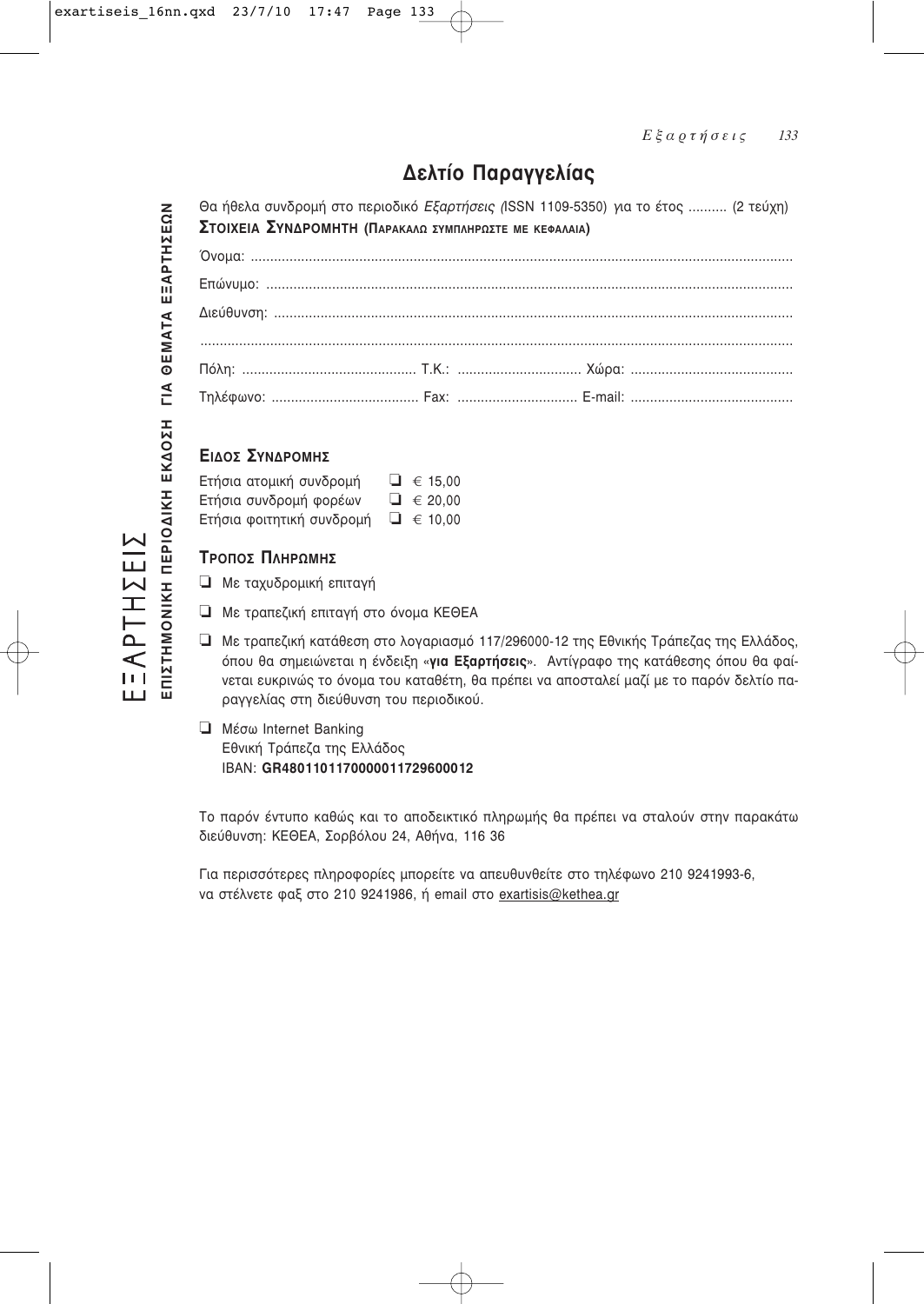## **Order Form**

| Please enter my subscription to Exartisis (ISSN 1109-5350) for  (2 issues)<br><b>SUBSCRIBER DETAILS (PLEASE WRITE IN CAPITALS)</b> |
|------------------------------------------------------------------------------------------------------------------------------------|
|                                                                                                                                    |
|                                                                                                                                    |
|                                                                                                                                    |
|                                                                                                                                    |
|                                                                                                                                    |
|                                                                                                                                    |

## **ORDER DETAILS**

| Annual Personal Subscription             | $\Box$ $\in$ 15.00 |
|------------------------------------------|--------------------|
| Annual Agency/ Organisation Subscription | $\Box$ $\in$ 20.00 |
| Annual Student Subscription              | $\Box$ $\in$ 10.00 |

#### **PAYMENT DETAILS**

- ❏ Payment enclosed by cheque, made payable to KETHEA.
- ❏ Remit the amount to our account 117/296000-12 with the National Bank of Greece, SWIFT CODE: **ETHNGRAA** IBAN: **GR4801101170000011729600012**.
- ❏ πnternet Banking National Bank of Greece IBAN: **GR4801101170000011729600012**

This order form as well as the receipt from the bank have to be sent to the following address: KETHEA - Exartisis, 24, Sorvolou str., Athens 116 36, Greece

For any additional information you can call at +30 210 9241993-6, send a fax at +30 210 9241986, or email: exartisis@kethea.gr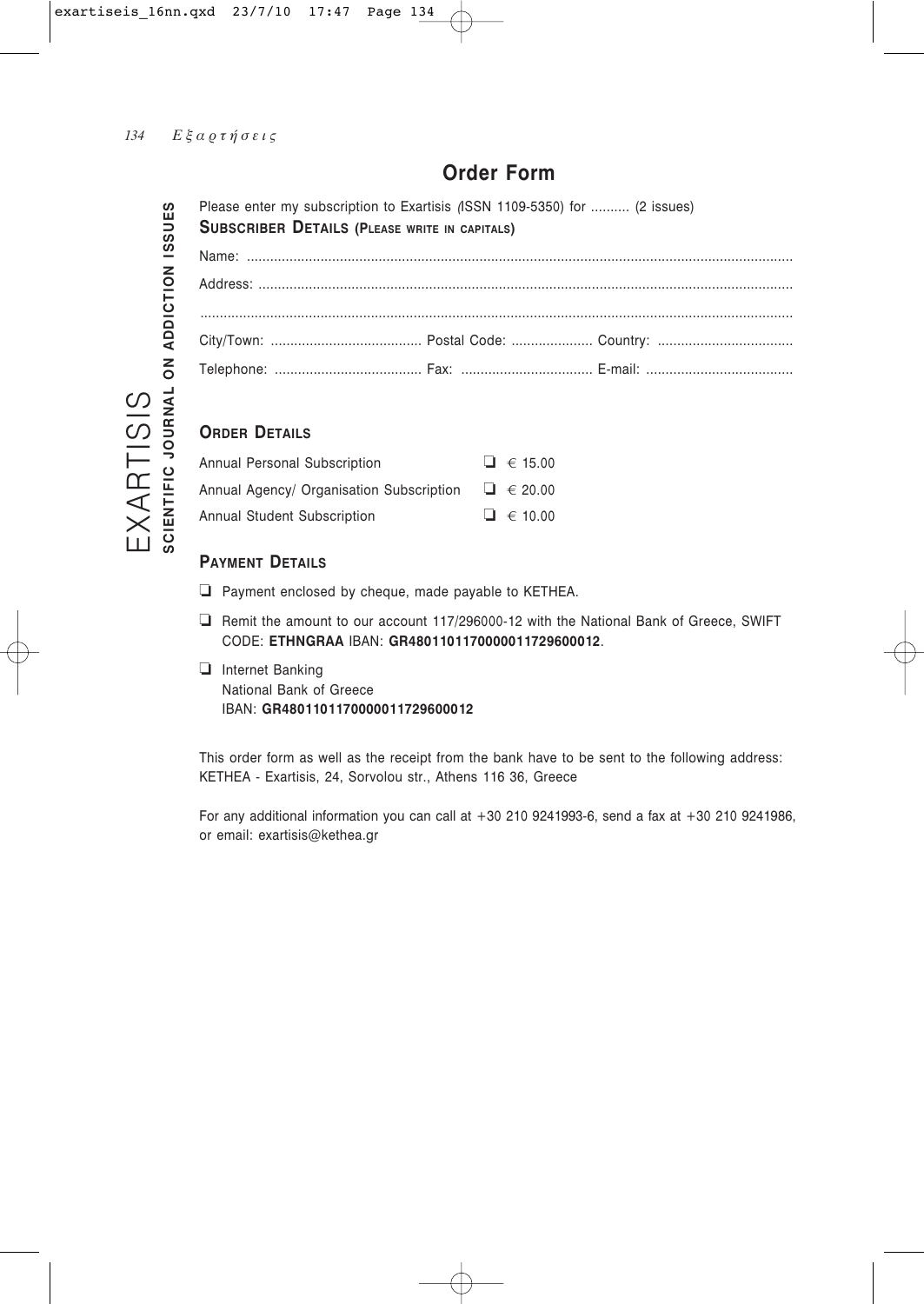$\vert$ exartiseis\_16nn.qxd 23/7/10 17:47 Page 135 ∉

*Εξαρτήσεις 135*